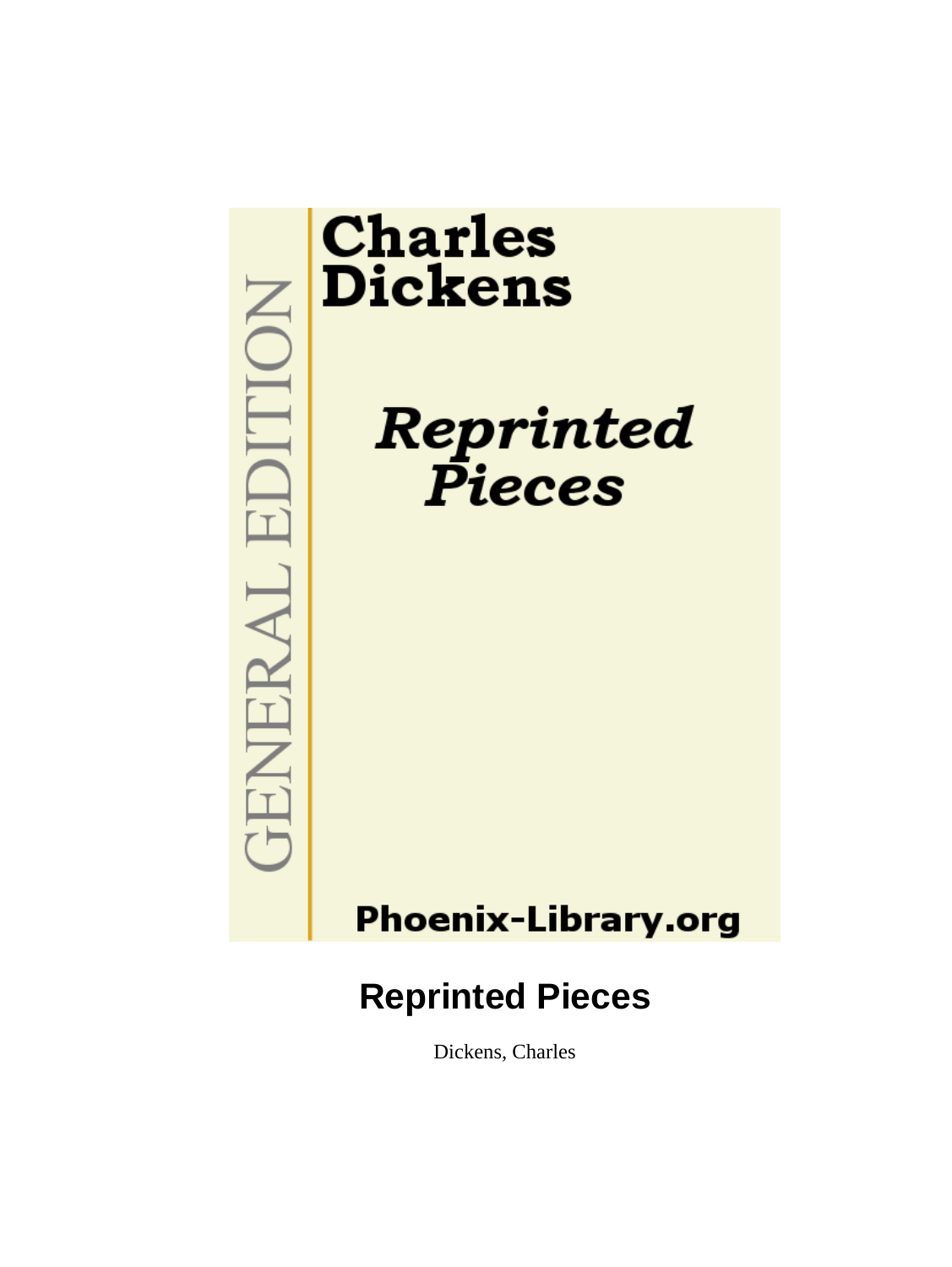[About Phoenix−Edition](#page-165-0) **[Copyright](#page-166-0)**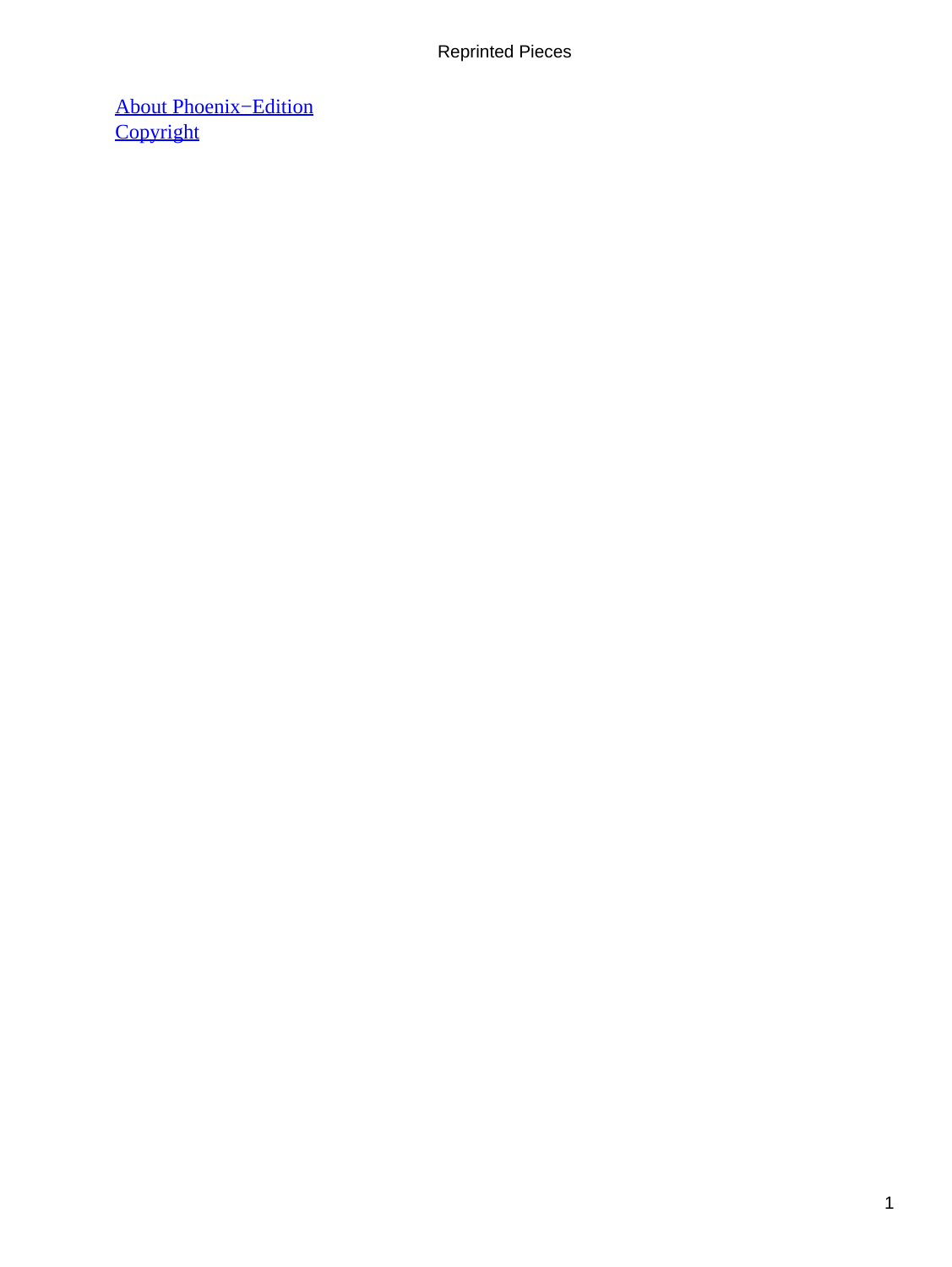# THE **LONG VOYAGE**

**WHEN** the wind is blowing and the sleet or rain is driving against the dark windows, I love to sit by the fire, thinking of what I have read in books of voyage and travel. Such books have had a strong fascination for my mind from my earliest childhood; and I wonder it should have come to pass that I never have been round the world, never have been shipwrecked, ice−environed, tomahawked, or eaten.

 Sitting on my ruddy hearth in the twilight of New Year's Eve, I find incidents of travel rise around me from all the latitudes and longitudes of the globe. They observe no order or sequence, but appear and vanish as they will – 'come like shadows, so depart.' Columbus, alone upon the sea with his disaffected crew, looks over the waste of waters from his high station on the poop of his ship, and sees the first uncertain glimmer of the light, 'rising and falling with the waves, like a torch in the bark of some fisherman,' which is the shining star of a new world. Bruce is caged in Abyssinia, surrounded by the gory horrors which shall often startle him out of his sleep at home when years have passed away. Franklin, come to the end of his unhappy overland journey − would that it had been his last! − lies perishing of hunger with his brave companions: each emaciated figure stretched upon its miserable bed without the power to rise: all, dividing the weary days between their prayers, their remembrances of the dear ones at home, and conversation on the pleasures of eating; the last−named topic being ever present to them, likewise, in their dreams. All the African travellers, wayworn, solitary and sad, submit themselves again to drunken, murderous, man−selling despots, of the lowest order of humanity; and Mungo Park, fainting under a tree and succoured by a woman, gratefully remembers how his Good Samaritan has always come to him in woman's shape, the wide world over.

 A shadow on the wall in which my mind's eye can discern some traces of a rocky sea−coast, recalls to me a fearful story of travel derived from that unpromising narrator of such stories, a parliamentary blue−book. A convict is its chief figure, and this man escapes with other prisoners from a penal settlement. It is an island, and they seize a boat, and get to the main land. Their way is by a rugged and precipitous sea−shore, and they have no earthly hope of ultimate escape, for the party of soldiers despatched by an easier course to cut them off, must inevitably arrive at their distant bourne long before them, and retake them if by any hazard they survive the horrors of the way. Famine, as they all must have foreseen, besets them early in their course. Some of the party die and are eaten; some are murdered by the rest and eaten. This one awful creature eats his fill, and sustains his strength, and lives on to be recaptured and taken back. The unrelateable experiences through which he has passed have been so tremendous, that he is not hanged as he might be, but goes back to his old chained−gang work. A little time, and he tempts one other prisoner away, seizes another boat, and flies once more − necessarily in the old hopeless direction, for he can take no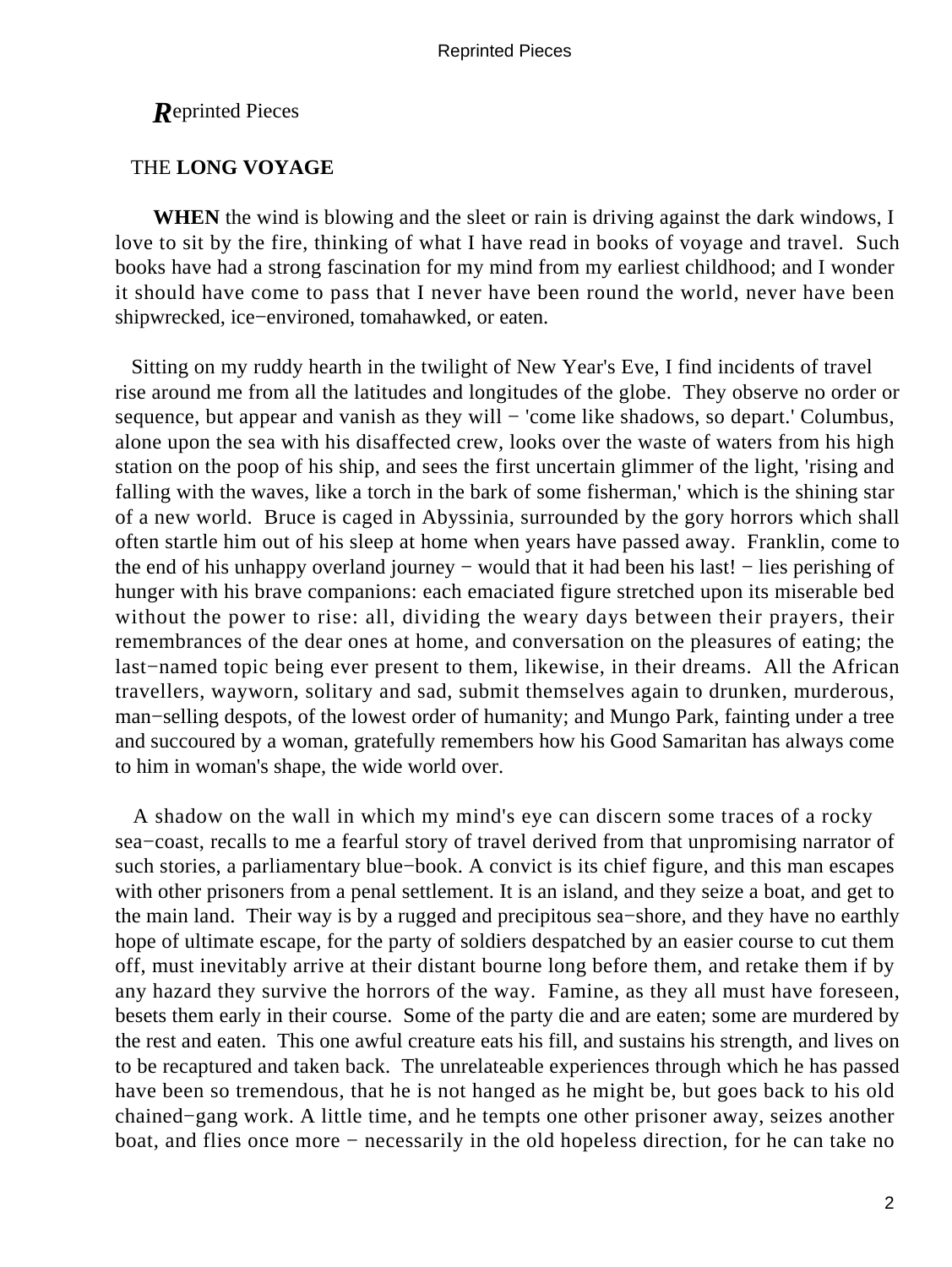other. He is soon cut off, and met by the pursuing party face to face, upon the beach. He is alone. In his former journey he acquired an inappeasable relish for his dreadful food. He urged the new man away, expressly to kill him and eat him. In the pockets on one side of his coarse convict− dress, are portions of the man's body, on which he is regaling; in the pockets on the other side is an untouched store of salted pork (stolen before he left the island) for which he has no appetite. He is taken back, and he is hanged. But I shall never see that sea−beach on the wall or in the fire, without him, solitary monster, eating as he prowls along, while the sea rages and rises at him.

 Captain Bligh (a worse man to be entrusted with arbitrary power there could scarcely be) is handed over the side of the Bounty, and turned adrift on the wide ocean in an open boat, by order of Fletcher Christian, one of his officers, at this very minute. Another flash of my fire, and 'Thursday October Christian,' five− and−twenty years of age, son of the dead and gone Fletcher by a savage mother, leaps aboard His Majesty's ship Briton, hove−to off Pitcairn's Island; says his simple grace before eating, in good English; and knows that a pretty little animal on board is called a dog, because in his childhood he had heard of such strange creatures from his father and the other mutineers, grown grey under the shade of the bread−fruit trees, speaking of their lost country far away.

 See the Halsewell, East Indiaman outward bound, driving madly on a January night towards the rocks near Seacombe, on the island of Purbeck! The captain's two dear daughters are aboard, and five other ladies. The ship has been driving many hours, has seven feet water in her hold, and her mainmast has been cut away. The description of her loss, familiar to me from my early boyhood, seems to be read aloud as she rushes to her destiny.

 'About two in the morning of Friday the sixth of January, the ship still driving, and approaching very fast to the shore, Mr. Henry Meriton, the second mate, went again into the cuddy, where the captain then was. Another conversation taking place, Captain Pierce expressed extreme anxiety for the preservation of his beloved daughters, and earnestly asked the officer if he could devise any method of saving them. On his answering with great concern, that he feared it would be impossible, but that their only chance would be to wait for morning, the captain lifted up his hands in silent and distressful ejaculation.

 'At this dreadful moment, the ship struck, with such violence as to dash the heads of those standing in the cuddy against the deck above them, and the shock was accompanied by a shriek of horror that burst at one instant from every quarter of the ship.

 'Many of the seamen, who had been remarkably inattentive and remiss in their duty during great part of the storm, now poured upon deck, where no exertions of the officers could keep them, while their assistance might have been useful. They had actually skulked in their hammocks, leaving the working of the pumps and other necessary labours to the officers of the ship, and the soldiers, who had made uncommon exertions. Roused by a sense of their danger, the same seamen, at this moment, in frantic exclamations, demanded of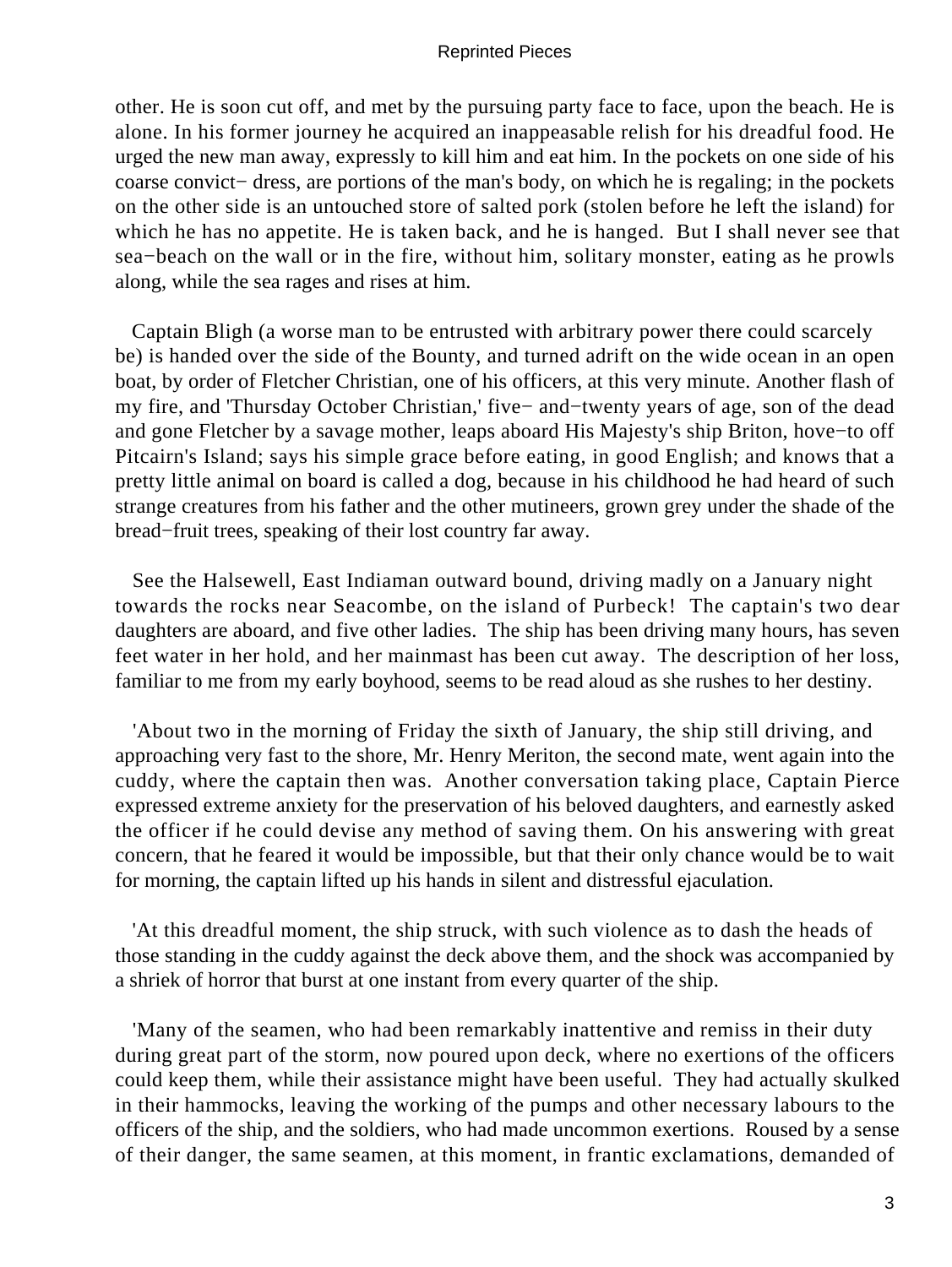heaven and their fellow−sufferers that succour which their own efforts, timely made, might possibly have procured.

 'The ship continued to beat on the rocks; and soon bilging, fell with her broadside towards the shore. When she struck, a number of the men climbed up the ensign−staff, under an apprehension of her immediately going to pieces.

 'Mr. Meriton, at this crisis, offered to these unhappy beings the best advice which could be given; he recommended that all should come to the side of the ship lying lowest on the rocks, and singly to take the opportunities which might then offer, of escaping to the shore.

 'Having thus provided, to the utmost of his power, for the safety of the desponding crew, he returned to the round−house, where, by this time, all the passengers and most of the officers had assembled. The latter were employed in offering consolation to the unfortunate ladies; and, with unparalleled magnanimity, suffering their compassion for the fair and amiable companions of their misfortunes to prevail over the sense of their own danger.

 'In this charitable work of comfort, Mr. Meriton now joined, by assurances of his opinion, that, the ship would hold together till the morning, when all would be safe. Captain Pierce, observing one of the young gentlemen loud in his exclamations of terror, and frequently cry that the ship was parting, cheerfully bid him be quiet, remarking that though the ship should go to pieces, he would not, but would be safe enough.

 'It is difficult to convey a correct idea of the scene of this deplorable catastrophe, without describing the place where it happened. The Haleswell struck on the rocks at a part of the shore where the cliff is of vast height, and rises almost perpendicular from its base. But at this particular spot, the foot of the cliff is excavated into a cavern of ten or twelve yards in depth, and of breadth equal to the length of a large ship. The sides of the cavern are so nearly upright, as to be of extremely difficult access; and the bottom is strewed with sharp and uneven rocks, which seem, by some convulsion of the earth, to have been detached from its roof.

 'The ship lay with her broadside opposite to the mouth of this cavern, with her whole length stretched almost from side to side of it. But when she struck, it was too dark for the unfortunate persons on board to discover the real magnitude of the danger, and the extreme horror of such a situation.

 'In addition to the company already in the round−house, they had admitted three black women and two soldiers' wives; who, with the husband of one of them, had been allowed to come in, though the seamen, who had tumultuously demanded entrance to get the lights, had been opposed and kept out by Mr. Rogers and Mr. Brimer, the third and fifth mates. The numbers there were, therefore, now increased to near fifty. Captain Pierce sat on a chair, a cot, or some other moveable, with a daughter on each side, whom he alternately pressed to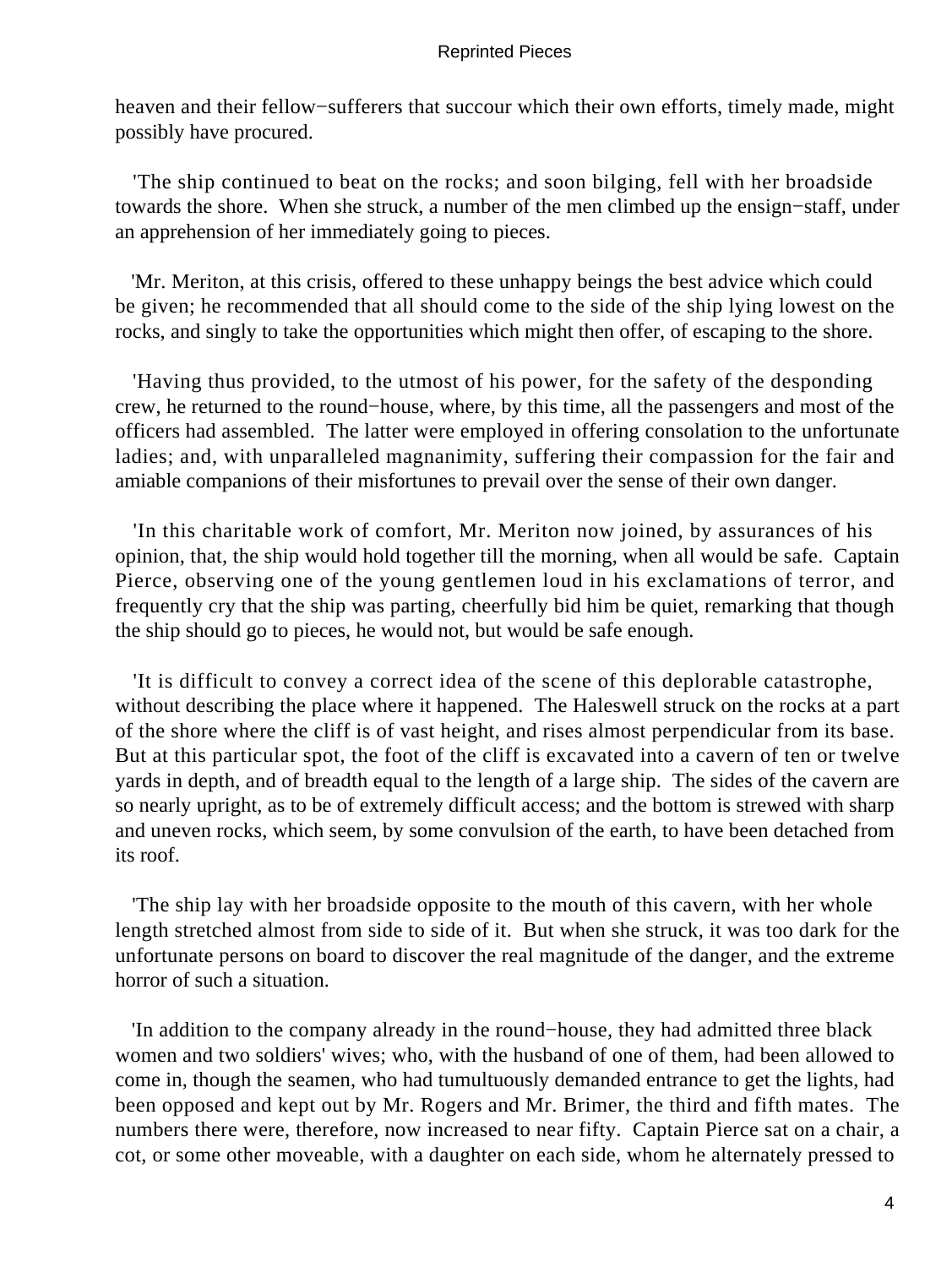his affectionate breast. The rest of the melancholy assembly were seated on the deck, which was strewed with musical instruments, and the wreck of furniture and other articles.

 'Here also Mr. Meriton, after having cut several wax−candles in pieces, and stuck them up in various parts of the round−house, and lighted up all the glass lanthorns he could find, took his seat, intending to wait the approach of dawn; and then assist the partners of his dangers to escape. But, observing that the poor ladies appeared parched and exhausted, he brought a basket of oranges and prevailed on some of them to refresh themselves by sucking a little of the juice. At this time they were all tolerably composed, except Miss Mansel, who was in hysteric fits on the floor of the deck of the round−house.

 'But on Mr. Meriton's return to the company, he perceived a considerable alteration in the appearance of the ship; the sides were visibly giving way; the deck seemed to be lifting, and he discovered other strong indications that she could not hold much longer together. On this account, he attempted to go forward to look out, but immediately saw that the ship had separated in the middle, and that the forepart having changed its position, lay rather further out towards the sea. In such an emergency, when the next moment might plunge him into eternity, he determined to seize the present opportunity, and follow the example of the crew and the soldiers, who were now quitting the ship in numbers, and making their way to the shore, though quite ignorant of its nature and description.

 'Among other expedients, the ensign−staff had been unshipped, and attempted to be laid between the ship's side and some of the rocks, but without success, for it snapped asunder before it reached them. However, by the light of a lanthorn, which a seaman handed through the skylight of the round−house to the deck, Mr. Meriton discovered a spar which appeared to be laid from the ship's side to the rocks, and on this spar he resolved to attempt his escape.

 'Accordingly, lying down upon it, he thrust himself forward; however, he soon found that it had no communication with the rock; he reached the end of it, and then slipped off, receiving a very violent bruise in his fall, and before he could recover his legs, he was washed off by the surge. He now supported himself by swimming, until a returning wave dashed him against the back part of the cavern. Here he laid hold of a small projection in the rock, but was so much benumbed that he was on the point of quitting it, when a seaman, who had already gained a footing, extended his hand, and assisted him until he could secure himself a little on the rock; from which he clambered on a shelf still higher, and out of the reach of the surf.

 'Mr. Rogers, the third mate, remained with the captain and the unfortunate ladies and their companions nearly twenty minutes after Mr. Meriton had quitted the ship. Soon after the latter left the round−house, the captain asked what was become of him, to which Mr. Rogers replied, that he was gone on deck to see what could be done. After this, a heavy sea breaking over the ship, the ladies exclaimed, «Oh, poor Meriton! he is drowned; had he stayed with us he would have been safe!» and they all, particularly Miss Mary Pierce,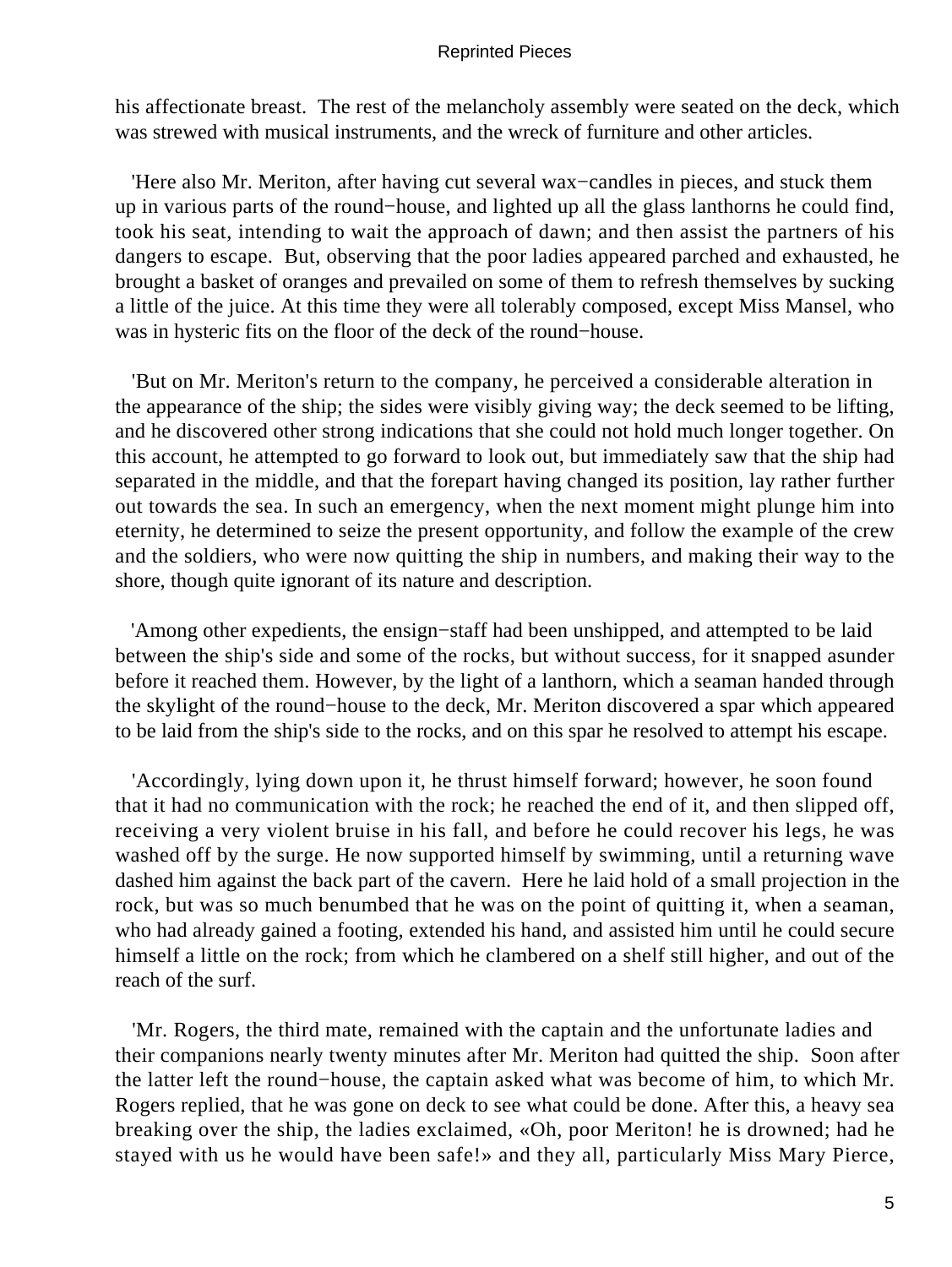expressed great concern at the apprehension of his loss.

 'The sea was now breaking in at the fore part of the ship, and reached as far as the mainmast. Captain Pierce gave Mr. Rogers a nod, and they took a lamp and went together into the stern−gallery, where, after viewing the rocks for some time, Captain Pierce asked Mr. Rogers if he thought there was any possibility of saving the girls; to which he replied, he feared there was none; for they could only discover the black face of the perpendicular rock, and not the cavern which afforded shelter to those who escaped. They then returned to the round−house, where Mr. Rogers hung up the lamp, and Captain Pierce sat down between his two daughters.

 'The sea continuing to break in very fast, Mr. Macmanus, a midshipman, and Mr. Schutz, a passenger, asked Mr. Rogers what they could do to escape. «Follow me,» he replied, and they all went into the stern−gallery, and from thence to the upper−quarter− gallery on the poop. While there, a very heavy sea fell on board, and the round−house gave way; Mr. Rogers heard the ladies shriek at intervals, as if the water reached them; the noise of the sea at other times drowning their voices.

 'Mr. Brimer had followed him to the poop, where they remained together about five minutes, when on the breaking of this heavy sea, they jointly seized a hen−coop. The same wave which proved fatal to some of those below, carried him and his companion to the rock, on which they were violently dashed and miserably bruised.

 'Here on the rock were twenty−seven men; but it now being low water, and as they were convinced that on the flowing of the tide all must be washed off, many attempted to get to the back or the sides of the cavern, beyond the reach of the returning sea. Scarcely more than six, besides Mr. Rogers and Mr. Brimer, succeeded.

 'Mr. Rogers, on gaining this station, was so nearly exhausted, that had his exertions been protracted only a few minutes longer, he must have sunk under them. He was now prevented from joining Mr. Meriton, by at least twenty men between them, none of whom could move, without the imminent peril of his life.

 'They found that a very considerable number of the crew, seamen and soldiers, and some petty officers, were in the same situation as themselves, though many who had reached the rocks below, perished in attempting to ascend. They could yet discern some part of the ship, and in their dreary station solaced themselves with the hopes of its remaining entire until day−break; for, in the midst of their own distress, the sufferings of the females on board affected them with the most poignant anguish; and every sea that broke inspired them with terror for their safety.

 'But, alas, their apprehensions were too soon realised! Within a very few minutes of the time that Mr. Rogers gained the rock, an universal shriek, which long vibrated in their ears,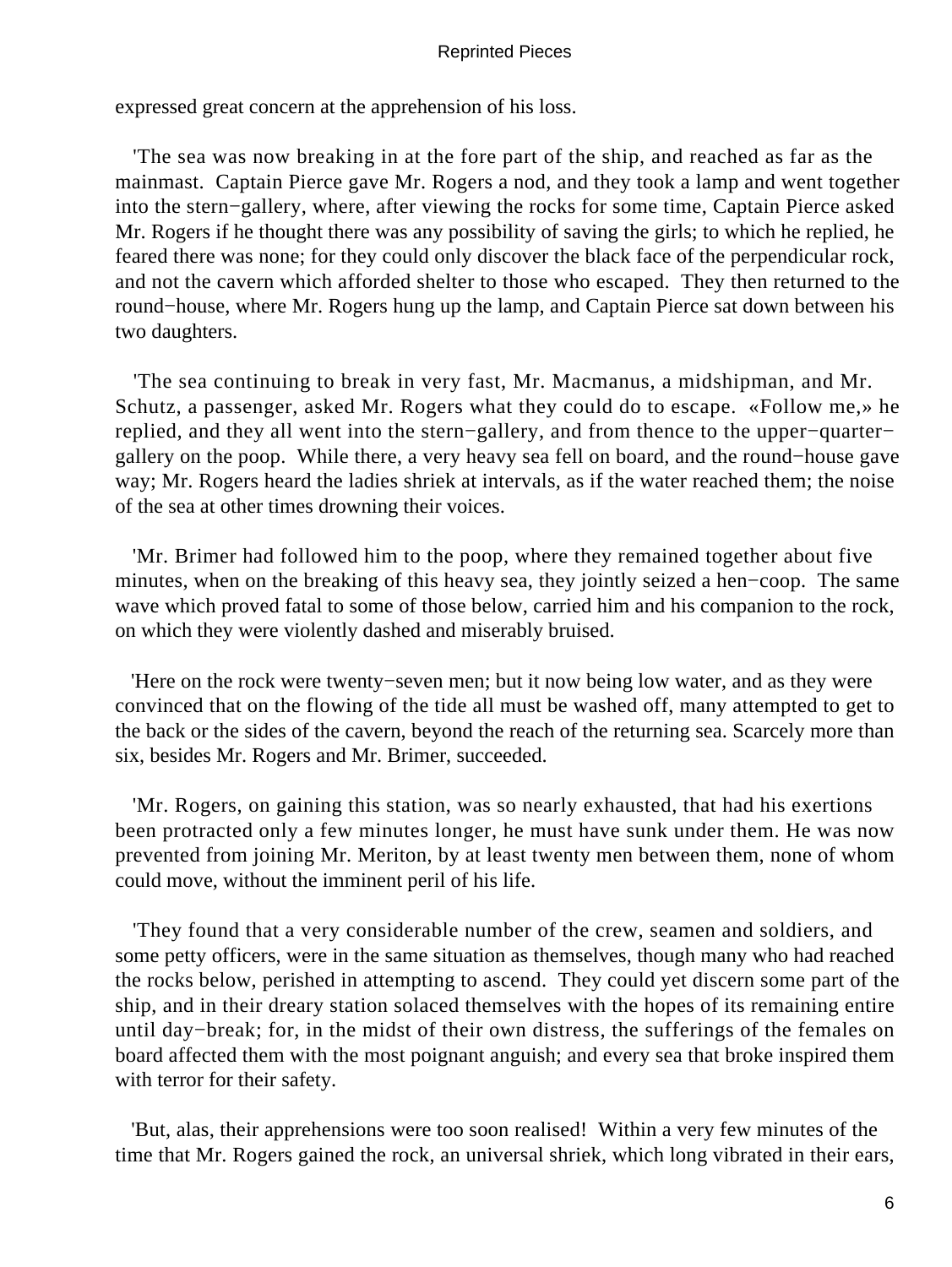in which the voice of female distress was lamentably distinguished, announced the dreadful catastrophe. In a few moments all was hushed, except the roaring of the winds and the dashing of the waves; the wreck was buried in the deep, and not an atom of it was ever afterwards seen.'

 The most beautiful and affecting incident I know, associated with a shipwreck, succeeds this dismal story for a winter night. The Grosvenor, East Indiaman, homeward bound, goes ashore on the coast of Caffraria. It is resolved that the officers, passengers, and crew, in number one hundred and thirty−five souls, shall endeavour to penetrate on foot, across trackless deserts, infested by wild beasts and cruel savages, to the Dutch settlements at the Cape of Good Hope. With this forlorn object before them, they finally separate into two parties − never more to meet on earth.

 There is a solitary child among the passengers − a little boy of seven years old who has no relation there; and when the first party is moving away he cries after some member of it who has been kind to him. The crying of a child might be supposed to be a little thing to men in such great extremity; but it touches them, and he is immediately taken into that detachment.

 From which time forth, this child is sublimely made a sacred charge. He is pushed, on a little raft, across broad rivers by the swimming sailors; they carry him by turns through the deep sand and long grass (he patiently walking at all other times); they share with him such putrid fish as they find to eat; they lie down and wait for him when the rough carpenter, who becomes his especial friend, lags behind. Beset by lions and tigers, by savages, by thirst, by hunger, by death in a crowd of ghastly shapes, they never − O Father of all mankind, thy name be blessed for it! – forget this child. The captain stops exhausted, and his faithful coxswain goes back and is seen to sit down by his side, and neither of the two shall be any more beheld until the great last day; but, as the rest go on for their lives, they take the child with them. The carpenter dies of poisonous berries eaten in starvation; and the steward, succeeding to the command of the party, succeeds to the sacred guardianship of the child.

 God knows all he does for the poor baby; how he cheerfully carries him in his arms when he himself is weak and ill; how he feeds him when he himself is griped with want; how he folds his ragged jacket round him, lays his little worn face with a woman's tenderness upon his sunburnt breast, soothes him in his sufferings, sings to him as he limps along, unmindful of his own parched and bleeding feet. Divided for a few days from the rest, they dig a grave in the sand and bury their good friend the cooper − these two companions alone in the wilderness − and then the time comes when they both are ill, and beg their wretched partners in despair, reduced and few in number now, to wait by them one day. They wait by them one day, they wait by them two days. On the morning of the third, they move very softly about, in making their preparations for the resumption of their journey; for, the child is sleeping by the fire, and it is agreed with one consent that he shall not be disturbed until the last moment. The moment comes, the fire is dying − and the child is dead.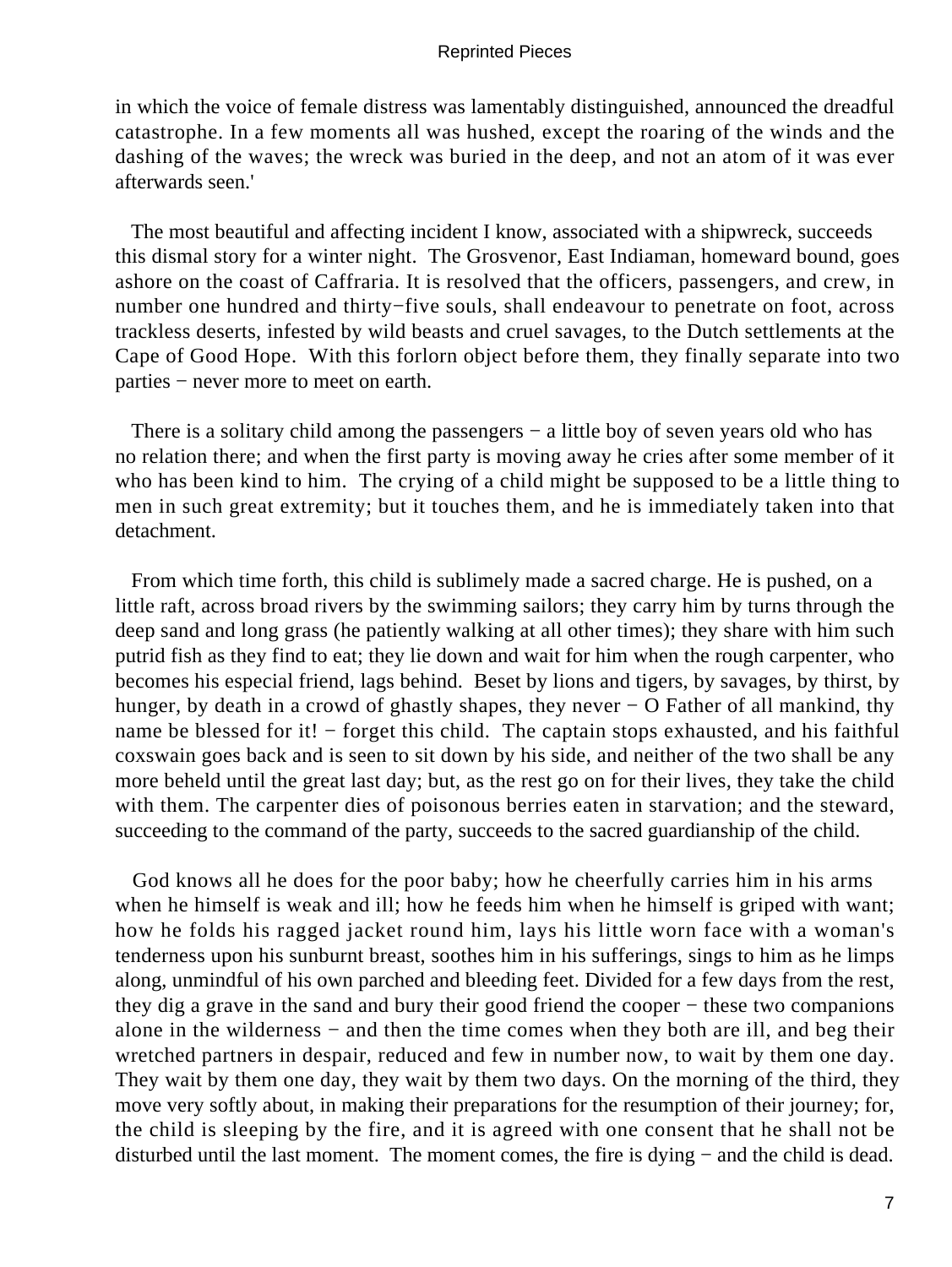His faithful friend, the steward, lingers but a little while behind him. His grief is great, he staggers on for a few days, lies down in the desert, and dies. But he shall be re−united in his immortal spirit – who can doubt it! – with the child, when he and the poor carpenter shall be raised up with the words, 'Inasmuch as ye have done it unto the least of these, ye have done it unto Me.'

 As I recall the dispersal and disappearance of nearly all the participators in this once famous shipwreck (a mere handful being recovered at last), and the legends that were long afterwards revived from time to time among the English officers at the Cape, of a white woman with an infant, said to have been seen weeping outside a savage hut far in the interior, who was whisperingly associated with the remembrance of the missing ladies saved from the wrecked vessel, and who was often sought but never found, thoughts of another kind of travel came into my mind.

 Thoughts of a voyager unexpectedly summoned from home, who travelled a vast distance, and could never return. Thoughts of this unhappy wayfarer in the depths of his sorrow, in the bitterness of his anguish, in the helplessness of his self− reproach, in the desperation of his desire to set right what he had left wrong, and do what he had left undone.

 For, there were many, many things he had neglected. Little matters while he was at home and surrounded by them, but things of mighty moment when he was at an immeasurable distance. There were many many blessings that he had inadequately felt, there were many trivial injuries that he had not forgiven, there was love that he had but poorly returned, there was friendship that he had too lightly prized: there were a million kind words that he might have spoken, a million kind looks that he might have given, uncountable slight easy deeds in which he might have been most truly great and good. O for a day (he would exclaim), for but one day to make amends! But the sun never shone upon that happy day, and out of his remote captivity he never came.

 Why does this traveller's fate obscure, on New Year's Eve, the other histories of travellers with which my mind was filled but now, and cast a solemn shadow over me! Must I one day make his journey? Even so. Who shall say, that I may not then be tortured by such late regrets: that I may not then look from my exile on my empty place and undone work? I stand upon a sea−shore, where the waves are years. They break and fall, and I may little heed them; but, with every wave the sea is rising, and I know that it will float me on this traveller's voyage at last.

## THE BEGGING−LETTER **WRITER**

 THE amount of money he annually diverts from wholesome and useful purposes in the United Kingdom, would be a set−off against the Window Tax. He is one of the most shameless frauds and impositions of this time. In his idleness, his mendacity, and the immeasurable harm he does to the deserving, – dirtying the stream of true benevolence, and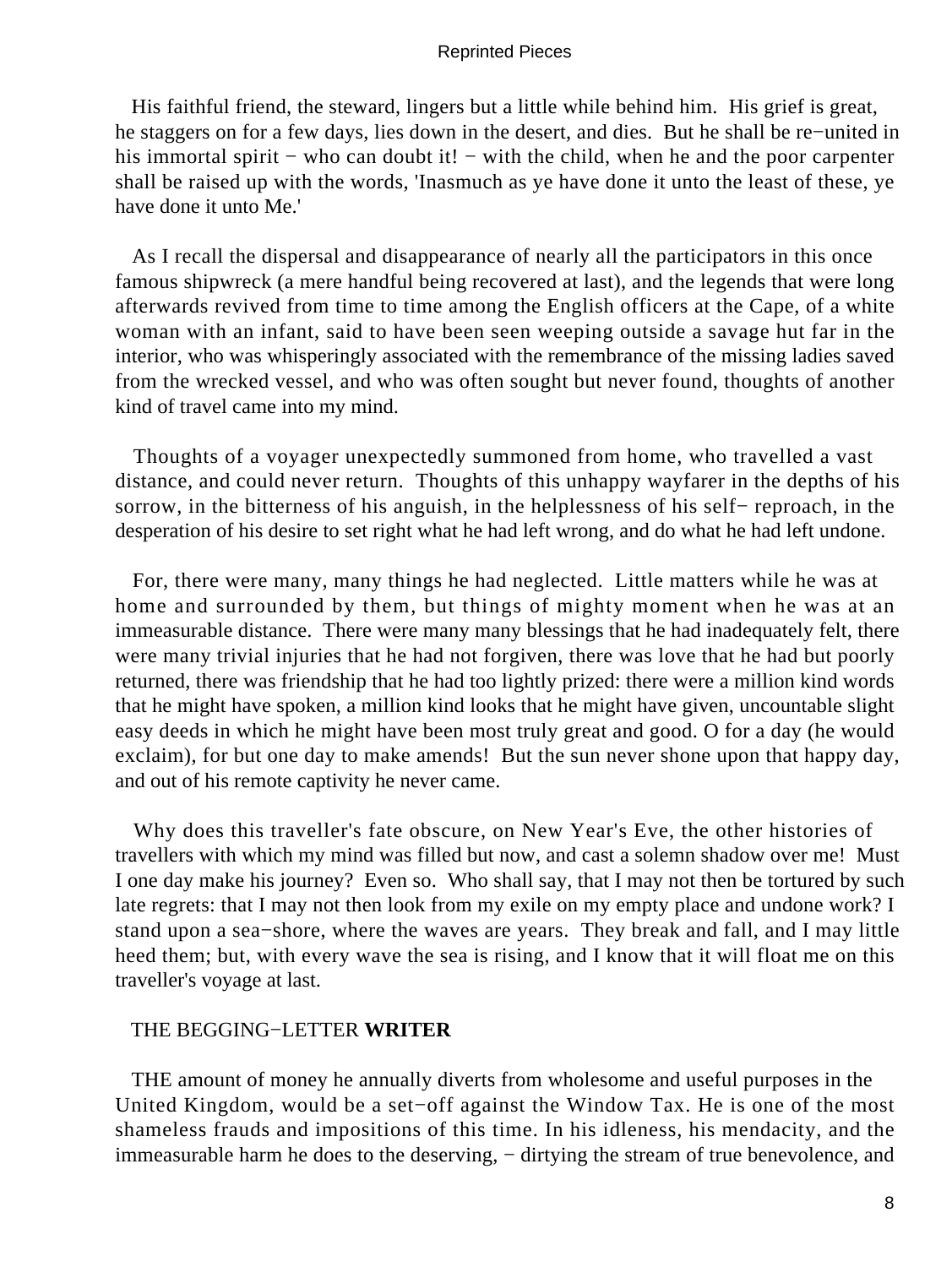muddling the brains of foolish justices, with inability to distinguish between the base coin of distress, and the true currency we have always among us, − he is more worthy of Norfolk Island than three−fourths of the worst characters who are sent there. Under any rational system, he would have been sent there long ago.

 I, the writer of this paper, have been, for some time, a chosen receiver of Begging Letters. For fourteen years, my house has been made as regular a Receiving House for such communications as any one of the great branch Post−Offices is for general correspondence. I ought to know something of the Begging−Letter Writer. He has besieged my door at all hours of the day and night; he has fought my servant; he has lain in ambush for me, going out and coming in; he has followed me out of town into the country; he has appeared at provincial hotels, where I have been staying for only a few hours; he has written to me from immense distances, when I have been out of England. He has fallen sick; he has died and been buried; he has come to life again, and again departed from this transitory scene: he has been his own son, his own mother, his own baby, his idiot brother, his uncle, his aunt, his aged grandfather. He has wanted a greatcoat, to go to India in; a pound to set him up in life for ever; a pair of boots to take him to the coast of China; a hat to get him into a permanent situation under Government. He has frequently been exactly seven−and−sixpence short of independence. He has had such openings at Liverpool − posts of great trust and confidence in merchants' houses, which nothing but seven−and− sixpence was wanting to him to secure − that I wonder he is not Mayor of that flourishing town at the present moment.

 The natural phenomena of which he has been the victim, are of a most astounding nature. He has had two children who have never grown up; who have never had anything to cover them at night; who have been continually driving him mad, by asking in vain for food; who have never come out of fevers and measles (which, I suppose, has accounted for his fuming his letters with tobacco smoke, as a disinfectant); who have never changed in the least degree through fourteen long revolving years. As to his wife, what that suffering woman has undergone, nobody knows. She has always been in an interesting situation through the same long period, and has never been confined yet. His devotion to her has been unceasing. He has never cared for himself; HE could have perished − he would rather, in short − but was it not his Christian duty as a man, a husband, and a father, − to write begging letters when he looked at her? (He has usually remarked that he would call in the evening for an answer to this question.)

 He has been the sport of the strangest misfortunes. What his brother has done to him would have broken anybody else's heart. His brother went into business with him, and ran away with the money; his brother got him to be security for an immense sum and left him to pay it; his brother would have given him employment to the tune of hundreds a−year, if he would have consented to write letters on a Sunday; his brother enunciated principles incompatible with his religious views, and he could not (in consequence) permit his brother to provide for him. His landlord has never shown a spark of human feeling. When he put in that execution I don't know, but he has never taken it out. The broker's man has grown grey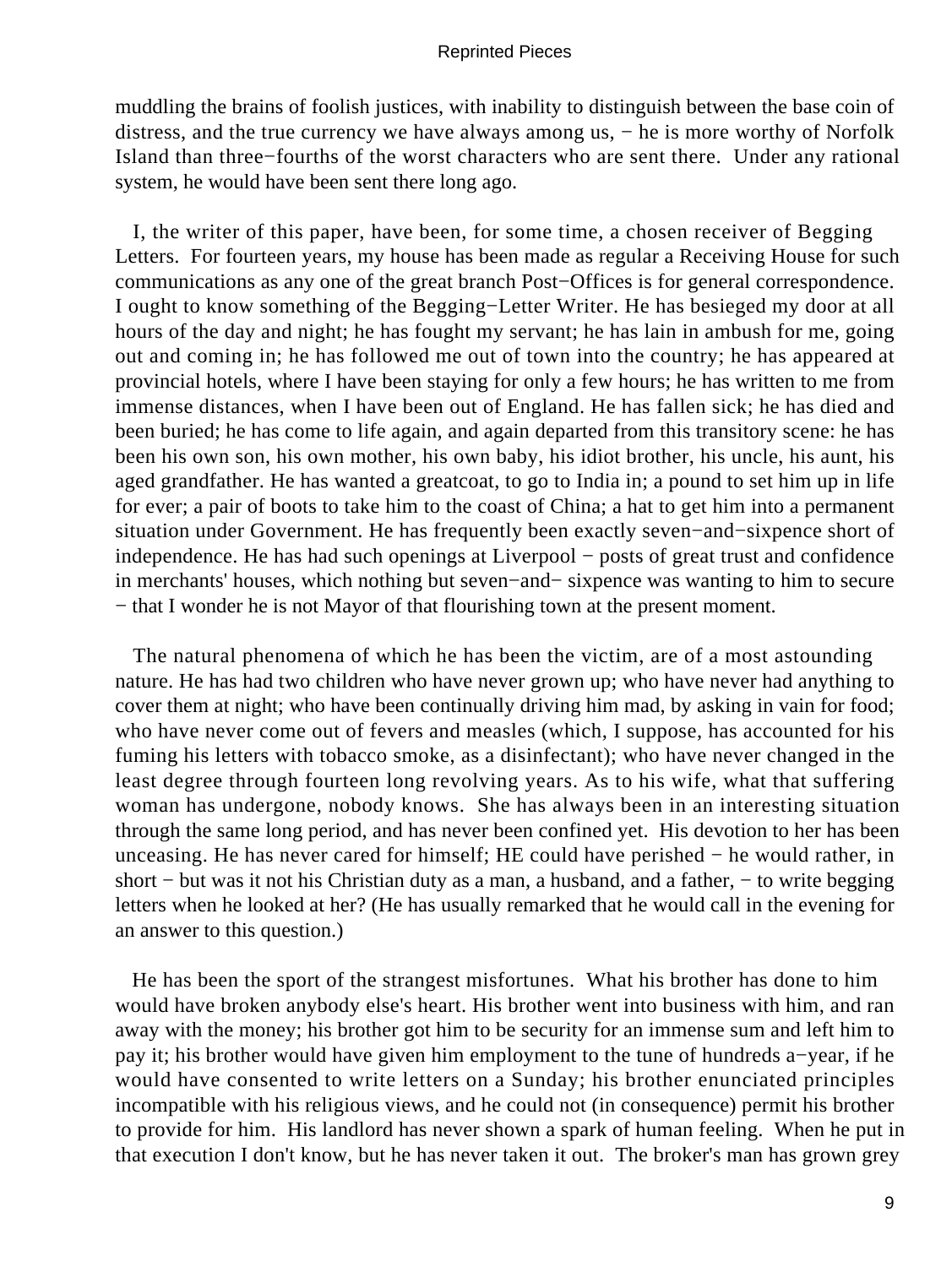in possession. They will have to bury him some day.

 He has been attached to every conceivable pursuit. He has been in the army, in the navy, in the church, in the law; connected with the press, the fine arts, public institutions, every description and grade of business. He has been brought up as a gentleman; he has been at every college in Oxford and Cambridge; he can quote Latin in his letters (but generally misspells some minor English word); he can tell you what Shakespeare says about begging, better than you know it. It is to be observed, that in the midst of his afflictions he always reads the newspapers; and rounds off his appeal with some allusion, that may be supposed to be in my way, to the popular subject of the hour.

 His life presents a series of inconsistencies. Sometimes he has never written such a letter before. He blushes with shame. That is the first time; that shall be the last. Don't answer it, and let it be understood that, then, he will kill himself quietly. Sometimes (and more frequently) he HAS written a few such letters. Then he encloses the answers, with an intimation that they are of inestimable value to him, and a request that they may be carefully returned. He is fond of enclosing something − verses, letters, pawnbrokers' duplicates, anything to necessitate an answer. He is very severe upon 'the pampered minion of fortune,' who refused him the half−sovereign referred to in the enclosure number two − but he knows me better.

 He writes in a variety of styles; sometimes in low spirits; sometimes quite jocosely. When he is in low spirits he writes down–hill and repeats words – these little indications being expressive of the perturbation of his mind. When he is more vivacious, he is frank with me; he is quite the agreeable rattle. I know what human nature is, – who better? Well! He had a little money once, and he ran through it – as many men have done before him. He finds his old friends turn away from him now – many men have done that before him too! Shall he tell me why he writes to me? Because he has no kind of claim upon me. He puts it on that ground plainly; and begs to ask for the loan (as I know human nature) of two sovereigns, to be repaid next Tuesday six weeks, before twelve at noon.

 Sometimes, when he is sure that I have found him out, and that there is no chance of money, he writes to inform me that I have got rid of him at last. He has enlisted into the Company's service, and is off directly − but he wants a cheese. He is informed by the serjeant that it is essential to his prospects in the regiment that he should take out a single Gloucester cheese, weighing from twelve to fifteen pounds. Eight or nine shillings would buy it. He does not ask for money, after what has passed; but if he calls at nine, to−morrow morning may he hope to find a cheese? And is there anything he can do to show his gratitude in Bengal?

 Once he wrote me rather a special letter, proposing relief in kind. He had got into a little trouble by leaving parcels of mud done up in brown paper, at people's houses, on pretence of being a Railway− Porter, in which character he received carriage money. This sportive fancy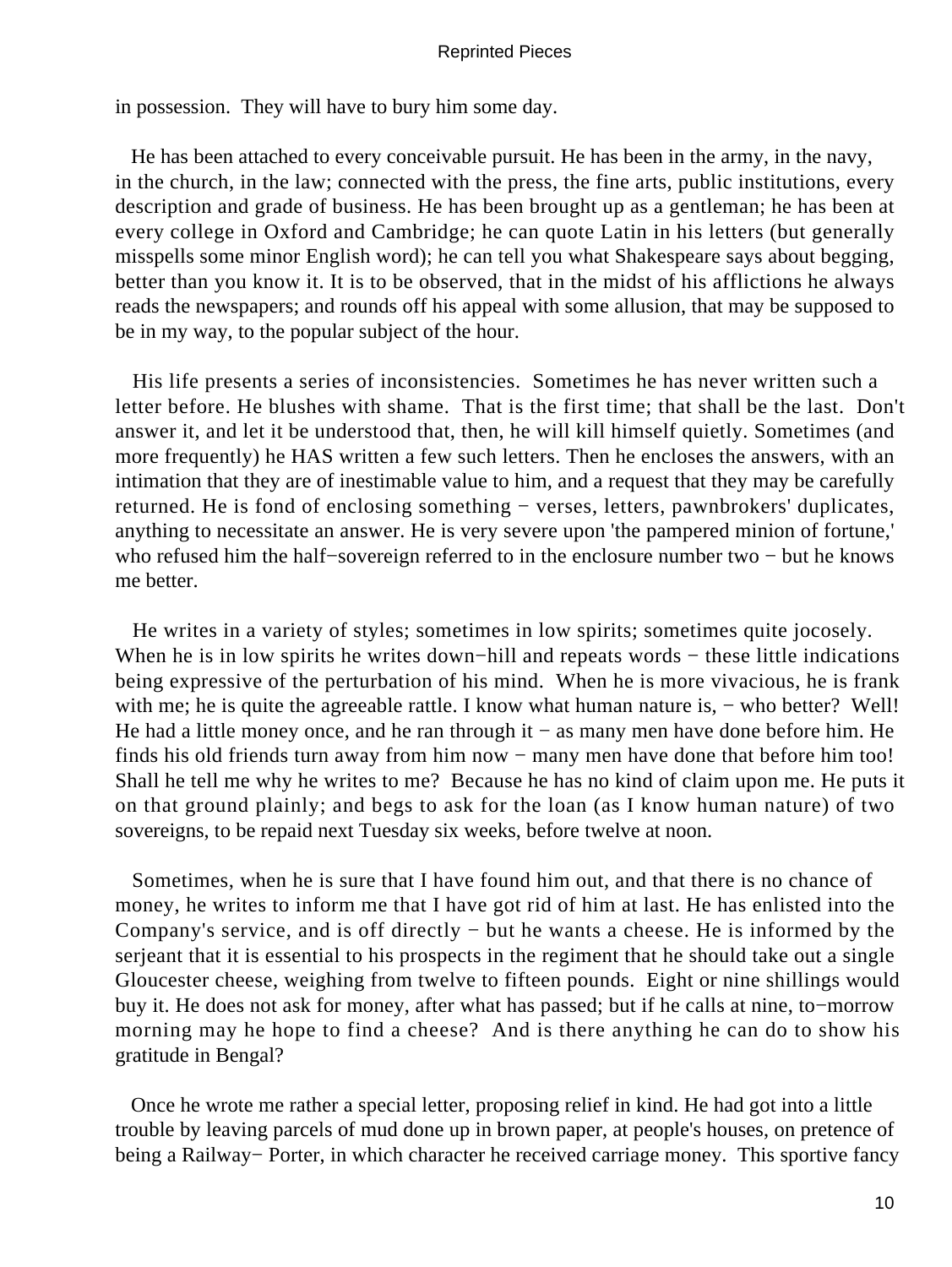he expiated in the House of Correction. Not long after his release, and on a Sunday morning, he called with a letter (having first dusted himself all over), in which he gave me to understand that, being resolved to earn an honest livelihood, he had been travelling about the country with a cart of crockery. That he had been doing pretty well until the day before, when his horse had dropped down dead near Chatham, in Kent. That this had reduced him to the unpleasant necessity of getting into the shafts himself, and drawing the cart of crockery to London − a somewhat exhausting pull of thirty miles. That he did not venture to ask again for money; but that if I would have the goodness **TO LEAVE HIM OUT A DONKEY,** he would call for the animal before breakfast!

 At another time my friend (I am describing actual experiences) introduced himself as a literary gentleman in the last extremity of distress. He had had a play accepted at a certain Theatre − which was really open; its representation was delayed by the indisposition of a leading actor − who was really ill; and he and his were in a state of absolute starvation. If he made his necessities known to the Manager of the Theatre, he put it to me to say what kind of treatment he might expect? Well! we got over that difficulty to our mutual satisfaction. A little while afterwards he was in some other strait. I think Mrs. Southcote, his wife, was in extremity – and we adjusted that point too. A little while afterwards he had taken a new house, and was going headlong to ruin for want of a water−butt. I had my misgivings about the water− butt, and did not reply to that epistle. But a little while afterwards, I had reason to feel penitent for my neglect. He wrote me a few broken−hearted lines, informing me that the dear partner of his sorrows died in his arms last night at nine o'clock!

 I despatched a trusty messenger to comfort the bereaved mourner and his poor children; but the messenger went so soon, that the play was not ready to be played out; my friend was not at home, and his wife was in a most delightful state of health. He was taken up by the Mendicity Society (informally it afterwards appeared), and I presented myself at a London Police−Office with my testimony against him. The Magistrate was wonderfully struck by his educational acquirements, deeply impressed by the excellence of his letters, exceedingly sorry to see a man of his attainments there, complimented him highly on his powers of composition, and was quite charmed to have the agreeable duty of discharging him. A collection was made for the 'poor fellow,' as he was called in the reports, and I left the court with a comfortable sense of being universally regarded as a sort of monster. Next day comes to me a friend of mine, the governor of a large prison. 'Why did you ever go to the Police−Office against that man,' says he, 'without coming to me first? I know all about him and his frauds. He lodged in the house of one of my warders, at the very time when he first wrote to you; and then he was eating spring−lamb at eighteen−pence a pound, and early asparagus at I don't know how much a bundle!' On that very same day, and in that very same hour, my injured gentleman wrote a solemn address to me, demanding to know what compensation I proposed to make him for his having passed the night in a 'loathsome dungeon.' And next morning an Irish gentleman, a member of the same fraternity, who had read the case, and was very well persuaded I should be chary of going to that Police−Office again, positively refused to leave my door for less than a sovereign, and, resolved to besiege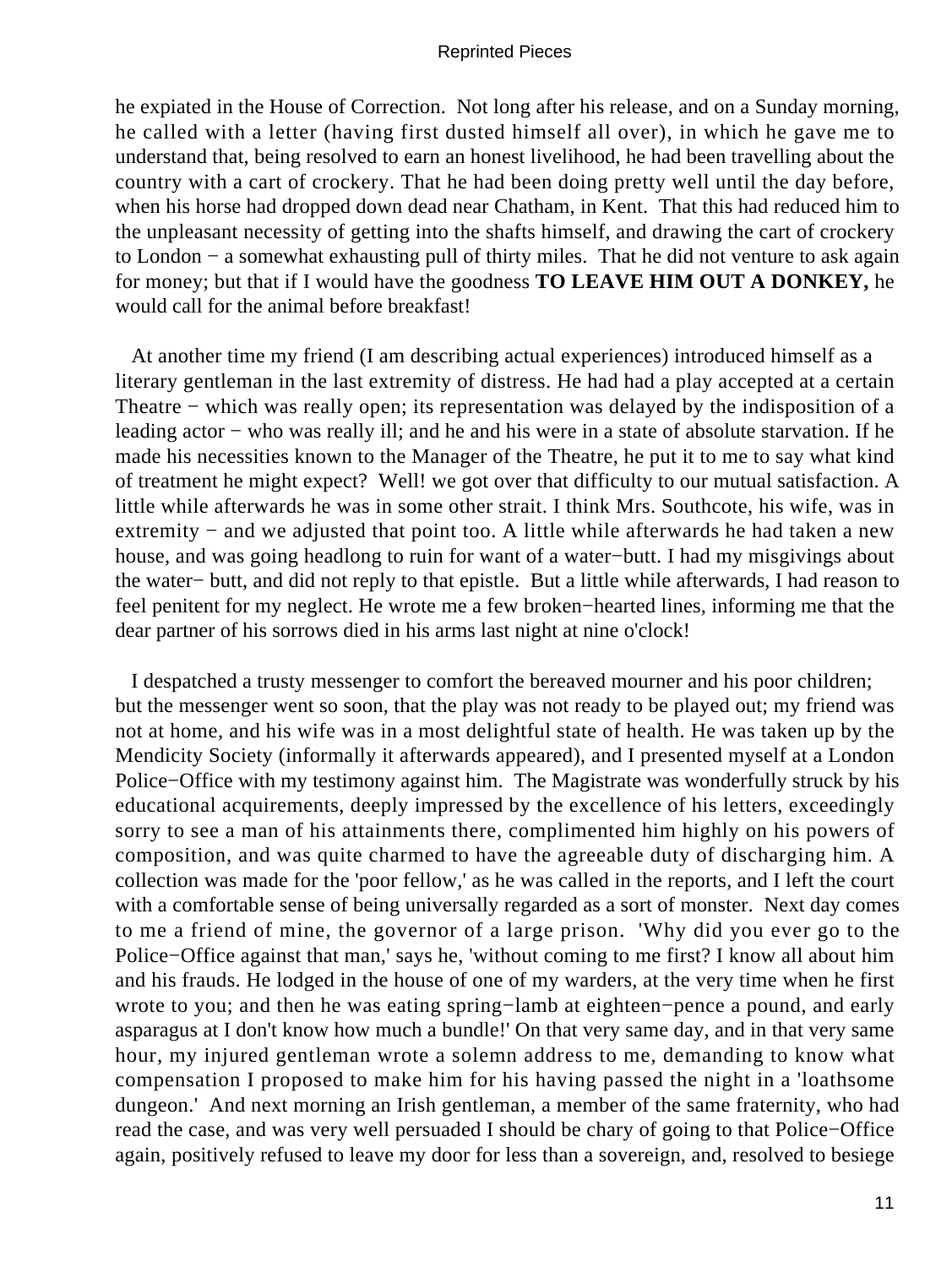me into compliance, literally 'sat down' before it for ten mortal hours. The garrison being well provisioned, I remained within the walls; and he raised the siege at midnight with a prodigious alarum on the bell.

 The Begging−Letter Writer often has an extensive circle of acquaintance. Whole pages of the 'Court Guide' are ready to be references for him. Noblemen and gentlemen write to say there never was such a man for probity and virtue. They have known him time out of mind, and there is nothing they wouldn't do for him. Somehow, they don't give him that one pound ten he stands in need of; but perhaps it is not enough − they want to do more, and his modesty will not allow it. It is to be remarked of his trade that it is a very fascinating one. He never leaves it; and those who are near to him become smitten with a love of it, too, and sooner or later set up for themselves. He employs a messenger – man, woman, or child. That messenger is certain ultimately to become an independent Begging−Letter Writer. His sons and daughters succeed to his calling, and write begging−letters when he is no more. He throws off the infection of begging−letter writing, like the contagion of disease. What Sydney Smith so happily called 'the dangerous luxury of dishonesty' is more tempting, and more catching, it would seem, in this instance than in any other.

 He always belongs to a Corresponding−Society of Begging−Letter Writers. Any one who will, may ascertain this fact. Give money to–day in recognition of a begging–letter, – no matter how unlike a common begging–letter, – and for the next fortnight you will have a rush of such communications. Steadily refuse to give; and the begging−letters become Angels' visits, until the Society is from some cause or other in a dull way of business, and may as well try you as anybody else. It is of little use inquiring into the Begging−Letter Writer's circumstances. He may be sometimes accidentally found out, as in the case already mentioned (though that was not the first inquiry made); but apparent misery is always a part of his trade, and real misery very often is, in the intervals of spring−lamb and early asparagus. It is naturally an incident of his dissipated and dishonest life.

 That the calling is a successful one, and that large sums of money are gained by it, must be evident to anybody who reads the Police Reports of such cases. But, prosecutions are of rare occurrence, relatively to the extent to which the trade is carried on. The cause of this is to be found (as no one knows better than the Begging−Letter Writer, for it is a part of his speculation) in the aversion people feel to exhibit themselves as having been imposed upon, or as having weakly gratified their consciences with a lazy, flimsy substitute for the noblest of all virtues. There is a man at large, at the moment when this paper is preparing for the press (on the 29th of April, 1850), and never once taken up yet, who, within these twelvemonths, has been probably the most audacious and the most successful swindler that even this trade has ever known. There has been something singularly base in this fellow's proceedings; it has been his business to write to all sorts and conditions of people, in the names of persons of high reputation and unblemished honour, professing to be in distress − the general admiration and respect for whom has ensured a ready and generous reply.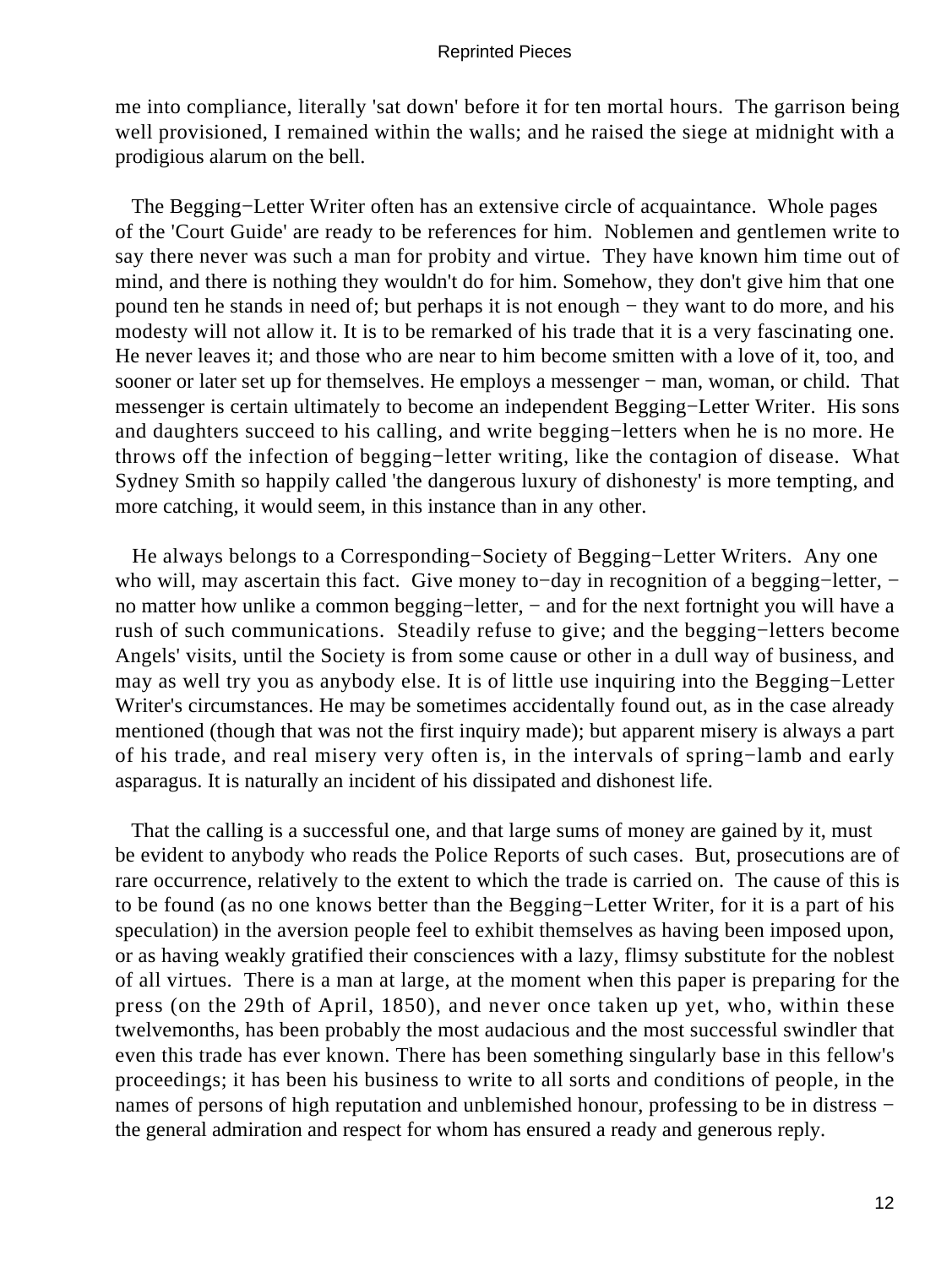Now, in the hope that the results of the real experience of a real person may do something more to induce reflection on this subject than any abstract treatise – and with a personal knowledge of the extent to which the Begging−Letter Trade has been carried on for some time, and has been for some time constantly increasing − the writer of this paper entreats the attention of his readers to a few concluding words. His experience is a type of the experience of many; some on a smaller, some on an infinitely larger scale. All may judge of the soundness or unsoundness of his conclusions from it.

 Long doubtful of the efficacy of such assistance in any case whatever, and able to recall but one, within his whole individual knowledge, in which he had the least after−reason to suppose that any good was done by it, he was led, last autumn, into some serious considerations. The begging−letters flying about by every post, made it perfectly manifest that a set of lazy vagabonds were interposed between the general desire to do something to relieve the sickness and misery under which the poor were suffering, and the suffering poor themselves. That many who sought to do some little to repair the social wrongs, inflicted in the way of preventible sickness and death upon the poor, were strengthening those wrongs, however innocently, by wasting money on pestilent knaves cumbering society. That imagination, − soberly following one of these knaves into his life of punishment in jail, and comparing it with the life of one of these poor in a cholera− stricken alley, or one of the children of one of these poor, soothed in its dying hour by the late lamented Mr. Drouet, − contemplated a grim farce, impossible to be presented very much longer before God or man. That the crowning miracle of all the miracles summed up in the New Testament, after the miracle of the blind seeing, and the lame walking, and the restoration of the dead to life, was the miracle that the poor had the Gospel preached to them. That while the poor were unnaturally and unnecessarily cut off by the thousand, in the prematurity of their age, or in the rottenness of their youth − for of flower or blossom such youth has none − the Gospel was NOT preached to them, saving in hollow and unmeaning voices. That of all wrongs, this was the first mighty wrong the Pestilence warned us to set right. And that no Post− Office Order to any amount, given to a Begging−Letter Writer for the quieting of an uneasy breast, would be presentable on the Last Great Day as anything towards it.

 The poor never write these letters. Nothing could be more unlike their habits. The writers are public robbers; and we who support them are parties to their depredations. They trade upon every circumstance within their knowledge that affects us, public or private, joyful or sorrowful; they pervert the lessons of our lives; they change what ought to be our strength and virtue into weakness, and encouragement of vice. There is a plain remedy, and it is in our own hands. We must resolve, at any sacrifice of feeling, to be deaf to such appeals, and crush the trade.

 There are degrees in murder. Life must be held sacred among us in more ways than one − sacred, not merely from the murderous weapon, or the subtle poison, or the cruel blow, but sacred from preventible diseases, distortions, and pains. That is the first great end we have to set against this miserable imposition. Physical life respected, moral life comes next. What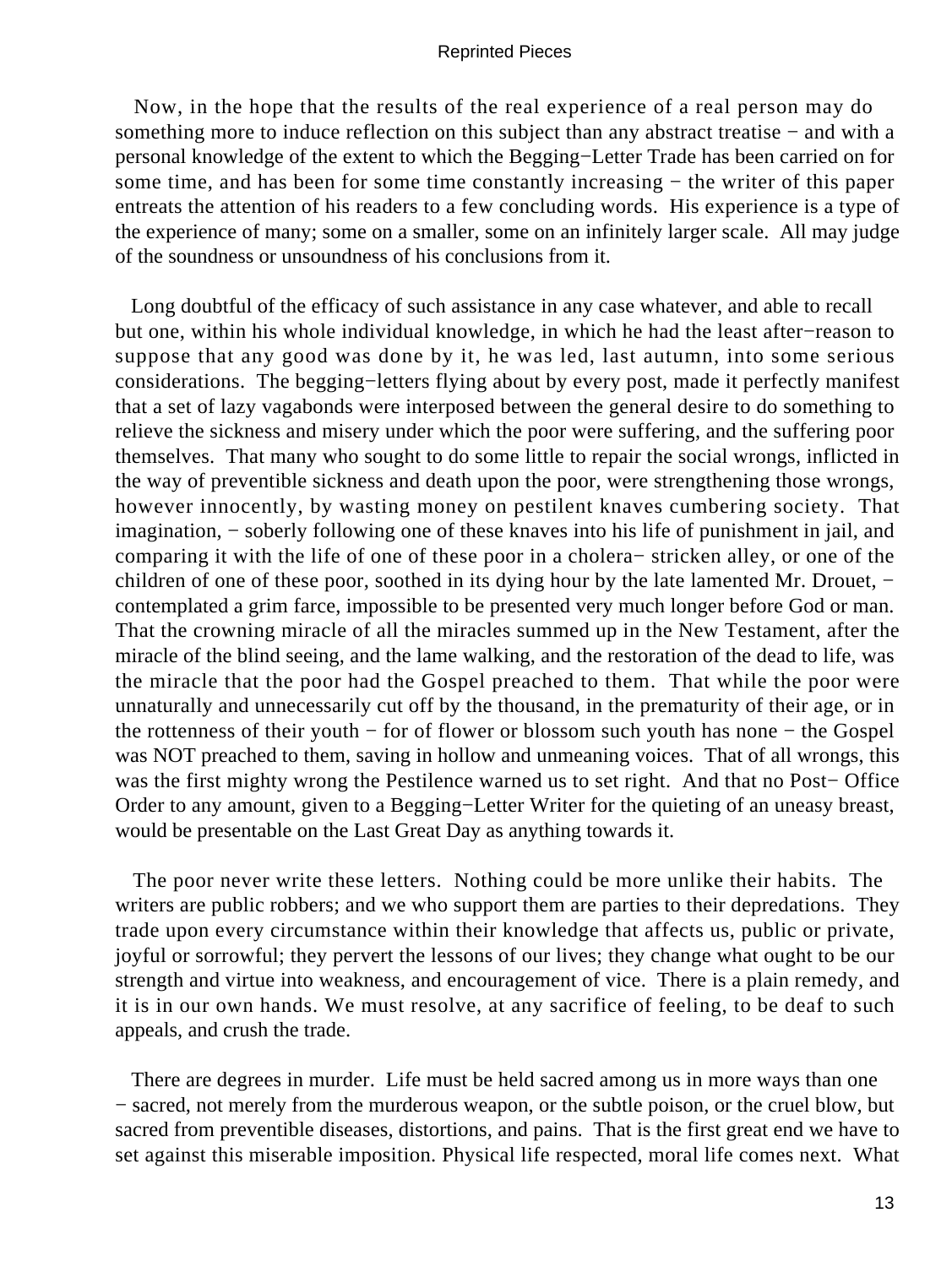will not content a Begging−Letter Writer for a week, would educate a score of children for a year. Let us give all we can; let us give more than ever. Let us do all we can; let us do more than ever. But let us give, and do, with a high purpose; not to endow the scum of the earth, to its own greater corruption, with the offals of our duty.

# A CHILD'S **DREAM OF A STAR**

**THERE** was once a child, and he strolled about a good deal, and thought of a number of things. He had a sister, who was a child too, and his constant companion. These two used to wonder all day long. They wondered at the beauty of the flowers; they wondered at the height and blueness of the sky; they wondered at the depth of the bright water; they wondered at the goodness and the power of GOD who made the lovely world.

 They used to say to one another, sometimes, Supposing all the children upon earth were to die, would the flowers, and the water, and the sky be sorry? They believed they would be sorry. For, said they, the buds are the children of the flowers, and the little playful streams that gambol down the hill−sides are the children of the water; and the smallest bright specks playing at hide and seek in the sky all night, must surely be the children of the stars; and they would all be grieved to see their playmates, the children of men, no more.

 There was one clear shining star that used to come out in the sky before the rest, near the church spire, above the graves. It was larger and more beautiful, they thought, than all the others, and every night they watched for it, standing hand in hand at a window. Whoever saw it first cried out, 'I see the star!' And often they cried out both together, knowing so well when it would rise, and where. So they grew to be such friends with it, that, before lying down in their beds, they always looked out once again, to bid it good night; and when they were turning round to sleep, they used to say, 'God bless the star!'

 But while she was still very young, oh, very, very young, the sister drooped, and came to be so weak that she could no longer stand in the window at night; and then the child looked sadly out by himself, and when he saw the star, turned round and said to the patient pale face on the bed, 'I see the star!' and then a smile would come upon the face, and a little weak voice used to say, 'God bless my brother and the star!'

 And so the time came all too soon! when the child looked out alone, and when there was no face on the bed; and when there was a little grave among the graves, not there before; and when the star made long rays down towards him, as he saw it through his tears.

 Now, these rays were so bright, and they seemed to make such a shining way from earth to Heaven, that when the child went to his solitary bed, he dreamed about the star; and dreamed that, lying where he was, he saw a train of people taken up that sparkling road by angels. And the star, opening, showed him a great world of light, where many more such angels waited to receive them.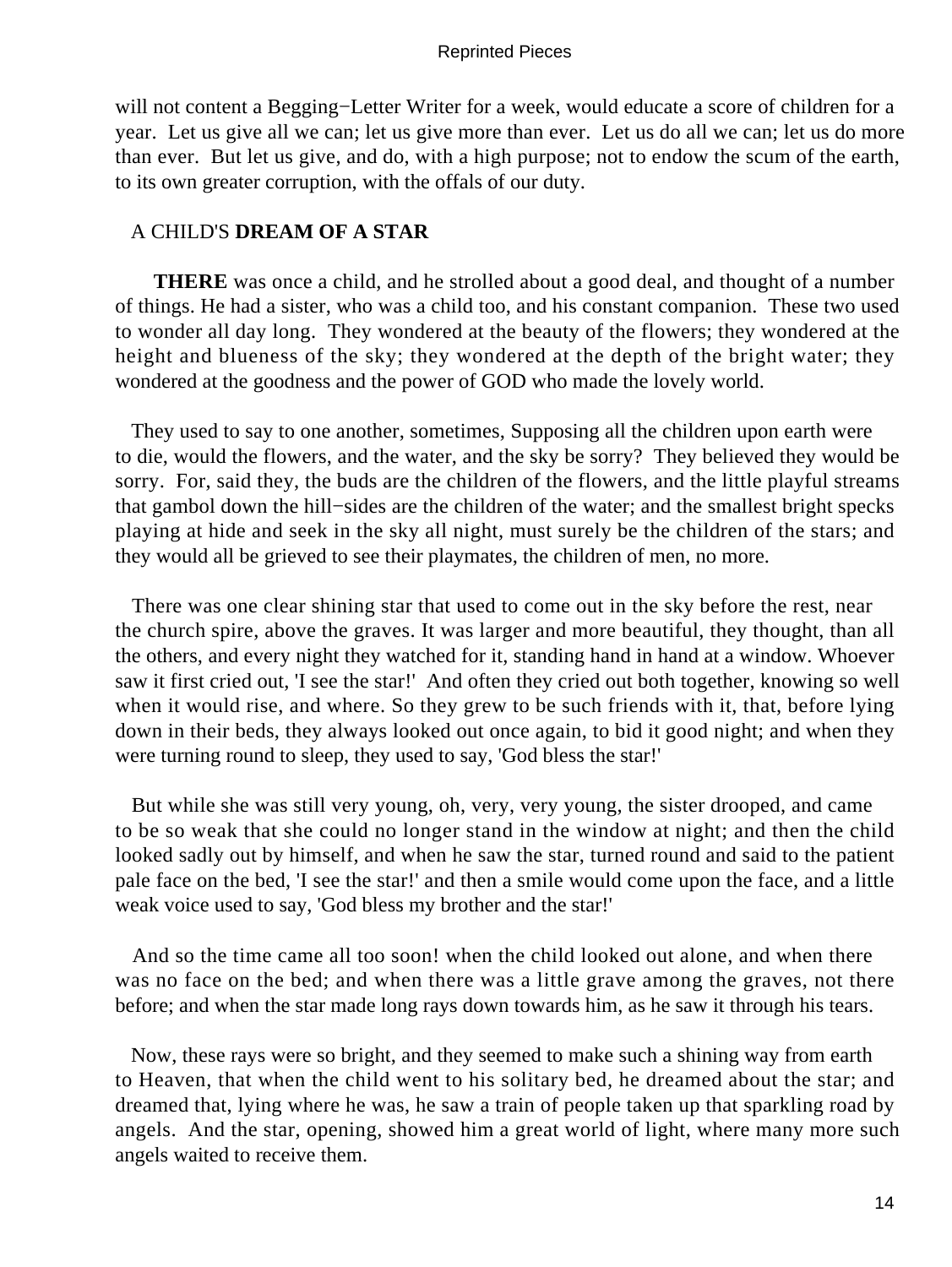All these angels, who were waiting, turned their beaming eyes upon the people who were carried up into the star; and some came out from the long rows in which they stood, and fell upon the people's necks, and kissed them tenderly, and went away with them down avenues of light, and were so happy in their company, that lying in his bed he wept for joy.

 But, there were many angels who did not go with them, and among them one he knew. The patient face that once had lain upon the bed was glorified and radiant, but his heart found out his sister among all the host.

 His sister's angel lingered near the entrance of the star, and said to the leader among those who had brought the people thither:

'Is my brother come?'

And he said 'No.'

 She was turning hopefully away, when the child stretched out his arms, and cried, 'O, sister, I am here! Take me!' and then she turned her beaming eyes upon him, and it was night; and the star was shining into the room, making long rays down towards him as he saw it through his tears.

 From that hour forth, the child looked out upon the star as on the home he was to go to, when his time should come; and he thought that he did not belong to the earth alone, but to the star too, because of his sister's angel gone before.

 There was a baby born to be a brother to the child; and while he was so little that he never yet had spoken word, he stretched his tiny form out on his bed, and died.

 Again the child dreamed of the open star, and of the company of angels, and the train of people, and the rows of angels with their beaming eyes all turned upon those people's faces.

Said his sister's angel to the leader:

'Is my brother come?'

And he said, 'Not that one, but another.'

 As the child beheld his brother's angel in her arms, he cried, 'O, sister, I am here! Take me!' And she turned and smiled upon him, and the star was shining.

 He grew to be a young man, and was busy at his books when an old servant came to him and said: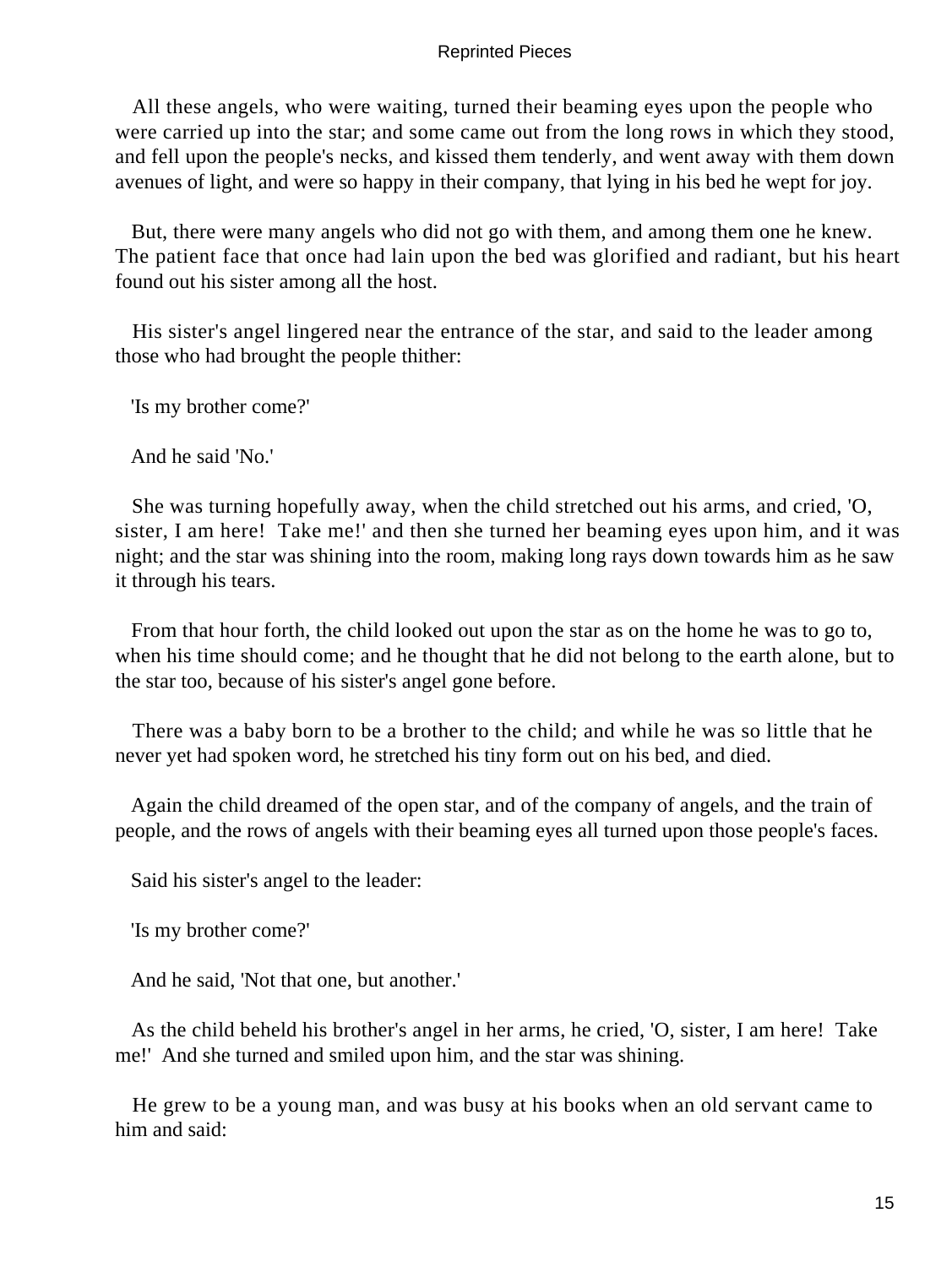'Thy mother is no more. I bring her blessing on her darling son!'

 Again at night he saw the star, and all that former company. Said his sister's angel to the leader.

'Is my brother come?'

And he said, 'Thy mother!'

 A mighty cry of joy went forth through all the star, because the mother was re−united to her two children. And he stretched out his arms and cried, 'O, mother, sister, and brother, I am here! Take me!' And they answered him, 'Not yet,' and the star was shining.

 He grew to be a man, whose hair was turning grey, and he was sitting in his chair by the fireside, heavy with grief, and with his face bedewed with tears, when the star opened once again.

Said his sister's angel to the leader: 'Is my brother come?'

And he said, 'Nay, but his maiden daughter.'

 And the man who had been the child saw his daughter, newly lost to him, a celestial creature among those three, and he said, 'My daughter's head is on my sister's bosom, and her arm is around my mother's neck, and at her feet there is the baby of old time, and I can bear the parting from her, GOD be praised!'

And the star was shining.

 Thus the child came to be an old man, and his once smooth face was wrinkled, and his steps were slow and feeble, and his back was bent. And one night as he lay upon his bed, his children standing round, he cried, as he had cried so long ago:

'I see the star!'

They whispered one another, 'He is dying.'

 And he said, 'I am. My age is falling from me like a garment, and I move towards the star as a child. And O, my Father, now I thank thee that it has so often opened, to receive those dear ones who await me!'

And the star was shining; and it shines upon his grave.

# OUR **ENGLISH** WATERING−PLACE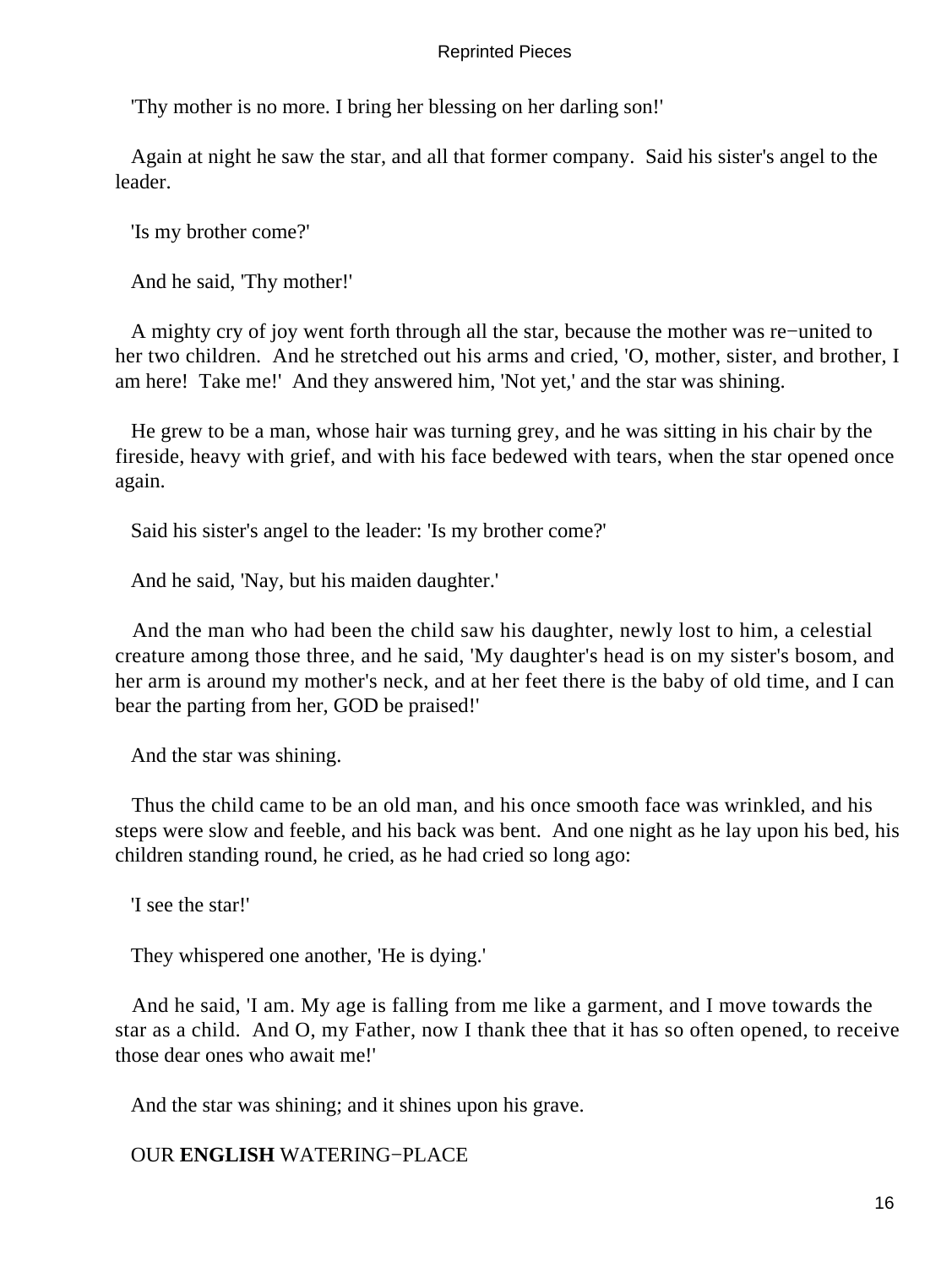IN the Autumn−time of the year, when the great metropolis is so much hotter, so much noisier, so much more dusty or so much more water−carted, so much more crowded, so much more disturbing and distracting in all respects, than it usually is, a quiet sea−beach becomes indeed a blessed spot. Half awake and half asleep, this idle morning in our sunny window on the edge of a chalk−cliff in the old−fashioned watering−place to which we are a faithful resorter, we feel a lazy inclination to sketch its picture.

 The place seems to respond. Sky, sea, beach, and village, lie as still before us as if they were sitting for the picture. It is dead low−water. A ripple plays among the ripening corn upon the cliff, as if it were faintly trying from recollection to imitate the sea; and the world of butterflies hovering over the crop of radish−seed are as restless in their little way as the gulls are in their larger manner when the wind blows. But the ocean lies winking in the sunlight like a drowsy lion – its glassy waters scarcely curve upon the shore – the fishing−boats in the tiny harbour are all stranded in the mud − our two colliers (our watering−place has a maritime trade employing that amount of shipping) have not an inch of water within a quarter of a mile of them, and turn, exhausted, on their sides, like faint fish of an antediluvian species. Rusty cables and chains, ropes and rings, undermost parts of posts and piles and confused timber−defences against the waves, lie strewn about, in a brown litter of tangled sea−weed and fallen cliff which looks as if a family of giants had been making tea here for ages, and had observed an untidy custom of throwing their tea−leaves on the shore.

 In truth, our watering−place itself has been left somewhat high and dry by the tide of years. Concerned as we are for its honour, we must reluctantly admit that the time when this pretty little semicircular sweep of houses, tapering off at the end of the wooden pier into a point in the sea, was a gay place, and when the lighthouse overlooking it shone at daybreak on company dispersing from public balls, is but dimly traditional now. There is a bleak chamber in our watering−place which is yet called the Assembly 'Rooms,' and understood to be available on hire for balls or concerts; and, some few seasons since, an ancient little gentleman came down and stayed at the hotel, who said that he had danced there, in bygone ages, with the Honourable Miss Peepy, well known to have been the Beauty of her day and the cruel occasion of innumerable duels. But he was so old and shrivelled, and so very rheumatic in the legs, that it demanded more imagination than our watering−place can usually muster, to believe him; therefore, except the Master of the 'Rooms' (who to this hour wears knee− breeches, and who confirmed the statement with tears in his eyes), nobody did believe in the little lame old gentleman, or even in the Honourable Miss Peepy, long deceased.

 As to subscription balls in the Assembly Rooms of our watering− place now, red−hot cannon balls are less improbable. Sometimes, a misguided wanderer of a Ventriloquist, or an Infant Phenomenon, or a juggler, or somebody with an Orrery that is several stars behind the time, takes the place for a night, and issues bills with the name of his last town lined out, and the name of ours ignominiously written in, but you may be sure this never happens twice to the same unfortunate person. On such occasions the discoloured old Billiard Table that is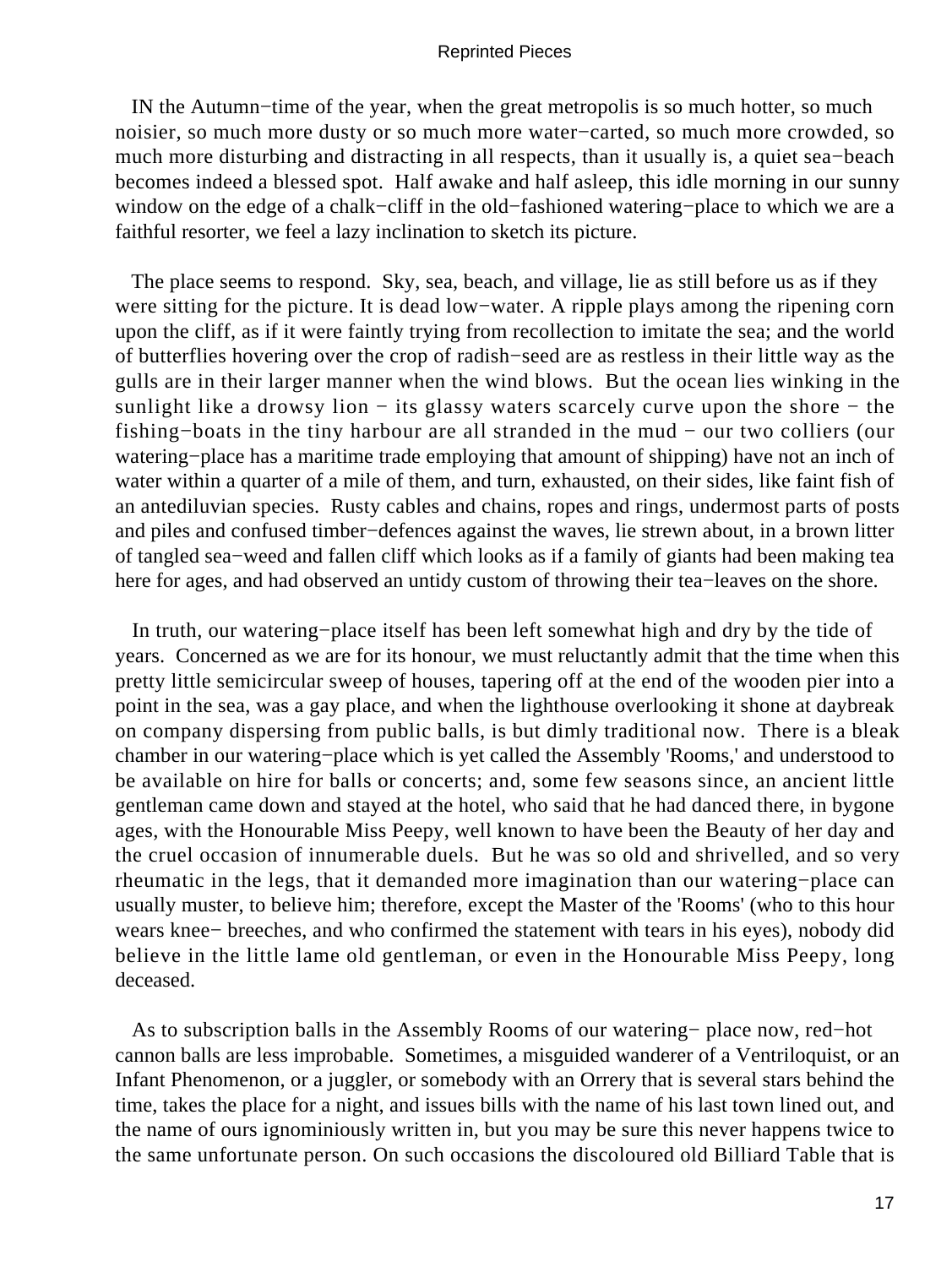seldom played at (unless the ghost of the Honourable Miss Peepy plays at pool with other ghosts) is pushed into a corner, and benches are solemnly constituted into front seats, back seats, and reserved seats – which are much the same after you have paid – and a few dull candles are lighted − wind permitting − and the performer and the scanty audience play out a short match which shall make the other most low−spirited − which is usually a drawn game. After that, the performer instantly departs with maledictory expressions, and is never heard of more.

 But the most wonderful feature of our Assembly Rooms, is, that an annual sale of 'Fancy and other China,' is announced here with mysterious constancy and perseverance. Where the china comes from, where it goes to, why it is annually put up to auction when nobody ever thinks of bidding for it, how it comes to pass that it is always the same china, whether it would not have been cheaper, with the sea at hand, to have thrown it away, say in eighteen hundred and thirty, are standing enigmas. Every year the bills come out, every year the Master of the Rooms gets into a little pulpit on a table, and offers it for sale, every year nobody buys it, every year it is put away somewhere till next year, when it appears again as if the whole thing were a new idea. We have a faint remembrance of an unearthly collection of clocks, purporting to be the work of Parisian and Genevese artists − chiefly bilious−faced clocks, supported on sickly white crutches, with their pendulums dangling like lame legs − to which a similar course of events occurred for several years, until they seemed to lapse away, of mere imbecility.

 Attached to our Assembly Rooms is a library. There is a wheel of fortune in it, but it is rusty and dusty, and never turns. A large doll, with moveable eyes, was put up to be raffled for, by five− and−twenty members at two shillings, seven years ago this autumn, and the list is not full yet. We are rather sanguine, now, that the raffle will come off next year. We think so, because we only want nine members, and should only want eight, but for number two having grown up since her name was entered, and withdrawn it when she was married. Down the street, there is a toy−ship of considerable burden, in the same condition. Two of the boys who were entered for that raffle have gone to India in real ships, since; and one was shot, and died in the arms of his sister's lover, by whom he sent his last words home.

 This is the library for the Minerva Press. If you want that kind of reading, come to our watering−place. The leaves of the romances, reduced to a condition very like curl−paper, are thickly studded with notes in pencil: sometimes complimentary, sometimes jocose. Some of these commentators, like commentators in a more extensive way, quarrel with one another. One young gentleman who sarcastically writes 'O!!!' after every sentimental passage, is pursued through his literary career by another, who writes 'Insulting Beast!' Miss Julia Mills has read the whole collection of these books. She has left marginal notes on the pages, as 'Is not this truly touching? J. M.' 'How thrilling! J. M.' 'Entranced here by the Magician's potent spell. J. M.' She has also italicised her favourite traits in the description of the hero, as 'his hair, which was **DARK** and **WAVY,** clustered in **RICH PROFUSION** around a MARBLE **BROW,** whose lofty paleness bespoke the intellect within.' It reminds her of another hero.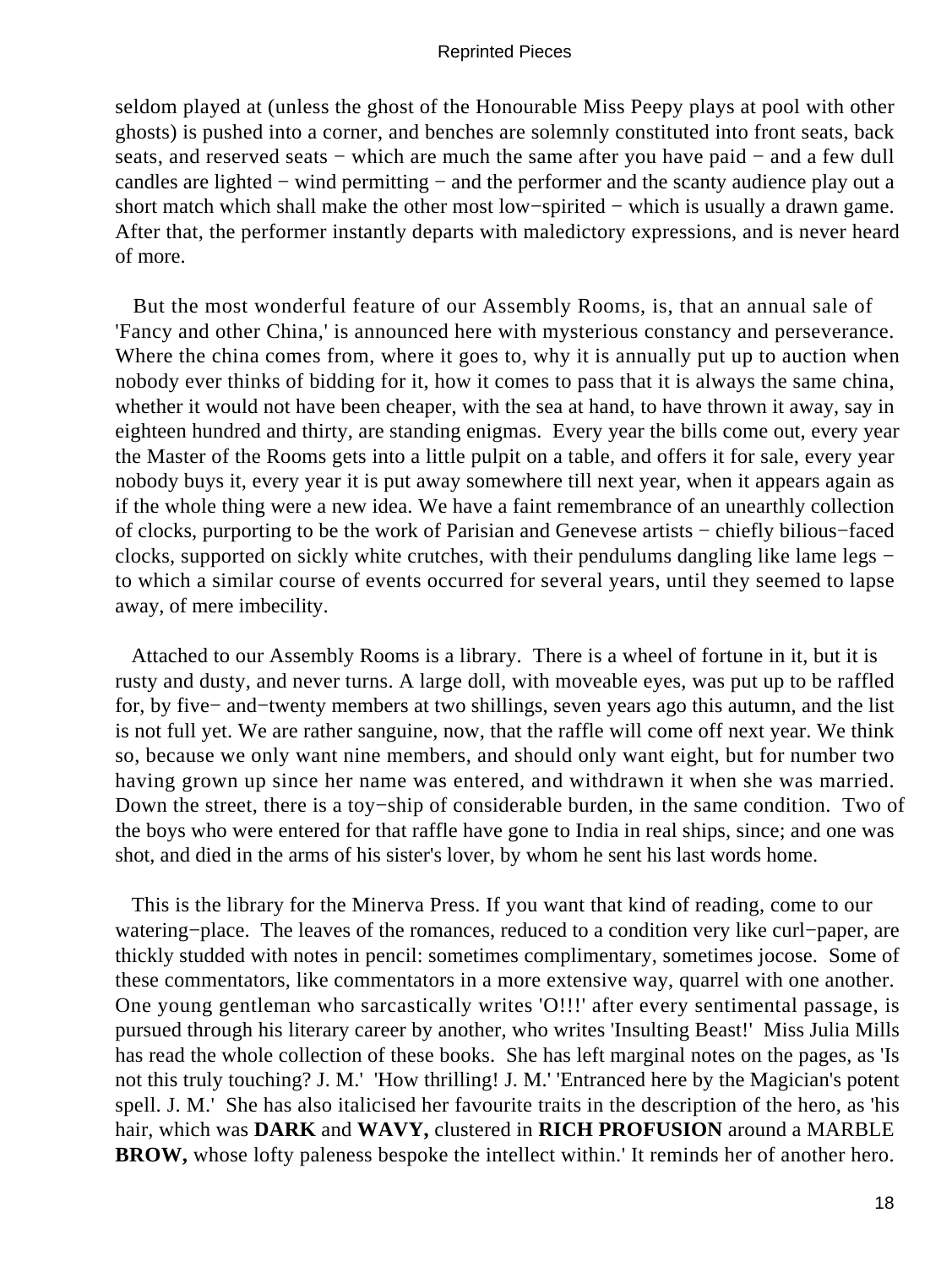She adds, 'How like B. L. Can this be mere coincidence? J. M.'

 You would hardly guess which is the main street of our watering− place, but you may know it by its being always stopped up with donkey−chaises. Whenever you come here, and see harnessed donkeys eating clover out of barrows drawn completely across a narrow thoroughfare, you may be quite sure you are in our High Street. Our Police you may know by his uniform, likewise by his never on any account interfering with anybody − especially the tramps and vagabonds. In our fancy shops we have a capital collection of damaged goods, among which the flies of countless summers 'have been roaming.' We are great in obsolete seals, and in faded pin− cushions, and in rickety camp−stools, and in exploded cutlery, and in miniature vessels, and in stunted little telescopes, and in objects made of shells that pretend not to be shells. Diminutive spades, barrows, and baskets, are our principal articles of commerce; but even they don't look quite new somehow. They always seem to have been offered and refused somewhere else, before they came down to our watering−place.

 Yet, it must not be supposed that our watering−place is an empty place, deserted by all visitors except a few staunch persons of approved fidelity. On the contrary, the chances are that if you came down here in August or September, you wouldn't find a house to lay your head in. As to finding either house or lodging of which you could reduce the terms, you could scarcely engage in a more hopeless pursuit. For all this, you are to observe that every season is the worst season ever known, and that the householding population of our watering−place are ruined regularly every autumn. They are like the farmers, in regard that it is surprising how much ruin they will bear. We have an excellent hotel − capital baths, warm, cold, and shower − first–rate bathing–machines – and as good butchers, bakers, and grocers, as heart could desire. They all do business, it is to be presumed, from motives of philanthropy – but it is quite certain that they are all being ruined. Their interest in strangers, and their politeness under ruin, bespeak their amiable nature. You would say so, if you only saw the baker helping a new comer to find suitable apartments.

 So far from being at a discount as to company, we are in fact what would be popularly called rather a nobby place. Some tip−top 'Nobbs' come down occasionally − even Dukes and Duchesses. We have known such carriages to blaze among the donkey−chaises, as made beholders wink. Attendant on these equipages come resplendent creatures in plush and powder, who are sure to be stricken disgusted with the indifferent accommodation of our watering−place, and who, of an evening (particularly when it rains), may be seen very much out of drawing, in rooms far too small for their fine figures, looking discontentedly out of little back windows into bye−streets. The lords and ladies get on well enough and quite good−humouredly: but if you want to see the gorgeous phenomena who wait upon them at a perfect non−plus, you should come and look at the resplendent creatures with little back parlours for servants' halls, and turn−up bedsteads to sleep in, at our watering−place. You have no idea how they take it to heart.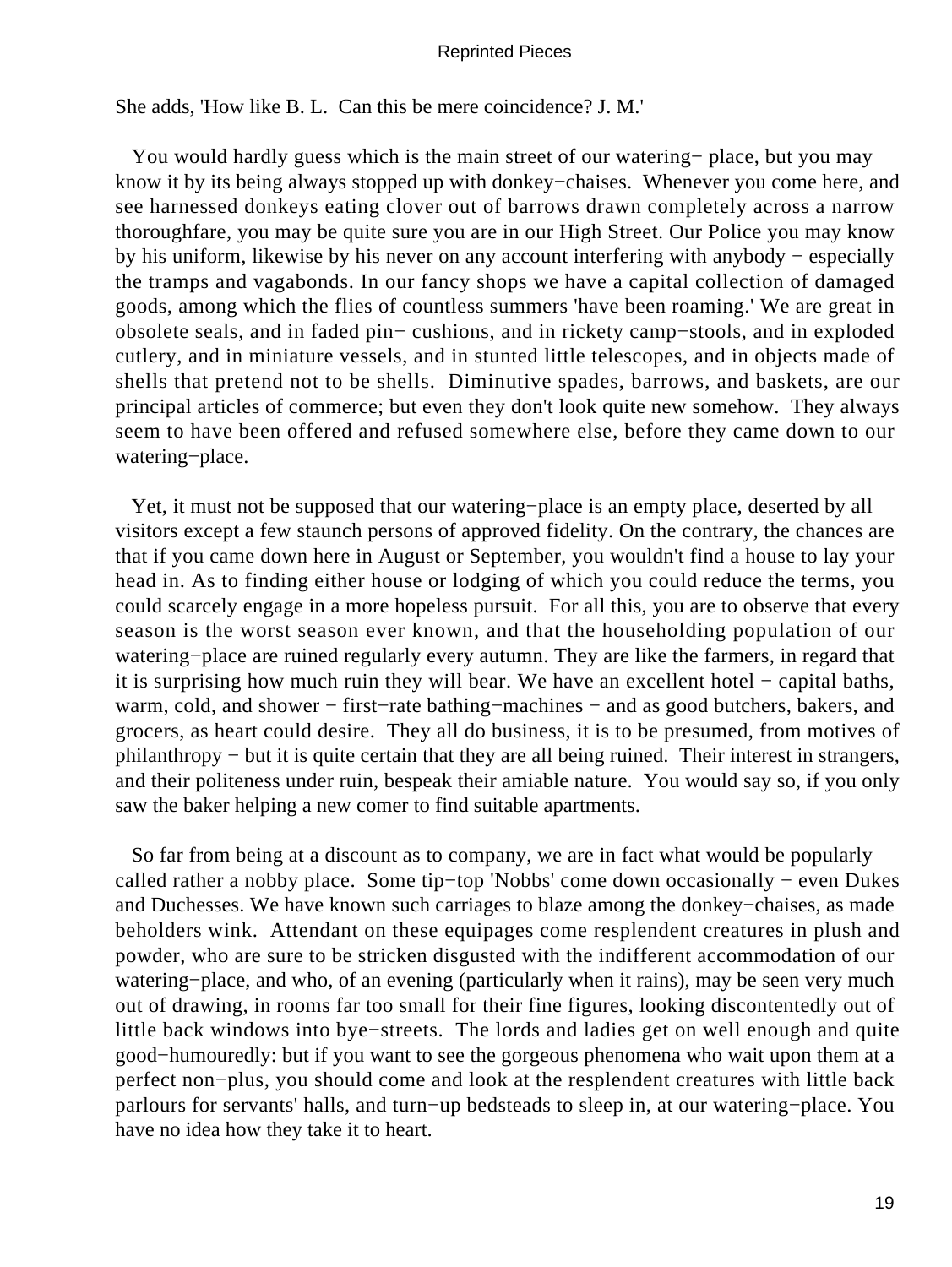We have a pier – a queer old wooden pier, fortunately without the slightest pretensions to architecture, and very picturesque in consequence. Boats are hauled up upon it, ropes are coiled all over it; lobster−pots, nets, masts, oars, spars, sails, ballast, and rickety capstans, make a perfect labyrinth of it. For ever hovering about this pier, with their hands in their pockets, or leaning over the rough bulwark it opposes to the sea, gazing through telescopes which they carry about in the same profound receptacles, are the Boatmen of our watering−place. Looking at them, you would say that surely these must be the laziest boatmen in the world. They lounge about, in obstinate and inflexible pantaloons that are apparently made of wood, the whole season through. Whether talking together about the shipping in the Channel, or gruffly unbending over mugs of beer at the public− house, you would consider them the slowest of men. The chances are a thousand to one that you might stay here for ten seasons, and never see a boatman in a hurry. A certain expression about his loose hands, when they are not in his pockets, as if he were carrying a considerable lump of iron in each, without any inconvenience, suggests strength, but he never seems to use it. He has the appearance of perpetually strolling – running is too inappropriate a word to be thought of − to seed. The only subject on which he seems to feel any approach to enthusiasm, is pitch. He pitches everything he can lay hold of, – the pier, the palings, his boat, his house, − when there is nothing else left he turns to and even pitches his hat, or his rough−weather clothing. Do not judge him by deceitful appearances. These are among the bravest and most skilful mariners that exist. Let a gale arise and swell into a storm, let a sea run that might appal the stoutest heart that ever beat, let the Light−boat on these dangerous sands throw up a rocket in the night, or let them hear through the angry roar the signal– guns of a ship in distress, and these men spring up into activity so dauntless, so valiant, and heroic, that the world cannot surpass it. Cavillers may object that they chiefly live upon the salvage of valuable cargoes. So they do, and God knows it is no great living that they get out of the deadly risks they run. But put that hope of gain aside. Let these rough fellows be asked, in any storm, who volunteers for the life−boat to save some perishing souls, as poor and empty−handed as themselves, whose lives the perfection of human reason does not rate at the value of a farthing each; and that boat will be manned, as surely and as cheerfully, as if a thousand pounds were told down on the weather−beaten pier. For this, and for the recollection of their comrades whom we have known, whom the raging sea has engulfed before their children's eyes in such brave efforts, whom the secret sand has buried, we hold the boatmen of our watering−place in our love and honour, and are tender of the fame they well deserve.

 So many children are brought down to our watering−place that, when they are not out of doors, as they usually are in fine weather, it is wonderful where they are put: the whole village seeming much too small to hold them under cover. In the afternoons, you see no end of salt and sandy little boots drying on upper window−sills. At bathing−time in the morning, the little bay re−echoes with every shrill variety of shriek and splash − after which, if the weather be at all fresh, the sands teem with small blue mottled legs. The sands are the children's great resort. They cluster there, like ants: so busy burying their particular friends, and making castles with infinite labour which the next tide overthrows, that it is curious to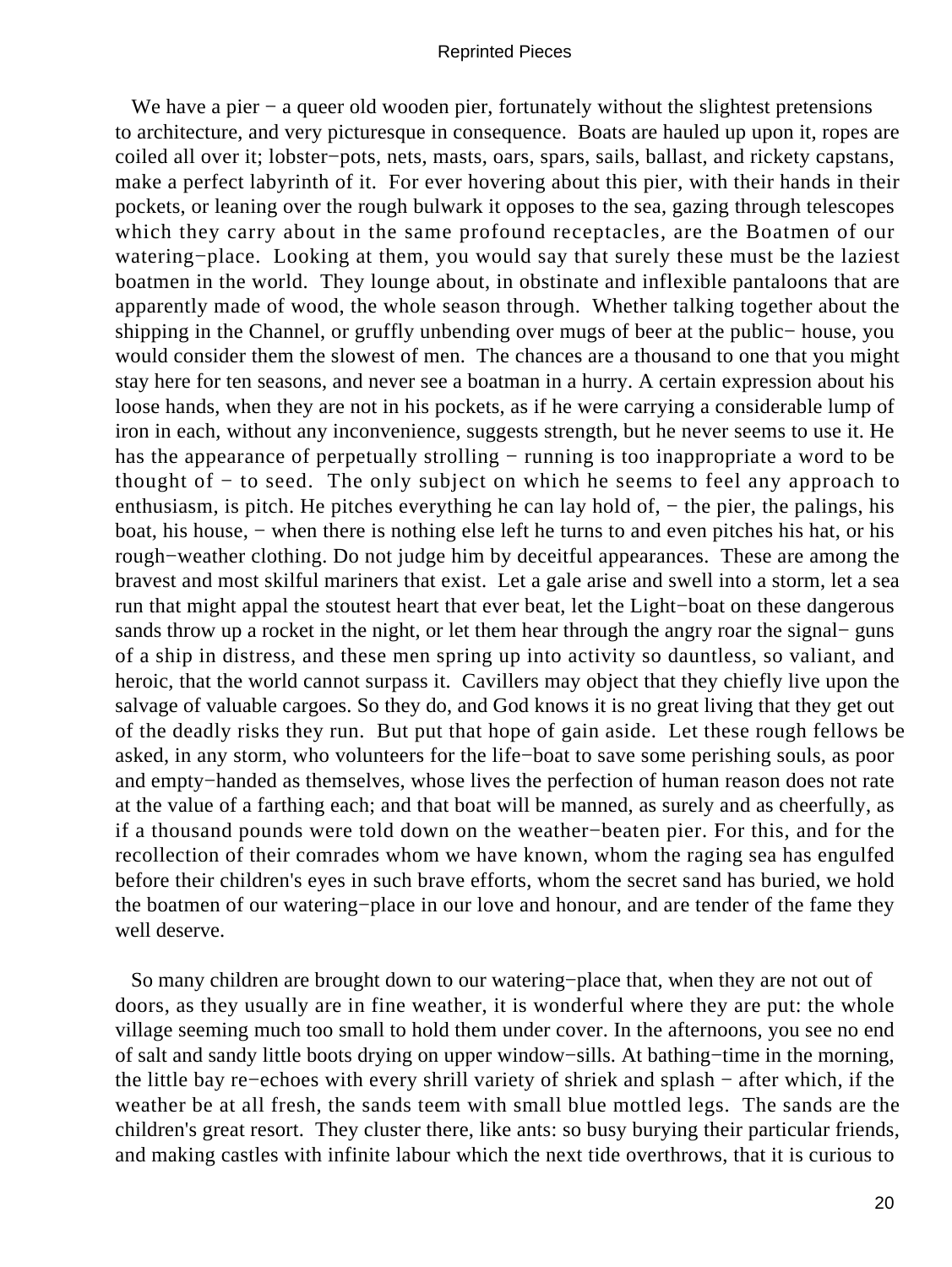consider how their play, to the music of the sea, foreshadows the realities of their after lives.

 It is curious, too, to observe a natural ease of approach that there seems to be between the children and the boatmen. They mutually make acquaintance, and take individual likings, without any help. You will come upon one of those slow heavy fellows sitting down patiently mending a little ship for a mite of a boy, whom he could crush to death by throwing his lightest pair of trousers on him. You will be sensible of the oddest contrast between the smooth little creature, and the rough man who seems to be carved out of hard−grained wood − between the delicate hand expectantly held out, and the immense thumb and finger that can hardly feel the rigging of thread they mend − between the small voice and the gruff growl − and yet there is a natural propriety in the companionship: always to be noted in confidence between a child and a person who has any merit of reality and genuineness: which is admirably pleasant.

 We have a preventive station at our watering−place, and much the same thing may be observed − in a lesser degree, because of their official character − of the coast blockade; a steady, trusty, well− conditioned, well−conducted set of men, with no misgiving about looking you full in the face, and with a quiet thorough−going way of passing along to their duty at night, carrying huge sou'−wester clothing in reserve, that is fraught with all good prepossession. They are handy fellows – neat about their houses – industrious at gardening − would get on with their wives, one thinks, in a desert island − and people it, too, soon.

 As to the naval officer of the station, with his hearty fresh face, and his blue eye that has pierced all kinds of weather, it warms our hearts when he comes into church on a Sunday, with that bright mixture of blue coat, buff waistcoat, black neck−kerchief, and gold epaulette, that is associated in the minds of all Englishmen with brave, unpretending, cordial, national service. We like to look at him in his Sunday state; and if we were First Lord (really possessing the indispensable qualification for the office of knowing nothing whatever about the sea), we would give him a ship to−morrow.

 We have a church, by−the−by, of course − a hideous temple of flint, like a great petrified haystack. Our chief clerical dignitary, who, to his honour, has done much for education both in time and money, and has established excellent schools, is a sound, shrewd, healthy gentleman, who has got into little occasional difficulties with the neighbouring farmers, but has had a pestilent trick of being right. Under a new regulation, he has yielded the church of our watering−place to another clergyman. Upon the whole we get on in church well. We are a little bilious sometimes, about these days of fraternisation, and about nations arriving at a new and more unprejudiced knowledge of each other (which our Christianity don't quite approve), but it soon goes off, and then we get on very well.

 There are two dissenting chapels, besides, in our small watering− place; being in about the proportion of a hundred and twenty guns to a yacht. But the dissension that has torn us lately, has not been a religious one. It has arisen on the novel question of Gas. Our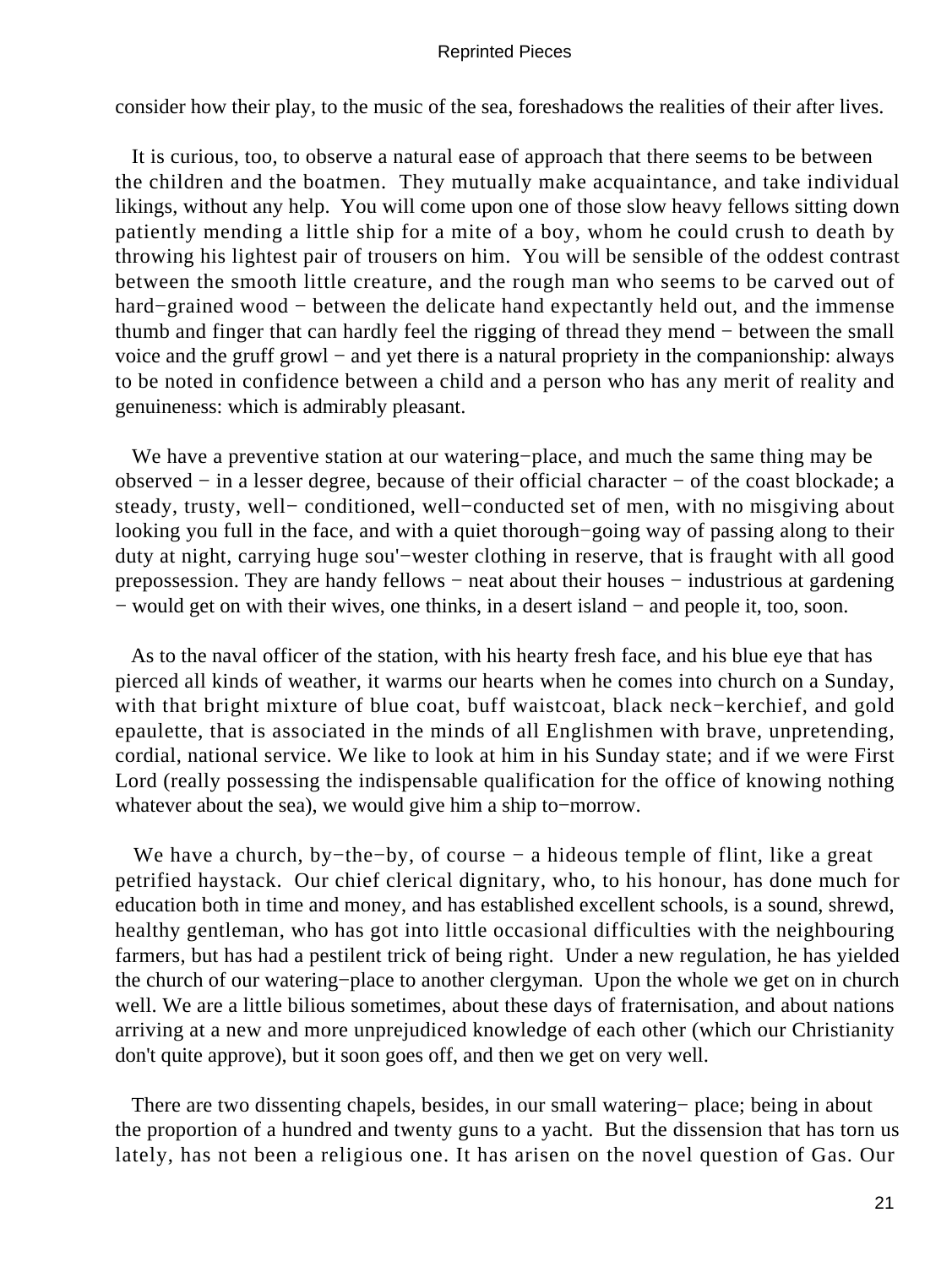watering−place has been convulsed by the agitation, Gas or No Gas. It was never reasoned why No Gas, but there was a great No Gas party. Broadsides were printed and stuck about − a startling circumstance in our watering−place. The No Gas party rested content with chalking 'No Gas!' and 'Down with Gas!' and other such angry war−whoops, on the few back gates and scraps of wall which the limits of our watering−place afford; but the Gas party printed and posted bills, wherein they took the high ground of proclaiming against the No Gas party, that it was said Let there be light and there was light; and that not to have light (that is gas−light) in our watering−place, was to contravene the great decree. Whether by these thunderbolts or not, the No Gas party were defeated; and in this present season we have had our handful of shops illuminated for the first time. Such of the No Gas party, however, as have got shops, remain in opposition and burn tallow − exhibiting in their windows the very picture of the sulkiness that punishes itself, and a new illustration of the old adage about cutting off your nose to be revenged on your face, in cutting off their gas to be revenged on their business.

 Other population than we have indicated, our watering−place has none. There are a few old used−up boatmen who creep about in the sunlight with the help of sticks, and there is a poor imbecile shoemaker who wanders his lonely life away among the rocks, as if he were looking for his reason − which he will never find. Sojourners in neighbouring watering−places come occasionally in flys to stare at us, and drive away again as if they thought us very dull; Italian boys come, Punch comes, the Fantoccini come, the Tumblers come, the Ethiopians come; Glee−singers come at night, and hum and vibrate (not always melodiously) under our windows. But they all go soon, and leave us to ourselves again. We once had a travelling Circus and Wombwell's Menagerie at the same time. They both know better than ever to try it again; and the Menagerie had nearly razed us from the face of the earth in getting the elephant away − his caravan was so large, and the watering–place so small. We have a fine sea, wholesome for all people; profitable for the body, profitable for the mind. The poet's words are sometimes on its awful lips:

 And the stately ships go on To their haven under the hill; But O for the touch of a vanish'd hand. And the sound of a voice that is still!

 Break, break, break, At the foot of thy crags, O sea! But the tender grace of a day that is dead Will never come back to me.

 Yet it is not always so, for the speech of the sea is various, and wants not abundant resource of cheerfulness, hope, and lusty encouragement. And since I have been idling at the window here, the tide has risen. The boats are dancing on the bubbling water; the colliers are afloat again; the white−bordered waves rush in; the children

Do chase the ebbing Neptune, and do fly him When he comes back;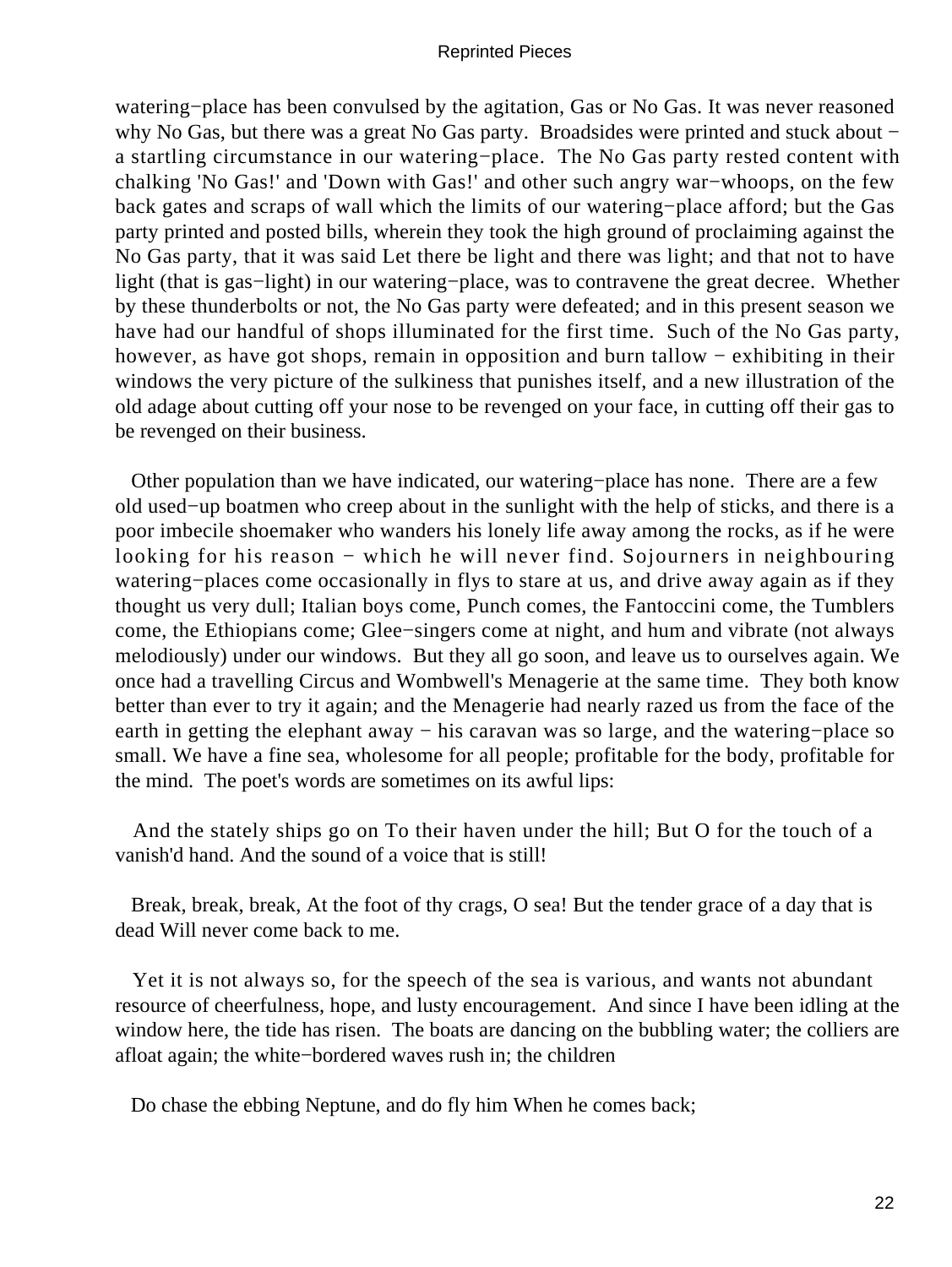the radiant sails are gliding past the shore, and shining on the far horizon; all the sea is sparkling, heaving, swelling up with life and beauty, this bright morning.

# OUR **FRENCH** WATERING−PLACE

**HAVING** earned, by many years of fidelity, the right to be sometimes inconstant to our English watering−place, we have dallied for two or three seasons with a French watering−place: once solely known to us as a town with a very long street, beginning with an abattoir and ending with a steam−boat, which it seemed our fate to behold only at daybreak on winter mornings, when (in the days before continental railroads), just sufficiently awake to know that we were most uncomfortably asleep, it was our destiny always to clatter through it, in the coupe of the diligence from Paris, with a sea of mud behind us, and a sea of tumbling waves before. In relation to which latter monster, our mind's eye now recalls a worthy Frenchman in a seal−skin cap with a braided hood over it, once our travelling companion in the coupe aforesaid, who, waking up with a pale and crumpled visage, and looking ruefully out at the grim row of breakers enjoying themselves fanatically on an instrument of torture called 'the Bar,' inquired of us whether we were ever sick at sea? Both to prepare his mind for the abject creature we were presently to become, and also to afford him consolation, we replied, 'Sir, your servant is always sick when it is possible to be so.' He returned, altogether uncheered by the bright example, 'Ah, Heaven, but I am always sick, even when it is IMpossible to be so.'

 The means of communication between the French capital and our French watering−place are wholly changed since those days; but, the Channel remains unbridged as yet, and the old floundering and knocking about go on there. It must be confessed that saving in reasonable (and therefore rare) sea−weather, the act of arrival at our French watering−place from England is difficult to be achieved with dignity. Several little circumstances combine to render the visitor an object of humiliation. In the first place, the steamer no sooner touches the port, than all the passengers fall into captivity: being boarded by an overpowering force of Custom−house officers, and marched into a gloomy dungeon. In the second place, the road to this dungeon is fenced off with ropes breast−high, and outside those ropes all the English in the place who have lately been sea−sick and are now well, assemble in their best clothes to enjoy the degradation of their dilapidated fellow−creatures. 'Oh, my gracious! how ill this one has been!' 'Here's a damp one coming next!' 'HERE'S a pale one!' 'Oh! Ain't he green in the face, this next one!' Even we ourself (not deficient in natural dignity) have a lively remembrance of staggering up this detested lane one September day in a gale of wind, when we were received like an irresistible comic actor, with a burst of laughter and applause, occasioned by the extreme imbecility of our legs.

 We were coming to the third place. In the third place, the captives, being shut up in the gloomy dungeon, are strained, two or three at a time, into an inner cell, to be examined as to passports; and across the doorway of communication, stands a military creature making a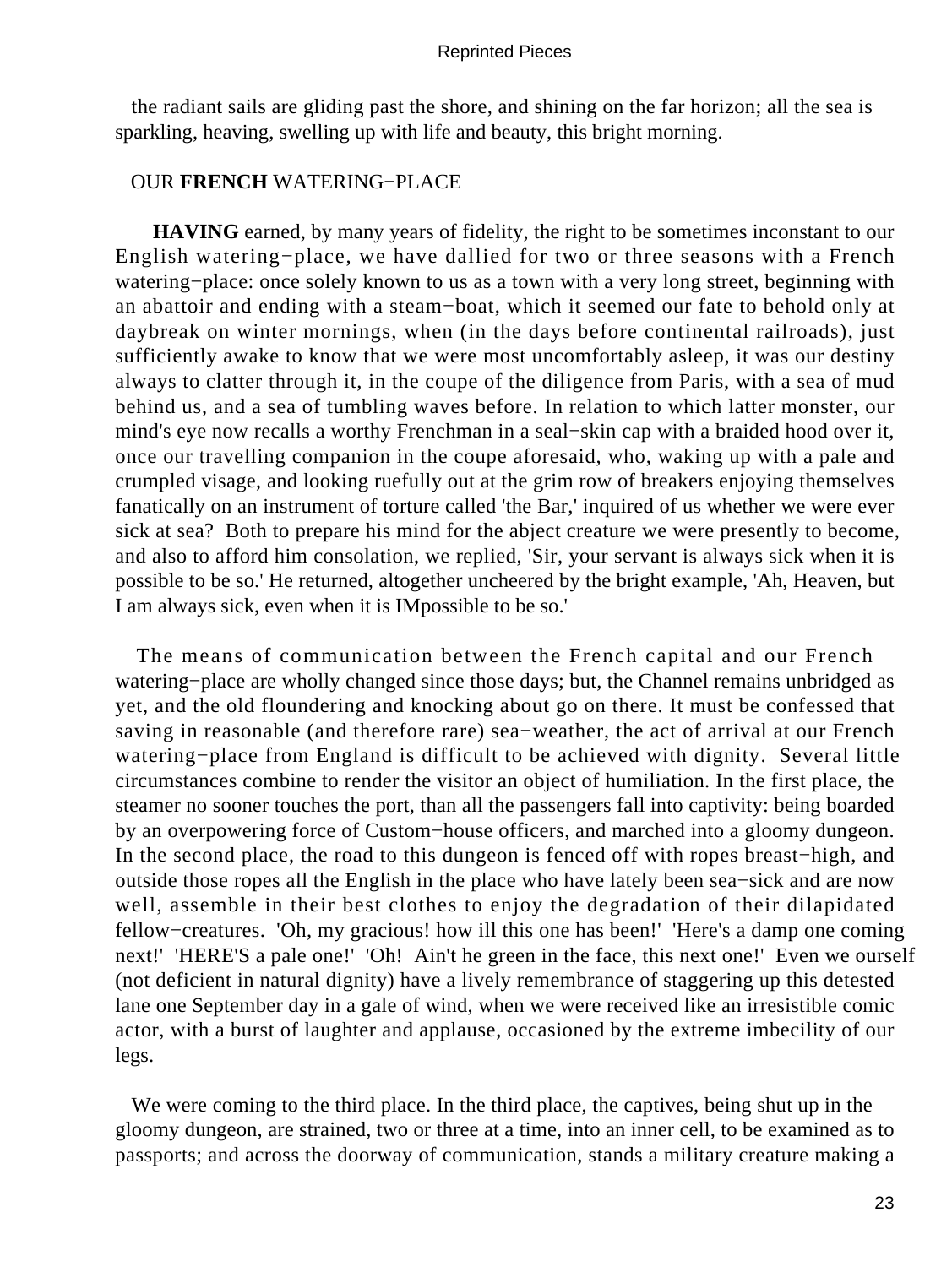bar of his arm. Two ideas are generally present to the British mind during these ceremonies; first, that it is necessary to make for the cell with violent struggles, as if it were a life−boat and the dungeon a ship going down; secondly, that the military creature's arm is a national affront, which the government at home ought instantly to 'take up.' The British mind and body becoming heated by these fantasies, delirious answers are made to inquiries, and extravagant actions performed. Thus, Johnson persists in giving Johnson as his baptismal name, and substituting for his ancestral designation the national 'Dam!' Neither can he by any means be brought to recognise the distinction between a portmanteau−key and a passport, but will obstinately persevere in tendering the one when asked for the other. This brings him to the fourth place, in a state of mere idiotcy; and when he is, in the fourth place, cast out at a little door into a howling wilderness of touters, he becomes a lunatic with wild eyes and floating hair until rescued and soothed. If friendless and unrescued, he is generally put into a railway omnibus and taken to Paris.

 But, our French watering−place, when it is once got into, is a very enjoyable place. It has a varied and beautiful country around it, and many characteristic and agreeable things within it. To be sure, it might have fewer bad smells and less decaying refuse, and it might be better drained, and much cleaner in many parts, and therefore infinitely more healthy. Still, it is a bright, airy, pleasant, cheerful town; and if you were to walk down either of its three well−paved main streets, towards five o'clock in the afternoon, when delicate odours of cookery fill the air, and its hotel windows (it is full of hotels) give glimpses of long tables set out for dinner, and made to look sumptuous by the aid of napkins folded fan−wise, you would rightly judge it to be an uncommonly good town to eat and drink in.

 We have an old walled town, rich in cool public wells of water, on the top of a hill within and above the present business−town; and if it were some hundreds of miles further from England, instead of being, on a clear day, within sight of the grass growing in the crevices of the chalk−cliffs of Dover, you would long ago have been bored to death about that town. It is more picturesque and quaint than half the innocent places which tourists, following their leader like sheep, have made impostors of. To say nothing of its houses with grave courtyards, its queer by−corners, and its many− windowed streets white and quiet in the sunlight, there is an ancient belfry in it that would have been in all the Annuals and Albums, going and gone, these hundred years if it had but been more expensive to get at. Happily it has escaped so well, being only in our French watering−place, that you may like it of your own accord in a natural manner, without being required to go into convulsions about it. We regard it as one of the later blessings of our life, that **BILKINS,** the only authority on Taste, never took any notice that we can find out, of our French watering−place. Bilkins never wrote about it, never pointed out anything to be seen in it, never measured anything in it, always left it alone. For which relief, Heaven bless the town and the memory of the immortal Bilkins likewise!

 There is a charming walk, arched and shaded by trees, on the old walls that form the four sides of this High Town, whence you get glimpses of the streets below, and changing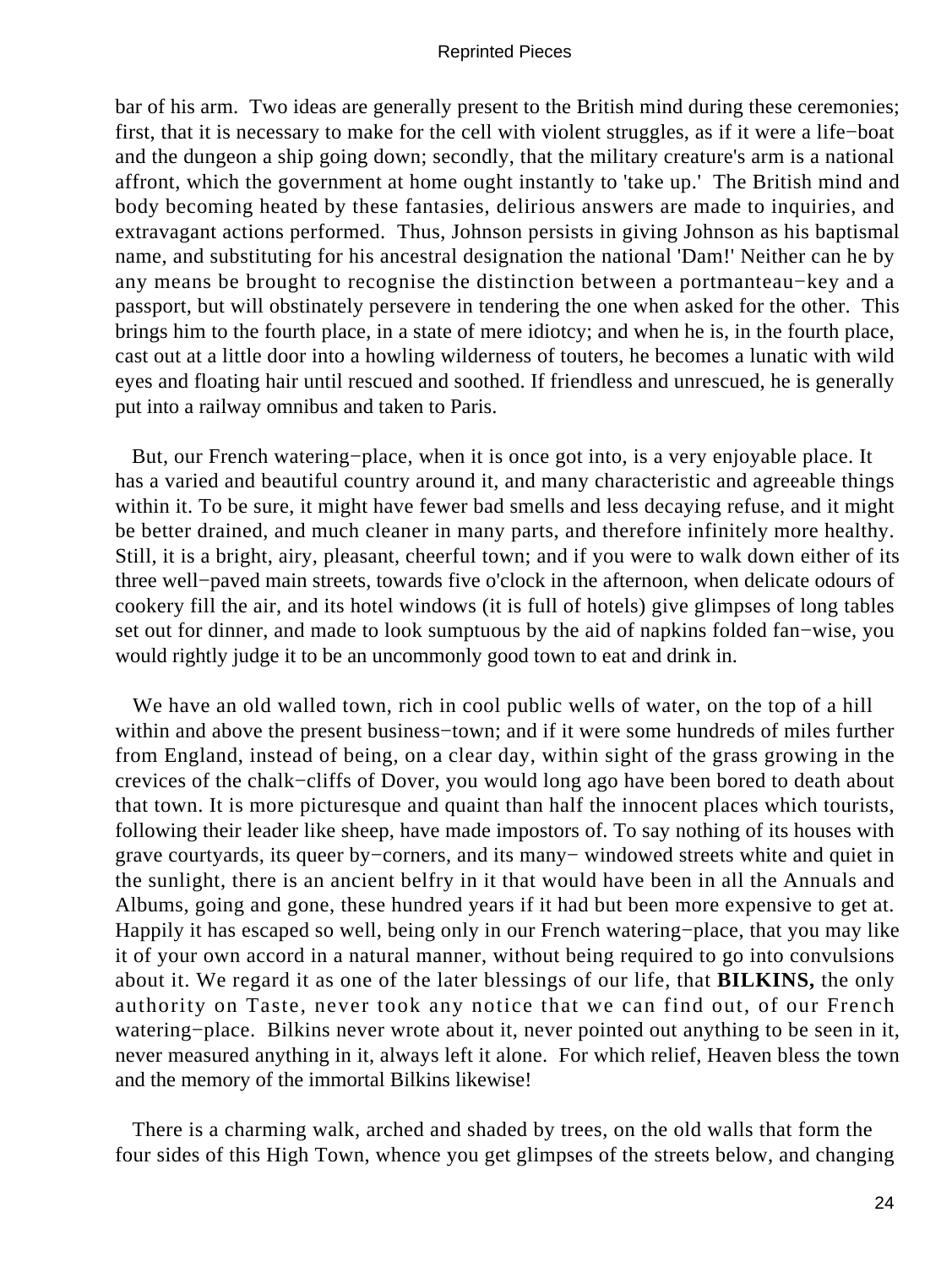views of the other town and of the river, and of the hills and of the sea. It is made more agreeable and peculiar by some of the solemn houses that are rooted in the deep streets below, bursting into a fresher existence a−top, and having doors and windows, and even gardens, on these ramparts. A child going in at the courtyard gate of one of these houses, climbing up the many stairs, and coming out at the fourth−floor window, might conceive himself another Jack, alighting on enchanted ground from another bean−stalk. It is a place wonderfully populous in children; English children, with governesses reading novels as they walk down the shady lanes of trees, or nursemaids interchanging gossip on the seats; French children with their smiling bonnes in snow−white caps, and themselves − if little boys − in straw head−gear like bee−hives, work−baskets and church hassocks. Three years ago, there were three weazen old men, one bearing a frayed red ribbon in his threadbare button−hole, always to be found walking together among these children, before dinner− time. If they walked for an appetite, they doubtless lived en pension – were contracted for – otherwise their poverty would have made it a rash action. They were stooping, blear−eyed, dull old men, slip−shod and shabby, in long−skirted short−waisted coats and meagre trousers, and yet with a ghost of gentility hovering in their company. They spoke little to each other, and looked as if they might have been politically discontented if they had had vitality enough. Once, we overheard red−ribbon feebly complain to the other two that somebody, or something, was 'a Robber;' and then they all three set their mouths so that they would have ground their teeth if they had had any. The ensuing winter gathered red− ribbon unto the great company of faded ribbons, and next year the remaining two were there − getting themselves entangled with hoops and dolls − familiar mysteries to the children − probably in the eyes of most of them, harmless creatures who had never been like children, and whom children could never be like. Another winter came, and another old man went, and so, this present year, the last of the triumvirate, left off walking − it was no good, now − and sat by himself on a little solitary bench, with the hoops and the dolls as lively as ever all about him.

 In the Place d'Armes of this town, a little decayed market is held, which seems to slip through the old gateway, like water, and go rippling down the hill, to mingle with the murmuring market in the lower town, and get lost in its movement and bustle. It is very agreeable on an idle summer morning to pursue this market−stream from the hill−top. It begins, dozingly and dully, with a few sacks of corn; starts into a surprising collection of boots and shoes; goes brawling down the hill in a diversified channel of old cordage, old iron, old crockery, old clothes, civil and military, old rags, new cotton goods, flaming prints of saints, little looking−glasses, and incalculable lengths of tape; dives into a backway, keeping out of sight for a little while, as streams will, or only sparkling for a moment in the shape of a market drinking− shop; and suddenly reappears behind the great church, shooting itself into a bright confusion of white−capped women and blue− bloused men, poultry, vegetables, fruits, flowers, pots, pans, praying−chairs, soldiers, country butter, umbrellas and other sun− shades, girl−porters waiting to be hired with baskets at their backs, and one weazen little old man in a cocked hat, wearing a cuirass of drinking−glasses and carrying on his shoulder a crimson temple fluttering with flags, like a glorified pavior's rammer without the handle, who rings a little bell in all parts of the scene, and cries his cooling drink Hola,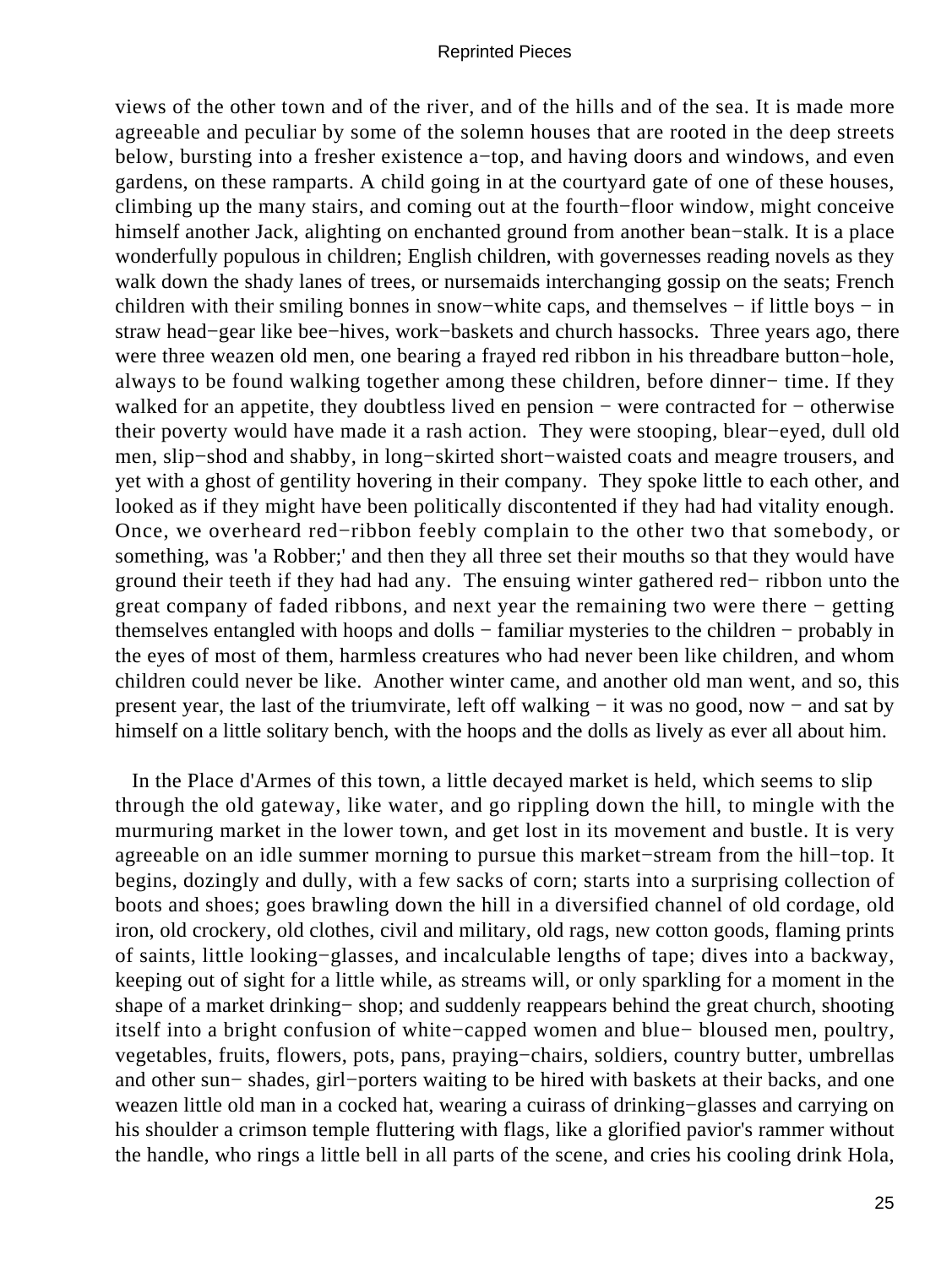Hola, Ho−o−o! in a shrill cracked voice that somehow makes itself heard, above all the chaffering and vending hum. Early in the afternoon, the whole course of the stream is dry. The praying–chairs are put back in the church, the umbrellas are folded up, the unsold goods are carried away, the stalls and stands disappear, the square is swept, the hackney coaches lounge there to be hired, and on all the country roads (if you walk about, as much as we do) you will see the peasant women, always neatly and comfortably dressed, riding home, with the pleasantest saddle−furniture of clean milk−pails, bright butter−kegs, and the like, on the jolliest little donkeys in the world.

We have another market in our French watering–place – that is to say, a few wooden hutches in the open street, down by the Port − devoted to fish. Our fishing−boats are famous everywhere; and our fishing people, though they love lively colours, and taste is neutral (see Bilkins), are among the most picturesque people we ever encountered. They have not only a quarter of their own in the town itself, but they occupy whole villages of their own on the neighbouring cliffs. Their churches and chapels are their own; they consort with one another, they intermarry among themselves, their customs are their own, and their costume is their own and never changes. As soon as one of their boys can walk, he is provided with a long bright red nightcap; and one of their men would as soon think of going afloat without his head, as without that indispensable appendage to it. Then, they wear the noblest boots, with the hugest tops – flapping and bulging over anyhow; above which, they encase themselves in such wonderful overalls and petticoat trousers, made to all appearance of tarry old sails, so additionally stiffened with pitch and salt, that the wearers have a walk of their own, and go straddling and swinging about among the boats and barrels and nets and rigging, a sight to see. Then, their younger women, by dint of going down to the sea barefoot, to fling their baskets into the boats as they come in with the tide, and bespeak the first fruits of the haul with propitiatory promises to love and marry that dear fisherman who shall fill that basket like an Angel, have the finest legs ever carved by Nature in the brightest mahogany, and they walk like Juno. Their eyes, too, are so lustrous that their long gold ear−rings turn dull beside those brilliant neighbours; and when they are dressed, what with these beauties, and their fine fresh faces, and their many petticoats − striped petticoats, red petticoats, blue petticoats, always clean and smart, and never too long − and their home−made stockings, mulberry–coloured, blue, brown, purple, lilac – which the older women, taking care of the Dutch−looking children, sit in all sorts of places knitting, knitting, knitting from morning to night − and what with their little saucy bright blue jackets, knitted too, and fitting close to their handsome figures; and what with the natural grace with which they wear the commonest cap, or fold the commonest handkerchief round their luxuriant hair − we say, in a word and out of breath, that taking all these premises into our consideration, it has never been a matter of the least surprise to us that we have never once met, in the cornfields, on the dusty roads, by the breezy windmills, on the plots of short sweet grass overhanging the sea – anywhere – a young fisherman and fisherwoman of our French watering−place together, but the arm of that fisherman has invariably been, as a matter of course and without any absurd attempt to disguise so plain a necessity, round the neck or waist of that fisherwoman. And we have had no doubt whatever, standing looking at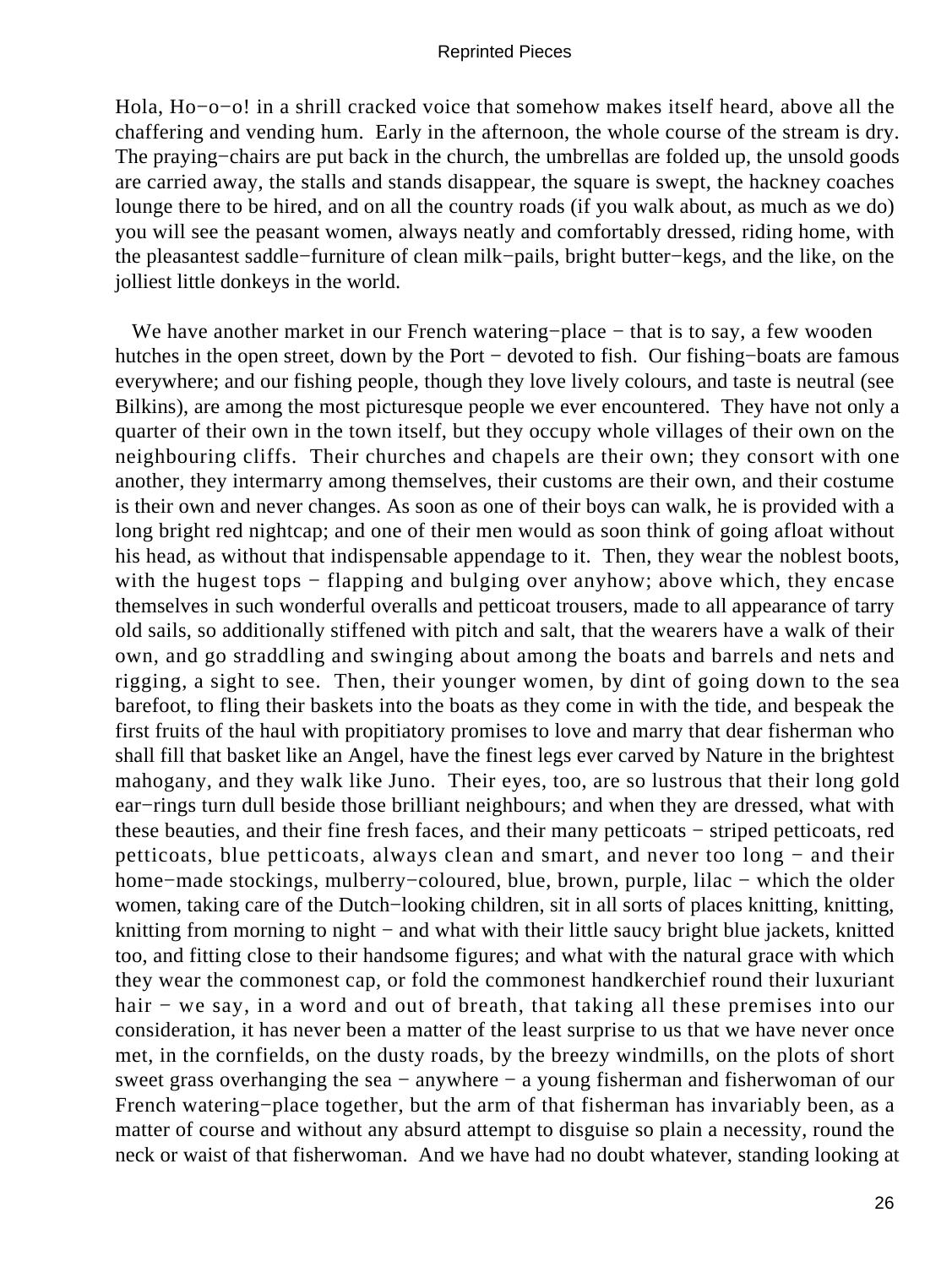their uphill streets, house rising above house, and terrace above terrace, and bright garments here and there lying sunning on rough stone parapets, that the pleasant mist on all such objects, caused by their being seen through the brown nets hung across on poles to dry, is, in the eyes of every true young fisherman, a mist of love and beauty, setting off the goddess of his heart.

 Moreover it is to be observed that these are an industrious people, and a domestic people, and an honest people. And though we are aware that at the bidding of Bilkins it is our duty to fall down and worship the Neapolitans, we make bold very much to prefer the fishing people of our French watering−place − especially since our last visit to Naples within these twelvemonths, when we found only four conditions of men remaining in the whole city: to wit, lazzaroni, priests, spies, and soldiers, and all of them beggars; the paternal government having banished all its subjects except the rascals.

 But we can never henceforth separate our French watering−place from our own landlord of two summers, M. Loyal Devasseur, citizen and town−councillor. Permit us to have the pleasure of presenting M. Loyal Devasseur.

 His own family name is simply Loyal; but, as he is married, and as in that part of France a husband always adds to his own name the family name of his wife, he writes himself Loyal Devasseur. He owns a compact little estate of some twenty or thirty acres on a lofty hill−side, and on it he has built two country houses, which he lets furnished. They are by many degrees the best houses that are so let near our French watering−place; we have had the honour of living in both, and can testify. The entrance−hall of the first we inhabited was ornamented with a plan of the estate, representing it as about twice the size of Ireland; insomuch that when we were yet new to the property (M. Loyal always speaks of it as 'La propriete') we went three miles straight on end in search of the bridge of Austerlitz – which we afterwards found to be immediately outside the window. The Chateau of the Old Guard, in another part of the grounds, and, according to the plan, about two leagues from the little dining−room, we sought in vain for a week, until, happening one evening to sit upon a bench in the forest (forest in the plan), a few yards from the house−door, we observed at our feet, in the ignominious circumstances of being upside down and greenly rotten, the Old Guard himself: that is to say, the painted effigy of a member of that distinguished corps, seven feet high, and in the act of carrying arms, who had had the misfortune to be blown down in the previous winter. It will be perceived that M. Loyal is a staunch admirer of the great Napoleon. He is an old soldier himself – captain of the National Guard, with a handsome gold vase on his chimney−piece presented to him by his company − and his respect for the memory of the illustrious general is enthusiastic. Medallions of him, portraits of him, busts of him, pictures of him, are thickly sprinkled all over the property. During the first month of our occupation, it was our affliction to be constantly knocking down Napoleon: if we touched a shelf in a dark corner, he toppled over with a crash; and every door we opened, shook him to the soul. Yet M. Loyal is not a man of mere castles in the air, or, as he would say, in Spain. He has a specially practical, contriving, clever, skilful eye and hand. His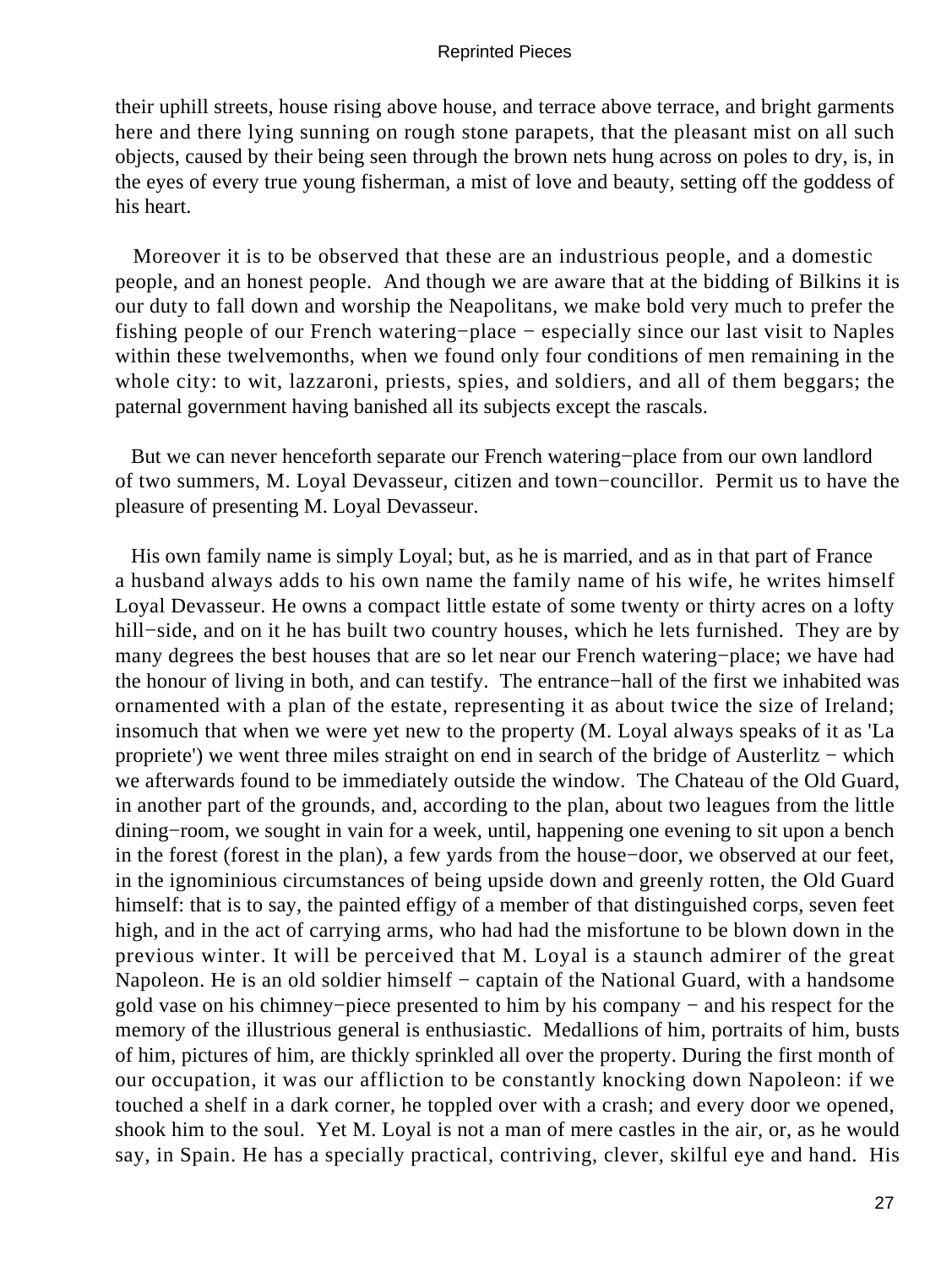houses are delightful. He unites French elegance and English comfort, in a happy manner quite his own. He has an extraordinary genius for making tasteful little bedrooms in angles of his roofs, which an Englishman would as soon think of turning to any account as he would think of cultivating the Desert. We have ourself reposed deliciously in an elegant chamber of M. Loyal's construction, with our head as nearly in the kitchen chimney−pot as we can conceive it likely for the head of any gentleman, not by profession a Sweep, to be. And, into whatsoever strange nook M. Loyal's genius penetrates, it, in that nook, infallibly constructs a cupboard and a row of pegs. In either of our houses, we could have put away the knapsacks and hung up the hats of the whole regiment of Guides.

 Aforetime, M. Loyal was a tradesman in the town. You can transact business with no present tradesman in the town, and give your card 'chez M. Loyal,' but a brighter face shines upon you directly. We doubt if there is, ever was, or ever will be, a man so universally pleasant in the minds of people as M. Loyal is in the minds of the citizens of our French watering−place. They rub their hands and laugh when they speak of him. Ah, but he is such a good child, such a brave boy, such a generous spirit, that Monsieur Loyal! It is the honest truth. M. Loyal's nature is the nature of a gentleman. He cultivates his ground with his own hands (assisted by one little labourer, who falls into a fit now and then); and he digs and delves from morn to eve in prodigious perspirations − 'works always,' as he says − but, cover him with dust, mud, weeds, water, any stains you will, you never can cover the gentleman in M. Loyal. A portly, upright, broad−shouldered, brown−faced man, whose soldierly bearing gives him the appearance of being taller than he is, look into the bright eye of M. Loyal, standing before you in his working−blouse and cap, not particularly well shaved, and, it may be, very earthy, and you shall discern in M. Loyal a gentleman whose true politeness is ingrain, and confirmation of whose word by his bond you would blush to think of. Not without reason is M. Loyal when he tells that story, in his own vivacious way, of his travelling to Fulham, near London, to buy all these hundreds and hundreds of trees you now see upon the Property, then a bare, bleak hill; and of his sojourning in Fulham three months; and of his jovial evenings with the market−gardeners; and of the crowning banquet before his departure, when the market−gardeners rose as one man, clinked their glasses all together (as the custom at Fulham is), and cried, 'Vive Loyal!'

 M. Loyal has an agreeable wife, but no family; and he loves to drill the children of his tenants, or run races with them, or do anything with them, or for them, that is good−natured. He is of a highly convivial temperament, and his hospitality is unbounded. Billet a soldier on him, and he is delighted. Five−and−thirty soldiers had M. Loyal billeted on him this present summer, and they all got fat and red−faced in two days. It became a legend among the troops that whosoever got billeted on M. Loyal rolled in clover; and so it fell out that the fortunate man who drew the billet 'M. Loyal Devasseur' always leaped into the air, though in heavy marching order. M. Loyal cannot bear to admit anything that might seem by any implication to disparage the military profession. We hinted to him once, that we were conscious of a remote doubt arising in our mind, whether a sou a day for pocket−money, tobacco, stockings, drink, washing, and social pleasures in general, left a very large margin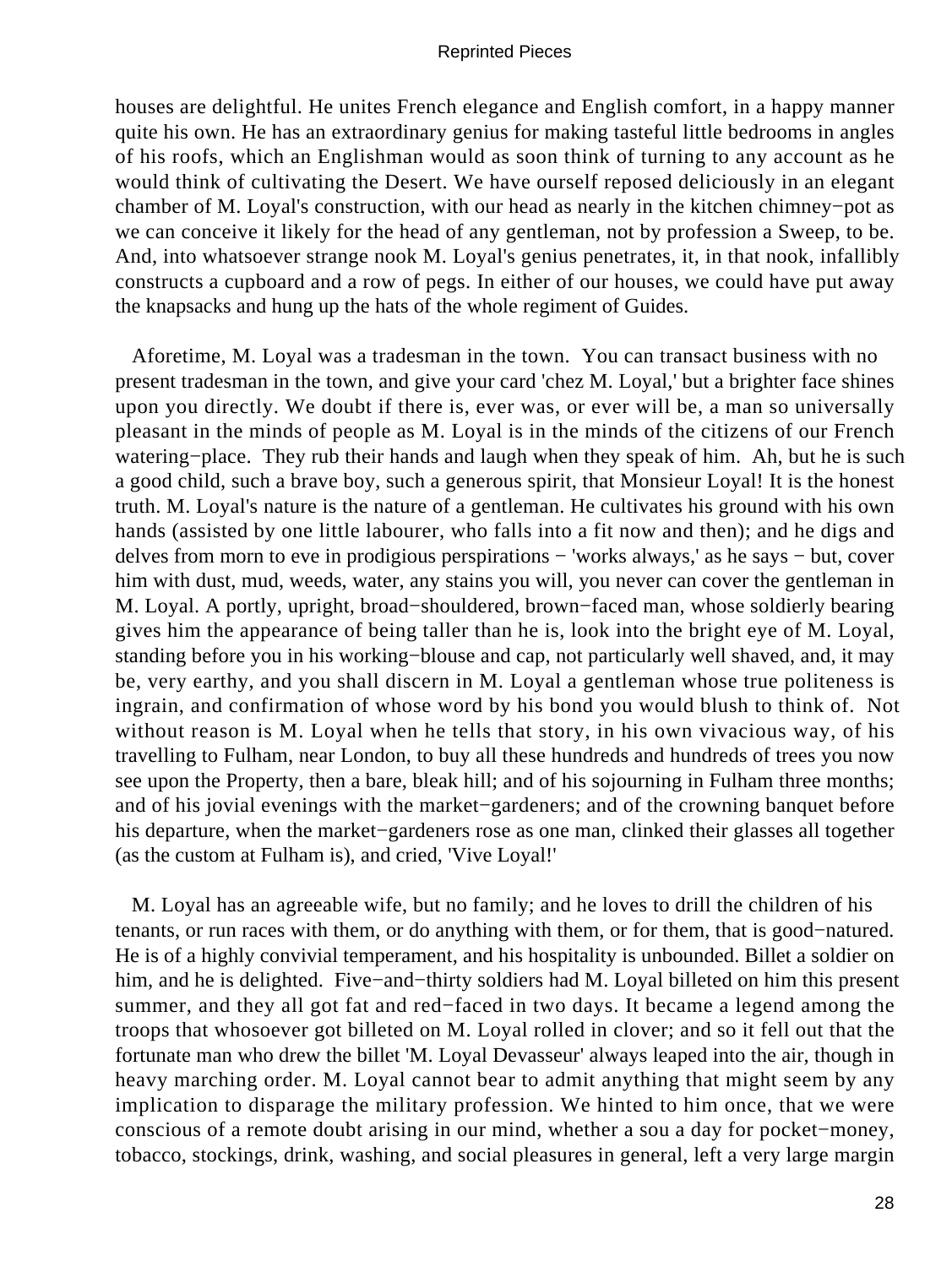for a soldier's enjoyment. Pardon! said Monsieur Loyal, rather wincing. It was not a fortune, but − a la bonne heure − it was better than it used to be! What, we asked him on another occasion, were all those neighbouring peasants, each living with his family in one room, and each having a soldier (perhaps two) billeted on him every other night, required to provide for those soldiers? 'Faith!' said M. Loyal, reluctantly; a bed, monsieur, and fire to cook with, and a candle. And they share their supper with those soldiers. It is not possible that they could eat alone.' − 'And what allowance do they get for this?' said we. Monsieur Loyal drew himself up taller, took a step back, laid his hand upon his breast, and said, with majesty, as speaking for himself and all France, 'Monsieur, it is a contribution to the State!'

 It is never going to rain, according to M. Loyal. When it is impossible to deny that it is now raining in torrents, he says it will be fine − charming − magnificent − to−morrow. It is never hot on the Property, he contends. Likewise it is never cold. The flowers, he says, come out, delighting to grow there; it is like Paradise this morning; it is like the Garden of Eden. He is a little fanciful in his language: smilingly observing of Madame Loyal, when she is absent at vespers, that she is 'gone to her salvation' − allee a son salut. He has a great enjoyment of tobacco, but nothing would induce him to continue smoking face to face with a lady. His short black pipe immediately goes into his breast pocket, scorches his blouse, and nearly sets him on fire. In the Town Council and on occasions of ceremony, he appears in a full suit of black, with a waistcoat of magnificent breadth across the chest, and a shirt−collar of fabulous proportions. Good M. Loyal! Under blouse or waistcoat, he carries one of the gentlest hearts that beat in a nation teeming with gentle people. He has had losses, and has been at his best under them. Not only the loss of his way by night in the Fulham times − when a bad subject of an Englishman, under pretence of seeing him home, took him into all the night public−houses, drank 'arfanarf' in every one at his expense, and finally fled, leaving him shipwrecked at Cleefeeway, which we apprehend to be Ratcliffe Highway − but heavier losses than that. Long ago a family of children and a mother were left in one of his houses without money, a whole year. M. Loyal − anything but as rich as we wish he had been − had not the heart to say 'you must go;' so they stayed on and stayed on, and paying−tenants who would have come in couldn't come in, and at last they managed to get helped home across the water; and M. Loyal kissed the whole group, and said, 'Adieu, my poor infants!' and sat down in their deserted salon and smoked his pipe of peace. − 'The rent, M. Loyal?' 'Eh! well! The rent!' M. Loyal shakes his head. 'Le bon Dieu,' says M. Loyal presently, 'will recompense me,' and he laughs and smokes his pipe of peace. May he smoke it on the Property, and not be recompensed, these fifty years!

 There are public amusements in our French watering−place, or it would not be French. They are very popular, and very cheap. The sea–bathing – which may rank as the most favoured daylight entertainment, inasmuch as the French visitors bathe all day long, and seldom appear to think of remaining less than an hour at a time in the water – is astoundingly cheap. Omnibuses convey you, if you please, from a convenient part of the town to the beach and back again; you have a clean and comfortable bathing−machine, dress, linen, and all appliances; and the charge for the whole is half−a− franc, or fivepence.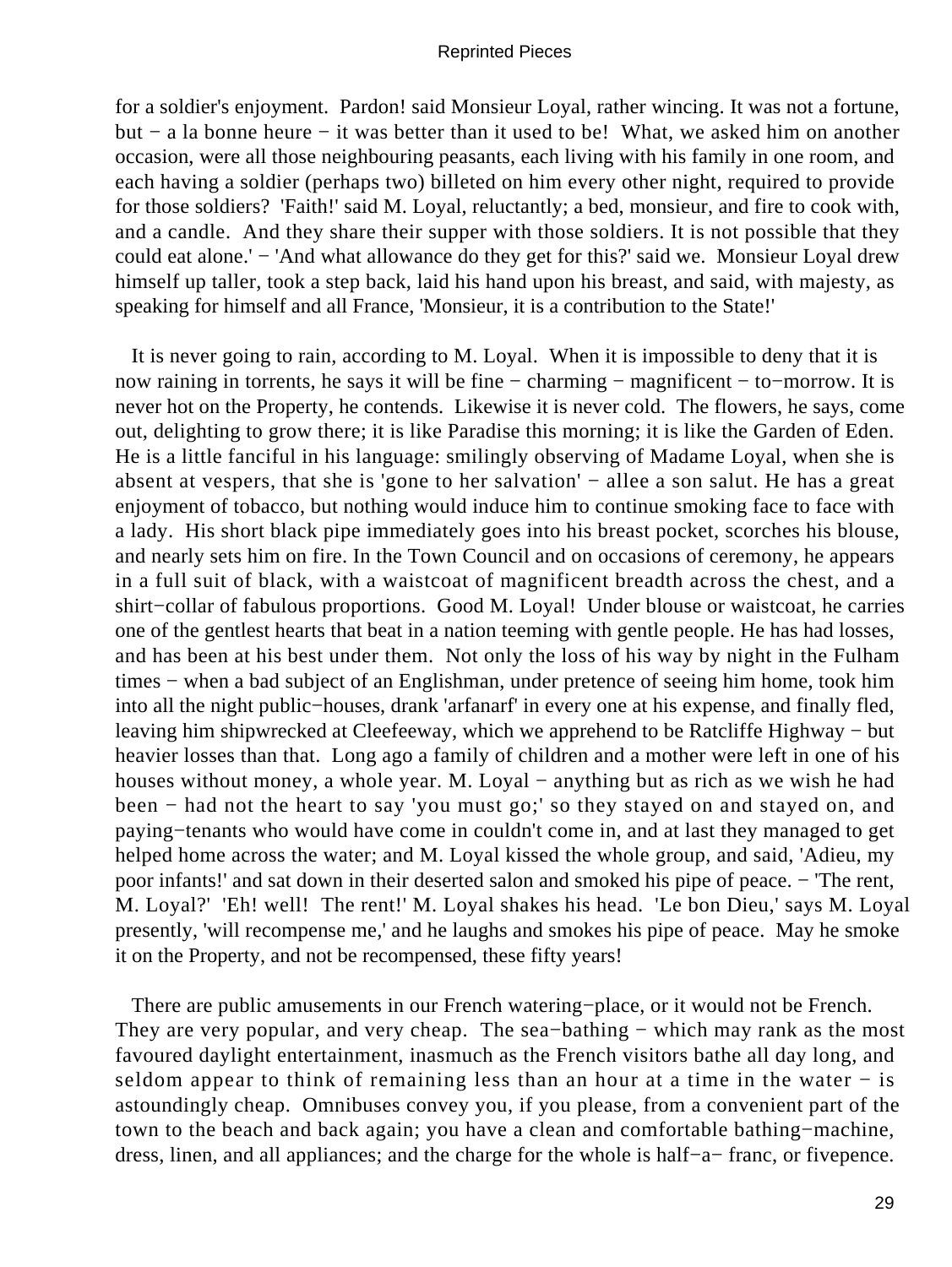On the pier, there is usually a guitar, which seems presumptuously enough to set its tinkling against the deep hoarseness of the sea, and there is always some boy or woman who sings, without any voice, little songs without any tune: the strain we have most frequently heard being an appeal to 'the sportsman' not to bag that choicest of game, the swallow. For bathing purposes, we have also a subscription establishment with an esplanade, where people lounge about with telescopes, and seem to get a good deal of weariness for their money; and we have also an association of individual machine proprietors combined against this formidable rival. M. Feroce, our own particular friend in the bathing line, is one of these. How he ever came by his name we cannot imagine. He is as gentle and polite a man as M. Loyal Devasseur himself; immensely stout withal; and of a beaming aspect. M. Feroce has saved so many people from drowning, and has been decorated with so many medals in consequence, that his stoutness seems a special dispensation of Providence to enable him to wear them; if his girth were the girth of an ordinary man, he could never hang them on, all at once. It is only on very great occasions that M. Feroce displays his shining honours. At other times they lie by, with rolls of manuscript testifying to the causes of their presentation, in a huge glass case in the red− sofa'd salon of his private residence on the beach, where M. Feroce also keeps his family pictures, his portraits of himself as he appears both in bathing life and in private life, his little boats that rock by clockwork, and his other ornamental possessions.

Then, we have a commodious and gay Theatre – or had, for it is burned down now – where the opera was always preceded by a vaudeville, in which (as usual) everybody, down to the little old man with the large hat and the little cane and tassel, who always played either my Uncle or my Papa, suddenly broke out of the dialogue into the mildest vocal snatches, to the great perplexity of unaccustomed strangers from Great Britain, who never could make out when they were singing and when they were talking − and indeed it was pretty much the same. But, the caterers in the way of entertainment to whom we are most beholden, are the Society of Welldoing, who are active all the summer, and give the proceeds of their good works to the poor. Some of the most agreeable fetes they contrive, are announced as 'Dedicated to the children;' and the taste with which they turn a small public enclosure into an elegant garden beautifully illuminated; and the thorough−going heartiness and energy with which they personally direct the childish pleasures; are supremely delightful. For fivepence a head, we have on these occasions donkey races with English 'Jokeis,' and other rustic sports; lotteries for toys; roundabouts, dancing on the grass to the music of an admirable band, fire− balloons and fireworks. Further, almost every week all through the summer − never mind, now, on what day of the week − there is a fete in some adjoining village (called in that part of the country a Ducasse), where the people − really **THE PEOPLE −** dance on the green turf in the open air, round a little orchestra, that seems itself to dance, there is such an airy motion of flags and streamers all about it. And we do not suppose that between the Torrid Zone and the North Pole there are to be found male dancers with such astonishingly loose legs, furnished with so many joints in wrong places, utterly unknown to Professor Owen, as those who here disport themselves. Sometimes, the fete appertains to a particular trade; you will see among the cheerful young women at the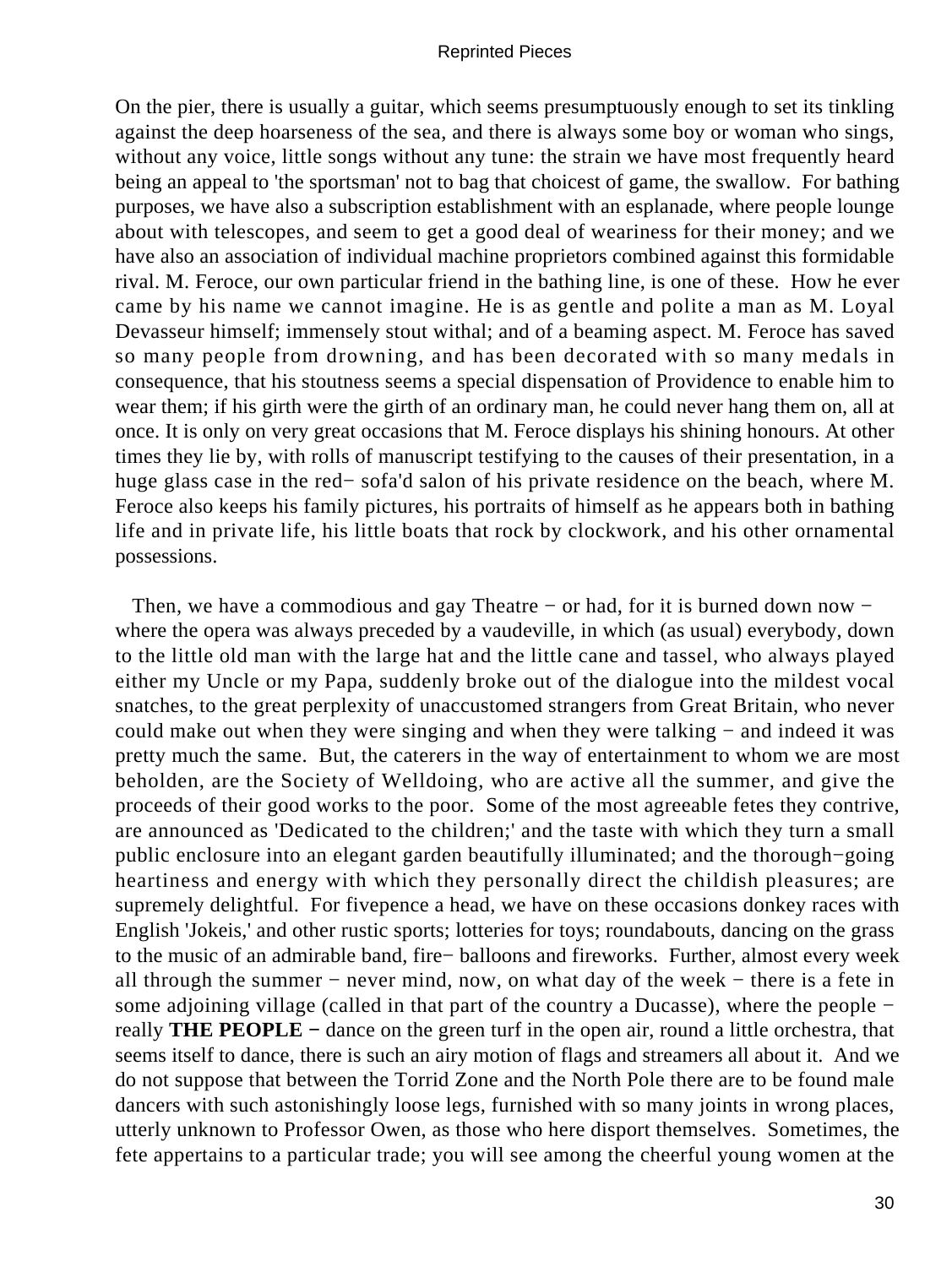joint Ducasse of the milliners and tailors, a wholesome knowledge of the art of making common and cheap things uncommon and pretty, by good sense and good taste, that is a practical lesson to any rank of society in a whole island we could mention. The oddest feature of these agreeable scenes is the everlasting Roundabout (we preserve an English word wherever we can, as we are writing the English language), on the wooden horses of which machine grown−up people of all ages are wound round and round with the utmost solemnity, while the proprietor's wife grinds an organ, capable of only one tune, in the centre.

 As to the boarding−houses of our French watering−place, they are Legion, and would require a distinct treatise. It is not without a sentiment of national pride that we believe them to contain more bores from the shores of Albion than all the clubs in London. As you walk timidly in their neighbourhood, the very neckcloths and hats of your elderly compatriots cry to you from the stones of the streets, 'We are Bores − avoid us!' We have never overheard at street corners such lunatic scraps of political and social discussion as among these dear countrymen of ours. They believe everything that is impossible and nothing that is true. They carry rumours, and ask questions, and make corrections and improvements on one another, staggering to the human intellect. And they are for ever rushing into the English library, propounding such incomprehensible paradoxes to the fair mistress of that establishment, that we beg to recommend her to her Majesty's gracious consideration as a fit object for a pension.

 The English form a considerable part of the population of our French watering−place, and are deservedly addressed and respected in many ways. Some of the surface−addresses to them are odd enough, as when a laundress puts a placard outside her house announcing her possession of that curious British instrument, a 'Mingle;' or when a tavern−keeper provides accommodation for the celebrated English game of 'Nokemdon.' But, to us, it is not the least pleasant feature of our French watering−place that a long and constant fusion of the two great nations there, has taught each to like the other, and to learn from the other, and to rise superior to the absurd prejudices that have lingered among the weak and ignorant in both countries equally.

 Drumming and trumpeting of course go on for ever in our French watering−place. Flag−flying is at a premium, too; but, we cheerfully avow that we consider a flag a very pretty object, and that we take such outward signs of innocent liveliness to our heart of hearts. The people, in the town and in the country, are a busy people who work hard; they are sober, temperate, good−humoured, light−hearted, and generally remarkable for their engaging manners. Few just men, not immoderately bilious, could see them in their recreations without very much respecting the character that is so easily, so harmlessly, and so simply, pleased.

## BILL−STICKING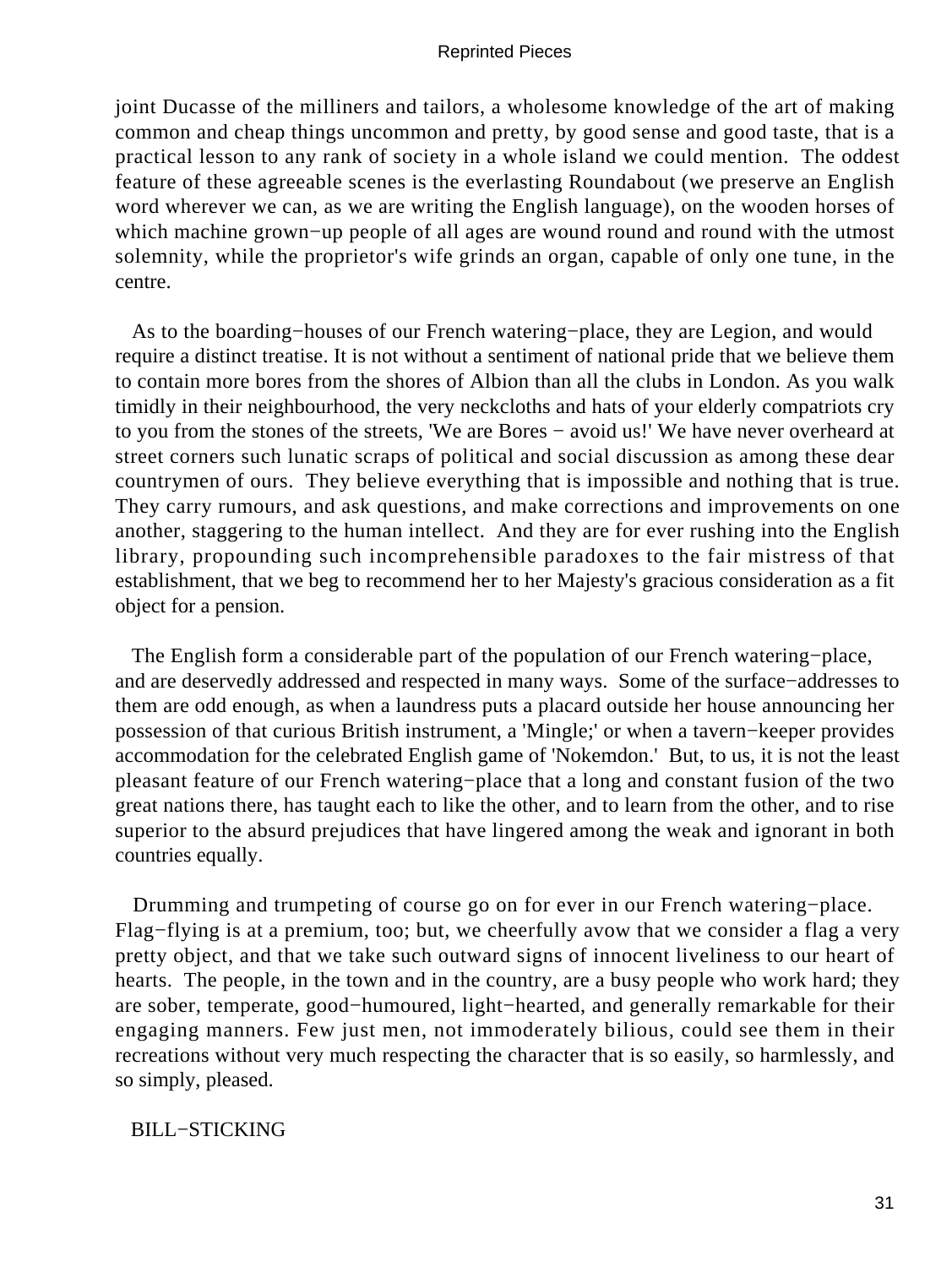**IF I** had an enemy whom I hated − which Heaven forbid! − and if I knew of something which sat heavy on his conscience, I think I would introduce that something into a Posting−Bill, and place a large impression in the hands of an active sticker. I can scarcely imagine a more terrible revenge. I should haunt him, by this means, night and day. I do not mean to say that I would publish his secret, in red letters two feet high, for all the town to read: I would darkly refer to it. It should be between him, and me, and the Posting−Bill. Say, for example, that, at a certain period of his life, my enemy had surreptitiously possessed himself of a key. I would then embark my capital in the lock business, and conduct that business on the advertising principle. In all my placards and advertisements, I would throw up the line **SECRET KEYS.** Thus, if my enemy passed an uninhabited house, he would see his conscience glaring down on him from the parapets, and peeping up at him from the cellars. If he took a dead wall in his walk, it would be alive with reproaches. If he sought refuge in an omnibus, the panels thereof would become Belshazzar's palace to him. If he took boat, in a wild endeavour to escape, he would see the fatal words lurking under the arches of the bridges over the Thames. If he walked the streets with downcast eyes, he would recoil from the very stones of the pavement, made eloquent by lamp−black lithograph. If he drove or rode, his way would be blocked up by enormous vans, each proclaiming the same words over and over again from its whole extent of surface. Until, having gradually grown thinner and paler, and having at last totally rejected food, he would miserably perish, and I should be revenged. This conclusion I should, no doubt, celebrate by laughing a hoarse laugh in three syllables, and folding my arms tight upon my chest agreeably to most of the examples of glutted animosity that I have had an opportunity of observing in connexion with the Drama − which, by−the−by, as involving a good deal of noise, appears to me to be occasionally confounded with the Drummer.

 The foregoing reflections presented themselves to my mind, the other day, as I contemplated (being newly come to London from the East Riding of Yorkshire, on a house−hunting expedition for next May), an old warehouse which rotting paste and rotting paper had brought down to the condition of an old cheese. It would have been impossible to say, on the most conscientious survey, how much of its front was brick and mortar, and how much decaying and decayed plaster. It was so thickly encrusted with fragments of bills, that no ship's keel after a long voyage could be half so foul. All traces of the broken windows were billed out, the doors were billed across, the water−spout was billed over. The building was shored up to prevent its tumbling into the street; and the very beams erected against it were less wood than paste and paper, they had been so continually posted and reposted. The forlorn dregs of old posters so encumbered this wreck, that there was no hold for new posters, and the stickers had abandoned the place in despair, except one enterprising man who had hoisted the last masquerade to a clear spot near the level of the stack of chimneys where it waved and drooped like a shattered flag. Below the rusty cellar−grating, crumpled remnants of old bills torn down, rotted away in wasting heaps of fallen leaves. Here and there, some of the thick rind of the house had peeled off in strips, and fluttered heavily down, littering the street; but, still, below these rents and gashes, layers of decomposing posters showed themselves, as if they were interminable. I thought the building could never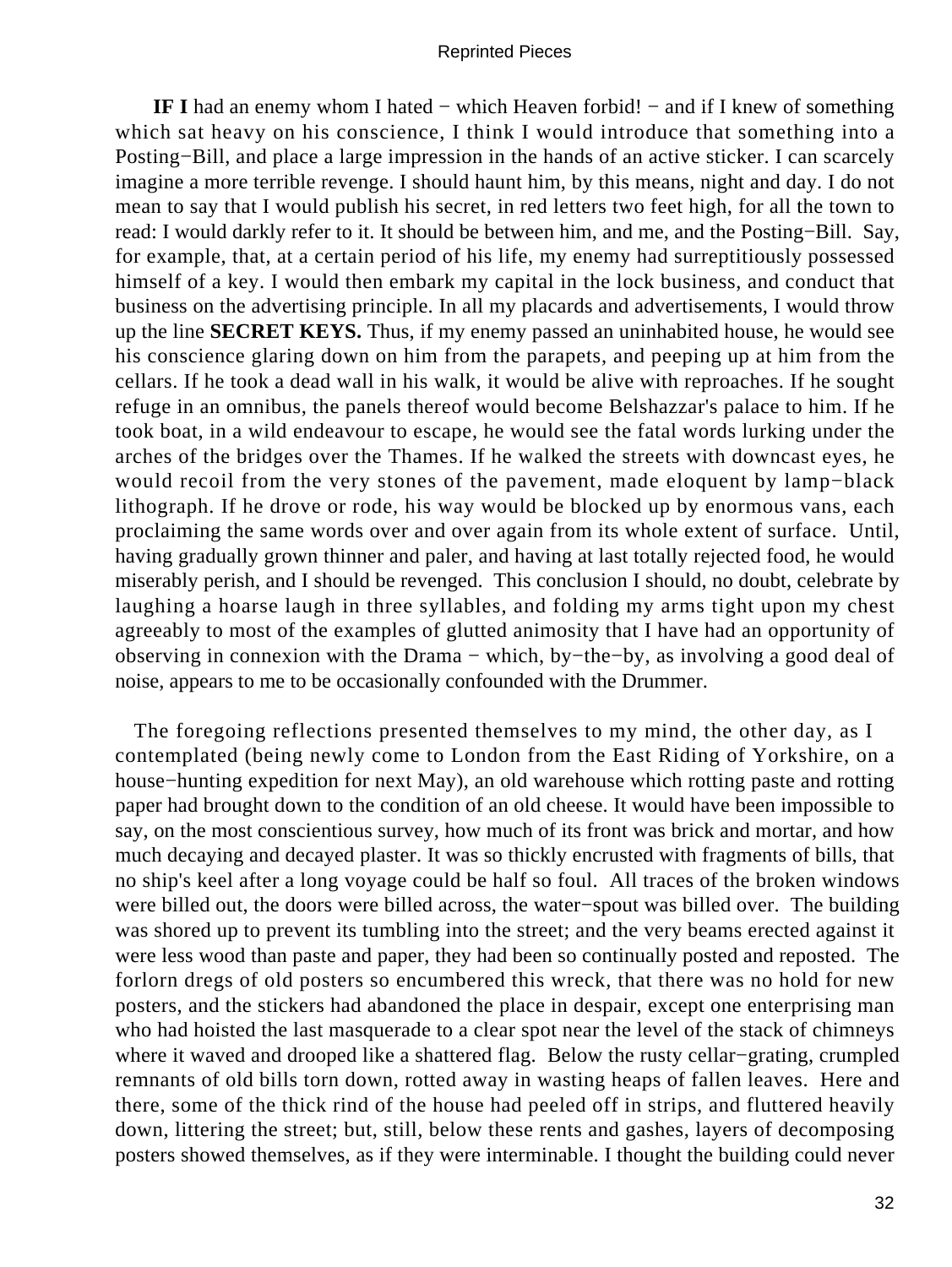even be pulled down, but in one adhesive heap of rottenness and poster. As to getting in − I don't believe that if the Sleeping Beauty and her Court had been so billed up, the young Prince could have done it.

 Knowing all the posters that were yet legible, intimately, and pondering on their ubiquitous nature, I was led into the reflections with which I began this paper, by considering what an awful thing it would be, ever to have wronged − say M. JULLIEN for example − and to have his avenging name in characters of fire incessantly before my eyes. Or to have injured **MADAME TUSSAUD,** and undergo a similar retribution. Has any man a self−reproachful thought associated with pills, or ointment? What an avenging spirit to that man is **PROFESSOR HOLLOWAY!** Have I sinned in oil? **CABBURN** pursues me. Have I a dark remembrance associated with any gentlemanly garments, bespoke or ready made? **MOSES** and SON are on my track. Did I ever aim a blow at a defenceless fellow−creature's head? That head eternally being measured for a wig, or that worse head which was bald before it used the balsam, and hirsute afterwards − enforcing the benevolent moral, 'Better to be bald as a Dutch cheese than come to this,' – undoes me. Have I no sore places in my mind which **MECHI** touches – which **NICOLL** probes – which no registered article whatever lacerates? Does no discordant note within me thrill responsive to mysterious watchwords, as 'Revalenta Arabica,' or 'Number One St. Paul's Churchyard'? Then may I enjoy life, and be happy.

 Lifting up my eyes, as I was musing to this effect, I beheld advancing towards me (I was then on Cornhill, near to the Royal Exchange), a solemn procession of three advertising vans, of first− class dimensions, each drawn by a very little horse. As the cavalcade approached, I was at a loss to reconcile the careless deportment of the drivers of these vehicles, with the terrific announcements they conducted through the city, which being a summary of the contents of a Sunday newspaper, were of the most thrilling kind. Robbery, fire, murder, and the ruin of the United Kingdom − each discharged in a line by itself, like a separate broad–side of red–hot shot – were among the least of the warnings addressed to an unthinking people. Yet, the Ministers of Fate who drove the awful cars, leaned forward with their arms upon their knees in a state of extreme lassitude, for want of any subject of interest. The first man, whose hair I might naturally have expected to see standing on end, scratched his head – one of the smoothest I ever beheld – with profound indifference. The second whistled. The third yawned.

 Pausing to dwell upon this apathy, it appeared to me, as the fatal cars came by me, that I descried in the second car, through the portal in which the charioteer was seated, a figure stretched upon the floor. At the same time, I thought I smelt tobacco. The latter impression passed quickly from me; the former remained. Curious to know whether this prostrate figure was the one impressible man of the whole capital who had been stricken insensible by the terrors revealed to him, and whose form had been placed in the car by the charioteer, from motives of humanity, I followed the procession. It turned into Leadenhall−market, and halted at a public−house. Each driver dismounted. I then distinctly heard, proceeding from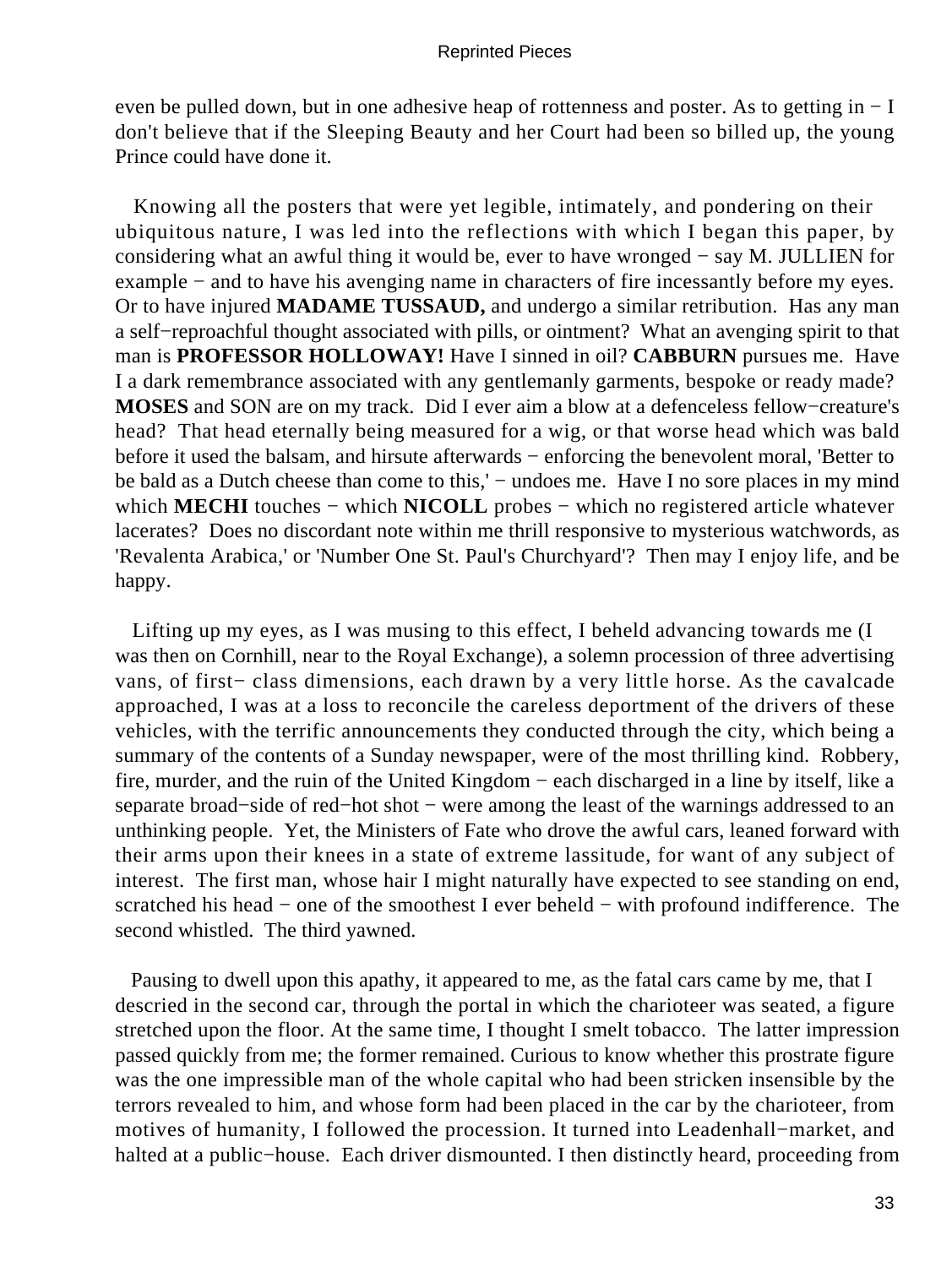the second car, where I had dimly seen the prostrate form, the words:

'And a pipe!'

 The driver entering the public−house with his fellows, apparently for purposes of refreshment, I could not refrain from mounting on the shaft of the second vehicle, and looking in at the portal. I then beheld, reclining on his back upon the floor, on a kind of mattress or divan, a little man in a shooting−coat. The exclamation 'Dear me' which irresistibly escaped my lips caused him to sit upright, and survey me. I found him to be a good−looking little man of about fifty, with a shining face, a tight head, a bright eye, a moist wink, a quick speech, and a ready air. He had something of a sporting way with him.

 He looked at me, and I looked at him, until the driver displaced me by handing in a pint of beer, a pipe, and what I understand is called 'a screw' of tobacco − an object which has the appearance of a curl−paper taken off the barmaid's head, with the curl in it.

 'I beg your pardon,' said I, when the removed person of the driver again admitted of my presenting my face at the portal. 'But − excuse my curiosity, which I inherit from my mother − do you live here?'

 'That's good, too!' returned the little man, composedly laying aside a pipe he had smoked out, and filling the pipe just brought to him.

'Oh, you DON'T live here then?' said I.

 He shook his head, as he calmly lighted his pipe by means of a German tinder−box, and replied, 'This is my carriage. When things are flat, I take a ride sometimes, and enjoy myself. I am the inventor of these wans.'

 His pipe was now alight. He drank his beer all at once, and he smoked and he smiled at me.

'It was a great idea!' said I.

'Not so bad,' returned the little man, with the modesty of merit.

'Might I be permitted to inscribe your name upon the tablets of my memory?' I asked.

'There's not much odds in the name,' returned the little man,  $'$  – no name particular – I am the King of the Bill−Stickers.'

'Good gracious!' said I.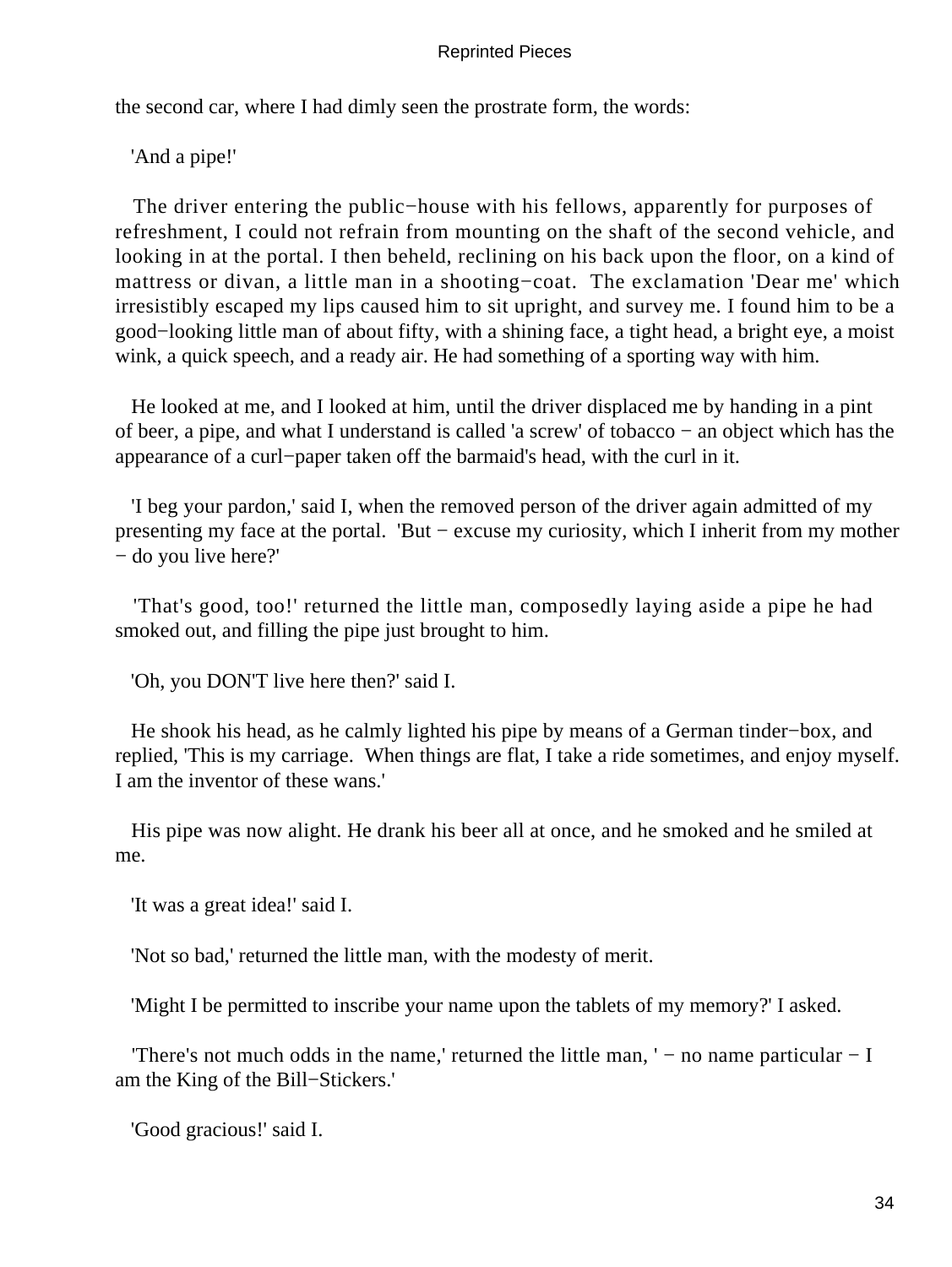The monarch informed me, with a smile, that he had never been crowned or installed with any public ceremonies, but that he was peaceably acknowledged as King of the Bill−Stickers in right of being the oldest and most respected member of 'the old school of bill−sticking.' He likewise gave me to understand that there was a Lord Mayor of the Bill−Stickers, whose genius was chiefly exercised within the limits of the city. He made some allusion, also, to an inferior potentate, called 'Turkey−legs;' but I did not understand that this gentleman was invested with much power. I rather inferred that he derived his title from some peculiarity of gait, and that it was of an honorary character.

 'My father,' pursued the King of the Bill−Stickers, 'was Engineer, Beadle, and Bill−Sticker to the parish of St. Andrew's, Holborn, in the year one thousand seven hundred and eighty. My father stuck bills at the time of the riots of London.'

 'You must be acquainted with the whole subject of bill−sticking, from that time to the present!' said I.

'Pretty well so,' was the answer.

'Excuse me,' said I; 'but I am a sort of collector − '

''Not Income−tax?' cried His Majesty, hastily removing his pipe from his lips.

'No, no,' said I.

'Water−rate?' said His Majesty.

'No, no,' I returned.

'Gas? Assessed? Sewers?' said His Majesty.

 'You misunderstand me,' I replied, soothingly. 'Not that sort of collector at all: a collector of facts.'

 'Oh, if it's only facts,' cried the King of the Bill−Stickers, recovering his good−humour, and banishing the great mistrust that had suddenly fallen upon him, 'come in and welcome! If it had been income, or winders, I think I should have pitched you out of the wan, upon my soul!'

 Readily complying with the invitation, I squeezed myself in at the small aperture. His Majesty, graciously handing me a little three− legged stool on which I took my seat in a corner, inquired if I smoked.

'I do; − that is, I can,' I answered.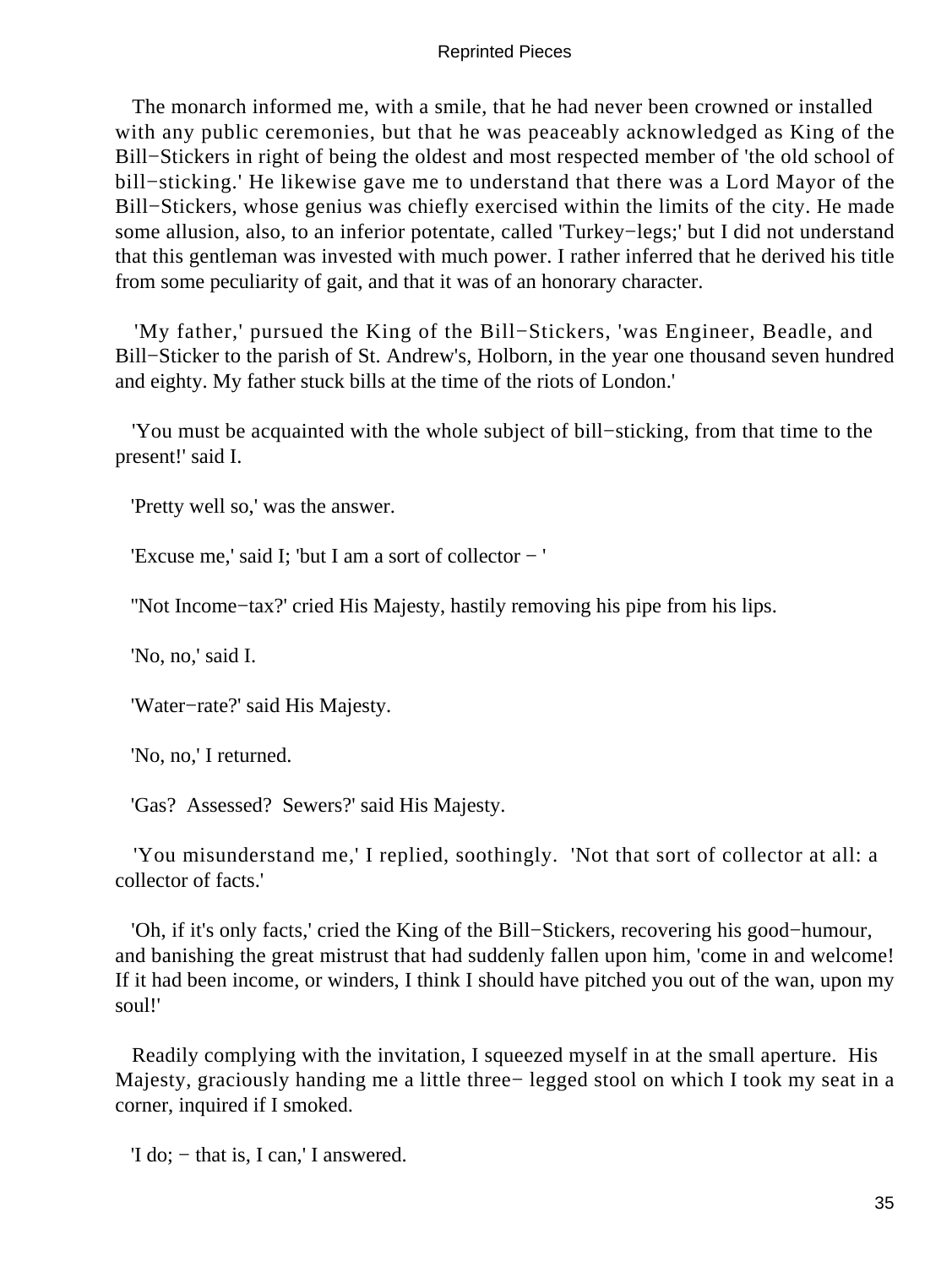'Pipe and a screw!' said His Majesty to the attendant charioteer. 'Do you prefer a dry smoke, or do you moisten it?'

 As unmitigated tobacco produces most disturbing effects upon my system (indeed, if I had perfect moral courage, I doubt if I should smoke at all, under any circumstances), I advocated moisture, and begged the Sovereign of the Bill−Stickers to name his usual liquor, and to concede to me the privilege of paying for it. After some delicate reluctance on his part, we were provided, through the instrumentality of the attendant charioteer, with a can of cold rum−and−water, flavoured with sugar and lemon. We were also furnished with a tumbler, and I was provided with a pipe. His Majesty, then observing that we might combine business with conversation, gave the word for the car to proceed; and, to my great delight, we jogged away at a foot pace.

 I say to my great delight, because I am very fond of novelty, and it was a new sensation to be jolting through the tumult of the city in that secluded Temple, partly open to the sky, surrounded by the roar without, and seeing nothing but the clouds. Occasionally, blows from whips fell heavily on the Temple's walls, when by stopping up the road longer than usual, we irritated carters and coachmen to madness; but they fell harmless upon us within and disturbed not the serenity of our peaceful retreat. As I looked upward, I felt, I should imagine, like the Astronomer Royal. I was enchanted by the contrast between the freezing nature of our external mission on the blood of the populace, and the perfect composure reigning within those sacred precincts: where His Majesty, reclining easily on his left arm, smoked his pipe and drank his rum−and−water from his own side of the tumbler, which stood impartially between us. As I looked down from the clouds and caught his royal eye, he understood my reflections. 'I have an idea,' he observed, with an upward glance, 'of training scarlet runners across in the season, – making a arbour of it, – and sometimes taking tea in the same, according to the song.'

I nodded approval.

'And here you repose and think?' said I.

'And think,' said he, 'of posters − walls − and hoardings.'

 We were both silent, contemplating the vastness of the subject. I remembered a surprising fancy of dear **THOMAS** HOOD'S, and wondered whether this monarch ever sighed to repair to the great wall of China, and stick bills all over it.

'And so,' said he, rousing himself, 'it's facts as you collect?'

'Facts,' said I.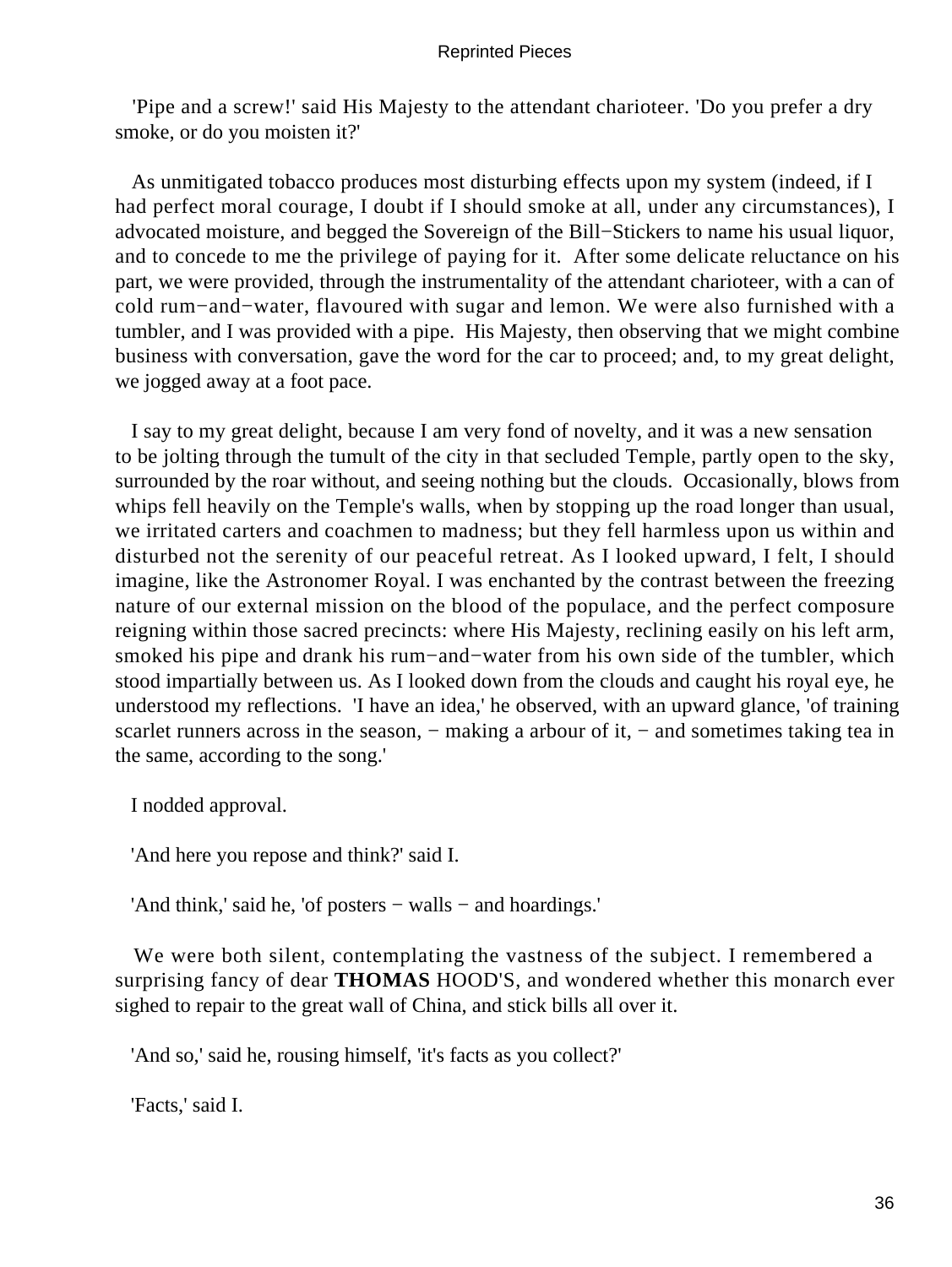'The facts of bill−sticking,' pursued His Majesty, in a benignant manner, 'as known to myself, air as following. When my father was Engineer, Beadle, and Bill−Sticker to the parish of St. Andrew's, Holborn, he employed women to post bills for him. He employed women to post bills at the time of the riots of London. He died at the age of seventy−five year, and was buried by the murdered Eliza Grimwood, over in the Waterloo Road.'

 As this was somewhat in the nature of a royal speech, I listened with deference and silently. His Majesty, taking a scroll from his pocket, proceeded, with great distinctness, to pour out the following flood of information:−

 '«The bills being at that period mostly proclamations and declarations, and which were only a demy size, the manner of posting the bills (as they did not use brushes) was by means of a piece of wood which they called a 'dabber.' Thus things continued till such time as the State Lottery was passed, and then the printers began to print larger bills, and men were employed instead of women, as the State Lottery Commissioners then began to send men all over England to post bills, and would keep them out for six or eight months at a time, and they were called by the London bill− stickers 'TRAMPERS,' their wages at the time being ten shillings per day, besides expenses. They used sometimes to be stationed in large towns for five or six months together, distributing the schemes to all the houses in the town. And then there were more caricature wood−block engravings for posting−bills than there are at the present time, the principal printers, at that time, of posting−bills being Messrs. Evans and Ruffy, of Budge Row; Thoroughgood and Whiting, of the present day; and Messrs. Gye and Balne, Gracechurch Street, City. The largest bills printed at that period were a two−sheet double crown; and when they commenced printing four−sheet bills, two bill−stickers would work together. They had no settled wages per week, but had a fixed price for their work, and the London bill−stickers, during a lottery week, have been known to earn, each, eight or nine pounds per week, till the day of drawing; likewise the men who carried boards in the street used to have one pound per week, and the bill−stickers at that time would not allow any one to wilfully cover or destroy their bills, as they had a society amongst themselves, and very frequently dined together at some public−house where they used to go of an evening to have their work delivered out untoe 'em.»'

 All this His Majesty delivered in a gallant manner; posting it, as it were, before me, in a great proclamation. I took advantage of the pause he now made, to inquire what a 'two−sheet double crown' might express?

 'A two−sheet double crown,' replied the King, 'is a bill thirty− nine inches wide by thirty inches high.'

 'Is it possible,' said I, my mind reverting to the gigantic admonitions we were then displaying to the multitude − which were as infants to some of the posting−bills on the rotten old warehouse − 'that some few years ago the largest bill was no larger than that?'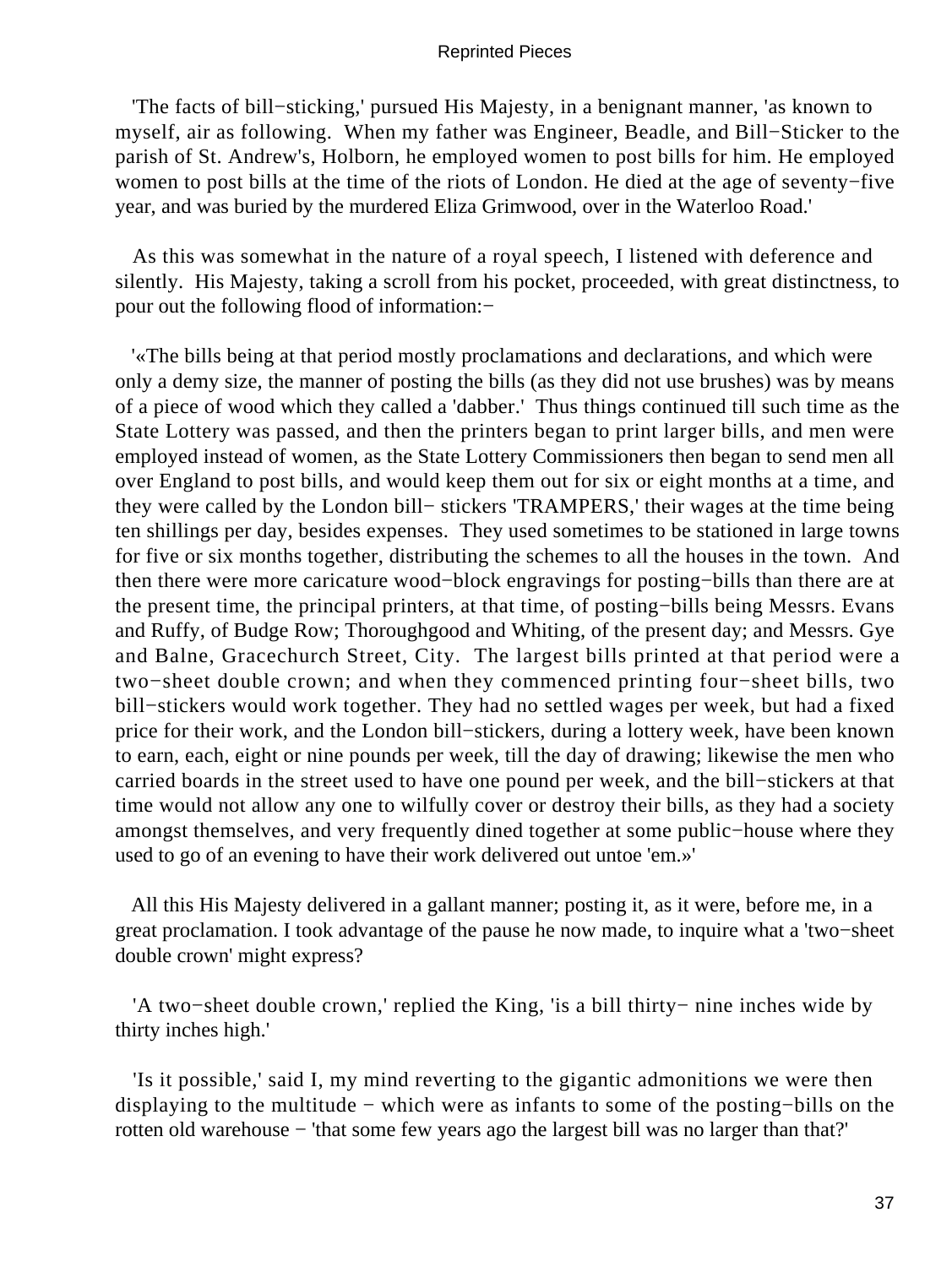'The fact,' returned the King, 'is undoubtedly so.' Here he instantly rushed again into the scroll.

 '«Since the abolishing of the State Lottery all that good feeling has gone, and nothing but jealousy exists, through the rivalry of each other. Several bill−sticking companies have started, but have failed. The first party that started a company was twelve year ago; but what was left of the old school and their dependants joined together and opposed them. And for some time we were quiet again, till a printer of Hatton Garden formed a company by hiring the sides of houses; but he was not supported by the public, and he left his wooden frames fixed up for rent. The last company that started, took advantage of the New Police Act, and hired of Messrs. Grissell and Peto the hoarding of Trafalgar Square, and established a bill−sticking office in Cursitor Street, Chancery Lane, and engaged some of the new bill−stickers to do their work, and for a time got the half of all our work, and with such spirit did they carry on their opposition towards us, that they used to give us in charge before the magistrate, and get us fined; but they found it so expensive, that they could not keep it up, for they were always employing a lot of ruffians from the Seven Dials to come and fight us; and on one occasion the old bill−stickers went to Trafalgar Square to attempt to post bills, when they were given in custody by the watchman in their employ, and fined at Queen Square five pounds, as they would not allow any of us to speak in the office; but when they were gone, we had an interview with the magistrate, who mitigated the fine to fifteen shillings. During the time the men were waiting for the fine, this company started off to a public−house that we were in the habit of using, and waited for us coming back, where a fighting scene took place that beggars description. Shortly after this, the principal one day came and shook hands with us, and acknowledged that he had broken up the company, and that he himself had lost five hundred pound in trying to overthrow us. We then took possession of the hoarding in Trafalgar Square; but Messrs. Grissell and Peto would not allow us to post our bills on the said hoarding without paying them − and from first to last we paid upwards of two hundred pounds for that hoarding, and likewise the hoarding of the Reform Club−house, Pall Mall.»'

 His Majesty, being now completely out of breath, laid down his scroll (which he appeared to have finished), puffed at his pipe, and took some rum−and−water. I embraced the opportunity of asking how many divisions the art and mystery of bill−sticking comprised? He replied, three − auctioneers' bill−sticking, theatrical bill− sticking, general bill−sticking.

 'The auctioneers' porters,' said the King, 'who do their bill− sticking, are mostly respectable and intelligent, and generally well paid for their work, whether in town or country. The price paid by the principal auctioneers for country work is nine shillings per day; that is, seven shillings for day's work, one shilling for lodging, and one for paste. Town work is five shillings a day, including paste.'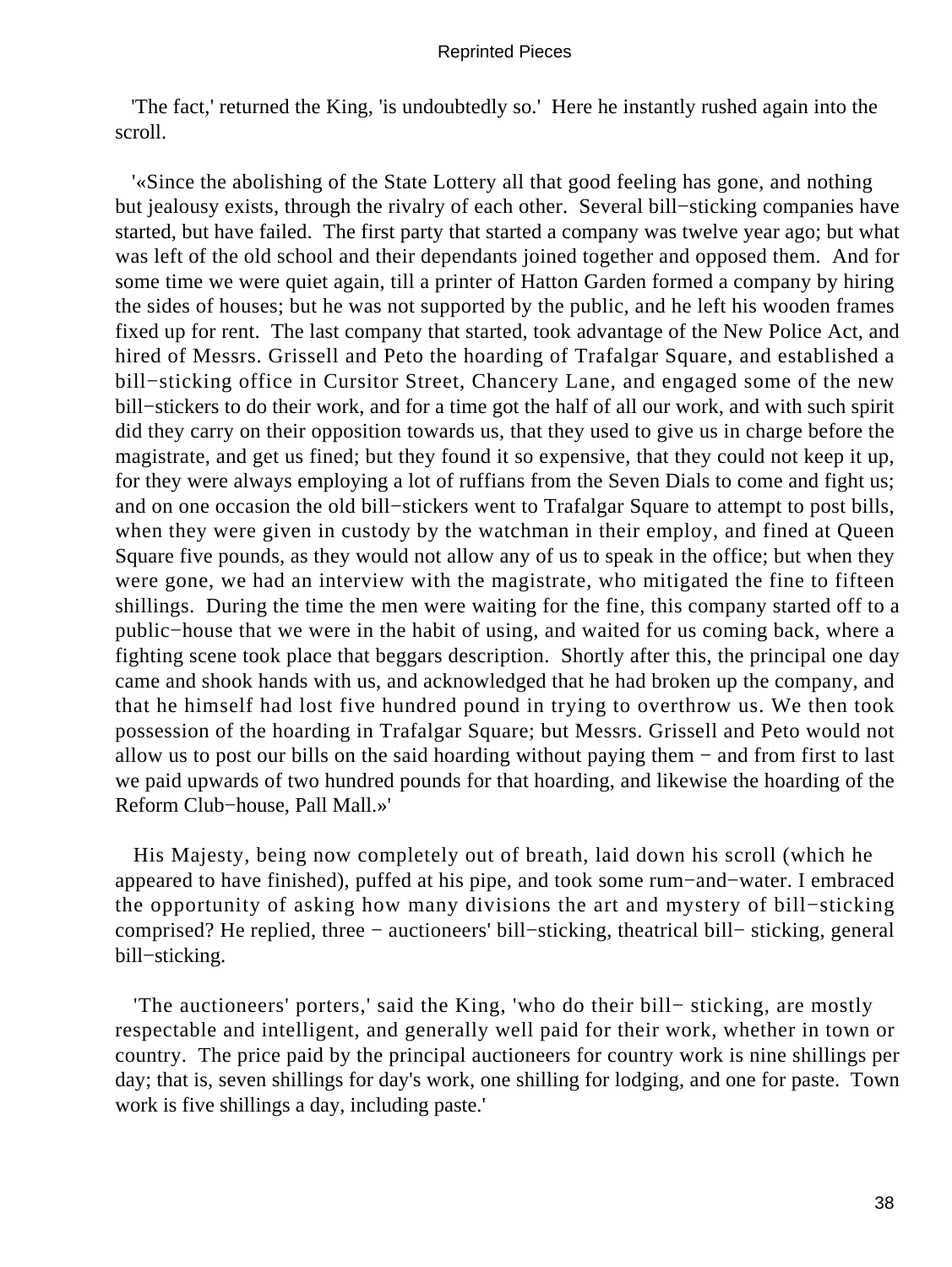'Town work must be rather hot work,' said I, 'if there be many of those fighting scenes that beggar description, among the bill− stickers?'

 'Well,' replied the King, 'I an't a stranger, I assure you, to black eyes; a bill−sticker ought to know how to handle his fists a bit. As to that row I have mentioned, that grew out of competition, conducted in an uncompromising spirit. Besides a man in a horse−and−shay continually following us about, the company had a watchman on duty, night and day, to prevent us sticking bills upon the hoarding in Trafalgar Square. We went there, early one morning, to stick bills and to black−wash their bills if we were interfered with. We WERE interfered with, and I gave the word for laying on the wash. It WAS laid on − pretty brisk − and we were all taken to Queen Square: but they couldn't fine ME. I knew that,' – with a bright smile − 'I'd only give directions − I was only the General.' Charmed with this monarch's affability, I inquired if he had ever hired a hoarding himself.

 'Hired a large one,' he replied, 'opposite the Lyceum Theatre, when the buildings was there. Paid thirty pound for it; let out places on it, and called it «The External Paper−Hanging Station.» But it didn't answer. Ah!' said His Majesty thoughtfully, as he filled the glass, 'Bill−stickers have a deal to contend with. The bill− sticking clause was got into the Police Act by a member of Parliament that employed me at his election. The clause is pretty stiff respecting where bills go; but HE didn't mind where HIS bills went. It was all right enough, so long as they was HIS bills!'

 Fearful that I observed a shadow of misanthropy on the King's cheerful face, I asked whose ingenious invention that was, which I greatly admired, of sticking bills under the arches of the bridges.

 'Mine!' said His Majesty. 'I was the first that ever stuck a bill under a bridge! Imitators soon rose up, of course. − When don't they? But they stuck 'em at low–water, and the tide came and swept the bills clean away. I knew that!' The King laughed.

 'What may be the name of that instrument, like an immense fishing− rod,' I inquired, 'with which bills are posted on high places?'

 'The joints,' returned His Majesty. 'Now, we use the joints where formerly we used ladders − as they do still in country places. Once, when Madame' (Vestris, understood) 'was playing in Liverpool, another bill−sticker and me were at it together on the wall outside the Clarence Dock − me with the joints − him on a ladder. Lord! I had my bill up, right over his head, yards above him, ladder and all, while he was crawling to his work. The people going in and out of the docks, stood and laughed! − It's about thirty years since the joints come in.'

'Are there any bill−stickers who can't read?' I took the liberty of inquiring.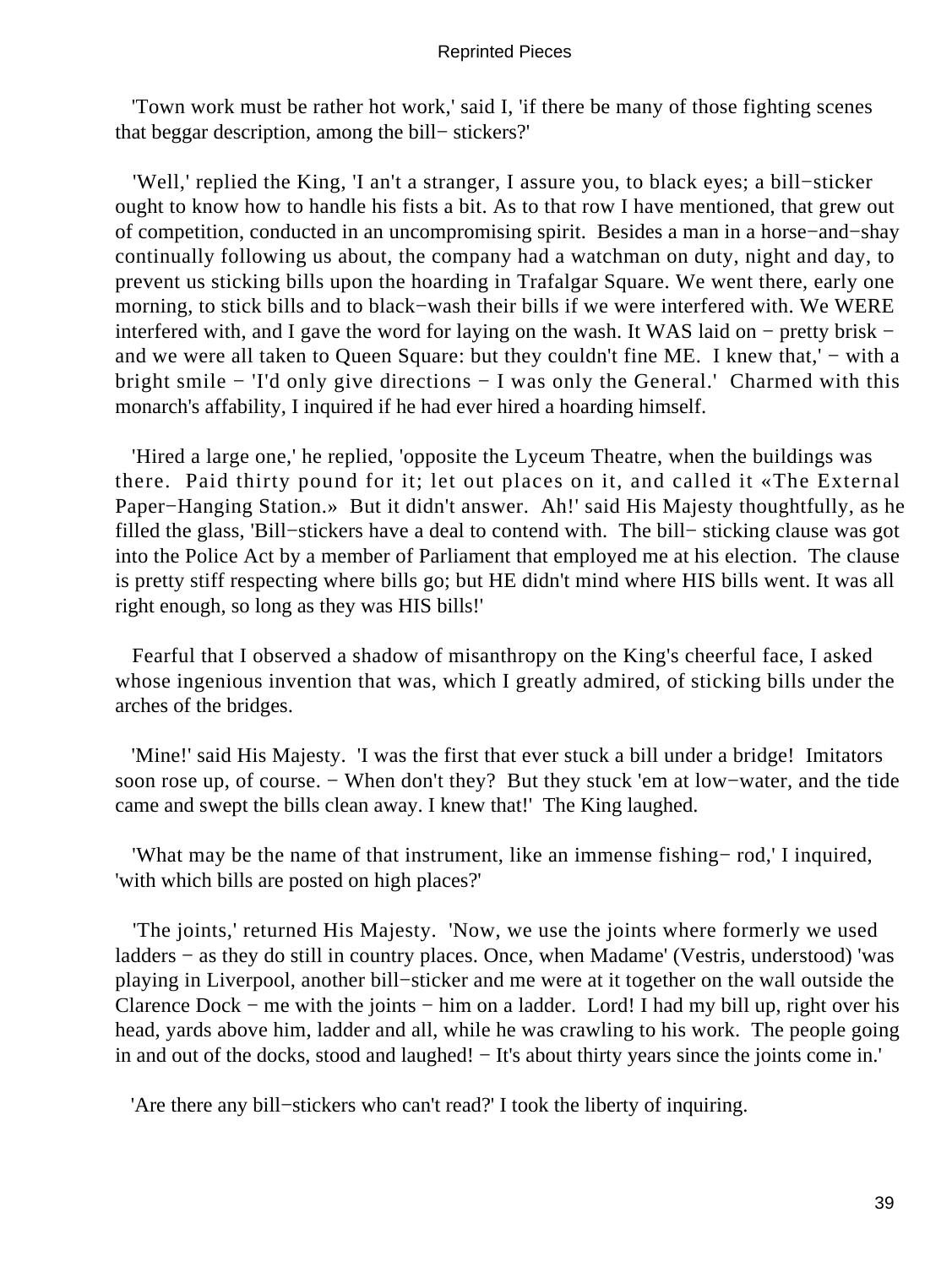'Some,' said the King. 'But they know which is the right side up'ards of their work. They keep it as it's given out to 'em. I have seen a bill or so stuck wrong side up'ards. But it's very rare.'

 Our discourse sustained some interruption at this point, by the procession of cars occasioning a stoppage of about three−quarters of a mile in length, as nearly as I could judge. His Majesty, however, entreating me not to be discomposed by the contingent uproar, smoked with great placidity, and surveyed the firmament.

 When we were again in motion, I begged to be informed what was the largest poster His Majesty had ever seen. The King replied, 'A thirty−six sheet poster.' I gathered, also, that there were about a hundred and fifty bill−stickers in London, and that His Majesty considered an average hand equal to the posting of one hundred bills (single sheets) in a day. The King was of opinion, that, although posters had much increased in size, they had not increased in number; as the abolition of the State Lotteries had occasioned a great falling off, especially in the country. Over and above which change, I bethought myself that the custom of advertising in newspapers had greatly increased. The completion of many London improvements, as Trafalgar Square (I particularly observed the singularity of His Majesty's calling **THAT** an improvement), the Royal Exchange, had of late years reduced the number of advantageous posting−places. Bill−Stickers at present rather confine themselves to districts, than to particular descriptions of work. One man would strike over Whitechapel, another would take round Houndsditch, Shoreditch, and the City Road; one (the King said) would stick to the Surrey side; another would make a beat of the West−end.

 His Majesty remarked, with some approach to severity, on the neglect of delicacy and taste, gradually introduced into the trade by the new school: a profligate and inferior race of impostors who took jobs at almost any price, to the detriment of the old school, and the confusion of their own misguided employers. He considered that the trade was overdone with competition, and observed speaking of his subjects, 'There are too many of 'em.' He believed, still, that things were a little better than they had been; adducing, as a proof, the fact that particular posting places were now reserved, by common consent, for particular posters; those places, however, must be regularly occupied by those posters, or, they lapsed and fell into other hands. It was of no use giving a man a Drury Lane bill this week and not next. Where was it to go? He was of opinion that going to the expense of putting up your own board on which your sticker could display your own bills, was the only complete way of posting yourself at the present time; but, even to effect this, on payment of a shilling a week to the keepers of steamboat piers and other such places, you must be able, besides, to give orders for theatres and public exhibitions, or you would be sure to be cut out by somebody. His Majesty regarded the passion for orders, as one of the most unappeasable appetites of human nature. If there were a building, or if there were repairs, going on, anywhere, you could generally stand something and make it right with the foreman of the works; but, orders would be expected from you, and the man who could give the most orders was the man who would come off best. There was this other objectionable point, in orders,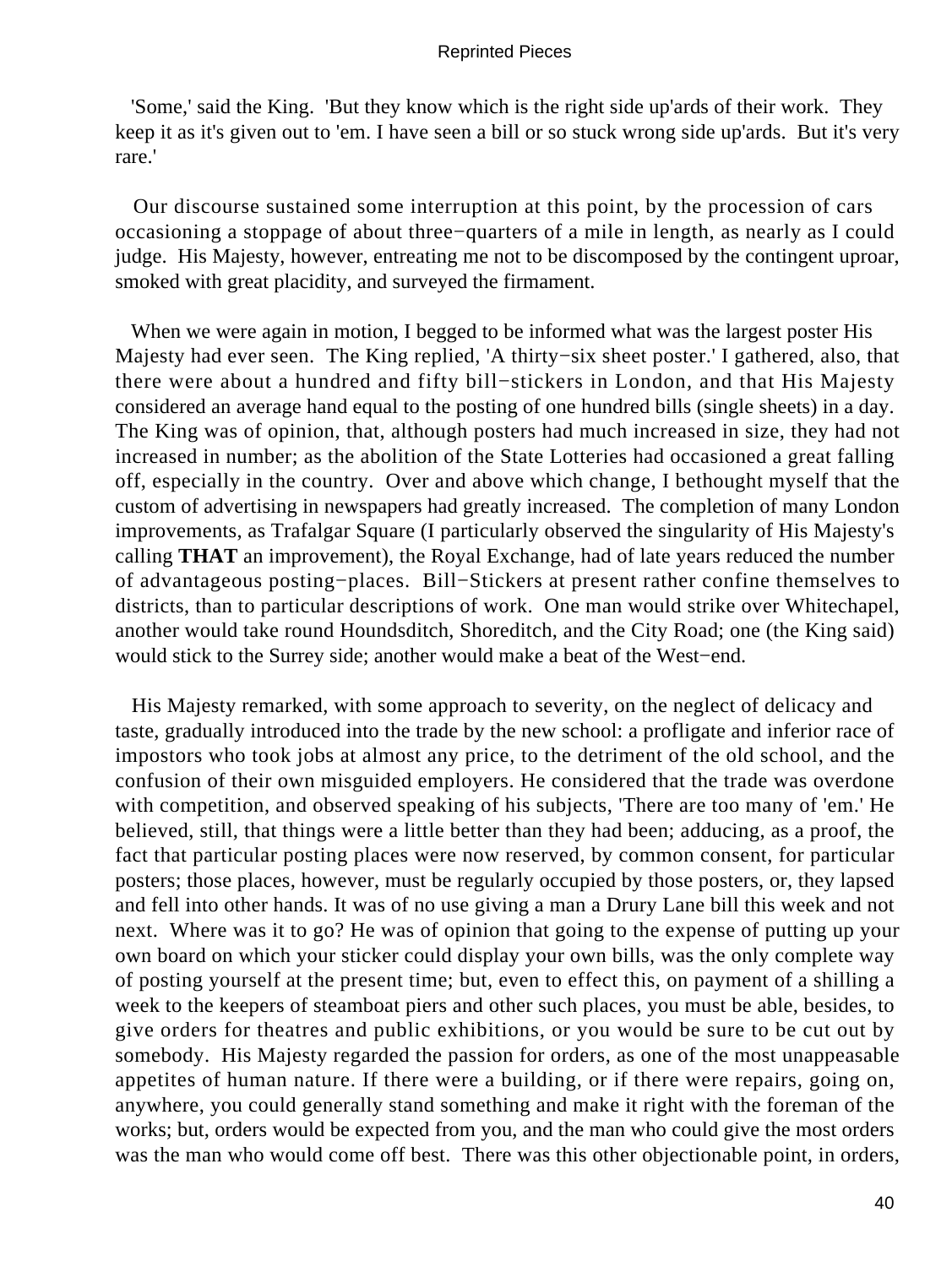that workmen sold them for drink, and often sold them to persons who were likewise troubled with the weakness of thirst: which led (His Majesty said) to the presentation of your orders at Theatre doors, by individuals who were 'too shakery' to derive intellectual profit from the entertainments, and who brought a scandal on you. Finally, His Majesty said that you could hardly put too little in a poster; what you wanted, was, two or three good catch−lines for the eye to rest on − then, leave it alone − and there you were!

 These are the minutes of my conversation with His Majesty, as I noted them down shortly afterwards. I am not aware that I have been betrayed into any alteration or suppression. The manner of the King was frank in the extreme; and he seemed to me to avoid, at once that slight tendency to repetition which may have been observed in the conversation of His Majesty King George the Third, and − that slight under−current of egotism which the curious observer may perhaps detect in the conversation of Napoleon Bonaparte.

 I must do the King the justice to say that it was I, and not he, who closed the dialogue. At this juncture, I became the subject of a remarkable optical delusion; the legs of my stool appeared to me to double up; the car to spin round and round with great violence; and a mist to arise between myself and His Majesty. In addition to these sensations, I felt extremely unwell. I refer these unpleasant effects, either to the paste with which the posters were affixed to the van: which may have contained some small portion of arsenic; or, to the printer's ink, which may have contained some equally deleterious ingredient. Of this, I cannot be sure. I am only sure that I was not affected, either by the smoke, or the rum− and−water. I was assisted out of the vehicle, in a state of mind which I have only experienced in two other places − I allude to the Pier at Dover, and to the corresponding portion of the town of Calais − and sat upon a door−step until I recovered. The procession had then disappeared. I have since looked anxiously for the King in several other cars, but I have not yet had the happiness of seeing His Majesty.

# 'BIRTHS. MRS. MEEK, **OF A SON**

 MY name is Meek. I am, in fact, Mr. Meek. That son is mine and Mrs. Meek's. When I saw the announcement in the Times, I dropped the paper. I had put it in, myself, and paid for it, but it looked so noble that it overpowered me.

 As soon as I could compose my feelings, I took the paper up to Mrs. Meek's bedside. 'Maria Jane,' said I (I allude to Mrs. Meek), 'you are now a public character.' We read the review of our child, several times, with feelings of the strongest emotion; and I sent the boy who cleans the boots and shoes, to the office for fifteen copies. No reduction was made on taking that quantity.

 It is scarcely necessary for me to say, that our child had been expected. In fact, it had been expected, with comparative confidence, for some months. Mrs. Meek's mother, who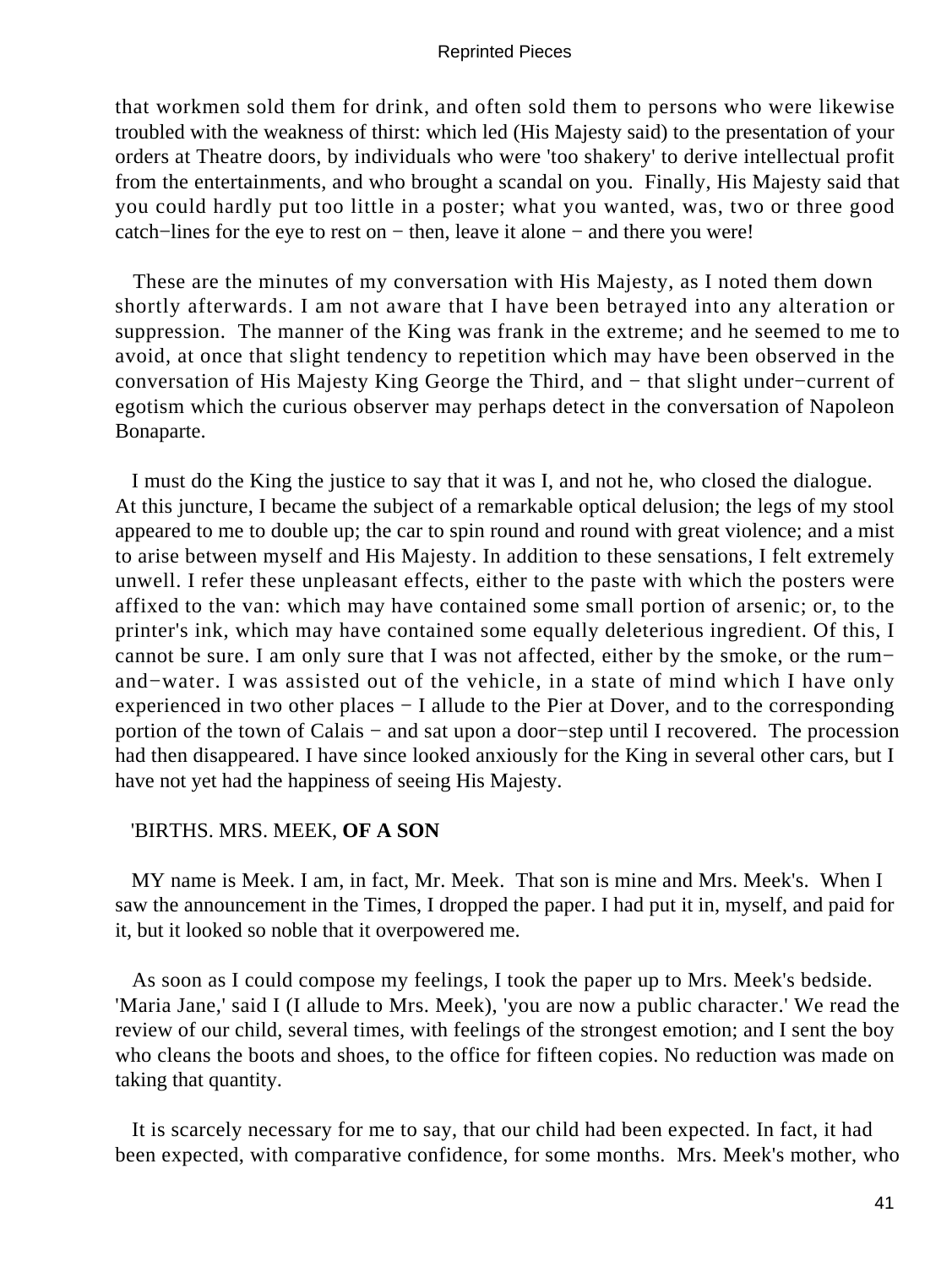resides with us − of the name of Bigby − had made every preparation for its admission to our circle.

 I hope and believe I am a quiet man. I will go farther. **I KNOW I** am a quiet man. My constitution is tremulous, my voice was never loud, and, in point of stature, I have been from infancy, small. I have the greatest respect for Maria Jane's Mama. She is a most remarkable woman. I honour Maria Jane's Mama. In my opinion she would storm a town, single−handed, with a hearth−broom, and carry it. I have never known her to yield any point whatever, to mortal man. She is calculated to terrify the stoutest heart.

Still − but I will not anticipate.

 The first intimation I had, of any preparations being in progress, on the part of Maria Jane's Mama, was one afternoon, several months ago. I came home earlier than usual from the office, and, proceeding into the dining−room, found an obstruction behind the door, which prevented it from opening freely. It was an obstruction of a soft nature. On looking in, I found it to be a female.

 The female in question stood in the corner behind the door, consuming Sherry Wine. From the nutty smell of that beverage pervading the apartment, I have no doubt she was consuming a second glassful. She wore a black bonnet of large dimensions, and was copious in figure. The expression of her countenance was severe and discontented. The words to which she gave utterance on seeing me, were these, 'Oh, git along with you, Sir, if YOU please; me and Mrs. Bigby don't want no male parties here!'

That female was Mrs. Prodgit.

 I immediately withdrew, of course. I was rather hurt, but I made no remark. Whether it was that I showed a lowness of spirits after dinner, in consequence of feeling that I seemed to intrude, I cannot say. But, Maria Jane's Mama said to me on her retiring for the night: in a low distinct voice, and with a look of reproach that completely subdued me: 'George Meek, Mrs. Prodgit is your wife's nurse!'

 I bear no ill−will towards Mrs. Prodgit. Is it likely that I, writing this with tears in my eyes, should be capable of deliberate animosity towards a female, so essential to the welfare of Maria Jane? I am willing to admit that Fate may have been to blame, and not Mrs. Prodgit; but, it is undeniably true, that the latter female brought desolation and devastation into my lowly dwelling.

 We were happy after her first appearance; we were sometimes exceedingly so. But, whenever the parlour door was opened, and 'Mrs. Prodgit!' announced (and she was very often announced), misery ensued. I could not bear Mrs. Prodgit's look. I felt that I was far from wanted, and had no business to exist in Mrs. Prodgit's presence. Between Maria Jane's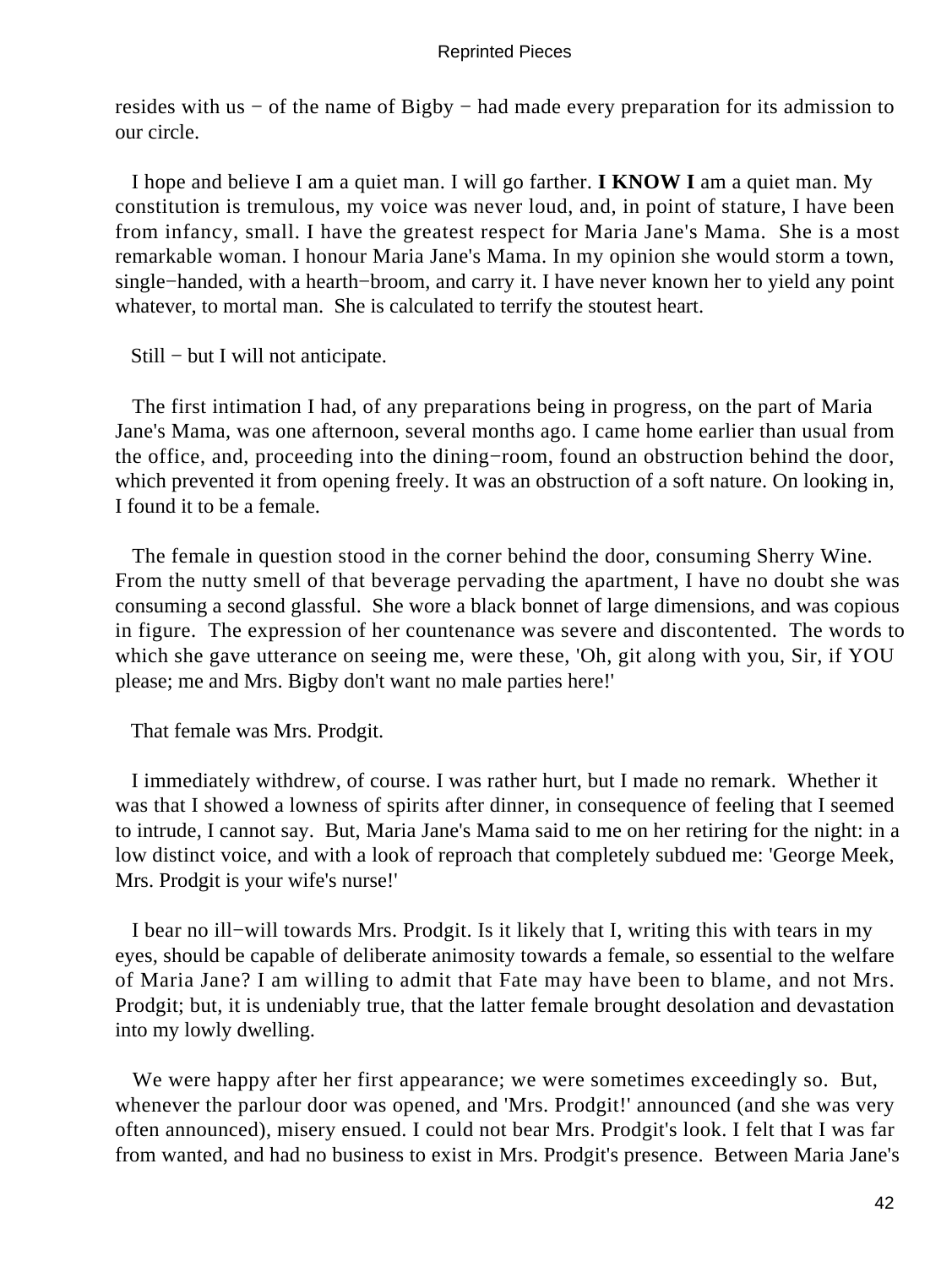Mama, and Mrs. Prodgit, there was a dreadful, secret, understanding – a dark mystery and conspiracy, pointing me out as a being to be shunned. I appeared to have done something that was evil. Whenever Mrs. Prodgit called, after dinner, I retired to my dressing−room − where the temperature is very low indeed, in the wintry time of the year – and sat looking at my frosty breath as it rose before me, and at my rack of boots; a serviceable article of furniture, but never, in my opinion, an exhilarating object. The length of the councils that were held with Mrs. Prodgit, under these circumstances, I will not attempt to describe. I will merely remark, that Mrs. Prodgit always consumed Sherry Wine while the deliberations were in progress; that they always ended in Maria Jane's being in wretched spirits on the sofa; and that Maria Jane's Mama always received me, when I was recalled, with a look of desolate triumph that too plainly said, 'NOW, George Meek! You see my child, Maria Jane, a ruin, and I hope you are satisfied!'

 I pass, generally, over the period that intervened between the day when Mrs. Prodgit entered her protest against male parties, and the ever−memorable midnight when I brought her to my unobtrusive home in a cab, with an extremely large box on the roof, and a bundle, a bandbox, and a basket, between the driver's legs. I have no objection to Mrs. Prodgit (aided and abetted by Mrs. Bigby, who I never can forget is the parent of Maria Jane) taking entire possession of my unassuming establishment. In the recesses of my own breast, the thought may linger that a man in possession cannot be so dreadful as a woman, and that woman Mrs. Prodgit; but, I ought to bear a good deal, and I hope I can, and do. Huffing and snubbing, prey upon my feelings; but, I can bear them without complaint. They may tell in the long run; I may be hustled about, from post to pillar, beyond my strength; nevertheless, I wish to avoid giving rise to words in the family.

 The voice of Nature, however, cries aloud in behalf of Augustus George, my infant son. It is for him that I wish to utter a few plaintive household words. I am not at all angry; I am mild − but miserable.

 I wish to know why, when my child, Augustus George, was expected in our circle, a provision of pins was made, as if the little stranger were a criminal who was to be put to the torture immediately, on his arrival, instead of a holy babe? I wish to know why haste was made to stick those pins all over his innocent form, in every direction? I wish to be informed why light and air are excluded from Augustus George, like poisons? Why, I ask, is my unoffending infant so hedged into a basket−bedstead, with dimity and calico, with miniature sheets and blankets, that I can only hear him snuffle (and no wonder!) deep down under the pink hood of a little bathing−machine, and can never peruse even so much of his lineaments as his nose?

 Was I expected to be the father of a French Roll, that the brushes of All Nations were laid in, to rasp Augustus George? Am I to be told that his sensitive skin was ever intended by Nature to have rashes brought out upon it, by the premature and incessant use of those formidable little instruments?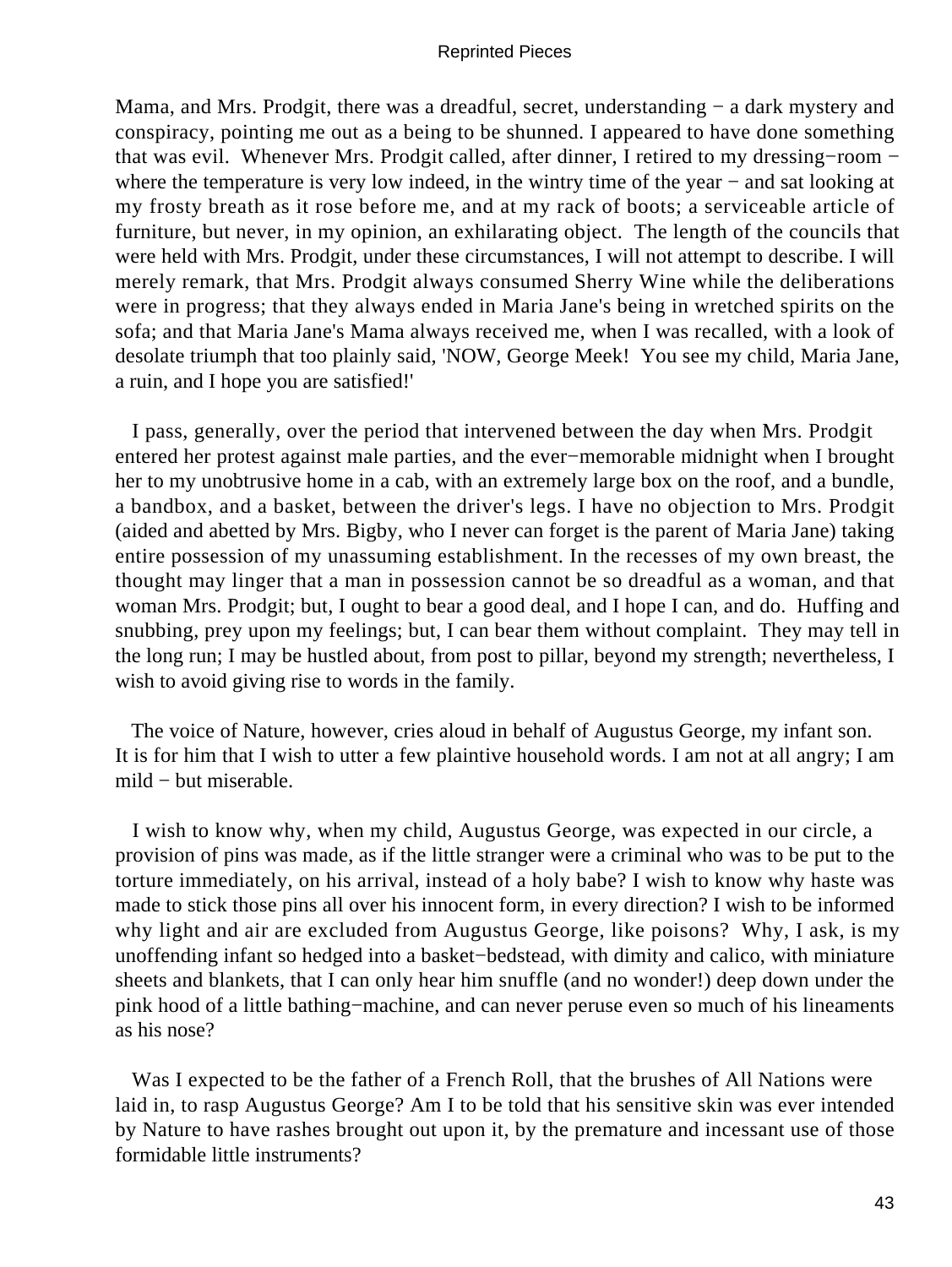Is my son a Nutmeg, that he is to be grated on the stiff edges of sharp frills? Am I the parent of a Muslin boy, that his yielding surface is to be crimped and small plaited? Or is my child composed of Paper or of Linen, that impressions of the finer getting−up art, practised by the laundress, are to be printed off, all over his soft arms and legs, as I constantly observe them? The starch enters his soul; who can wonder that he cries?

 Was Augustus George intended to have limbs, or to be born a Torso? I presume that limbs were the intention, as they are the usual practice. Then, why are my poor child's limbs fettered and tied up? Am I to be told that there is any analogy between Augustus George Meek and Jack Sheppard?

 Analyse Castor Oil at any Institution of Chemistry that may be agreed upon, and inform me what resemblance, in taste, it bears to that natural provision which it is at once the pride and duty of Maria Jane to administer to Augustus George! Yet, I charge Mrs. Prodgit (aided and abetted by Mrs. Bigby) with systematically forcing Castor Oil on my innocent son, from the first hour of his birth. When that medicine, in its efficient action, causes internal disturbance to Augustus George, I charge Mrs. Prodgit (aided and abetted by Mrs. Bigby) with insanely and inconsistently administering opium to allay the storm she has raised! What is the meaning of this?

 If the days of Egyptian Mummies are past, how dare Mrs. Prodgit require, for the use of my son, an amount of flannel and linen that would carpet my humble roof? Do I wonder that she requires it? No! This morning, within an hour, I beheld this agonising sight. I beheld my son – Augustus George – in Mrs. Prodgit's hands, and on Mrs. Prodgit's knee, being dressed. He was at the moment, comparatively speaking, in a state of nature; having nothing on, but an extremely short shirt, remarkably disproportionate to the length of his usual outer garments. Trailing from Mrs. Prodgit's lap, on the floor, was a long narrow roller or bandage − I should say of several yards in extent. In this, **I SAW** Mrs. Prodgit tightly roll the body of my unoffending infant, turning him over and over, now presenting his unconscious face upwards, now the back of his bald head, until the unnatural feat was accomplished, and the bandage secured by a pin, which I have every reason to believe entered the body of my only child. In this tourniquet, he passes the present phase of his existence. Can I know it, and smile!

 I fear I have been betrayed into expressing myself warmly, but I feel deeply. Not for myself; for Augustus George. I dare not interfere. Will any one? Will any publication? Any doctor? Any parent? Any body? I do not complain that Mrs. Prodgit (aided and abetted by Mrs. Bigby) entirely alienates Maria Jane's affections from me, and interposes an impassable barrier between us. I do not complain of being made of no account. I do not want to be of any account. But, Augustus George is a production of Nature (I cannot think otherwise), and I claim that he should be treated with some remote reference to Nature. In my opinion, Mrs. Prodgit is, from first to last, a convention and a superstition. Are all the faculty afraid of Mrs. Prodgit? If not, why don't they take her in hand and improve her?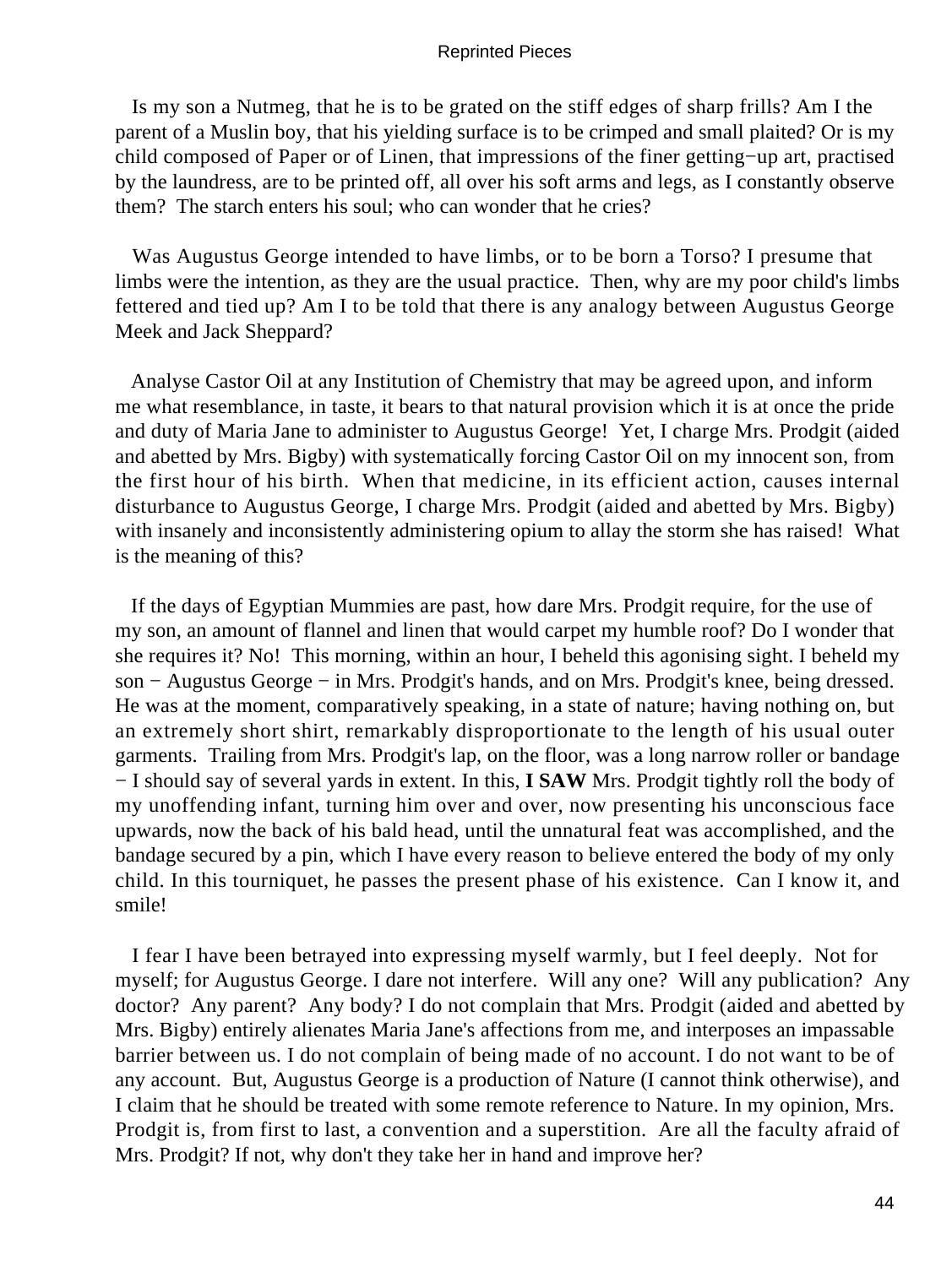P.S. Maria Jane's Mama boasts of her own knowledge of the subject, and says she brought up seven children besides Maria Jane. But how do I know that she might not have brought them up much better? Maria Jane herself is far from strong, and is subject to headaches, and nervous indigestion. Besides which, I learn from the statistical tables that one child in five dies within the first year of its life; and one child in three, within the fifth. That don't look as if we could never improve in these particulars, I think!

P.P.S. Augustus George is in convulsions.

# **LYING AWAKE**

 'MY uncle lay with his eyes half closed, and his nightcap drawn almost down to his nose. His fancy was already wandering, and began to mingle up the present scene with the crater of Vesuvius, the French Opera, the Coliseum at Rome, Dolly's Chop−house in London, and all the farrago of noted places with which the brain of a traveller is crammed; in a word, he was just falling asleep.'

 Thus, that delightful writer, **WASHINGTON IRVING,** in his Tales of a Traveller. But, it happened to me the other night to be lying: not with my eyes half closed, but with my eyes wide open; not with my nightcap drawn almost down to my nose, for on sanitary principles I never wear a nightcap: but with my hair pitchforked and touzled all over the pillow; not just falling asleep by any means, but glaringly, persistently, and obstinately, broad awake. Perhaps, with no scientific intention or invention, I was illustrating the theory of the Duality of the Brain; perhaps one part of my brain, being wakeful, sat up to watch the other part which was sleepy. Be that as it may, something in me was as desirous to go to sleep as it possibly could be, but something else in me **WOULD NOT** go to sleep, and was as obstinate as George the Third.

 Thinking of George the Third − for I devote this paper to my train of thoughts as I lay awake: most people lying awake sometimes, and having some interest in the subject − put me in mind of **BENJAMIN FRANKLIN,** and so Benjamin Franklin's paper on the art of procuring pleasant dreams, which would seem necessarily to include the art of going to sleep, came into my head. Now, as I often used to read that paper when I was a very small boy, and as I recollect everything I read then as perfectly as I forget everything I read now, I quoted 'Get out of bed, beat up and turn your pillow, shake the bed−clothes well with at least twenty shakes, then throw the bed open and leave it to cool; in the meanwhile, continuing undrest, walk about your chamber. When you begin to feel the cold air unpleasant, then return to your bed, and you will soon fall asleep, and your sleep will be sweet and pleasant.' Not a bit of it! I performed the whole ceremony, and if it were possible for me to be more saucer−eyed than I was before, that was the only result that came of it.

 Except Niagara. The two quotations from Washington Irving and Benjamin Franklin may have put it in my head by an American association of ideas; but there I was, and the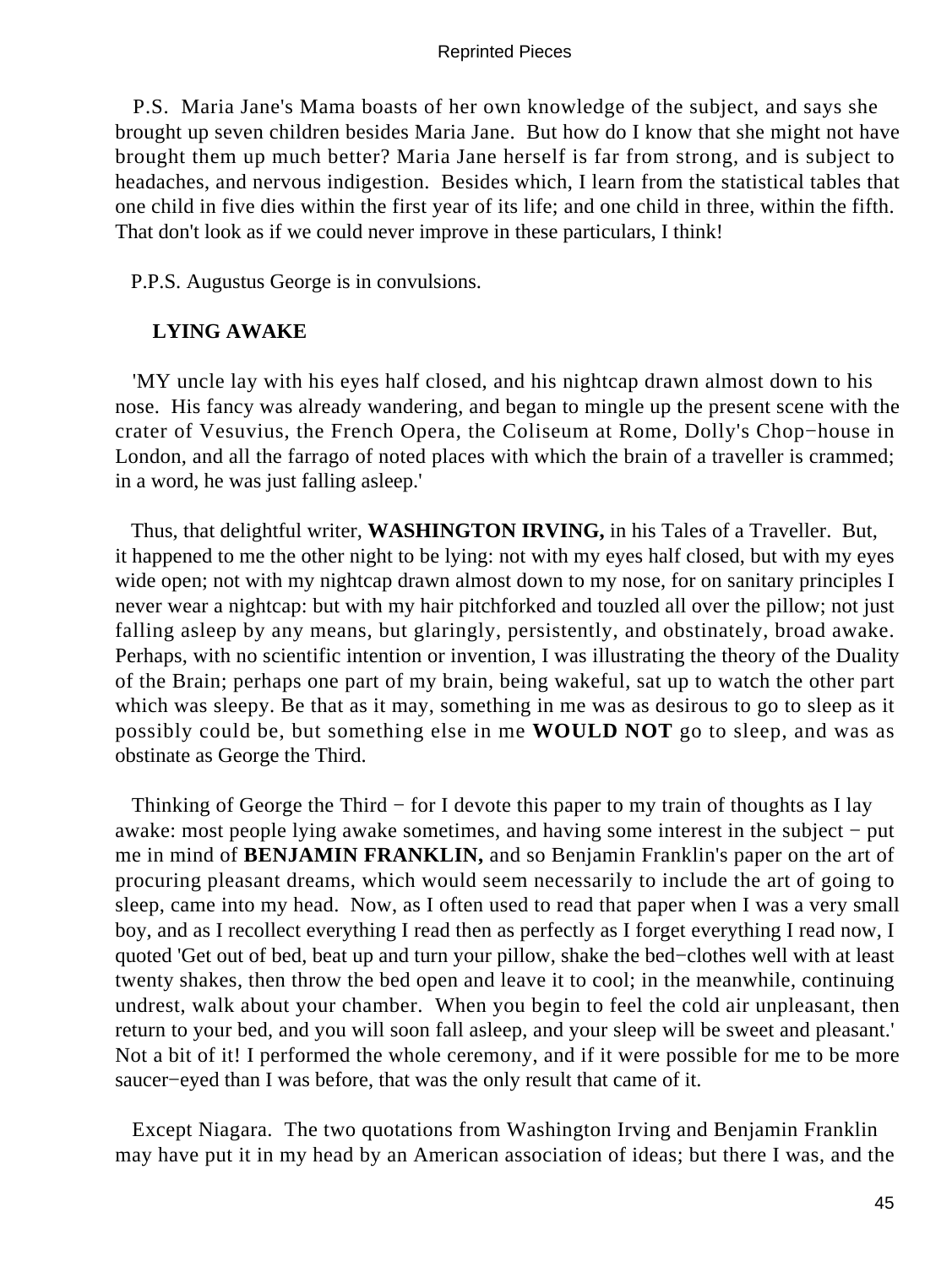Horse−shoe Fall was thundering and tumbling in my eyes and ears, and the very rainbows that I left upon the spray when I really did last look upon it, were beautiful to see. The night−light being quite as plain, however, and sleep seeming to be many thousand miles further off than Niagara, I made up my mind to think a little about Sleep; which I no sooner did than I whirled off in spite of myself to Drury Lane Theatre, and there saw a great actor and dear friend of mine (whom I had been thinking of in the day) playing Macbeth, and heard him apostrophising 'the death of each day's life,' as I have heard him many a time, in the days that are gone.

 But, Sleep. **I WILL** think about Sleep. I am determined to think (this is the way I went on) about Sleep. I must hold the word Sleep, tight and fast, or I shall be off at a tangent in half a second. I feel myself unaccountably straying, already, into Clare Market. Sleep. It would be curious, as illustrating the equality of sleep, to inquire how many of its phenomena are common to all classes, to all degrees of wealth and poverty, to every grade of education and ignorance. Here, for example, is her Majesty Queen Victoria in her palace, this present blessed night, and here is Winking Charley, a sturdy vagrant, in one of her Majesty's jails. Her Majesty has fallen, many thousands of times, from that same Tower, which I claim a right to tumble off now and then. So has Winking Charley. Her Majesty in her sleep has opened or prorogued Parliament, or has held a Drawing Room, attired in some very scanty dress, the deficiencies and improprieties of which have caused her great uneasiness. I, in my degree, have suffered unspeakable agitation of mind from taking the chair at a public dinner at the London Tavern in my night−clothes, which not all the courtesy of my kind friend and host MR. BATHE could persuade me were quite adapted to the occasion. Winking Charley has been repeatedly tried in a worse condition. Her Majesty is no stranger to a vault or firmament, of a sort of floorcloth, with an indistinct pattern distantly resembling eyes, which occasionally obtrudes itself on her repose. Neither am I. Neither is Winking Charley. It is quite common to all three of us to skim along with airy strides a little above the ground; also to hold, with the deepest interest, dialogues with various people, all represented by ourselves; and to be at our wit's end to know what they are going to tell us; and to be indescribably astonished by the secrets they disclose. It is probable that we have all three committed murders and hidden bodies. It is pretty certain that we have all desperately wanted to cry out, and have had no voice; that we have all gone to the play and not been able to get in; that we have all dreamed much more of our youth than of our later lives; that − I have lost it! The thread's broken.

 And up I go. I, lying here with the night−light before me, up I go, for no reason on earth that I can find out, and drawn by no links that are visible to me, up the Great Saint Bernard! I have lived in Switzerland, and rambled among the mountains; but, why I should go there now, and why up the Great Saint Bernard in preference to any other mountain, I have no idea. As I lie here broad awake, and with every sense so sharpened that I can distinctly hear distant noises inaudible to me at another time, I make that journey, as I really did, on the same summer day, with the same happy party – ah! two since dead, I grieve to think – and there is the same track, with the same black wooden arms to point the way, and there are the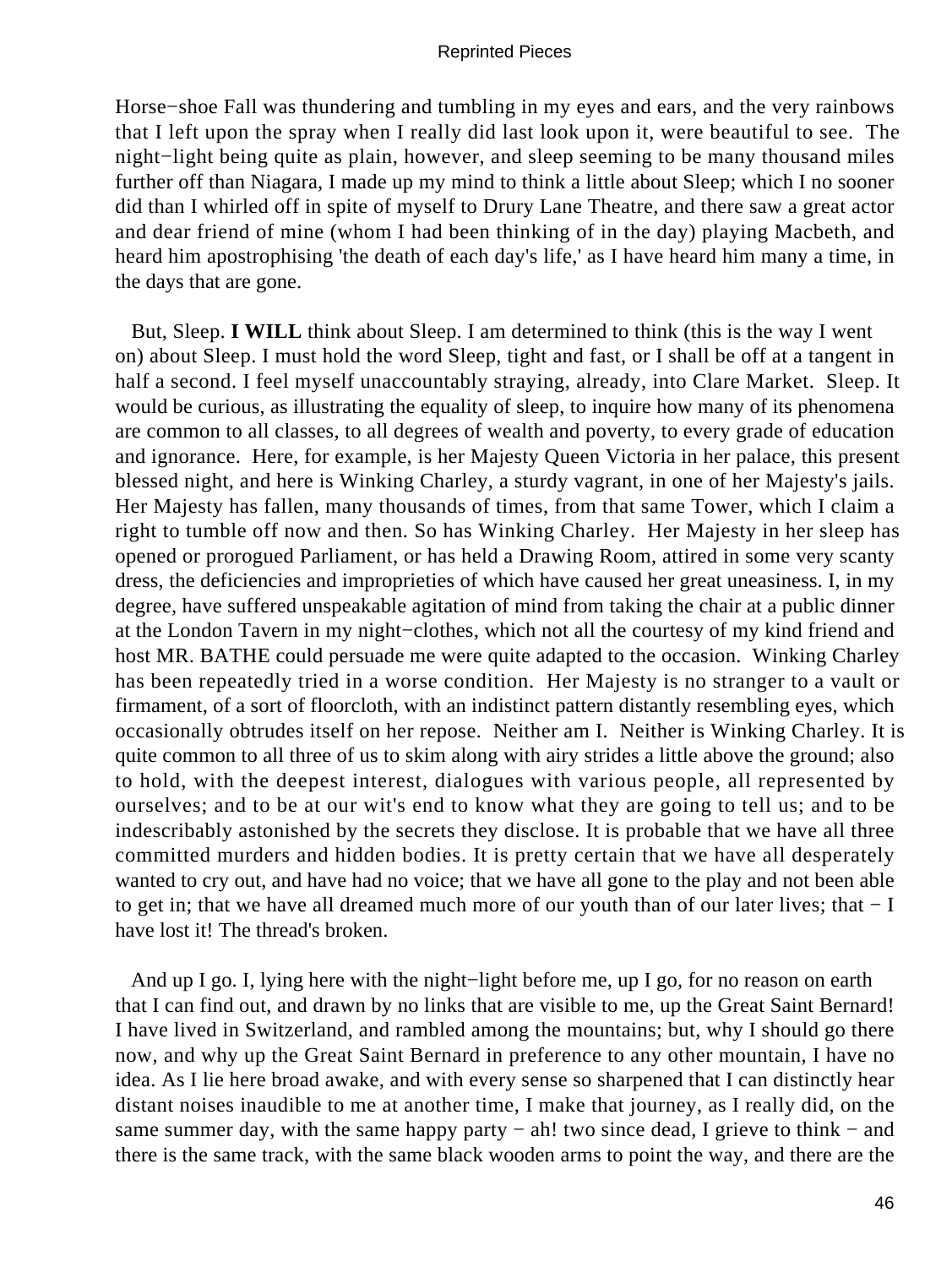same storm−refuges here and there; and there is the same snow falling at the top, and there are the same frosty mists, and there is the same intensely cold convent with its menagerie smell, and the same breed of dogs fast dying out, and the same breed of jolly young monks whom I mourn to know as humbugs, and the same convent parlour with its piano and the sitting round the fire, and the same supper, and the same lone night in a cell, and the same bright fresh morning when going out into the highly rarefied air was like a plunge into an icy bath. Now, see here what comes along; and why does this thing stalk into my mind on the top of a Swiss mountain!

 It is a figure that I once saw, just after dark, chalked upon a door in a little back lane near a country church – my first church. How young a child I may have been at the time I don't know, but it horrified me so intensely − in connexion with the churchyard, I suppose, for it smokes a pipe, and has a big hat with each of its ears sticking out in a horizontal line under the brim, and is not in itself more oppressive than a mouth from ear to ear, a pair of goggle eyes, and hands like two bunches of carrots, five in each, can make it − that it is still vaguely alarming to me to recall (as I have often done before, lying awake) the running home, the looking behind, the horror, of its following me; though whether disconnected from the door, or door and all, I can't say, and perhaps never could. It lays a disagreeable train. I must resolve to think of something on the voluntary principle.

 The balloon ascents of this last season. They will do to think about, while I lie awake, as well as anything else. I must hold them tight though, for I feel them sliding away, and in their stead are the Mannings, husband and wife, hanging on the top of Horse− monger Lane Jail. In connexion with which dismal spectacle, I recall this curious fantasy of the mind. That, having beheld that execution, and having left those two forms dangling on the top of the entrance gateway − the man's, a limp, loose suit of clothes as if the man had gone out of them; the woman's, a fine shape, so elaborately corseted and artfully dressed, that it was quite unchanged in its trim appearance as it slowly swung from side to side − I never could, by my uttermost efforts, for some weeks, present the outside of that prison to myself (which the terrible impression I had received continually obliged me to do) without presenting it with the two figures still hanging in the morning air. Until, strolling past the gloomy place one night, when the street was deserted and quiet, and actually seeing that the bodies were not there, my fancy was persuaded, as it were, to take them down and bury them within the precincts of the jail, where they have lain ever since.

 The balloon ascents of last season. Let me reckon them up. There were the horse, the bull, the parachute, − and the tumbler hanging on − chiefly by his toes, I believe − below the car. Very wrong, indeed, and decidedly to be stopped. But, in connexion with these and similar dangerous exhibitions, it strikes me that that portion of the public whom they entertain, is unjustly reproached. Their pleasure is in the difficulty overcome. They are a public of great faith, and are quite confident that the gentleman will not fall off the horse, or the lady off the bull or out of the parachute, and that the tumbler has a firm hold with his toes. They do not go to see the adventurer vanquished, but triumphant. There is no parallel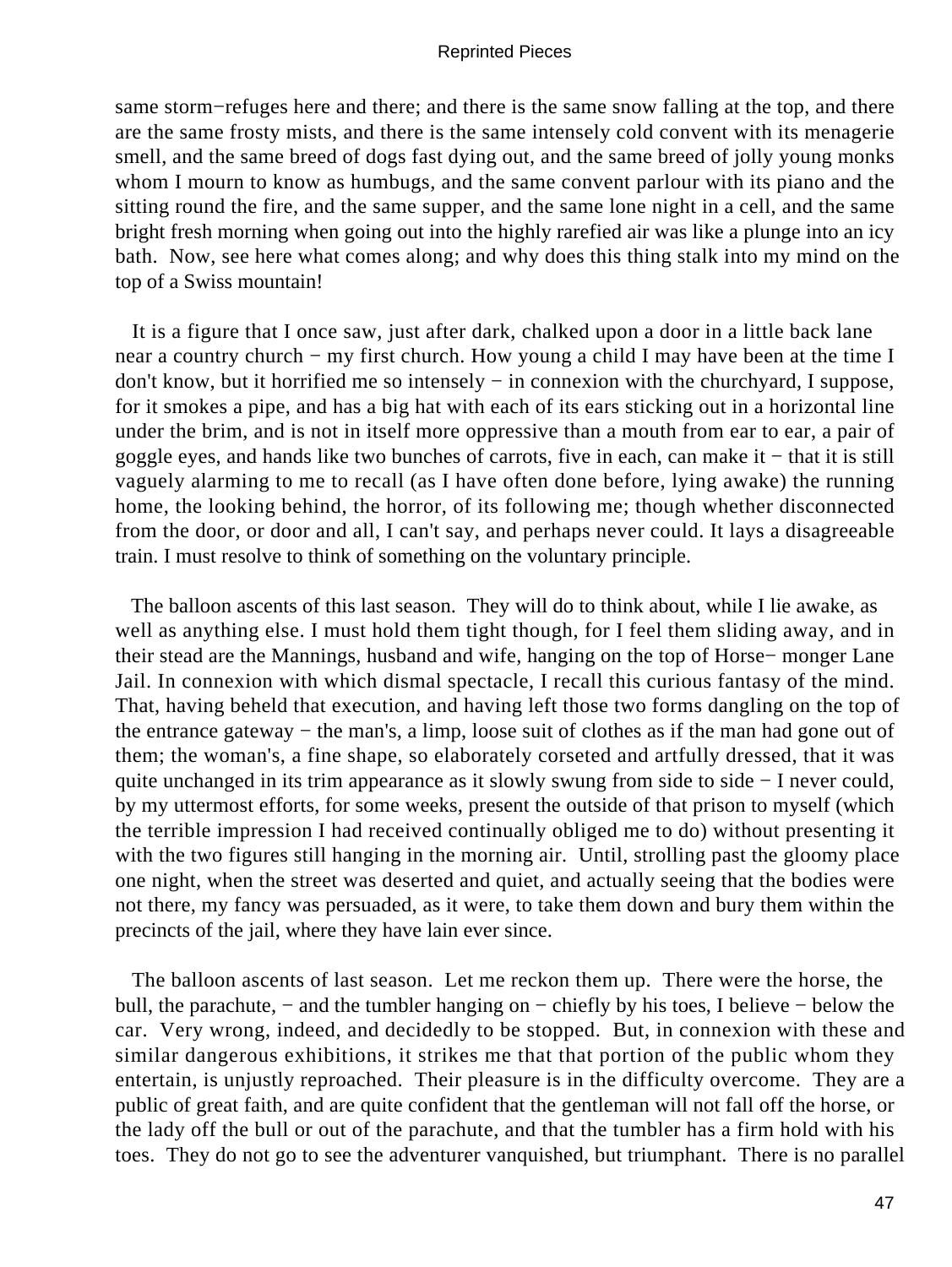in public combats between men and beasts, because nobody can answer for the particular beast − unless it were always the same beast, in which case it would be a mere stage−show, which the same public would go in the same state of mind to see, entirely believing in the brute being beforehand safely subdued by the man. That they are not accustomed to calculate hazards and dangers with any nicety, we may know from their rash exposure of themselves in overcrowded steamboats, and unsafe conveyances and places of all kinds. And I cannot help thinking that instead of railing, and attributing savage motives to a people naturally well disposed and humane, it is better to teach them, and lead them argumentatively and reasonably − for they are very reasonable, if you will discuss a matter with them – to more considerate and wise conclusions.

 This is a disagreeable intrusion! Here is a man with his throat cut, dashing towards me as I lie awake! A recollection of an old story of a kinsman of mine, who, going home one foggy winter night to Hampstead, when London was much smaller and the road lonesome, suddenly encountered such a figure rushing past him, and presently two keepers from a madhouse in pursuit. A very unpleasant creature indeed, to come into my mind unbidden, as I lie awake.

 − The balloon ascents of last season. I must return to the balloons. Why did the bleeding man start out of them? Never mind; if I inquire, he will be back again. The balloons. This particular public have inherently a great pleasure in the contemplation of physical difficulties overcome; mainly, as I take it, because the lives of a large majority of them are exceedingly monotonous and real, and further, are a struggle against continual difficulties, and further still, because anything in the form of accidental injury, or any kind of illness or disability is so very serious in their own sphere. I will explain this seeming paradox of mine. Take the case of a Christmas Pantomime. Surely nobody supposes that the young mother in the pit who falls into fits of laughter when the baby is boiled or sat upon, would be at all diverted by such an occurrence off the stage. Nor is the decent workman in the gallery, who is transported beyond the ignorant present by the delight with which he sees a stout gentleman pushed out of a two pair of stairs window, to be slandered by the suspicion that he would be in the least entertained by such a spectacle in any street in London, Paris, or New York. It always appears to me that the secret of this enjoyment lies in the temporary superiority to the common hazards and mischances of life; in seeing casualties, attended when they really occur with bodily and mental suffering, tears, and poverty, happen through a very rough sort of poetry without the least harm being done to any one − the pretence of distress in a pantomime being so broadly humorous as to be no pretence at all. Much as in the comic fiction I can understand the mother with a very vulnerable baby at home, greatly relishing the invulnerable baby on the stage, so in the Cremorne reality I can understand the mason who is always liable to fall off a scaffold in his working jacket and to be carried to the hospital, having an infinite admiration of the radiant personage in spangles who goes into the clouds upon a bull, or upside down, and who, he takes it for granted − not reflecting upon the thing − has, by uncommon skill and dexterity, conquered such mischances as those to which he and his acquaintance are continually exposed.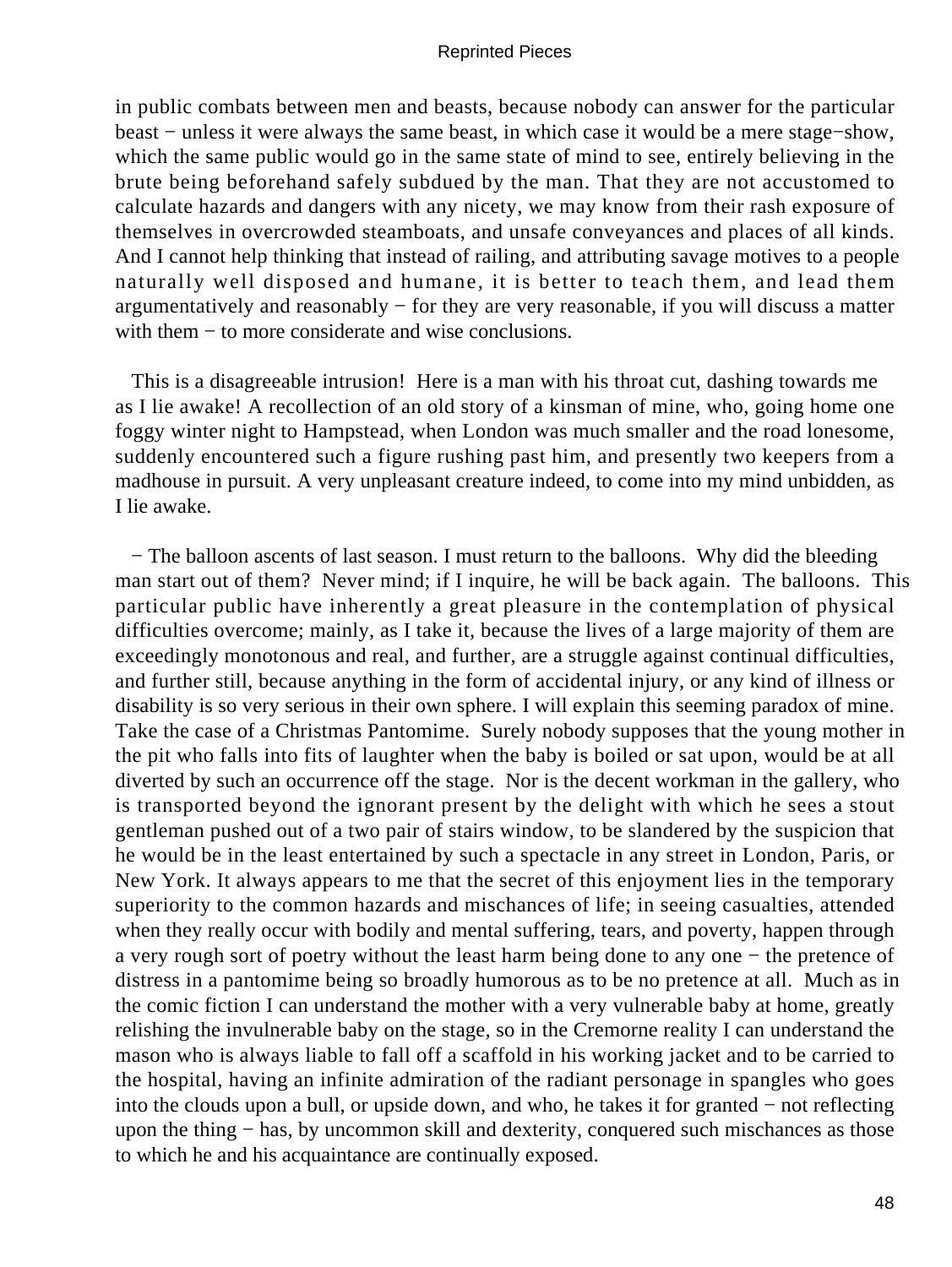I wish the Morgue in Paris would not come here as I lie awake, with its ghastly beds, and the swollen saturated clothes hanging up, and the water dripping, dripping all day long, upon that other swollen saturated something in the corner, like a heap of crushed over−ripe figs that I have seen in Italy! And this detestable Morgue comes back again at the head of a procession of forgotten ghost stories. This will never do. I must think of something else as I lie awake; or, like that sagacious animal in the United States who recognised the colonel who was such a dead shot, I am a gone 'Coon. What shall I think of? The late brutal assaults. Very good subject. The late brutal assaults.

 (Though whether, supposing I should see, here before me as I lie awake, the awful phantom described in one of those ghost stories, who, with a head−dress of shroud, was always seen looking in through a certain glass door at a certain dead hour − whether, in such a case it would be the least consolation to me to know on philosophical grounds that it was merely my imagination, is a question I can't help asking myself by the way.)

 The late brutal assaults. I strongly question the expediency of advocating the revival of whipping for those crimes. It is a natural and generous impulse to be indignant at the perpetration of inconceivable brutality, but I doubt the whipping panacea gravely. Not in the least regard or pity for the criminal, whom I hold in far lower estimation than a mad wolf, but in consideration for the general tone and feeling, which is very much improved since the whipping times. It is bad for a people to be familiarised with such punishments. When the whip went out of Bridewell, and ceased to be flourished at the carts tail and at the whipping−post, it began to fade out of madhouses, and workhouses, and schools and families, and to give place to a better system everywhere, than cruel driving. It would be hasty, because a few brutes may be inadequately punished, to revive, in any aspect, what, in so many aspects, society is hardly yet happily rid of. The whip is a very contagious kind of thing, and difficult to confine within one set of bounds. Utterly abolish punishment by fine − a barbarous device, quite as much out of date as wager by battle, but particularly connected in the vulgar mind with this class of offence − at least quadruple the term of imprisonment for aggravated assaults – and above all let us, in such cases, have no Pet Prisoning, vain glorifying, strong soup, and roasted meats, but hard work, and one unchanging and uncompromising dietary of bread and water, well or ill; and we shall do much better than by going down into the dark to grope for the whip among the rusty fragments of the rack, and the branding iron, and the chains and gibbet from the public roads, and the weights that pressed men to death in the cells of Newgate.

 I had proceeded thus far, when I found I had been lying awake so long that the very dead began to wake too, and to crowd into my thoughts most sorrowfully. Therefore, I resolved to lie awake no more, but to get up and go out for a night walk − which resolution was an acceptable relief to me, as I dare say it may prove now to a great many more.

# THE **GHOST OF ART**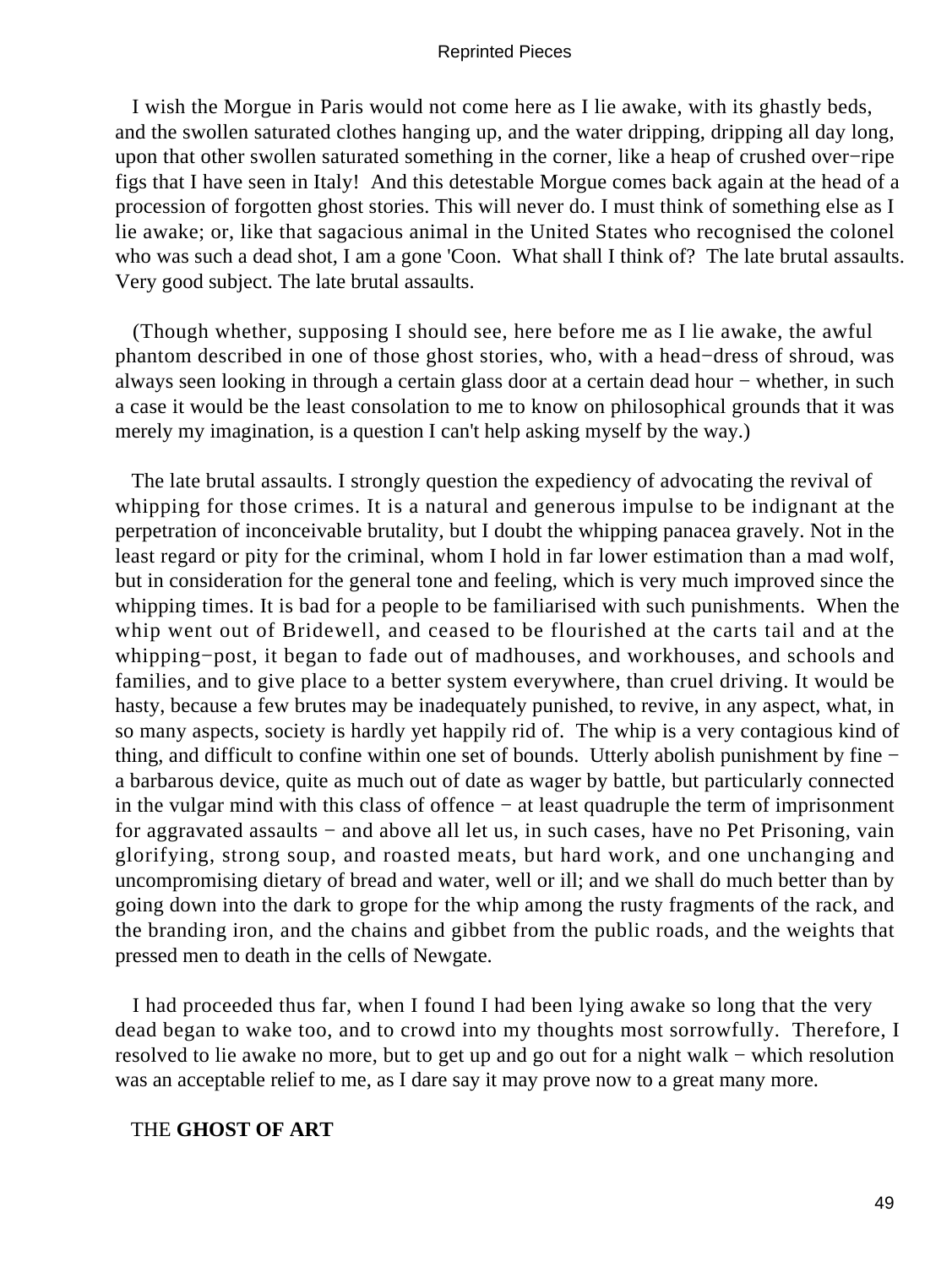I **AM a** bachelor, residing in rather a dreary set of chambers in the Temple. They are situated in a square court of high houses, which would be a complete well, but for the want of water and the absence of a bucket. I live at the top of the house, among the tiles and sparrows. Like the little man in the nursery−story, I live by myself, and all the bread and cheese I get − which is not much − I put upon a shelf. I need scarcely add, perhaps, that I am in love, and that the father of my charming Julia objects to our union.

 I mention these little particulars as I might deliver a letter of introduction. The reader is now acquainted with me, and perhaps will condescend to listen to my narrative.

 I am naturally of a dreamy turn of mind; and my abundant leisure − for I am called to the Bar − coupled with much lonely listening to the twittering of sparrows, and the pattering of rain, has encouraged that disposition. In my 'top set' I hear the wind howl on a winter night, when the man on the ground floor believes it is perfectly still weather. The dim lamps with which our Honourable Society (supposed to be as yet unconscious of the new discovery called Gas) make the horrors of the staircase visible, deepen the gloom which generally settles on my soul when I go home at night.

 I am in the Law, but not of it. I can't exactly make out what it means. I sit in Westminster Hall sometimes (in character) from ten to four; and when I go out of Court, I don't know whether I am standing on my wig or my boots.

 It appears to me (I mention this in confidence) as if there were too much talk and too much law − as if some grains of truth were started overboard into a tempestuous sea of chaff.

 All this may make me mystical. Still, I am confident that what I am going to describe myself as having seen and heard, I actually did see and hear.

 It is necessary that I should observe that I have a great delight in pictures. I am no painter myself, but I have studied pictures and written about them. I have seen all the most famous pictures in the world; my education and reading have been sufficiently general to possess me beforehand with a knowledge of most of the subjects to which a Painter is likely to have recourse; and, although I might be in some doubt as to the rightful fashion of the scabbard of King Lear's sword, for instance, I think I should know King Lear tolerably well, if I happened to meet with him.

 I go to all the Modern Exhibitions every season, and of course I revere the Royal Academy. I stand by its forty Academical articles almost as firmly as I stand by the thirty−nine Articles of the Church of England. I am convinced that in neither case could there be, by any rightful possibility, one article more or less.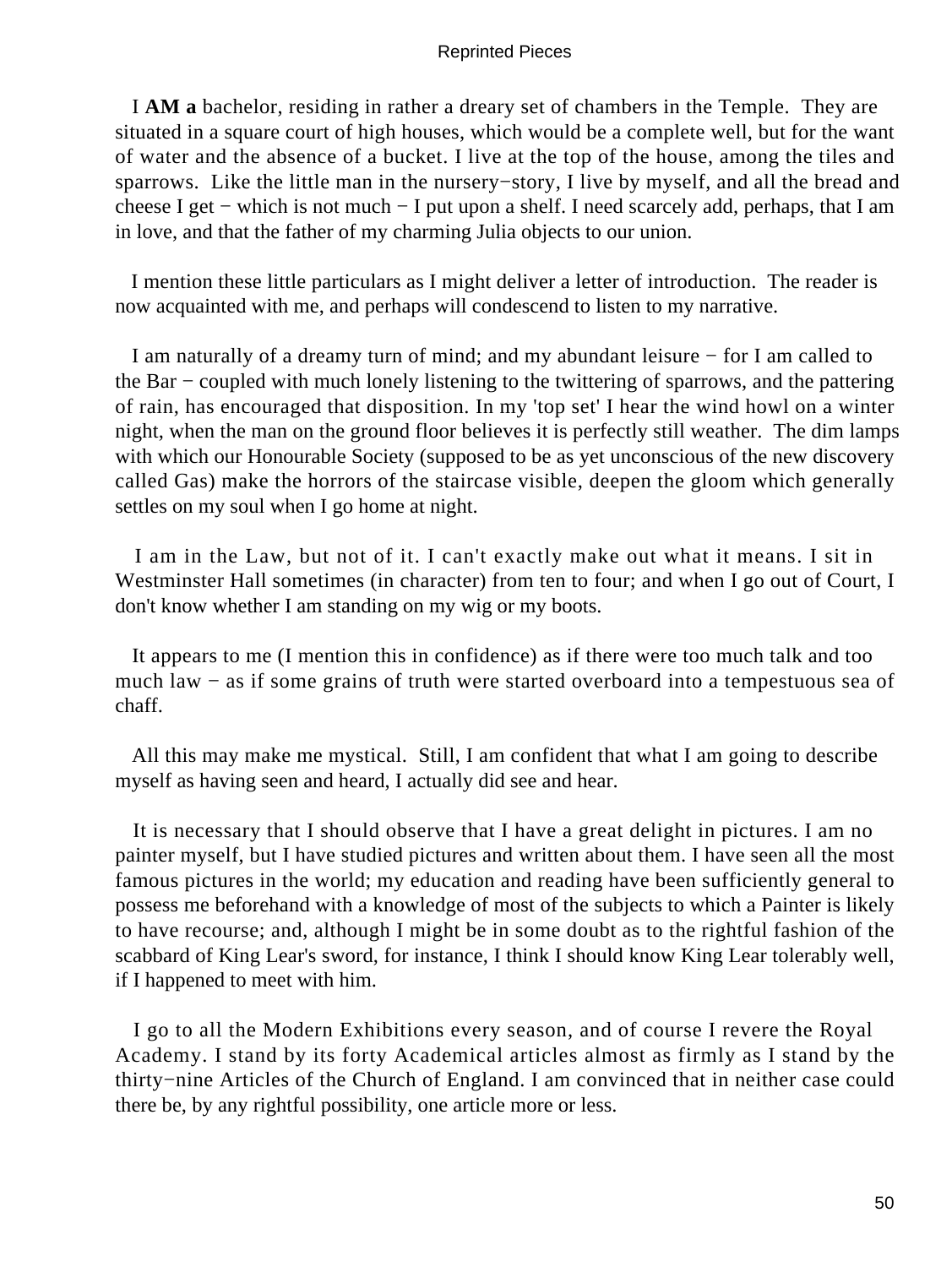It is now exactly three years − three years ago, this very month − since I went from Westminster to the Temple, one Thursday afternoon, in a cheap steamboat. The sky was black, when I imprudently walked on board. It began to thunder and lighten immediately afterwards, and the rain poured down in torrents. The deck seeming to smoke with the wet, I went below; but so many passengers were there, smoking too, that I came up again, and buttoning my pea−coat, and standing in the shadow of the paddle− box, stood as upright as I could, and made the best of it.

 It was at this moment that I first beheld the terrible Being, who is the subject of my present recollections.

 Standing against the funnel, apparently with the intention of drying himself by the heat as fast as he got wet, was a shabby man in threadbare black, and with his hands in his pockets, who fascinated me from the memorable instant when I caught his eye.

 Where had I caught that eye before? Who was he? Why did I connect him, all at once, with the Vicar of Wakefield, Alfred the Great, Gil Blas, Charles the Second, Joseph and his Brethren, the Fairy Queen, Tom Jones, the Decameron of Boccaccio, Tam O'Shanter, the Marriage of the Doge of Venice with the Adriatic, and the Great Plague of London? Why, when he bent one leg, and placed one hand upon the back of the seat near him, did my mind associate him wildly with the words, 'Number one hundred and forty−two, Portrait of a gentleman'? Could it be that I was going mad?

 I looked at him again, and now I could have taken my affidavit that he belonged to the Vicar of Wakefield's family. Whether he was the Vicar, or Moses, or Mr. Burchill, or the Squire, or a conglomeration of all four, I knew not; but I was impelled to seize him by the throat, and charge him with being, in some fell way, connected with the Primrose blood. He looked up at the rain, and then − oh Heaven! − he became Saint John. He folded his arms, resigning himself to the weather, and I was frantically inclined to address him as the Spectator, and firmly demand to know what he had done with Sir Roger de Coverley.

 The frightful suspicion that I was becoming deranged, returned upon me with redoubled force. Meantime, this awful stranger, inexplicably linked to my distress, stood drying himself at the funnel; and ever, as the steam rose from his clothes, diffusing a mist around him, I saw through the ghostly medium all the people I have mentioned, and a score more, sacred and profane.

 I am conscious of a dreadful inclination that stole upon me, as it thundered and lightened, to grapple with this man, or demon, and plunge him over the side. But, I constrained myself − I know not how − to speak to him, and in a pause of the storm, I crossed the deck, and said:

'What are you?'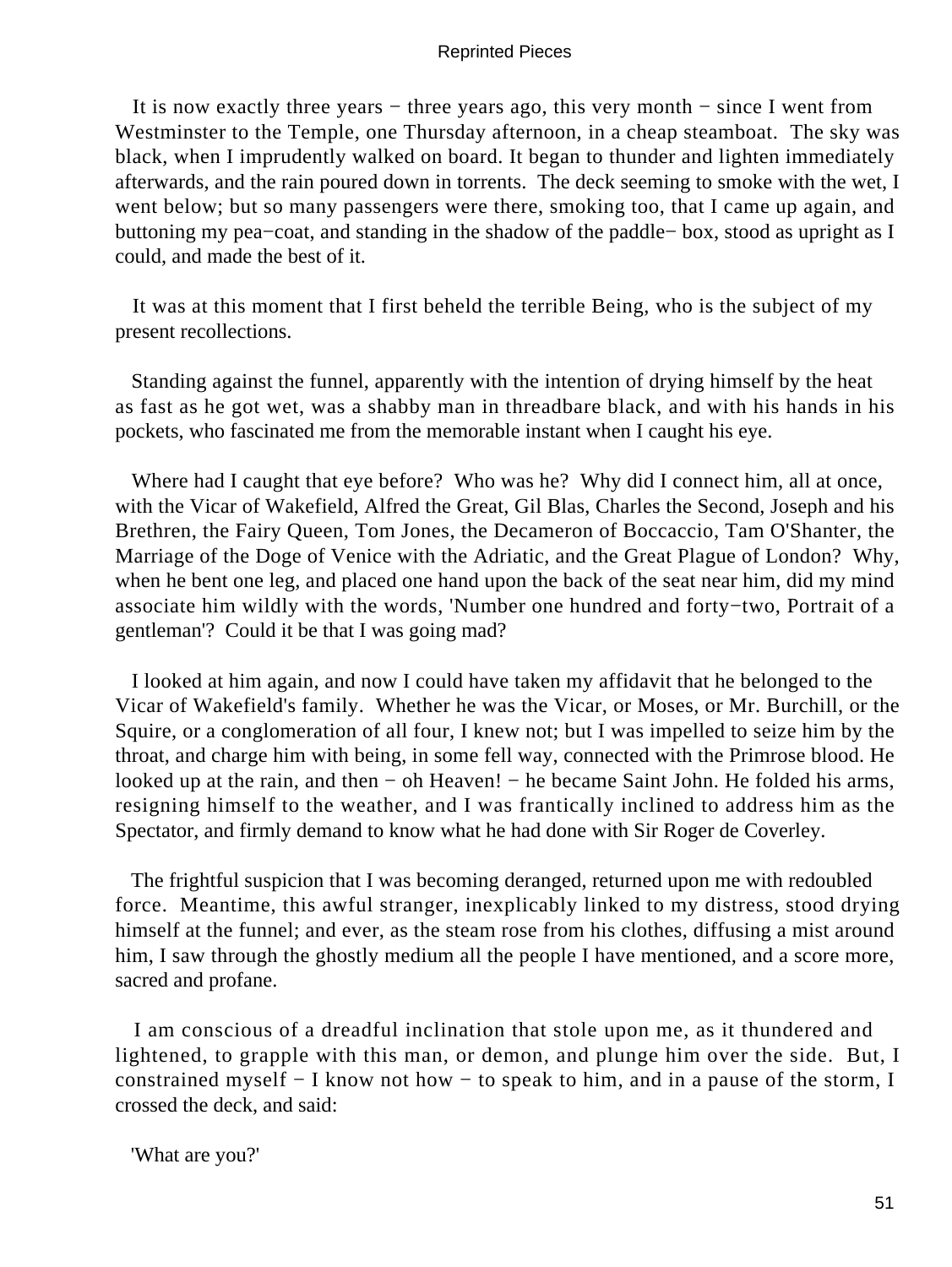He replied, hoarsely, 'A Model.'

'A what?' said I.

 'A Model,' he replied. 'I sets to the profession for a bob a− hour.' (All through this narrative I give his own words, which are indelibly imprinted on my memory.)

 The relief which this disclosure gave me, the exquisite delight of the restoration of my confidence in my own sanity, I cannot describe. I should have fallen on his neck, but for the consciousness of being observed by the man at the wheel.

 'You then,' said I, shaking him so warmly by the hand, that I wrung the rain out of his coat−cuff, 'are the gentleman whom I have so frequently contemplated, in connection with a high−backed chair with a red cushion, and a table with twisted legs.'

'I am that Model,' he rejoined moodily, 'and I wish I was anything else.'

 'Say not so,' I returned. 'I have seen you in the society of many beautiful young women;' as in truth I had, and always (I now remember) in the act of making the most of his legs.

 'No doubt,' said he. 'And you've seen me along with warses of flowers, and any number of table−kivers, and antique cabinets, and warious gammon.'

'Sir?' said I.

 'And warious gammon,' he repeated, in a louder voice. 'You might have seen me in armour, too, if you had looked sharp. Blessed if I ha'n't stood in half the suits of armour as ever came out of Pratt's shop: and sat, for weeks together, a−eating nothing, out of half the gold and silver dishes as has ever been lent for the purpose out of Storrses, and Mortimerses, or Garrardses, and Davenportseseses.'

 Excited, as it appeared, by a sense of injury, I thought he would never have found an end for the last word. But, at length it rolled sullenly away with the thunder.

 'Pardon me,' said I, 'you are a well−favoured, well−made man, and yet − forgive me − I find, on examining my mind, that I associate you with − that my recollection indistinctly makes you, in short − excuse me − a kind of powerful monster.'

'It would be a wonder if it didn't,' he said. 'Do you know what my points are?'

'No,' said I.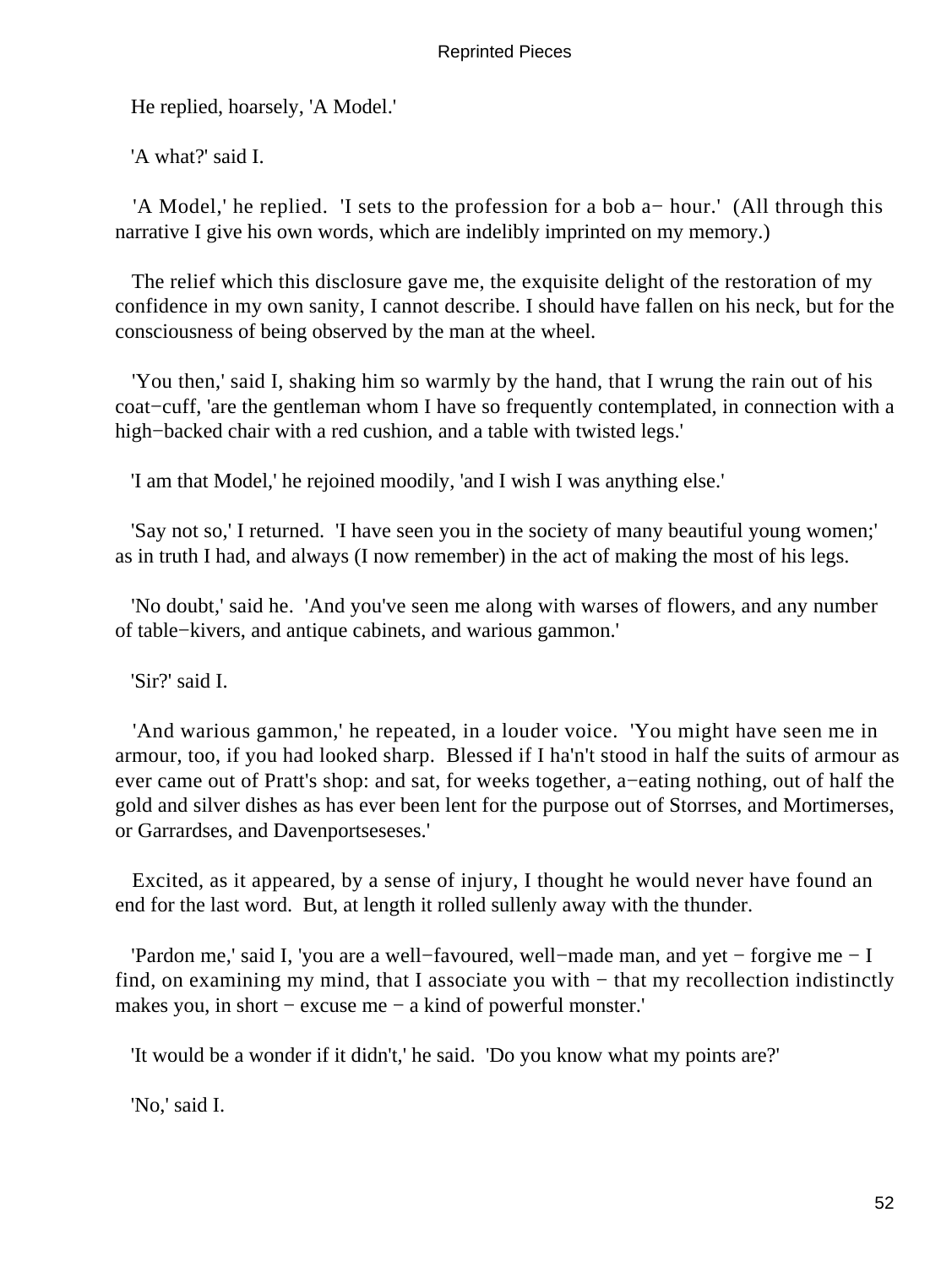'My throat and my legs,' said he. 'When I don't set for a head, I mostly sets for a throat and a pair of legs. Now, granted you was a painter, and was to work at my throat for a week together, I suppose you'd see a lot of lumps and bumps there, that would never be there at all, if you looked at me, complete, instead of only my throat. Wouldn't you?'

'Probably,' said I, surveying him.

 'Why, it stands to reason,' said the Model. 'Work another week at my legs, and it'll be the same thing. You'll make 'em out as knotty and as knobby, at last, as if they was the trunks of two old trees. Then, take and stick my legs and throat on to another man's body, and you'll make a reg'lar monster. And that's the way the public gets their reg'lar monsters, every first Monday in May, when the Royal Academy Exhibition opens.'

'You are a critic,' said I, with an air of deference.

 'I'm in an uncommon ill humour, if that's it,' rejoined the Model, with great indignation. 'As if it warn't bad enough for a bob a− hour, for a man to be mixing himself up with that there jolly old furniter that one 'ud think the public know'd the wery nails in by this time − or to be putting on greasy old 'ats and cloaks, and playing tambourines in the Bay o' Naples, with Wesuvius a smokin' according to pattern in the background, and the wines a bearing wonderful in the middle distance − or to be unpolitely kicking up his legs among a lot o' gals, with no reason whatever in his mind but to show 'em − as if this warn't bad enough, I'm to go and be thrown out of employment too!'

'Surely no!' said I.

'Surely yes,' said the indignant Model. 'BUT I'LL **GROW** ONE.'

 The gloomy and threatening manner in which he muttered the last words, can never be effaced from my remembrance. My blood ran cold.

 I asked of myself, what was it that this desperate Being was resolved to grow. My breast made no response.

 I ventured to implore him to explain his meaning. With a scornful laugh, he uttered this dark prophecy:

# 'I'LL **GROW ONE.** AND, MARK **MY WORDS,** IT **SHALL HAUNT** YOU!'

 We parted in the storm, after I had forced half−a−crown on his acceptance, with a trembling hand. I conclude that something supernatural happened to the steamboat, as it bore his reeking figure down the river; but it never got into the papers.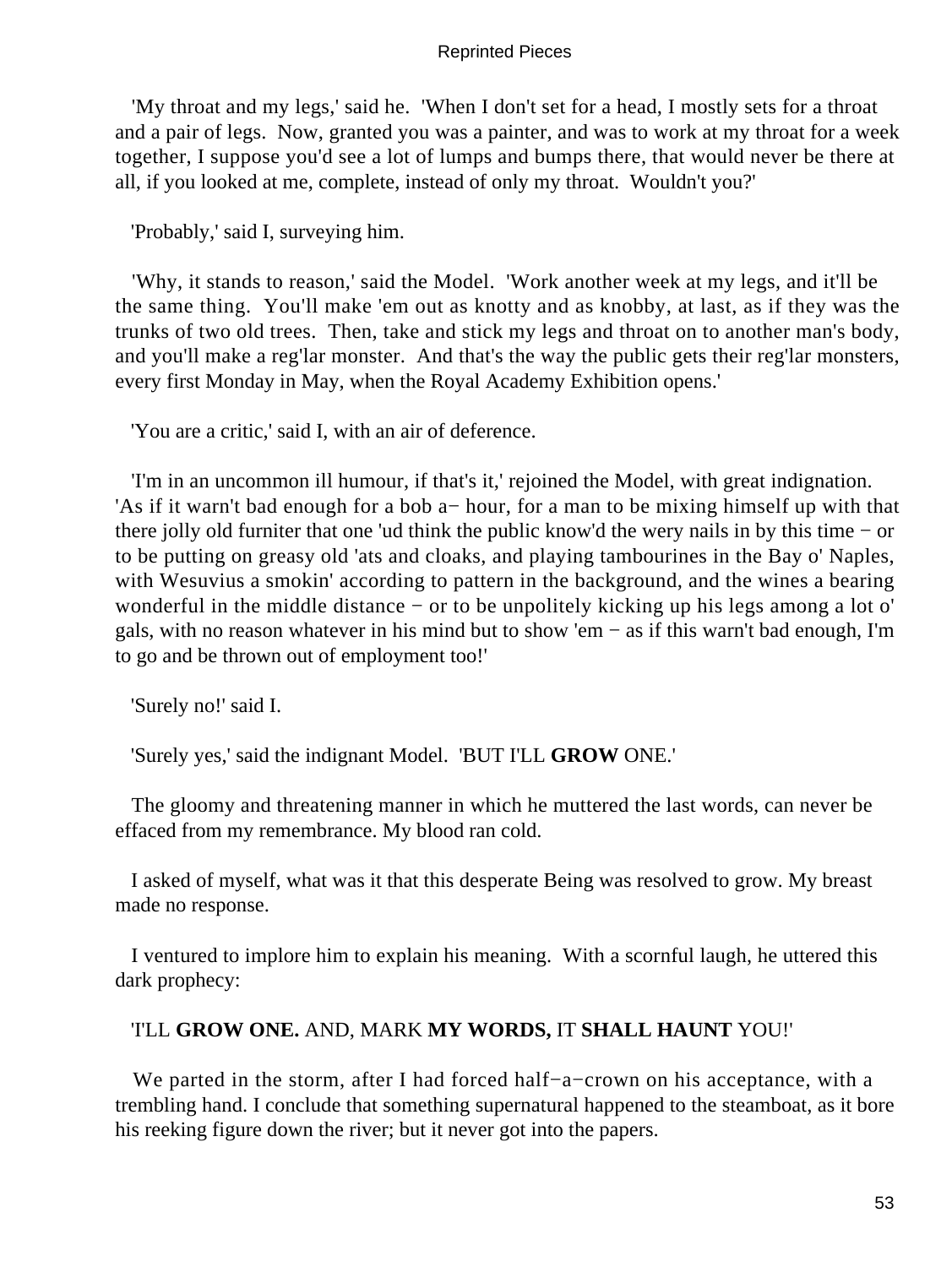Two years elapsed, during which I followed my profession without any vicissitudes; never holding so much as a motion, of course. At the expiration of that period, I found myself making my way home to the Temple, one night, in precisely such another storm of thunder and lightning as that by which I had been overtaken on board the steamboat − except that this storm, bursting over the town at midnight, was rendered much more awful by the darkness and the hour.

 As I turned into my court, I really thought a thunderbolt would fall, and plough the pavement up. Every brick and stone in the place seemed to have an echo of its own for the thunder. The waterspouts were overcharged, and the rain came tearing down from the house−tops as if they had been mountain−tops.

Mrs. Parkins, my laundress – wife of Parkins the porter, then newly dead of a dropsy – had particular instructions to place a bedroom candle and a match under the staircase lamp on my landing, in order that I might light my candle there, whenever I came home. Mrs. Parkins invariably disregarding all instructions, they were never there. Thus it happened that on this occasion I groped my way into my sitting−room to find the candle, and came out to light it.

 What were my emotions when, underneath the staircase lamp, shining with wet as if he had never been dry since our last meeting, stood the mysterious Being whom I had encountered on the steamboat in a thunderstorm, two years before! His prediction rushed upon my mind, and I turned faint.

'I said I'd do it,' he observed, in a hollow voice, 'and I have done it. May I come in?'

'Misguided creature, what have you done?' I returned.

'I'll let you know,' was his reply, 'if you'll let me in.'

 Could it be murder that he had done? And had he been so successful that he wanted to do it again, at my expense?

I hesitated.

'May I come in?' said he.

 I inclined my head, with as much presence of mind as I could command, and he followed me into my chambers. There, I saw that the lower part of his face was tied up, in what is commonly called a Belcher handkerchief. He slowly removed this bandage, and exposed to view a long dark beard, curling over his upper lip, twisting about the corners of his mouth, and hanging down upon his breast.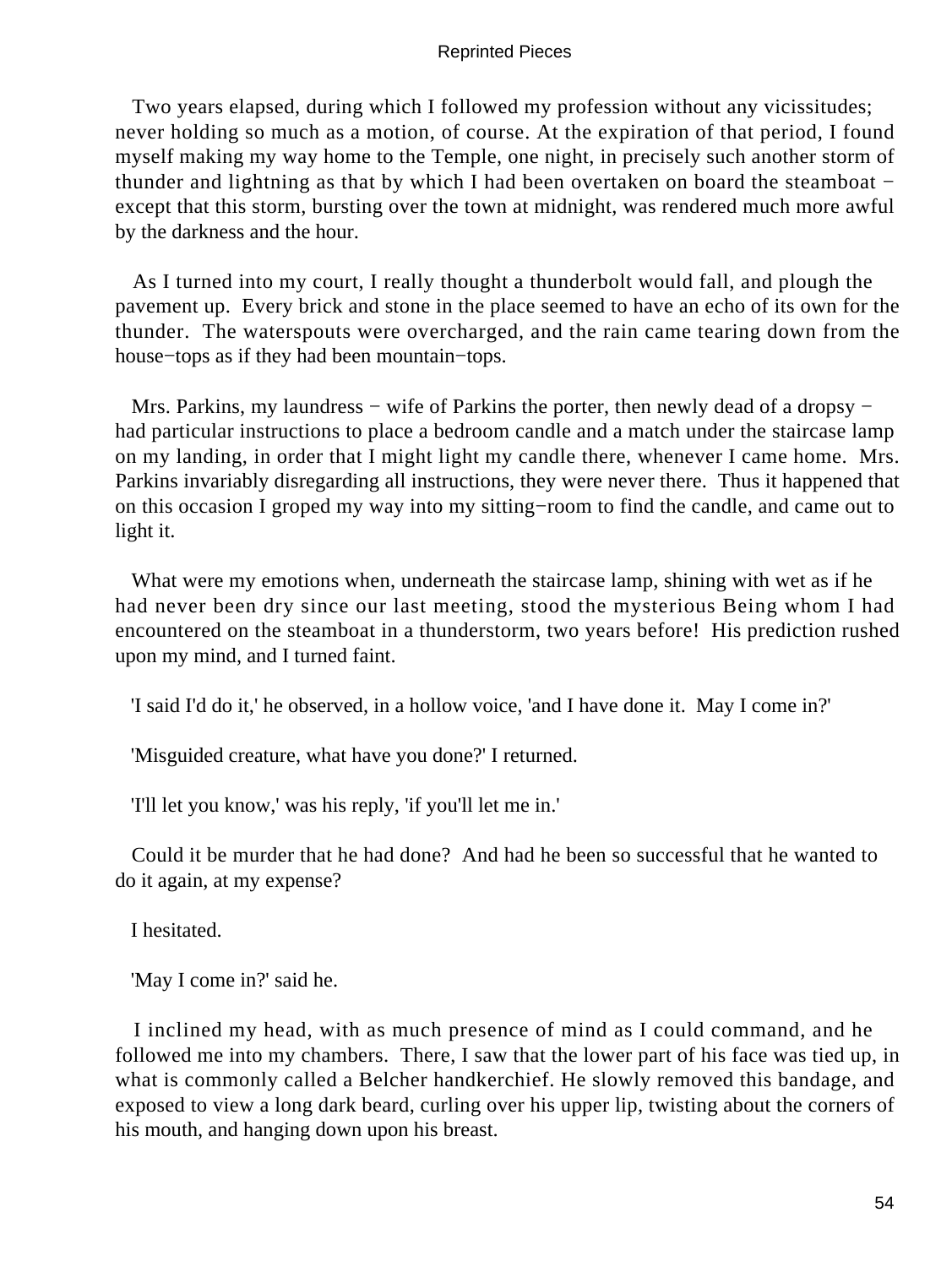'What is this?' I exclaimed involuntarily, 'and what have you become?'

'I am the Ghost of Art!' said he.

 The effect of these words, slowly uttered in the thunder−storm at midnight, was appalling in the last degree. More dead than alive, I surveyed him in silence.

 'The German taste came up,' said he, 'and threw me out of bread. I am ready for the taste now.'

He made his beard a little jagged with his hands, folded his arms, and said,

'Severity!'

I shuddered. It was so severe.

 He made his beard flowing on his breast, and, leaning both hands on the staff of a carpet−broom which Mrs. Parkins had left among my books, said:

'Benevolence.'

 I stood transfixed. The change of sentiment was entirely in the beard. The man might have left his face alone, or had no face.

The beard did everything.

 He lay down, on his back, on my table, and with that action of his head threw up his beard at the chin.

'That's death!' said he.

 He got off my table and, looking up at the ceiling, cocked his beard a little awry; at the same time making it stick out before him.

'Adoration, or a vow of vengeance,' he observed.

 He turned his profile to me, making his upper lip very bulky with the upper part of his beard.

'Romantic character,' said he.

 He looked sideways out of his beard, as if it were an ivy−bush. 'Jealousy,' said he. He gave it an ingenious twist in the air, and informed me that he was carousing. He made it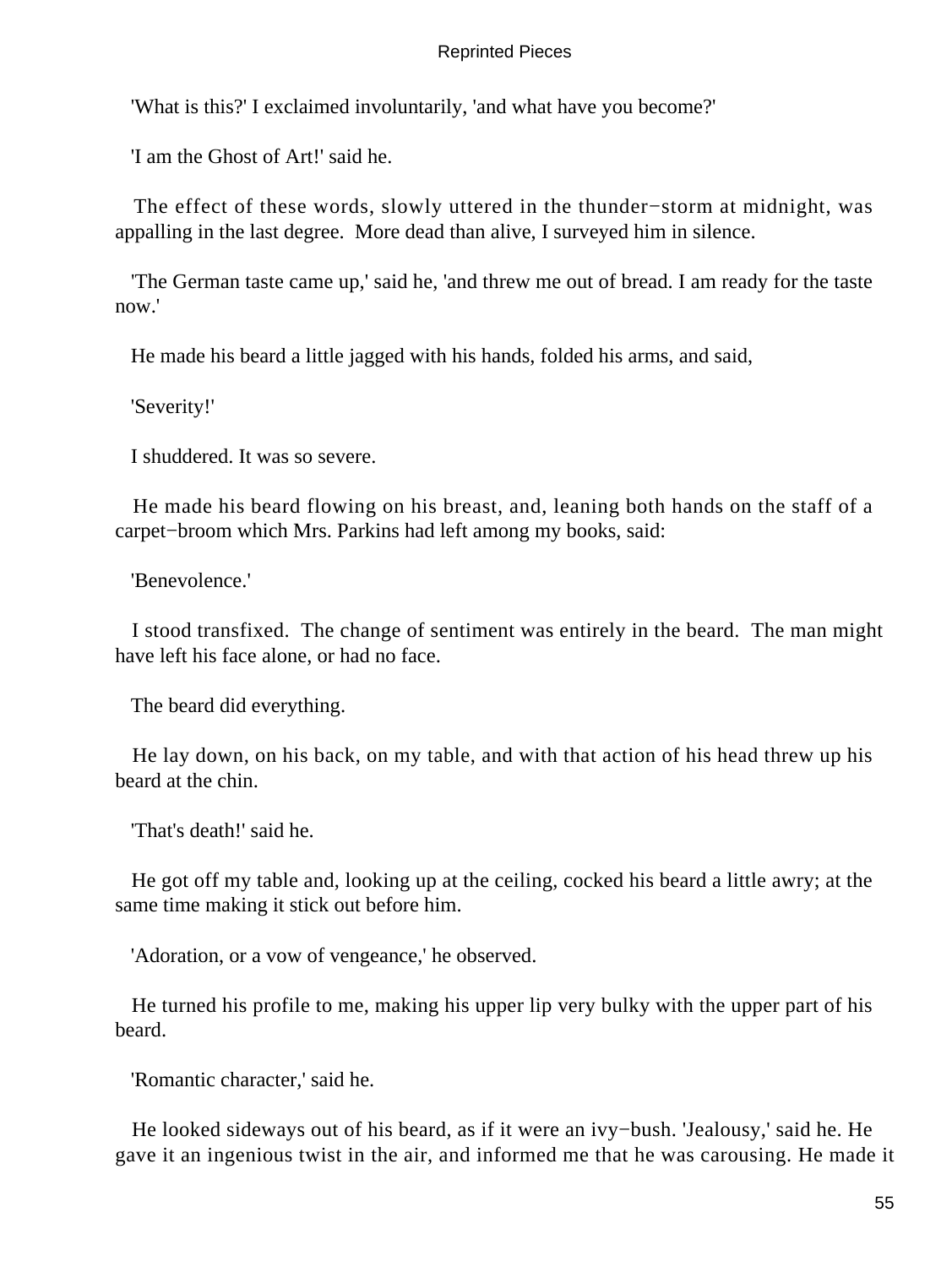shaggy with his fingers − and it was Despair; lank − and it was avarice: tossed it all kinds of ways – and it was rage. The beard did everything.

 'I am the Ghost of Art,' said he. 'Two bob a−day now, and more when it's longer! Hair's the true expression. There is no other. **I SAID** I'D **GROW IT,** AND I'VE **GROWN IT,** AND **IT SHALL HAUNT** YOU!'

 He may have tumbled down−stairs in the dark, but he never walked down or ran down. I looked over the banisters, and I was alone with the thunder.

 Need I add more of my terrific fate? **IT HAS** haunted me ever since. It glares upon me from the walls of the Royal Academy, (except when **MACLISE** subdues it to his genius,) it fills my soul with terror at the British Institution, it lures young artists on to their destruction. Go where I will, the Ghost of Art, eternally working the passions in hair, and expressing everything by beard, pursues me. The prediction is accomplished, and the victim has no rest.

# OUT **OF TOWN**

**SITTING,** on a bright September morning, among my books and papers at my open window on the cliff overhanging the sea−beach, I have the sky and ocean framed before me like a beautiful picture. A beautiful picture, but with such movement in it, such changes of light upon the sails of ships and wake of steamboats, such dazzling gleams of silver far out at sea, such fresh touches on the crisp wave−tops as they break and roll towards me − a picture with such music in the billowy rush upon the shingle, the blowing of morning wind through the corn−sheaves where the farmers' waggons are busy, the singing of the larks, and the distant voices of children at play − such charms of sight and sound as all the Galleries on earth can but poorly suggest.

 So dreamy is the murmur of the sea below my window, that I may have been here, for anything I know, one hundred years. Not that I have grown old, for, daily on the neighbouring downs and grassy hill− sides, I find that I can still in reason walk any distance, jump over anything, and climb up anywhere; but, that the sound of the ocean seems to have become so customary to my musings, and other realities seem so to have gone aboard ship and floated away over the horizon, that, for aught I will undertake to the contrary, I am the enchanted son of the King my father, shut up in a tower on the sea−shore, for protection against an old she−goblin who insisted on being my godmother, and who foresaw at the font − wonderful creature! − that I should get into a scrape before I was twenty− one. I remember to have been in a City (my Royal parent's dominions, I suppose), and apparently not long ago either, that was in the dreariest condition. The principal inhabitants had all been changed into old newspapers, and in that form were preserving their window−blinds from dust, and wrapping all their smaller household gods in curl−papers. I walked through gloomy streets where every house was shut up and newspapered, and where my solitary footsteps echoed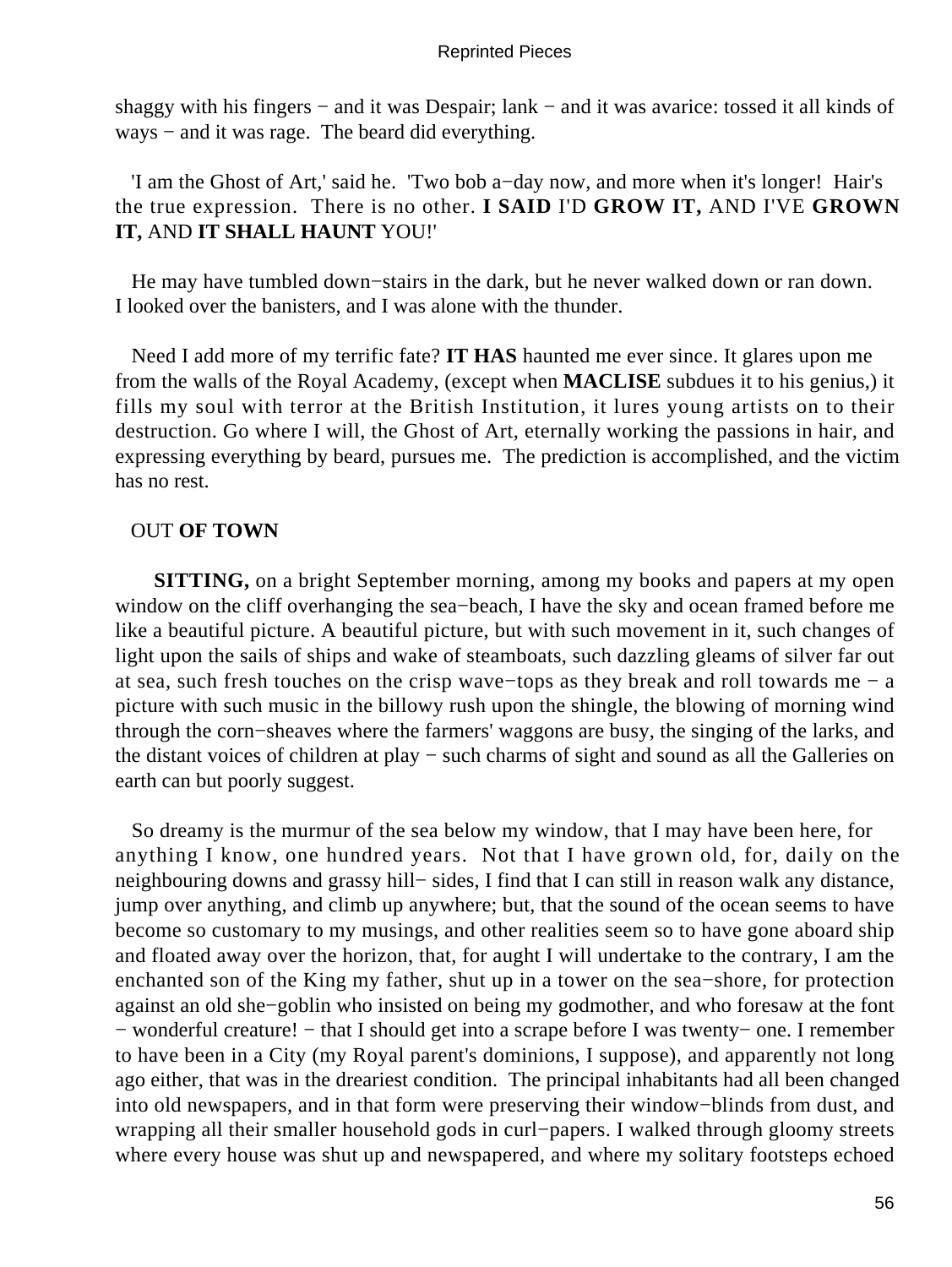on the deserted pavements. In the public rides there were no carriages, no horses, no animated existence, but a few sleepy policemen, and a few adventurous boys taking advantage of the devastation to swarm up the lamp−posts. In the Westward streets there was no traffic; in the Westward shops, no business. The water−patterns which the 'Prentices had trickled out on the pavements early in the morning, remained uneffaced by human feet. At the corners of mews, Cochin−China fowls stalked gaunt and savage; nobody being left in the deserted city (as it appeared to me), to feed them. Public Houses, where splendid footmen swinging their legs over gorgeous hammer−cloths beside wigged coachmen were wont to regale, were silent, and the unused pewter pots shone, too bright for business, on the shelves. I beheld a Punch's Show leaning against a wall near Park Lane, as if it had fainted. It was deserted, and there were none to heed its desolation. In Belgrave Square I met the last man − an ostler − sitting on a post in a ragged red waistcoat, eating straw, and mildewing away.

 If I recollect the name of the little town, on whose shore this sea is murmuring − but I am not just now, as I have premised, to be relied upon for anything − it is Pavilionstone. Within a quarter of a century, it was a little fishing town, and they do say, that the time was, when it was a little smuggling town. I have heard that it was rather famous in the hollands and brandy way, and that coevally with that reputation the lamplighter's was considered a bad life at the Assurance Offices. It was observed that if he were not particular about lighting up, he lived in peace; but that, if he made the best of the oil−lamps in the steep and narrow streets, he usually fell over the cliff at an early age. Now, gas and electricity run to the very water's edge, and the South−Eastern Railway Company screech at us in the dead of night.

 But, the old little fishing and smuggling town remains, and is so tempting a place for the latter purpose, that I think of going out some night next week, in a fur cap and a pair of petticoat trousers, and running an empty tub, as a kind of archaeological pursuit. Let nobody with corns come to Pavilionstone, for there are breakneck flights of ragged steps, connecting the principal streets by back−ways, which will cripple that visitor in half an hour. These are the ways by which, when I run that tub, I shall escape. I shall make a Thermopylae of the corner of one of them, defend it with my cutlass against the coast−guard until my brave companions have sheered off, then dive into the darkness, and regain my Susan's arms. In connection with these breakneck steps I observe some wooden cottages, with tumble−down out−houses, and back−yards three feet square, adorned with garlands of dried fish, in one of which (though the General Board of Health might object) my Susan dwells.

 The South−Eastern Company have brought Pavilionstone into such vogue, with their tidal trains and splendid steam−packets, that a new Pavilionstone is rising up. I am, myself, of New Pavilionstone. We are a little mortary and limey at present, but we are getting on capitally. Indeed, we were getting on so fast, at one time, that we rather overdid it, and built a street of shops, the business of which may be expected to arrive in about ten years. We are sensibly laid out in general; and with a little care and pains (by no means wanting, so far), shall become a very pretty place. We ought to be, for our situation is delightful, our air is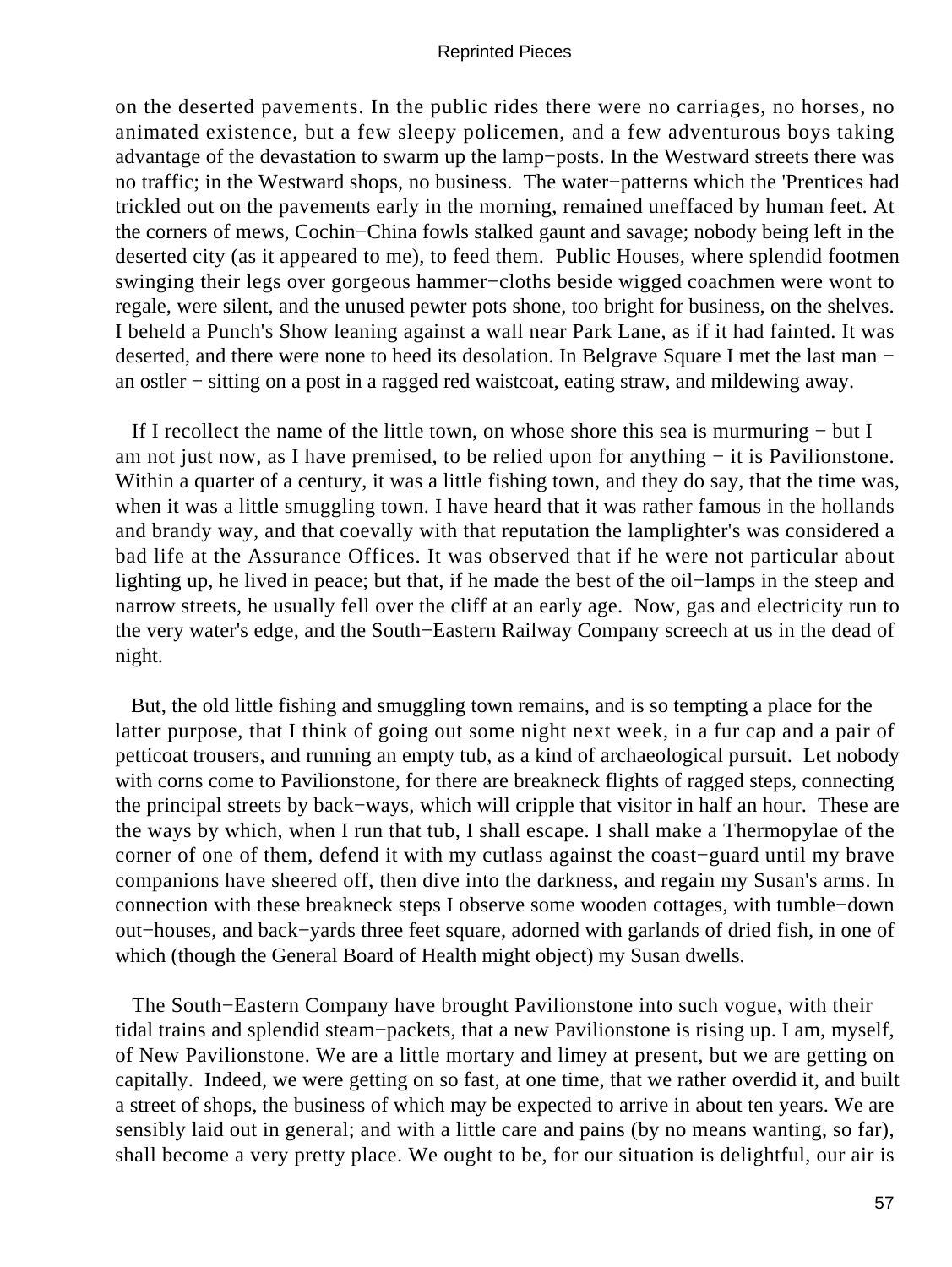delicious, and our breezy hills and downs, carpeted with wild thyme, and decorated with millions of wild flowers, are, on the faith of a pedestrian, perfect. In New Pavilionstone we are a little too much addicted to small windows with more bricks in them than glass, and we are not over−fanciful in the way of decorative architecture, and we get unexpected sea−views through cracks in the street doors; on the whole, however, we are very snug and comfortable, and well accommodated. But the Home Secretary (if there be such an officer) cannot too soon shut up the burial−ground of the old parish church. It is in the midst of us, and Pavilionstone will get no good of it, if it be too long left alone.

 The lion of Pavilionstone is its Great Hotel. A dozen years ago, going over to Paris by South−Eastern Tidal Steamer, you used to be dropped upon the platform of the main line Pavilionstone Station (not a junction then), at eleven o'clock on a dark winter's night, in a roaring wind; and in the howling wilderness outside the station, was a short omnibus which brought you up by the forehead the instant you got in at the door; and nobody cared about you, and you were alone in the world. You bumped over infinite chalk, until you were turned out at a strange building which had just left off being a barn without having quite begun to be a house, where nobody expected your coming, or knew what to do with you when you were come, and where you were usually blown about, until you happened to be blown against the cold beef, and finally into bed. At five in the morning you were blown out of bed, and after a dreary breakfast, with crumpled company, in the midst of confusion, were hustled on board a steamboat and lay wretched on deck until you saw France lunging and surging at you with great vehemence over the bowsprit.

 Now, you come down to Pavilionstone in a free and easy manner, an irresponsible agent, made over in trust to the South−Eastern Company, until you get out of the railway−carriage at high−water mark. If you are crossing by the boat at once, you have nothing to do but walk on board and be happy there if you can − I can't. If you are going to our Great Pavilionstone Hotel, the sprightliest porters under the sun, whose cheerful looks are a pleasant welcome, shoulder your luggage, drive it off in vans, bowl it away in trucks, and enjoy themselves in playing athletic games with it. If you are for public life at our great Pavilionstone Hotel, you walk into that establishment as if it were your club; and find ready for you, your news−room, dining−room, smoking−room, billiard−room, music−room, public breakfast, public dinner twice a−day (one plain, one gorgeous), hot baths and cold baths. If you want to be bored, there are plenty of bores always ready for you, and from Saturday to Monday in particular, you can be bored (if you like it) through and through. Should you want to be private at our Great Pavilionstone Hotel, say but the word, look at the list of charges, choose your floor, name your figure − there you are, established in your castle, by the day, week, month, or year, innocent of all comers or goers, unless you have my fancy for walking early in the morning down the groves of boots and shoes, which so regularly flourish at all the chamber−doors before breakfast, that it seems to me as if nobody ever got up or took them in. Are you going across the Alps, and would you like to air your Italian at our Great Pavilionstone Hotel? Talk to the Manager – always conversational, accomplished, and polite. Do you want to be aided, abetted, comforted, or advised, at our Great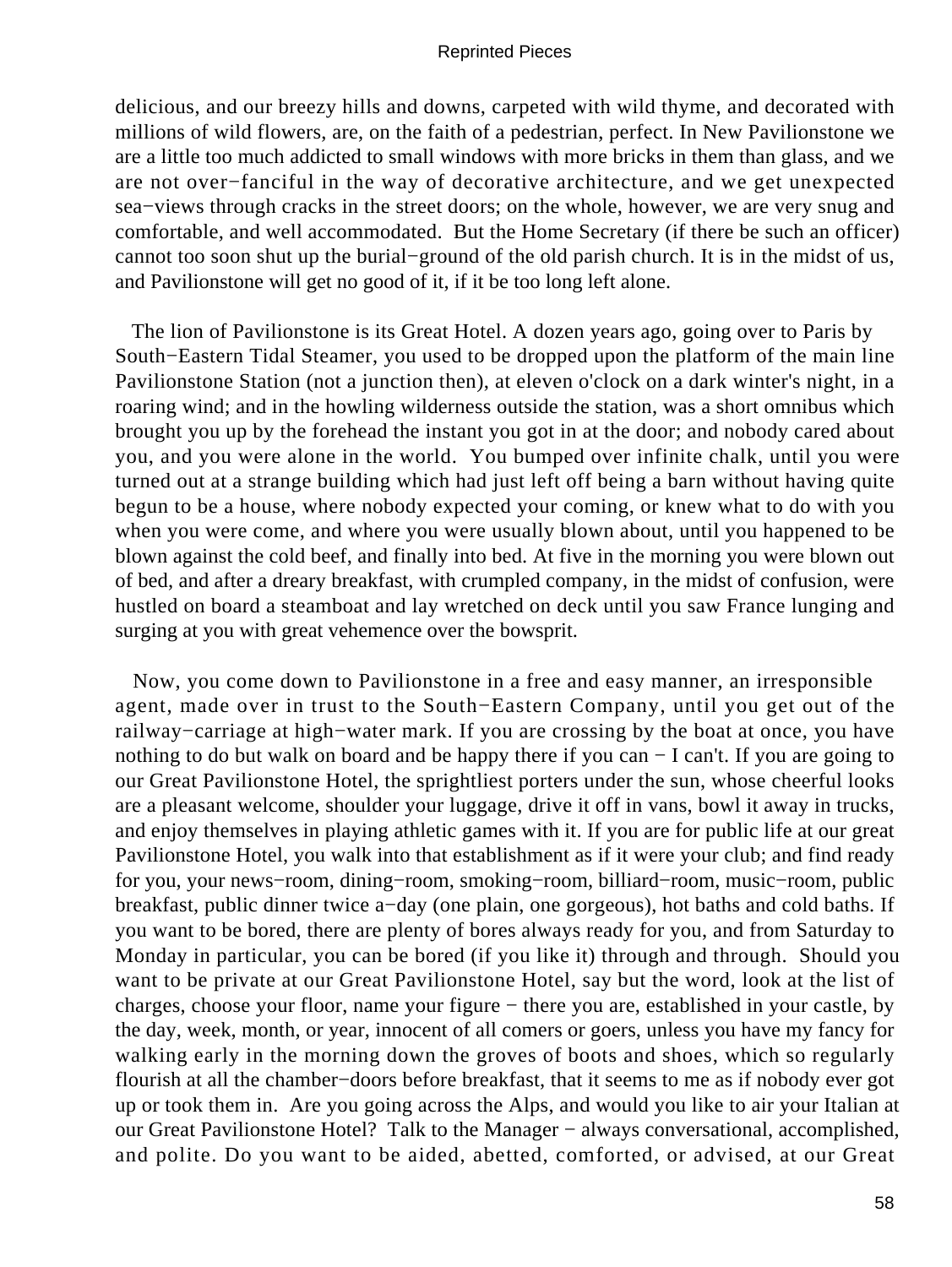Pavilionstone Hotel? Send for the good landlord, and he is your friend. Should you, or any one belonging to you, ever be taken ill at our Great Pavilionstone Hotel, you will not soon forget him or his kind wife. And when you pay your bill at our Great Pavilionstone Hotel, you will not be put out of humour by anything you find in it.

 A thoroughly good inn, in the days of coaching and posting, was a noble place. But no such inn would have been equal to the reception of four or five hundred people, all of them wet through, and half of them dead sick, every day in the year. This is where we shine, in our Pavilionstone Hotel. Again − who, coming and going, pitching and tossing, boating and training, hurrying in, and flying out, could ever have calculated the fees to be paid at an old−fashioned house? In our Pavilionstone Hotel vocabulary, there is no such word as fee. Everything is done for you; every service is provided at a fixed and reasonable charge; all the prices are hung up in all the rooms; and you can make out your own bill beforehand, as well as the book−keeper.

 In the case of your being a pictorial artist, desirous of studying at small expense the physiognomies and beards of different nations, come, on receipt of this, to Pavilionstone. You shall find all the nations of the earth, and all the styles of shaving and not shaving, hair cutting and hair letting alone, for ever flowing through our hotel. Couriers you shall see by hundreds; fat leathern bags for five−franc pieces, closing with violent snaps, like discharges of fire−arms, by thousands; more luggage in a morning than, fifty years ago, all Europe saw in a week. Looking at trains, steamboats, sick travellers, and luggage, is our great Pavilionstone recreation. We are not strong in other public amusements. We have a Literary and Scientific Institution, and we have a Working Men's Institution − may it hold many gipsy holidays in summer fields, with the kettle boiling, the band of music playing, and the people dancing; and may I be on the hill−side, looking on with pleasure at a wholesome sight too rare in England! – and we have two or three churches, and more chapels than I have yet added up. But public amusements are scarce with us. If a poor theatrical manager comes with his company to give us, in a loft, Mary Bax, or the Murder on the Sand Hills, we don't care much for him − starve him out, in fact. We take more kindly to wax−work, especially if it moves; in which case it keeps much clearer of the second commandment than when it is still. Cooke's Circus (Mr. Cooke is my friend, and always leaves a good name behind him) gives us only a night in passing through. Nor does the travelling menagerie think us worth a longer visit. It gave us a look−in the other day, bringing with it the residentiary van with the stained glass windows, which Her Majesty kept ready−made at Windsor Castle, until she found a suitable opportunity of submitting it for the proprietor's acceptance. I brought away five wonderments from this exhibition. I have wondered ever since, Whether the beasts ever do get used to those small places of confinement; Whether the monkeys have that very horrible flavour in their free state; Whether wild animals have a natural ear for time and tune, and therefore every four−footed creature began to howl in despair when the band began to play; What the giraffe does with his neck when his cart is shut up; and, Whether the elephant feels ashamed of himself when he is brought out of his den to stand on his head in the presence of the whole Collection.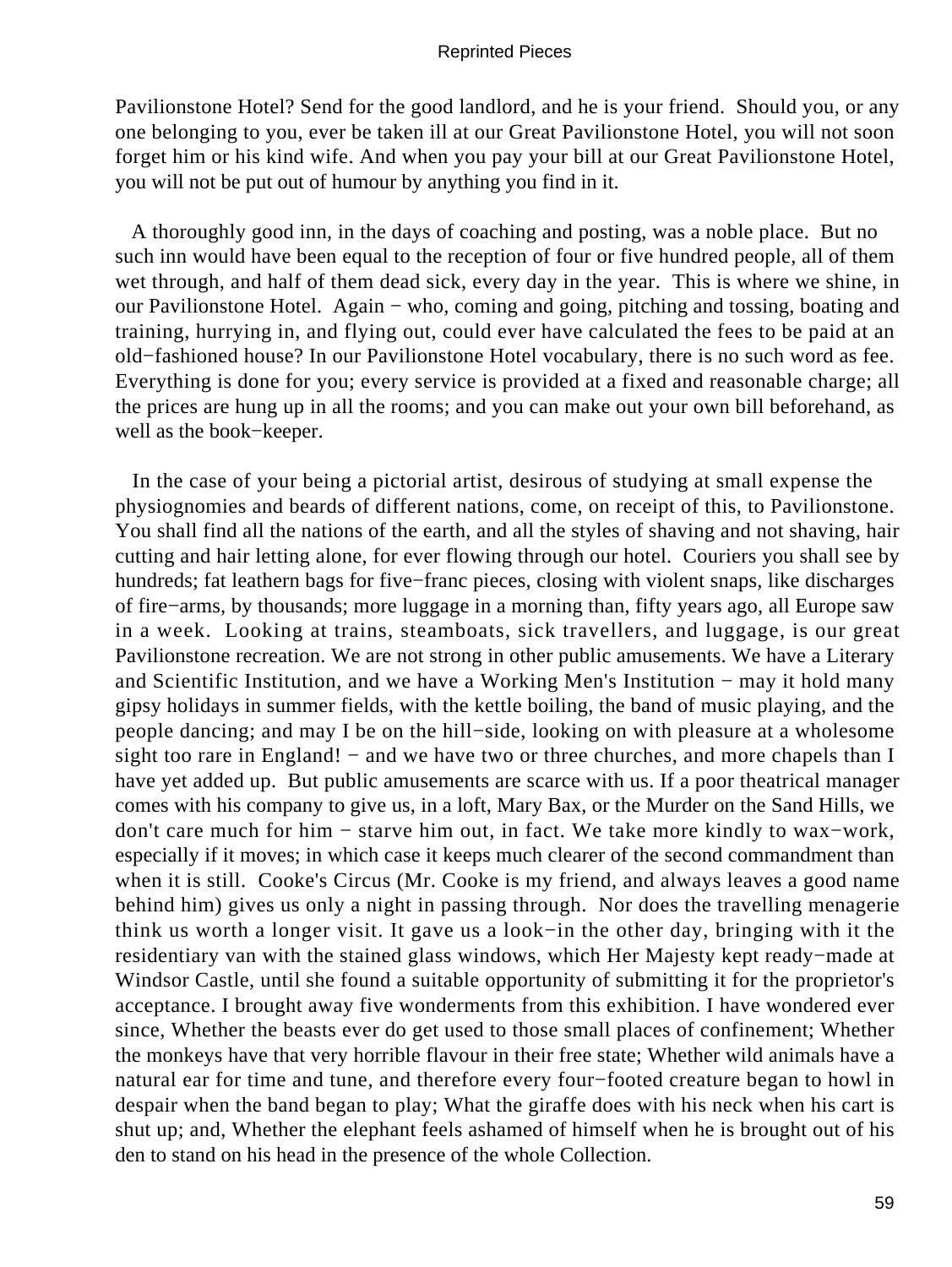We are a tidal harbour at Pavilionstone, as indeed I have implied already in my mention of tidal trains. At low water, we are a heap of mud, with an empty channel in it where a couple of men in big boots always shovel and scoop: with what exact object, I am unable to say. At that time, all the stranded fishing−boats turn over on their sides, as if they were dead marine monsters; the colliers and other shipping stick disconsolate in the mud; the steamers look as if their white chimneys would never smoke more, and their red paddles never turn again; the green sea−slime and weed upon the rough stones at the entrance, seem records of obsolete high tides never more to flow; the flagstaff−halyards droop; the very little wooden lighthouse shrinks in the idle glare of the sun. And here I may observe of the very little wooden lighthouse, that when it is lighted at night, – red and green, – it looks so like a medical man's, that several distracted husbands have at various times been found, on occasions of premature domestic anxiety, going round and round it, trying to find the Nightbell.

 But, the moment the tide begins to make, the Pavilionstone Harbour begins to revive. It feels the breeze of the rising water before the water comes, and begins to flutter and stir. When the little shallow waves creep in, barely overlapping one another, the vanes at the mastheads wake, and become agitated. As the tide rises, the fishing−boats get into good spirits and dance, the flagstaff hoists a bright red flag, the steamboat smokes, cranes creak, horses and carriages dangle in the air, stray passengers and luggage appear. Now, the shipping is afloat, and comes up buoyantly, to look at the wharf. Now, the carts that have come down for coals, load away as hard as they can load. Now, the steamer smokes immensely, and occasionally blows at the paddle−boxes like a vaporous whale− greatly disturbing nervous loungers. Now, both the tide and the breeze have risen, and you are holding your hat on (if you want to see how the ladies hold **THEIR** hats on, with a stay, passing over the broad brim and down the nose, come to Pavilionstone). Now, everything in the harbour splashes, dashes, and bobs. Now, the Down Tidal Train is telegraphed, and you know (without knowing how you know), that two hundred and eighty−seven people are coming. Now, the fishing−boats that have been out, sail in at the top of the tide. Now, the bell goes, and the locomotive hisses and shrieks, and the train comes gliding in, and the two hundred and eighty−seven come scuffling out. Now, there is not only a tide of water, but a tide of people, and a tide of luggage − all tumbling and flowing and bouncing about together. Now, after infinite bustle, the steamer steams out, and we (on the Pier) are all delighted when she rolls as if she would roll her funnel out, and all are disappointed when she don't. Now, the other steamer is coming in, and the Custom House prepares, and the wharf−labourers assemble, and the hawsers are made ready, and the Hotel Porters come rattling down with van and truck, eager to begin more Olympic games with more luggage. And this is the way in which we go on, down at Pavilionstone, every tide. And, if you want to live a life of luggage, or to see it lived, or to breathe sweet air which will send you to sleep at a moment's notice at any period of the day or night, or to disport yourself upon or in the sea, or to scamper about Kent, or to come out of town for the enjoyment of all or any of these pleasures, come to Pavilionstone.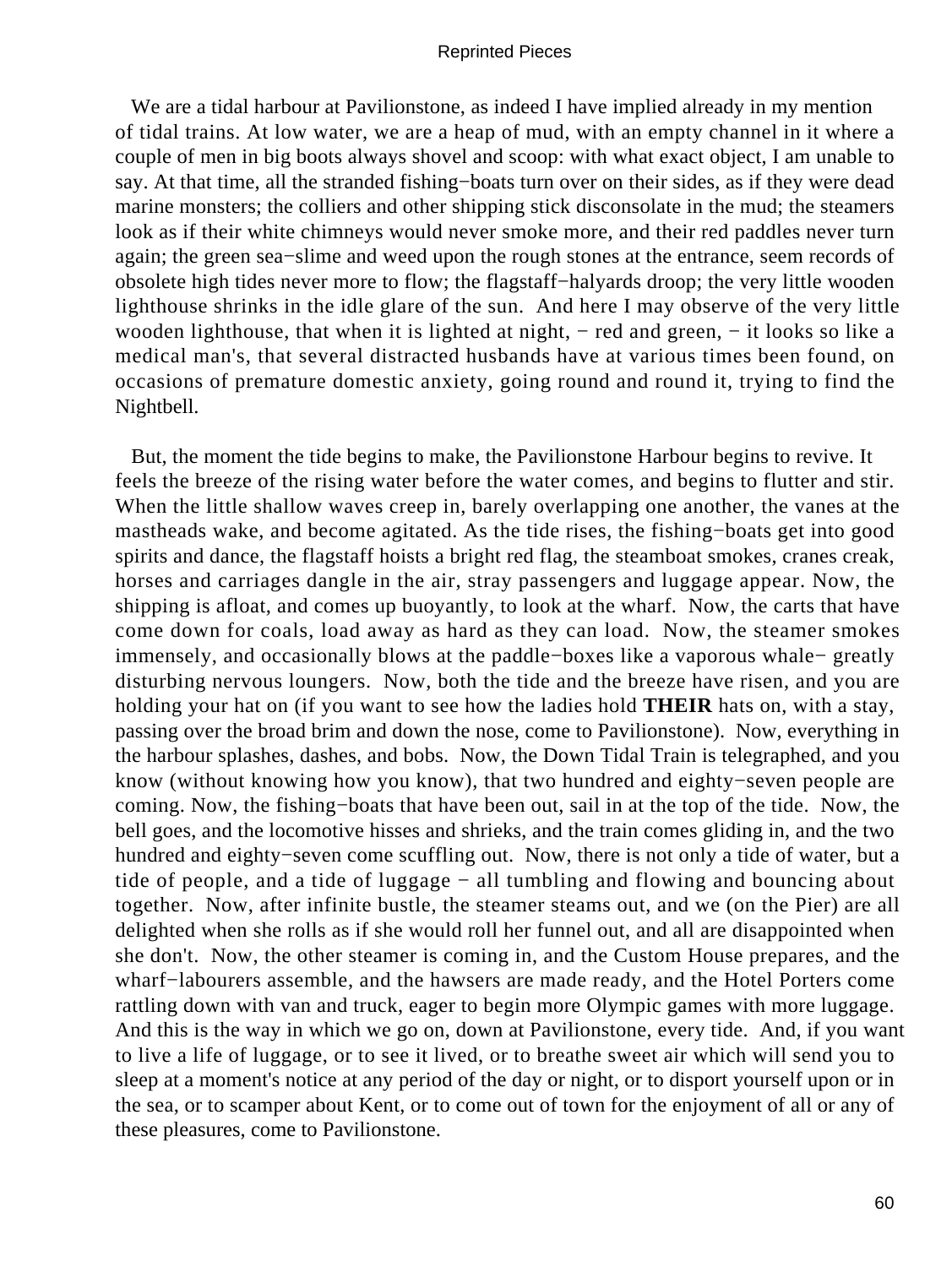# OUT **OF THE SEASON**

 IT fell to my lot, this last bleak Spring, to find myself in a watering−place out of the Season. A vicious north−east squall blew me into it from foreign parts, and I tarried in it alone for three days, resolved to be exceedingly busy.

 On the first day, I began business by looking for two hours at the sea, and staring the Foreign Militia out of countenance. Having disposed of these important engagements, I sat down at one of the two windows of my room, intent on doing something desperate in the way of literary composition, and writing a chapter of unheard−of excellence − with which the present essay has no connexion.

 It is a remarkable quality in a watering−place out of the season, that everything in it, will and must be looked at. I had no previous suspicion of this fatal truth but, the moment I sat down to write, I began to perceive it. I had scarcely fallen into my most promising attitude, and dipped my pen in the ink, when I found the clock upon the pier − a red−faced clock with a white rim − importuning me in a highly vexatious manner to consult my watch, and see how I was off for Greenwich time. Having no intention of making a voyage or taking an observation, I had not the least need of Greenwich time, and could have put up with watering−place time as a sufficiently accurate article. The pier−clock, however, persisting, I felt it necessary to lay down my pen, compare my watch with him, and fall into a grave solicitude about half− seconds. I had taken up my pen again, and was about to commence that valuable chapter, when a Custom−house cutter under the window requested that I would hold a naval review of her, immediately.

 It was impossible, under the circumstances, for any mental resolution, merely human, to dismiss the Custom−house cutter, because the shadow of her topmast fell upon my paper, and the vane played on the masterly blank chapter. I was therefore under the necessity of going to the other window; sitting astride of the chair there, like Napoleon bivouacking in the print; and inspecting the cutter as she lay, all that day, in the way of my chapter, O! She was rigged to carry a quantity of canvas, but her hull was so very small that four giants aboard of her (three men and a boy) who were vigilantly scraping at her, all together, inspired me with a terror lest they should scrape her away. A fifth giant, who appeared to consider himself 'below' − as indeed he was, from the waist downwards − meditated, in such close proximity with the little gusty chimney−pipe, that he seemed to be smoking it. Several boys looked on from the wharf, and, when the gigantic attention appeared to be fully occupied, one or other of these would furtively swing himself in mid−air over the Custom−house cutter, by means of a line pendant from her rigging, like a young spirit of the storm. Presently, a sixth hand brought down two little water−casks; presently afterwards, a truck came, and delivered a hamper. I was now under an obligation to consider that the cutter was going on a cruise, and to wonder where she was going, and when she was going, and why she was going, and at what date she might be expected back, and who commanded her? With these pressing questions I was fully occupied when the Packet, making ready to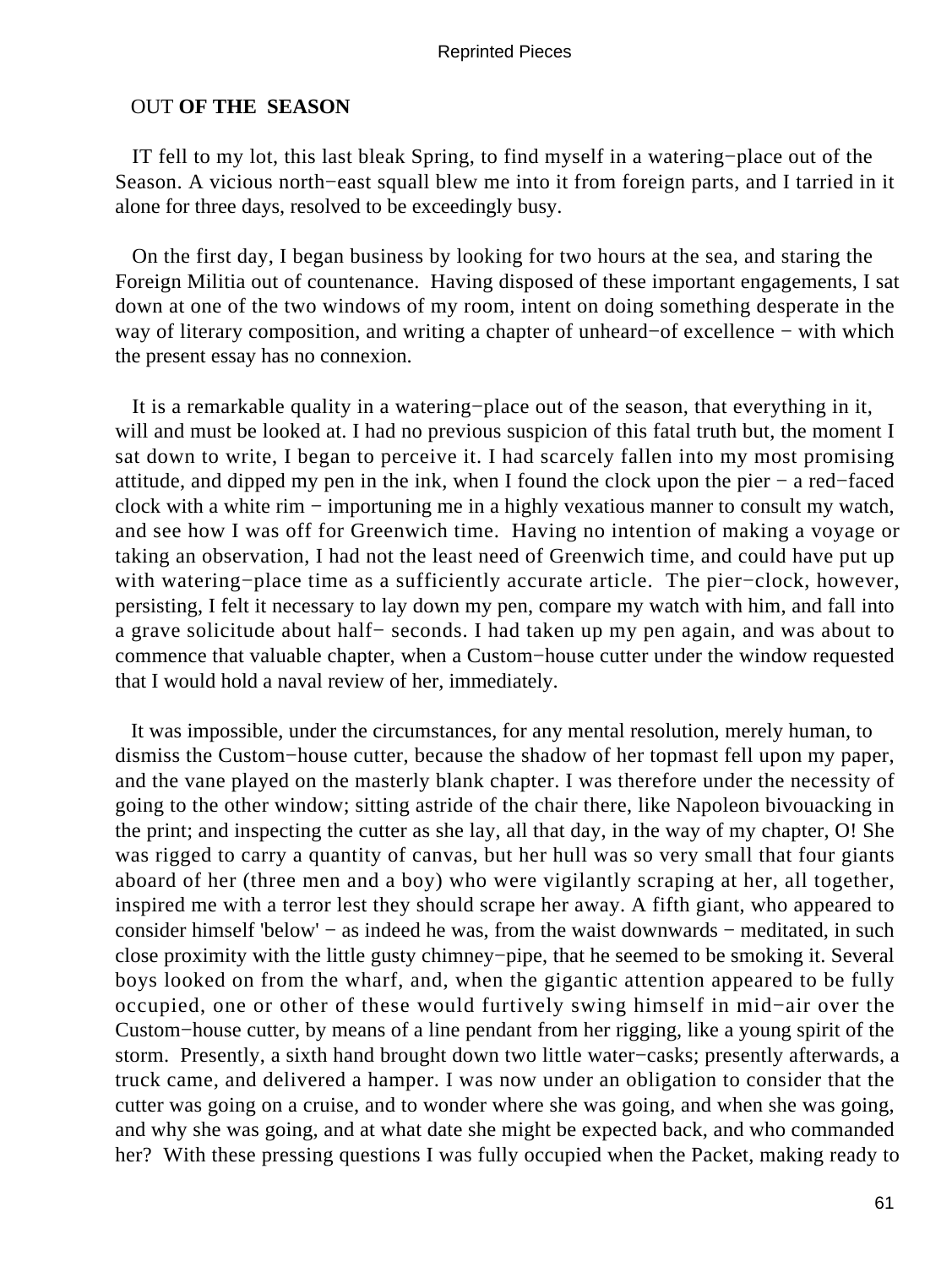go across, and blowing off her spare steam, roared, 'Look at me!'

 It became a positive duty to look at the Packet preparing to go across; aboard of which, the people newly come down by the rail− road were hurrying in a great fluster. The crew had got their tarry overalls on − and one knew what **THAT** meant − not to mention the white basins, ranged in neat little piles of a dozen each, behind the door of the after−cabin. One lady as I looked, one resigning and far−seeing woman, took her basin from the store of crockery, as she might have taken a refreshment−ticket, laid herself down on deck with that utensil at her ear, muffled her feet in one shawl, solemnly covered her countenance after the antique manner with another, and on the completion of these preparations appeared by the strength of her volition to become insensible. The mail−bags (O that I myself had the sea−legs of a mail−bag!) were tumbled aboard; the Packet left off roaring, warped out, and made at the white line upon the bar. One dip, one roll, one break of the sea over her bows, and Moore's Almanack or the sage Raphael could not have told me more of the state of things aboard, than I knew.

 The famous chapter was all but begun now, and would have been quite begun, but for the wind. It was blowing stiffly from the east, and it rumbled in the chimney and shook the house. That was not much; but, looking out into the wind's grey eye for inspiration, I laid down my pen again to make the remark to myself, how emphatically everything by the sea declares that it has a great concern in the state of the wind. The trees blown all one way; the defences of the harbour reared highest and strongest against the raging point; the shingle flung up on the beach from the same direction; the number of arrows pointed at the common enemy; the sea tumbling in and rushing towards them as if it were inflamed by the sight. This put it in my head that I really ought to go out and take a walk in the wind; so, I gave up the magnificent chapter for that day, entirely persuading myself that I was under a moral obligation to have a blow.

 I had a good one, and that on the high road − the very high road − on the top of the cliffs, where I met the stage−coach with all the outsides holding their hats on and themselves too, and overtook a flock of sheep with the wool about their necks blown into such great ruffs that they looked like fleecy owls. The wind played upon the lighthouse as if it were a great whistle, the spray was driven over the sea in a cloud of haze, the ships rolled and pitched heavily, and at intervals long slants and flaws of light made mountain−steeps of communication between the ocean and the sky. A walk of ten miles brought me to a seaside town without a cliff, which, like the town I had come from, was out of the season too. Half of the houses were shut up; half of the other half were to let; the town might have done as much business as it was doing then, if it had been at the bottom of the sea. Nobody seemed to flourish save the attorney; his clerk's pen was going in the bow− window of his wooden house; his brass door−plate alone was free from salt, and had been polished up that morning. On the beach, among the rough buggers and capstans, groups of storm−beaten boatmen, like a sort of marine monsters, watched under the lee of those objects, or stood leaning forward against the wind, looking out through battered spy−glasses. The parlour bell in the Admiral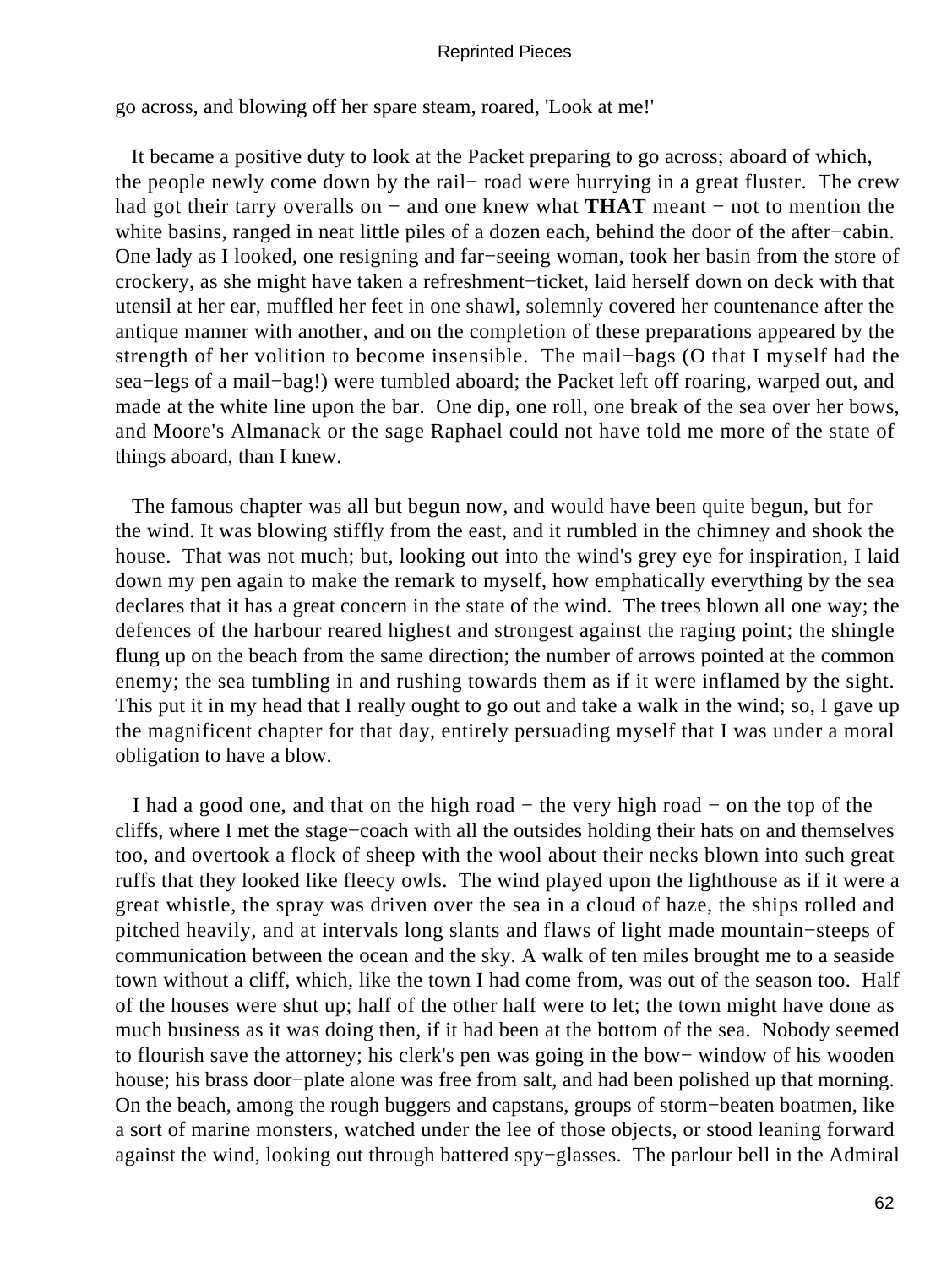Benbow had grown so flat with being out of the season, that neither could I hear it ring when I pulled the handle for lunch, nor could the young woman in black stockings and strong shoes, who acted as waiter out of the season, until it had been tinkled three times.

 Admiral Benbow's cheese was out of the season, but his home−made bread was good, and his beer was perfect. Deluded by some earlier spring day which had been warm and sunny, the Admiral had cleared the firing out of his parlour stove, and had put some flower−pots in − which was amiable and hopeful in the Admiral, but not judicious: the room being, at that present visiting, transcendantly cold. I therefore took the liberty of peeping out across a little stone passage into the Admiral's kitchen, and, seeing a high settle with its back towards me drawn out in front of the Admiral's kitchen fire, I strolled in, bread and cheese in hand, munching and looking about. One landsman and two boatmen were seated on the settle, smoking pipes and drinking beer out of thick pint crockery mugs – mugs peculiar to such places, with parti−coloured rings round them, and ornaments between the rings like frayed−out roots. The landsman was relating his experience, as yet only three nights old, of a fearful running−down case in the Channel, and therein presented to my imagination a sound of music that it will not soon forget.

 'At that identical moment of time,' said he (he was a prosy man by nature, who rose with his subject), 'the night being light and calm, but with a grey mist upon the water that didn't seem to spread for more than two or three mile, I was walking up and down the wooden causeway next the pier, off where it happened, along with a friend of mine, which his name is Mr. Clocker. Mr. Clocker is a grocer over yonder.' (From the direction in which he pointed the bowl of his pipe, I might have judged Mr. Clocker to be a merman, established in the grocery trade in five−and−twenty fathoms of water.) 'We were smoking our pipes, and walking up and down the causeway, talking of one thing and talking of another. We were quite alone there, except that a few hovellers' (the Kentish name for 'long−shore boatmen like his companions) 'were hanging about their lugs, waiting while the tide made, as hovellers will.' (One of the two boatmen, thoughtfully regarding me, shut up one eye; this I understood to mean: first, that he took me into the conversation: secondly, that he confirmed the proposition: thirdly, that he announced himself as a hoveller.) 'All of a sudden Mr. Clocker and me stood rooted to the spot, by hearing a sound come through the stillness, right over the sea, **LIKE A GREAT SORROWFUL FLUTE OR AEOLIAN HARP.** We didn't in the least know what it was, and judge of our surprise when we saw the hovellers, to a man, leap into the boats and tear about to hoist sail and get off, as if they had every one of 'em gone, in a moment, raving mad! But **THEY** knew it was the cry of distress from the sinking emigrant ship.'

 When I got back to my watering−place out of the season, and had done my twenty miles in good style, I found that the celebrated Black Mesmerist intended favouring the public that evening in the Hall of the Muses, which he had engaged for the purpose. After a good dinner, seated by the fire in an easy chair, I began to waver in a design I had formed of waiting on the Black Mesmerist, and to incline towards the expediency of remaining where I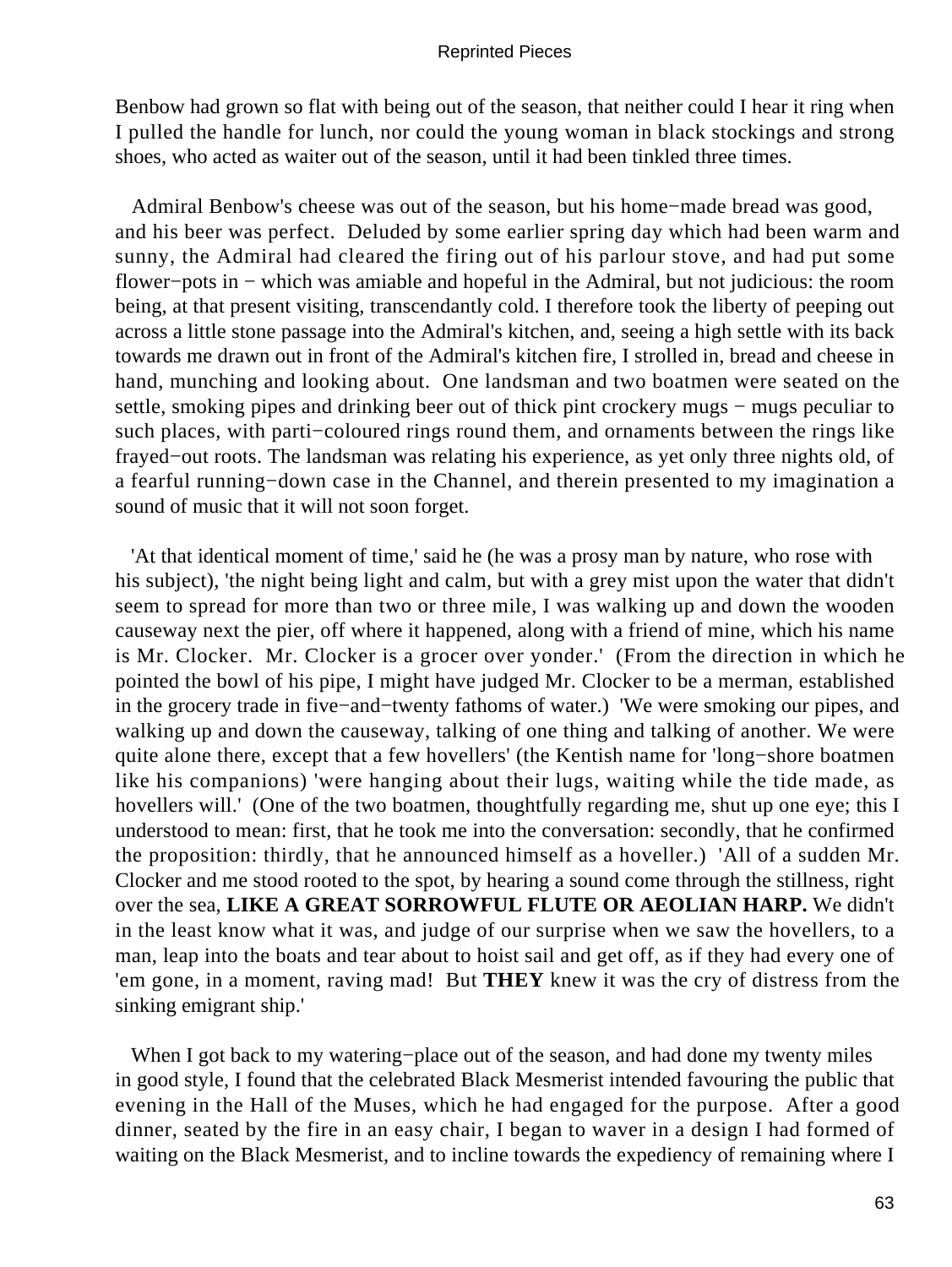was. Indeed a point of gallantry was involved in my doing so, inasmuch as I had not left France alone, but had come from the prisons of St. Pelagie with my distinguished and unfortunate friend Madame Roland (in two volumes which I bought for two francs each, at the book−stall in the Place de la Concorde, Paris, at the corner of the Rue Royale). Deciding to pass the evening tete−a−tete with Madame Roland, I derived, as I always do, great pleasure from that spiritual woman's society, and the charms of her brave soul and engaging conversation. I must confess that if she had only some more faults, only a few more passionate failings of any kind, I might love her better; but I am content to believe that the deficiency is in me, and not in her. We spent some sadly interesting hours together on this occasion, and she told me again of her cruel discharge from the Abbaye, and of her being re−arrested before her free feet had sprung lightly up half−a−dozen steps of her own staircase, and carried off to the prison which she only left for the guillotine.

 Madame Roland and I took leave of one another before mid−night, and I went to bed full of vast intentions for next day, in connexion with the unparalleled chapter. To hear the foreign mail−steamers coming in at dawn of day, and to know that I was not aboard or obliged to get up, was very comfortable; so, I rose for the chapter in great force.

 I had advanced so far as to sit down at my window again on my second morning, and to write the first half−line of the chapter and strike it out, not liking it, when my conscience reproached me with not having surveyed the watering−place out of the season, after all, yesterday, but with having gone straight out of it at the rate of four miles and a half an hour. Obviously the best amends that I could make for this remissness was to go and look at it without another moment's delay. So – altogether as a matter of duty – I gave up the magnificent chapter for another day, and sauntered out with my hands in my pockets.

 All the houses and lodgings ever let to visitors, were to let that morning. It seemed to have snowed bills with To Let upon them. This put me upon thinking what the owners of all those apartments did, out of the season; how they employed their time, and occupied their minds. They could not be always going to the Methodist chapels, of which I passed one every other minute. They must have some other recreation. Whether they pretended to take one another's lodgings, and opened one another's tea−caddies in fun? Whether they cut slices off their own beef and mutton, and made believe that it belonged to somebody else? Whether they played little dramas of life, as children do, and said, 'I ought to come and look at your apartments, and you ought to ask two guineas a− week too much, and then I ought to say I must have the rest of the day to think of it, and then you ought to say that another lady and gentleman with no children in family had made an offer very close to your own terms, and you had passed your word to give them a positive answer in half an hour, and indeed were just going to take the bill down when you heard the knock, and then I ought to take them, you know?' Twenty such speculations engaged my thoughts. Then, after passing, still clinging to the walls, defaced rags of the bills of last year's Circus, I came to a back field near a timber−yard where the Circus itself had been, and where there was yet a sort of monkish tonsure on the grass, indicating the spot where the young lady had gone round upon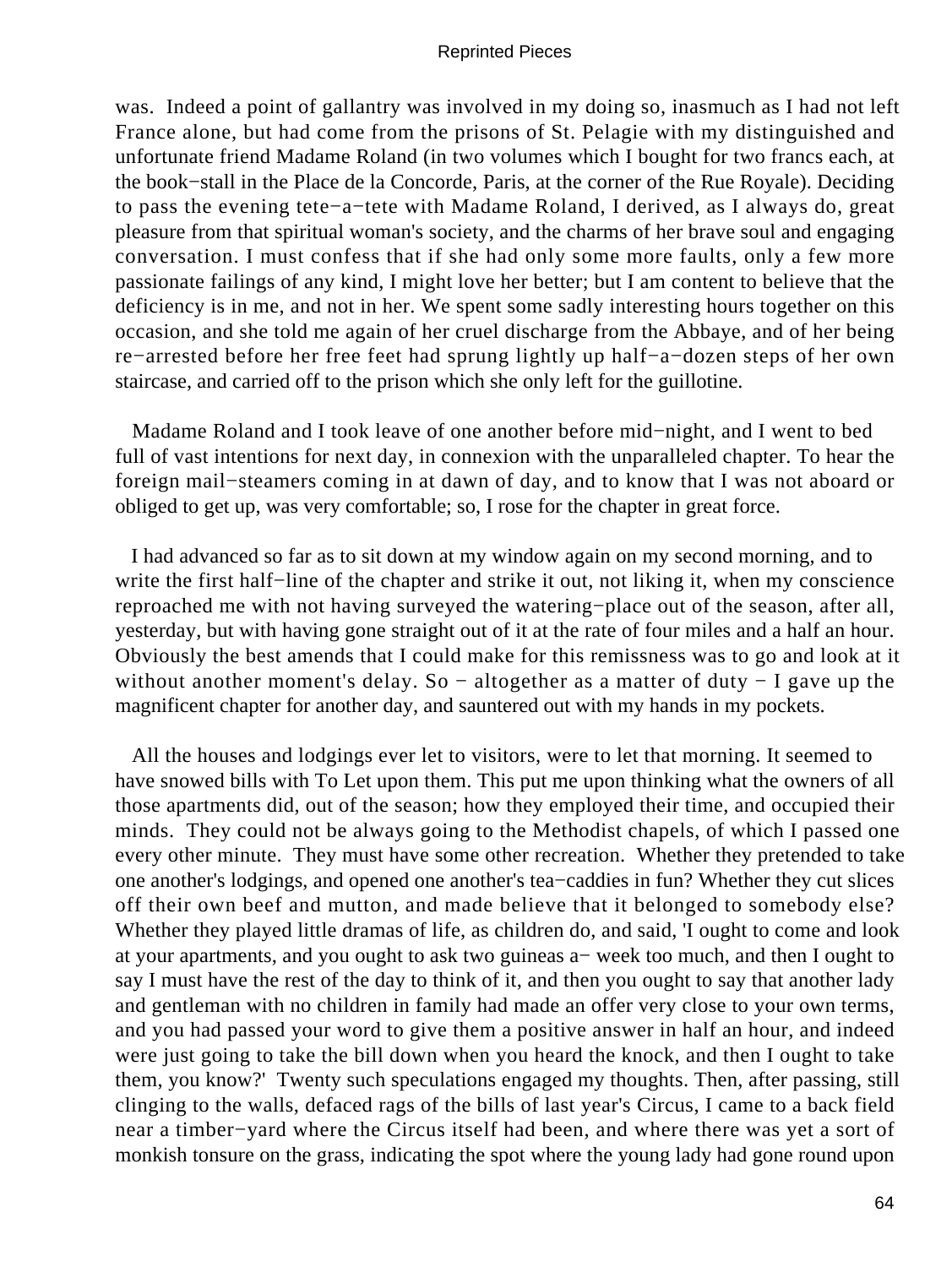her pet steed Firefly in her daring flight. Turning into the town again, I came among the shops, and they were emphatically out of the season. The chemist had no boxes of ginger−beer powders, no beautifying sea−side soaps and washes, no attractive scents; nothing but his great goggle−eyed red bottles, looking as if the winds of winter and the drift of the salt−sea had inflamed them. The grocers' hot pickles, Harvey's Sauce, Doctor Kitchener's Zest, Anchovy Paste, Dundee Marmalade, and the whole stock of luxurious helps to appetite, were hybernating somewhere underground. The china−shop had no trifles from anywhere. The Bazaar had given in altogether, and presented a notice on the shutters that this establishment would re−open at Whitsuntide, and that the proprietor in the meantime might be heard of at Wild Lodge, East Cliff. At the Sea−bathing Establishment, a row of neat little wooden houses seven or eight feet high, **I SAW** the proprietor in bed in the shower−bath. As to the bathing− machines, they were (how they got there, is not for me to say) at the top of a hill at least a mile and a half off. The library, which I had never seen otherwise than wide open, was tight shut; and two peevish bald old gentlemen seemed to be hermetically sealed up inside, eternally reading the paper. That wonderful mystery, the music−shop, carried it off as usual (except that it had more cabinet pianos in stock), as if season or no season were all one to it. It made the same prodigious display of bright brazen wind− instruments, horribly twisted, worth, as I should conceive, some thousands of pounds, and which it is utterly impossible that anybody in any season can ever play or want to play. It had five triangles in the window, six pairs of castanets, and three harps; likewise every polka with a coloured frontispiece that ever was published; from the original one where a smooth male and female Pole of high rank are coming at the observer with their arms a− kimbo, to the Ratcatcher's Daughter. Astonishing establishment, amazing enigma! Three other shops were pretty much out of the season, what they were used to be in it. First, the shop where they sell the sailors' watches, which had still the old collection of enormous timekeepers, apparently designed to break a fall from the masthead: with places to wind them up, like fire−plugs. Secondly, the shop where they sell the sailors' clothing, which displayed the old sou'−westers, and the old oily suits, and the old pea−jackets, and the old one sea−chest, with its handles like a pair of rope ear−rings. Thirdly, the unchangeable shop for the sale of literature that has been left behind. Here, Dr. Faustus was still going down to very red and yellow perdition, under the superintendence of three green personages of a scaly humour, with excrescential serpents growing out of their blade−bones. Here, the Golden Dreamer, and the Norwood Fortune Teller, were still on sale at sixpence each, with instructions for making the dumb cake, and reading destinies in tea−cups, and with a picture of a young woman with a high waist lying on a sofa in an attitude so uncomfortable as almost to account for her dreaming at one and the same time of a conflagration, a shipwreck, an earthquake, a skeleton, a church− porch, lightning, funerals performed, and a young man in a bright blue coat and canary pantaloons. Here, were Little Warblers and Fairburn's Comic Songsters. Here, too, were ballads on the old ballad paper and in the old confusion of types; with an old man in a cocked hat, and an arm−chair, for the illustration to Will Watch the bold Smuggler; and the Friar of Orders Grey, represented by a little girl in a hoop, with a ship in the distance. All these as of yore, when they were infinite delights to me!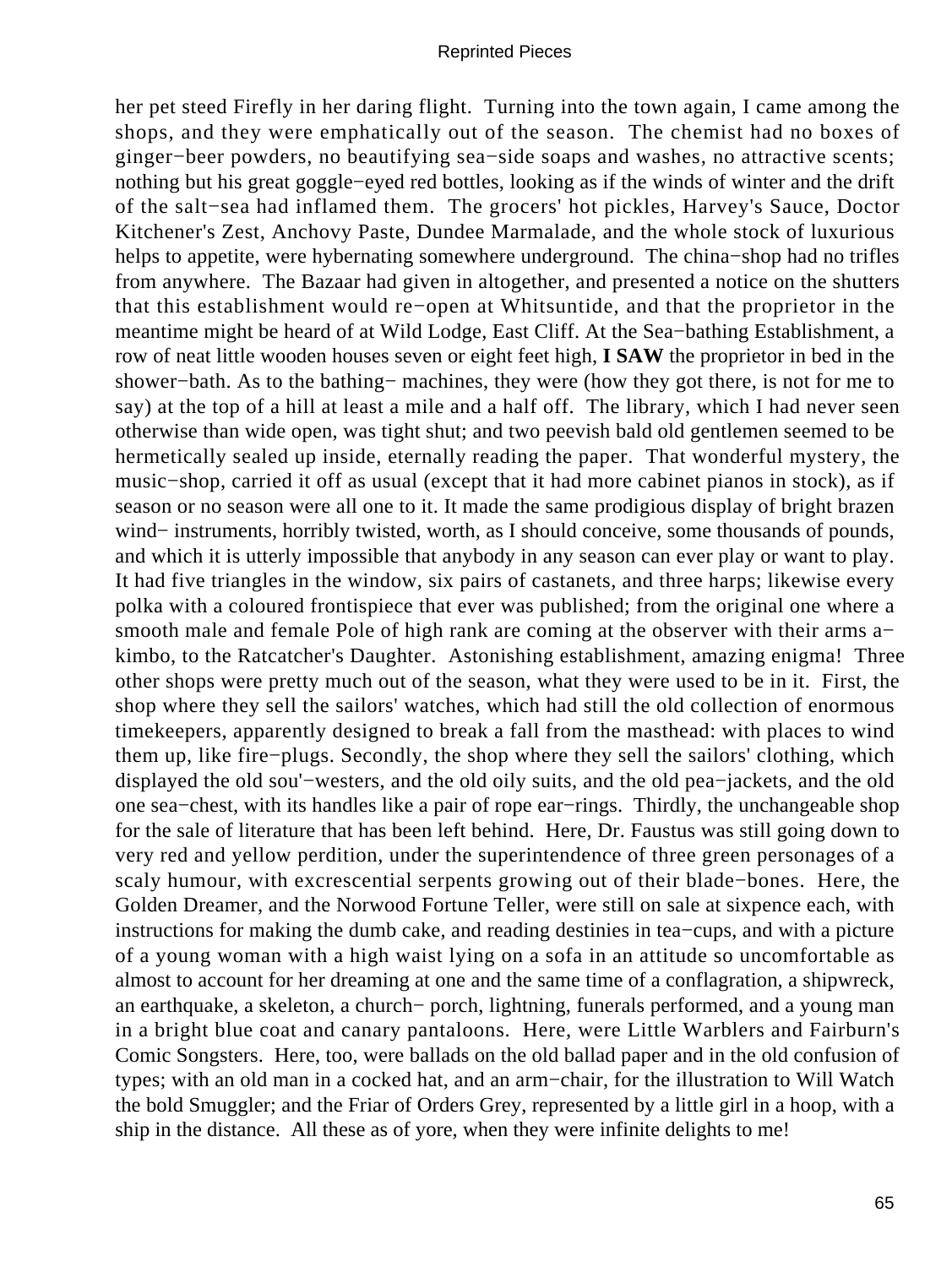It took me so long fully to relish these many enjoyments, that I had not more than an hour before bedtime to devote to Madame Roland. We got on admirably together on the subject of her convent education, and I rose next morning with the full conviction that the day for the great chapter was at last arrived.

 It had fallen calm, however, in the night, and as I sat at breakfast I blushed to remember that I had not yet been on the Downs. I a walker, and not yet on the Downs! Really, on so quiet and bright a morning this must be set right. As an essential part of the Whole Duty of Man, therefore, I left the chapter to itself – for the present – and went on the Downs. They were wonderfully green and beautiful, and gave me a good deal to do. When I had done with the free air and the view, I had to go down into the valley and look after the hops (which I know nothing about), and to be equally solicitous as to the cherry orchards. Then I took it on myself to cross−examine a tramping family in black (mother alleged, I have no doubt by herself in person, to have died last week), and to accompany eighteenpence which produced a great effect, with moral admonitions which produced none at all. Finally, it was late in the afternoon before I got back to the unprecedented chapter, and then I determined that it was out of the season, as the place was, and put it away.

 I went at night to the benefit of Mrs. B. Wedgington at the Theatre, who had placarded the town with the admonition, 'DON'T **FORGET** IT!' I made the house, according to my calculation, four and ninepence to begin with, and it may have warmed up, in the course of the evening, to half a sovereign. There was nothing to offend any one, − the good Mr. Baines of Leeds excepted. Mrs. B. Wedgington sang to a grand piano. Mr. B. Wedgington did the like, and also took off his coat, tucked up his trousers, and danced in clogs. Master B. Wedgington, aged ten months, was nursed by a shivering young person in the boxes, and the eye of Mrs. B. Wedgington wandered that way more than once. Peace be with all the Wedgingtons from A. to Z. May they find themselves in the Season somewhere!

# A **POOR** MAN'S **TALE OF A PATENT**

**I AM** not used to writing for print. What working−man, that never labours less (some Mondays, and Christmas Time and Easter Time excepted) than twelve or fourteen hours a day, is? But I have been asked to put down, plain, what I have got to say; and so I take pen−and−ink, and do it to the best of my power, hoping defects will find excuse.

 I was born nigh London, but have worked in a shop at Birmingham (what you would call Manufactories, we call Shops), almost ever since I was out of my time. I served my apprenticeship at Deptford, nigh where I was born, and I am a smith by trade. My name is John. I have been called 'Old John' ever since I was nineteen year of age, on account of not having much hair. I am fifty−six year of age at the present time, and I don't find myself with more hair, nor yet with less, to signify, than at nineteen year of age aforesaid.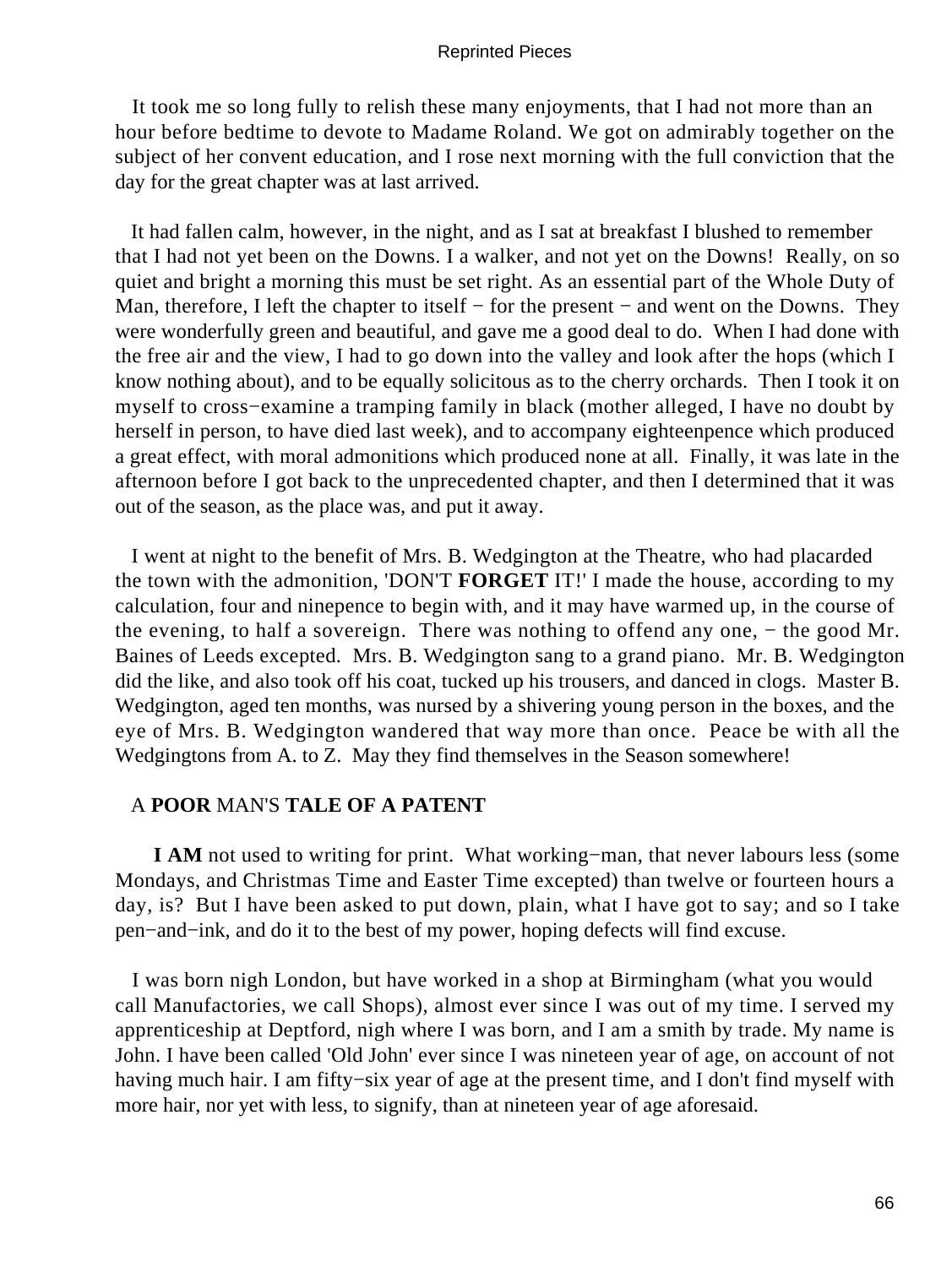I have been married five and thirty year, come next April. I was married on All Fools' Day. Let them laugh that will. I won a good wife that day, and it was as sensible a day to me as ever I had.

We have had a matter of ten children, six whereof are living. My eldest son is engineer in the Italian steam−packet 'Mezzo Giorno, plying between Marseilles and Naples, and calling at Genoa, Leghorn, and Civita Vecchia.' He was a good workman. He invented a many useful little things that brought him in – nothing. I have two sons doing well at Sydney, New South Wales − single, when last heard from. One of my sons (James) went wild and for a soldier, where he was shot in India, living six weeks in hospital with a musket−ball lodged in his shoulder−blade, which he wrote with his own hand. He was the best looking. One of my two daughters (Mary) is comfortable in her circumstances, but water on the chest. The other (Charlotte), her husband run away from her in the basest manner, and she and her three children live with us. The youngest, six year old, has a turn for mechanics.

 I am not a Chartist, and I never was. I don't mean to say but what I see a good many public points to complain of, still I don't think that's the way to set them right. If I did think so, I should be a Chartist. But I don't think so, and I am not a Chartist. I read the paper, and hear discussion, at what we call 'a parlour,' in Birmingham, and I know many good men and workmen who are Chartists. Note. Not Physical force.

 It won't be took as boastful in me, if I make the remark (for I can't put down what I have got to say, without putting that down before going any further), that I have always been of an ingenious turn. I once got twenty pound by a screw, and it's in use now. I have been twenty year, off and on, completing an Invention and perfecting it. I perfected of it, last Christmas Eve at ten o'clock at night. Me and my wife stood and let some tears fall over the Model, when it was done and I brought her in to take a look at it.

 A friend of mine, by the name of William Butcher, is a Chartist. Moderate. He is a good speaker. He is very animated. I have often heard him deliver that what is, at every turn, in the way of us working−men, is, that too many places have been made, in the course of time, to provide for people that never ought to have been provided for; and that we have to obey forms and to pay fees to support those places when we shouldn't ought. 'True,' (delivers William Butcher), 'all the public has to do this, but it falls heaviest on the working−man, because he has least to spare; and likewise because impediments shouldn't be put in his way, when he wants redress of wrong or furtherance of right.' Note. I have wrote down those words from William Butcher's own mouth. W. B. delivering them fresh for the aforesaid purpose.

 Now, to my Model again. There it was, perfected of, on Christmas Eve, gone nigh a year, at ten o'clock at night. All the money I could spare I had laid out upon the Model; and when times was bad, or my daughter Charlotte's children sickly, or both, it had stood still,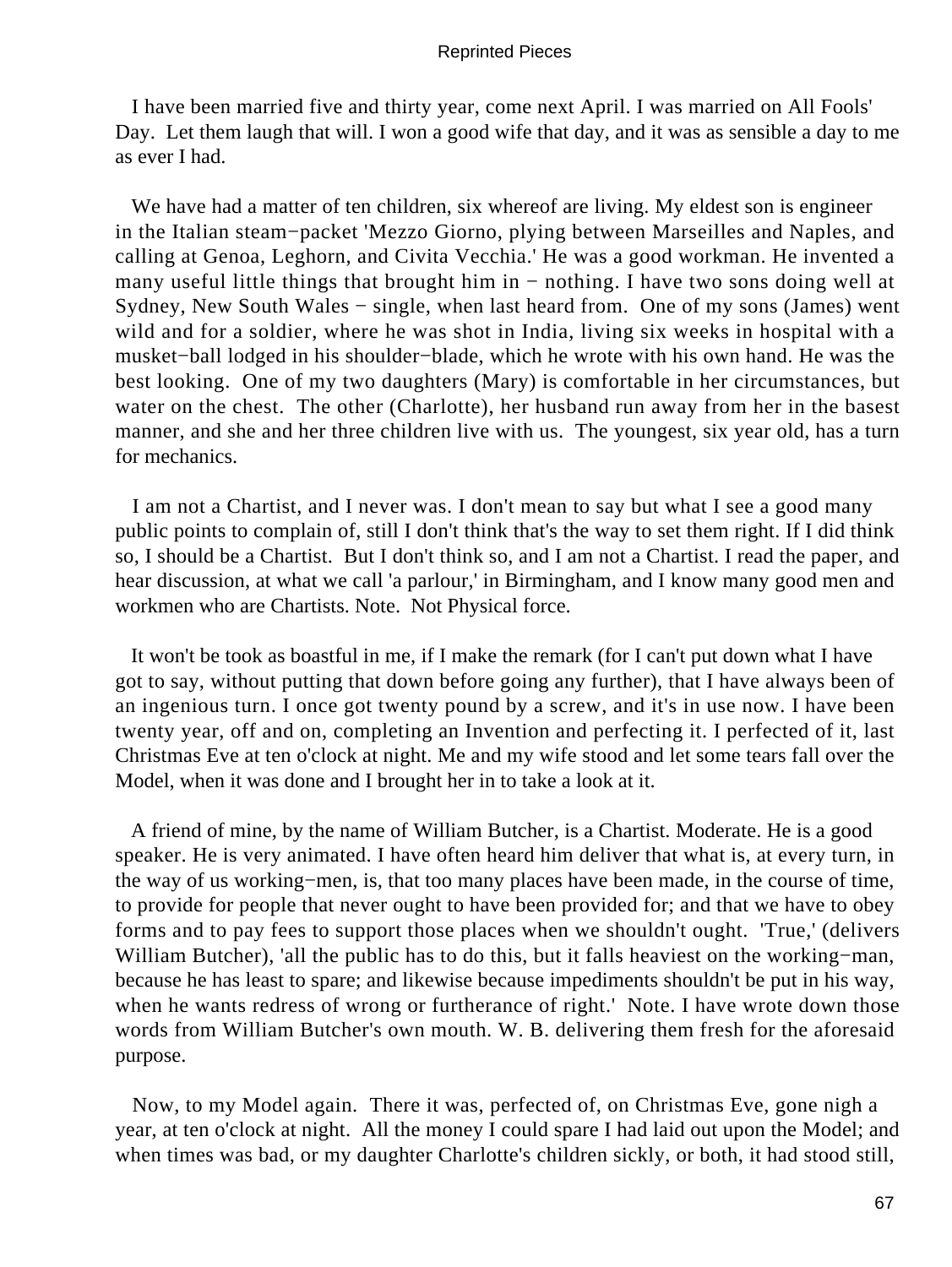months at a spell. I had pulled it to pieces, and made it over again with improvements, I don't know how often. There it stood, at last, a perfected Model as aforesaid.

 William Butcher and me had a long talk, Christmas Day, respecting of the Model. William is very sensible. But sometimes cranky. William said, 'What will you do with it, John?' I said, 'Patent it.' William said, 'How patent it, John?' I said, 'By taking out a Patent.' William then delivered that the law of Patent was a cruel wrong. William said, 'John, if you make your invention public, before you get a Patent, any one may rob you of the fruits of your hard work. You are put in a cleft stick, John. Either you must drive a bargain very much against yourself, by getting a party to come forward beforehand with the great expenses of the Patent; or, you must be put about, from post to pillar, among so many parties, trying to make a better bargain for yourself, and showing your invention, that your invention will be took from you over your head.' I said, 'William Butcher, are you cranky? You are sometimes cranky.' William said, 'No, John, I tell you the truth;' which he then delivered more at length. I said to W. B. I would Patent the invention myself.

 My wife's brother, George Bury of West Bromwich (his wife unfortunately took to drinking, made away with everything, and seventeen times committed to Birmingham Jail before happy release in every point of view), left my wife, his sister, when he died, a legacy of one hundred and twenty−eight pound ten, Bank of England Stocks. Me and my wife never broke into that money yet. Note. We might come to be old and past our work. We now agreed to Patent the invention. We said we would make a hole in it − I mean in the aforesaid money − and Patent the invention. William Butcher wrote me a letter to Thomas Joy, in London. T. J. is a carpenter, six foot four in height, and plays quoits well. He lives in Chelsea, London, by the church. I got leave from the shop, to be took on again when I come back. I am a good workman. Not a Teetotaller; but never drunk. When the Christmas holidays were over, I went up to London by the Parliamentary Train, and hired a lodging for a week with Thomas Joy. He is married. He has one son gone to sea.

 Thomas Joy delivered (from a book he had) that the first step to be took, in Patenting the invention, was to prepare a petition unto Queen Victoria. William Butcher had delivered similar, and drawn it up. Note. William is a ready writer. A declaration before a Master in Chancery was to be added to it. That, we likewise drew up. After a deal of trouble I found out a Master, in Southampton Buildings, Chancery Lane, nigh Temple Bar, where I made the declaration, and paid eighteen−pence. I was told to take the declaration and petition to the Home Office, in Whitehall, where I left it to be signed by the Home Secretary (after I had found the office out), and where I paid two pound, two, and sixpence. In six days he signed it, and I was told to take it to the Attorney− General's chambers, and leave it there for a report. I did so, and paid four pound, four. Note. Nobody all through, ever thankful for their money, but all uncivil.

 My lodging at Thomas Joy's was now hired for another week, whereof five days were gone. The Attorney−General made what they called a Report−of−course (my invention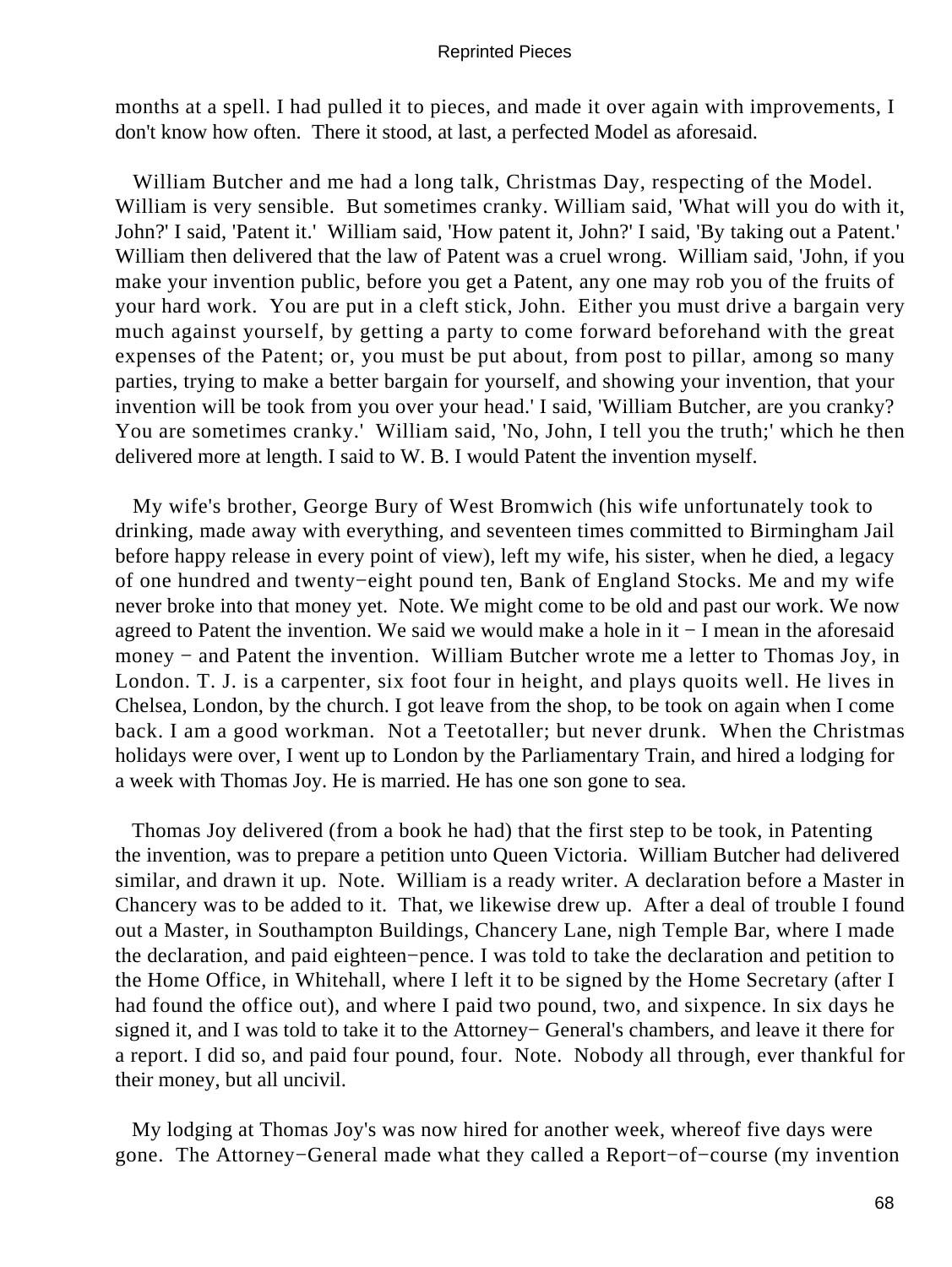being, as William Butcher had delivered before starting, unopposed), and I was sent back with it to the Home Office. They made a Copy of it, which was called a Warrant. For this warrant, I paid seven pound, thirteen, and six. It was sent to the Queen, to sign. The Queen sent it back, signed. The Home Secretary signed it again. The gentleman throwed it at me when I called, and said, 'Now take it to the Patent Office in Lincoln's Inn.' I was then in my third week at Thomas Joy's living very sparing, on account of fees. I found myself losing heart.

 At the Patent Office in Lincoln's Inn, they made 'a draft of the Queen's bill,' of my invention, and a 'docket of the bill.' I paid five pound, ten, and six, for this. They 'engrossed two copies of the bill; one for the Signet Office, and one for the Privy−Seal Office.' I paid one pound, seven, and six, for this. Stamp duty over and above, three pound. The Engrossing Clerk of the same office engrossed the Queen's bill for signature. I paid him one pound, one. Stamp−duty, again, one pound, ten. I was next to take the Queen's bill to the Attorney−General again, and get it signed again. I took it, and paid five pound more. I fetched it away, and took it to the Home Secretary again. He sent it to the Queen again. She signed it again. I paid seven pound, thirteen, and six, more, for this. I had been over a month at Thomas Joy's. I was quite wore out, patience and pocket.

 Thomas Joy delivered all this, as it went on, to William Butcher. William Butcher delivered it again to three Birmingham Parlours, from which it got to all the other Parlours, and was took, as I have been told since, right through all the shops in the North of England. Note. William Butcher delivered, at his Parlour, in a speech, that it was a Patent way of making Chartists.

 But I hadn't nigh done yet. The Queen's bill was to be took to the Signet Office in Somerset House, Strand − where the stamp shop is. The Clerk of the Signet made 'a Signet bill for the Lord Keeper of the Privy Seal.' I paid him four pound, seven. The Clerk of the Lord Keeper of the Privy Seal made 'a Privy−Seal bill for the Lord Chancellor.' I paid him, four pound, two. The Privy−Seal bill was handed over to the Clerk of the Patents, who engrossed the aforesaid. I paid him five pound, seventeen, and eight; at the same time, I paid Stamp−duty for the Patent, in one lump, thirty pound. I next paid for 'boxes for the Patent,' nine and sixpence. Note. Thomas Joy would have made the same at a profit for eighteen−pence. I next paid 'fees to the Deputy, the Lord Chancellor's Purse−bearer,' two pound, two. I next paid 'fees to the Clerk of the Hanapar,' seven pound, thirteen. I next paid 'fees to the Deputy Clerk of the Hanaper,' ten shillings. I next paid, to the Lord Chancellor again, one pound, eleven, and six. Last of all, I paid 'fees to the Deputy Sealer, and Deputy Chaff− wax,' ten shillings and sixpence. I had lodged at Thomas Joy's over six weeks, and the unopposed Patent for my invention, for England only, had cost me ninety−six pound, seven, and eightpence. If I had taken it out for the United Kingdom, it would have cost me more than three hundred pound.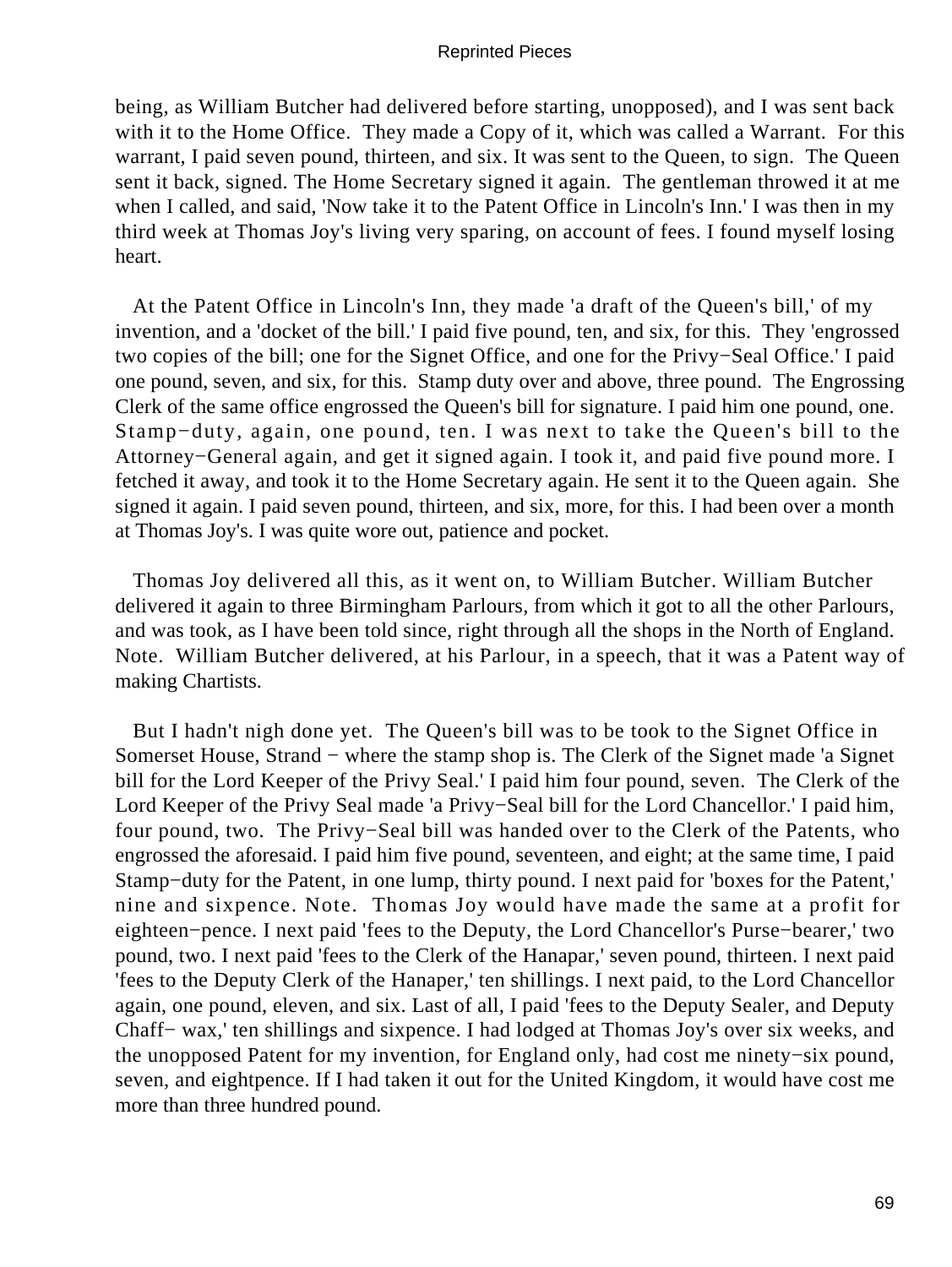Now, teaching had not come up but very limited when I was young. So much the worse for me you'll say. I say the same. William Butcher is twenty year younger than me. He knows a hundred year more. If William Butcher had wanted to Patent an invention, he might have been sharper than myself when hustled backwards and forwards among all those offices, though I doubt if so patient. Note. William being sometimes cranky, and consider porters, messengers, and clerks.

 Thereby I say nothing of my being tired of my life, while I was Patenting my invention. But I put this: Is it reasonable to make a man feel as if, in inventing an ingenious improvement meant to do good, he had done something wrong? How else can a man feel, when he is met by such difficulties at every turn? All inventors taking out a Patent **MUST** feel so. And look at the expense. How hard on me, and how hard on the country if there's any merit in me (and my invention is took up now, I am thankful to say, and doing well), to put me to all that expense before I can move a finger! Make the addition yourself, and it'll come to ninety−six pound, seven, and eightpence. No more, and no less.

 What can I say against William Butcher, about places? Look at the Home Secretary, the Attorney−General, the Patent Office, the Engrossing Clerk, the Lord Chancellor, the Privy Seal, the Clerk of the Patents, the Lord Chancellor's Purse−bearer, the Clerk of the Hanaper, the Deputy Clerk of the Hanaper, the Deputy Sealer, and the Deputy Chaff−wax. No man in England could get a Patent for an Indian−rubber band, or an iron−hoop, without feeing all of them. Some of them, over and over again. I went through thirty−five stages. I began with the Queen upon the Throne. I ended with the Deputy Chaff−wax. Note. I should like to see the Deputy Chaff− wax. Is it a man, or what is it?

What I had to tell, I have told. I have wrote it down. I hope it's plain. Not so much in the handwriting (though nothing to boast of there), as in the sense of it. I will now conclude with Thomas Joy. Thomas said to me, when we parted, 'John, if the laws of this country were as honest as they ought to be, you would have come to London − registered an exact description and drawing of your invention − paid half−a−crown or so for doing of it − and therein and thereby have got your Patent.'

 My opinion is the same as Thomas Joy. Further. In William Butcher's delivering 'that the whole gang of Hanapers and Chaff− waxes must be done away with, and that England has been chaffed and waxed sufficient,' I agree.

# THE **NOBLE SAVAGE**

 TO come to the point at once, I beg to say that I have not the least belief in the Noble Savage. I consider him a prodigious nuisance, and an enormous superstition. His calling rum fire− water, and me a pale face, wholly fail to reconcile me to him. I don't care what he calls me. I call him a savage, and I call a savage a something highly desirable to be civilised off the face of the earth. I think a mere gent (which I take to be the lowest form of civilisation)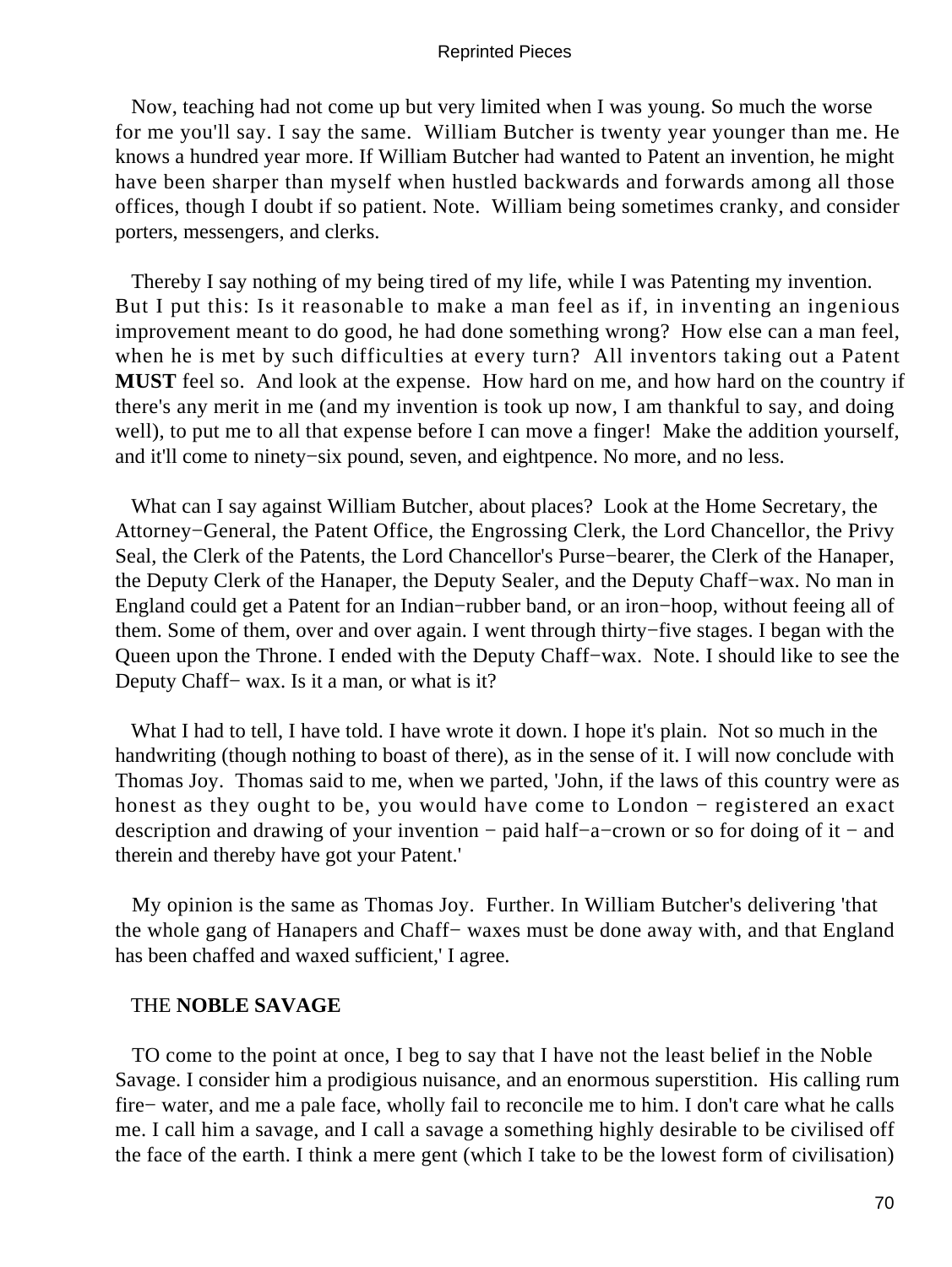better than a howling, whistling, clucking, stamping, jumping, tearing savage. It is all one to me, whether he sticks a fish−bone through his visage, or bits of trees through the lobes of his ears, or bird's feathers in his head; whether he flattens his hair between two boards, or spreads his nose over the breadth of his face, or drags his lower lip down by great weights, or blackens his teeth, or knocks them out, or paints one cheek red and the other blue, or tattoos himself, or oils himself, or rubs his body with fat, or crimps it with knives. Yielding to whichsoever of these agreeable eccentricities, he is a savage − cruel, false, thievish, murderous; addicted more or less to grease, entrails, and beastly customs; a wild animal with the questionable gift of boasting; a conceited, tiresome, bloodthirsty, monotonous humbug.

 Yet it is extraordinary to observe how some people will talk about him, as they talk about the good old times; how they will regret his disappearance, in the course of this world's development, from such and such lands where his absence is a blessed relief and an indispensable preparation for the sowing of the very first seeds of any influence that can exalt humanity; how, even with the evidence of himself before them, they will either be determined to believe, or will suffer themselves to be persuaded into believing, that he is something which their five senses tell them he is not.

 There was Mr. Catlin, some few years ago, with his Ojibbeway Indians. Mr. Catlin was an energetic, earnest man, who had lived among more tribes of Indians than I need reckon up here, and who had written a picturesque and glowing book about them. With his party of Indians squatting and spitting on the table before him, or dancing their miserable jigs after their own dreary manner, he called, in all good faith, upon his civilised audience to take notice of their symmetry and grace, their perfect limbs, and the exquisite expression of their pantomime; and his civilised audience, in all good faith, complied and admired. Whereas, as mere animals, they were wretched creatures, very low in the scale and very poorly formed; and as men and women possessing any power of truthful dramatic expression by means of action, they were no better than the chorus at an Italian Opera in England − and would have been worse if such a thing were possible.

 Mine are no new views of the noble savage. The greatest writers on natural history found him out long ago. **BUFFON** knew what he was, and showed why he is the sulky tyrant that he is to his women, and how it happens (Heaven be praised!) that his race is spare in numbers. For evidence of the quality of his moral nature, pass himself for a moment and refer to his 'faithful dog.' Has he ever improved a dog, or attached a dog, since his nobility first ran wild in woods, and was brought down (at a very long shot) by **POPE?** Or does the animal that is the friend of man, always degenerate in his low society?

 It is not the miserable nature of the noble savage that is the new thing; it is the whimpering over him with maudlin admiration, and the affecting to regret him, and the drawing of any comparison of advantage between the blemishes of civilisation and the tenor of his swinish life. There may have been a change now and then in those diseased absurdities, but there is none in him.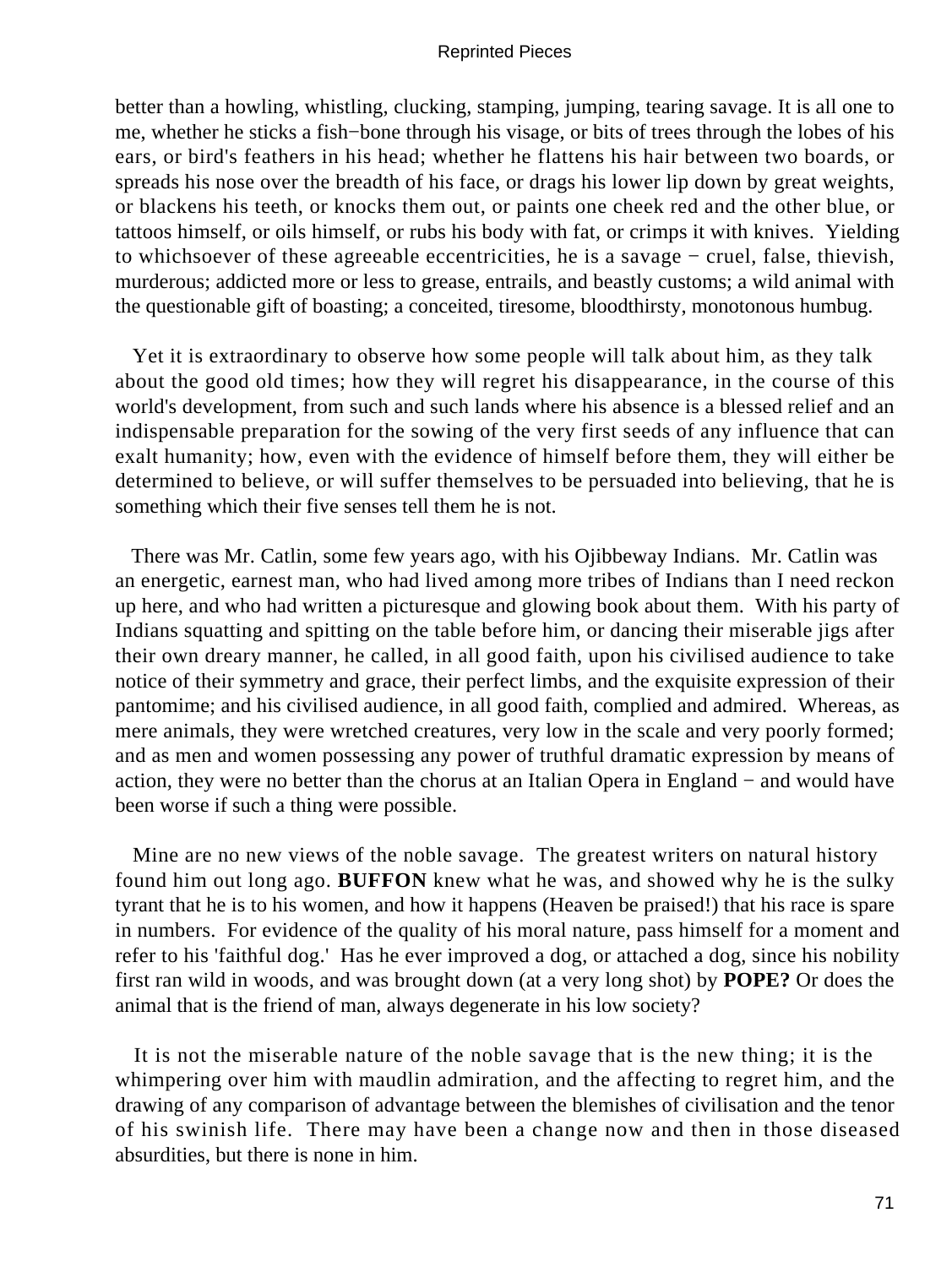Think of the Bushmen. Think of the two men and the two women who have been exhibited about England for some years. Are the majority of persons – who remember the horrid little leader of that party in his festering bundle of hides, with his filth and his antipathy to water, and his straddled legs, and his odious eyes shaded by his brutal hand, and his cry of 'Qu−u−u−u−aaa!' (Bosjesman for something desperately insulting I have no doubt) − conscious of an affectionate yearning towards that noble savage, or is it idiosyncratic in me to abhor, detest, abominate, and abjure him? I have no reserve on this subject, and will frankly state that, setting aside that stage of the entertainment when he counterfeited the death of some creature he had shot, by laying his head on his hand and shaking his left leg − at which time I think it would have been justifiable homicide to slay him − I have never seen that group sleeping, smoking, and expectorating round their brazier, but I have sincerely desired that something might happen to the charcoal smouldering therein, which would cause the immediate suffocation of the whole of the noble strangers.

 There is at present a party of Zulu Kaffirs exhibiting at the St. George's Gallery, Hyde Park Corner, London. These noble savages are represented in a most agreeable manner; they are seen in an elegant theatre, fitted with appropriate scenery of great beauty, and they are described in a very sensible and unpretending lecture, delivered with a modesty which is quite a pattern to all similar exponents. Though extremely ugly, they are much better shaped than such of their predecessors as I have referred to; and they are rather picturesque to the eye, though far from odoriferous to the nose. What a visitor left to his own interpretings and imaginings might suppose these noblemen to be about, when they give vent to that pantomimic expression which is quite settled to be the natural gift of the noble savage, I cannot possibly conceive; for it is so much too luminous for my personal civilisation that it conveys no idea to my mind beyond a general stamping, ramping, and raving, remarkable (as everything in savage life is) for its dire uniformity. But let us − with the interpreter's assistance, of which I for one stand so much in need − see what the noble savage does in Zulu Kaffirland.

 The noble savage sets a king to reign over him, to whom he submits his life and limbs without a murmur or question, and whose whole life is passed chin deep in a lake of blood; but who, after killing incessantly, is in his turn killed by his relations and friends, the moment a grey hair appears on his head. All the noble savage's wars with his fellow−savages (and he takes no pleasure in anything else) are wars of extermination − which is the best thing I know of him, and the most comfortable to my mind when I look at him. He has no moral feelings of any kind, sort, or description; and his 'mission' may be summed up as simply diabolical.

 The ceremonies with which he faintly diversifies his life are, of course, of a kindred nature. If he wants a wife he appears before the kennel of the gentleman whom he has selected for his father−in− law, attended by a party of male friends of a very strong flavour, who screech and whistle and stamp an offer of so many cows for the young lady's hand. The chosen father−in−law − also supported by a high−flavoured party of male friends −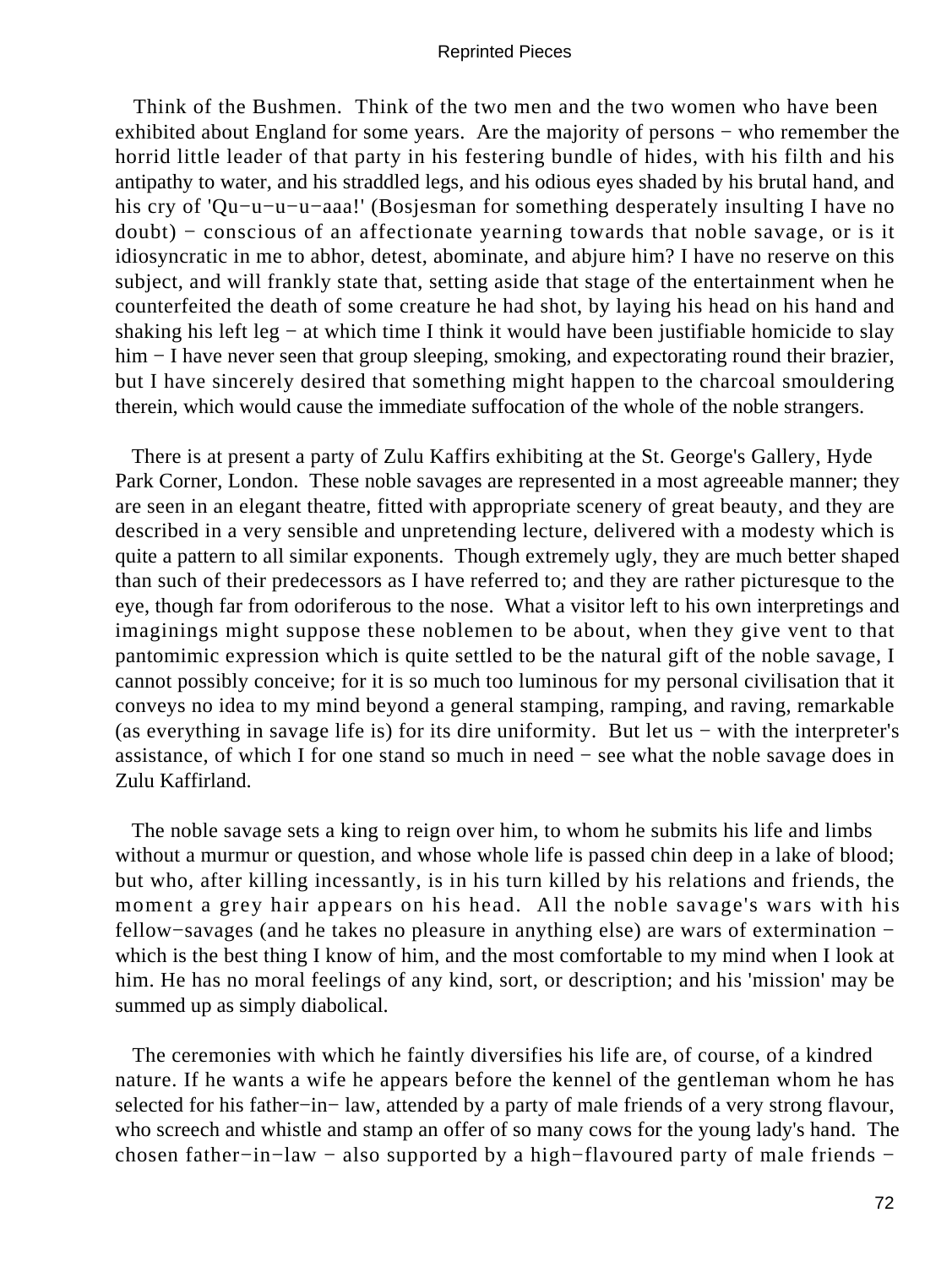screeches, whistles, and yells (being seated on the ground, he can't stamp) that there never was such a daughter in the market as his daughter, and that he must have six more cows. The son−in−law and his select circle of backers screech, whistle, stamp, and yell in reply, that they will give three more cows. The father−in−law (an old deluder, overpaid at the beginning) accepts four, and rises to bind the bargain. The whole party, the young lady included, then falling into epileptic convulsions, and screeching, whistling, stamping, and yelling together − and nobody taking any notice of the young lady (whose charms are not to be thought of without a shudder) – the noble savage is considered married, and his friends make demoniacal leaps at him by way of congratulation.

 When the noble savage finds himself a little unwell, and mentions the circumstance to his friends, it is immediately perceived that he is under the influence of witchcraft. A learned personage, called an Imyanger or Witch Doctor, is immediately sent for to Nooker the Umtargartie, or smell out the witch. The male inhabitants of the kraal being seated on the ground, the learned doctor, got up like a grizzly bear, appears, and administers a dance of a most terrific nature, during the exhibition of which remedy he incessantly gnashes his teeth, and howls:− 'I am the original physician to Nooker the Umtargartie. Yow yow yow! No connexion with any other establishment. Till till till! All other Umtargarties are feigned Umtargarties, Boroo Boroo! but I perceive here a genuine and real Umtargartie, Hoosh Hoosh Hoosh! in whose blood I, the original Imyanger and Nookerer, Blizzerum Boo! will wash these bear's claws of mine. O yow yow yow!' All this time the learned physician is looking out among the attentive faces for some unfortunate man who owes him a cow, or who has given him any small offence, or against whom, without offence, he has conceived a spite. Him he never fails to Nooker as the Umtargartie, and he is instantly killed. In the absence of such an individual, the usual practice is to Nooker the quietest and most gentlemanly person in company. But the nookering is invariably followed on the spot by the butchering.

 Some of the noble savages in whom Mr. Catlin was so strongly interested, and the diminution of whose numbers, by rum and smallpox, greatly affected him, had a custom not unlike this, though much more appalling and disgusting in its odious details.

 The women being at work in the fields, hoeing the Indian corn, and the noble savage being asleep in the shade, the chief has sometimes the condescension to come forth, and lighten the labour by looking at it. On these occasions, he seats himself in his own savage chair, and is attended by his shield−bearer: who holds over his head a shield of cowhide − in shape like an immense mussel shell – fearfully and wonderfully, after the manner of a theatrical supernumerary. But lest the great man should forget his greatness in the contemplation of the humble works of agriculture, there suddenly rushes in a poet, retained for the purpose, called a Praiser. This literary gentleman wears a leopard's head over his own, and a dress of tigers' tails; he has the appearance of having come express on his hind legs from the Zoological Gardens; and he incontinently strikes up the chief's praises, plunging and tearing all the while. There is a frantic wickedness in this brute's manner of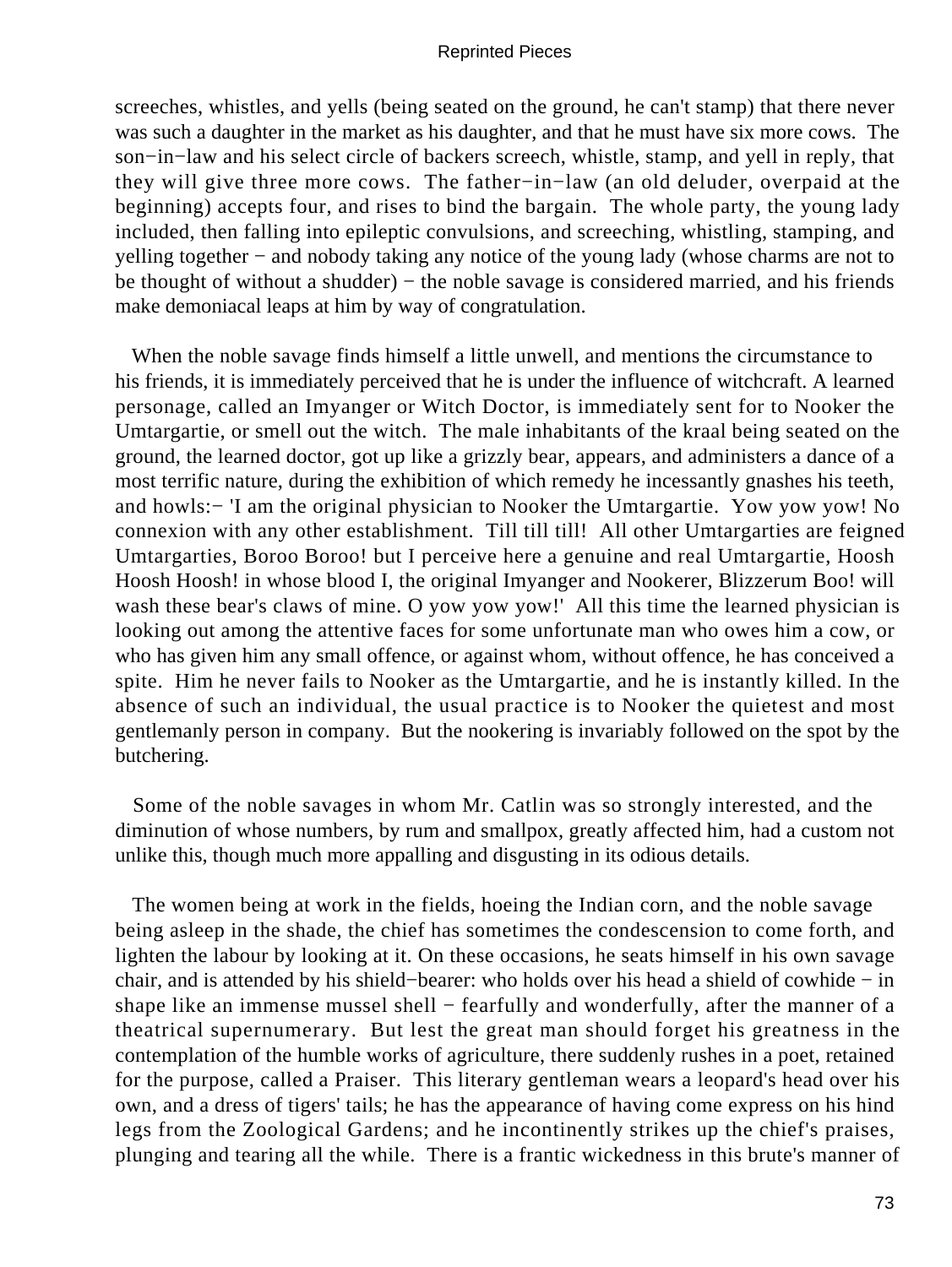worrying the air, and gnashing out, 'O what a delightful chief he is! O what a delicious quantity of blood he sheds! O how majestically he laps it up! O how charmingly cruel he is! O how he tears the flesh of his enemies and crunches the bones! O how like the tiger and the leopard and the wolf and the bear he is! O, row row row row, how fond I am of him!' which might tempt the Society of Friends to charge at a hand−gallop into the Swartz−Kop location and exterminate the whole kraal.

When war is afoot among the noble savages – which is always – the chief holds a council to ascertain whether it is the opinion of his brothers and friends in general that the enemy shall be exterminated. On this occasion, after the performance of an Umsebeuza, or war song, – which is exactly like all the other songs, – the chief makes a speech to his brothers and friends, arranged in single file. No particular order is observed during the delivery of this address, but every gentleman who finds himself excited by the subject, instead of crying 'Hear, hear!' as is the custom with us, darts from the rank and tramples out the life, or crushes the skull, or mashes the face, or scoops out the eyes, or breaks the limbs, or performs a whirlwind of atrocities on the body, of an imaginary enemy. Several gentlemen becoming thus excited at once, and pounding away without the least regard to the orator, that illustrious person is rather in the position of an orator in an Irish House of Commons. But, several of these scenes of savage life bear a strong generic resemblance to an Irish election, and I think would be extremely well received and understood at Cork.

 In all these ceremonies the noble savage holds forth to the utmost possible extent about himself; from which (to turn him to some civilised account) we may learn, I think, that as egotism is one of the most offensive and contemptible littlenesses a civilised man can exhibit, so it is really incompatible with the interchange of ideas; inasmuch as if we all talked about ourselves we should soon have no listeners, and must be all yelling and screeching at once on our own separate accounts: making society hideous. It is my opinion that if we retained in us anything of the noble savage, we could not get rid of it too soon. But the fact is clearly otherwise. Upon the wife and dowry question, substituting coin for cows, we have assuredly nothing of the Zulu Kaffir left. The endurance of despotism is one great distinguishing mark of a savage always. The improving world has quite got the better of that too. In like manner, Paris is a civilised city, and the Theatre Francais a highly civilised theatre; and we shall never hear, and never have heard in these later days (of course) of the Praiser **THERE.** No, no, civilised poets have better work to do. As to Nookering Umtargarties, there are no pretended Umtargarties in Europe, and no European powers to Nooker them; that would be mere spydom, subordination, small malice, superstition, and false pretence. And as to private Umtargarties, are we not in the year eighteen hundred and fifty−three, with spirits rapping at our doors?

 To conclude as I began. My position is, that if we have anything to learn from the Noble Savage, it is what to avoid. His virtues are a fable; his happiness is a delusion; his nobility, nonsense.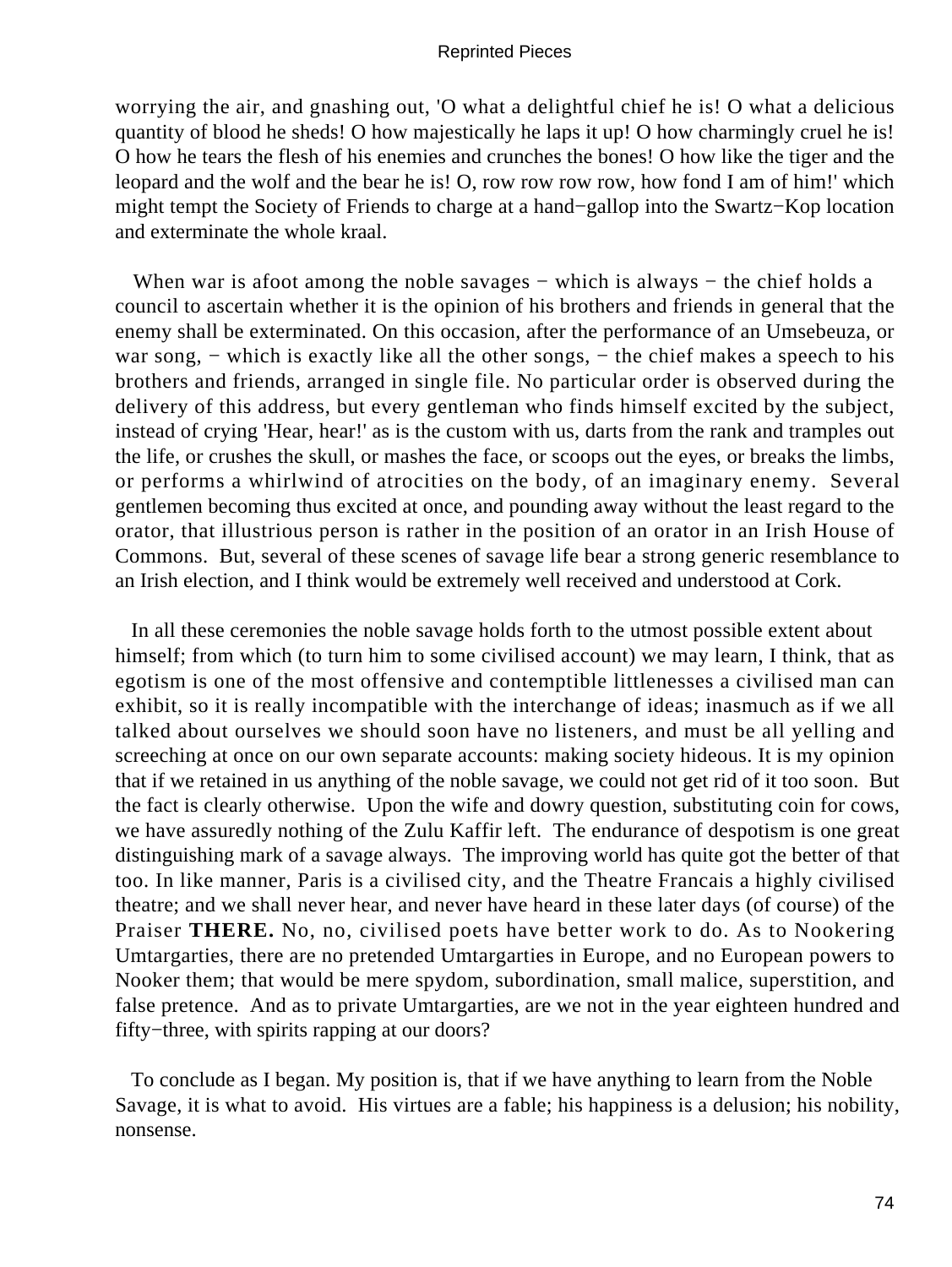We have no greater justification for being cruel to the miserable object, than for being cruel to a WILLIAM **SHAKESPEARE** or an **ISAAC NEWTON;** but he passes away before an immeasurably better and higher power than ever ran wild in any earthly woods, and the world will be all the better when his place knows him no more.

# A **FLIGHT**

WHEN Don Diego de − I forget his name – the inventor of the last new Flying Machines, price so many francs for ladies, so many more for gentlemen – when Don Diego, by permission of Deputy Chaff−wax and his noble band, shall have taken out a Patent for the Queen's dominions, and shall have opened a commodious Warehouse in an airy situation; and when all persons of any gentility will keep at least a pair of wings, and be seen skimming about in every direction; I shall take a flight to Paris (as I soar round the world) in a cheap and independent manner. At present, my reliance is on the South− Eastern Railway Company, in whose Express Train here I sit, at eight of the clock on a very hot morning, under the very hot roof of the Terminus at London Bridge, in danger of being 'forced' like a cucumber or a melon, or a pine−apple. And talking of pine− apples, I suppose there never were so many pine−apples in a Train as there appear to be in this Train.

 Whew! The hot−house air is faint with pine−apples. Every French citizen or citizeness is carrying pine−apples home. The compact little Enchantress in the corner of my carriage (French actress, to whom I yielded up my heart under the auspices of that brave child, 'MEAT−CHELL,' at the St. James's Theatre the night before last) has a pine−apple in her lap. Compact Enchantress's friend, confidante, mother, mystery, Heaven knows what, has two pine−apples in her lap, and a bundle of them under the seat. Tobacco−smoky Frenchman in Algerine wrapper, with peaked hood behind, who might be Abd−el− Kader dyed rifle−green, and who seems to be dressed entirely in dirt and braid, carries pine−apples in a covered basket. Tall, grave, melancholy Frenchman, with black Vandyke beard, and hair close−cropped, with expansive chest to waistcoat, and compressive waist to coat: saturnine as to his pantaloons, calm as to his feminine boots, precious as to his jewellery, smooth and white as to his linen: dark−eyed, high−foreheaded, hawk−nosed − got up, one thinks, like Lucifer or Mephistopheles, or Zamiel, transformed into a highly genteel Parisian − has the green end of a pine−apple sticking out of his neat valise.

 Whew! If I were to be kept here long, under this forcing−frame, I wonder what would become of me − whether I should be forced into a giant, or should sprout or blow into some other phenomenon! Compact Enchantress is not ruffled by the heat − she is always composed, always compact. O look at her little ribbons, frills, and edges, at her shawl, at her gloves, at her hair, at her bracelets, at her bonnet, at everything about her! How is it accomplished? What does she do to be so neat? How is it that every trifle she wears belongs to her, and cannot choose but be a part of her? And even Mystery, look at HER! A model. Mystery is not young, not pretty, though still of an average candle−light passability; but she does such miracles in her own behalf, that, one of these days, when she dies, they'll be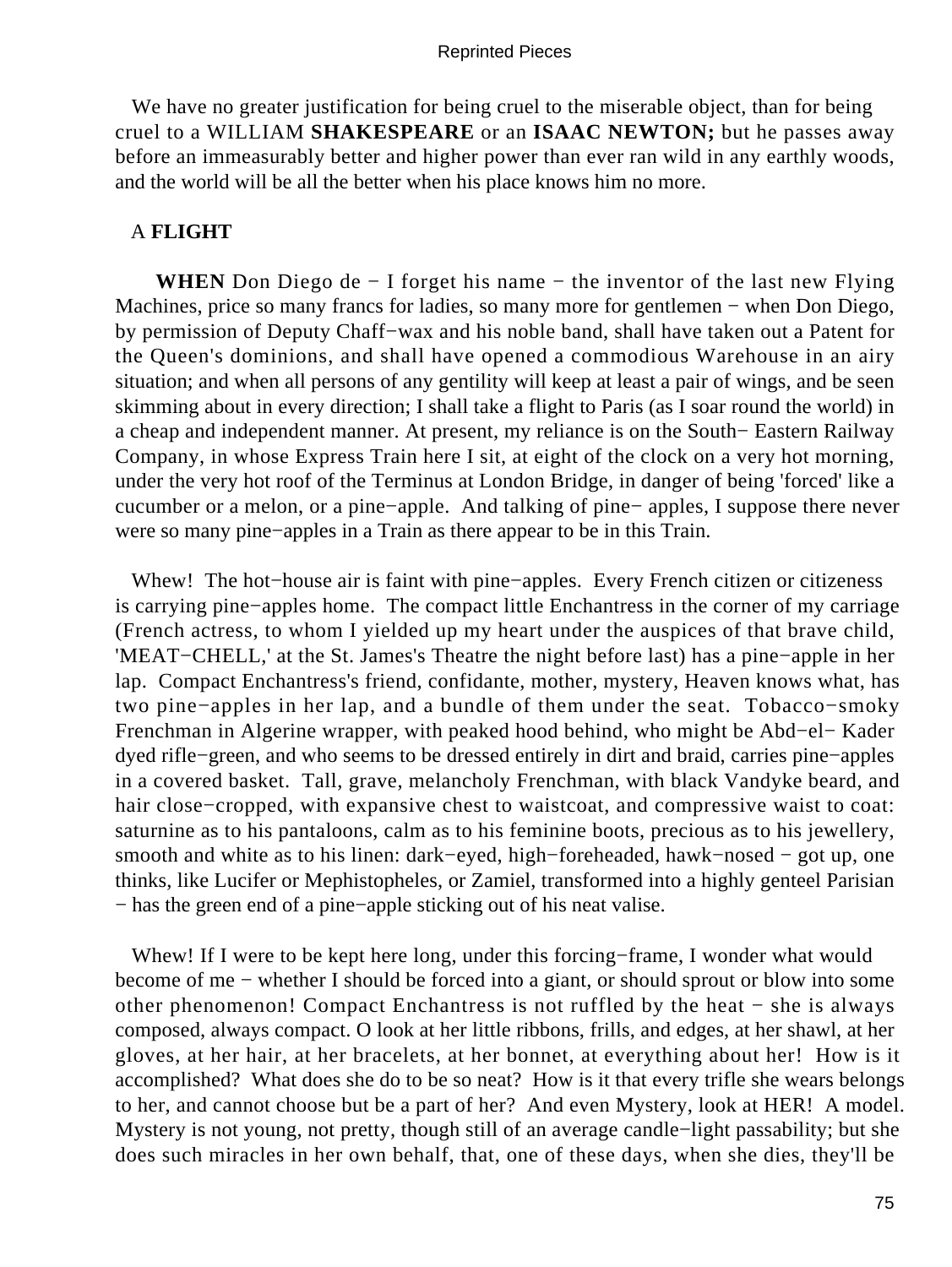amazed to find an old woman in her bed, distantly like her. She was an actress once, I shouldn't wonder, and had a Mystery attendant on herself. Perhaps, Compact Enchantress will live to be a Mystery, and to wait with a shawl at the side−scenes, and to sit opposite to Mademoiselle in railway carriages, and smile and talk subserviently, as Mystery does now. That's hard to believe!

 Two Englishmen, and now our carriage is full. First Englishman, in the monied interest − flushed, highly respectable − Stock Exchange, perhaps − City, certainly. Faculties of second Englishman entirely absorbed in hurry. Plunges into the carriage, blind. Calls out of window concerning his luggage, deaf. Suffocates himself under pillows of great−coats, for no reason, and in a demented manner. Will receive no assurance from any porter whatsoever. Is stout and hot, and wipes his head, and makes himself hotter by breathing so hard. Is totally incredulous respecting assurance of Collected Guard, that 'there's no hurry.' No hurry! And a flight to Paris in eleven hours!

 It is all one to me in this drowsy corner, hurry or no hurry. Until Don Diego shall send home my wings, my flight is with the South−Eastern Company. I can fly with the South−Eastern, more lazily, at all events, than in the upper air. I have but to sit here thinking as idly as I please, and be whisked away. I am not accountable to anybody for the idleness of my thoughts in such an idle summer flight; my flight is provided for by the South−Eastern and is no business of mine.

 The bell! With all my heart. It does not require me to do so much as even to flap my wings. Something snorts for me, something shrieks for me, something proclaims to everything else that it had better keep out of my way, – and away I go.

 Ah! The fresh air is pleasant after the forcing−frame, though it does blow over these interminable streets, and scatter the smoke of this vast wilderness of chimneys. Here we are − no, I mean there we were, for it has darted far into the rear − in Bermondsey where the tanners live. Flash! The distant shipping in the Thames is gone. Whirr! The little streets of new brick and red tile, with here and there a flagstaff growing like a tall weed out of the scarlet beans, and, everywhere, plenty of open sewer and ditch for the promotion of the public health, have been fired off in a volley. Whizz! Dust−heaps, market−gardens, and waste grounds. Rattle! New Cross Station. Shock! There we were at Croydon. Bur−r−r−r! The tunnel.

 I wonder why it is that when I shut my eyes in a tunnel I begin to feel as if I were going at an Express pace the other way. I am clearly going back to London now. Compact Enchantress must have forgotten something, and reversed the engine. No! After long darkness, pale fitful streaks of light appear. I am still flying on for Folkestone. The streaks grow stronger − become continuous − become the ghost of day − become the living day − became I mean − the tunnel is miles and miles away, and here I fly through sunlight, all among the harvest and the Kentish hops.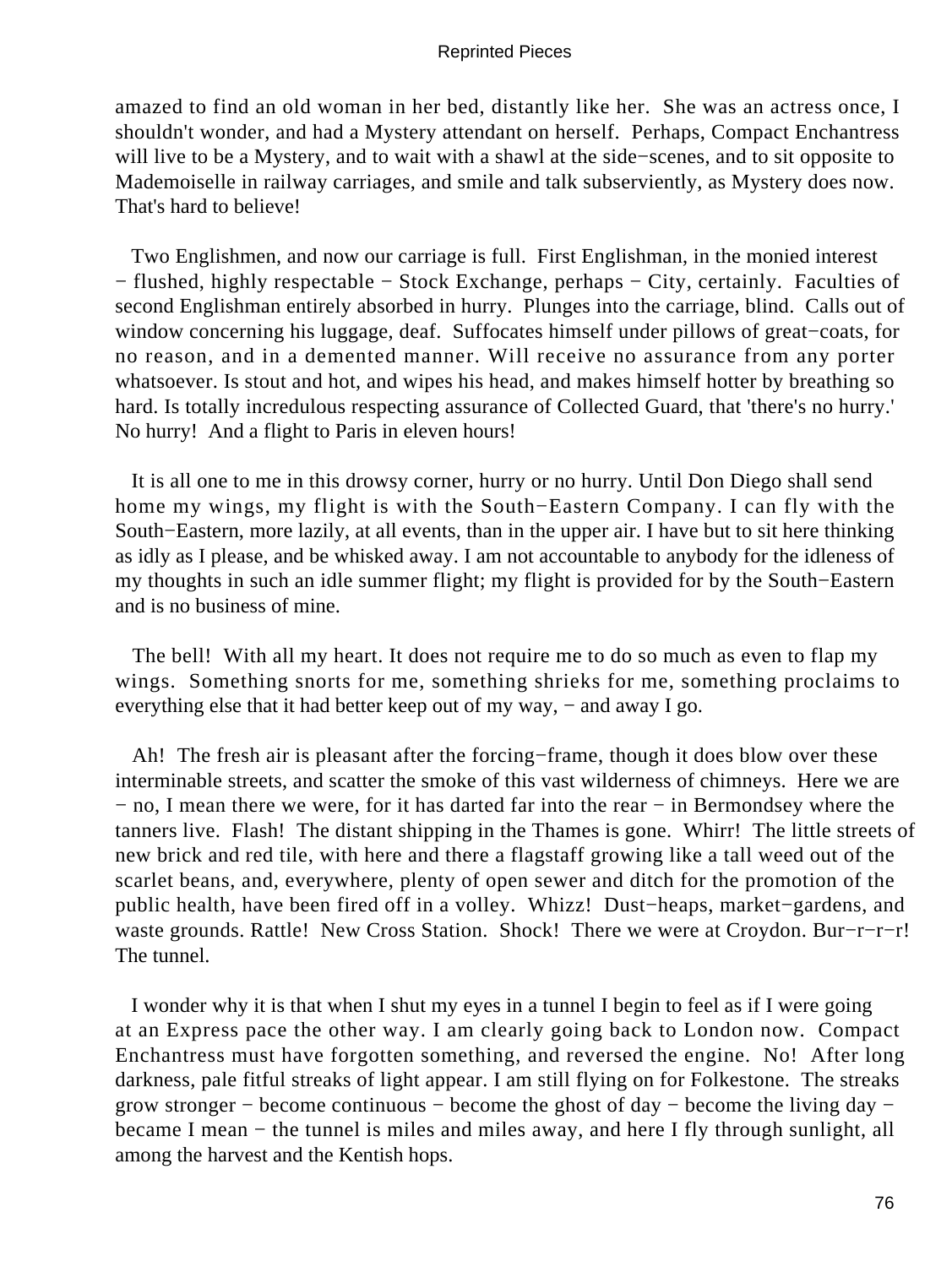There is a dreamy pleasure in this flying. I wonder where it was, and when it was, that we exploded, blew into space somehow, a Parliamentary Train, with a crowd of heads and faces looking at us out of cages, and some hats waving. Monied Interest says it was at Reigate Station. Expounds to Mystery how Reigate Station is so many miles from London, which Mystery again develops to Compact Enchantress. There might be neither a Reigate nor a London for me, as I fly away among the Kentish hops and harvest. What do I care?

 Bang! We have let another Station off, and fly away regardless. Everything is flying. The hop−gardens turn gracefully towards me, presenting regular avenues of hops in rapid flight, then whirl away. So do the pools and rushes, haystacks, sheep, clover in full bloom delicious to the sight and smell, corn−sheaves, cherry− orchards, apple−orchards, reapers, gleaners, hedges, gates, fields that taper off into little angular corners, cottages, gardens, now and then a church. Bang, bang! A double−barrelled Station! Now a wood, now a bridge, now a landscape, now a cutting, now a − Bang! a single−barrelled Station − there was a cricket−match somewhere with two white tents, and then four flying cows, then turnips − now the wires of the electric telegraph are all alive, and spin, and blurr their edges, and go up and down, and make the intervals between each other most irregular: contracting and expanding in the strangest manner. Now we slacken. With a screwing, and a grinding, and a smell of water thrown on ashes, now we stop!

 Demented Traveller, who has been for two or three minutes watchful, clutches his great−coats, plunges at the door, rattles it, cries 'Hi!' eager to embark on board of impossible packets, far inland. Collected Guard appears. 'Are you for Tunbridge, sir?' 'Tunbridge? No. Paris.' 'Plenty of time, sir. No hurry. Five minutes here, sir, for refreshment.' I am so blest (anticipating Zamiel, by half a second) as to procure a glass of water for Compact Enchantress.

 Who would suppose we had been flying at such a rate, and shall take wing again directly? Refreshment−room full, platform full, porter with watering−pot deliberately cooling a hot wheel, another porter with equal deliberation helping the rest of the wheels bountifully to ice cream. Monied Interest and I re−entering the carriage first, and being there alone, he intimates to me that the French are 'no go' as a Nation. I ask why? He says, that Reign of Terror of theirs was quite enough. I ventured to inquire whether he remembers anything that preceded said Reign of Terror? He says not particularly. 'Because,' I remark, 'the harvest that is reaped, has sometimes been sown.' Monied Interest repeats, as quite enough for him, that the French are revolutionary, – 'and always at it.'

 Bell. Compact Enchantress, helped in by Zamiel (whom the stars confound!), gives us her charming little side−box look, and smites me to the core. Mystery eating sponge−cake. Pine−apple atmosphere faintly tinged with suspicions of sherry. Demented Traveller flits past the carriage, looking for it. Is blind with agitation, and can't see it. Seems singled out by Destiny to be the only unhappy creature in the flight, who has any cause to hurry himself. Is nearly left behind. Is seized by Collected Guard after the Train is in motion, and bundled in.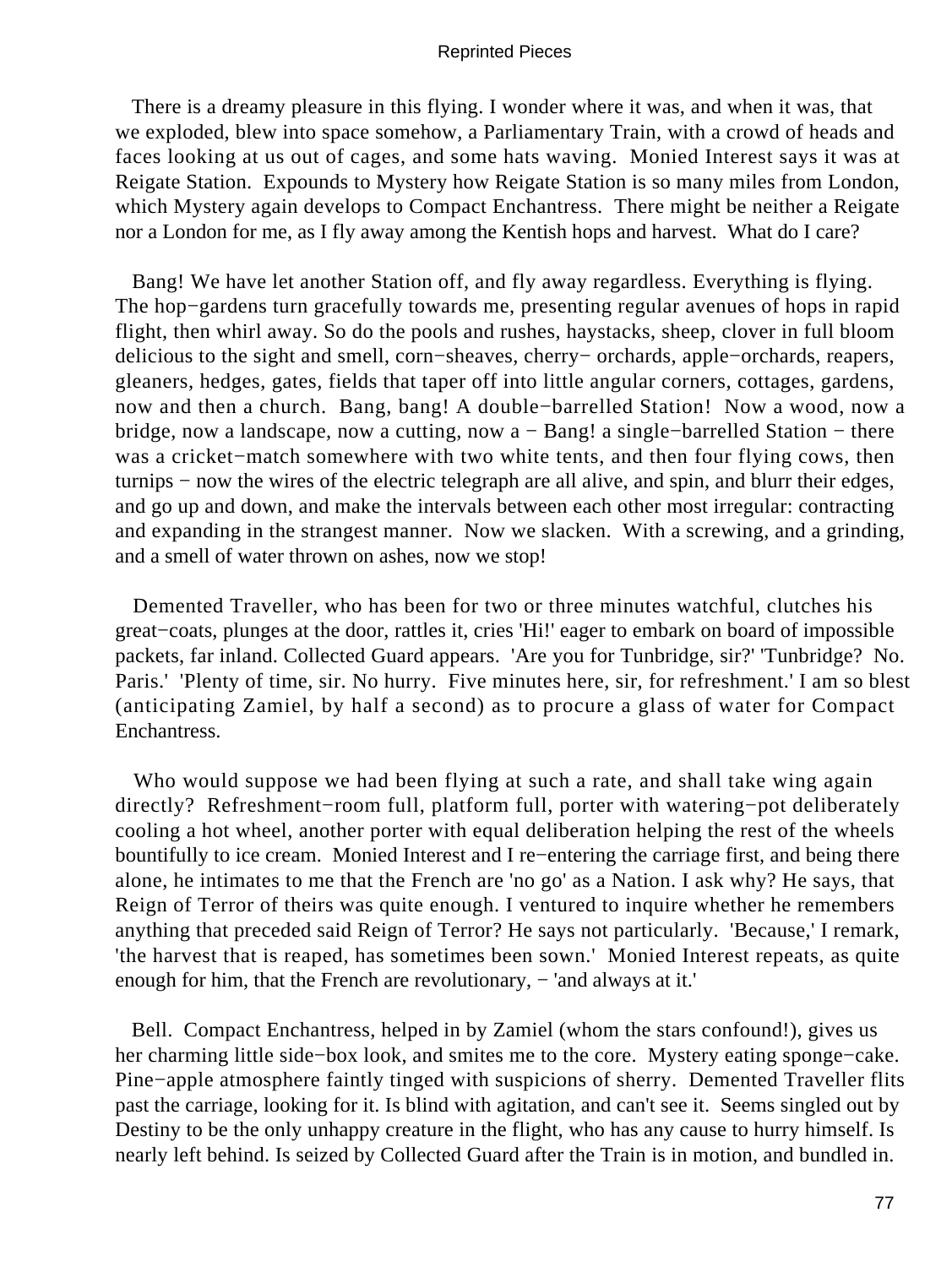Still, has lingering suspicions that there must be a boat in the neighbourhood, and **WILL** look wildly out of window for it.

 Flight resumed. Corn−sheaves, hop−gardens, reapers, gleaners, apple−orchards, cherry−orchards, Stations single and double− barrelled, Ashford. Compact Enchantress (constantly talking to Mystery, in an exquisite manner) gives a little scream; a sound that seems to come from high up in her precious little head; from behind her bright little eyebrows. 'Great Heaven, my pine−apple! My Angel! It is lost!' Mystery is desolated. A search made. It is not lost. Zamiel finds it. I curse him (flying) in the Persian manner. May his face be turned upside down, and jackasses sit upon his uncle's grave!

 Now fresher air, now glimpses of unenclosed Down−land with flapping crows flying over it whom we soon outfly, now the Sea, now Folkestone at a quarter after ten. 'Tickets ready, gentlemen!' Demented dashes at the door. 'For Paris, sir? No hurry.'

 Not the least. We are dropped slowly down to the Port, and sidle to and fro (the whole Train) before the insensible Royal George Hotel, for some ten minutes. The Royal George takes no more heed of us than its namesake under water at Spithead, or under earth at Windsor, does. The Royal George's dog lies winking and blinking at us, without taking the trouble to sit up; and the Royal George's 'wedding party' at the open window (who seem, I must say, rather tired of bliss) don't bestow a solitary glance upon us, flying thus to Paris in eleven hours. The first gentleman in Folkestone is evidently used up, on this subject.

 Meanwhile, Demented chafes. Conceives that every man's hand is against him, and exerting itself to prevent his getting to Paris. Refuses consolation. Rattles door. Sees smoke on the horizon, and 'knows' it's the boat gone without him. Monied Interest resentfully explains that HE is going to Paris too. Demented signifies, that if Monied Interest chooses to be left behind, HE don't.

 'Refreshments in the Waiting−Room, ladies and gentlemen. No hurry, ladies and gentlemen, for Paris. No hurry whatever!'

 Twenty minutes' pause, by Folkestone clock, for looking at Enchantress while she eats a sandwich, and at Mystery while she eats of everything there that is eatable, from pork−pie, sausage, jam, and gooseberries, to lumps of sugar. All this time, there is a very waterfall of luggage, with a spray of dust, tumbling slantwise from the pier into the steamboat. All this time, Demented (who has no business with it) watches it with starting eyes, fiercely requiring to be shown HIS luggage. When it at last concludes the cataract, he rushes hotly to refresh − is shouted after, pursued, jostled, brought back, pitched into the departing steamer upside down, and caught by mariners disgracefully.

 A lovely harvest−day, a cloudless sky, a tranquil sea. The piston− rods of the engines so regularly coming up from below, to look (as well they may) at the bright weather, and so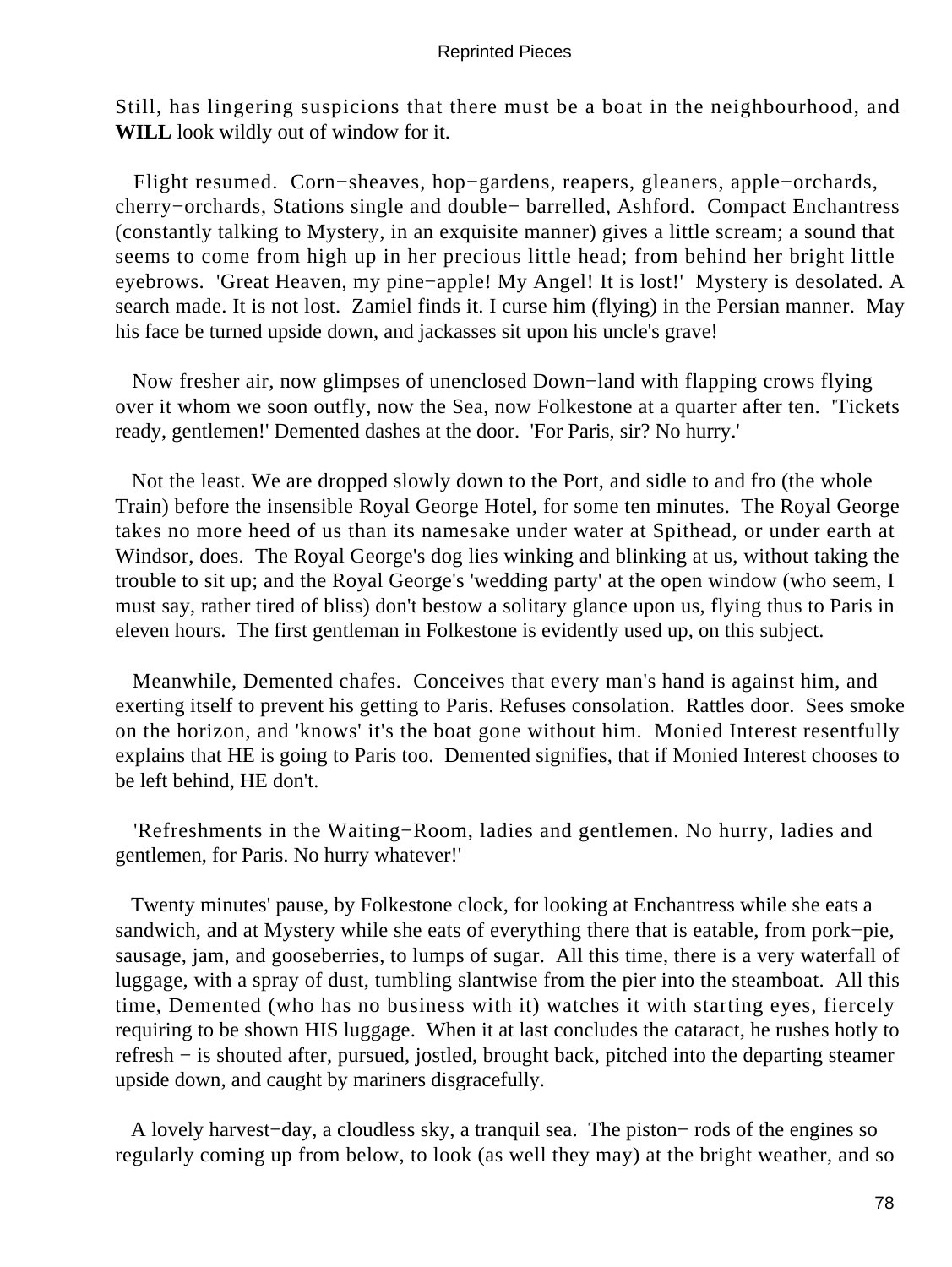regularly almost knocking their iron heads against the cross beam of the skylight, and never doing it! Another Parisian actress is on board, attended by another Mystery. Compact Enchantress greets her sister artist − Oh, the Compact One's pretty teeth! − and Mystery greets Mystery. My Mystery soon ceases to be conversational − is taken poorly, in a word, having lunched too miscellaneously − and goes below. The remaining Mystery then smiles upon the sister artists (who, I am afraid, wouldn't greatly mind stabbing each other), and is upon the whole ravished.

 And now I find that all the French people on board begin to grow, and all the English people to shrink. The French are nearing home, and shaking off a disadvantage, whereas we are shaking it on. Zamiel is the same man, and Abd−el−Kader is the same man, but each seems to come into possession of an indescribable confidence that departs from us − from Monied Interest, for instance, and from me. Just what they gain, we lose. Certain British 'Gents' about the steersman, intellectually nurtured at home on parody of everything and truth of nothing, become subdued, and in a manner forlorn; and when the steersman tells them (not exultingly) how he has 'been upon this station now eight year, and never see the old town of Bullum yet,' one of them, with an imbecile reliance on a reed, asks him what he considers to be the best hotel in Paris?

 Now, I tread upon French ground, and am greeted by the three charming words, Liberty, Equality, Fraternity, painted up (in letters a little too thin for their height) on the Custom−house wall − also by the sight of large cocked hats, without which demonstrative head−gear nothing of a public nature can be done upon this soil. All the rabid Hotel population of Boulogne howl and shriek outside a distant barrier, frantic to get at us. Demented, by some unlucky means peculiar to himself, is delivered over to their fury, and is presently seen struggling in a whirlpool of Touters − is somehow understood to be going to Paris − is, with infinite noise, rescued by two cocked hats, and brought into Custom−house bondage with the rest of us.

 Here, I resign the active duties of life to an eager being, of preternatural sharpness, with a shelving forehead and a shabby snuff−coloured coat, who (from the wharf) brought me down with his eye before the boat came into port. He darts upon my luggage, on the floor where all the luggage is strewn like a wreck at the bottom of the great deep; gets it proclaimed and weighed as the property of 'Monsieur a traveller unknown;' pays certain francs for it, to a certain functionary behind a Pigeon Hole, like a pay−box at a Theatre (the arrangements in general are on a wholesale scale, half military and half theatrical); and I suppose I shall find it when I come to Paris – he says I shall. I know nothing about it, except that I pay him his small fee, and pocket the ticket he gives me, and sit upon a counter, involved in the general distraction.

 Railway station. 'Lunch or dinner, ladies and gentlemen. Plenty of time for Paris. Plenty of time!' Large hall, long counter, long strips of dining−table, bottles of wine, plates of meat, roast chickens, little loaves of bread, basins of soup, little caraffes of brandy, cakes, and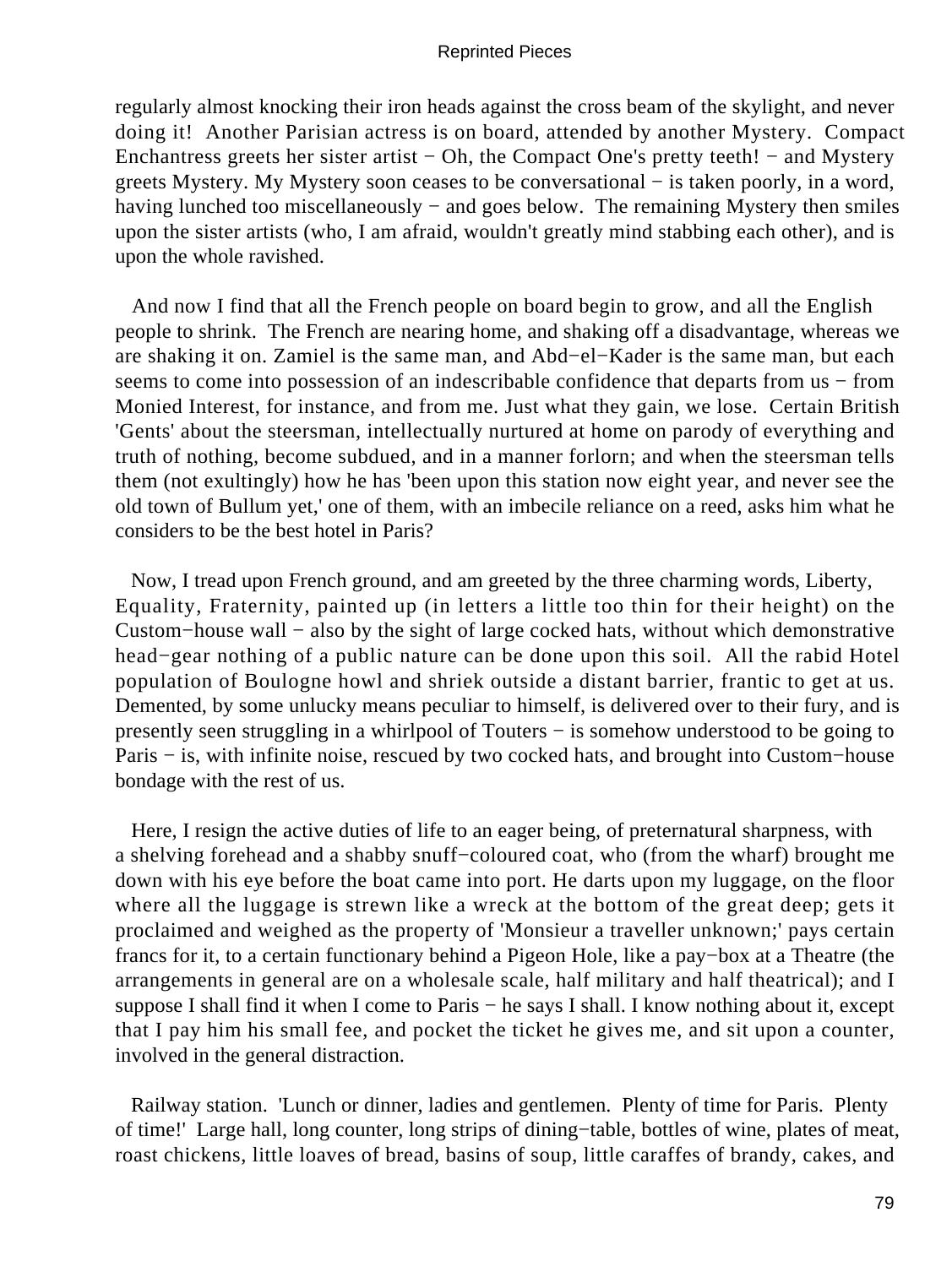fruit. Comfortably restored from these resources, I begin to fly again.

 I saw Zamiel (before I took wing) presented to Compact Enchantress and Sister Artist, by an officer in uniform, with a waist like a wasp's, and pantaloons like two balloons. They all got into the next carriage together, accompanied by the two Mysteries. They laughed. I am alone in the carriage (for I don't consider Demented anybody) and alone in the world.

 Fields, windmills, low grounds, pollard−trees, windmills, fields, fortifications, Abbeville, soldiering and drumming. I wonder where England is, and when I was there last − about two years ago, I should say. Flying in and out among these trenches and batteries, skimming the clattering drawbridges, looking down into the stagnant ditches, I become a prisoner of state, escaping. I am confined with a comrade in a fortress. Our room is in an upper story. We have tried to get up the chimney, but there's an iron grating across it, imbedded in the masonry. After months of labour, we have worked the grating loose with the poker, and can lift it up. We have also made a hook, and twisted our rugs and blankets into ropes. Our plan is, to go up the chimney, hook our ropes to the top, descend hand over hand upon the roof of the guard−house far below, shake the hook loose, watch the opportunity of the sentinels pacing away, hook again, drop into the ditch, swim across it, creep into the shelter of the wood. The time is come − a wild and stormy night. We are up the chimney, we are on the guard−house roof, we are swimming in the murky ditch, when lo! 'Qui v'la?' a bugle, the alarm, a crash! What is it? Death? No, Amiens.

 More fortifications, more soldiering and drumming, more basins of soup, more little loaves of bread, more bottles of wine, more caraffes of brandy, more time for refreshment. Everything good, and everything ready. Bright, unsubstantial−looking, scenic sort of station. People waiting. Houses, uniforms, beards, moustaches, some sabots, plenty of neat women, and a few old−visaged children. Unless it be a delusion born of my giddy flight, the grown−up people and the children seem to change places in France. In general, the boys and girls are little old men and women, and the men and women lively boys and girls.

 Bugle, shriek, flight resumed. Monied Interest has come into my carriage. Says the manner of refreshing is 'not bad,' but considers it French. Admits great dexterity and politeness in the attendants. Thinks a decimal currency may have something to do with their despatch in settling accounts, and don't know but what it's sensible and convenient. Adds, however, as a general protest, that they're a revolutionary people − and always at it.

 Ramparts, canals, cathedral, river, soldiering and drumming, open country, river, earthenware manufactures, Creil. Again ten minutes. Not even Demented in a hurry. Station, a drawing−room with a verandah: like a planter's house. Monied Interest considers it a band−box, and not made to last. Little round tables in it, at one of which the Sister Artists and attendant Mysteries are established with Wasp and Zamiel, as if they were going to stay a week.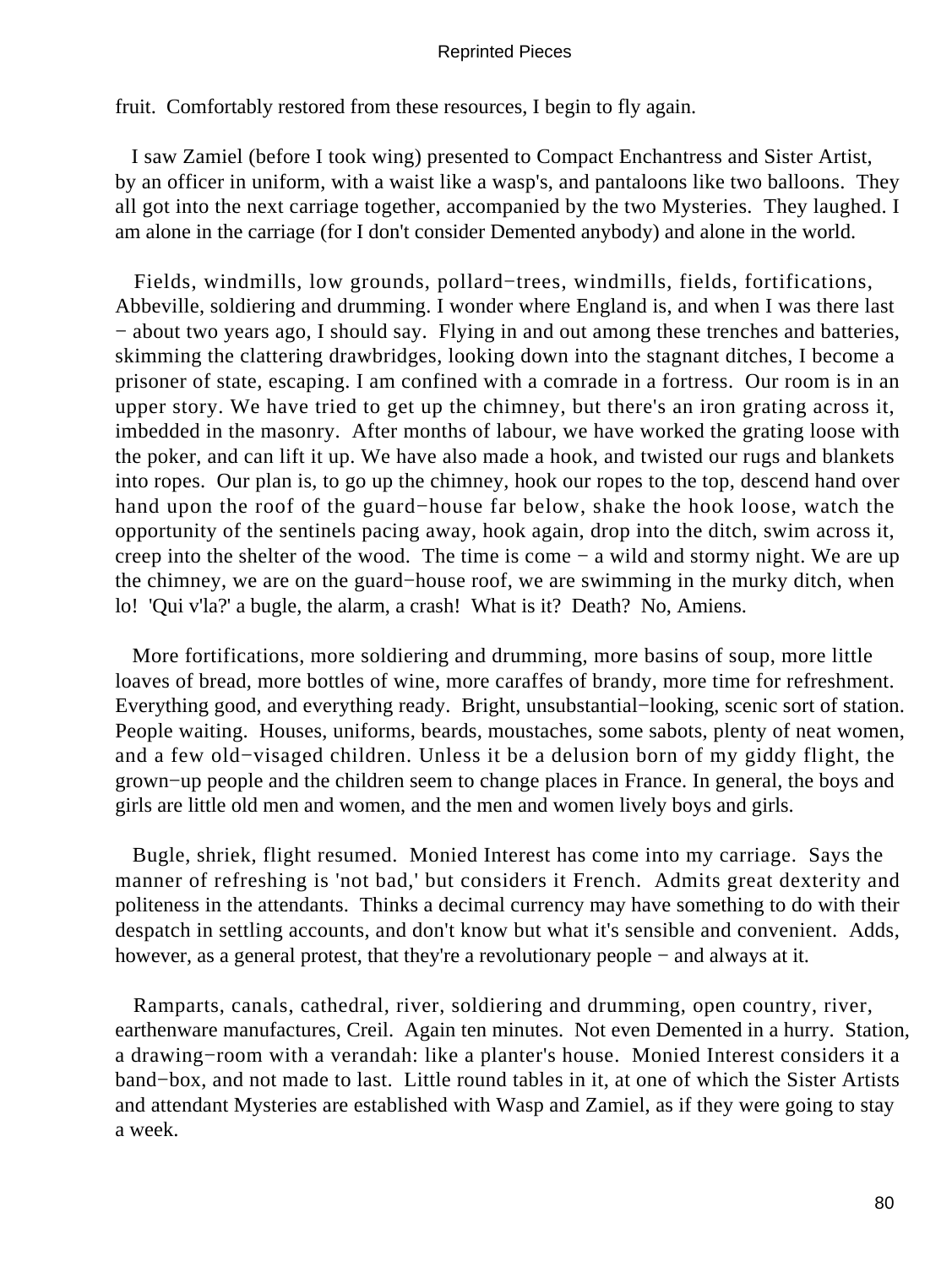Anon, with no more trouble than before, I am flying again, and lazily wondering as I fly. What has the South−Eastern done with all the horrible little villages we used to pass through, in the **DILIGENCE?** What have they done with all the summer dust, with all the winter mud, with all the dreary avenues of little trees, with all the ramshackle postyards, with all the beggars (who used to turn out at night with bits of lighted candle, to look in at the coach windows), with all the long−tailed horses who were always biting one another, with all the big postilions in jack–boots − with all the mouldy cafes that we used to stop at, where a long mildewed table−cloth, set forth with jovial bottles of vinegar and oil, and with a Siamese arrangement of pepper and salt, was never wanting? Where are the grass−grown little towns, the wonderful little market−places all unconscious of markets, the shops that nobody kept, the streets that nobody trod, the churches that nobody went to, the bells that nobody rang, the tumble−down old buildings plastered with many−coloured bills that nobody read? Where are the two−and−twenty weary hours of long, long day and night journey, sure to be either insupportably hot or insupportably cold? Where are the pains in my bones, where are the fidgets in my legs, where is the Frenchman with the nightcap who never **WOULD** have the little coupe−window down, and who always fell upon me when he went to sleep, and always slept all night snoring onions?

A voice breaks in with 'Paris! Here we are!'

 I have overflown myself, perhaps, but I can't believe it. I feel as if I were enchanted or bewitched. It is barely eight o'clock yet − it is nothing like half−past − when I have had my luggage examined at that briskest of Custom−houses attached to the station, and am rattling over the pavement in a hackney−cabriolet.

 Surely, not the pavement of Paris? Yes, I think it is, too. I don't know any other place where there are all these high houses, all these haggard−looking wine shops, all these billiard tables, all these stocking−makers with flat red or yellow legs of wood for signboard, all these fuel shops with stacks of billets painted outside, and real billets sawing in the gutter, all these dirty corners of streets, all these cabinet pictures over dark doorways representing discreet matrons nursing babies. And yet this morning − I'll think of it in a warm−bath.

 Very like a small room that I remember in the Chinese baths upon the Boulevard, certainly; and, though I see it through the steam, I think that I might swear to that peculiar hot−linen basket, like a large wicker hour−glass. When can it have been that I left home? When was it that I paid 'through to Paris' at London Bridge, and discharged myself of all responsibility, except the preservation of a voucher ruled into three divisions, of which the first was snipped off at Folkestone, the second aboard the boat, and the third taken at my journey's end? It seems to have been ages ago. Calculation is useless. I will go out for a walk.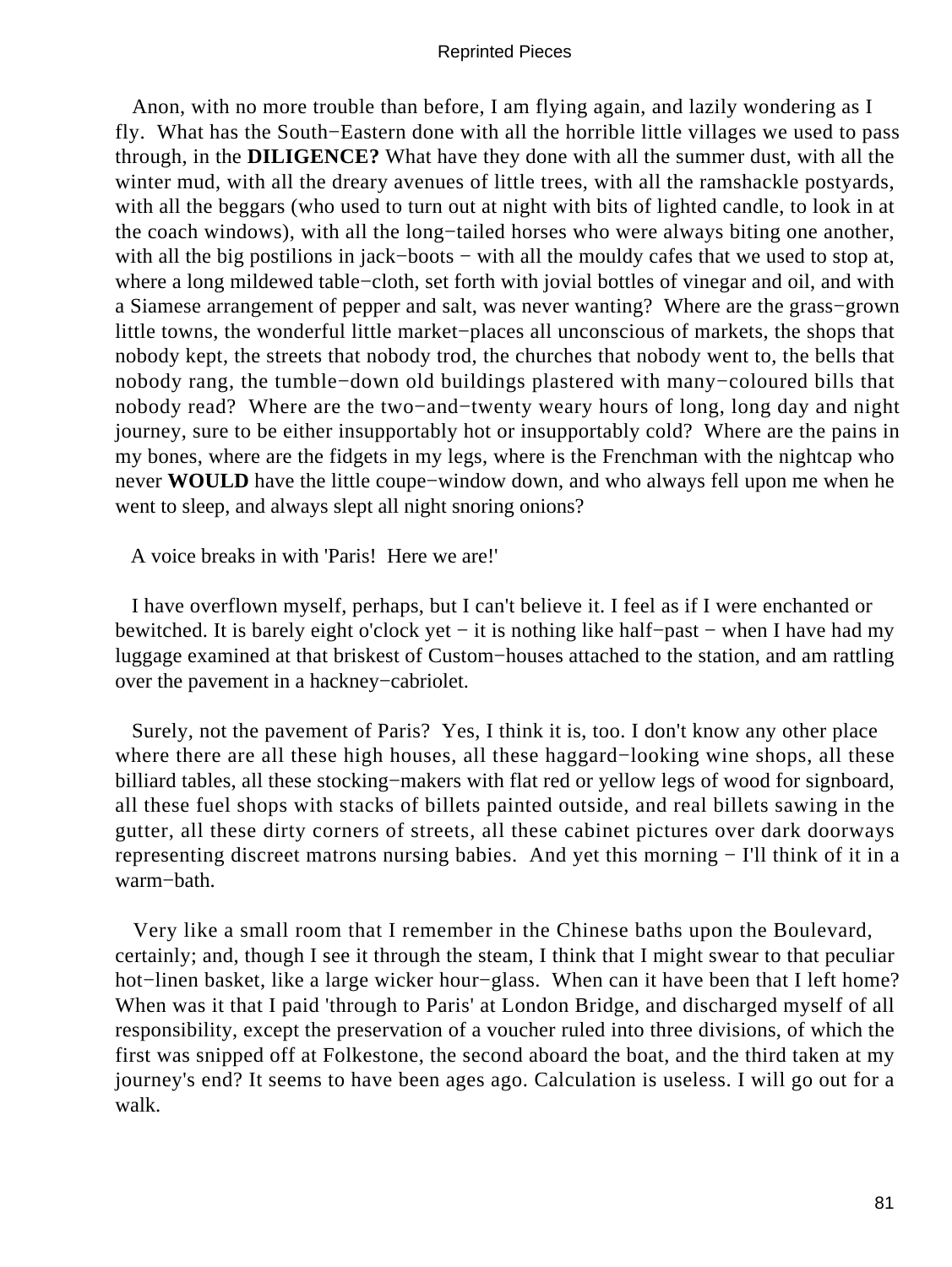The crowds in the streets, the lights in the shops and balconies, the elegance, variety, and beauty of their decorations, the number of the theatres, the brilliant cafes with their windows thrown up high and their vivacious groups at little tables on the pavement, the light and glitter of the houses turned as it were inside out, soon convince me that it is no dream; that I am in Paris, howsoever I got there. I stroll down to the sparkling Palais Royal, up the Rue de Rivoli, to the Place Vendome. As I glance into a print−shop window, Monied Interest, my late travelling companion, comes upon me, laughing with the highest relish of disdain. 'Here's a people!' he says, pointing to Napoleon in the window and Napoleon on the column. 'Only one idea all over Paris! A monomania!' Humph! **I THINK I** have seen Napoleon's match? There was a statue, when I came away, at Hyde Park Corner, and another in the City, and a print or two in the shops.

 I walk up to the Barriere de l'Etoile, sufficiently dazed by my flight to have a pleasant doubt of the reality of everything about me; of the lively crowd, the overhanging trees, the performing dogs, the hobby−horses, the beautiful perspectives of shining lamps: the hundred and one enclosures, where the singing is, in gleaming orchestras of azure and gold, and where a star−eyed Houri comes round with a box for voluntary offerings. So, I pass to my hotel, enchanted; sup, enchanted; go to bed, enchanted; pushing back this morning (if it really were this morning) into the remoteness of time, blessing the South−Eastern Company for realising the Arabian Nights in these prose days, murmuring, as I wing my idle flight into the land of dreams, 'No hurry, ladies and gentlemen, going to Paris in eleven hours. It is so well done, that there really is no hurry!'

# THE **DETECTIVE POLICE**

 WE are not by any means devout believers in the old Bow Street Police. To say the truth, we think there was a vast amount of humbug about those worthies. Apart from many of them being men of very indifferent character, and far too much in the habit of consorting with thieves and the like, they never lost a public occasion of jobbing and trading in mystery and making the most of themselves. Continually puffed besides by incompetent magistrates anxious to conceal their own deficiencies, and hand−in−glove with the penny−a−liners of that time, they became a sort of superstition. Although as a Preventive Police they were utterly ineffective, and as a Detective Police were very loose and uncertain in their operations, they remain with some people a superstition to the present day.

 On the other hand, the Detective Force organised since the establishment of the existing Police, is so well chosen and trained, proceeds so systematically and quietly, does its business in such a workmanlike manner, and is always so calmly and steadily engaged in the service of the public, that the public really do not know enough of it, to know a tithe of its usefulness. Impressed with this conviction, and interested in the men themselves, we represented to the authorities at Scotland Yard, that we should be glad, if there were no official objection, to have some talk with the Detectives. A most obliging and ready permission being given, a certain evening was appointed with a certain Inspector for a social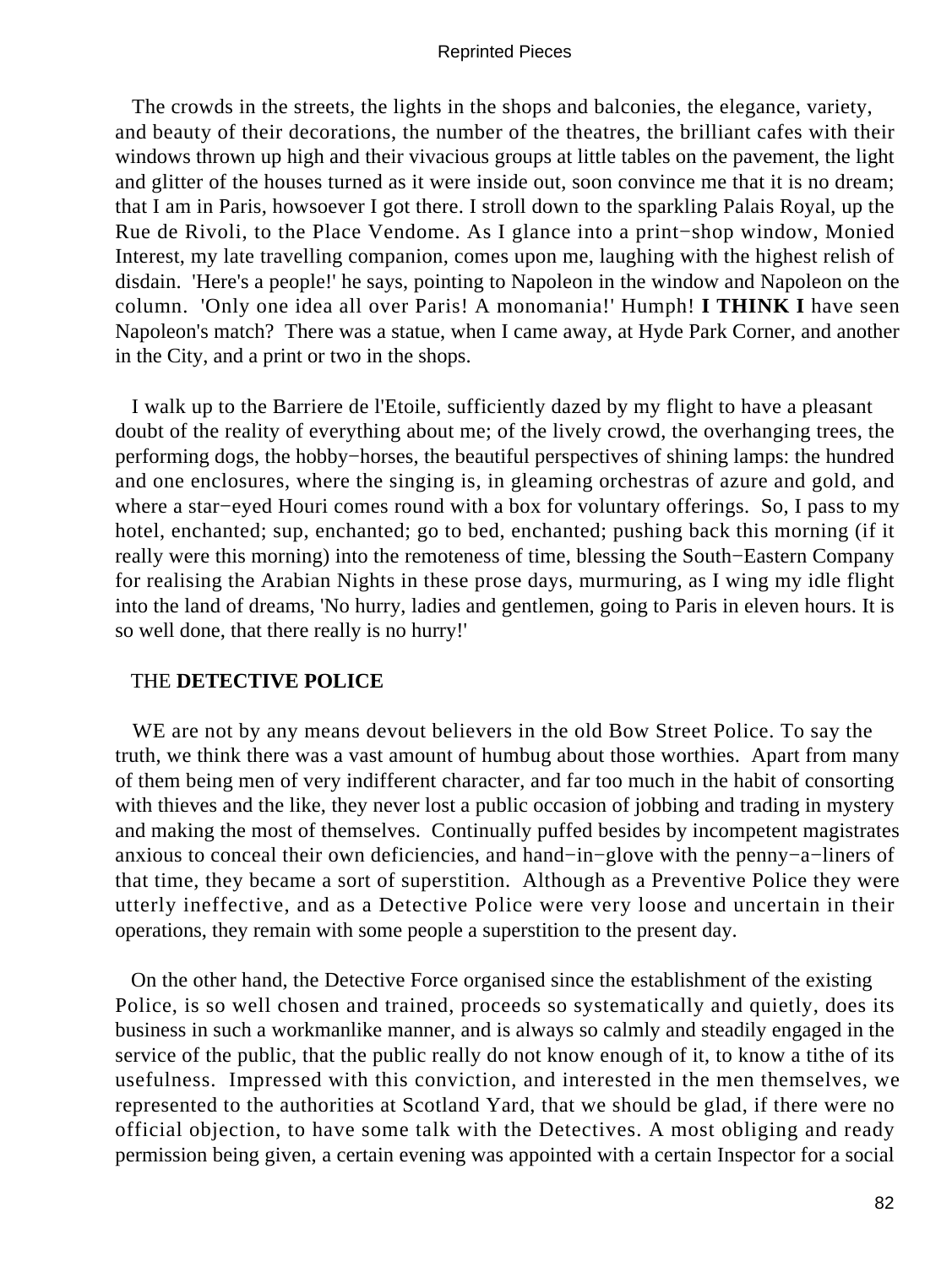conference between ourselves and the Detectives, at The Household Words Office in Wellington Street, Strand, London. In consequence of which appointment the party 'came off,' which we are about to describe. And we beg to repeat that, avoiding such topics as it might for obvious reasons be injurious to the public, or disagreeable to respectable individuals, to touch upon in print, our description is as exact as we can make it.

 The reader will have the goodness to imagine the Sanctum Sanctorum of Household Words. Anything that best suits the reader's fancy, will best represent that magnificent chamber. We merely stipulate for a round table in the middle, with some glasses and cigars arranged upon it; and the editorial sofa elegantly hemmed in between that stately piece of furniture and the wall.

 It is a sultry evening at dusk. The stones of Wellington Street are hot and gritty, and the watermen and hackney−coachmen at the Theatre opposite, are much flushed and aggravated. Carriages are constantly setting down the people who have come to Fairy−Land; and there is a mighty shouting and bellowing every now and then, deafening us for the moment, through the open windows.

 Just at dusk, Inspectors Wield and Stalker are announced; but we do not undertake to warrant the orthography of any of the names here mentioned. Inspector Wield presents Inspector Stalker. Inspector Wield is a middle−aged man of a portly presence, with a large, moist, knowing eye, a husky voice, and a habit of emphasising his conversation by the aid of a corpulent fore−finger, which is constantly in juxtaposition with his eyes or nose. Inspector Stalker is a shrewd, hard−headed Scotchman − in appearance not at all unlike a very acute, thoroughly−trained schoolmaster, from the Normal Establishment at Glasgow. Inspector Wield one might have known, perhaps, for what he is − Inspector Stalker, never.

 The ceremonies of reception over, Inspectors Wield and Stalker observe that they have brought some sergeants with them. The sergeants are presented − five in number, Sergeant Dornton, Sergeant Witchem, Sergeant Mith, Sergeant Fendall, and Sergeant Straw. We have the whole Detective Force from Scotland Yard, with one exception. They sit down in a semi−circle (the two Inspectors at the two ends) at a little distance from the round table, facing the editorial sofa. Every man of them, in a glance, immediately takes an inventory of the furniture and an accurate sketch of the editorial presence. The Editor feels that any gentleman in company could take him up, if need should be, without the smallest hesitation, twenty years hence.

 The whole party are in plain clothes. Sergeant Dornton about fifty years of age, with a ruddy face and a high sunburnt forehead, has the air of one who has been a Sergeant in the army − he might have sat to Wilkie for the Soldier in the Reading of the Will. He is famous for steadily pursuing the inductive process, and, from small beginnings, working on from clue to clue until he bags his man. Sergeant Witchem, shorter and thicker−set, and marked with the small−pox, has something of a reserved and thoughtful air, as if he were engaged in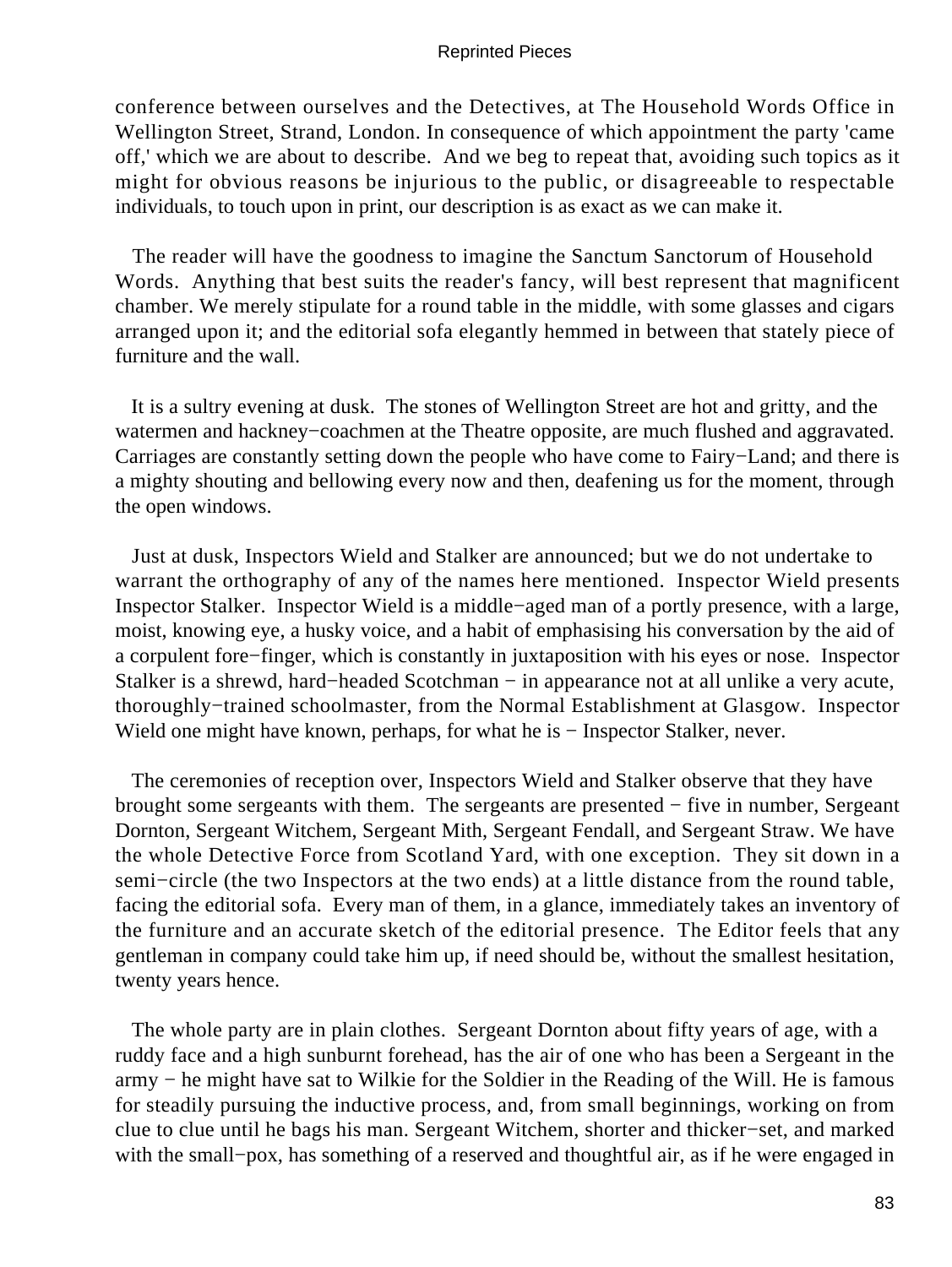deep arithmetical calculations. He is renowned for his acquaintance with the swell mob. Sergeant Mith, a smooth−faced man with a fresh bright complexion, and a strange air of simplicity, is a dab at housebreakers. Sergeant Fendall, a light− haired, well−spoken, polite person, is a prodigious hand at pursuing private inquiries of a delicate nature. Straw, a little wiry Sergeant of meek demeanour and strong sense, would knock at a door and ask a series of questions in any mild character you choose to prescribe to him, from a charity−boy upwards, and seem as innocent as an infant. They are, one and all, respectable−looking men; of perfectly good deportment and unusual intelligence; with nothing lounging or slinking in their manners; with an air of keen observation and quick perception when addressed; and generally presenting in their faces, traces more or less marked of habitually leading lives of strong mental excitement. They have all good eyes; and they all can, and they all do, look full at whomsoever they speak to.

 We light the cigars, and hand round the glasses (which are very temperately used indeed), and the conversation begins by a modest amateur reference on the Editorial part to the swell mob. Inspector Wield immediately removes his cigar from his lips, waves his right hand, and says, 'Regarding the swell mob, sir, I can't do better than call upon Sergeant Witchem. Because the reason why? I'll tell you. Sergeant Witchem is better acquainted with the swell mob than any officer in London.'

 Our heart leaping up when we beheld this rainbow in the sky, we turn to Sergeant Witchem, who very concisely, and in well−chosen language, goes into the subject forthwith. Meantime, the whole of his brother officers are closely interested in attending to what he says, and observing its effect. Presently they begin to strike in, one or two together, when an opportunity offers, and the conversation becomes general. But these brother officers only come in to the assistance of each other − not to the contradiction − and a more amicable brotherhood there could not be. From the swell mob, we diverge to the kindred topics of cracksmen, fences, public− house dancers, area−sneaks, designing young people who go out 'gonophing,' and other 'schools.' It is observable throughout these revelations, that Inspector Stalker, the Scotchman, is always exact and statistical, and that when any question of figures arises, everybody as by one consent pauses, and looks to him.

 When we have exhausted the various schools of Art − during which discussion the whole body have remained profoundly attentive, except when some unusual noise at the Theatre over the way has induced some gentleman to glance inquiringly towards the window in that direction, behind his next neighbour's back − we burrow for information on such points as the following. Whether there really are any highway robberies in London, or whether some circumstances not convenient to be mentioned by the aggrieved party, usually precede the robberies complained of, under that head, which quite change their character? Certainly the latter, almost always. Whether in the case of robberies in houses, where servants are necessarily exposed to doubt, innocence under suspicion ever becomes so like guilt in appearance, that a good officer need be cautious how he judges it? Undoubtedly. Nothing is so common or deceptive as such appearances at first. Whether in a place of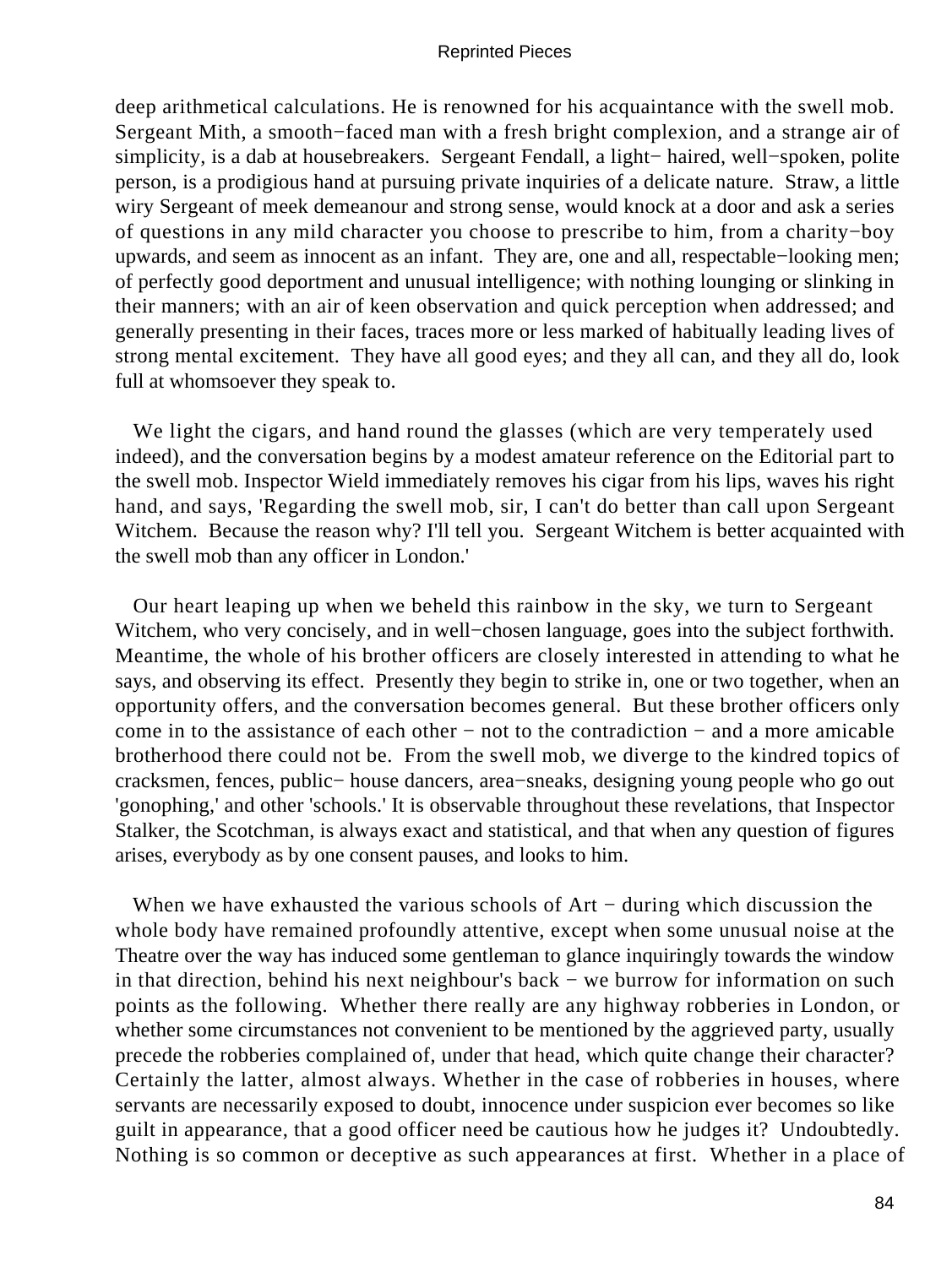public amusement, a thief knows an officer, and an officer knows a thief – supposing them, beforehand, strangers to each other − because each recognises in the other, under all disguise, an inattention to what is going on, and a purpose that is not the purpose of being entertained? Yes. That's the way exactly. Whether it is reasonable or ridiculous to trust to the alleged experiences of thieves as narrated by themselves, in prisons, or penitentiaries, or anywhere? In general, nothing more absurd. Lying is their habit and their trade; and they would rather lie − even if they hadn't an interest in it, and didn't want to make themselves agreeable − than tell the truth.

 From these topics, we glide into a review of the most celebrated and horrible of the great crimes that have been committed within the last fifteen or twenty years. The men engaged in the discovery of almost all of them, and in the pursuit or apprehension of the murderers, are here, down to the very last instance. One of our guests gave chase to and boarded the emigrant ship, in which the murderess last hanged in London was supposed to have embarked. We learn from him that his errand was not announced to the passengers, who may have no idea of it to this hour. That he went below, with the captain, lamp in hand − it being dark, and the whole steerage abed and sea−sick − and engaged the Mrs. Manning who WAS on board, in a conversation about her luggage, until she was, with no small pains, induced to raise her head, and turn her face towards the light. Satisfied that she was not the object of his search, he quietly re−embarked in the Government steamer along−side, and steamed home again with the intelligence.

 When we have exhausted these subjects, too, which occupy a considerable time in the discussion, two or three leave their chairs, whisper Sergeant Witchem, and resume their seat. Sergeant Witchem, leaning forward a little, and placing a hand on each of his legs, then modestly speaks as follows:

 'My brother−officers wish me to relate a little account of my taking Tally−ho Thompson. A man oughtn't to tell what he has done himself; but still, as nobody was with me, and, consequently, as nobody but myself can tell it, I'll do it in the best way I can, if it should meet your approval.'

 We assure Sergeant Witchem that he will oblige us very much, and we all compose ourselves to listen with great interest and attention.

 'Tally−ho Thompson,' says Sergeant Witchem, after merely wetting his lips with his brandy−and−water, 'Tally−ho Thompson was a famous horse−stealer, couper, and magsman. Thompson, in conjunction with a pal that occasionally worked with him, gammoned a countryman out of a good round sum of money, under pretence of getting him a situation − the regular old dodge − and was afterwards in the «Hue and Cry» for a horse − a horse that he stole down in Hertfordshire. I had to look after Thompson, and I applied myself, of course, in the first instance, to discovering where he was. Now, Thompson's wife lived, along with a little daughter, at Chelsea. Knowing that Thompson was somewhere in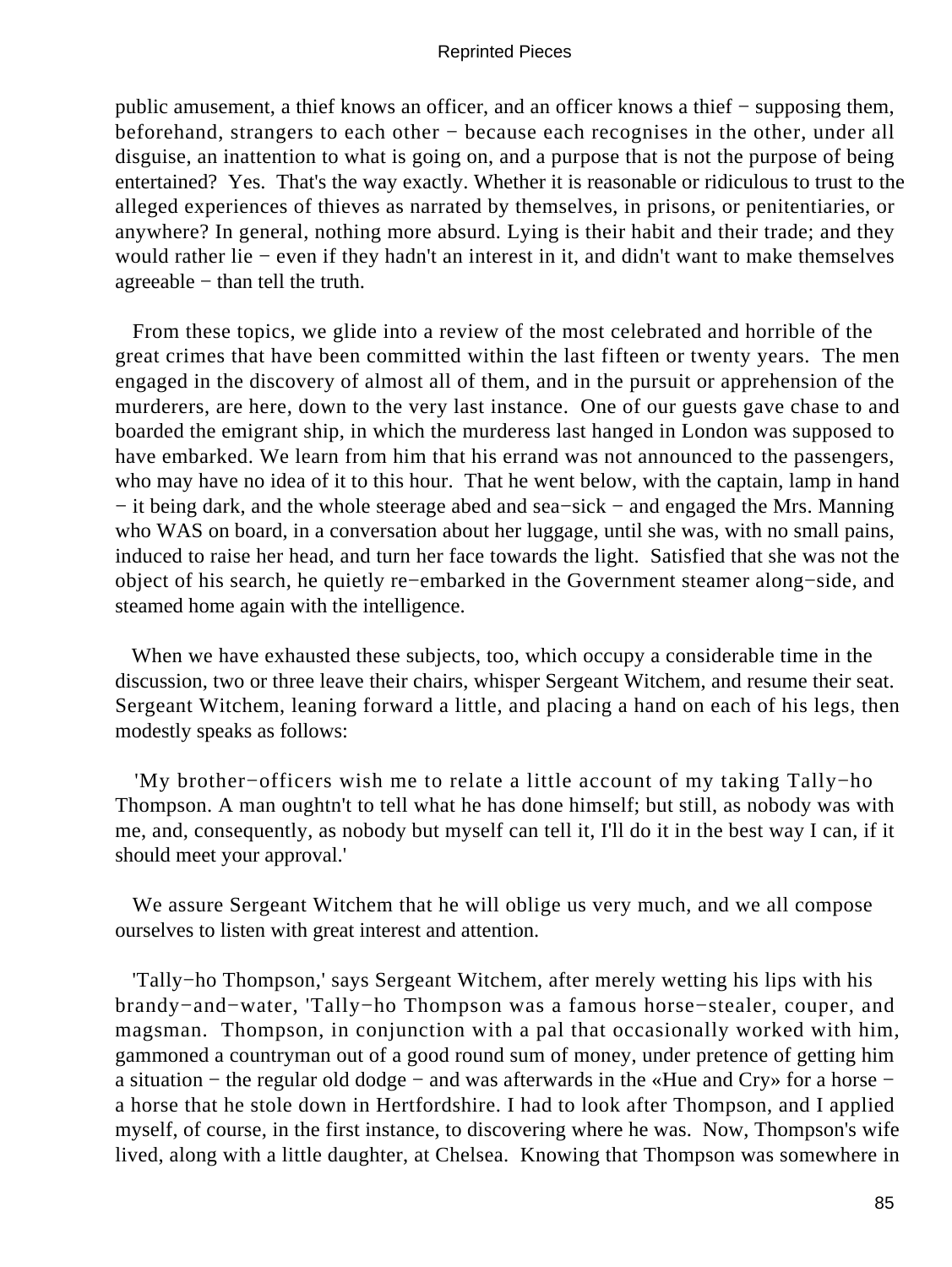the country, I watched the house − especially at post−time in the morning − thinking Thompson was pretty likely to write to her. Sure enough, one morning the postman comes up, and delivers a letter at Mrs. Thompson's door. Little girl opens the door, and takes it in. We're not always sure of postmen, though the people at the post−offices are always very obliging. A postman may help us, or he may not, − just as it happens. However, I go across the road, and I say to the postman, after he has left the letter, «Good morning! how are you?» «How are YOU!» says he. «You've just delivered a letter for Mrs. Thompson.» «Yes, I have.» «You didn't happen to remark what the post−mark was, perhaps?» «No,» says he, «I didn't.» «Come,» says I, «I'll be plain with you. I'm in a small way of business, and I have given Thompson credit, and I can't afford to lose what he owes me. I know he's got money, and I know he's in the country, and if you could tell me what the post−mark was, I should be very much obliged to you, and you'd do a service to a tradesman in a small way of business that can't afford a loss.» «Well,» he said, «I do assure you that I did not observe what the post−mark was; all I know is, that there was money in the letter − I should say a sovereign.» This was enough for me, because of course I knew that Thompson having sent his wife money, it was probable she'd write to Thompson, by return of post, to acknowledge the receipt. So I said «Thankee» to the postman, and I kept on the watch. In the afternoon I saw the little girl come out. Of course I followed her. She went into a stationer's shop, and I needn't say to you that I looked in at the window. She bought some writing−paper and envelopes, and a pen. I think to myself, «That'll do!» − watch her home again − and don't go away, you may be sure, knowing that Mrs. Thompson was writing her letter to Tally−ho, and that the letter would be posted presently. In about an hour or so, out came the little girl again, with the letter in her hand. I went up, and said something to the child, whatever it might have been; but I couldn't see the direction of the letter, because she held it with the seal upwards. However, I observed that on the back of the letter there was what we call a kiss − a drop of wax by the side of the seal − and again, you understand, that was enough for me. I saw her post the letter, waited till she was gone, then went into the shop, and asked to see the Master. When he came out, I told him, «Now, I'm an Officer in the Detective Force; there's a letter with a kiss been posted here just now, for a man that I'm in search of; and what I have to ask of you, is, that you will let me look at the direction of that letter.» He was very civil − took a lot of letters from the box in the window − shook 'em out on the counter with the faces downwards – and there among 'em was the identical letter with the kiss. It was directed, Mr. Thomas Pigeon, Post Office, B−, to be left till called for. Down I went to B− (a hundred and twenty miles or so) that night. Early next morning I went to the Post Office; saw the gentleman in charge of that department; told him who I was; and that my object was to see, and track, the party that should come for the letter for Mr. Thomas Pigeon. He was very polite, and said, «You shall have every assistance we can give you; you can wait inside the office; and we'll take care to let you know when anybody comes for the letter.» Well, I waited there three days, and began to think that nobody ever **WOULD** come. At last the clerk whispered to me, «Here! Detective! Somebody's come for the letter!» «Keep him a minute,» said I, and I ran round to the outside of the office. There I saw a young chap with the appearance of an Ostler, holding a horse by the bridle − stretching the bridle across the pavement, while he waited at the Post Office Window for the letter. I began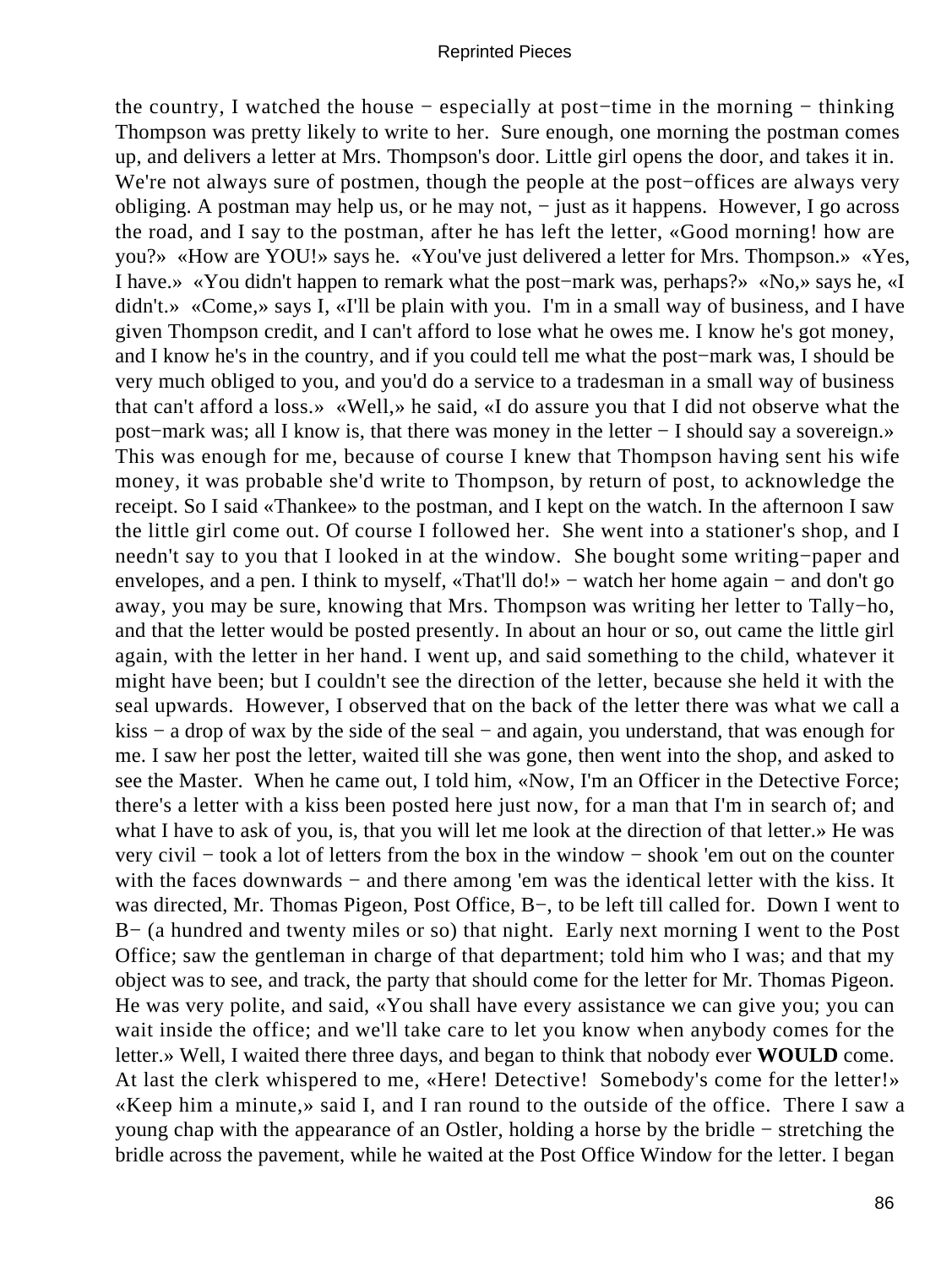to pat the horse, and that; and I said to the boy, «Why, this is Mr. Jones's Mare!» «No. It an't.» «No?» said I. «She's very like Mr. Jones's Mare!» «She an't Mr. Jones's Mare, anyhow,» says he. «It's Mr. So and So's, of the Warwick Arms.» And up he jumped, and off he went – letter and all. I got a cab, followed on the box, and was so quick after him that I came into the stable−yard of the Warwick Arms, by one gate, just as he came in by another. I went into the bar, where there was a young woman serving, and called for a glass of brandy−and−water. He came in directly, and handed her the letter. She casually looked at it, without saying anything, and stuck it up behind the glass over the chimney−piece. What was to be done next?

 'I turned it over in my mind while I drank my brandy−and−water (looking pretty sharp at the letter the while), but I couldn't see my way out of it at all. I tried to get lodgings in the house, but there had been a horse−fair, or something of that sort, and it was full. I was obliged to put up somewhere else, but I came backwards and forwards to the bar for a couple of days, and there was the letter always behind the glass. At last I thought I'd write a letter to Mr. Pigeon myself, and see what that would do. So I wrote one, and posted it, but I purposely addressed it, Mr. John Pigeon, instead of Mr. Thomas Pigeon, to see what **THAT** would do. In the morning (a very wet morning it was) I watched the postman down the street, and cut into the bar, just before he reached the Warwick Arms. In he came presently with my letter. «Is there a Mr. John Pigeon staying here?» «No! − stop a bit though,» says the barmaid; and she took down the letter behind the glass. «No,» says she, «it's Thomas, and HE is not staying here. Would you do me a favour, and post this for me, as it is so wet?» The postman said Yes; she folded it in another envelope, directed it, and gave it him. He put it in his hat, and away he went.

 'I had no difficulty in finding out the direction of that letter. It was addressed Mr. Thomas Pigeon, Post Office, R−, Northamptonshire, to be left till called for. Off I started directly for R−; I said the same at the Post Office there, as I had said at B−; and again I waited three days before anybody came. At last another chap on horseback came. «Any letters for Mr. Thomas Pigeon?» «Where do you come from?» «New Inn, near R−.» He got the letter, and away HE went at a canter.

 'I made my inquiries about the New Inn, near R−, and hearing it was a solitary sort of house, a little in the horse line, about a couple of miles from the station, I thought I'd go and have a look at it. I found it what it had been described, and sauntered in, to look about me. The landlady was in the bar, and I was trying to get into conversation with her; asked her how business was, and spoke about the wet weather, and so on; when I saw, through an open door, three men sitting by the fire in a sort of parlour, or kitchen; and one of those men, according to the description I had of him, was Tally−ho Thompson!

 'I went and sat down among 'em, and tried to make things agreeable; but they were very shy – wouldn't talk at all – looked at me, and at one another, in a way quite the reverse of sociable. I reckoned 'em up, and finding that they were all three bigger men than me, and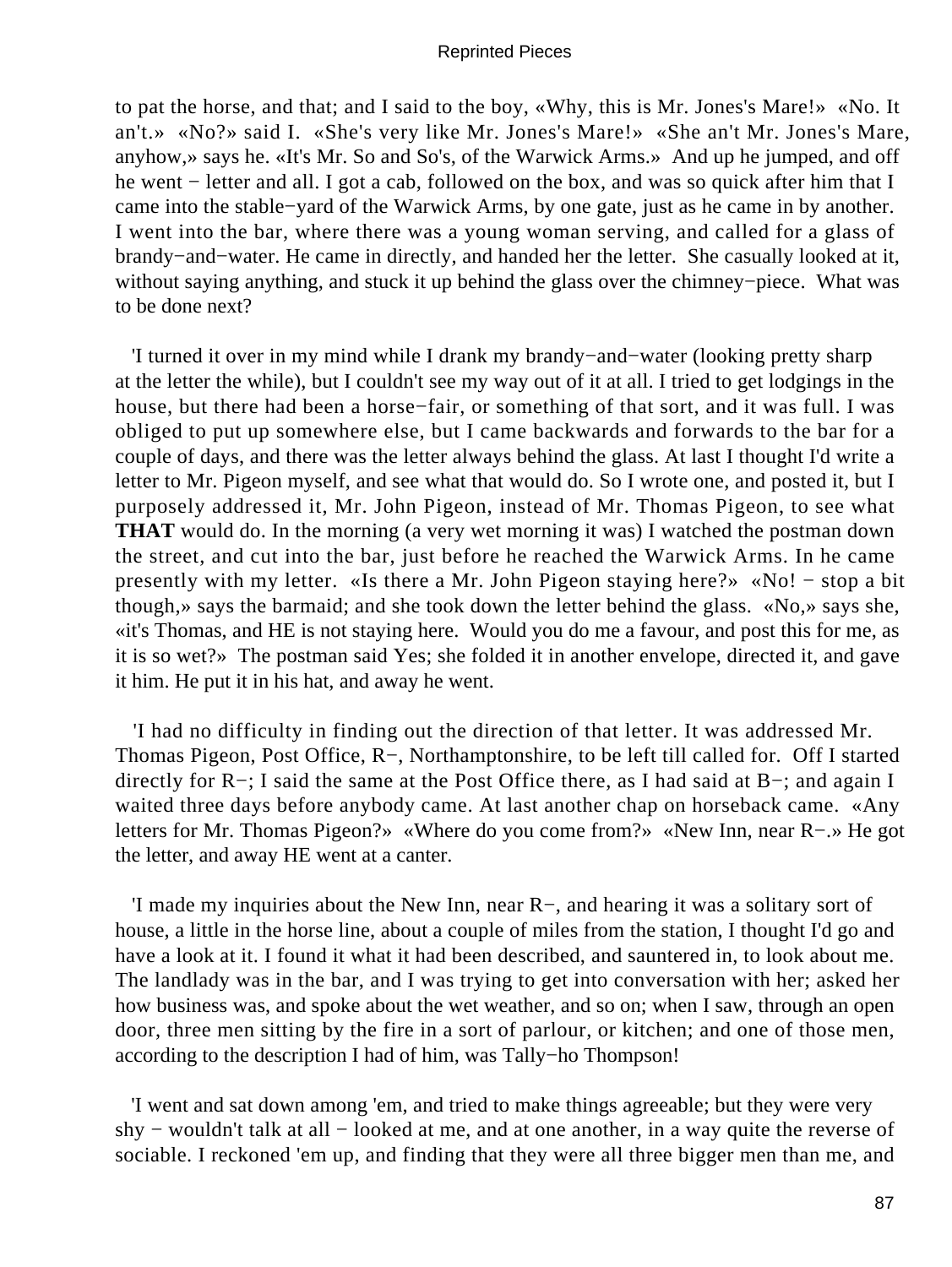considering that their looks were ugly − that it was a lonely place − railroad station two miles off − and night coming on − thought I couldn't do better than have a drop of brandy−and−water to keep my courage up. So I called for my brandy−and−water; and as I was sitting drinking it by the fire, Thompson got up and went out.

 'Now the difficulty of it was, that I wasn't sure it WAS Thompson, because I had never set eyes on him before; and what I had wanted was to be quite certain of him. However, there was nothing for it now, but to follow, and put a bold face upon it. I found him talking, outside in the yard, with the landlady. It turned out afterwards that he was wanted by a Northampton officer for something else, and that, knowing that officer to be pock−marked (as I am myself), he mistook me for him. As I have observed, I found him talking to the landlady, outside. I put my hand upon his shoulder − this way − and said, «Tally−ho Thompson, it's no use. I know you. I'm an officer from London, and I take you into custody for felony!» «That be d−d!» says Tally−ho Thompson.

 'We went back into the house, and the two friends began to cut up rough, and their looks didn't please me at all, I assure you. «Let the man go. What are you going to do with him?» «I'll tell you what I'm going to do with him. I'm going to take him to London to− night, as sure as I'm alive. I'm not alone here, whatever you may think. You mind your own business, and keep yourselves to yourselves. It'll be better for you, for I know you both very well.» I'D never seen or heard of 'em in all my life, but my bouncing cowed 'em a bit, and they kept off, while Thompson was making ready to go. I thought to myself, however, that they might be coming after me on the dark road, to rescue Thompson; so I said to the landlady, «What men have you got in the house, Missis?» «We haven't got no men here,» she says, sulkily. «You have got an ostler, I suppose?» «Yes, we've got an ostler.» «Let me see him.» Presently he came, and a shaggy−headed young fellow he was. «Now attend to me, young man,» says I; «I'm a Detective Officer from London. This man's name is Thompson. I have taken him into custody for felony. I am going to take him to the railroad station. I call upon you in the Queen's name to assist me; and mind you, my friend, you'll get yourself into more trouble than you know of, if you don't!' You never saw a person open his eyes so wide. »Now, Thompson, come along!« says I. But when I took out the handcuffs, Thompson cries, »No! None of that! I won't stand **THEM!** I'll go along with you quiet, but I won't bear none of that!« »Tally−ho Thompson,« I said, »I'm willing to behave as a man to you, if you are willing to behave as a man to me. Give me your word that you'll come peaceably along, and I don't want to handcuff you.« »I will,« says Thompson, »but I'll have a glass of brandy first.« »I don't care if I've another,« said I. »We'll have two more, Missis,« said the friends, »and confound you, Constable, you'll give your man a drop, won't you?" I was agreeable to that, so we had it all round, and then my man and I took Tally−ho Thompson safe to the railroad, and I carried him to London that night. He was afterwards acquitted, on account of a defect in the evidence; and I understand he always praises me up to the skies, and says I'm one of the best of men.'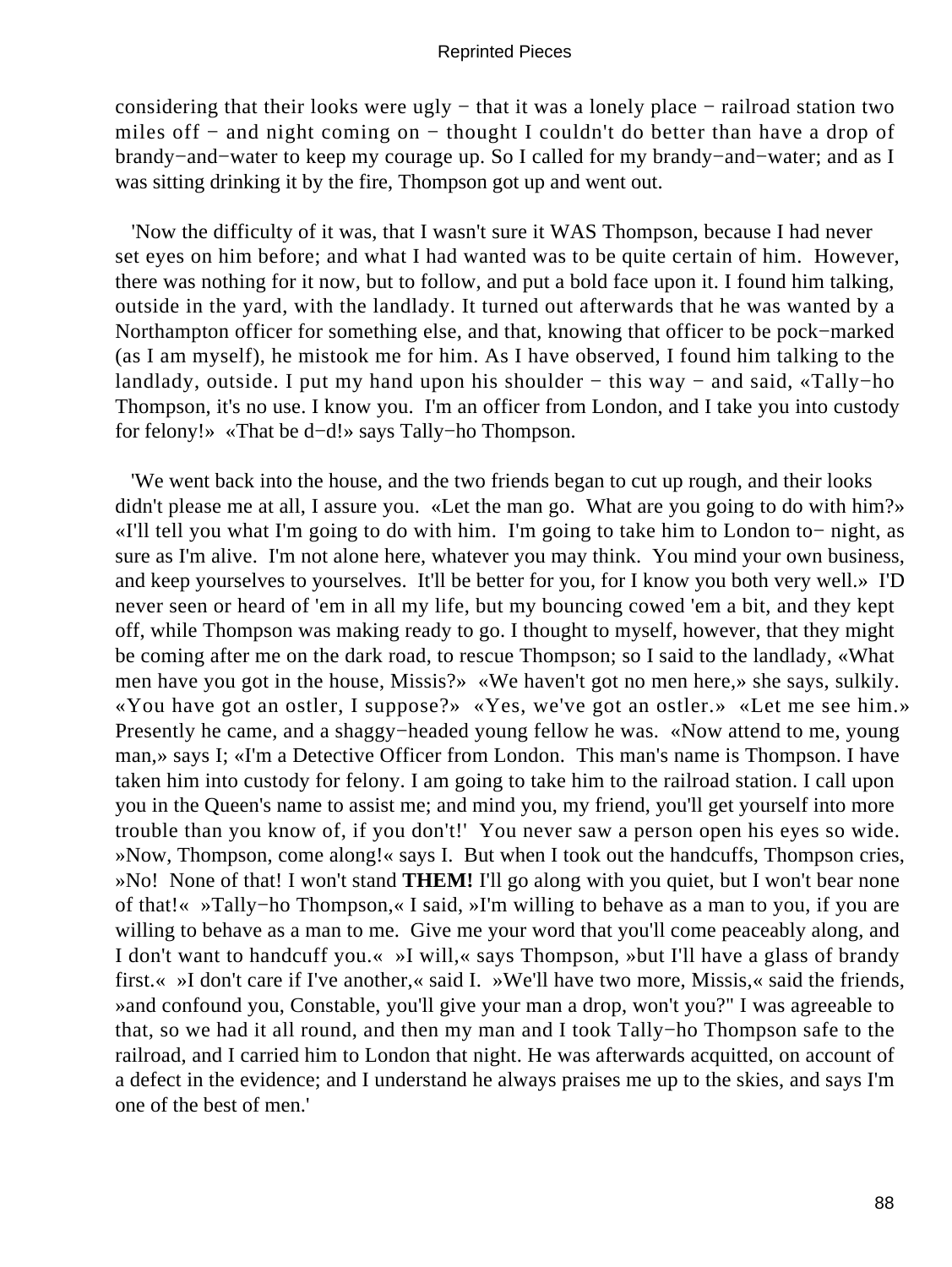This story coming to a termination amidst general applause, Inspector Wield, after a little grave smoking, fixes his eye on his host, and thus delivers himself:

 'It wasn't a bad plant that of mine, on Fikey, the man accused of forging the Sou'−Western Railway debentures − it was only t'other day − because the reason why? I'll tell you.

 'I had information that Fikey and his brother kept a factory over yonder there,' − indicating any region on the Surrey side of the river − 'where he bought second−hand carriages; so after I'd tried in vain to get hold of him by other means, I wrote him a letter in an assumed name, saying that I'd got a horse and shay to dispose of, and would drive down next day that he might view the lot, and make an offer – very reasonable it was, I said – a reg'lar bargain. Straw and me then went off to a friend of mine that's in the livery and job business, and hired a turn−out for the day, a precious smart turn−out it was − quite a slap−up thing! Down we drove, accordingly, with a friend (who's not in the Force himself); and leaving my friend in the shay near a public−house, to take care of the horse, we went to the factory, which was some little way off. In the factory, there was a number of strong fellows at work, and after reckoning 'em up, it was clear to me that it wouldn't do to try it on there. They were too many for us. We must get our man out of doors. «Mr. Fikey at home?» «No, he ain't.» «Expected home soon?» «Why, no, not soon.» «Ah! Is his brother here?» «I'M his brother.» «Oh! well, this is an ill−conwenience, this is. I wrote him a letter yesterday, saying I'd got a little turn−out to dispose of, and I've took the trouble to bring the turn−out down a' purpose, and now he ain't in the way.» «No, he ain't in the way. You couldn't make it convenient to call again, could you?» «Why, no, I couldn't. I want to sell; that's the fact; and I can't put it off. Could you find him anywheres?» At first he said No, he couldn't, and then he wasn't sure about it, and then he'd go and try. So at last he went up−stairs, where there was a sort of loft, and presently down comes my man himself in his shirt−sleeves.

 '«Well,» he says, «this seems to be rayther a pressing matter of yours.» «Yes,» I says, «it IS rayther a pressing matter, and you'll find it a bargain − dirt cheap.» «I ain't in partickler want of a bargain just now,» he says, «but where is it?» «Why,» I says, «the turn−out's just outside. Come and look at it.» He hasn't any suspicions, and away we go. And the first thing that happens is, that the horse runs away with my friend (who knows no more of driving than a child) when he takes a little trot along the road to show his paces. You never saw such a game in your life!

 'When the bolt is over, and the turn−out has come to a standstill again, Fikey walks round and round it as grave as a judge − me too. «There, sir!» I says. «There's a neat thing!» «It ain't a bad style of thing,» he says. «I believe you,» says I. «And there's a horse!» − for I saw him looking at it. «Rising eight!» I says, rubbing his fore−legs. (Bless you, there ain't a man in the world knows less of horses than I do, but I'd heard my friend at the Livery Stables say he was eight year old, so I says, as knowing as possible, «Rising eight.») «Rising eight, is he?» says he. «Rising eight,» says I. «Well,» he says, «what do you want for it?»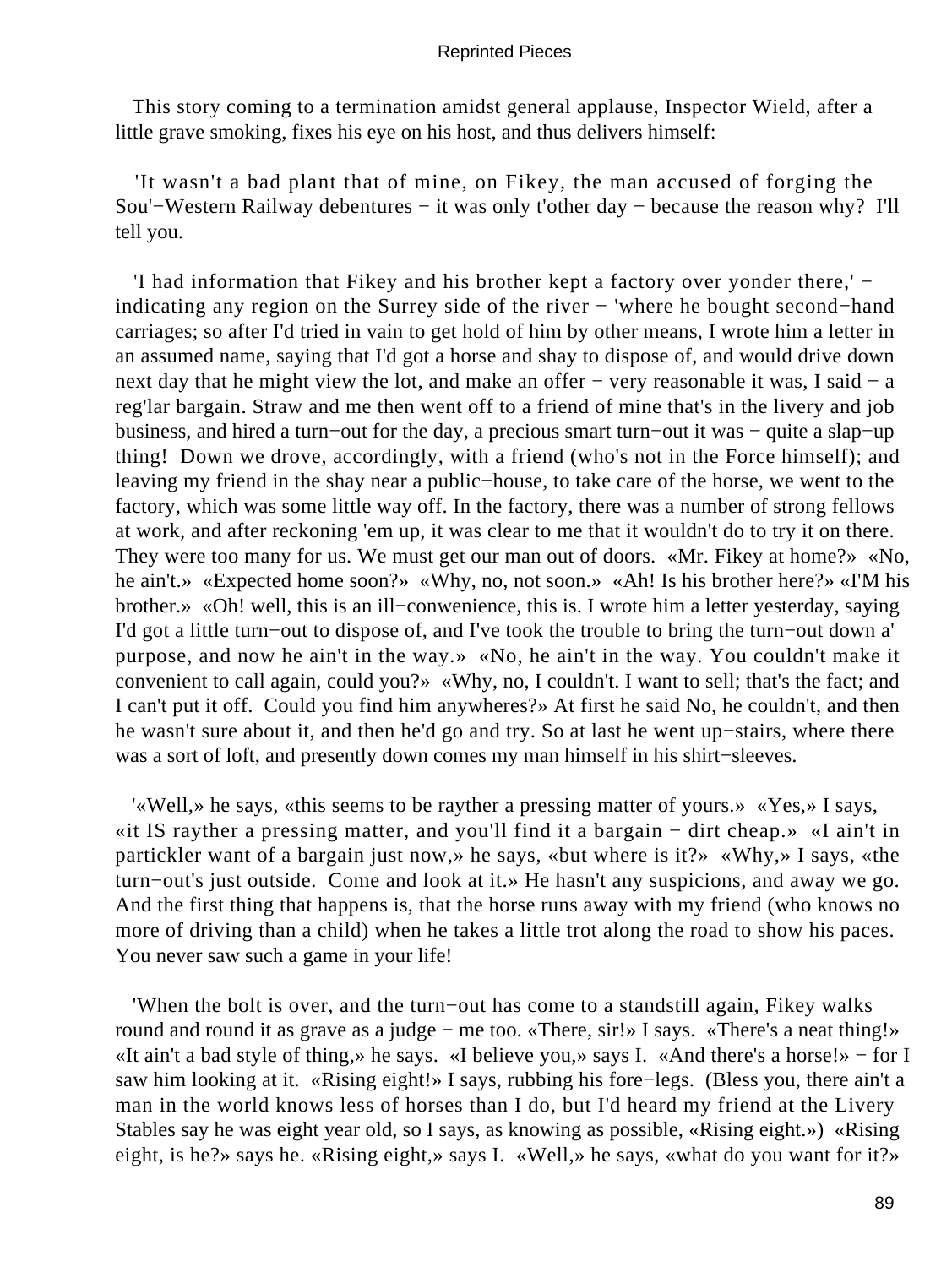«Why, the first and last figure for the whole concern is five−and−twenty pound!» «That's very cheap!» he says, looking at me. «Ain't it?» I says. «I told you it was a bargain! Now, without any higgling and haggling about it, what I want is to sell, and that's my price. Further, I'll make it easy to you, and take half the money down, and you can do a bit of stiff (1) for the balance.»

 « Well,» he says again, «that's very cheap.» «I believe you,» says I; «get in and try it, and you'll buy it. Come! take a trial!»

 'Ecod, he gets in, and we get in, and we drive along the road, to show him to one of the railway clerks that was hid in the public− house window to identify him. But the clerk was bothered, and didn't know whether it was him, or wasn't − because the reason why? I'll tell you, − on account of his having shaved his whiskers. «It's a clever little horse,» he says, «and trots well; and the shay runs light.» «Not a doubt about it,» I says. «And now, Mr. Fikey, I may as well make it all right, without wasting any more of your time. The fact is, I'm Inspector Wield, and you're my prisoner.» «You don't mean that?» he says. «I do, indeed.» «Then burn my body,» says Fikey, «if this ain't TOO bad!»

 'Perhaps you never saw a man so knocked over with surprise. «I hope you'll let me have my coat?» he says. «By all means.» «Well, then, let's drive to the factory.» «Why, not exactly that, I think,» said I; «I've been there, once before, to−day. Suppose we send for it.» He saw it was no go, so he sent for it, and put it on, and we drove him up to London, comfortable.'

 This reminiscence is in the height of its success, when a general proposal is made to the fresh−complexioned, smooth−faced officer, with the strange air of simplicity, to tell the 'Butcher's Story.'

 The fresh−complexioned, smooth−faced officer, with the strange air of simplicity, began with a rustic smile, and in a soft, wheedling tone of voice, to relate the Butcher's Story, thus:

 'It's just about six years ago, now, since information was given at Scotland Yard of there being extensive robberies of lawns and silks going on, at some wholesale houses in the City. Directions were given for the business being looked into; and Straw, and Fendall, and me, we were all in it.'

 'When you received your instructions,' said we, 'you went away, and held a sort of Cabinet Council together!'

 The smooth−faced officer coaxingly replied, 'Ye−es. Just so. We turned it over among ourselves a good deal. It appeared, when we went into it, that the goods were sold by the receivers extraordinarily cheap − much cheaper than they could have been if they had been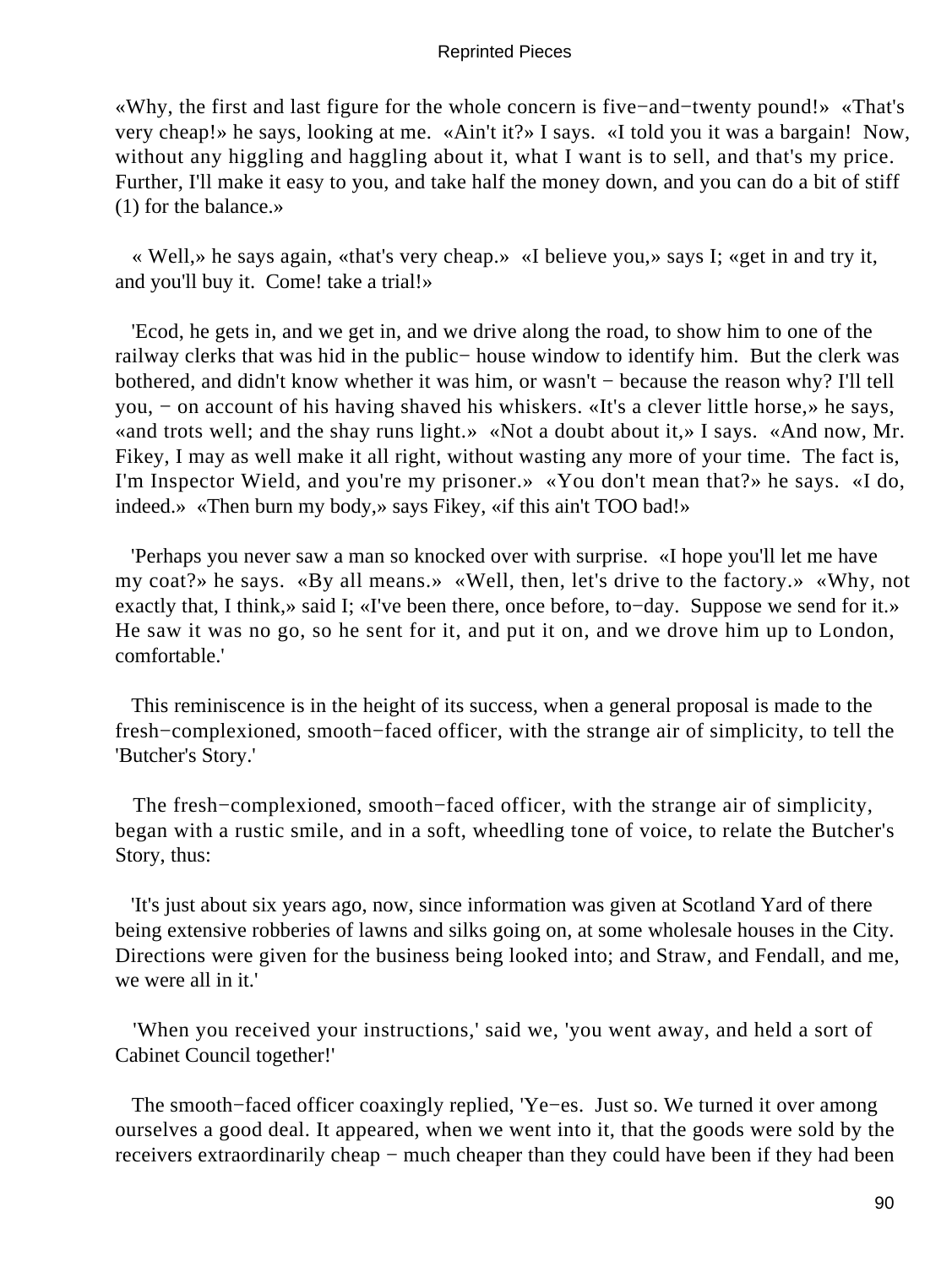honestly come by. The receivers were in the trade, and kept capital shops – establishments of the first respectability − one of 'em at the West End, one down in Westminster. After a lot of watching and inquiry, and this and that among ourselves, we found that the job was managed, and the purchases of the stolen goods made, at a little public−house near Smithfield, down by Saint Bartholomew's; where the Warehouse Porters, who were the thieves, took 'em for that purpose, don't you see? and made appointments to meet the people that went between themselves and the receivers. This public−house was principally used by journeymen butchers from the country, out of place, and in want of situations; so, what did we do, but – ha, ha, ha! – we agreed that I should be dressed up like a butcher myself, and go and live there!'

 Never, surely, was a faculty of observation better brought to bear upon a purpose, than that which picked out this officer for the part. Nothing in all creation could have suited him better. Even while he spoke, he became a greasy, sleepy, shy, good−natured, chuckle−headed, unsuspicious, and confiding young butcher. His very hair seemed to have suet in it, as he made it smooth upon his head, and his fresh complexion to be lubricated by large quantities of animal food.

 ' − So I − ha, ha, ha!' (always with the confiding snigger of the foolish young butcher) 'so I dressed myself in the regular way, made up a little bundle of clothes, and went to the public−house, and asked if I could have a lodging there? They says, «yes, you can have a lodging here,» and I got a bedroom, and settled myself down in the tap. There was a number of people about the place, and coming backwards and forwards to the house; and first one says, and then another says, «Are you from the country, young man?» «Yes,» I says, «I am. I'm come out of Northamptonshire, and I'm quite lonely here, for I don't know London at all, and it's such a mighty big town.» «It **IS a** big town,» they says. «Oh, it's a VERY big town!» I says. «Really and truly I never was in such a town. It quite confuses of me!» and all that, you know.

 'When some of the journeymen Butchers that used the house, found that I wanted a place, they says, «Oh, we'll get you a place!» And they actually took me to a sight of places, in Newgate Market, Newport Market, Clare, Carnaby − I don't know where all. But the wages was − ha, ha, ha! − was not sufficient, and I never could suit myself, don't you see? Some of the queer frequenters of the house were a little suspicious of me at first, and I was obliged to be very cautious indeed how I communicated with Straw or Fendall. Sometimes, when I went out, pretending to stop and look into the shop windows, and just casting my eye round, I used to see some of 'em following me; but, being perhaps better accustomed than they thought for, to that sort of thing, I used to lead 'em on as far as I thought necessary or convenient − sometimes a long way − and then turn sharp round, and meet 'em, and say, «Oh, dear, how glad I am to come upon you so fortunate! This London's such a place, I'm blowed if I ain't lost again!» And then we'd go back all together, to the public−house, and − ha, ha, ha! and smoke our pipes, don't you see?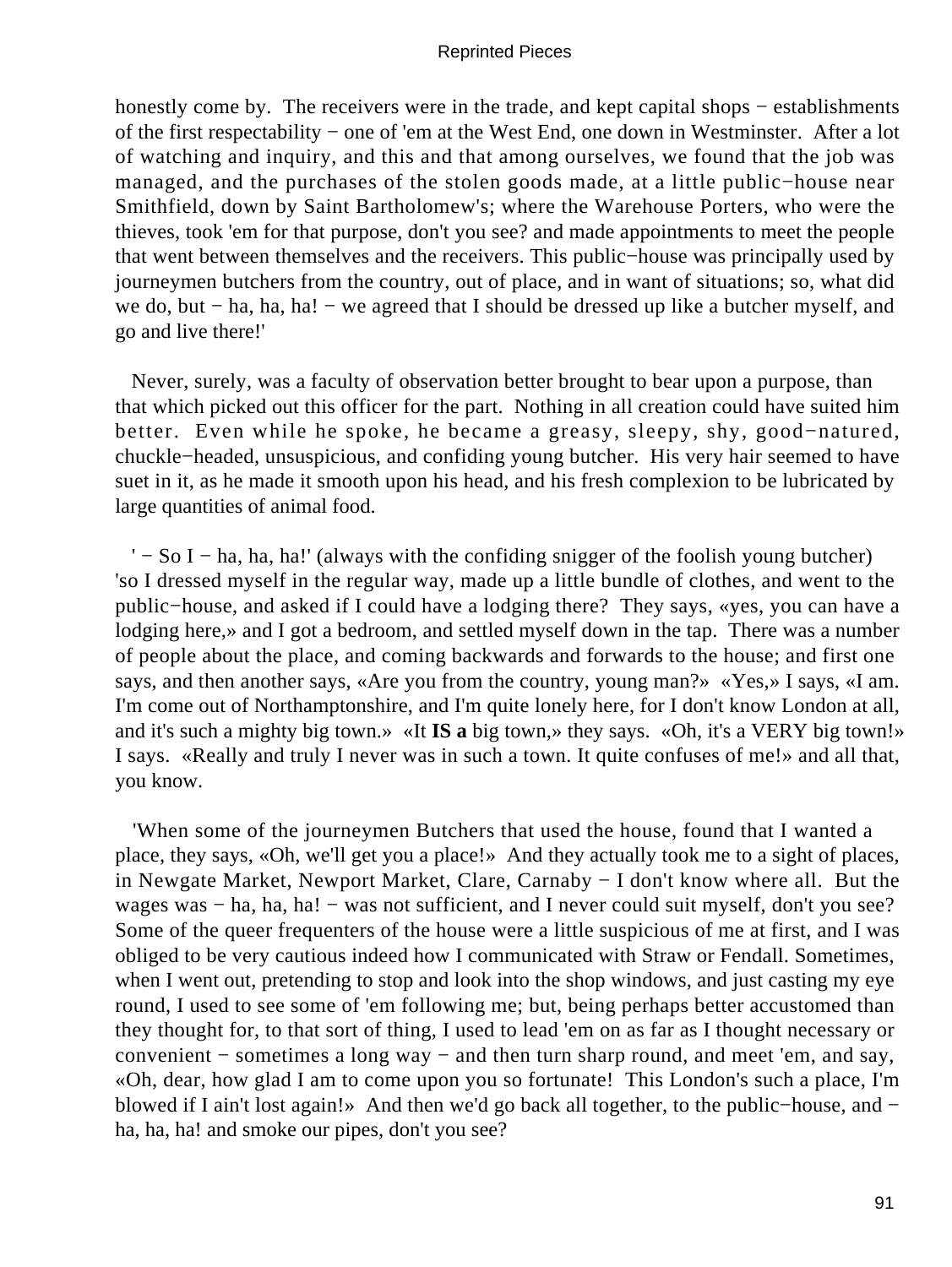'They were very attentive to me, I am sure. It was a common thing, while I was living there, for some of 'em to take me out, and show me London. They showed me the Prisons − showed me Newgate − and when they showed me Newgate, I stops at the place where the Porters pitch their loads, and says, «Oh dear, is this where they hang the men? Oh Lor!» «That!» they says, «what a simple cove he is! **THAT** ain't it!» And then, they pointed out which WAS it, and I says «Lor!» and they says, «Now you'll know it agen, won't you?» And I said I thought I should if I tried hard − and I assure you I kept a sharp look out for the City Police when we were out in this way, for if any of 'em had happened to know me, and had spoke to me, it would have been all up in a minute. However, by good luck such a thing never happened, and all went on quiet: though the difficulties I had in communicating with my brother officers were quite extraordinary.

 'The stolen goods that were brought to the public−house by the Warehouse Porters, were always disposed of in a back parlour. For a long time, I never could get into this parlour, or see what was done there. As I sat smoking my pipe, like an innocent young chap, by the tap−room fire, I'd hear some of the parties to the robbery, as they came in and out, say softly to the landlord, «Who's that? What does HE do here?» «Bless your soul,» says the landlord, «he's only a» – ha, ha, ha! – «he's only a green young fellow from the country, as is looking for a butcher's sitiwation. Don't mind HIM!» So, in course of time, they were so convinced of my being green, and got to be so accustomed to me, that I was as free of the parlour as any of 'em, and I have seen as much as Seventy Pounds' Worth of fine lawn sold there, in one night, that was stolen from a warehouse in Friday Street. After the sale the buyers always stood treat − hot supper, or dinner, or what not − and they'd say on those occasions, «Come on, Butcher! Put your best leg foremost, young 'un, and walk into it!» Which I used to do – and hear, at table, all manner of particulars that it was very important for us Detectives to know.

 'This went on for ten weeks. I lived in the public−house all the time, and never was out of the Butcher's dress − except in bed. At last, when I had followed seven of the thieves, and set 'em to rights – that's an expression of ours, don't you see, by which I mean to say that I traced 'em, and found out where the robberies were done, and all about 'em − Straw, and Fendall, and I, gave one another the office, and at a time agreed upon, a descent was made upon the public−house, and the apprehensions effected. One of the first things the officers did, was to collar me − for the parties to the robbery weren't to suppose yet, that I was anything but a Butcher − on which the landlord cries out, «Don't take HIM,» he says, «whatever you do! He's only a poor young chap from the country, and butter wouldn't melt in his mouth!» However, they − ha, ha, ha! − they took me, and pretended to search my bedroom, where nothing was found but an old fiddle belonging to the landlord, that had got there somehow or another. But, it entirely changed the landlord's opinion, for when it was produced, he says, «My fiddle! The Butcher's a purloiner! I give him into custody for the robbery of a musical instrument!»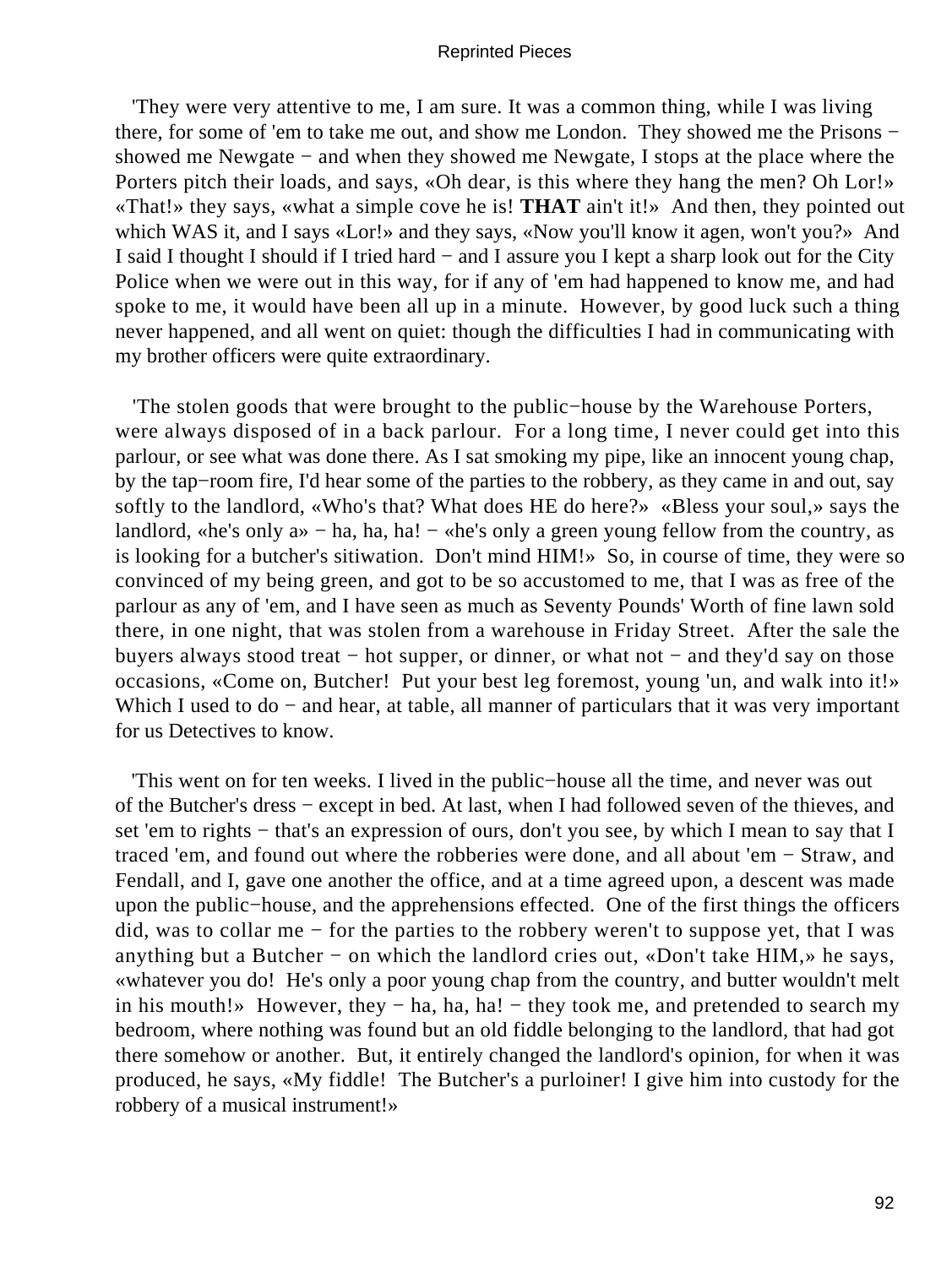'The man that had stolen the goods in Friday Street was not taken yet. He had told me, in confidence, that he had his suspicions there was something wrong (on account of the City Police having captured one of the party), and that he was going to make himself scarce. I asked him, «Where do you mean to go, Mr. Shepherdson?» «Why, Butcher,» says he, «the Setting Moon, in the Commercial Road, is a snug house, and I shall bang out there for a time. I shall call myself Simpson, which appears to me to be a modest sort of a name. Perhaps you'll give us a look in, Butcher?» «Well,» says I, «I think **I WILL** give you a call» − which I fully intended, don't you see, because, of course, he was to be taken! I went over to the Setting Moon next day, with a brother officer, and asked at the bar for Simpson. They pointed out his room, up−stairs. As we were going up, he looks down over the banister, and calls out, «Halloa, Butcher! is that you?» «Yes, it's me. How do you find yourself?» «Bobbish,» he says; «but who's that with you?» «It's only a young man, that's a friend of mine,» I says. «Come along, then,» says he; «any friend of the Butcher's is as welcome as the Butcher!» So, I made my friend acquainted with him, and we took him into custody.

 'You have no idea, sir, what a sight it was, in Court, when they first knew that I wasn't a Butcher, after all! I wasn't produced at the first examination, when there was a remand; but I was at the second. And when I stepped into the box, in full police uniform, and the whole party saw how they had been done, actually a groan of horror and dismay proceeded from 'em in the dock!

 'At the Old Bailey, when their trials came on, Mr. Clarkson was engaged for the defence, and he COULDN'T make out how it was, about the Butcher. He thought, all along, it was a real Butcher. When the counsel for the prosecution said, «I will now call before you, gentlemen, the Police−officer,» meaning myself, Mr. Clarkson says, «Why Police−officer? Why more Police−officers? I don't want Police. We have had a great deal too much of the Police. I want the Butcher!» However, sir, he had the Butcher and the Police− officer, both in one. Out of seven prisoners committed for trial, five were found guilty, and some of 'em were transported. The respectable firm at the West End got a term of imprisonment; and that's the Butcher's Story!'

 The story done, the chuckle−headed Butcher again resolved himself into the smooth−faced Detective. But, he was so extremely tickled by their having taken him about, when he was that Dragon in disguise, to show him London, that he could not help reverting to that point in his narrative; and gently repeating with the Butcher snigger, '«Oh, dear,» I says, «is that where they hang the men? Oh, Lor!» «THAT!» says they. «What a simple cove he is!»'

 It being now late, and the party very modest in their fear of being too diffuse, there were some tokens of separation; when Sergeant Dornton, the soldierly−looking man, said, looking round him with a smile: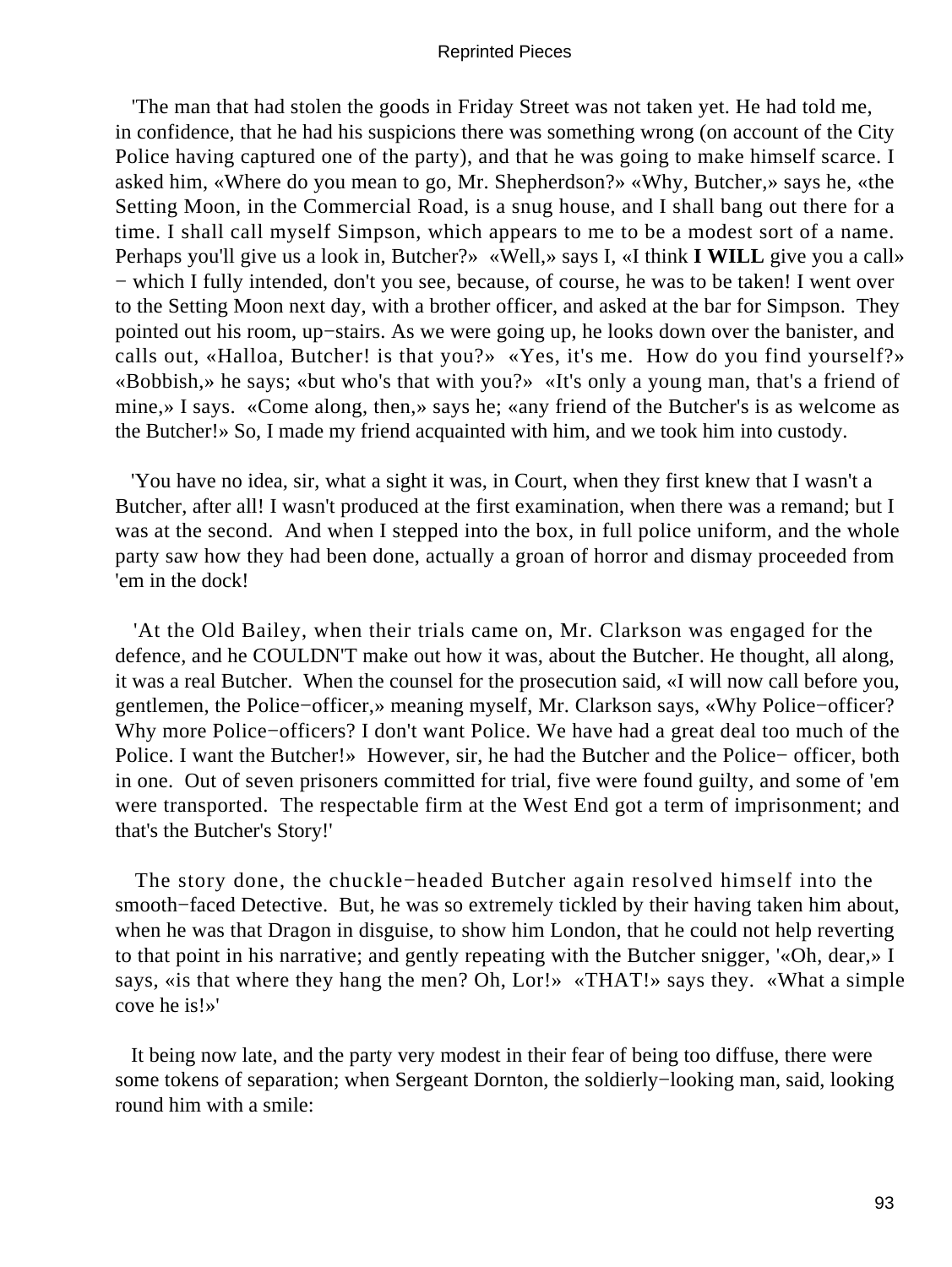'Before we break up, sir, perhaps you might have some amusement in hearing of the Adventures of a Carpet Bag. They are very short; and, I think, curious.'

 We welcomed the Carpet Bag, as cordially as Mr. Shepherdson welcomed the false Butcher at the Setting Moon. Sergeant Dornton proceeded.

 'In 1847, I was despatched to Chatham, in search of one Mesheck, a Jew. He had been carrying on, pretty heavily, in the bill−stealing way, getting acceptances from young men of good connexions (in the army chiefly), on pretence of discount, and bolting with the same.

 'Mesheck was off, before I got to Chatham. All I could learn about him was, that he had gone, probably to London, and had with him − a Carpet Bag.

 'I came back to town, by the last train from Blackwall, and made inquiries concerning a Jew passenger with − a Carpet Bag.

 'The office was shut up, it being the last train. There were only two or three porters left. Looking after a Jew with a Carpet Bag, on the Blackwall Railway, which was then the high road to a great Military Depot, was worse than looking after a needle in a hayrick. But it happened that one of these porters had carried, for a certain Jew, to a certain public−house, a certain − Carpet Bag.

 'I went to the public−house, but the Jew had only left his luggage there for a few hours, and had called for it in a cab, and taken it away. I put such questions there, and to the porter, as I thought prudent, and got at this description of − the Carpet Bag.

 'It was a bag which had, on one side of it, worked in worsted, a green parrot on a stand. A green parrot on a stand was the means by which to identify that – Carpet Bag.

 'I traced Mesheck, by means of this green parrot on a stand, to Cheltenham, to Birmingham, to Liverpool, to the Atlantic Ocean. At Liverpool he was too many for me. He had gone to the United States, and I gave up all thoughts of Mesheck, and likewise of his − Carpet Bag.

 'Many months afterwards − near a year afterwards − there was a bank in Ireland robbed of seven thousand pounds, by a person of the name of Doctor Dundey, who escaped to America; from which country some of the stolen notes came home. He was supposed to have bought a farm in New Jersey. Under proper management, that estate could be seized and sold, for the benefit of the parties he had defrauded. I was sent off to America for this purpose.

 'I landed at Boston. I went on to New York. I found that he had lately changed New York paper−money for New Jersey paper money, and had banked cash in New Brunswick.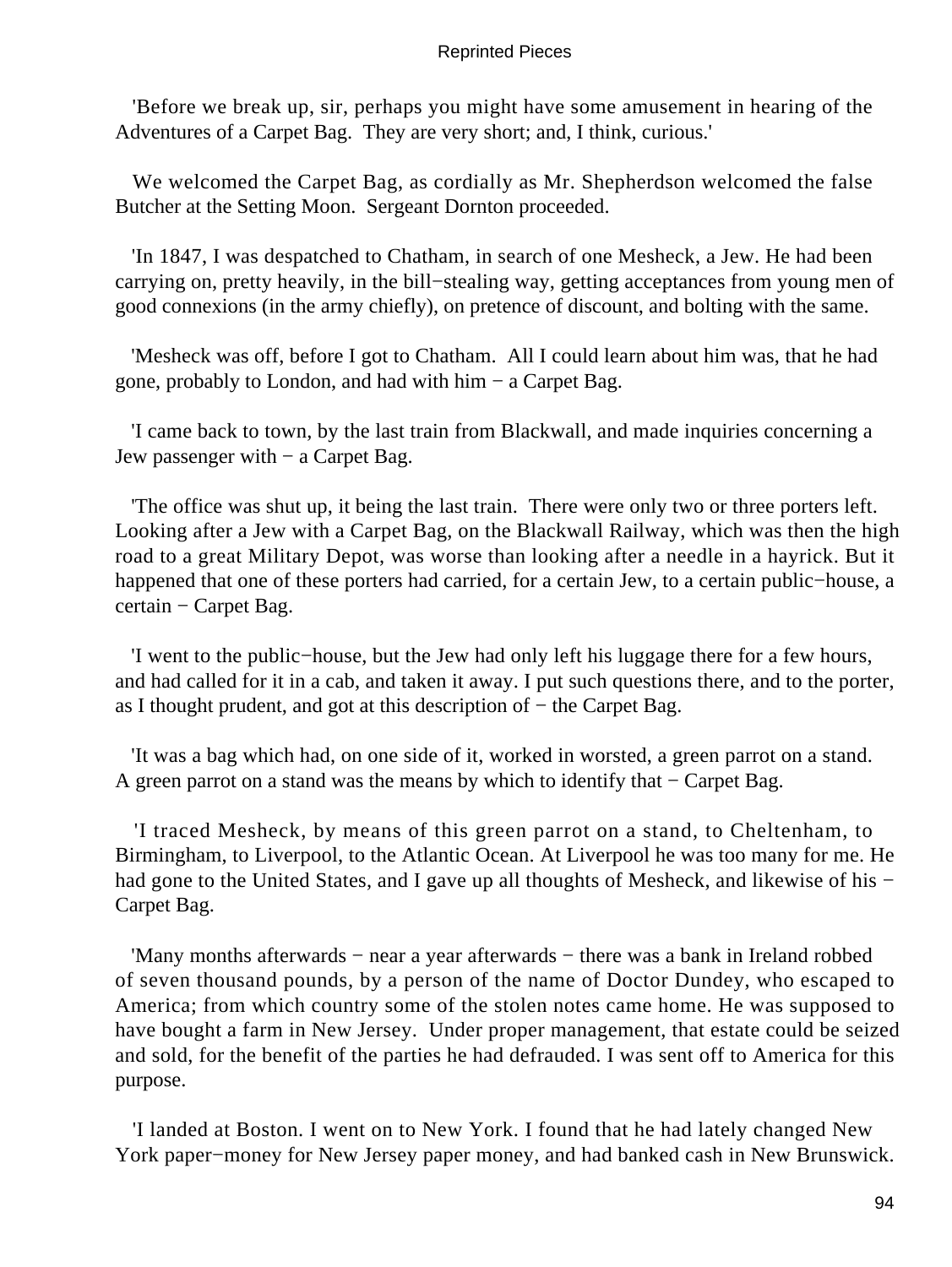To take this Doctor Dundey, it was necessary to entrap him into the State of New York, which required a deal of artifice and trouble. At one time, he couldn't be drawn into an appointment. At another time, he appointed to come to meet me, and a New York officer, on a pretext I made; and then his children had the measles. At last he came, per steamboat, and I took him, and lodged him in a New York prison called the Tombs; which I dare say you know, sir?'

Editorial acknowledgment to that effect.

 'I went to the Tombs, on the morning after his capture, to attend the examination before the magistrate. I was passing through the magistrate's private room, when, happening to look round me to take notice of the place, as we generally have a habit of doing, I clapped my eyes, in one corner, on a − Carpet Bag.

 'What did I see upon that Carpet Bag, if you'll believe me, but a green parrot on a stand, as large as life!

 '«That Carpet Bag, with the representation of a green parrot on a stand,» said I, «belongs to an English Jew, named Aaron Mesheck, and to no other man, alive or dead!»

'I give you my word the New York Police Officers were doubled up with surprise.

'«How did you ever come to know that?» said they.

 '«I think I ought to know that green parrot by this time,» said I; «for I have had as pretty a dance after that bird, at home, as ever I had, in all my life!»'

'And was it Mesheck's?' we submissively inquired.

 'Was it, sir? Of course it was! He was in custody for another offence, in that very identical Tombs, at that very identical time. And, more than that! Some memoranda, relating to the fraud for which I had vainly endeavoured to take him, were found to be, at that moment, lying in that very same individual – Carpet Bag!'

 Such are the curious coincidences and such is the peculiar ability, always sharpening and being improved by practice, and always adapting itself to every variety of circumstances, and opposing itself to every new device that perverted ingenuity can invent, for which this important social branch of the public service is remarkable! For ever on the watch, with their wits stretched to the utmost, these officers have, from day to day and year to year, to set themselves against every novelty of trickery and dexterity that the combined imaginations of all the lawless rascals in England can devise, and to keep pace with every such invention that comes out. In the Courts of Justice, the materials of thousands of such stories as we have narrated − often elevated into the marvellous and romantic, by the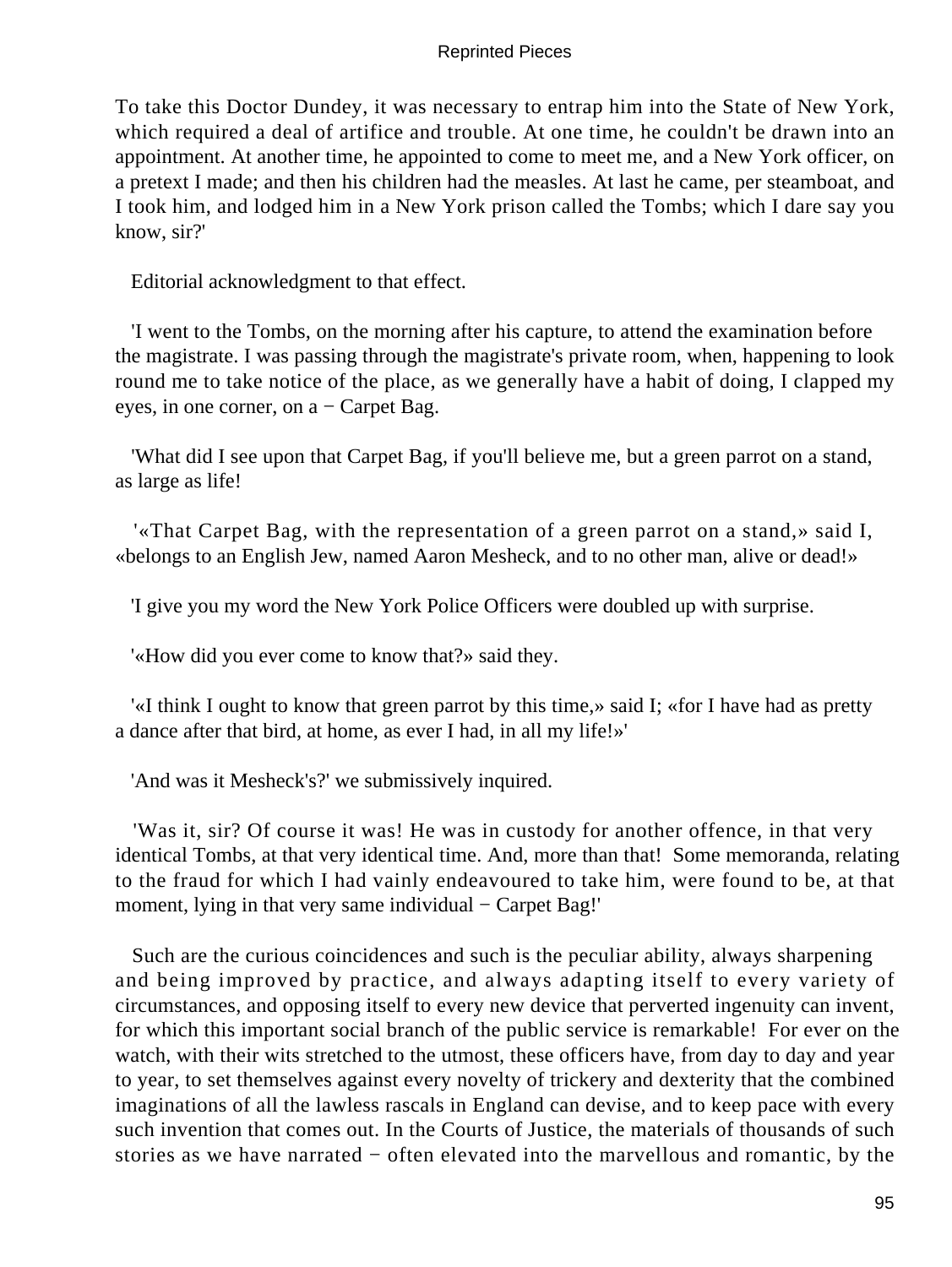circumstances of the case − are dryly compressed into the set phrase, 'in consequence of information I received, I did so and so.' Suspicion was to be directed, by careful inference and deduction, upon the right person; the right person was to be taken, wherever he had gone, or whatever he was doing to avoid detection: he is taken; there he is at the bar; that is enough. From information I, the officer, received, I did it; and, according to the custom in these cases, I say no more.

 These games of chess, played with live pieces, are played before small audiences, and are chronicled nowhere. The interest of the game supports the player. Its results are enough for justice. To compare great things with small, suppose **LEVERRIER** or **ADAMS** informing the public that from information he had received he had discovered a new planet; or **COLUMBUS** informing the public of his day that from information he had received he had discovered a new continent; so the Detectives inform it that they have discovered a new fraud or an old offender, and the process is unknown.

 Thus, at midnight, closed the proceedings of our curious and interesting party. But one other circumstance finally wound up the evening, after our Detective guests had left us. One of the sharpest among them, and the officer best acquainted with the Swell Mob, had his pocket picked, going home!

# **THREE** 'DETECTIVE' **ANECDOTES**

# I. − THE **PAIR OF GLOVES**

 'IT'S a singler story, sir,' said Inspector Wield, of the Detective Police, who, in company with Sergeants Dornton and Mith, paid us another twilight visit, one July evening; 'and I've been thinking you might like to know it.

 'It's concerning the murder of the young woman, Eliza Grimwood, some years ago, over in the Waterloo Road. She was commonly called The Countess, because of her handsome appearance and her proud way of carrying of herself; and when I saw the poor Countess (I had known her well to speak to), lying dead, with her throat cut, on the floor of her bedroom, you'll believe me that a variety of reflections calculated to make a man rather low in his spirits, came into my head.

 'That's neither here nor there. I went to the house the morning after the murder, and examined the body, and made a general observation of the bedroom where it was. Turning down the pillow of the bed with my hand, I found, underneath it, a pair of gloves. A pair of gentleman's dress gloves, very dirty; and inside the lining, the letters TR, and a cross.

 'Well, sir, I took them gloves away, and I showed 'em to the magistrate, over at Union Hall, before whom the case was. He says, «Wield,» he says, «there's no doubt this is a discovery that may lead to something very important; and what you have got to do, Wield,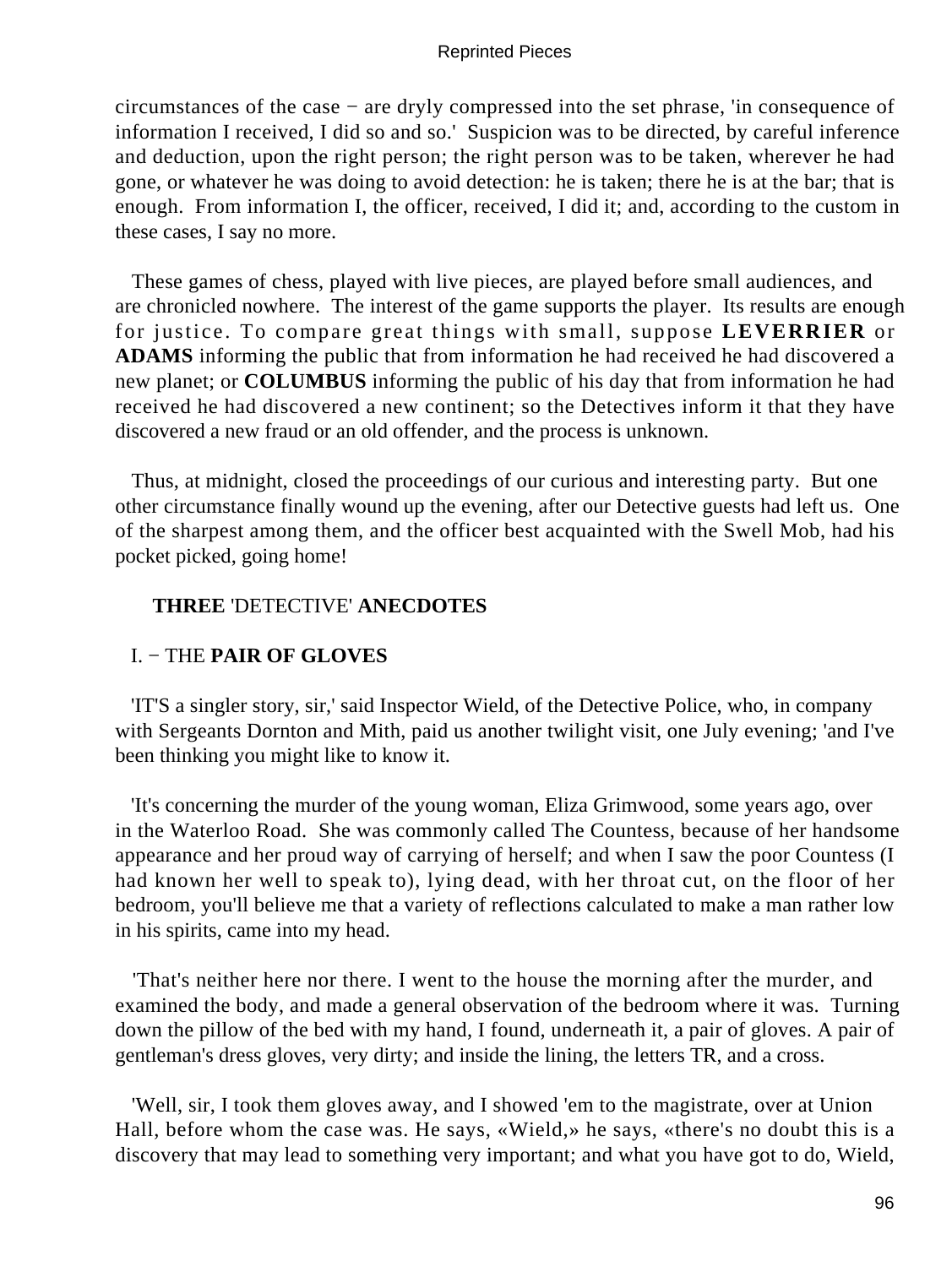is, to find out the owner of these gloves.»

 'I was of the same opinion, of course, and I went at it immediately. I looked at the gloves pretty narrowly, and it was my opinion that they had been cleaned. There was a smell of sulphur and rosin about 'em, you know, which cleaned gloves usually have, more or less. I took 'em over to a friend of mine at Kennington, who was in that line, and I put it to him. «What do you say now? Have these gloves been cleaned?» «These gloves have been cleaned,» says he. «Have you any idea who cleaned them?» says I. «Not at all,» says he; «I've a very distinct idea who DIDN'T clean 'em, and that's myself. But I'll tell you what, Wield, there ain't above eight or nine reg'lar glove−cleaners in London,» − there were not, at that time, it seems − «and I think I can give you their addresses, and you may find out, by that means, who did clean 'em.» Accordingly, he gave me the directions, and I went here, and I went there, and I looked up this man, and I looked up that man; but, though they all agreed that the gloves had been cleaned, I couldn't find the man, woman, or child, that had cleaned that aforesaid pair of gloves.

 'What with this person not being at home, and that person being expected home in the afternoon, and so forth, the inquiry took me three days. On the evening of the third day, coming over Waterloo Bridge from the Surrey side of the river, quite beat, and very much vexed and disappointed, I thought I'd have a shilling's worth of entertainment at the Lyceum Theatre to freshen myself up. So I went into the Pit, at half−price, and I sat myself down next to a very quiet, modest sort of young man. Seeing I was a stranger (which I thought it just as well to appear to be) he told me the names of the actors on the stage, and we got into conversation. When the play was over, we came out together, and I said, «We've been very companionable and agreeable, and perhaps you wouldn't object to a drain?» «Well, you're very good,» says he; «I SHOULDN'T object to a drain.» Accordingly, we went to a public− house, near the Theatre, sat ourselves down in a quiet room up− stairs on the first floor, and called for a pint of half−and−half, apiece, and a pipe.

 'Well, sir, we put our pipes aboard, and we drank our half−and− half, and sat a−talking, very sociably, when the young man says, «You must excuse me stopping very long,» he says, «because I'm forced to go home in good time. I must be at work all night.» «At work all night?» says I. «You ain't a baker?» «No,» he says, laughing, «I ain't a baker.» «I thought not,» says I, «you haven't the looks of a baker.» «No,» says he, «I'm a glove−cleaner.»

 'I never was more astonished in my life, than when I heard them words come out of his lips. «You're a glove−cleaner, are you?» says I. «Yes,» he says, «I am.» «Then, perhaps,» says I, taking the gloves out of my pocket, «you can tell me who cleaned this pair of gloves? It's a rum story,» I says. «I was dining over at Lambeth, the other day, at a free−and−easy − quite promiscuous – with a public company – when some gentleman, he left these gloves behind him! Another gentleman and me, you see, we laid a wager of a sovereign, that I wouldn't find out who they belonged to. I've spent as much as seven shillings already, in trying to discover; but, if you could help me, I'd stand another seven and welcome. You see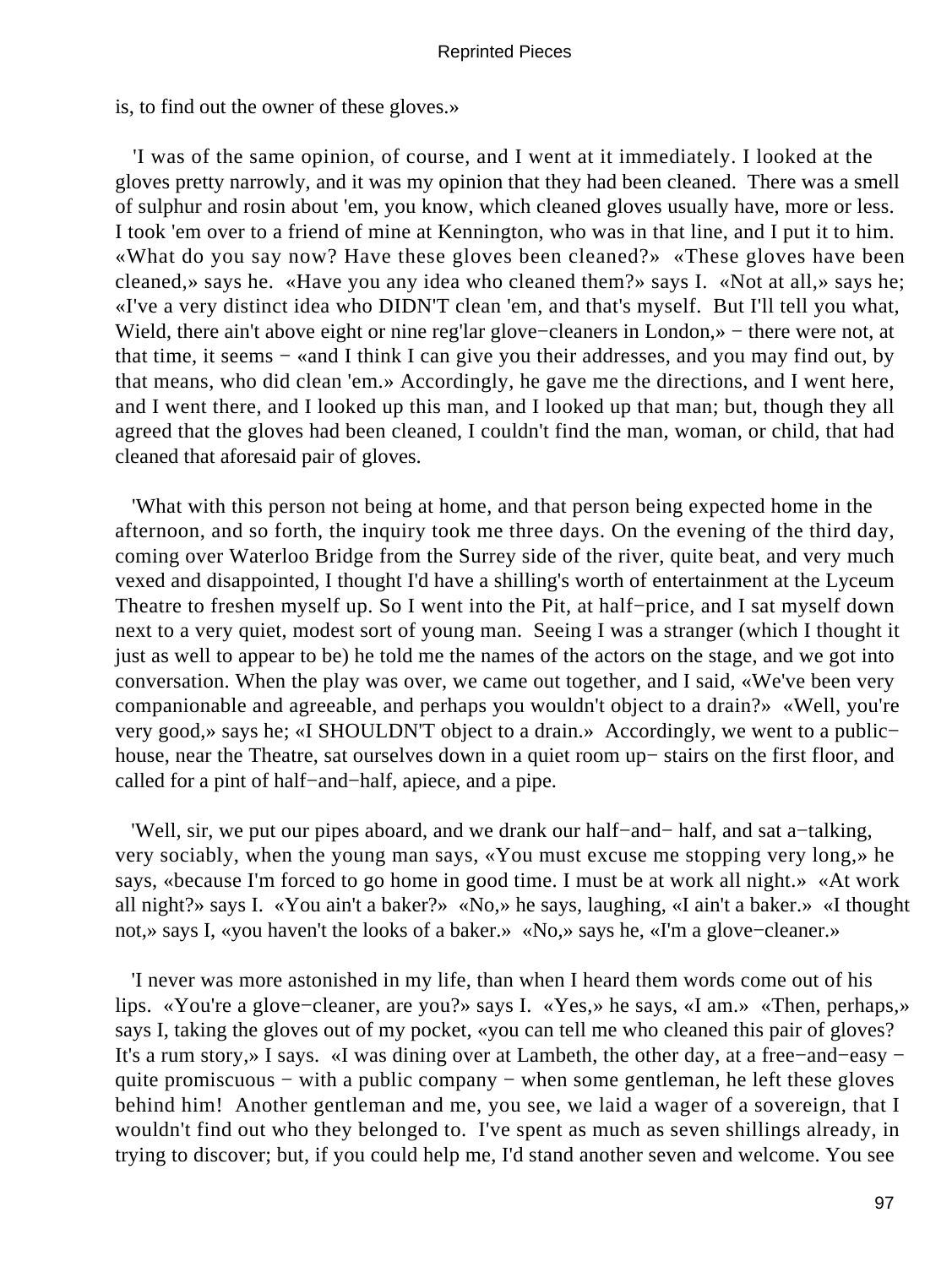there's TR and a cross, inside.» «I see,» he says. «Bless you, I know these gloves very well! I've seen dozens of pairs belonging to the same party.» «No?» says I. «Yes,» says he. «Then you know who cleaned 'em?» says I. «Rather so,» says he. «My father cleaned 'em.»

 '«Where does your father live?» says I. «Just round the corner,» says the young man, «near Exeter Street, here. He'll tell you who they belong to, directly.» «Would you come round with me now?» says I. «Certainly,» says he, «but you needn't tell my father that you found me at the play, you know, because he mightn't like it.» «All right!» We went round to the place, and there we found an old man in a white apron, with two or three daughters, all rubbing and cleaning away at lots of gloves, in a front parlour. «Oh, Father!» says the young man, «here's a person been and made a bet about the ownership of a pair of gloves, and I've told him you can settle it.» «Good evening, sir,» says I to the old gentleman. «Here's the gloves your son speaks of. Letters TR, you see, and a cross.» «Oh yes,» he says, «I know these gloves very well; I've cleaned dozens of pairs of 'em. They belong to Mr. Trinkle, the great upholsterer in Cheapside.» «Did you get 'em from Mr. Trinkle, direct,» says I, «if you'll excuse my asking the question?» «No,» says he; «Mr. Trinkle always sends 'em to Mr. Phibbs's, the haberdasher's, opposite his shop, and the haberdasher sends 'em to me.» «Perhaps YOU wouldn't object to a drain?» says I. «Not in the least!» says he. So I took the old gentleman out, and had a little more talk with him and his son, over a glass, and we parted excellent friends.

 'This was late on a Saturday night. First thing on the Monday morning, I went to the haberdasher's shop, opposite Mr. Trinkle's, the great upholsterer's in Cheapside. «Mr. Phibbs in the way?» «My name is Phibbs.» «Oh! I believe you sent this pair of gloves to be cleaned?» «Yes, I did, for young Mr. Trinkle over the way. There he is in the shop!» «Oh! that's him in the shop, is it? Him in the green coat?» «The same individual.» «Well, Mr. Phibbs, this is an unpleasant affair; but the fact is, I am Inspector Wield of the Detective Police, and I found these gloves under the pillow of the young woman that was murdered the other day, over in the Waterloo Road!» «Good Heaven!» says he. «He's a most respectable young man, and if his father was to hear of it, it would be the ruin of him!» «I'm very sorry for it,» says I, «but I must take him into custody.» «Good Heaven!» says Mr. Phibbs, again; «can nothing be done?» «Nothing,» says I. «Will you allow me to call him over here,» says he, «that his father may not see it done?» «I don't object to that,» says I; "but unfortunately, Mr. Phibbs, I can't allow of any communication between you. If any was attempted, I should have to interfere directly. Perhaps you'll beckon him over here?' Mr. Phibbs went to the door and beckoned, and the young fellow came across the street directly; a smart, brisk young fellow.

 '«Good morning, sir,» says I. «Good morning, sir,» says he. «Would you allow me to inquire, sir,» says I, «if you ever had any acquaintance with a party of the name of Grimwood?» «Grimwood! Grimwood!» says he. «No!» «You know the Waterloo Road?» «Oh! of course I know the Waterloo Road!» «Happen to have heard of a young woman being murdered there?» «Yes, I read it in the paper, and very sorry I was to read it.» «Here's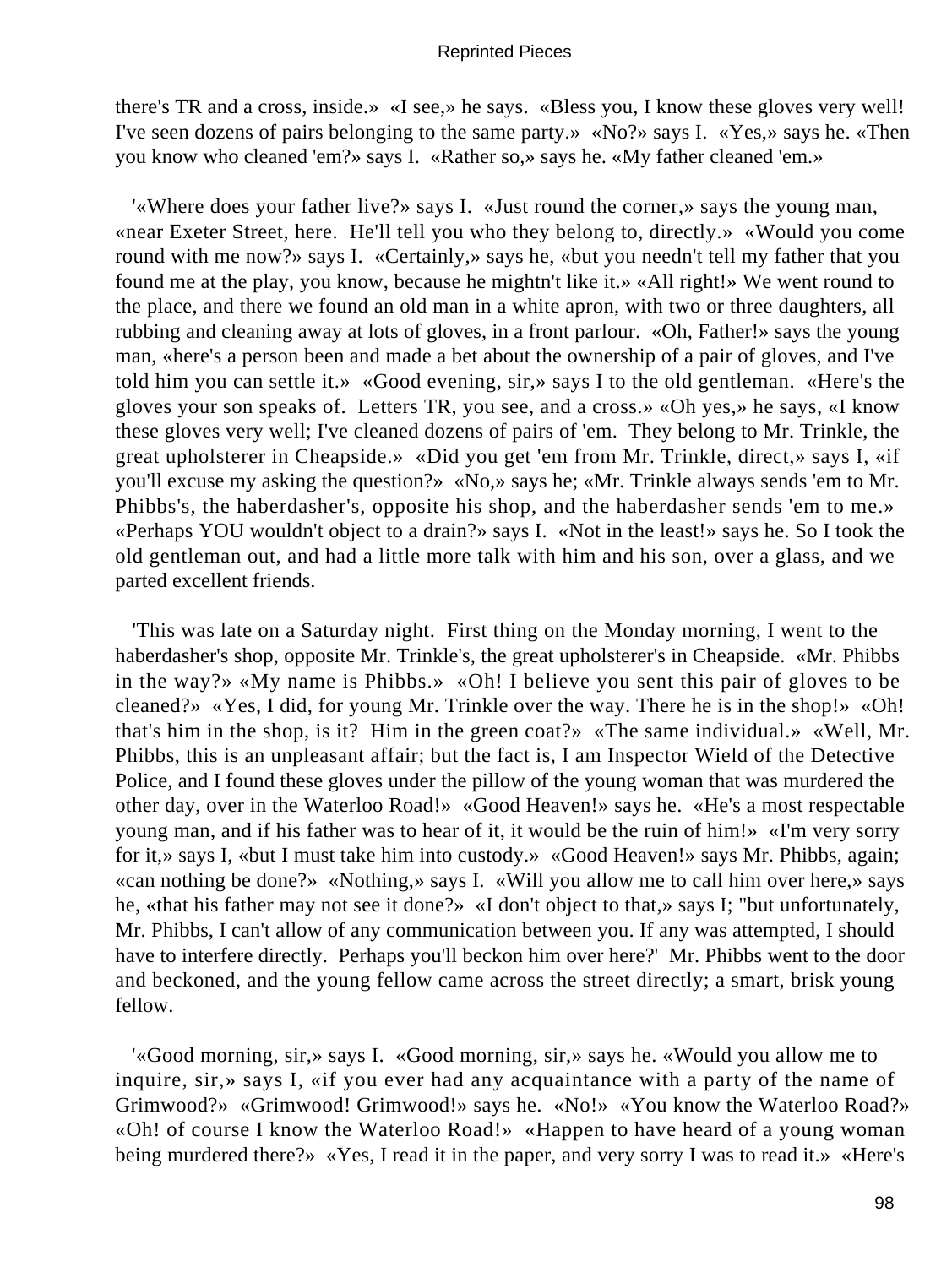a pair of gloves belonging to you, that I found under her pillow the morning afterwards!»

 'He was in a dreadful state, sir; a dreadful state I «Mr. Wield,» he says, «upon my solemn oath I never was there. I never so much as saw her, to my knowledge, in my life!» «I am very sorry,» says I. «To tell you the truth; I don't think you ARE the murderer, but I must take you to Union Hall in a cab. However, I think it's a case of that sort, that, at present, at all events, the magistrate will hear it in private.»

 'A private examination took place, and then it came out that this young man was acquainted with a cousin of the unfortunate Eliza Grimwood, and that, calling to see this cousin a day or two before the murder, he left these gloves upon the table. Who should come in, shortly afterwards, but Eliza Grimwood! «Whose gloves are these?» she says, taking 'em up. «Those are Mr. Trinkle's gloves,» says her cousin. «Oh!» says she, «they are very dirty, and of no use to him, I am sure. I shall take 'em away for my girl to clean the stoves with.» And she put 'em in her pocket. The girl had used 'em to clean the stoves, and, I have no doubt, had left 'em lying on the bedroom mantelpiece, or on the drawers, or somewhere; and her mistress, looking round to see that the room was tidy, had caught 'em up and put 'em under the pillow where I found 'em.

That's the story, sir.'

# II. − THE **ARTFUL TOUCH**

 'One of the most **BEAUTIFUL** things that ever was done, perhaps,' said Inspector Wield, emphasising the adjective, as preparing us to expect dexterity or ingenuity rather than strong interest, 'was a move of Sergeant Witchem's. It was a lovely idea!

 'Witchem and me were down at Epsom one Derby Day, waiting at the station for the Swell Mob. As I mentioned, when we were talking about these things before, we are ready at the station when there's races, or an Agricultural Show, or a Chancellor sworn in for an university, or Jenny Lind, or anything of that sort; and as the Swell Mob come down, we send 'em back again by the next train. But some of the Swell Mob, on the occasion of this Derby that I refer to, so far kidded us as to hire a horse and shay; start away from London by Whitechapel, and miles round; come into Epsom from the opposite direction; and go to work, right and left, on the course, while we were waiting for 'em at the Rail. That, however, ain't the point of what I'm going to tell you.

 'While Witchem and me were waiting at the station, there comes up one Mr. Tatt; a gentleman formerly in the public line, quite an amateur Detective in his way, and very much respected. «Halloa, Charley Wield,» he says. «What are you doing here? On the look out for some of your old friends?» «Yes, the old move, Mr. Tatt.» «Come along,» he says, «you and Witchem, and have a glass of sherry.» «We can't stir from the place,» says I, «till the next train comes in; but after that, we will with pleasure.» Mr. Tatt waits, and the train comes in,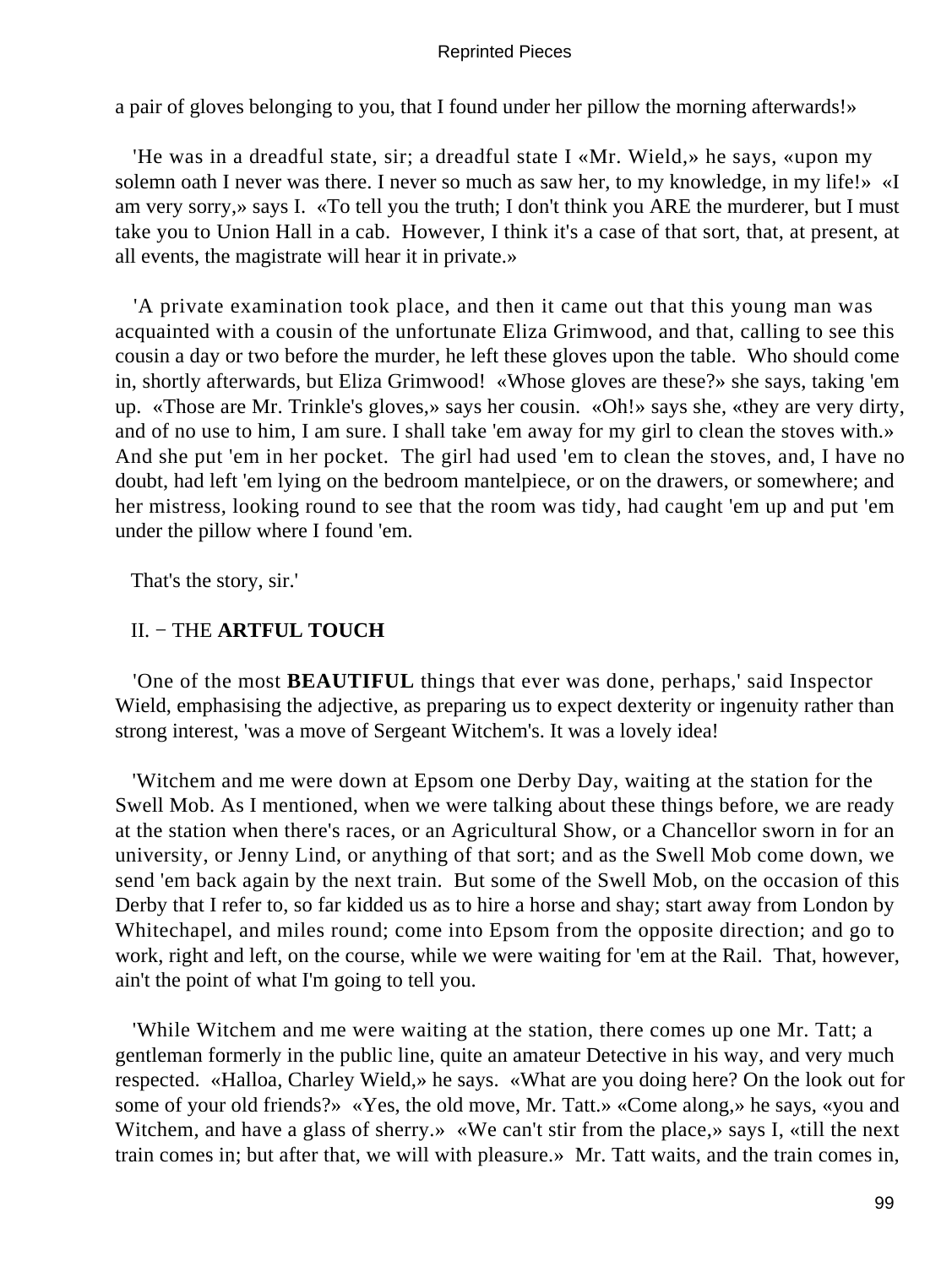and then Witchem and me go off with him to the Hotel. Mr. Tatt he's got up quite regardless of expense, for the occasion; and in his shirt−front there's a beautiful diamond prop, cost him fifteen or twenty pound − a very handsome pin indeed. We drink our sherry at the bar, and have had our three or four glasses, when Witchem cries suddenly, «Look out, Mr. Wield! stand fast!» and a dash is made into the place by the Swell Mob − four of 'em − that have come down as I tell you, and in a moment Mr. Tatt's prop is gone! Witchem, he cuts 'em off at the door, I lay about me as hard as I can, Mr. Tatt shows fight like a good 'un, and there we are, all down together, heads and heels, knocking about on the floor of the bar – perhaps you never see such a scene of confusion! However, we stick to our men (Mr. Tatt being as good as any officer), and we take 'em all, and carry 'em off to the station.' The station's full of people, who have been took on the course; and it's a precious piece of work to get 'em secured. However, we do it at last, and we search 'em; but nothing's found upon 'em, and they're locked up; and a pretty state of heat we are in by that time, I assure you!

 'I was very blank over it, myself, to think that the prop had been passed away; and I said to Witchem, when we had set 'em to rights, and were cooling ourselves along with Mr. Tatt, «we don't take much by **THIS** move, anyway, for nothing's found upon 'em, and it's only the braggadocia, (2) after all.» «What do you mean, Mr. Wield?» says Witchem. «Here's the diamond pin!» and in the palm of his hand there it was, safe and sound! «Why, in the name of wonder,» says me and Mr. Tatt, in astonishment, «how did you come by that?» «I'll tell you how I come by it,» says he. «I saw which of 'em took it; and when we were all down on the floor together, knocking about, I just gave him a little touch on the back of his hand, as I knew his pal would; and he thought it WAS his pal; and gave it me!» It was beautiful, beau−ti−ful!

 'Even that was hardly the best of the case, for that chap was tried at the Quarter Sessions at Guildford. You know what Quarter Sessions are, sir. Well, if you'll believe me, while them slow justices were looking over the Acts of Parliament, to see what they could do to him, I'm blowed if he didn't cut out of the dock before their faces! He cut out of the dock, sir, then and there; swam across a river; and got up into a tree to dry himself. In the tree he was took − an old woman having seen him climb up − and Witchem's artful touch transported him!'

# III. − THE **SOFA**

 "What young men will do, sometimes, to ruin themselves and break their friends' hearts,' said Sergeant Dornton, 'it's surprising! I had a case at Saint Blank's Hospital which was of this sort. A bad case, indeed, with a bad end!

 'The Secretary, and the House−Surgeon, and the Treasurer, of Saint Blank's Hospital, came to Scotland Yard to give information of numerous robberies having been committed on the students. The students could leave nothing in the pockets of their great−coats, while the great−coats were hanging at the hospital, but it was almost certain to be stolen. Property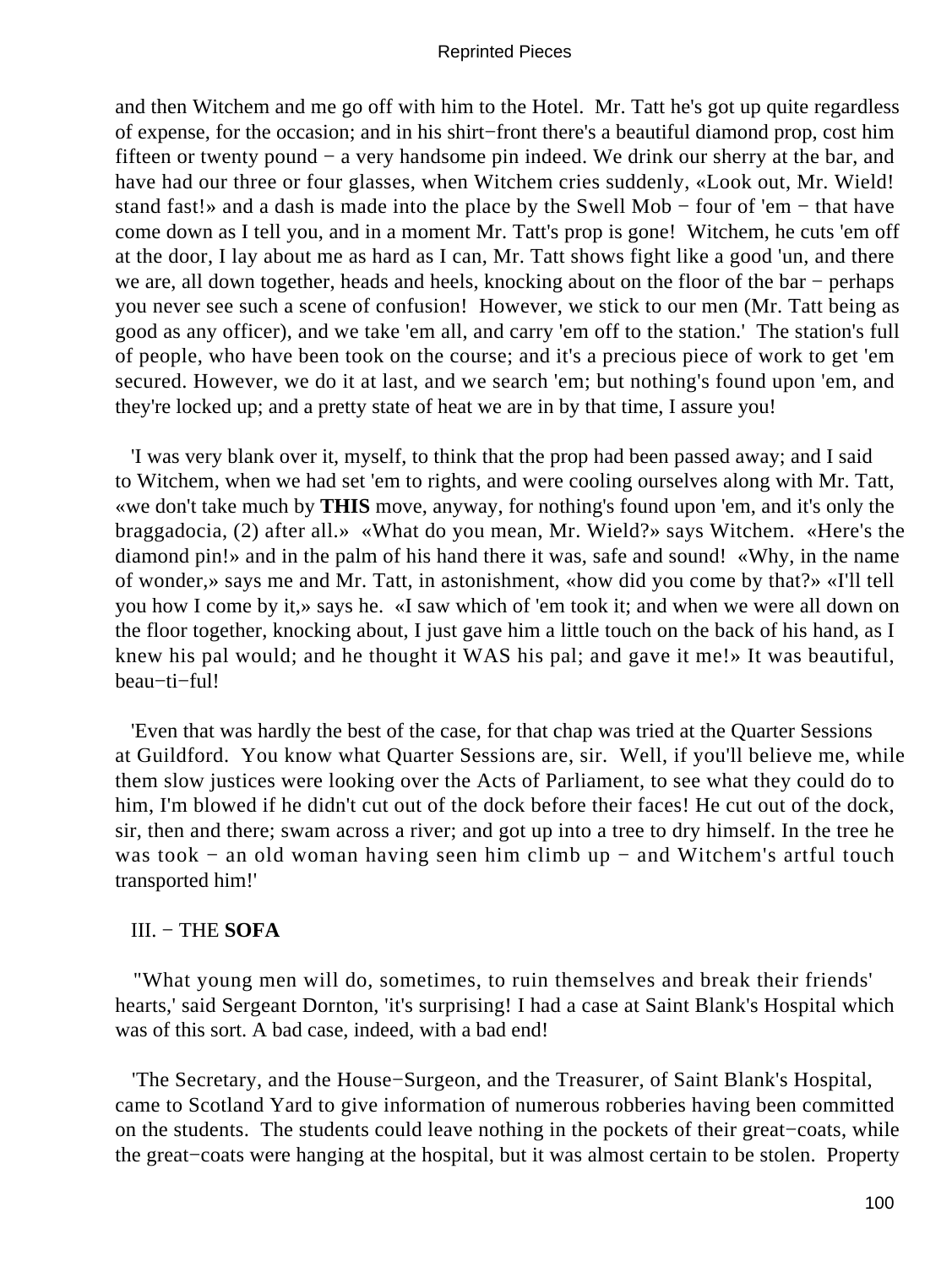of various descriptions was constantly being lost; and the gentlemen were naturally uneasy about it, and anxious, for the credit of the institution, that the thief or thieves should be discovered. The case was entrusted to me, and I went to the hospital.

 '«Now, gentlemen,» said I, after we had talked it over; «I understand this property is usually lost from one room.»

'Yes, they said. It was.

'«I should wish, if you please,» said I, «to see the room.»

 'It was a good−sized bare room down−stairs, with a few tables and forms in it, and a row of pegs, all round, for hats and coats.

'«Next, gentlemen,» said I, «do you suspect anybody?»

 'Yes, they said. They did suspect somebody. They were sorry to say, they suspected one of the porters.

 '«I should like,» said I, «to have that man pointed out to me, and to have a little time to look after him.»

 'He was pointed out, and I looked after him, and then I went back to the hospital, and said, «Now, gentlemen, it's not the porter. He's, unfortunately for himself, a little too fond of drink, but he's nothing worse. My suspicion is, that these robberies are committed by one of the students; and if you'll put me a sofa into that room where the pegs are − as there's no closet − I think I shall be able to detect the thief. I wish the sofa, if you please, to be covered with chintz, or something of that sort, so that I may lie on my chest, underneath it, without being seen.»

 'The sofa was provided, and next day at eleven o'clock, before any of the students came, I went there, with those gentlemen, to get underneath it. It turned out to be one of those old−fashioned sofas with a great cross−beam at the bottom, that would have broken my back in no time if I could ever have got below it. We had quite a job to break all this away in the time; however, I fell to work, and they fell to work, and we broke it out, and made a clear place for me. I got under the sofa, lay down on my chest, took out my knife, and made a convenient hole in the chintz to look through. It was then settled between me and the gentlemen that when the students were all up in the wards, one of the gentlemen should come in, and hang up a great−coat on one of the pegs. And that that great−coat should have, in one of the pockets, a pocket−book containing marked money.

 'After I had been there some time, the students began to drop into the room, by ones, and twos, and threes, and to talk about all sorts of things, little thinking there was anybody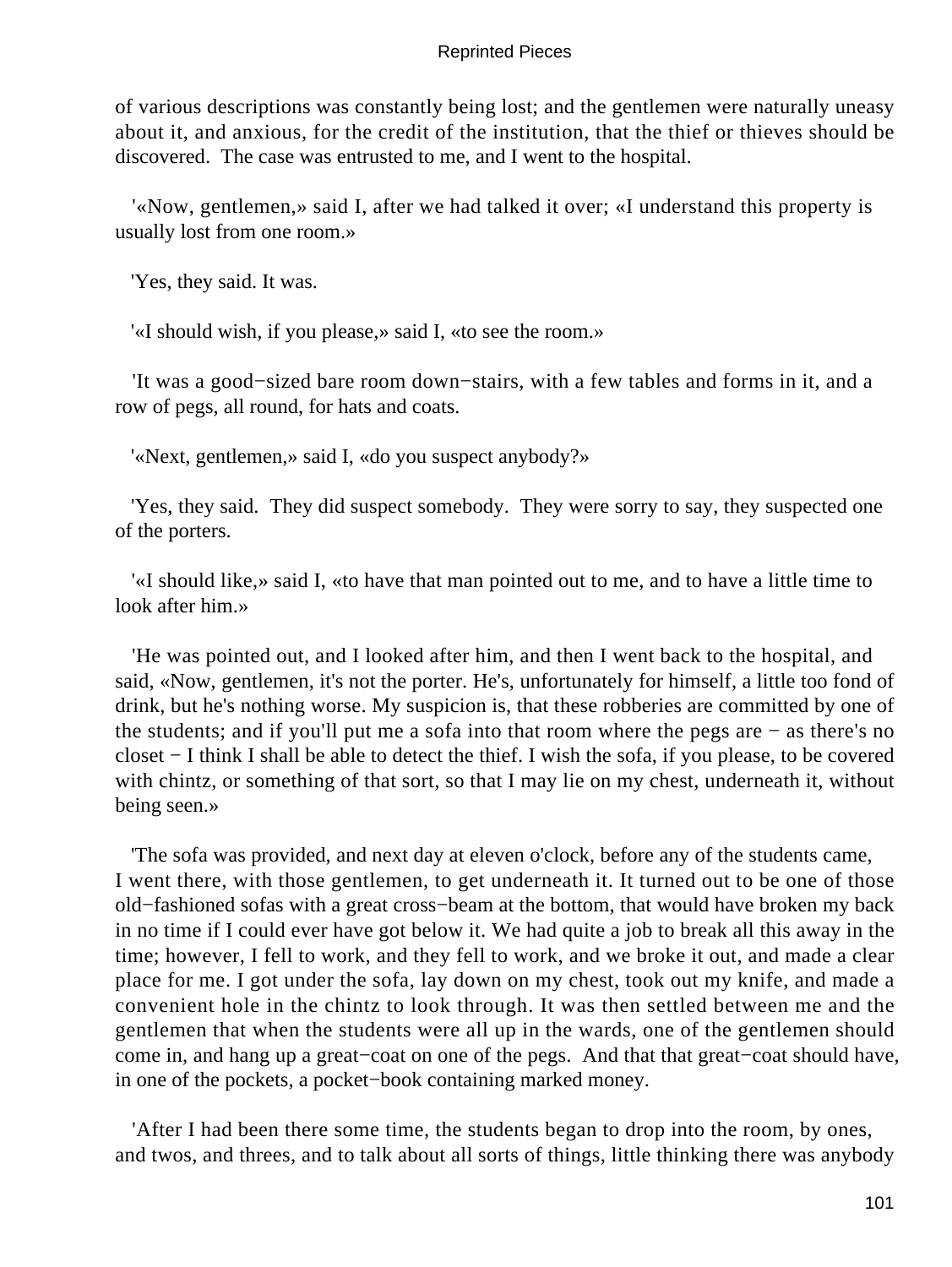under the sofa − and then to go up−stairs. At last there came in one who remained until he was alone in the room by himself. A tallish, good−looking young man of one or two and twenty, with a light whisker. He went to a particular hat−peg, took off a good hat that was hanging there, tried it on, hung his own hat in its place, and hung that hat on another peg, nearly opposite to me. I then felt quite certain that he was the thief, and would come back by−and−by.

 'When they were all up−stairs, the gentleman came in with the great−coat. I showed him where to hang it, so that I might have a good view of it; and he went away; and I lay under the sofa on my chest, for a couple of hours or so, waiting.

 'At last, the same young man came down. He walked across the room, whistling − stopped and listened − took another walk and whistled − stopped again, and listened − then began to go regularly round the pegs, feeling in the pockets of all the coats. When he came to the great−coat, and felt the pocket−book, he was so eager and so hurried that he broke the strap in tearing it open. As he began to put the money in his pocket, I crawled out from under the sofa, and his eyes met mine.

 'My face, as you may perceive, is brown now, but it was pale at that time, my health not being good; and looked as long as a horse's. Besides which, there was a great draught of air from the door, underneath the sofa, and I had tied a handkerchief round my head; so what I looked like, altogether, I don't know. He turned blue − literally blue − when he saw me crawling out, and I couldn't feel surprised at it.

 '«I am an officer of the Detective Police,» said I, «and have been lying here, since you first came in this morning. I regret, for the sake of yourself and your friends, that you should have done what you have; but this case is complete. You have the pocket−book in your hand and the money upon you; and I must take you into custody!»

 'It was impossible to make out any case in his behalf, and on his trial he pleaded guilty. How or when he got the means I don't know; but while he was awaiting his sentence, he poisoned himself in Newgate.'

 We inquired of this officer, on the conclusion of the foregoing anecdote, whether the time appeared long, or short, when he lay in that constrained position under the sofa?

 'Why, you see, sir,' he replied, 'if he hadn't come in, the first time, and I had not been quite sure he was the thief, and would return, the time would have seemed long. But, as it was, I being dead certain of my man, the time seemed pretty short.'

# ON **DUTY WITH INSPECTOR FIELD**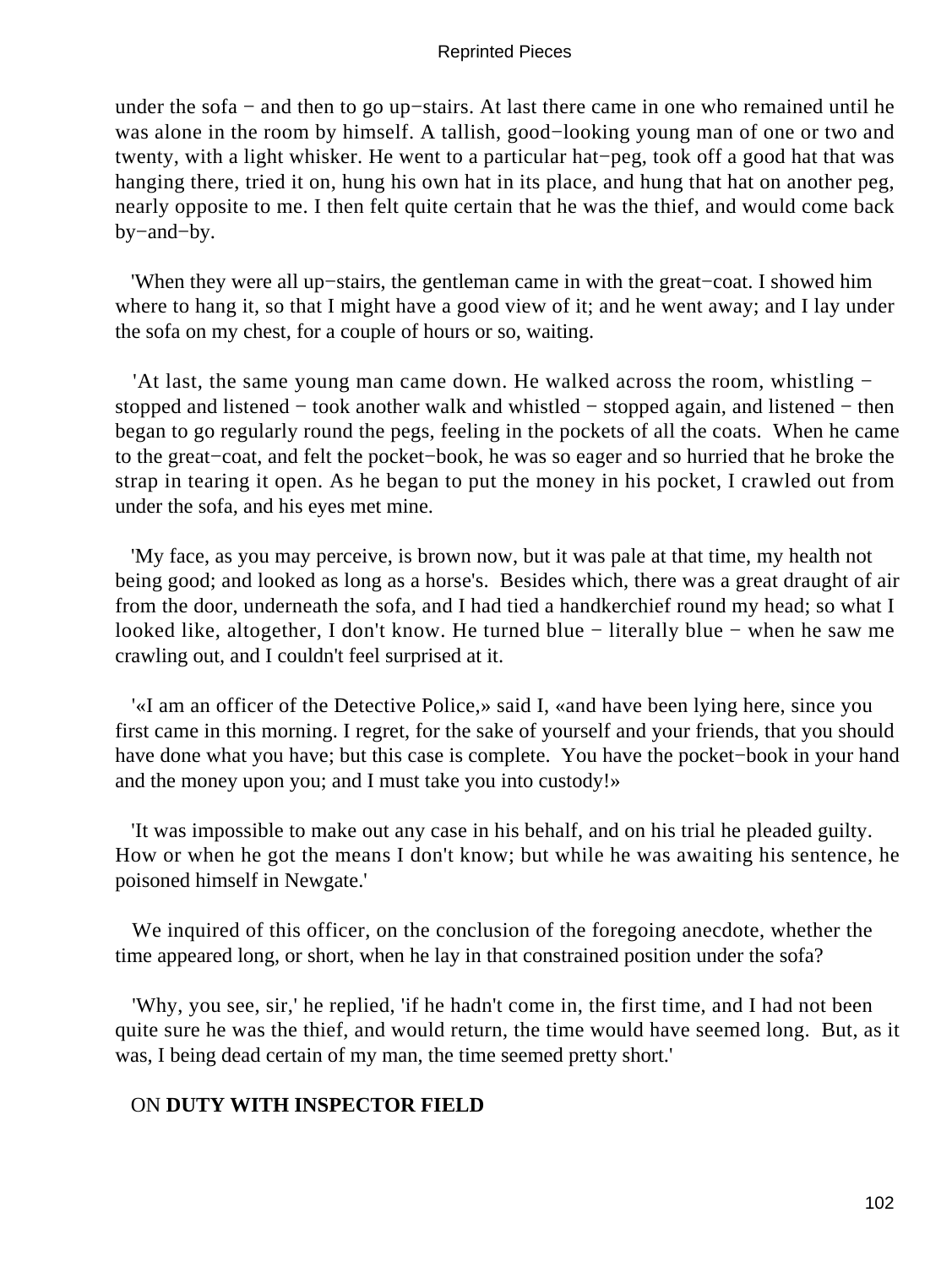HOW goes the night? Saint Giles's clock is striking nine. The weather is dull and wet, and the long lines of street lamps are blurred, as if we saw them through tears. A damp wind blows and rakes the pieman's fire out, when he opens the door of his little furnace, carrying away an eddy of sparks.

 Saint Giles's clock strikes nine. We are punctual. Where is Inspector Field? Assistant Commissioner of Police is already here, enwrapped in oil−skin cloak, and standing in the shadow of Saint Giles's steeple. Detective Sergeant, weary of speaking French all day to foreigners unpacking at the Great Exhibition, is already here. Where is Inspector Field?

 Inspector Field is, to−night, the guardian genius of the British Museum. He is bringing his shrewd eye to bear on every corner of its solitary galleries, before he reports 'all right.' Suspicious of the Elgin marbles, and not to be done by cat−faced Egyptian giants with their hands upon their knees, Inspector Field, sagacious, vigilant, lamp in hand, throwing monstrous shadows on the walls and ceilings, passes through the spacious rooms. If a mummy trembled in an atom of its dusty covering, Inspector Field would say, 'Come out of that, Tom Green. I know you!' If the smallest 'Gonoph' about town were crouching at the bottom of a classic bath, Inspector Field would nose him with a finer scent than the ogre's, when adventurous Jack lay trembling in his kitchen copper. But all is quiet, and Inspector Field goes warily on, making little outward show of attending to anything in particular, just recognising the Ichthyosaurus as a familiar acquaintance, and wondering, perhaps, how the detectives did it in the days before the Flood.

 Will Inspector Field be long about this work? He may be half−an− hour longer. He sends his compliments by Police Constable, and proposes that we meet at St. Giles's Station House, across the road. Good. It were as well to stand by the fire, there, as in the shadow of Saint Giles's steeple.

 Anything doing here to−night? Not much. We are very quiet. A lost boy, extremely calm and small, sitting by the fire, whom we now confide to a constable to take home, for the child says that if you show him Newgate Street, he can show you where he lives − a raving drunken woman in the cells, who has screeched her voice away, and has hardly power enough left to declare, even with the passionate help of her feet and arms, that she is the daughter of a British officer, and, strike her blind and dead, but she'll write a letter to the Queen! but who is soothed with a drink of water – in another cell, a quiet woman with a child at her breast, for begging − in another, her husband in a smock−frock, with a basket of watercresses – in another, a pickpocket – in another, a meek tremulous old pauper man who has been out for a holiday 'and has took but a little drop, but it has overcome him after so many months in the house' – and that's all as yet. Presently, a sensation at the Station House door. Mr. Field, gentlemen!

 Inspector Field comes in, wiping his forehead, for he is of a burly figure, and has come fast from the ores and metals of the deep mines of the earth, and from the Parrot Gods of the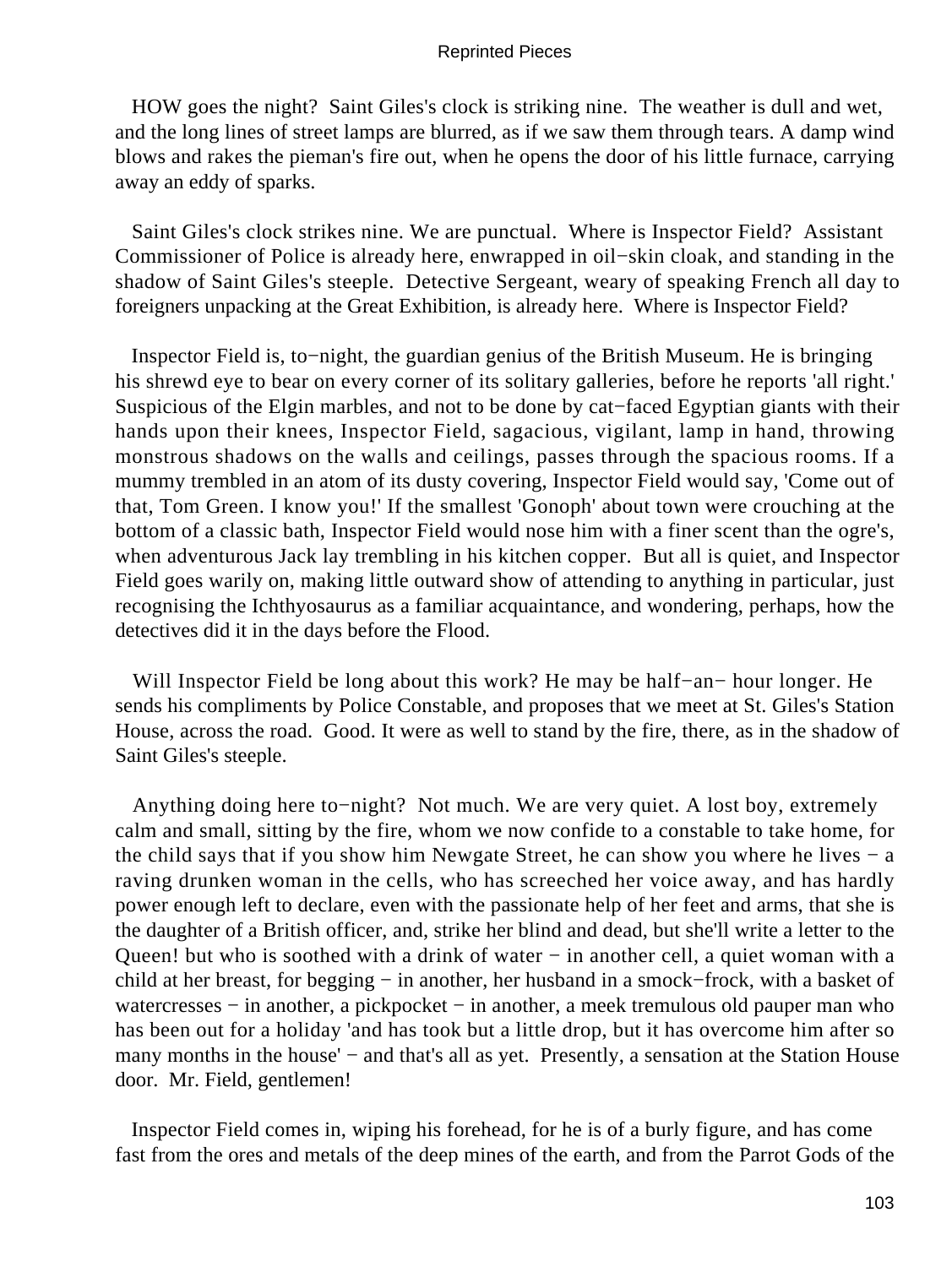South Sea Islands, and from the birds and beetles of the tropics, and from the Arts of Greece and Rome, and from the Sculptures of Nineveh, and from the traces of an elder world, when these were not. Is Rogers ready? Rogers is ready, strapped and great−coated, with a flaming eye in the middle of his waist, like a deformed Cyclops. Lead on, Rogers, to Rats' Castle!

 How many people may there be in London, who, if we had brought them deviously and blindfold, to this street, fifty paces from the Station House, and within call of Saint Giles's church, would know it for a not remote part of the city in which their lives are passed? How many, who amidst this compound of sickening smells, these heaps of filth, these tumbling houses, with all their vile contents, animate, and inanimate, slimily overflowing into the black road, would believe that they breathe **THIS** air? How much Red Tape may there be, that could look round on the faces which now hem us in − for our appearance here has caused a rush from all points to a common centre − the lowering foreheads, the sallow cheeks, the brutal eyes, the matted hair, the infected, vermin−haunted heaps of rags − and say, 'I have thought of this. I have not dismissed the thing. I have neither blustered it away, nor frozen it away, nor tied it up and put it away, nor smoothly said pooh, pooh! to it when it has been shown to me?'

 This is not what Rogers wants to know, however. What Rogers wants to know, is, whether you **WILL** clear the way here, some of you, or whether you won't; because if you don't do it right on end, he'll lock you up! 'What! YOU are there, are you, Bob Miles? You haven't had enough of it yet, haven't you? You want three months more, do you? Come away from that gentleman! What are you creeping round there for?'

 'What am I a doing, thinn, Mr. Rogers?' says Bob Miles, appearing, villainous, at the end of a lane of light, made by the lantern.

'I'll let you know pretty quick, if you don't hook it. **WILL** you hook it?'

 A sycophantic murmur rises from the crowd. 'Hook it, Bob, when Mr. Rogers and Mr. Field tells you! Why don't you hook it, when you are told to?'

 The most importunate of the voices strikes familiarly on Mr. Rogers's ear. He suddenly turns his lantern on the owner.

'What! YOU are there, are you, Mister Click? You hook it too − come!'

'What for?' says Mr. Click, discomfited.

'You hook it, will you!' says Mr. Rogers with stern emphasis.

 Both Click and Miles DO 'hook it,' without another word, or, in plainer English, sneak away.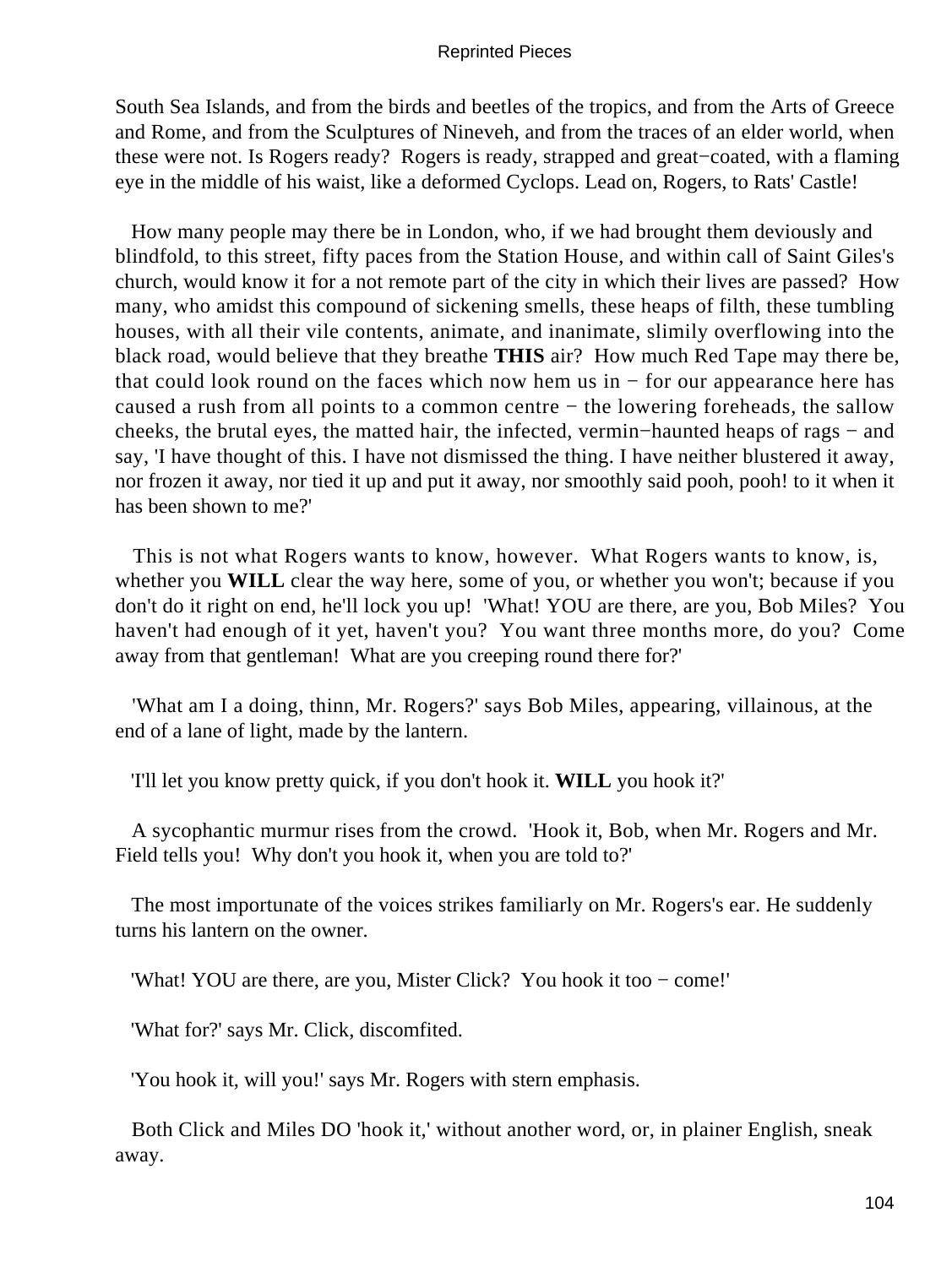'Close up there, my men!' says Inspector Field to two constables on duty who have followed. 'Keep together, gentlemen; we are going down here. Heads!'

 Saint Giles's church strikes half−past ten. We stoop low, and creep down a precipitous flight of steps into a dark close cellar. There is a fire. There is a long deal table. There are benches. The cellar is full of company, chiefly very young men in various conditions of dirt and raggedness. Some are eating supper. There are no girls or women present. Welcome to Rats' Castle, gentlemen, and to this company of noted thieves!

 'Well, my lads! How are you, my lads? What have you been doing to−day? Here's some company come to see you, my lads! − THERE'S a plate of beefsteak, sir, for the supper of a fine young man! And there's a mouth for a steak, sir! Why, I should be too proud of such a mouth as that, if I had it myself! Stand up and show it, sir! Take off your cap. There's a fine young man for a nice little party, sir! An't he?'

 Inspector Field is the bustling speaker. Inspector Field's eye is the roving eye that searches every corner of the cellar as he talks. Inspector Field's hand is the well−known hand that has collared half the people here, and motioned their brothers, sisters, fathers, mothers, male and female friends, inexorably to New South Wales. Yet Inspector Field stands in this den, the Sultan of the place. Every thief here cowers before him, like a schoolboy before his schoolmaster. All watch him, all answer when addressed, all laugh at his jokes, all seek to propitiate him. This cellar company alone − to say nothing of the crowd surrounding the entrance from the street above, and making the steps shine with eyes  $-$  is strong enough to murder us all, and willing enough to do it; but, let Inspector Field have a mind to pick out one thief here, and take him; let him produce that ghostly truncheon from his pocket, and say, with his business−air, 'My lad, I want you!' and all Rats' Castle shall be stricken with paralysis, and not a finger move against him, as he fits the handcuffs on!

 Where's the Earl of Warwick? − Here he is, Mr. Field! Here's the Earl of Warwick, Mr. Field! − O there you are, my Lord. Come for'ard. There's a chest, sir, not to have a clean shirt on. An't it? Take your hat off, my Lord. Why, I should be ashamed if I was you – and an Earl, too − to show myself to a gentleman with my hat on! − The Earl of Warwick laughs and uncovers. All the company laugh. One pickpocket, especially, laughs with great enthusiasm. O what a jolly game it is, when Mr. Field comes down − and don't want nobody!

 So, YOU are here, too, are you, you tall, grey, soldierly−looking, grave man, standing by the fire? − Yes, sir. Good evening, Mr. Field! − Let us see. You lived servant to a nobleman once? − Yes, Mr. Field. − And what is it you do now; I forget? − Well, Mr. Field, I job about as well as I can. I left my employment on account of delicate health. The family is still kind to me. Mr. Wix of Piccadilly is also very kind to me when I am hard up. Likewise Mr. Nix of Oxford Street. I get a trifle from them occasionally, and rub on as well as I can, Mr. Field. Mr. Field's eye rolls enjoyingly, for this man is a notorious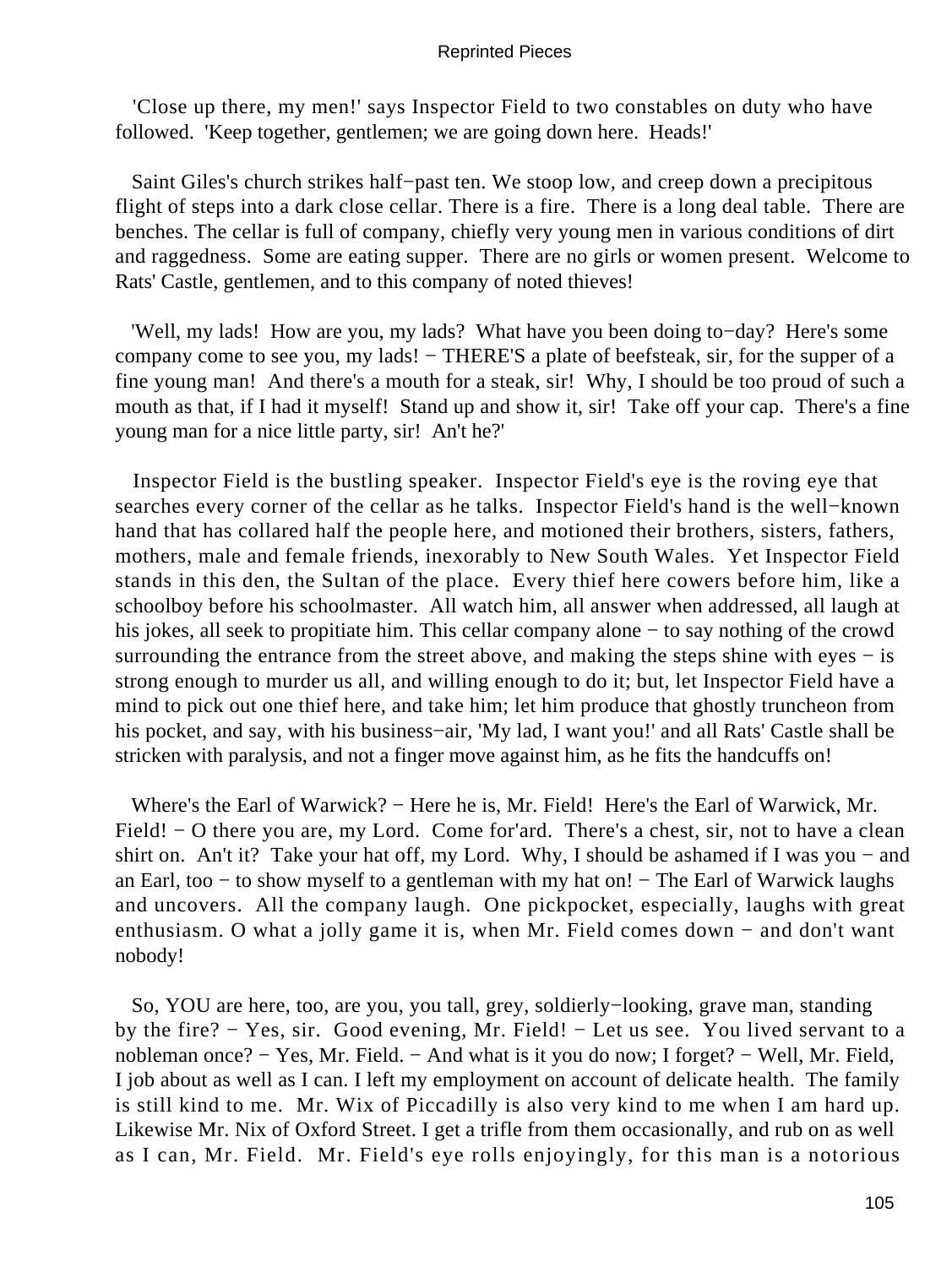begging−letter writer. − Good night, my lads! − Good night, Mr. Field, and thank'ee, sir!

 Clear the street here, half a thousand of you! Cut it, Mrs. Stalker − none of that − we don't want you! Rogers of the flaming eye, lead on to the tramps' lodging−house!

 A dream of baleful faces attends to the door. Now, stand back all of you! In the rear Detective Sergeant plants himself, composedly whistling, with his strong right arm across the narrow passage. Mrs. Stalker, I am something'd that need not be written here, if you won't get yourself into trouble, in about half a minute, if I see that face of yours again!

 Saint Giles's church clock, striking eleven, hums through our hand from the dilapidated door of a dark outhouse as we open it, and are stricken back by the pestilent breath that issues from within. Rogers to the front with the light, and let us look!

Ten, twenty, thirty – who can count them! Men, women, children, for the most part naked, heaped upon the floor like maggots in a cheese! Ho! In that dark corner yonder! Does anybody lie there? Me sir, Irish me, a widder, with six children. And yonder? Me sir, Irish me, with me wife and eight poor babes. And to the left there? Me sir, Irish me, along with two more Irish boys as is me friends. And to the right there? Me sir and the Murphy fam'ly, numbering five blessed souls. And what's this, coiling, now, about my foot? Another Irish me, pitifully in want of shaving, whom I have awakened from sleep − and across my other foot lies his wife − and by the shoes of Inspector Field lie their three eldest − and their three youngest are at present squeezed between the open door and the wall. And why is there no one on that little mat before the sullen fire? Because O'Donovan, with his wife and daughter, is not come in from selling Lucifers! Nor on the bit of sacking in the nearest corner? Bad luck! Because that Irish family is late to−night, a−cadging in the streets!

 They are all awake now, the children excepted, and most of them sit up, to stare. Wheresoever Mr. Rogers turns the flaming eye, there is a spectral figure rising, unshrouded, from a grave of rags. Who is the landlord here? − I am, Mr. Field! says a bundle of ribs and parchment against the wall, scratching itself. – Will you spend this money fairly, in the morning, to buy coffee for 'em all? – Yes, sir, I will! – O he'll do it, sir, he'll do it fair. He's honest! cry the spectres. And with thanks and Good Night sink into their graves again.

 Thus, we make our New Oxford Streets, and our other new streets, never heeding, never asking, where the wretches whom we clear out, crowd. With such scenes at our doors, with all the plagues of Egypt tied up with bits of cobweb in kennels so near our homes, we timorously make our Nuisance Bills and Boards of Health, nonentities, and think to keep away the Wolves of Crime and Filth, by our electioneering ducking to little vestrymen and our gentlemanly handling of Red Tape!

 Intelligence of the coffee−money has got abroad. The yard is full, and Rogers of the flaming eye is beleaguered with entreaties to show other Lodging Houses. Mine next! Mine!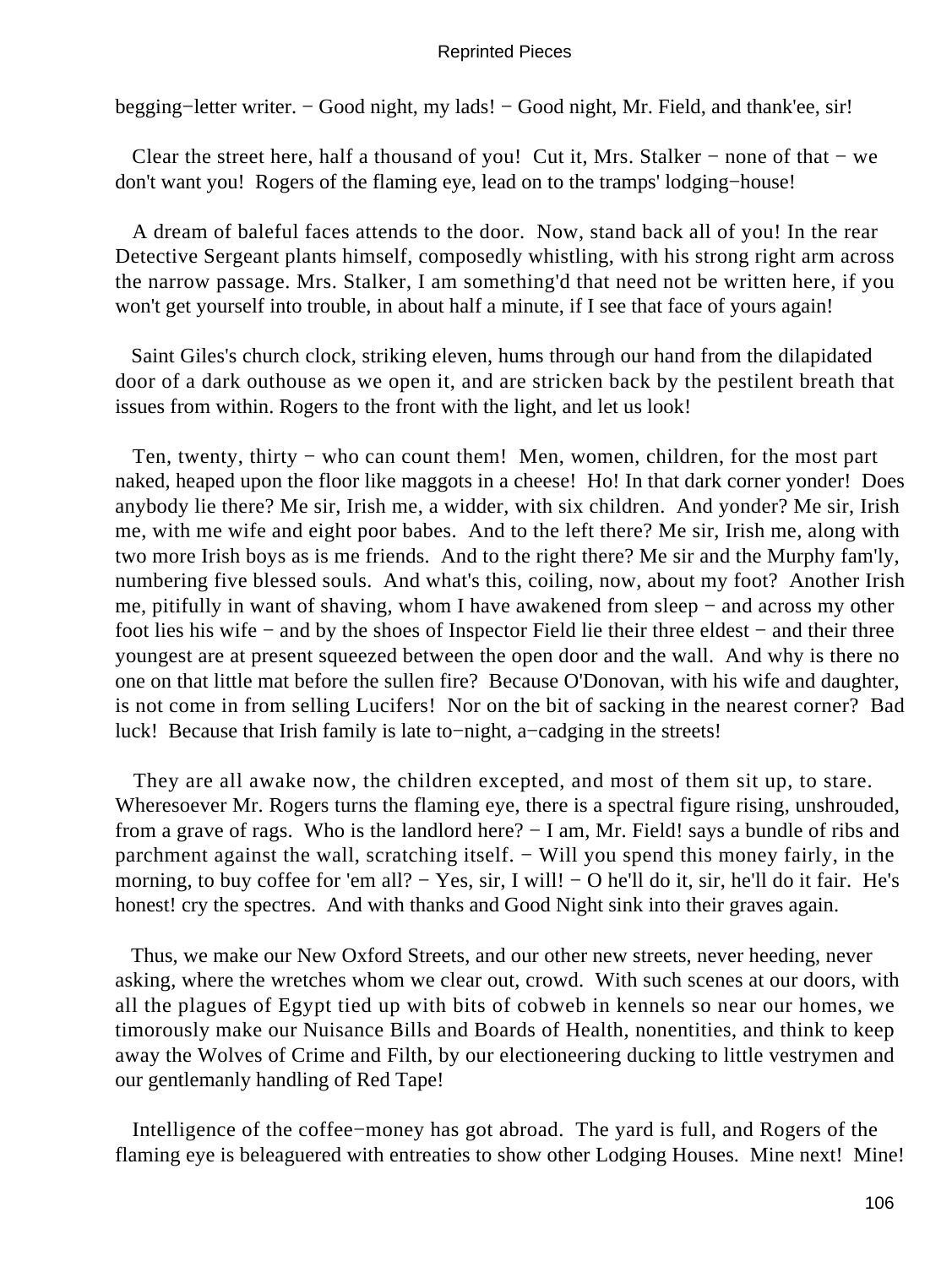Mine! Rogers, military, obdurate, stiff−necked, immovable, replies not, but leads away; all falling back before him. Inspector Field follows. Detective Sergeant, with his barrier of arm across the little passage, deliberately waits to close the procession. He sees behind him, without any effort, and exceedingly disturbs one individual far in the rear by coolly calling out, 'It won't do, Mr. Michael! Don't try it!'

 After council holden in the street, we enter other lodging−houses, public−houses, many lairs and holes; all noisome and offensive; none so filthy and so crowded as where Irish are. In one, The Ethiopian party are expected home presently − were in Oxford Street when last heard of – shall be fetched, for our delight, within ten minutes. In another, one of the two or three Professors who drew Napoleon Buonaparte and a couple of mackerel, on the pavement and then let the work of art out to a speculator, is refreshing after his labours. In another, the vested interest of the profitable nuisance has been in one family for a hundred years, and the landlord drives in comfortably from the country to his snug little stew in town. In all, Inspector Field is received with warmth. Coiners and smashers droop before him; pickpockets defer to him; the gentle sex (not very gentle here) smile upon him. Half−drunken hags check themselves in the midst of pots of beer, or pints of gin, to drink to Mr. Field, and pressingly to ask the honour of his finishing the draught. One beldame in rusty black has such admiration for him, that she runs a whole street's length to shake him by the hand; tumbling into a heap of mud by the way, and still pressing her attentions when her very form has ceased to be distinguishable through it. Before the power of the law, the power of superior sense − for common thieves are fools beside these men − and the power of a perfect mastery of their character, the garrison of Rats' Castle and the adjacent Fortresses make but a skulking show indeed when reviewed by Inspector Field.

 Saint Giles's clock says it will be midnight in half−an−hour, and Inspector Field says we must hurry to the Old Mint in the Borough. The cab−driver is low−spirited, and has a solemn sense of his responsibility. Now, what's your fare, my lad? – O YOU know, Inspector Field, what's the good of asking ME!

 Say, Parker, strapped and great−coated, and waiting in dim Borough doorway by appointment, to replace the trusty Rogers whom we left deep in Saint Giles's, are you ready? Ready, Inspector Field, and at a motion of my wrist behold my flaming eye.

 This narrow street, sir, is the chief part of the Old Mint, full of low lodging−houses, as you see by the transparent canvas−lamps and blinds, announcing beds for travellers! But it is greatly changed, friend Field, from my former knowledge of it; it is infinitely quieter and more subdued than when I was here last, some seven years ago? O yes! Inspector Haynes, a first−rate man, is on this station now and plays the Devil with them!

Well, my lads! How are you to–night, my lads? Playing cards here, eh? Who wins? − Why, Mr. Field, I, the sulky gentleman with the damp flat side−curls, rubbing my bleared eye with the end of my neckerchief which is like a dirty eel−skin, am losing just at present,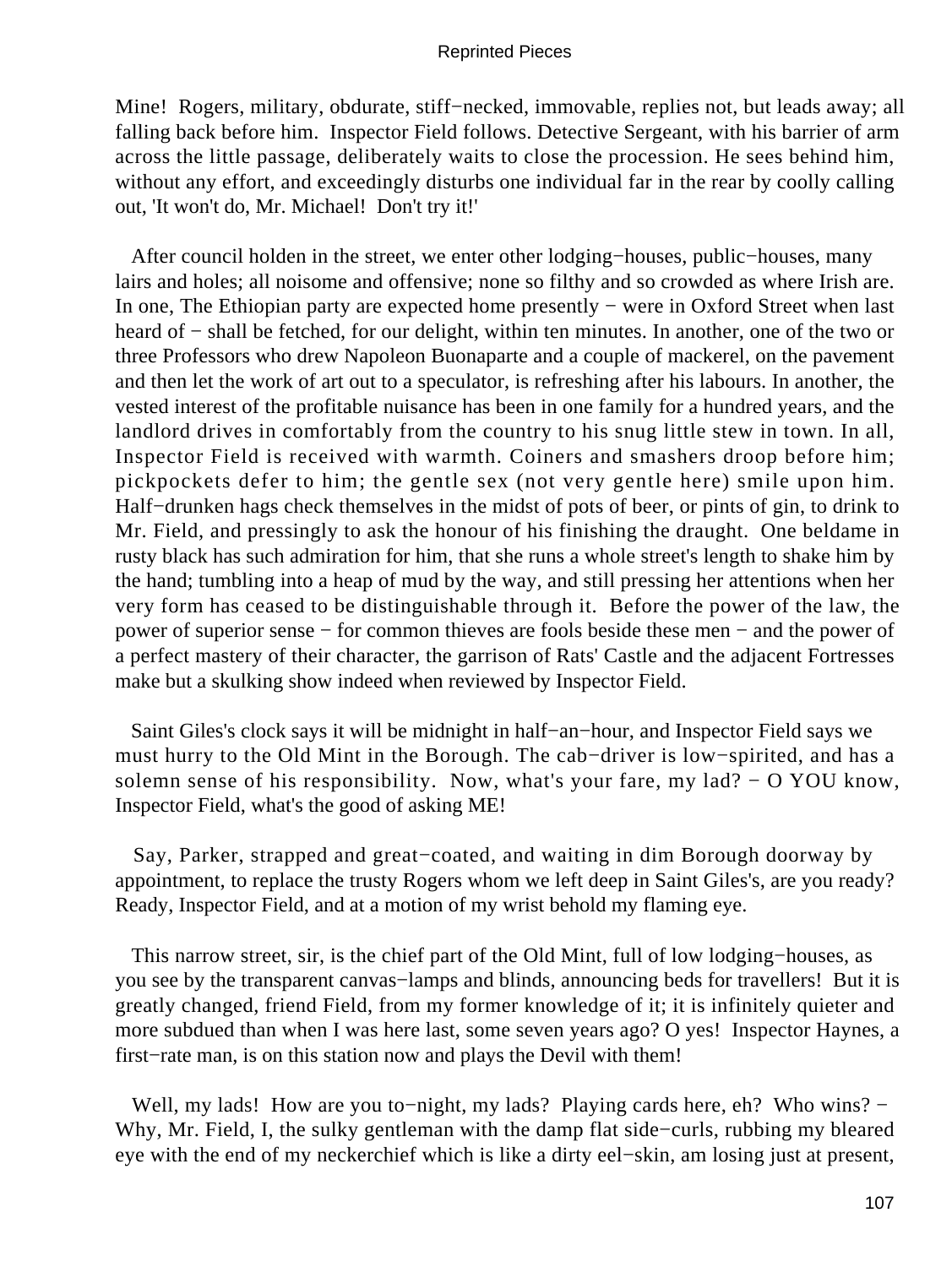but I suppose I must take my pipe out of my mouth, and be submissive to **YOU −** I hope I see you well, Mr. Field? − Aye, all right, my lad. Deputy, who have you got up−stairs? Be pleased to show the rooms!

 Why Deputy, Inspector Field can't say. He only knows that the man who takes care of the beds and lodgers is always called so. Steady, O Deputy, with the flaring candle in the blacking−bottle, for this is a slushy back−yard, and the wooden staircase outside the house creaks and has holes in it.

 Again, in these confined intolerable rooms, burrowed out like the holes of rats or the nests of insect−vermin, but fuller of intolerable smells, are crowds of sleepers, each on his foul truckle−bed coiled up beneath a rug. Holloa here! Come! Let us see you! Show your face! Pilot Parker goes from bed to bed and turns their slumbering heads towards us, as a salesman might turn sheep. Some wake up with an execration and a threat. – What! who spoke? O! If it's the accursed glaring eye that fixes me, go where I will, I am helpless. Here! I sit up to be looked at. Is it me you want? Not you, lie down again! and I lie down, with a woful growl.

 Whenever the turning lane of light becomes stationary for a moment, some sleeper appears at the end of it, submits himself to be scrutinised, and fades away into the darkness.

 There should be strange dreams here, Deputy. They sleep sound enough, says Deputy, taking the candle out of the blacking−bottle, snuffing it with his fingers, throwing the snuff into the bottle, and corking it up with the candle; that's all I know. What is the inscription, Deputy, on all the discoloured sheets? A precaution against loss of linen. Deputy turns down the rug of an unoccupied bed and discloses it. **STOP THIEF!**

 To lie at night, wrapped in the legend of my slinking life; to take the cry that pursues me, waking, to my breast in sleep; to have it staring at me, and clamouring for me, as soon as consciousness returns; to have it for my first−foot on New−Year's day, my Valentine, my Birthday salute, my Christmas greeting, my parting with the old year. **STOP THIEF!**

 And to know that **I MUST** be stopped, come what will. To know that I am no match for this individual energy and keenness, or this organised and steady system! Come across the street, here, and, entering by a little shop and yard, examine these intricate passages and doors, contrived for escape, flapping and counter− flapping, like the lids of the conjurer's boxes. But what avail they? Who gets in by a nod, and shows their secret working to us? Inspector Field.

 Don't forget the old Farm House, Parker! Parker is not the man to forget it. We are going there, now. It is the old Manor−House of these parts, and stood in the country once. Then, perhaps, there was something, which was not the beastly street, to see from the shattered low fronts of the overhanging wooden houses we are passing under − shut up now,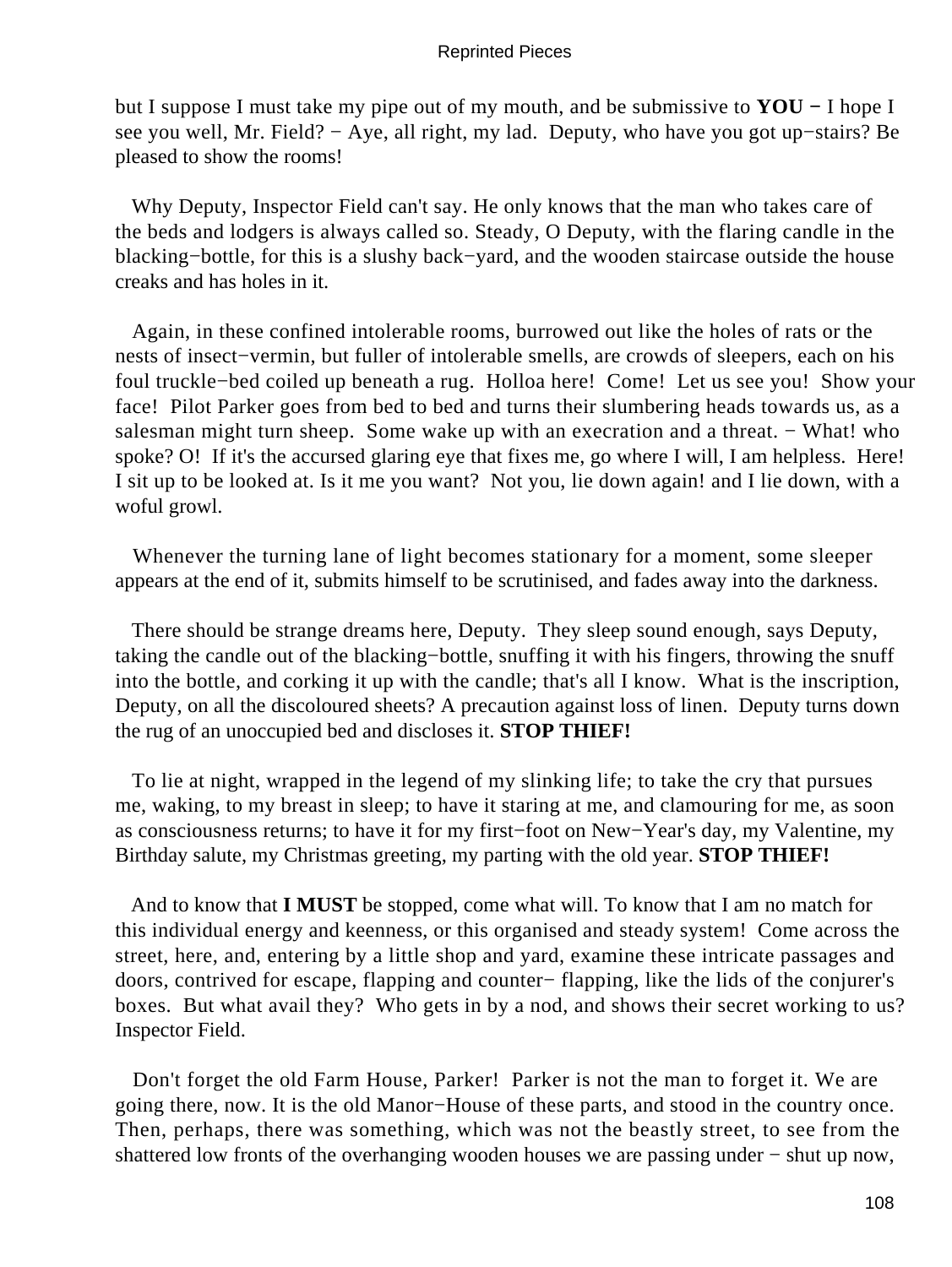pasted over with bills about the literature and drama of the Mint, and mouldering away. This long paved yard was a paddock or a garden once, or a court in front of the Farm House. Perchance, with a dovecot in the centre, and fowls peeking about – with fair elm trees, then, where discoloured chimney−stacks and gables are now − noisy, then, with rooks which have yielded to a different sort of rookery. It's likelier than not, Inspector Field thinks, as we turn into the common kitchen, which is in the yard, and many paces from the house.

 Well, my lads and lasses, how are you all? Where's Blackey, who has stood near London Bridge these five−and−twenty years, with a painted skin to represent disease? − Here he is, Mr. Field! − How are you, Blackey? − Jolly, sa! Not playing the fiddle to–night, Blackey? − Not a night, sa! A sharp, smiling youth, the wit of the kitchen, interposes. He an't musical to−night, sir. I've been giving him a moral lecture; I've been a talking to him about his latter end, you see. A good many of these are my pupils, sir. This here young man (smoothing down the hair of one near him, reading a Sunday paper) is a pupil of mine. I'm a teaching of him to read, sir. He's a promising cove, sir. He's a smith, he is, and gets his living by the sweat of the brow, sir. So do I, myself, sir. This young woman is my sister, Mr. Field. SHE'S getting on very well too. I've a deal of trouble with 'em, sir, but I'm richly rewarded, now I see 'em all a doing so well, and growing up so creditable. That's a great comfort, that is, an't it, sir? − In the midst of the kitchen (the whole kitchen is in ecstasies with this impromptu 'chaff') sits a young, modest, gentle−looking creature, with a beautiful child in her lap. She seems to belong to the company, but is so strangely unlike it. She has such a pretty, quiet face and voice, and is so proud to hear the child admired – thinks you would hardly believe that he is only nine months old! Is she as bad as the rest, I wonder? Inspectorial experience does not engender a belief contrariwise, but prompts the answer, Not a ha'porth of difference!

 There is a piano going in the old Farm House as we approach. It stops. Landlady appears. Has no objections, Mr. Field, to gentlemen being brought, but wishes it were at earlier hours, the lodgers complaining of ill−conwenience. Inspector Field is polite and soothing − knows his woman and the sex. Deputy (a girl in this case) shows the way up a heavy, broad old staircase, kept very clean, into clean rooms where many sleepers are, and where painted panels of an older time look strangely on the truckle beds. The sight of whitewash and the smell of soap – two things we seem by this time to have parted from in infancy − make the old Farm House a phenomenon, and connect themselves with the so curiously misplaced picture of the pretty mother and child long after we have left it, − long after we have left, besides, the neighbouring nook with something of a rustic flavour in it yet, where once, beneath a low wooden colonnade still standing as of yore, the eminent Jack Sheppard condescended to regale himself, and where, now, two old bachelor brothers in broad hats (who are whispered in the Mint to have made a compact long ago that if either should ever marry, he must forfeit his share of the joint property) still keep a sequestered tavern, and sit o' nights smoking pipes in the bar, among ancient bottles and glasses, as our eyes behold them.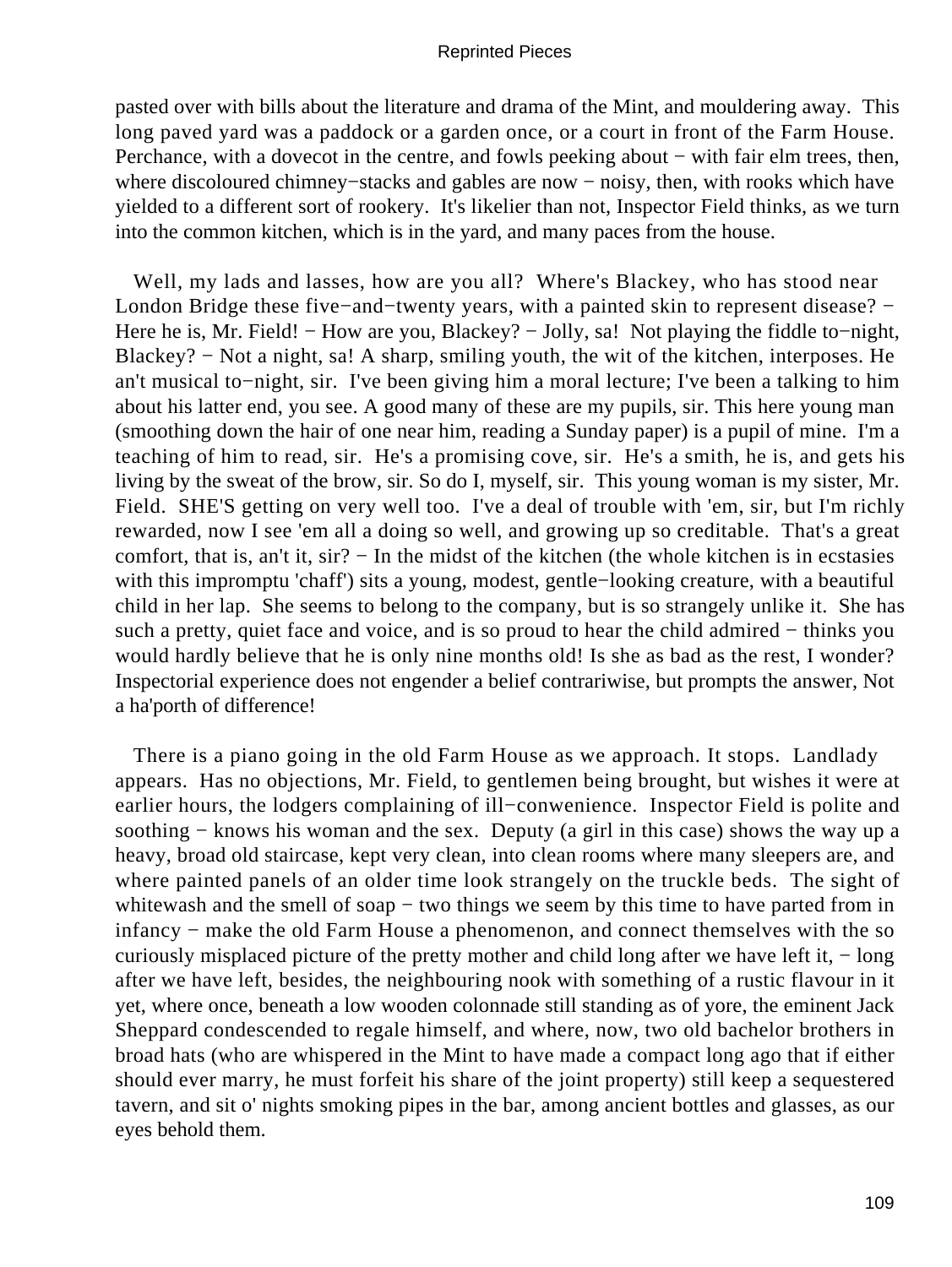How goes the night now? Saint George of Southwark answers with twelve blows upon his bell. Parker, good night, for Williams is already waiting over in the region of Ratcliffe Highway, to show the houses where the sailors dance.

 I should like to know where Inspector Field was born. In Ratcliffe Highway, I would have answered with confidence, but for his being equally at home wherever we go. HE does not trouble his head as I do, about the river at night. HE does not care for its creeping, black and silent, on our right there, rushing through sluice−gates, lapping at piles and posts and iron rings, hiding strange things in its mud, running away with suicides and accidentally drowned bodies faster than midnight funeral should, and acquiring such various experience between its cradle and its grave. It has no mystery for HIM. Is there not the Thames Police!

 Accordingly, Williams leads the way. We are a little late, for some of the houses are already closing. No matter. You show us plenty. All the landlords know Inspector Field. All pass him, freely and good−humouredly, wheresoever he wants to go. So thoroughly are all these houses open to him and our local guide, that, granting that sailors must be entertained in their own way − as I suppose they must, and have a right to be − I hardly know how such places could be better regulated. Not that I call the company very select, or the dancing very graceful − even so graceful as that of the German Sugar Bakers, whose assembly, by the Minories, we stopped to visit – but there is watchful maintenance of order in every house, and swift expulsion where need is. Even in the midst of drunkenness, both of the lethargic kind and the lively, there is sharp landlord supervision, and pockets are in less peril than out of doors. These houses show, singularly, how much of the picturesque and romantic there truly is in the sailor, requiring to be especially addressed. All the songs (sung in a hailstorm of halfpence, which are pitched at the singer without the least tenderness for the time or tune − mostly from great rolls of copper carried for the purpose − and which he occasionally dodges like shot as they fly near his head) are of the sentimental sea sort. All the rooms are decorated with nautical subjects. Wrecks, engagements, ships on fire, ships passing lighthouses on iron−bound coasts, ships blowing up, ships going down, ships running ashore, men lying out upon the main−yard in a gale of wind, sailors and ships in every variety of peril, constitute the illustrations of fact. Nothing can be done in the fanciful way, without a thumping boy upon a scaly dolphin.

 How goes the night now? Past one. Black and Green are waiting in Whitechapel to unveil the mysteries of Wentworth Street. Williams, the best of friends must part. Adieu!

 Are not Black and Green ready at the appointed place? O yes! They glide out of shadow as we stop. Imperturbable Black opens the cab− door; Imperturbable Green takes a mental note of the driver. Both Green and Black then open each his flaming eye, and marshal us the way that we are going.

 The lodging−house we want is hidden in a maze of streets and courts. It is fast shut. We knock at the door, and stand hushed looking up for a light at one or other of the begrimed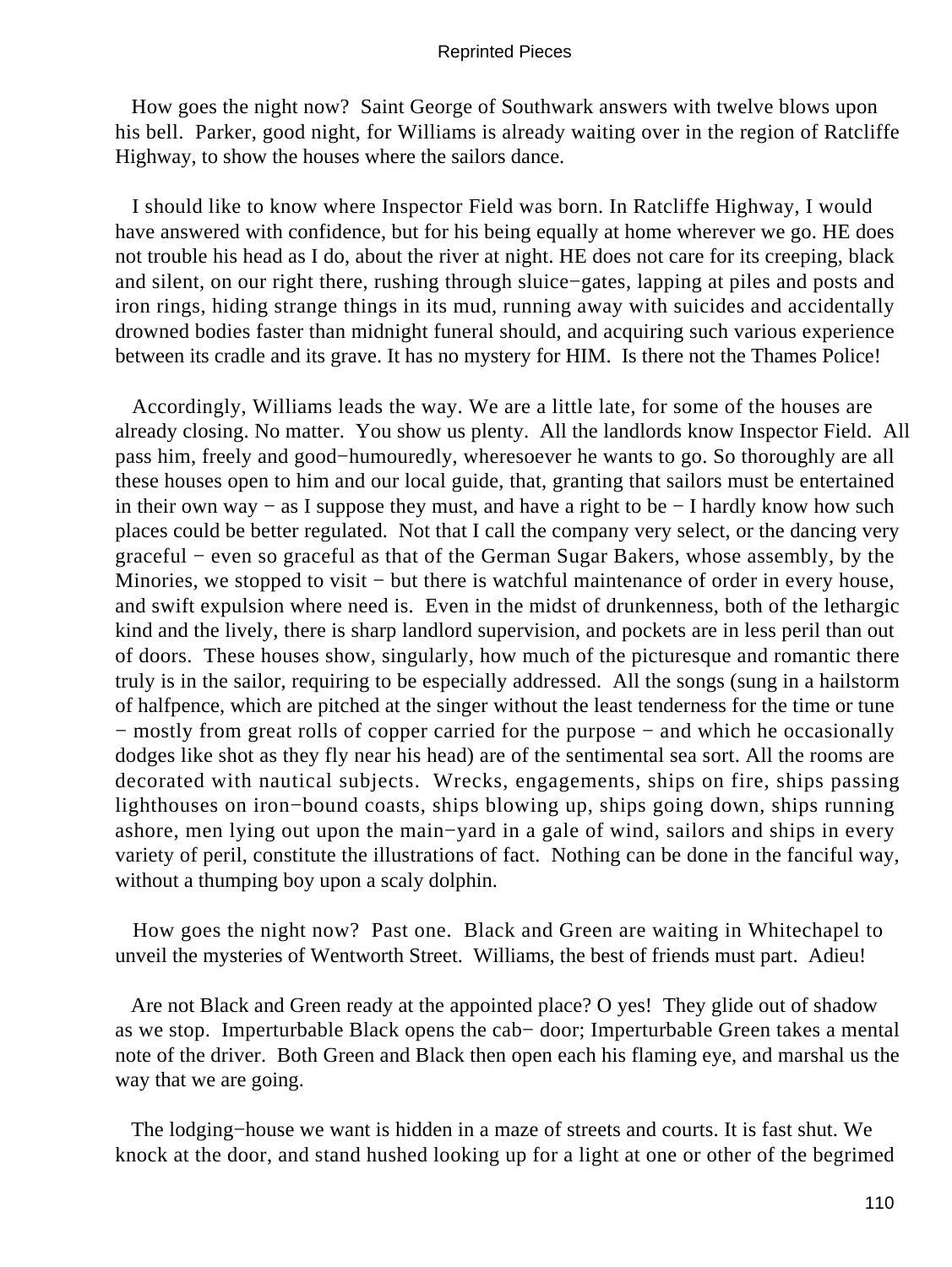old lattice windows in its ugly front, when another constable comes up − supposes that we want 'to see the school.' Detective Sergeant meanwhile has got over a rail, opened a gate, dropped down an area, overcome some other little obstacles, and tapped at a window. Now returns. The landlord will send a deputy immediately.

 Deputy is heard to stumble out of bed. Deputy lights a candle, draws back a bolt or two, and appears at the door. Deputy is a shivering shirt and trousers by no means clean, a yawning face, a shock head much confused externally and internally. We want to look for some one. You may go up with the light, and take 'em all, if you like, says Deputy, resigning it, and sitting down upon a bench in the kitchen with his ten fingers sleepily twisting in his hair.

 Halloa here! Now then! Show yourselves. That'll do. It's not you. Don't disturb yourself any more! So on, through a labyrinth of airless rooms, each man responding, like a wild beast, to the keeper who has tamed him, and who goes into his cage. What, you haven't found him, then? says Deputy, when we came down. A woman mysteriously sitting up all night in the dark by the smouldering ashes of the kitchen fire, says it's only tramps and cadgers here; it's gonophs over the way. A man mysteriously walking about the kitchen all night in the dark, bids her hold her tongue. We come out. Deputy fastens the door and goes to bed again.

 Black and Green, you know Bark, lodging−house keeper and receiver of stolen goods? − O yes, Inspector Field. − Go to Bark's next.

 Bark sleeps in an inner wooden hutch, near his street door. As we parley on the step with Bark's Deputy, Bark growls in his bed. We enter, and Bark flies out of bed. Bark is a red villain and a wrathful, with a sanguine throat that looks very much as if it were expressly made for hanging, as he stretches it out, in pale defiance, over the half−door of his hutch. Bark's parts of speech are of an awful sort − principally adjectives. I won't, says Bark, have no adjective police and adjective strangers in my adjective premises! I won't, by adjective and substantive! Give me my trousers, and I'll send the whole adjective police to adjective and substantive! Give me, says Bark, my adjective trousers! I'll put an adjective knife in the whole bileing of 'em. I'll punch their adjective heads. I'll rip up their adjective substantives. Give me my adjective trousers! says Bark, and I'll spile the bileing of 'em!

 Now, Bark, what's the use of this? Here's Black and Green, Detective Sergeant, and Inspector Field. You know we will come in. − I know you won't! says Bark. Somebody give me my adjective trousers! Bark's trousers seem difficult to find. He calls for them as Hercules might for his club. Give me my adjective trousers! says Bark, and I'll spile the bileing of 'em!

 Inspector Field holds that it's all one whether Bark likes the visit or don't like it. He, Inspector Field, is an Inspector of the Detective Police, Detective Sergeant IS Detective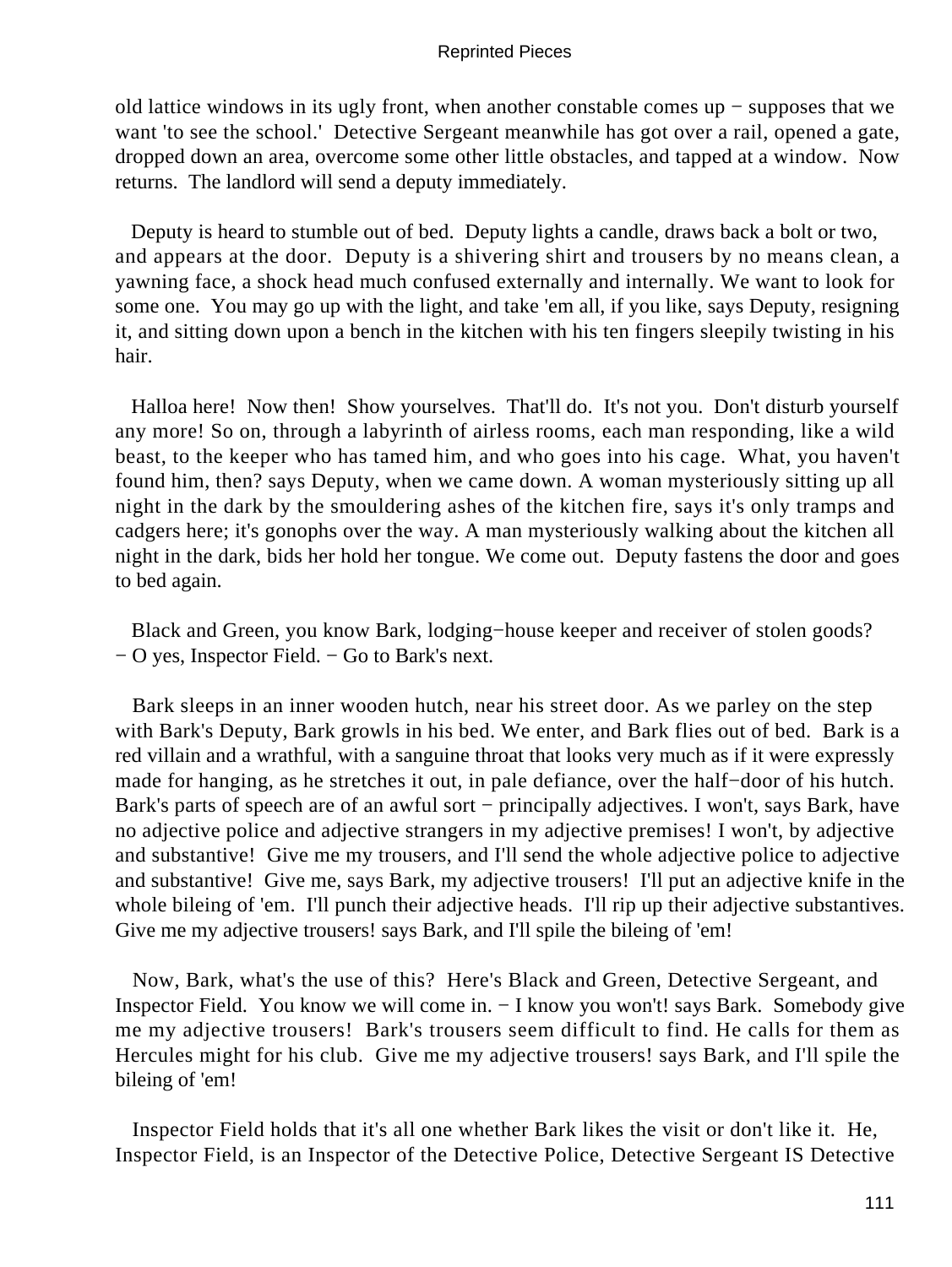Sergeant, Black and Green are constables in uniform. Don't you be a fool, Bark, or you know it will be the worse for you. − I don't care, says Bark. Give me my adjective trousers!

 At two o'clock in the morning, we descend into Bark's low kitchen, leaving Bark to foam at the mouth above, and Imperturbable Black and Green to look at him. Bark's kitchen is crammed full of thieves, holding a CONVERSAZIONE there by lamp−light. It is by far the most dangerous assembly we have seen yet. Stimulated by the ravings of Bark, above, their looks are sullen, but not a man speaks. We ascend again. Bark has got his trousers, and is in a state of madness in the passage with his back against a door that shuts off the upper staircase. We observe, in other respects, a ferocious individuality in Bark. Instead of 'STOP THIEF!' on his linen, he prints 'STOLEN **FROM** Bark's!'

 Now, Bark, we are going up−stairs! − No, you ain't! − YOU refuse admission to the Police, do you, Bark? − Yes, I do! I refuse it to all the adjective police, and to all the adjective substantives. If the adjective coves in the kitchen was men, they'd come up now, and do for you! Shut me that there door! says Bark, and suddenly we are enclosed in the passage. They'd come up and do for you! cries Bark, and waits. Not a sound in the kitchen! They'd come up and do for you! cries Bark again, and waits. Not a sound in the kitchen! We are shut up, half−a−dozen of us, in Bark's house in the innermost recesses of the worst part of London, in the dead of the night − the house is crammed with notorious robbers and ruffians − and not a man stirs. No, Bark. They know the weight of the law, and they know Inspector Field and Co. too well.

 We leave bully Bark to subside at leisure out of his passion and his trousers, and, I dare say, to be inconveniently reminded of this little brush before long. Black and Green do ordinary duty here, and look serious.

 As to White, who waits on Holborn Hill to show the courts that are eaten out of Rotten Gray's Inn, Lane, where other lodging−houses are, and where (in one blind alley) the Thieves' Kitchen and Seminary for the teaching of the art to children is, the night has so worn away, being now

almost at odds with morning, which is which,

 that they are quiet, and no light shines through the chinks in the shutters. As undistinctive Death will come here, one day, sleep comes now. The wicked cease from troubling sometimes, even in this life.

# **DOWN WITH THE TIDE**

 A **VERY** dark night it was, and bitter cold; the east wind blowing bleak, and bringing with it stinging particles from marsh, and moor, and fen − from the Great Desert and Old Egypt, may be. Some of the component parts of the sharp−edged vapour that came flying up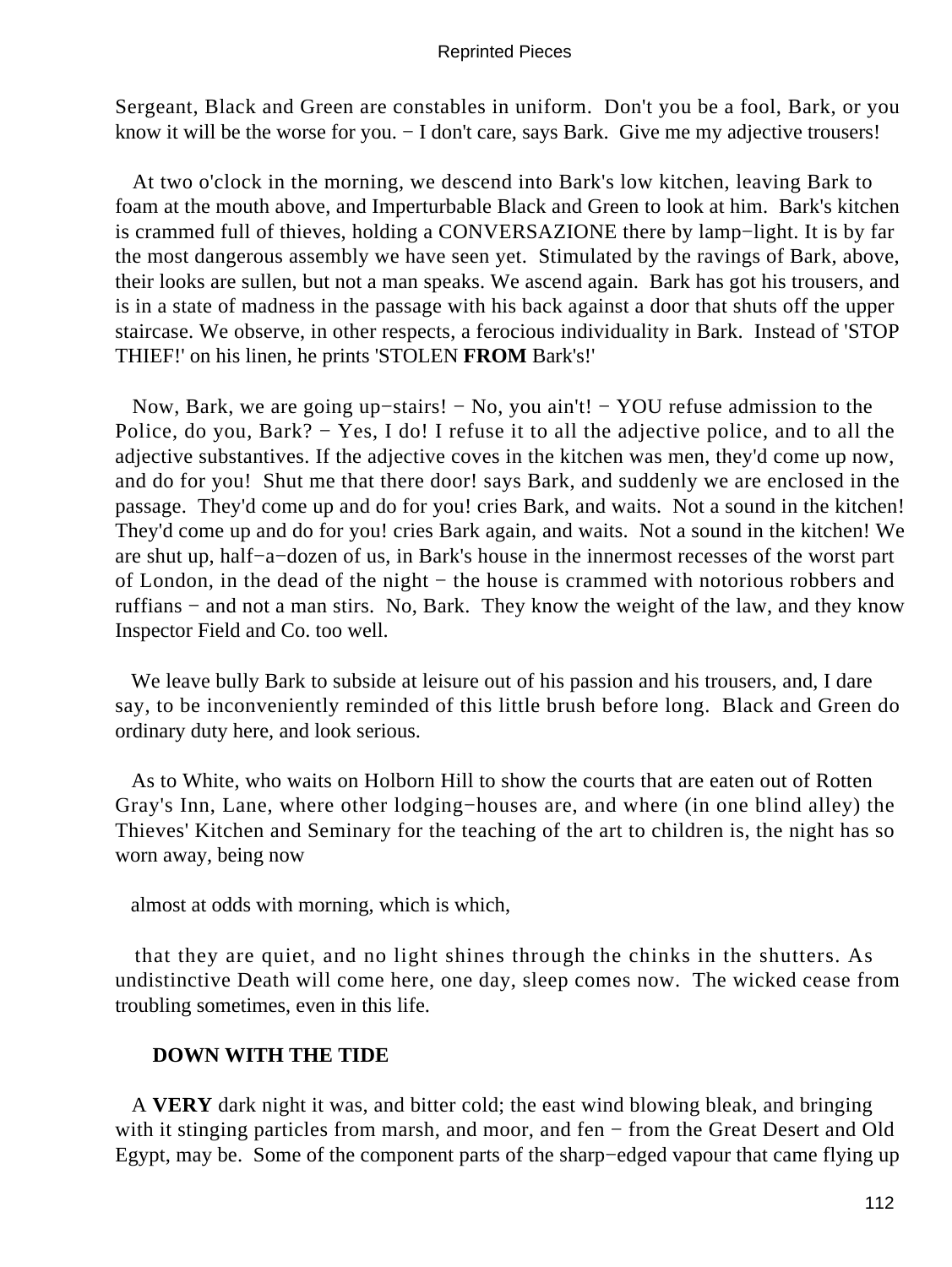the Thames at London might be mummy−dust, dry atoms from the Temple at Jerusalem, camels' foot−prints, crocodiles' hatching− places, loosened grains of expression from the visages of blunt− nosed sphynxes, waifs and strays from caravans of turbaned merchants, vegetation from jungles, frozen snow from the Himalayas. O! It was very, very dark upon the Thames, and it was bitter, bitter cold.

 'And yet,' said the voice within the great pea−coat at my side, 'you'll have seen a good many rivers, too, I dare say?'

 'Truly,' said I, 'when I come to think of it, not a few. From the Niagara, downward to the mountain rivers of Italy, which are like the national spirit − very tame, or chafing suddenly and bursting bounds, only to dwindle away again. The Moselle, and the Rhine, and the Rhone; and the Seine, and the Saone; and the St. Lawrence, Mississippi, and Ohio; and the Tiber, the Po, and the Arno; and the − '

 Peacoat coughing as if he had had enough of that, I said no more. I could have carried the catalogue on to a teasing length, though, if I had been in the cruel mind.

'And after all,' said he, 'this looks so dismal?'

 'So awful,' I returned, 'at night. The Seine at Paris is very gloomy too, at such a time, and is probably the scene of far more crime and greater wickedness; but this river looks so broad and vast, so murky and silent, seems such an image of death in the midst of the great city's life, that  $-$ '

That Peacoat coughed again. He COULD NOT stand my holding forth.

 We were in a four−oared Thames Police Galley, lying on our oars in the deep shadow of Southwark Bridge − under the corner arch on the Surrey side − having come down with the tide from Vauxhall. We were fain to hold on pretty tight, though close in shore, for the river was swollen and the tide running down very strong. We were watching certain water−rats of human growth, and lay in the deep shade as quiet as mice; our light hidden and our scraps of conversation carried on in whispers. Above us, the massive iron girders of the arch were faintly visible, and below us its ponderous shadow seemed to sink down to the bottom of the stream.

 We had been lying here some half an hour. With our backs to the wind, it is true; but the wind being in a determined temper blew straight through us, and would not take the trouble to go round. I would have boarded a fireship to get into action, and mildly suggested as much to my friend Pea.

 'No doubt,' says he as patiently as possible; 'but shore−going tactics wouldn't do with us. River−thieves can always get rid of stolen property in a moment by dropping it overboard.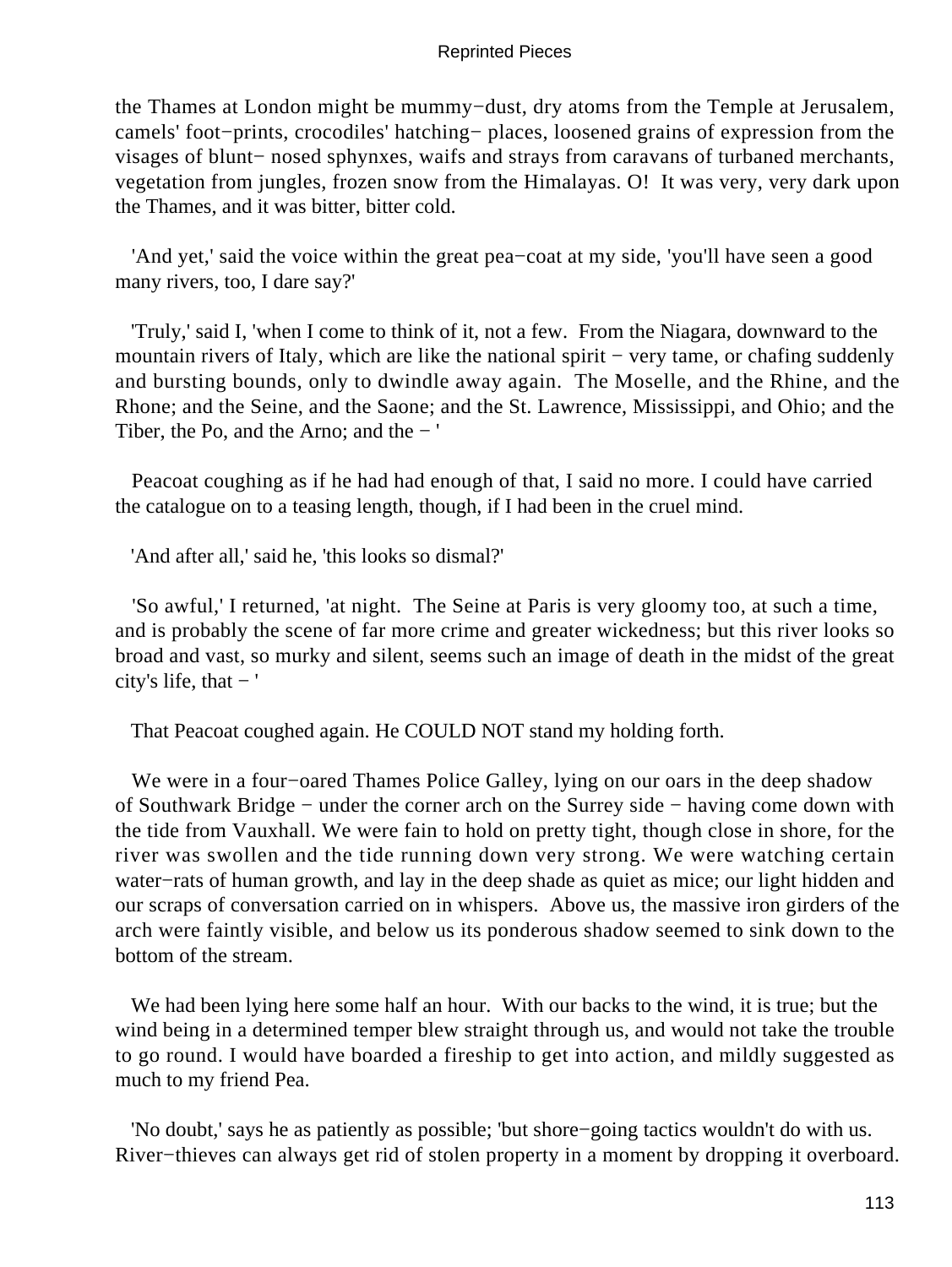We want to take them **WITH** the property, so we lurk about and come out upon 'em sharp. If they see us or hear us, over it goes.'

 Pea's wisdom being indisputable, there was nothing for it but to sit there and be blown through, for another half−hour. The water− rats thinking it wise to abscond at the end of that time without commission of felony, we shot out, disappointed, with the tide.

 'Grim they look, don't they?' said Pea, seeing me glance over my shoulder at the lights upon the bridge, and downward at their long crooked reflections in the river.

 'Very,' said I, 'and make one think with a shudder of Suicides. What a night for a dreadful leap from that parapet!'

 'Aye, but Waterloo's the favourite bridge for making holes in the water from,' returned Pea. 'By the bye – avast pulling, lads! – would you like to speak to Waterloo on the subject?'

 My face confessing a surprised desire to have some friendly conversation with Waterloo Bridge, and my friend Pea being the most obliging of men, we put about, pulled out of the force of the stream, and in place of going at great speed with the tide, began to strive against it, close in shore again. Every colour but black seemed to have departed from the world. The air was black, the water was black, the barges and hulks were black, the piles were black, the buildings were black, the shadows were only a deeper shade of black upon a black ground. Here and there, a coal fire in an iron cresset blazed upon a wharf; but, one knew that it too had been black a little while ago, and would be black again soon. Uncomfortable rushes of water suggestive of gurgling and drowning, ghostly rattlings of iron chains, dismal clankings of discordant engines, formed the music that accompanied the dip of our oars and their rattling in the rowlocks. Even the noises had a black sound to me − as the trumpet sounded red to the blind man.

 Our dexterous boat's crew made nothing of the tide, and pulled us gallantly up to Waterloo Bridge. Here Pea and I disembarked, passed under the black stone archway, and climbed the steep stone steps. Within a few feet of their summit, Pea presented me to Waterloo (or an eminent toll−taker representing that structure), muffled up to the eyes in a thick shawl, and amply great−coated and fur−capped.

 Waterloo received us with cordiality, and observed of the night that it was 'a Searcher.' He had been originally called the Strand Bridge, he informed us, but had received his present name at the suggestion of the proprietors, when Parliament had resolved to vote three hundred thousand pound for the erection of a monument in honour of the victory. Parliament took the hint (said Waterloo, with the least flavour of misanthropy) and saved the money. Of course the late Duke of Wellington was the first passenger, and of course he paid his penny, and of course a noble lord preserved it evermore. The treadle and index at the toll−house (a most ingenious contrivance for rendering fraud impossible), were invented by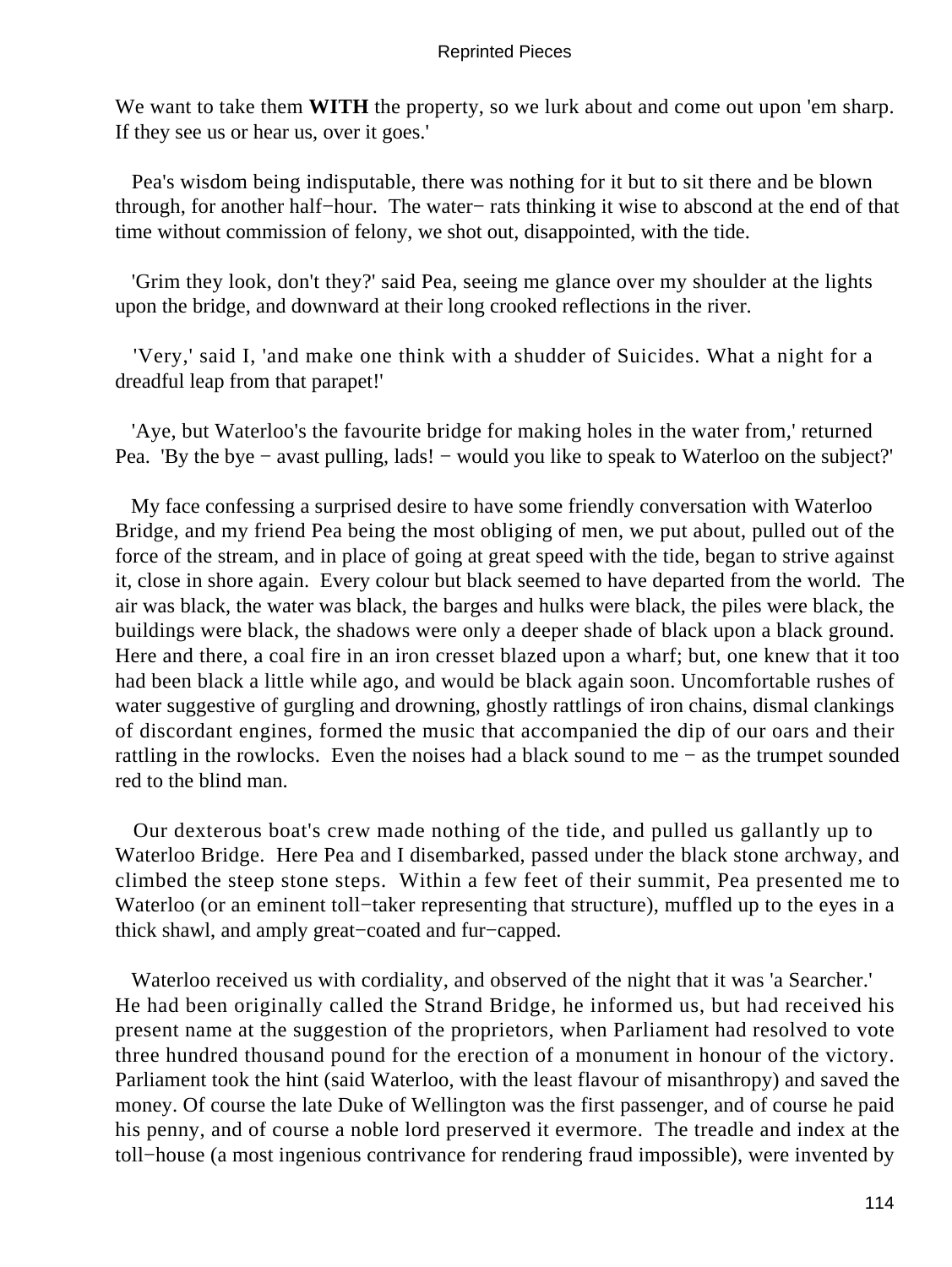Mr. Lethbridge, then property−man at Drury Lane Theatre.

Was it suicide, we wanted to know about? said Waterloo. Ha! Well, he had seen a good deal of that work, he did assure us. He had prevented some. Why, one day a woman, poorish looking, came in between the hatch, slapped down a penny, and wanted to go on without the change! Waterloo suspected this, and says to his mate, 'give an eye to the gate,' and bolted after her. She had got to the third seat between the piers, and was on the parapet just a going over, when he caught her and gave her in charge. At the police office next morning, she said it was along of trouble and a bad husband.

 'Likely enough,' observed Waterloo to Pea and myself, as he adjusted his chin in his shawl. 'There's a deal of trouble about, you see − and bad husbands too!'

 Another time, a young woman at twelve o'clock in the open day, got through, darted along; and, before Waterloo could come near her, jumped upon the parapet, and shot herself over sideways. Alarm given, watermen put off, lucky escape. − Clothes buoyed her up.

 'This is where it is,' said Waterloo. 'If people jump off straight forwards from the middle of the parapet of the bays of the bridge, they are seldom killed by drowning, but are smashed, poor things; that's what **THEY** are; they dash themselves upon the buttress of the bridge. But you jump off,' said Waterloo to me, putting his fore− finger in a button−hole of my great−coat; 'you jump off from the side of the bay, and you'll tumble, true, into the stream under the arch. What you have got to do, is to mind how you jump in! There was poor Tom Steele from Dublin. Didn't dive! Bless you, didn't dive at all! Fell down so flat into the water, that he broke his breast−bone, and lived two days!'

 I asked Waterloo if there were a favourite side of his bridge for this dreadful purpose? He reflected, and thought yes, there was. He should say the Surrey side.

Three decent–looking men went through one day, soberly and quietly, and went on abreast for about a dozen yards: when the middle one, he sung out, all of a sudden, 'Here goes, Jack!' and was over in a minute.

 Body found? Well. Waterloo didn't rightly recollect about that. They were compositors, **THEY** were.

 He considered it astonishing how quick people were! Why, there was a cab came up one Boxing−night, with a young woman in it, who looked, according to Waterloo's opinion of her, a little the worse for liquor; very handsome she was too − very handsome. She stopped the cab at the gate, and said she'd pay the cabman then, which she did, though there was a little hankering about the fare, because at first she didn't seem quite to know where she wanted to be drove to. However, she paid the man, and the toll too, and looking Waterloo in the face (he thought she knew him, don't you see!) said, 'I'll finish it somehow!' Well, the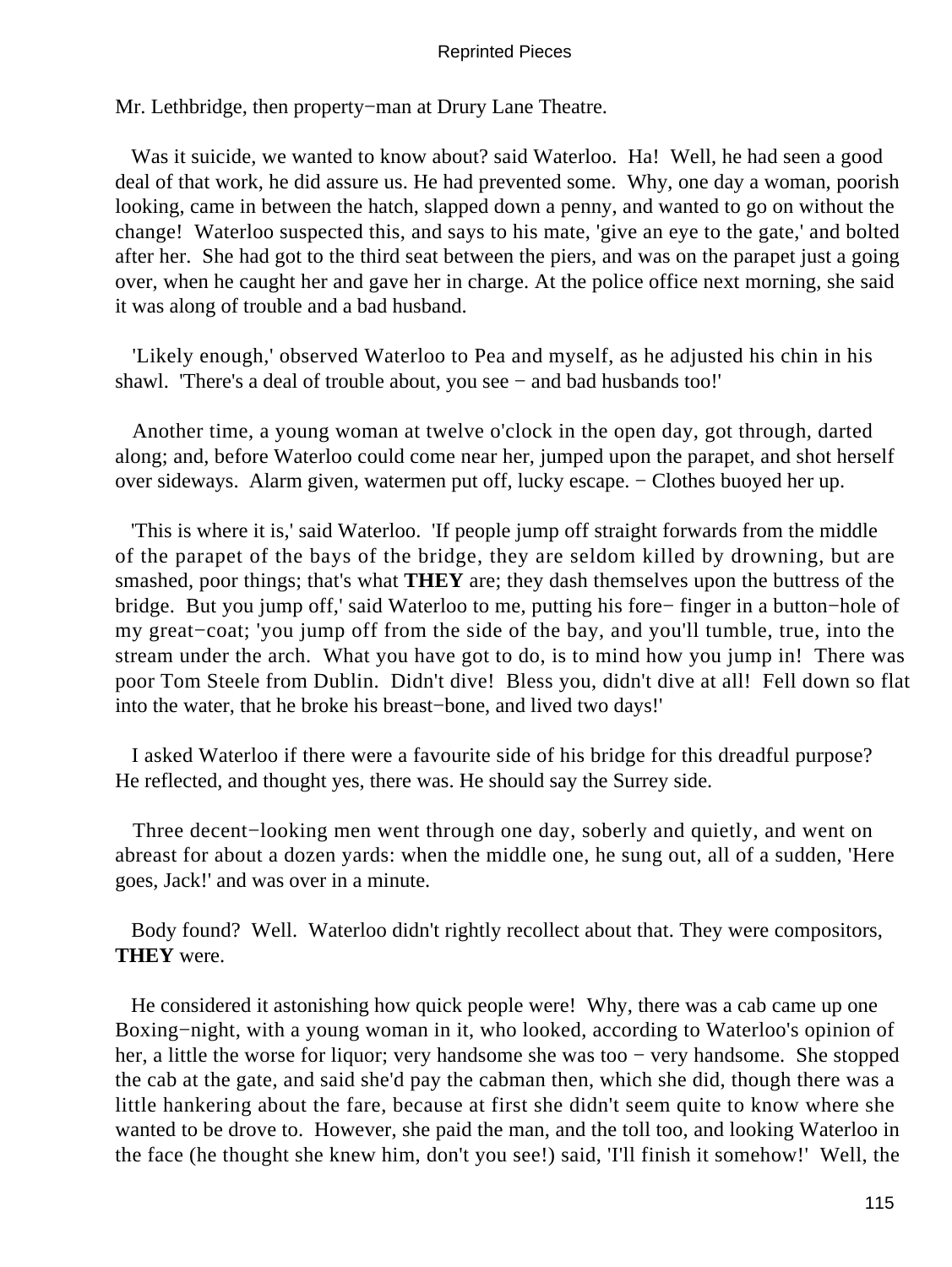cab went off, leaving Waterloo a little doubtful in his mind, and while it was going on at full speed the young woman jumped out, never fell, hardly staggered, ran along the bridge pavement a little way, passing several people, and jumped over from the second opening. At the inquest it was giv' in evidence that she had been quarrelling at the Hero of Waterloo, and it was brought in jealousy. (One of the results of Waterloo's experience was, that there was a deal of jealousy about.)

 'Do we ever get madmen?' said Waterloo, in answer to an inquiry of mine. 'Well, we DO get madmen. Yes, we have had one or two; escaped from 'Sylums, I suppose. One hadn't a halfpenny; and because I wouldn't let him through, he went back a little way, stooped down, took a run, and butted at the hatch like a ram. He smashed his hat rarely, but his head didn't seem no worse − in my opinion on account of his being wrong in it afore. Sometimes people haven't got a halfpenny. If they are really tired and poor we give 'em one and let 'em through. Other people will leave things − pocket−handkerchiefs mostly. **I HAVE** taken cravats and gloves, pocket−knives, tooth−picks, studs, shirt−pins, rings (generally from young gents, early in the morning), but handkerchiefs is the general thing.'

 'Regular customers?' said Waterloo. 'Lord, yes! We have regular customers. One, such a worn−out, used−up old file as you can scarcely picter, comes from the Surrey side as regular as ten o'clock at night comes; and goes over, I think, to some flash house on the Middlesex side. He comes back, he does, as reg'lar as the clock strikes three in the morning, and then can hardly drag one of his old legs after the other. He always turns down the water− stairs, comes up again, and then goes on down the Waterloo Road. He always does the same thing, and never varies a minute. Does it every night − even Sundays.'

 I asked Waterloo if he had given his mind to the possibility of this particular customer going down the water−stairs at three o'clock some morning, and never coming up again? He didn't think **THAT** of him, he replied. In fact, it was Waterloo's opinion, founded on his observation of that file, that he know'd a trick worth two of it.

 'There's another queer old customer,' said Waterloo, 'comes over, as punctual as the almanack, at eleven o'clock on the sixth of January, at eleven o'clock on the fifth of April, at eleven o'clock on the sixth of July, at eleven o'clock on the tenth of October. Drives a shaggy little, rough pony, in a sort of a rattle−trap arm− chair sort of a thing. White hair he has, and white whiskers, and muffles himself up with all manner of shawls. He comes back again the same afternoon, and we never see more of him for three months. He is a captain in the navy − retired − wery old − wery odd − and served with Lord Nelson. He is particular about drawing his pension at Somerset House afore the clock strikes twelve every quarter. **I HAVE** heerd say that he thinks it wouldn't be according to the Act of Parliament, if he didn't draw it afore twelve.'

 Having related these anecdotes in a natural manner, which was the best warranty in the world for their genuine nature, our friend Waterloo was sinking deep into his shawl again, as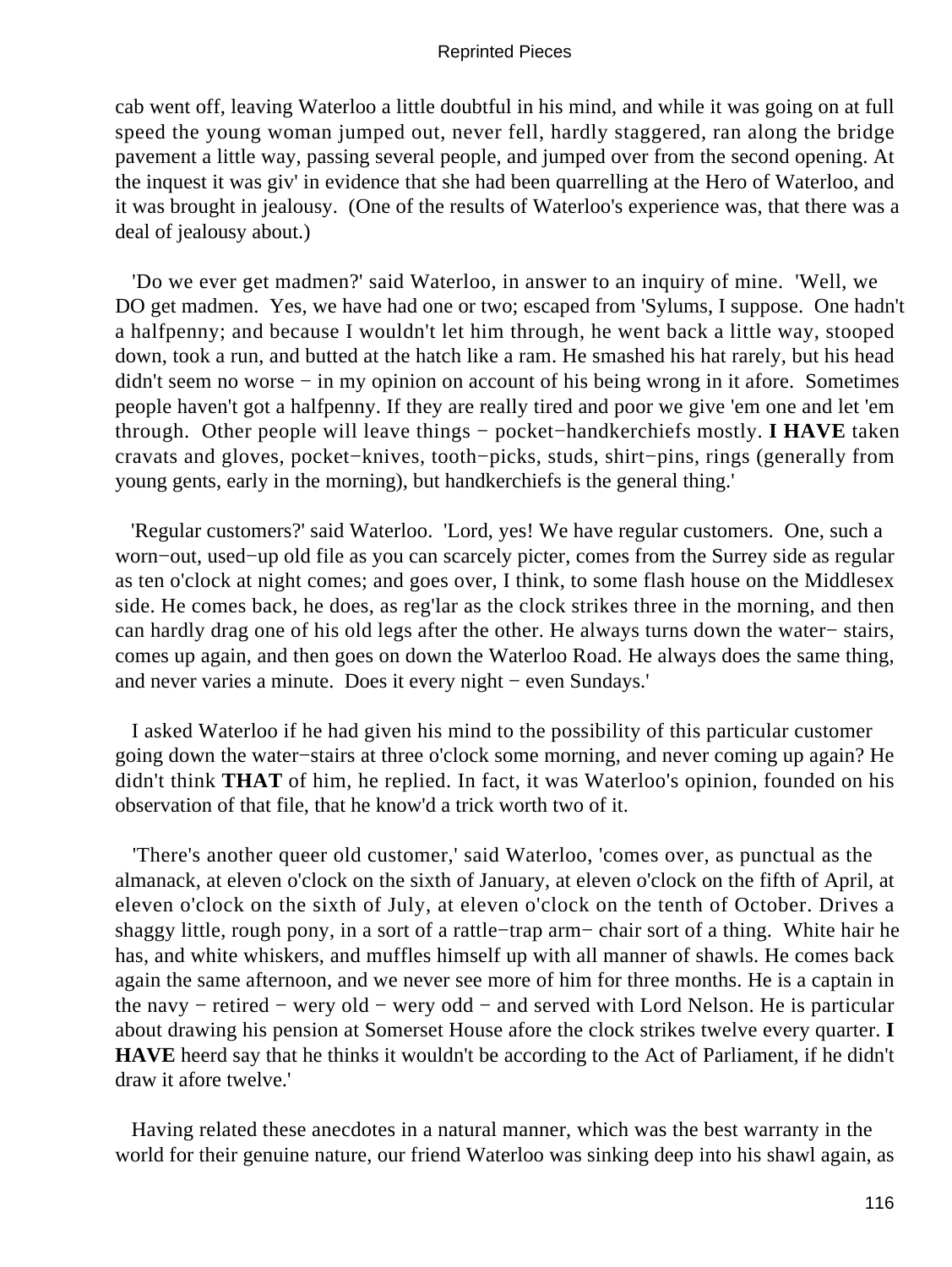having exhausted his communicative powers and taken in enough east wind, when my other friend Pea in a moment brought him to the surface by asking whether he had not been occasionally the subject of assault and battery in the execution of his duty? Waterloo recovering his spirits, instantly dashed into a new branch of his subject. We learnt how 'both these teeth' − here he pointed to the places where two front teeth were not − were knocked out by an ugly customer who one night made a dash at him (Waterloo) while his (the ugly customer's) pal and coadjutor made a dash at the toll−taking apron where the money−pockets were; how Waterloo, letting the teeth go (to Blazes, he observed indefinitely), grappled with the apron− seizer, permitting the ugly one to run away; and how he saved the bank, and captured his man, and consigned him to fine and imprisonment. Also how, on another night, 'a Cove' laid hold of Waterloo, then presiding at the horse−gate of his bridge, and threw him unceremoniously over his knee, having first cut his head open with his whip. How Waterloo 'got right,' and started after the Cove all down the Waterloo Road, through Stamford Street, and round to the foot of Blackfriars Bridge, where the Cove 'cut into' a public−house. How Waterloo cut in too; but how an aider and abettor of the Cove's, who happened to be taking a promiscuous drain at the bar, stopped Waterloo; and the Cove cut out again, ran across the road down Holland Street, and where not, and into a beer−shop. How Waterloo breaking away from his detainer was close upon the Cove's heels, attended by no end of people, who, seeing him running with the blood streaming down his face, thought something worse was 'up,' and roared Fire! and Murder! on the hopeful chance of the matter in hand being one or both. How the Cove was ignominiously taken, in a shed where he had run to hide, and how at the Police Court they at first wanted to make a sessions job of it; but eventually Waterloo was allowed to be 'spoke to,' and the Cove made it square with Waterloo by paying his doctor's bill (W. was laid up for a week) and giving him 'Three, ten.' Likewise we learnt what we had faintly suspected before, that your sporting amateur on the Derby day, albeit a captain, can be − 'if he be,' as Captain Bobadil observes, 'so generously minded' – anything but a man of honour and a gentleman; not sufficiently gratifying his nice sense of humour by the witty scattering of flour and rotten eggs on obtuse civilians, but requiring the further excitement of 'bilking the toll,' and 'Pitching into' Waterloo, and 'cutting him about the head with his whip;' finally being, when called upon to answer for the assault, what Waterloo described as 'Minus,' or, as I humbly conceived it, not to be found. Likewise did Waterloo inform us, in reply to my inquiries, admiringly and deferentially preferred through my friend Pea, that the takings at the Bridge had more than doubled in amount, since the reduction of the toll one half. And being asked if the aforesaid takings included much bad money, Waterloo responded, with a look far deeper than the deepest part of the river, HE should think not! − and so retired into his shawl for the rest of the night.

 Then did Pea and I once more embark in our four−oared galley, and glide swiftly down the river with the tide. And while the shrewd East rasped and notched us, as with jagged razors, did my friend Pea impart to me confidences of interest relating to the Thames Police; we, between whiles, finding 'duty boats' hanging in dark corners under banks, like weeds − our own was a 'supervision boat' – and they, as they reported 'all right!' flashing their hidden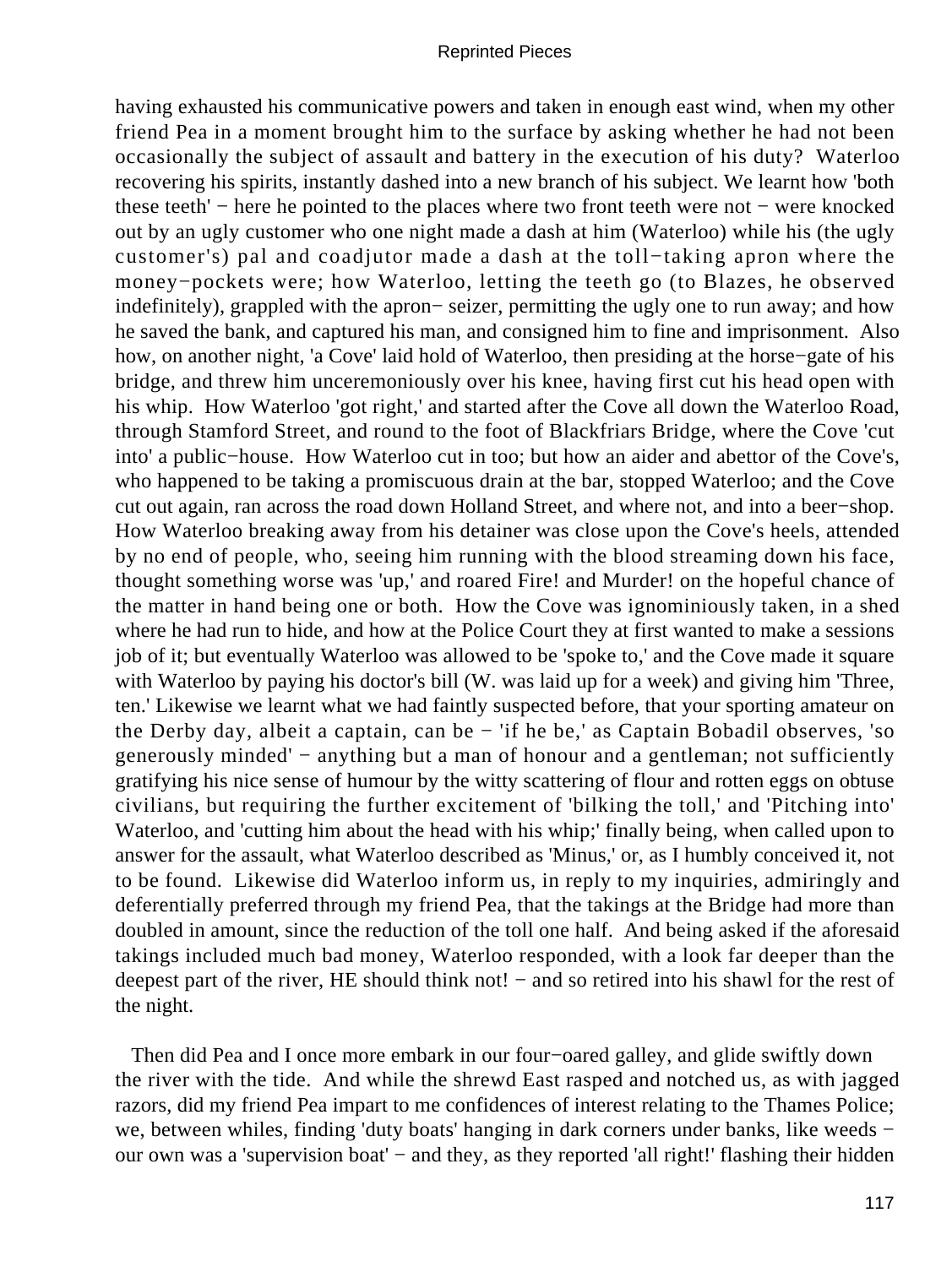light on us, and we flashing ours on them. These duty boats had one sitter in each: an Inspector: and were rowed 'Ran−dan,' which − for the information of those who never graduated, as I was once proud to do, under a fireman−waterman and winner of Kean's Prize Wherry: who, in the course of his tuition, took hundreds of gallons of rum and egg (at my expense) at the various houses of note above and below bridge; not by any means because he liked it, but to cure a weakness in his liver, for which the faculty had particularly recommended it − may be explained as rowed by three men, two pulling an oar each, and one a pair of sculls.

 Thus, floating down our black highway, sullenly frowned upon by the knitted brows of Blackfriars, Southwark, and London, each in his lowering turn, I was shown by my friend Pea that there are, in the Thames Police Force, whose district extends from Battersea to Barking Creek, ninety−eight men, eight duty boats, and two supervision boats; and that these go about so silently, and lie in wait in such dark places, and so seem to be nowhere, and so may be anywhere, that they have gradually become a police of prevention, keeping the river almost clear of any great crimes, even while the increased vigilance on shore has made it much harder than of yore to live by 'thieving' in the streets. And as to the various kinds of water−thieves, said my friend Pea, there were the Tier−rangers, who silently dropped alongside the tiers of shipping in the Pool, by night, and who, going to the companion−head, listened for two snores − snore number one, the skipper's; snore number two, the mate's − mates and skippers always snoring great guns, and being dead sure to be hard at it if they had turned in and were asleep. Hearing the double fire, down went the Rangers into the skippers' cabins; groped for the skippers' inexpressibles, which it was the custom of those gentlemen to shake off, watch, money, braces, boots, and all together, on the floor; and therewith made off as silently as might be. Then there were the Lumpers, or labourers employed to unload vessels. They wore loose canvas jackets with a broad hem in the bottom, turned inside, so as to form a large circular pocket in which they could conceal, like clowns in pantomimes, packages of surprising sizes. A great deal of property was stolen in this manner (Pea confided to me) from steamers; first, because steamers carry a larger number of small packages than other ships; next, because of the extreme rapidity with which they are obliged to be unladen for their return voyages. The Lumpers dispose of their booty easily to marine store dealers, and the only remedy to be suggested is that marine store shops should be licensed, and thus brought under the eye of the police as rigidly as public−houses. Lumpers also smuggle goods ashore for the crews of vessels. The smuggling of tobacco is so considerable, that it is well worth the while of the sellers of smuggled tobacco to use hydraulic presses, to squeeze a single pound into a package small enough to be contained in an ordinary pocket. Next, said my friend Pea, there were the Truckers − less thieves than smugglers, whose business it was to land more considerable parcels of goods than the Lumpers could manage. They sometimes sold articles of grocery and so forth, to the crews, in order to cloak their real calling, and get aboard without suspicion. Many of them had boats of their own, and made money. Besides these, there were the Dredgermen, who, under pretence of dredging up coals and such like from the bottom of the river, hung about barges and other undecked craft, and when they saw an opportunity, threw any property they could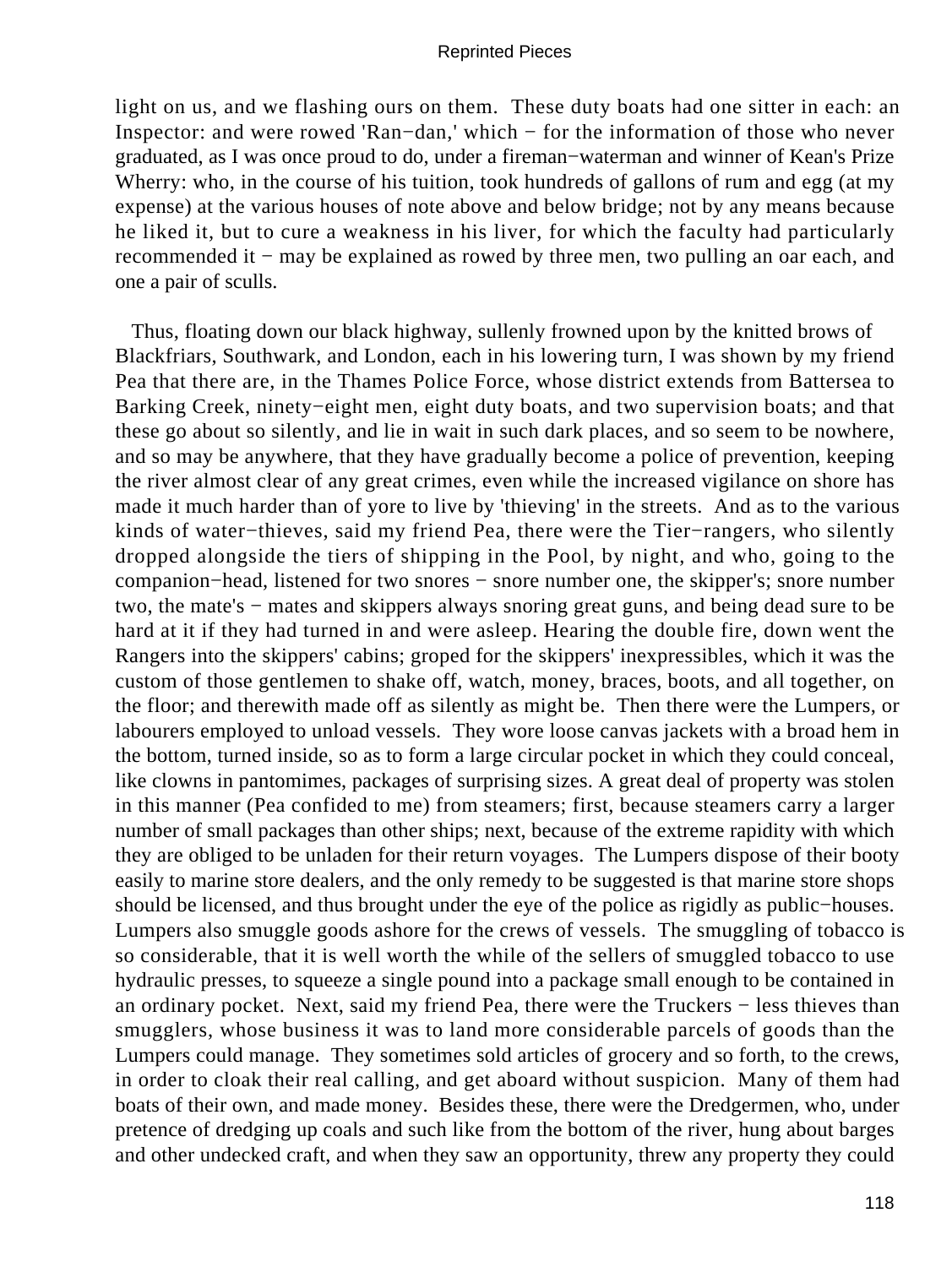lay their hands on overboard: in order slyly to dredge it up when the vessel was gone. Sometimes, they dexterously used their dredges to whip away anything that might lie within reach. Some of them were mighty neat at this, and the accomplishment was called dry dredging. Then, there was a vast deal of property, such as copper nails, sheathing, hardwood, habitually brought away by shipwrights and other workmen from their employers' yards, and disposed of to marine store dealers, many of whom escaped detection through hard swearing, and their extraordinary artful ways of accounting for the possession of stolen property. Likewise, there were special−pleading practitioners, for whom barges 'drifted away of their own selves' − they having no hand in it, except first cutting them loose, and afterwards plundering them − innocents, meaning no harm, who had the misfortune to observe those foundlings wandering about the Thames.

 We were now going in and out, with little noise and great nicety, among the tiers of shipping, whose many hulls, lying close together, rose out of the water like black streets. Here and there, a Scotch, an Irish, or a foreign steamer, getting up her steam as the tide made, looked, with her great chimney and high sides, like a quiet factory among the common buildings. Now, the streets opened into clearer spaces, now contracted into alleys; but the tiers were so like houses, in the dark, that I could almost have believed myself in the narrower bye−ways of Venice. Everything was wonderfully still; for, it wanted full three hours of flood, and nothing seemed awake but a dog here and there.

 So we took no Tier−rangers captive, nor any Lumpers, nor Truckers, nor Dredgermen, nor other evil−disposed person or persons; but went ashore at Wapping, where the old Thames Police office is now a station−house, and where the old Court, with its cabin windows looking on the river, is a quaint charge room: with nothing worse in it usually than a stuffed cat in a glass case, and a portrait, pleasant to behold, of a rare old Thames Police officer, Mr. Superintendent Evans, now succeeded by his son. We looked over the charge books, admirably kept, and found the prevention so good that there were not five hundred entries (including drunken and disorderly) in a whole year. Then, we looked into the store−room; where there was an oakum smell, and a nautical seasoning of dreadnought clothing, rope yarn, boat−hooks, sculls and oars, spare stretchers, rudders, pistols, cutlasses, and the like. Then, into the cell, aired high up in the wooden wall through an opening like a kitchen plate−rack: wherein there was a drunken man, not at all warm, and very wishful to know if it were morning yet. Then, into a better sort of watch and ward room, where there was a squadron of stone bottles drawn up, ready to be filled with hot water and applied to any unfortunate creature who might be brought in apparently drowned. Finally, we shook hands with our worthy friend Pea, and ran all the way to Tower Hill, under strong Police suspicion occasionally, before we got warm.

# A **WALK IN A WORKHOUSE**

**ON a** certain Sunday, I formed one of the congregation assembled in the chapel of a large metropolitan Workhouse. With the exception of the clergyman and clerk, and a very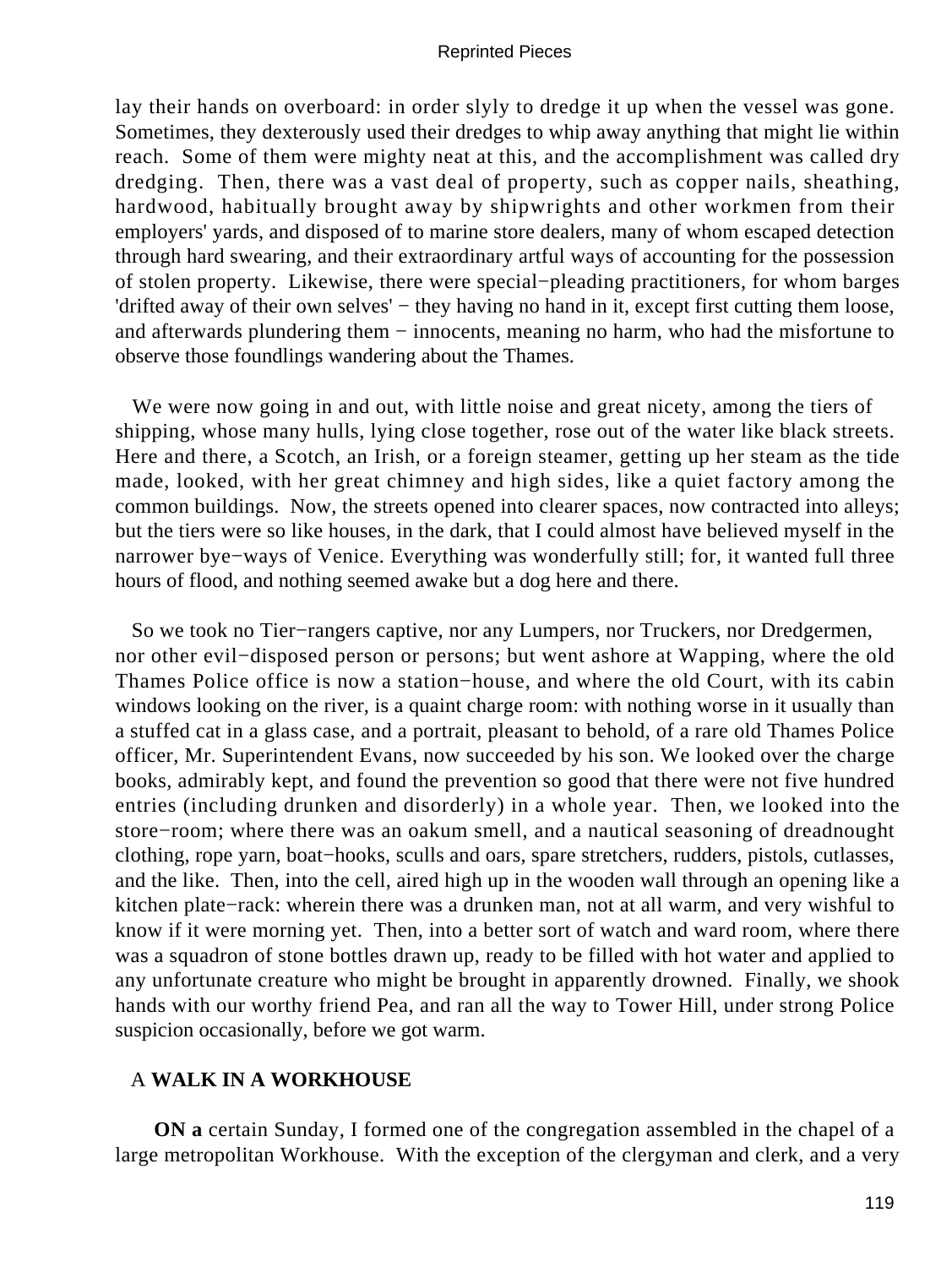few officials, there were none but paupers present. The children sat in the galleries; the women in the body of the chapel, and in one of the side aisles; the men in the remaining aisle. The service was decorously performed, though the sermon might have been much better adapted to the comprehension and to the circumstances of the hearers. The usual supplications were offered, with more than the usual significancy in such a place, for the fatherless children and widows, for all sick persons and young children, for all that were desolate and oppressed, for the comforting and helping of the weak−hearted, for the raising−up of them that had fallen; for all that were in danger, necessity, and tribulation. The prayers of the congregation were desired 'for several persons in the various wards dangerously ill;' and others who were recovering returned their thanks to Heaven.

 Among this congregation, were some evil−looking young women, and beetle−browed young men; but not many − perhaps that kind of characters kept away. Generally, the faces (those of the children excepted) were depressed and subdued, and wanted colour. Aged people were there, in every variety. Mumbling, blear−eyed, spectacled, stupid, deaf, lame; vacantly winking in the gleams of sun that now and then crept in through the open doors, from the paved yard; shading their listening ears, or blinking eyes, with their withered hands; poring over their books, leering at nothing, going to sleep, crouching and drooping in corners. There were weird old women, all skeleton within, all bonnet and cloak without, continually wiping their eyes with dirty dusters of pocket− handkerchiefs; and there were ugly old crones, both male and female, with a ghastly kind of contentment upon them which was not at all comforting to see. Upon the whole, it was the dragon, Pauperism, in a very weak and impotent condition; toothless, fangless, drawing his breath heavily enough, and hardly worth chaining up.

When the service was over, I walked with the humane and conscientious gentleman whose duty it was to take that walk, that Sunday morning, through the little world of poverty enclosed within the workhouse walls. It was inhabited by a population of some fifteen hundred or two thousand paupers, ranging from the infant newly born or not yet come into the pauper world, to the old man dying on his bed.

 In a room opening from a squalid yard, where a number of listless women were lounging to and fro, trying to get warm in the ineffectual sunshine of the tardy May morning − in the 'Itch Ward,' not to compromise the truth − a woman such as **HOGARTH** has often drawn, was hurriedly getting on her gown before a dusty fire. She was the nurse, or wardswoman, of that insalubrious department − herself a pauper − flabby, raw−boned, untidy − unpromising and coarse of aspect as need be. But, on being spoken to about the patients whom she had in charge, she turned round, with her shabby gown half on, half off, and fell a crying with all her might. Not for show, not querulously, not in any mawkish sentiment, but in the deep grief and affliction of her heart; turning away her dishevelled head: sobbing most bitterly, wringing her hands, and letting fall abundance of great tears, that choked her utterance. What was the matter with the nurse of the itch−ward? Oh, 'the dropped child' was dead! Oh, the child that was found in the street, and she had brought up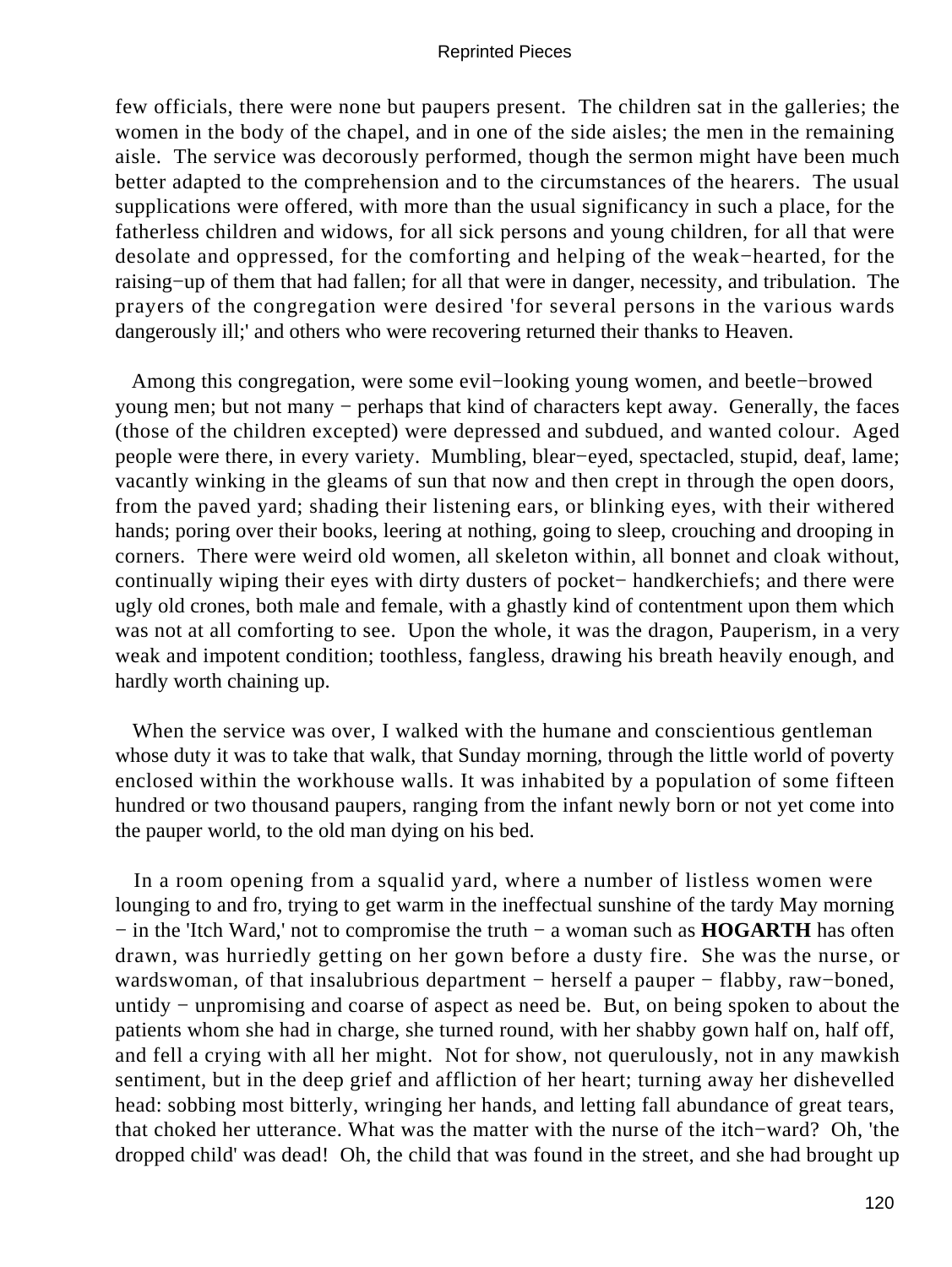ever since, had died an hour ago, and see where the little creature lay, beneath this cloth! The dear, the pretty dear!

 The dropped child seemed too small and poor a thing for Death to be in earnest with, but Death had taken it; and already its diminutive form was neatly washed, composed, and stretched as if in sleep upon a box. I thought I heard a voice from Heaven saying, It shall be well for thee, O nurse of the itch−ward, when some less gentle pauper does those offices to thy cold form, that such as the dropped child are the angels who behold my Father's face!

 In another room, were several ugly old women crouching, witch−like, round a hearth, and chattering and nodding, after the manner of the monkeys. 'All well here? And enough to eat?' A general chattering and chuckling; at last an answer from a volunteer. 'Oh yes, gentleman! Bless you, gentleman! Lord bless the Parish of St. So−and−So! It feed the hungry, sir, and give drink to the thusty, and it warm them which is cold, so it do, and good luck to the parish of St. So−and−So, and thankee, gentleman!' Elsewhere, a party of pauper nurses were at dinner. 'How do YOU get on?' 'Oh pretty well, sir! We works hard, and we lives hard − like the sodgers!'

 In another room, a kind of purgatory or place of transition, six or eight noisy madwomen were gathered together, under the superintendence of one sane attendant. Among them was a girl of two or three and twenty, very prettily dressed, of most respectable appearance and good manners, who had been brought in from the house where she had lived as domestic servant (having, I suppose, no friends), on account of being subject to epileptic fits, and requiring to be removed under the influence of a very bad one. She was by no means of the same stuff, or the same breeding, or the same experience, or in the same state of mind, as those by whom she was surrounded; and she pathetically complained that the daily association and the nightly noise made her worse, and was driving her mad − which was perfectly evident. The case was noted for inquiry and redress, but she said she had already been there for some weeks.

 If this girl had stolen her mistress's watch, I do not hesitate to say she would have been infinitely better off. We have come to this absurd, this dangerous, this monstrous pass, that the dishonest felon is, in respect of cleanliness, order, diet, and accommodation, better provided for, and taken care of, than the honest pauper.

 And this conveys no special imputation on the workhouse of the parish of St. So−and−So, where, on the contrary, I saw many things to commend. It was very agreeable, recollecting that most infamous and atrocious enormity committed at Tooting − an enormity which, a hundred years hence, will still be vividly remembered in the bye− ways of English life, and which has done more to engender a gloomy discontent and suspicion among many thousands of the people than all the Chartist leaders could have done in all their lives − to find the pauper children in this workhouse looking robust and well, and apparently the objects of very great care. In the Infant School − a large, light, airy room at the top of the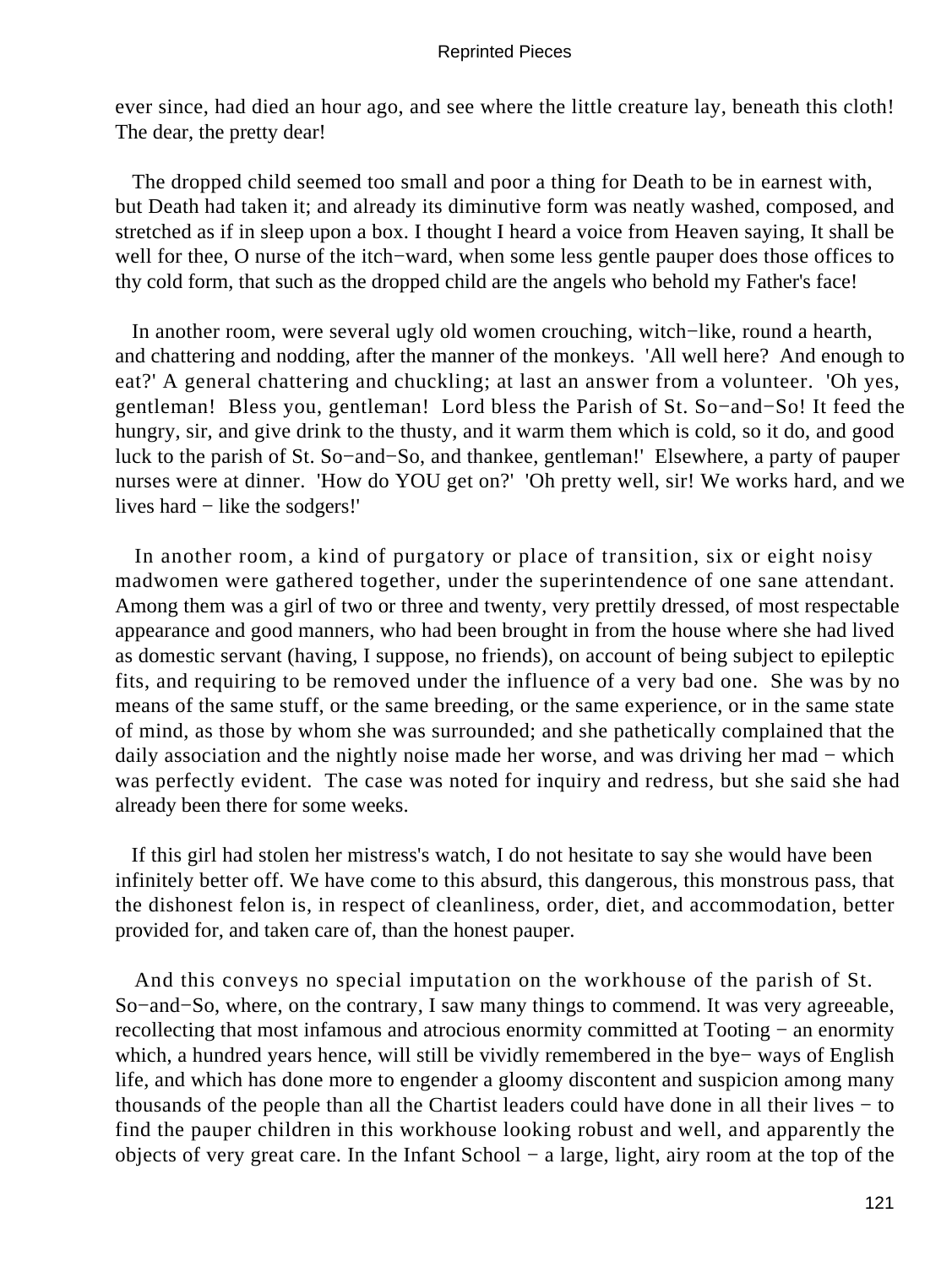building − the little creatures, being at dinner, and eating their potatoes heartily, were not cowed by the presence of strange visitors, but stretched out their small hands to be shaken, with a very pleasant confidence. And it was comfortable to see two mangy pauper rocking−horses rampant in a corner. In the girls' school, where the dinner was also in progress, everything bore a cheerful and healthy aspect. The meal was over, in the boys' school, by the time of our arrival there, and the room was not yet quite rearranged; but the boys were roaming unrestrained about a large and airy yard, as any other schoolboys might have done. Some of them had been drawing large ships upon the schoolroom wall; and if they had a mast with shrouds and stays set up for practice (as they have in the Middlesex House of Correction), it would be so much the better. At present, if a boy should feel a strong impulse upon him to learn the art of going aloft, he could only gratify it, I presume, as the men and women paupers gratify their aspirations after better board and lodging, by smashing as many workhouse windows as possible, and being promoted to prison.

 In one place, the Newgate of the Workhouse, a company of boys and youths were locked up in a yard alone; their day−room being a kind of kennel where the casual poor used formerly to be littered down at night. Divers of them had been there some long time. 'Are they never going away?' was the natural inquiry. 'Most of them are crippled, in some form or other,' said the Wardsman, 'and not fit for anything.' They slunk about, like dispirited wolves or hyaenas; and made a pounce at their food when it was served out, much as those animals do. The big−headed idiot shuffling his feet along the pavement, in the sunlight outside, was a more agreeable object everyway.

 Groves of babies in arms; groves of mothers and other sick women in bed; groves of lunatics; jungles of men in stone−paved down−stairs day−rooms, waiting for their dinners; longer and longer groves of old people, in up−stairs Infirmary wards, wearing out life, God knows how − this was the scenery through which the walk lay, for two hours. In some of these latter chambers, there were pictures stuck against the wall, and a neat display of crockery and pewter on a kind of sideboard; now and then it was a treat to see a plant or two; in almost every ward there was a cat.

 In all of these Long Walks of aged and infirm, some old people were bedridden, and had been for a long time; some were sitting on their beds half−naked; some dying in their beds; some out of bed, and sitting at a table near the fire. A sullen or lethargic indifference to what was asked, a blunted sensibility to everything but warmth and food, a moody absence of complaint as being of no use, a dogged silence and resentful desire to be left alone again, I thought were generally apparent. On our walking into the midst of one of these dreary perspectives of old men, nearly the following little dialogue took place, the nurse not being immediately at hand:

'All well here?'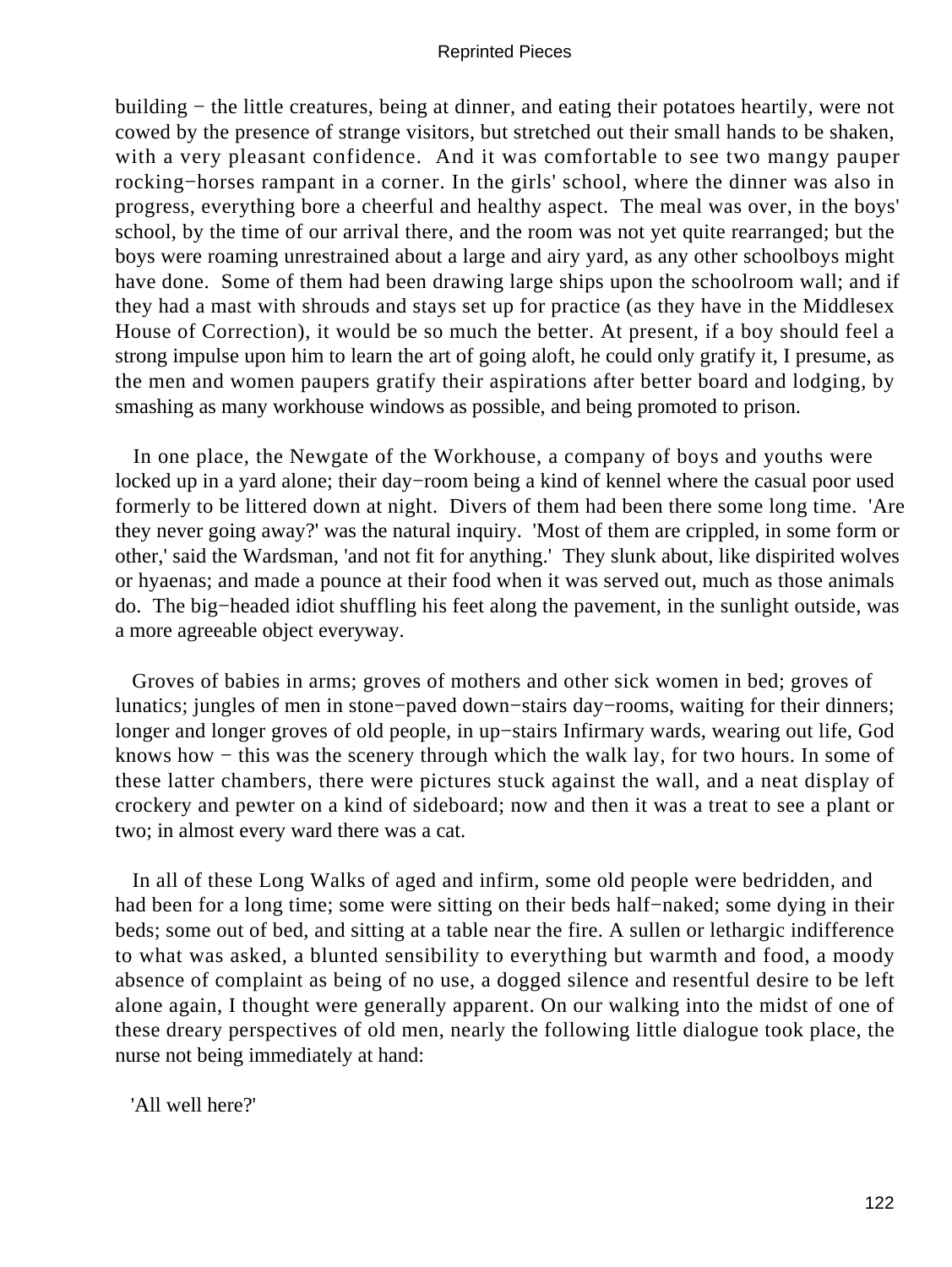No answer. An old man in a Scotch cap sitting among others on a form at the table, eating out of a tin porringer, pushes back his cap a little to look at us, claps it down on his forehead again with the palm of his hand, and goes on eating.

'All well here?' (repeated).

 No answer. Another old man sitting on his bed, paralytically peeling a boiled potato, lifts his head and stares.

'Enough to eat?'

No answer. Another old man, in bed, turns himself and coughs.

'How are YOU to−day?' To the last old man.

 That old man says nothing; but another old man, a tall old man of very good address, speaking with perfect correctness, comes forward from somewhere, and volunteers an answer. The reply almost always proceeds from a volunteer, and not from the person looked at or spoken to.

'We are very old, sir,' in a mild, distinct voice. 'We can't expect to be well, most of us.'

'Are you comfortable?'

 'I have no complaint to make, sir.' With a half shake of his head, a half shrug of his shoulders, and a kind of apologetic smile.

'Enough to eat?'

 'Why, sir, I have but a poor appetite,' with the same air as before; 'and yet I get through my allowance very easily.'

 'But,' showing a porringer with a Sunday dinner in it; 'here is a portion of mutton, and three potatoes. You can't starve on that?'

'Oh dear no, sir,' with the same apologetic air. 'Not starve.'

'What do you want?'

'We have very little bread, sir. It's an exceedingly small quantity of bread.'

 The nurse, who is now rubbing her hands at the questioner's elbow, interferes with, 'It ain't much raly, sir. You see they've only six ounces a day, and when they've took their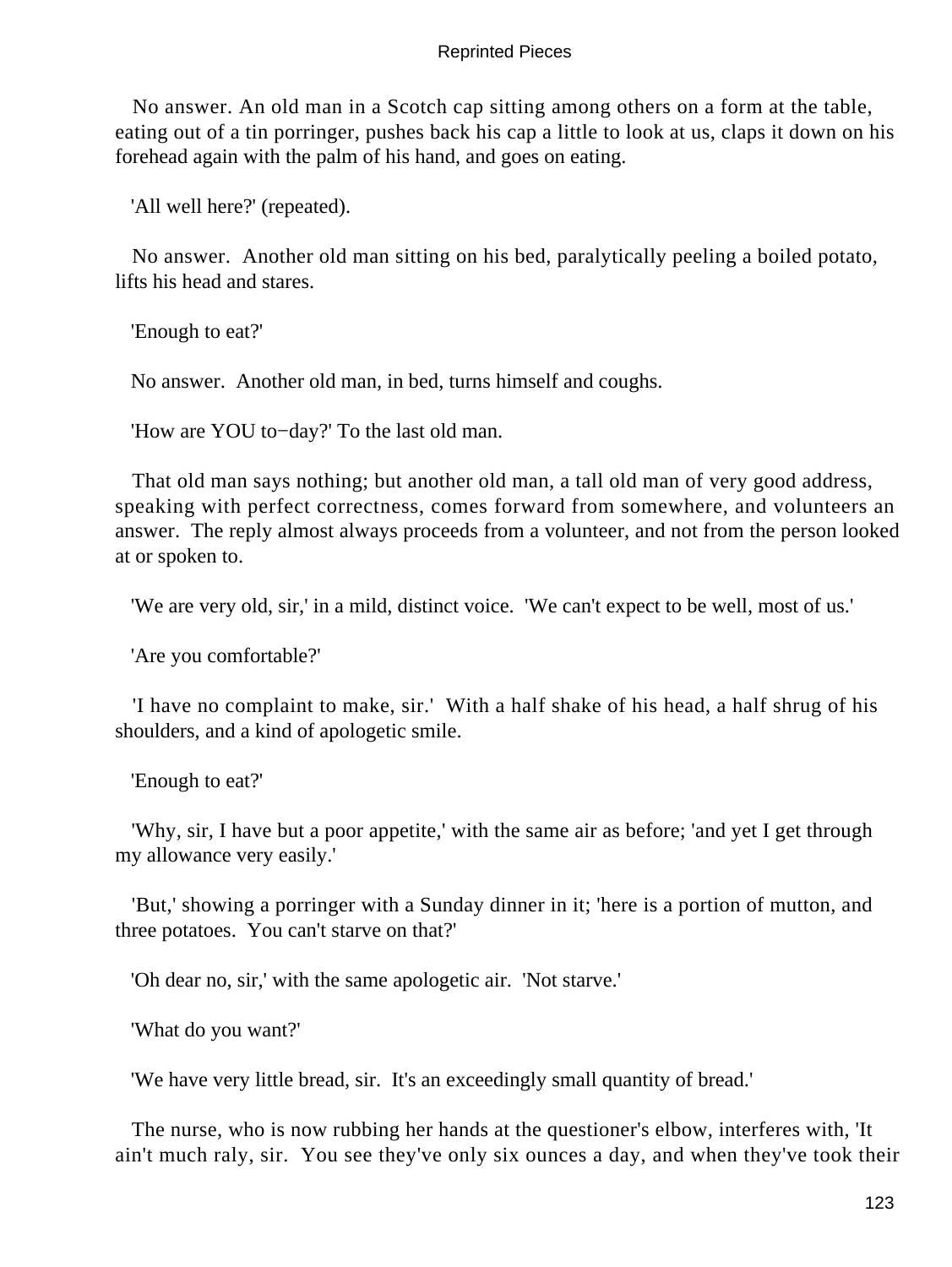breakfast, there CAN only be a little left for night, sir.'

 Another old man, hitherto invisible, rises out of his bed−clothes, as out of a grave, and looks on.

'You have tea at night?' The questioner is still addressing the well−spoken old man.

'Yes, sir, we have tea at night.'

'And you save what bread you can from the morning, to eat with it?'

'Yes, sir − if we can save any.'

'And you want more to eat with it?'

'Yes, sir.' With a very anxious face.

 The questioner, in the kindness of his heart, appears a little discomposed, and changes the subject.

'What has become of the old man who used to lie in that bed in the corner?'

 The nurse don't remember what old man is referred to. There has been such a many old men. The well−spoken old man is doubtful. The spectral old man who has come to life in bed, says, 'Billy Stevens.' Another old man who has previously had his head in the fireplace, pipes out,

'Charley Walters.'

 Something like a feeble interest is awakened. I suppose Charley Walters had conversation in him.

'He's dead,' says the piping old man.

 Another old man, with one eye screwed up, hastily displaces the piping old man, and says.

'Yes! Charley Walters died in that bed, and − and − '

'Billy Stevens,' persists the spectral old man.

 'No, no! and Johnny Rogers died in that bed, and − and − they're both on 'em dead − and Sam'l Bowyer;' this seems very extraordinary to him; 'he went out!'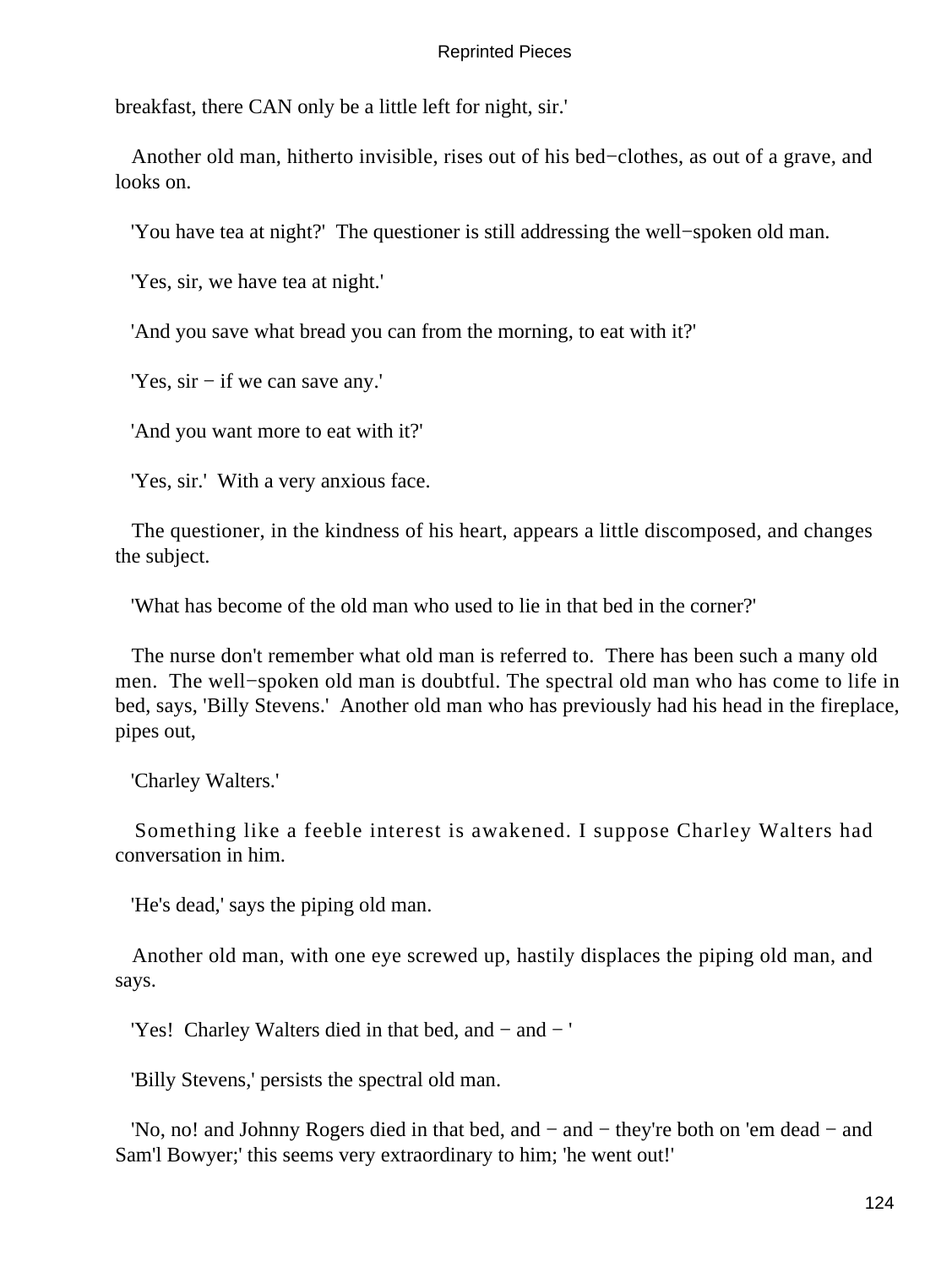With this he subsides, and all the old men (having had quite enough of it) subside, and the spectral old man goes into his grave again, and takes the shade of Billy Stevens with him.

 As we turn to go out at the door, another previously invisible old man, a hoarse old man in a flannel gown, is standing there, as if he had just come up through the floor.

'I beg your pardon, sir, could I take the liberty of saying a word?'

'Yes; what is it?'

'

 'I am greatly better in my health, sir; but what I want, to get me quite round,' with his hand on his throat, 'is a little fresh air, sir. It has always done my complaint so much good, sir. The regular leave for going out, comes round so seldom, that if the gentlemen, next Friday, would give me leave to go out walking, now and then – for only an hour or so, sir! –

 Who could wonder, looking through those weary vistas of bed and infirmity, that it should do him good to meet with some other scenes, and assure himself that there was something else on earth? Who could help wondering why the old men lived on as they did; what grasp they had on life; what crumbs of interest or occupation they could pick up from its bare board; whether Charley Walters had ever described to them the days when he kept company with some old pauper woman in the bud, or Billy Stevens ever told them of the time when he was a dweller in the far−off foreign land called Home!

 The morsel of burnt child, lying in another room, so patiently, in bed, wrapped in lint, and looking steadfastly at us with his bright quiet eyes when we spoke to him kindly, looked as if the knowledge of these things, and of all the tender things there are to think about, might have been in his mind − as if he thought, with us, that there was a fellow−feeling in the pauper nurses which appeared to make them more kind to their charges than the race of common nurses in the hospitals − as if he mused upon the Future of some older children lying around him in the same place, and thought it best, perhaps, all things considered, that he should die − as if he knew, without fear, of those many coffins, made and unmade, piled up in the store below − and of his unknown friend, 'the dropped child,' calm upon the box−lid covered with a cloth. But there was something wistful and appealing, too, in his tiny face, as if, in the midst of all the hard necessities and incongruities he pondered on, he pleaded, in behalf of the helpless and the aged poor, for a little more liberty − and a little more bread.

# **PRINCE BULL. A FAIRY TALE**

**ONCE** upon a time, and of course it was in the Golden Age, and I hope you may know when that was, for I am sure I don't, though I have tried hard to find out, there lived in a rich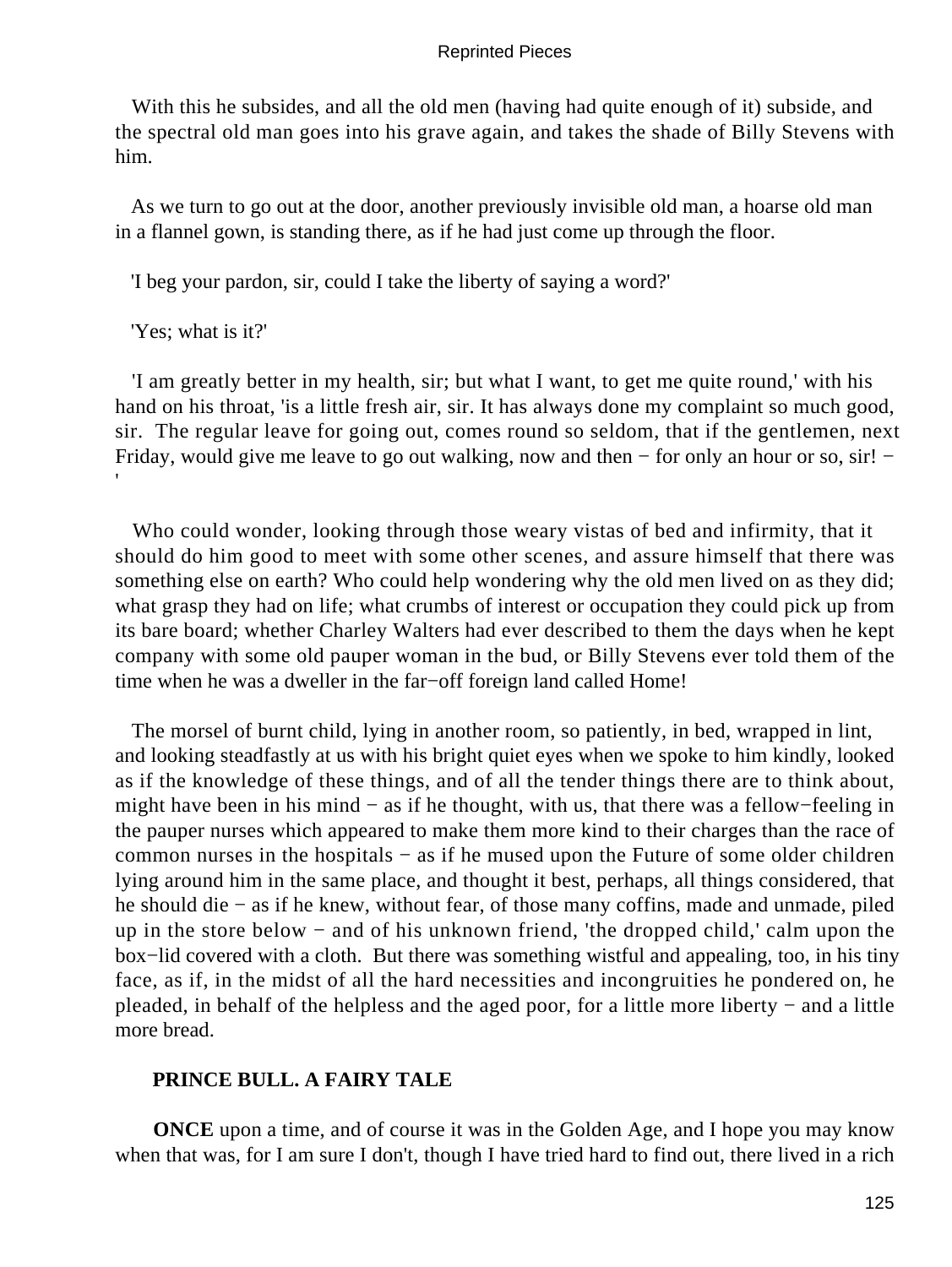and fertile country, a powerful Prince whose name was **BULL.** He had gone through a great deal of fighting, in his time, about all sorts of things, including nothing; but, had gradually settled down to be a steady, peaceable, good−natured, corpulent, rather sleepy Prince.

 This Puissant Prince was married to a lovely Princess whose name was Fair Freedom. She had brought him a large fortune, and had borne him an immense number of children, and had set them to spinning, and farming, and engineering, and soldiering, and sailoring, and doctoring, and lawyering, and preaching, and all kinds of trades. The coffers of Prince Bull were full of treasure, his cellars were crammed with delicious wines from all parts of the world, the richest gold and silver plate that ever was seen adorned his sideboards, his sons were strong, his daughters were handsome, and in short you might have supposed that if there ever lived upon earth a fortunate and happy Prince, the name of that Prince, take him for all in all, was assuredly Prince Bull.

 But, appearances, as we all know, are not always to be trusted − far from it; and if they had led you to this conclusion respecting Prince Bull, they would have led you wrong as they often have led me.

 For, this good Prince had two sharp thorns in his pillow, two hard knobs in his crown, two heavy loads on his mind, two unbridled nightmares in his sleep, two rocks ahead in his course. He could not by any means get servants to suit him, and he had a tyrannical old godmother, whose name was Tape.

 She was a Fairy, this Tape, and was a bright red all over. She was disgustingly prim and formal, and could never bend herself a hair's breadth this way or that way, out of her naturally crooked shape. But, she was very potent in her wicked art. She could stop the fastest thing in the world, change the strongest thing into the weakest, and the most useful into the most useless. To do this she had only to put her cold hand upon it, and repeat her own name, Tape. Then it withered away.

 At the Court of Prince Bull − at least I don't mean literally at his court, because he was a very genteel Prince, and readily yielded to his godmother when she always reserved that for his hereditary Lords and Ladies − in the dominions of Prince Bull, among the great mass of the community who were called in the language of that polite country the Mobs and the Snobs, were a number of very ingenious men, who were always busy with some invention or other, for promoting the prosperity of the Prince's subjects, and augmenting the Prince's power. But, whenever they submitted their models for the Prince's approval, his godmother stepped forward, laid her hand upon them, and said 'Tape.' Hence it came to pass, that when any particularly good discovery was made, the discoverer usually carried it off to some other Prince, in foreign parts, who had no old godmother who said Tape. This was not on the whole an advantageous state of things for Prince Bull, to the best of my understanding.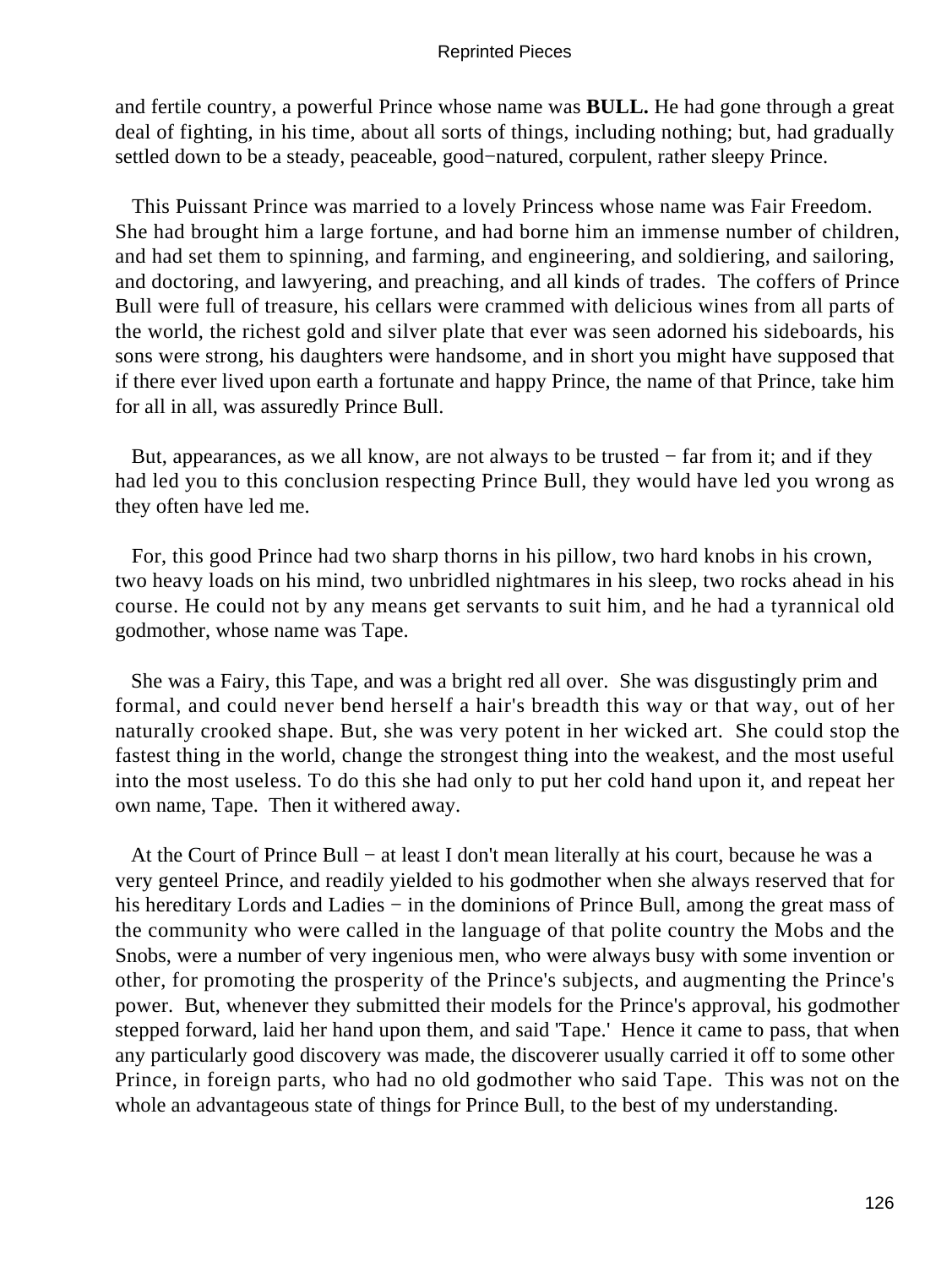The worst of it was, that Prince Bull had in course of years lapsed into such a state of subjection to this unlucky godmother, that he never made any serious effort to rid himself of her tyranny. I have said this was the worst of it, but there I was wrong, because there is a worse consequence still, behind. The Prince's numerous family became so downright sick and tired of Tape, that when they should have helped the Prince out of the difficulties into which that evil creature led him, they fell into a dangerous habit of moodily keeping away from him in an impassive and indifferent manner, as though they had quite forgotten that no harm could happen to the Prince their father, without its inevitably affecting themselves.

 Such was the aspect of affairs at the court of Prince Bull, when this great Prince found it necessary to go to war with Prince Bear. He had been for some time very doubtful of his servants, who, besides being indolent and addicted to enriching their families at his expense, domineered over him dreadfully; threatening to discharge themselves if they were found the least fault with, pretending that they had done a wonderful amount of work when they had done nothing, making the most unmeaning speeches that ever were heard in the Prince's name, and uniformly showing themselves to be very inefficient indeed. Though, that some of them had excellent characters from previous situations is not to be denied. Well; Prince Bull called his servants together, and said to them one and all, 'Send out my army against Prince Bear. Clothe it, arm it, feed it, provide it with all necessaries and contingencies, and I will pay the piper! Do your duty by my brave troops,' said the Prince, 'and do it well, and I will pour my treasure out like water, to defray the cost. Who ever heard ME complain of money well laid out!' Which indeed he had reason for saying, inasmuch as he was well known to be a truly generous and munificent Prince.

 When the servants heard those words, they sent out the army against Prince Bear, and they set the army tailors to work, and the army provision merchants, and the makers of guns both great and small, and the gunpowder makers, and the makers of ball, shell, and shot; and they bought up all manner of stores and ships, without troubling their heads about the price, and appeared to be so busy that the good Prince rubbed his hands, and (using a favourite expression of his), said, 'It's all right I' But, while they were thus employed, the Prince's godmother, who was a great favourite with those servants, looked in upon them continually all day long, and whenever she popped in her head at the door said, How do you do, my children? What are you doing here?' 'Official business, godmother.' 'Oho!' says this wicked Fairy. '− Tape!' And then the business all went wrong, whatever it was, and the servants' heads became so addled and muddled that they thought they were doing wonders.

 Now, this was very bad conduct on the part of the vicious old nuisance, and she ought to have been strangled, even if she had stopped here; but, she didn't stop here, as you shall learn. For, a number of the Prince's subjects, being very fond of the Prince's army who were the bravest of men, assembled together and provided all manner of eatables and drinkables, and books to read, and clothes to wear, and tobacco to smoke, and candies to burn, and nailed them up in great packing−cases, and put them aboard a great many ships, to be carried out to that brave army in the cold and inclement country where they were fighting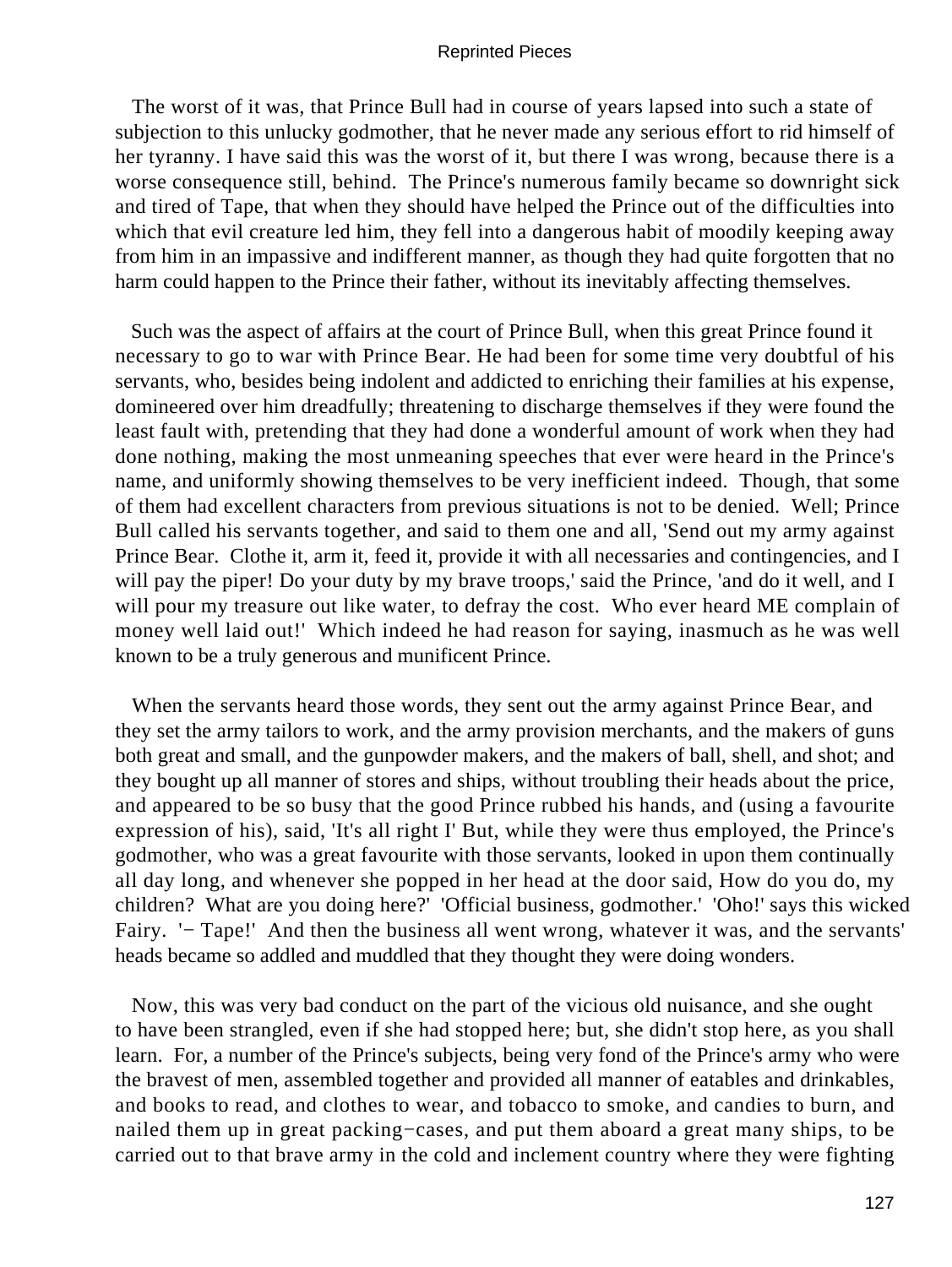Prince Bear. Then, up comes this wicked Fairy as the ships were weighing anchor, and says, 'How do you do, my children? What are you doing here?' – 'We are going with all these comforts to the army, godmother.' − 'Oho!' says she. 'A pleasant voyage, my darlings. – Tape!' And from that time forth, those enchanting ships went sailing, against wind and tide and rhyme and reason, round and round the world, and whenever they touched at any port were ordered off immediately, and could never deliver their cargoes anywhere.

 This, again, was very bad conduct on the part of the vicious old nuisance, and she ought to have been strangled for it if she had done nothing worse; but, she did something worse still, as you shall learn. For, she got astride of an official broomstick, and muttered as a spell these two sentences, 'On Her Majesty's service,' and 'I have the honour to be, sir, your most obedient servant,' and presently alighted in the cold and inclement country where the army of Prince Bull were encamped to fight the army of Prince Bear. On the sea−shore of that country, she found piled together, a number of houses for the army to live in, and a quantity of provisions for the army to live upon, and a quantity of clothes for the army to wear: while, sitting in the mud gazing at them, were a group of officers as red to look at as the wicked old woman herself. So, she said to one of them, 'Who are you, my darling, and how do you do?' − 'I am the Quartermaster General's Department, godmother, and I am pretty well.' Then she said to another, 'Who are YOU, my darling, and how do YOU do?' – 'I am the Commissariat Department, godmother, and I am pretty well! Then she said to another, 'Who are YOU, my darling, and how do YOU do?' – 'I am the Head of the Medical Department, godmother, and I am pretty well.' Then, she said to some gentlemen scented with lavender, who kept themselves at a great distance from the rest, 'And who are YOU, my pretty pets, and how do YOU do?' And they answered, 'We− aw−are−the−aw−Staff−aw−Department, godmother, and we are very well indeed.' − 'I am delighted to see you all, my beauties,' says this wicked old Fairy, ' – Tape!' Upon that, the houses, clothes, and provisions, all mouldered away; and the soldiers who were sound, fell sick; and the soldiers who were sick, died miserably: and the noble army of Prince Bull perished.

 When the dismal news of his great loss was carried to the Prince, he suspected his godmother very much indeed; but, he knew that his servants must have kept company with the malicious beldame, and must have given way to her, and therefore he resolved to turn those servants out of their places. So, he called to him a Roebuck who had the gift of speech, and he said, 'Good Roebuck, tell them they must go.' So, the good Roebuck delivered his message, so like a man that you might have supposed him to be nothing but a man, and they were turned out – but, not without warning, for that they had had a long time.

 And now comes the most extraordinary part of the history of this Prince. When he had turned out those servants, of course he wanted others. What was his astonishment to find that in all his dominions, which contained no less than twenty−seven millions of people, there were not above five−and−twenty servants altogether! They were so lofty about it, too, that instead of discussing whether they should hire themselves as servants to Prince Bull,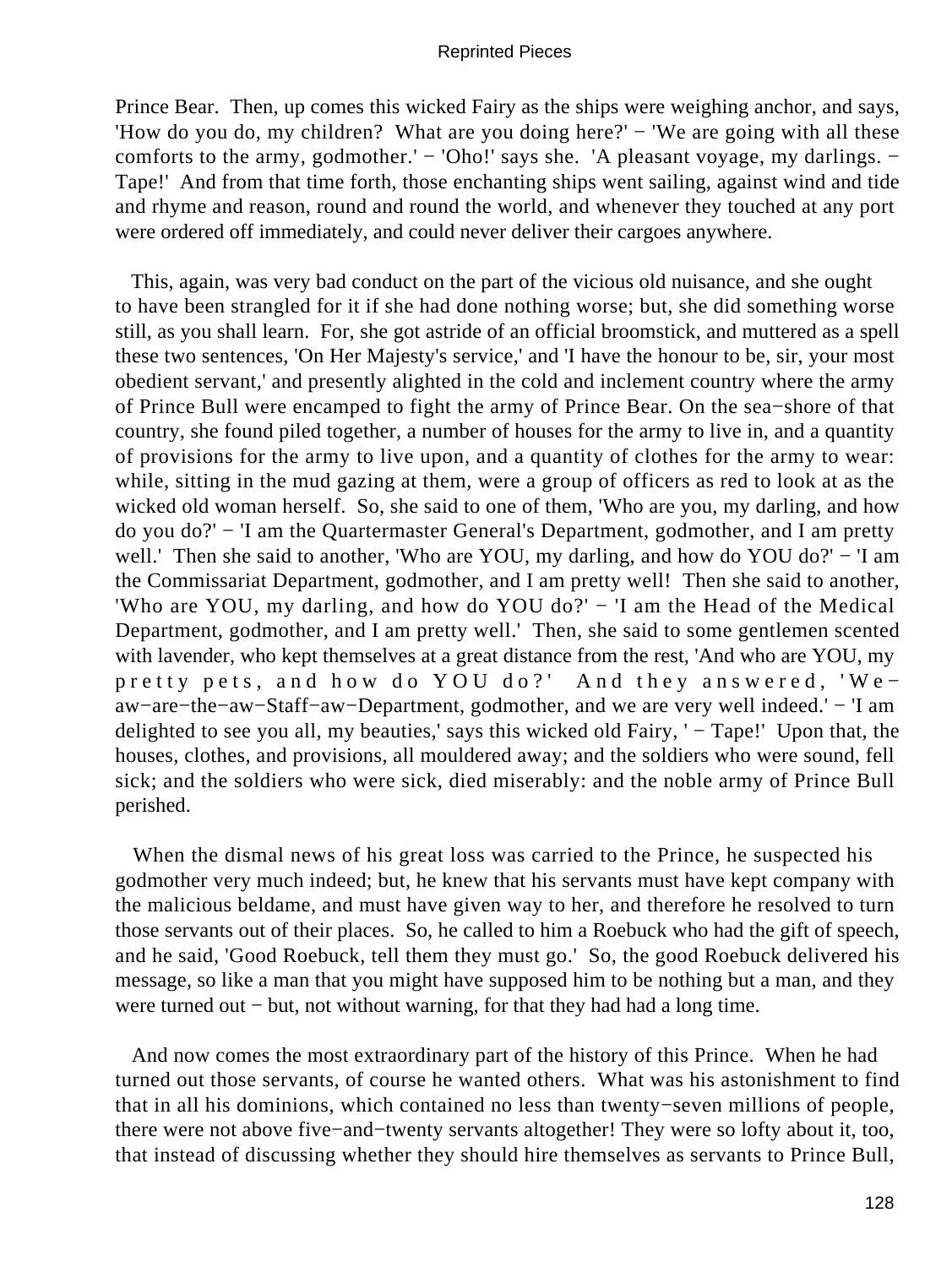they turned things topsy−turvy, and considered whether as a favour they should hire Prince Bull to be their master! While they were arguing this point among themselves quite at their leisure, the wicked old red Fairy was incessantly going up and down, knocking at the doors of twelve of the oldest of the five−and−twenty, who were the oldest inhabitants in all that country, and whose united ages amounted to one thousand, saying, 'Will YOU hire Prince Bull for your master? − Will YOU hire Prince Bull for your master?' To which one answered, 'I will if next door will;' and another, 'I won't if over the way does;' and another, 'I can't if he, she, or they, might, could, would, or should.' And all this time Prince Bull's affairs were going to rack and ruin.

 At last, Prince Bull in the height of his perplexity assumed a thoughtful face, as if he were struck by an entirely new idea. The wicked old Fairy, seeing this, was at his elbow directly, and said, 'How do you do, my Prince, and what are you thinking of?' − 'I am thinking, godmother,' says he, 'that among all the seven−and−twenty millions of my subjects who have never been in service, there are men of intellect and business who have made me very famous both among my friends and enemies.' − 'Aye, truly?' says the Fairy. − 'Aye, truly,' says the Prince. − 'And what then?' says the Fairy. − 'Why, then,' says he, 'since the regular old class of servants do so ill, are so hard to get, and carry it with so high a hand, perhaps I might try to make good servants of some of these.' The words had no sooner passed his lips than she returned, chuckling, 'You think so, do you? Indeed, my Prince? − Tape!' Thereupon he directly forgot what he was thinking of, and cried out lamentably to the old servants, 'O, do come and hire your poor old master! Pray do! On any terms!'

 And this, for the present, finishes the story of Prince Bull. I wish I could wind it up by saying that he lived happy ever afterwards, but I cannot in my conscience do so; for, with Tape at his elbow, and his estranged children fatally repelled by her from coming near him, I do not, to tell you the plain truth, believe in the possibility of such an end to it.

# A **PLATED ARTICLE**

**PUTTING** up for the night in one of the chiefest towns of Staffordshire, I find it to be by no means a lively town. In fact, it is as dull and dead a town as any one could desire not to see. It seems as if its whole population might be imprisoned in its Railway Station. The Refreshment Room at that Station is a vortex of dissipation compared with the extinct town−inn, the Dodo, in the dull High Street.

 Why High Street? Why not rather Low Street, Flat Street, Low− Spirited Street, Used−up Street? Where are the people who belong to the High Street? Can they all be dispersed over the face of the country, seeking the unfortunate Strolling Manager who decamped from the mouldy little Theatre last week, in the beginning of his season (as his play−bills testify), repentantly resolved to bring him back, and feed him, and be entertained? Or, can they all be gathered to their fathers in the two old churchyards near to the High Street − retirement into which churchyards appears to be a mere ceremony, there is so very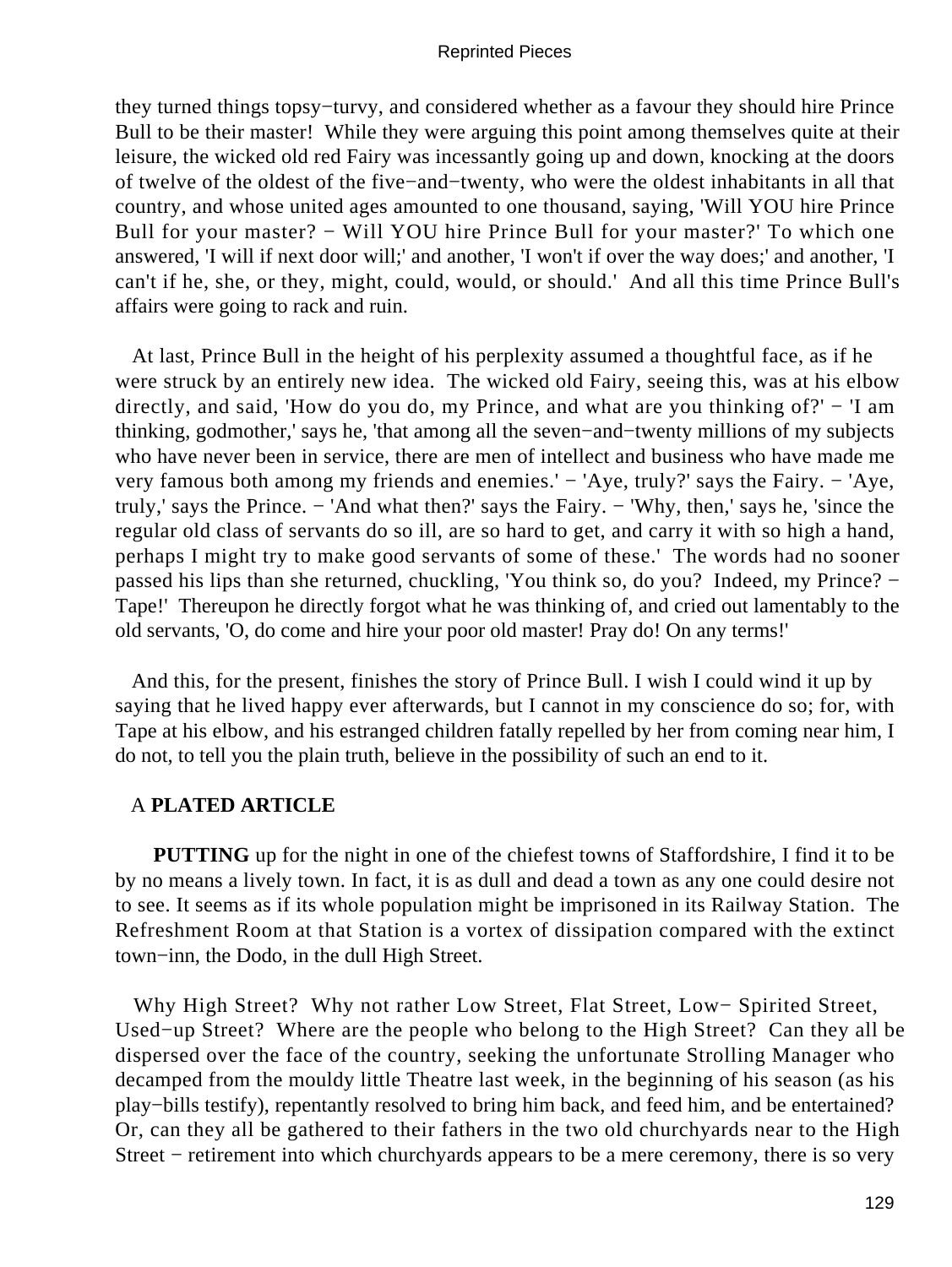little life outside their confines, and such small discernible difference between being buried alive in the town, and buried dead in the town tombs? Over the way, opposite to the staring blank bow windows of the Dodo, are a little ironmonger's shop, a little tailor's shop (with a picture of the Fashions in the small window and a bandy−legged baby on the pavement staring at it) – a watchmakers shop, where all the clocks and watches must be stopped, I am sure, for they could never have the courage to go, with the town in general, and the Dodo in particular, looking at them. Shade of Miss Linwood, erst of Leicester Square, London, thou art welcome here, and thy retreat is fitly chosen! I myself was one of the last visitors to that awful storehouse of thy life's work, where an anchorite old man and woman took my shilling with a solemn wonder, and conducting me to a gloomy sepulchre of needlework dropping to pieces with dust and age and shrouded in twilight at high noon, left me there, chilled, frightened, and alone. And now, in ghostly letters on all the dead walls of this dead town, I read thy honoured name, and find that thy Last Supper, worked in Berlin Wool, invites inspection as a powerful excitement!

Where are the people who are bidden with so much cry to this feast of little wool? Where are they? Who are they? They are not the bandy−legged baby studying the fashions in the tailor's window. They are not the two earthy ploughmen lounging outside the saddler's shop, in the stiff square where the Town Hall stands, like a brick and mortar private on parade. They are not the landlady of the Dodo in the empty bar, whose eye had trouble in it and no welcome, when I asked for dinner. They are not the turnkeys of the Town Jail, looking out of the gateway in their uniforms, as if they had locked up all the balance (as my American friends would say) of the inhabitants, and could now rest a little. They are not the two dusty millers in the white mill down by the river, where the great water−wheel goes heavily round and round, like the monotonous days and nights in this forgotten place. Then who are they, for there is no one else? No; this deponent maketh oath and saith that there is no one else, save and except the waiter at the Dodo, now laying the cloth. I have paced the streets, and stared at the houses, and am come back to the blank bow window of the Dodo; and the town clocks strike seven, and the reluctant echoes seem to cry, 'Don't wake us!' and the bandy−legged baby has gone home to bed.

 If the Dodo were only a gregarious bird − if he had only some confused idea of making a comfortable nest − I could hope to get through the hours between this and bed−time, without being consumed by devouring melancholy. But, the Dodo's habits are all wrong. It provides me with a trackless desert of sitting−room, with a chair for every day in the year, a table for every month, and a waste of sideboard where a lonely China vase pines in a corner for its mate long departed, and will never make a match with the candlestick in the opposite corner if it live till Doomsday. The Dodo has nothing in the larder. Even now, I behold the Boots returning with my sole in a piece of paper; and with that portion of my dinner, the Boots, perceiving me at the blank bow window, slaps his leg as he comes across the road, pretending it is something else. The Dodo excludes the outer air. When I mount up to my bedroom, a smell of closeness and flue gets lazily up my nose like sleepy snuff. The loose little bits of carpet writhe under my tread, and take wormy shapes. I don't know the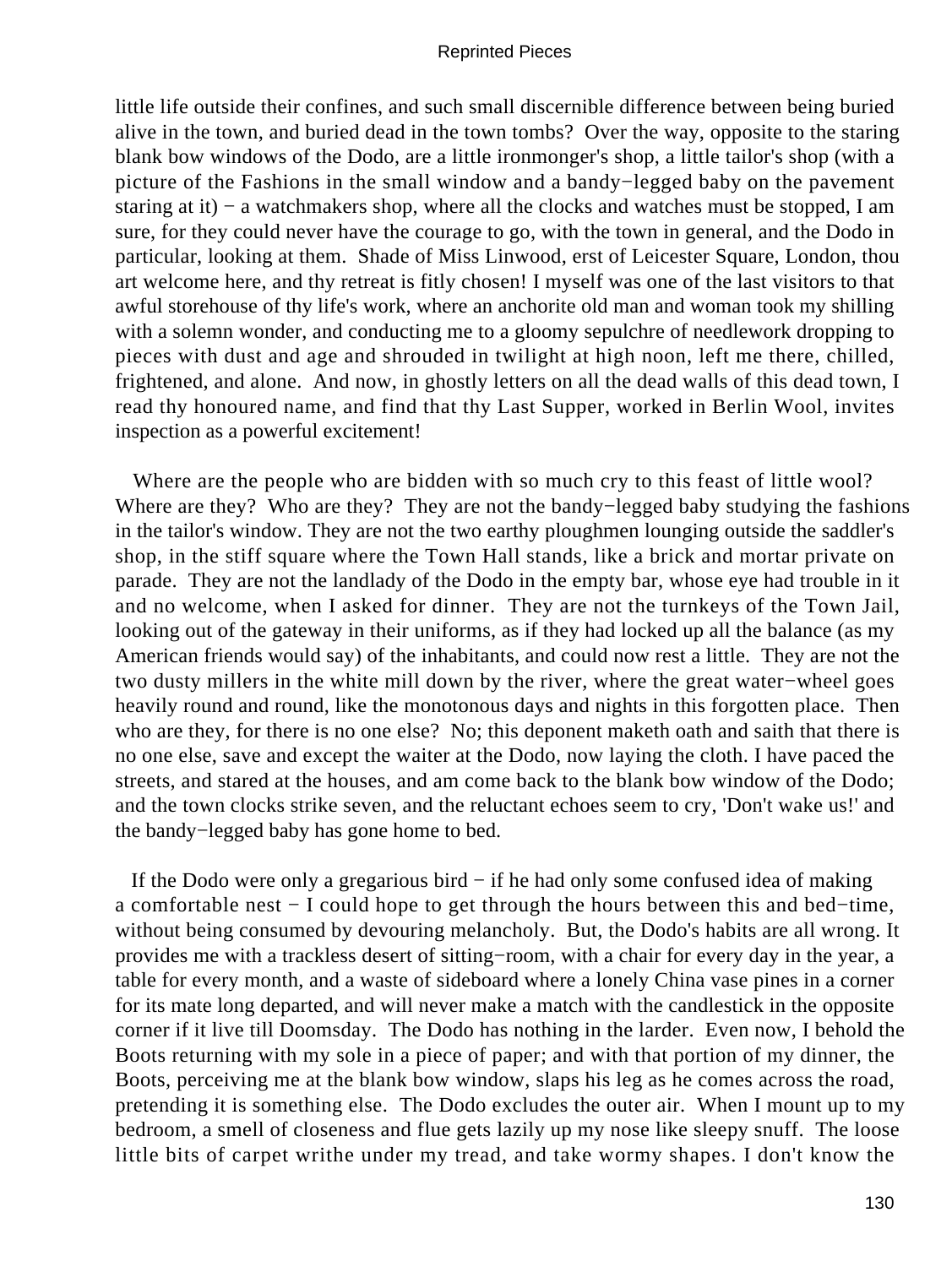ridiculous man in the looking−glass, beyond having met him once or twice in a dish−cover − and I can never shave HIM to−morrow morning! The Dodo is narrow−minded as to towels; expects me to wash on a freemason's apron without the trimming: when I asked for soap, gives me a stony−hearted something white, with no more lather in it than the Elgin marbles. The Dodo has seen better days, and possesses interminable stables at the back – silent, grass−grown, broken−windowed, horseless.

 This mournful bird can fry a sole, however, which is much. Can cook a steak, too, which is more. I wonder where it gets its Sherry? If I were to send my pint of wine to some famous chemist to be analysed, what would it turn out to be made of? It tastes of pepper, sugar, bitter−almonds, vinegar, warm knives, any flat drinks, and a little brandy. Would it unman a Spanish exile by reminding him of his native land at all? I think not. If there really be any townspeople out of the churchyards, and if a caravan of them ever do dine, with a bottle of wine per man, in this desert of the Dodo, it must make good for the doctor next day!

 Where was the waiter born? How did he come here? Has he any hope of getting away from here? Does he ever receive a letter, or take a ride upon the railway, or see anything but the Dodo? Perhaps he has seen the Berlin Wool. He appears to have a silent sorrow on him, and it may be that. He clears the table; draws the dingy curtains of the great bow window, which so unwillingly consent to meet, that they must be pinned together; leaves me by the fire with my pint decanter, and a little thin funnel−shaped wine−glass, and a plate of pale biscuits − in themselves engendering desperation.

 No book, no newspaper! I left the Arabian Nights in the railway carriage, and have nothing to read but Bradshaw, and 'that way madness lies.' Remembering what prisoners and ship−wrecked mariners have done to exercise their minds in solitude, I repeat the multiplication table, the pence table, and the shilling table: which are all the tables I happen to know. What if I write something? The Dodo keeps no pens but steel pens; and those I always stick through the paper, and can turn to no other account.

 What am I to do? Even if I could have the bandy−legged baby knocked up and brought here, I could offer him nothing but sherry, and that would be the death of him. He would never hold up his head again if he touched it. I can't go to bed, because I have conceived a mortal hatred for my bedroom; and I can't go away, because there is no train for my place of destination until morning. To burn the biscuits will be but a fleeting joy; still it is a temporary relief, and here they go on the fire! Shall I break the plate? First let me look at the back, and see who made it. **COPELAND.**

 Copeland! Stop a moment. Was it yesterday I visited Copeland's works, and saw them making plates? In the confusion of travelling about, it might be yesterday or it might be yesterday month; but I think it was yesterday. I appeal to the plate. The plate says, decidedly, yesterday. I find the plate, as I look at it, growing into a companion.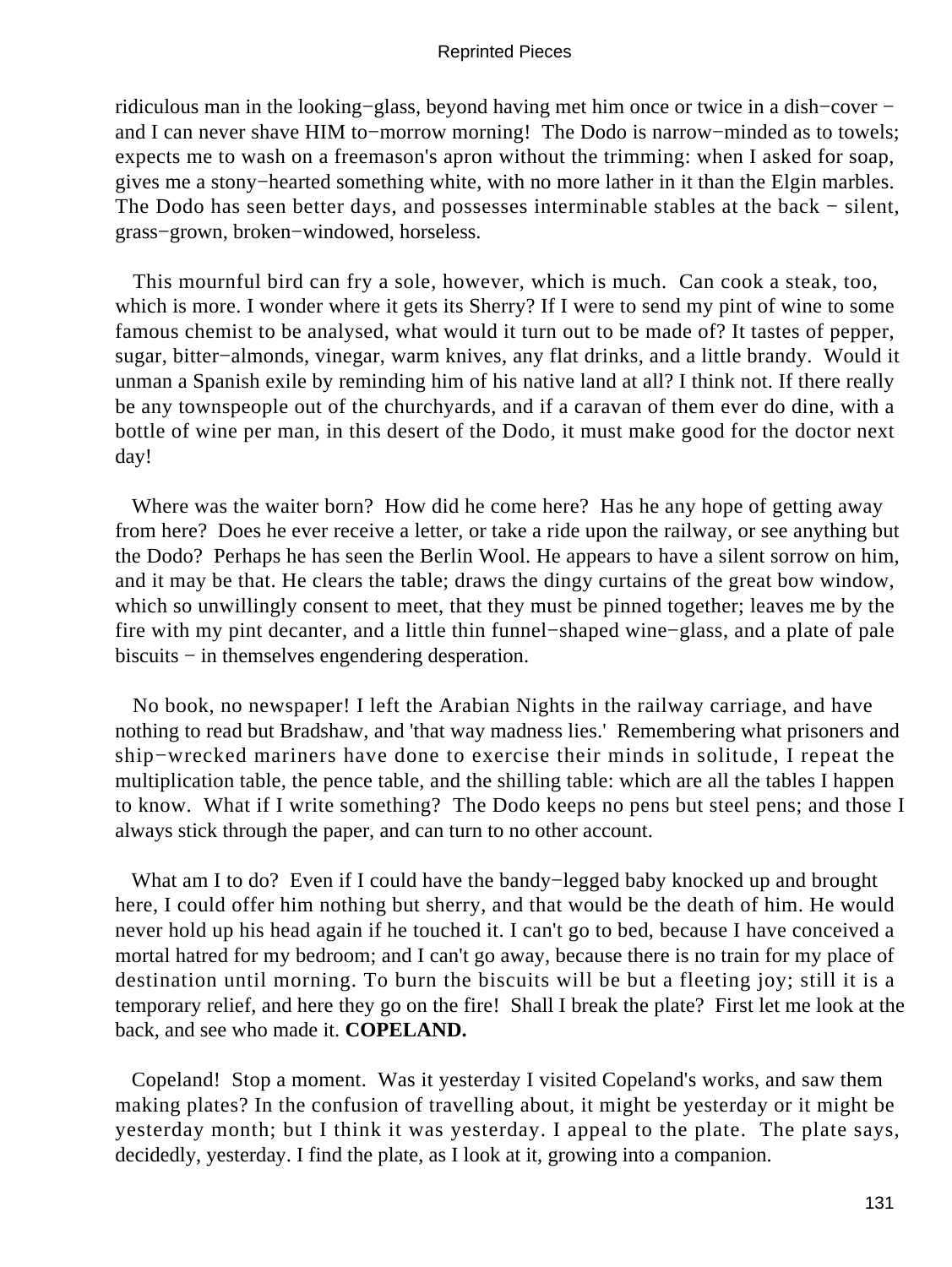Don't you remember (says the plate) how you steamed away, yesterday morning, in the bright sun and the east wind, along the valley of the sparkling Trent? Don't you recollect how many kilns you flew past, looking like the bowls of gigantic tobacco−pipes, cut short off from the stem and turned upside down? And the fires − and the smoke − and the roads made with bits of crockery, as if all the plates and dishes in the civilised world had been Macadamised, expressly for the laming of all the horses? Of course I do!

 And don't you remember (says the plate) how you alighted at Stoke − a picturesque heap of houses, kilns, smoke, wharfs, canals, and river, lying (as was most appropriate) in a basin − and how, after climbing up the sides of the basin to look at the prospect, you trundled down again at a walking−match pace, and straight proceeded to my father's, Copeland's, where the whole of my family, high and low, rich and poor, are turned out upon the world from our nursery and seminary, covering some fourteen acres of ground? And don't you remember what we spring from:− heaps of lumps of clay, partially prepared and cleaned in Devonshire and Dorsetshire, whence said clay principally comes − and hills of flint, without which we should want our ringing sound, and should never be musical? And as to the flint, don't you recollect that it is first burnt in kilns, and is then laid under the four iron feet of a demon slave, subject to violent stamping fits, who, when they come on, stamps away insanely with his four iron legs, and would crush all the flint in the Isle of Thanet to powder, without leaving off? And as to the clay, don't you recollect how it is put into mills or teazers, and is sliced, and dug, and cut at, by endless knives, clogged and sticky, but persistent − and is pressed out of that machine through a square trough, whose form it takes − and is cut off in square lumps and thrown into a vat, and there mixed with water, and beaten to a pulp by paddle−wheels − and is then run into a rough house, all rugged beams and ladders splashed with white, − superintended by Grindoff the Miller in his working clothes, all splashed with white, − where it passes through no end of machinery− moved sieves all splashed with white, arranged in an ascending scale of fineness (some so fine, that three hundred silk threads cross each other in a single square inch of their surface), and all in a violent state of ague with their teeth for ever chattering, and their bodies for ever shivering! And as to the flint again, isn't it mashed and mollified and troubled and soothed, exactly as rags are in a paper−mill, until it is reduced to a pap so fine that it contains no atom of 'grit' perceptible to the nicest taste? And as to the flint and the clay together, are they not, after all this, mixed in the proportion of five of clay to one of flint, and isn't the compound − known as 'slip' – run into oblong troughs, where its superfluous moisture may evaporate; and finally, isn't it slapped and banged and beaten and patted and kneaded and wedged and knocked about like butter, until it becomes a beautiful grey dough, ready for the potter's use?

 In regard of the potter, popularly so called (says the plate), you don't mean to say you have forgotten that a workman called a Thrower is the man under whose hand this grey dough takes the shapes of the simpler household vessels as quickly as the eye can follow? You don't mean to say you cannot call him up before you, sitting, with his attendant woman, at his potter's wheel − a disc about the size of a dinner−plate, revolving on two drums slowly or quickly as he wills − who made you a complete breakfast−set for a bachelor, as a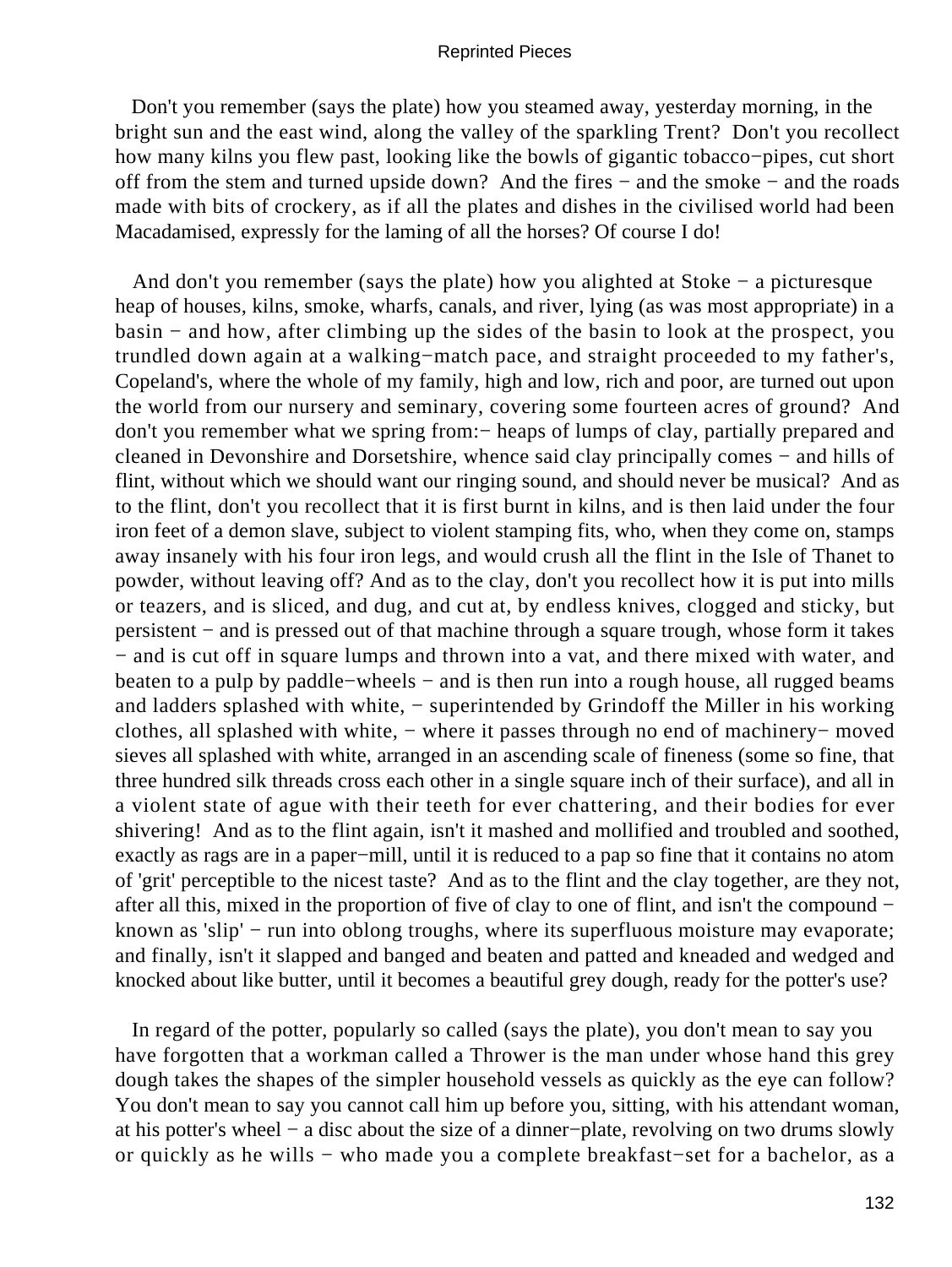good−humoured little off−hand joke? You remember how he took up as much dough as he wanted, and, throwing it on his wheel, in a moment fashioned it into a teacup – caught up more clay and made a saucer − a larger dab and whirled it into a teapot − winked at a smaller dab and converted it into the lid of the teapot, accurately fitting by the measurement of his eye alone − coaxed a middle−sized dab for two seconds, broke it, turned it over at the rim, and made a milkpot − laughed, and turned out a slop− basin − coughed, and provided for the sugar? Neither, I think, are you oblivious of the newer mode of making various articles, but especially basins, according to which improvement a mould revolves instead of a disc? For you **MUST** remember (says the plate) how you saw the mould of a little basin spinning round and round, and how the workmen smoothed and pressed a handful of dough upon it, and how with an instrument called a profile (a piece of wood, representing the profile of a basin's foot) he cleverly scraped and carved the ring which makes the base of any such basin, and then took the basin off the lathe like a doughy skull−cap to be dried, and afterwards (in what is called a green state) to be put into a second lathe, there to be finished and burnished with a steel burnisher? And as to moulding in general (says the plate), it can't be necessary for me to remind you that all ornamental articles, and indeed all articles not quite circular, are made in moulds. For you must remember how you saw the vegetable dishes, for example, being made in moulds; and how the handles of teacups, and the spouts of teapots, and the feet of tureens, and so forth, are all made in little separate moulds, and are each stuck on to the body corporate, of which it is destined to form a part, with a stuff called 'slag,' as quickly as you can recollect it. Further, you learnt − you know you did − in the same visit, how the beautiful sculptures in the delicate new material called Parian, are all constructed in moulds; how, into that material, animal bones are ground up, because the phosphate of lime contained in bones makes it translucent; how everything is moulded, before going into the fire, one−fourth larger than it is intended to come out of the fire, because it shrinks in that proportion in the intense heat; how, when a figure shrinks unequally, it is spoiled − emerging from the furnace a misshapen birth; a big head and a little body, or a little head and a big body, or a Quasimodo with long arms and short legs, or a Miss Biffin with neither legs nor arms worth mentioning.

 And as to the Kilns, in which the firing takes place, and in which some of the more precious articles are burnt repeatedly, in various stages of their process towards completion, − as to the Kilns (says the plate, warming with the recollection), if you don't remember **THEM** with a horrible interest, what did you ever go to Copeland's for? When you stood inside of one of those inverted bowls of a Pre−Adamite tobacco−pipe, looking up at the blue sky through the open top far off, as you might have looked up from a well, sunk under the centre of the pavement of the Pantheon at Rome, had you the least idea where you were? And when you found yourself surrounded, in that dome−shaped cavern, by innumerable columns of an unearthly order of architecture, supporting nothing, and squeezed close together as if a Pre−Adamite Samson had taken a vast Hall in his arms and crushed it into the smallest possible space, had you the least idea what they were? No (says the plate), of course not! And when you found that each of those pillars was a pile of ingeniously made vessels of coarse clay − called Saggers − looking, when separate, like raised−pies for the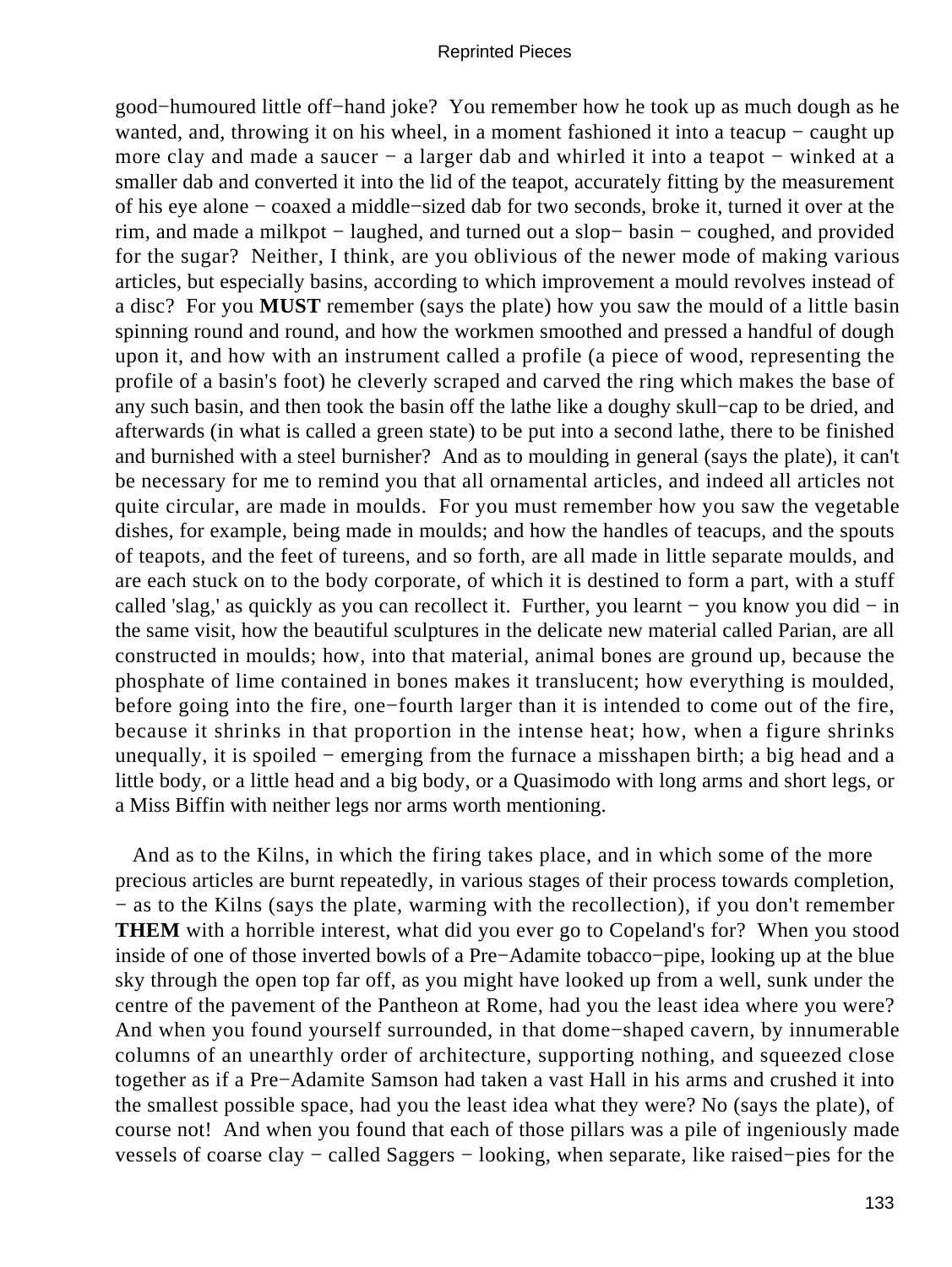table of the mighty Giant Blunderbore, and now all full of various articles of pottery ranged in them in baking order, the bottom of each vessel serving for the cover of the one below, and the whole Kiln rapidly filling with these, tier upon tier, until the last workman should have barely room to crawl out, before the closing of the jagged aperture in the wall and the kindling of the gradual fire; did you not stand amazed to think that all the year round these dread chambers are heating, white hot − and cooling − and filling − and emptying − and being bricked up − and broken open − humanly speaking, for ever and ever? To be sure you did! And standing in one of those Kilns nearly full, and seeing a free crow shoot across the aperture a−top, and learning how the fire would wax hotter and hotter by slow degrees, and would cool similarly through a space of from forty to sixty hours, did no remembrance of the days when human clay was burnt oppress you? Yes. I think so! I suspect that some fancy of a fiery haze and a shortening breath, and a growing heat, and a gasping prayer; and a figure in black interposing between you and the sky (as figures in black are very apt to do), and looking down, before it grew too hot to look and live, upon the Heretic in his edifying agony − I say I suspect (says the plate) that some such fancy was pretty strong upon you when you went out into the air, and blessed God for the bright spring day and the degenerate times!

 After that, I needn't remind you what a relief it was to see the simplest process of ornamenting this 'biscuit' (as it is called when baked) with brown circles and blue trees − converting it into the common crockery−ware that is exported to Africa, and used in cottages at home. For (says the plate) I am well persuaded that you bear in mind how those particular jugs and mugs were once more set upon a lathe and put in motion; and how a man blew the brown colour (having a strong natural affinity with the material in that condition) on them from a blowpipe as they twirled; and how his daughter, with a common brush, dropped blotches of blue upon them in the right places; and how, tilting the blotches upside down, she made them run into rude images of trees, and there an end.

 And didn't you see (says the plate) planted upon my own brother that astounding blue willow, with knobbed and gnarled trunk, and foliage of blue ostrich feathers, which gives our family the title of 'willow pattern'? And didn't you observe, transferred upon him at the same time, that blue bridge which spans nothing, growing out from the roots of the willow; and the three blue Chinese going over it into a blue temple, which has a fine crop of blue bushes sprouting out of the roof; and a blue boat sailing above them, the mast of which is burglariously sticking itself into the foundations of a blue villa, suspended sky−high, surmounted by a lump of blue rock, sky−higher, and a couple of billing blue birds, sky–highest – together with the rest of that amusing blue landscape, which has, in deference to our revered ancestors of the Cerulean Empire, and in defiance of every known law of perspective, adorned millions of our family ever since the days of platters? Didn't you inspect the copper−plate on which my pattern was deeply engraved? Didn't you perceive an impression of it taken in cobalt colour at a cylindrical press, upon a leaf of thin paper, streaming from a plunge−bath of soap and water? Wasn't the paper impression daintily spread, by a light−fingered damsel (you **KNOW** you admired her!), over the surface of the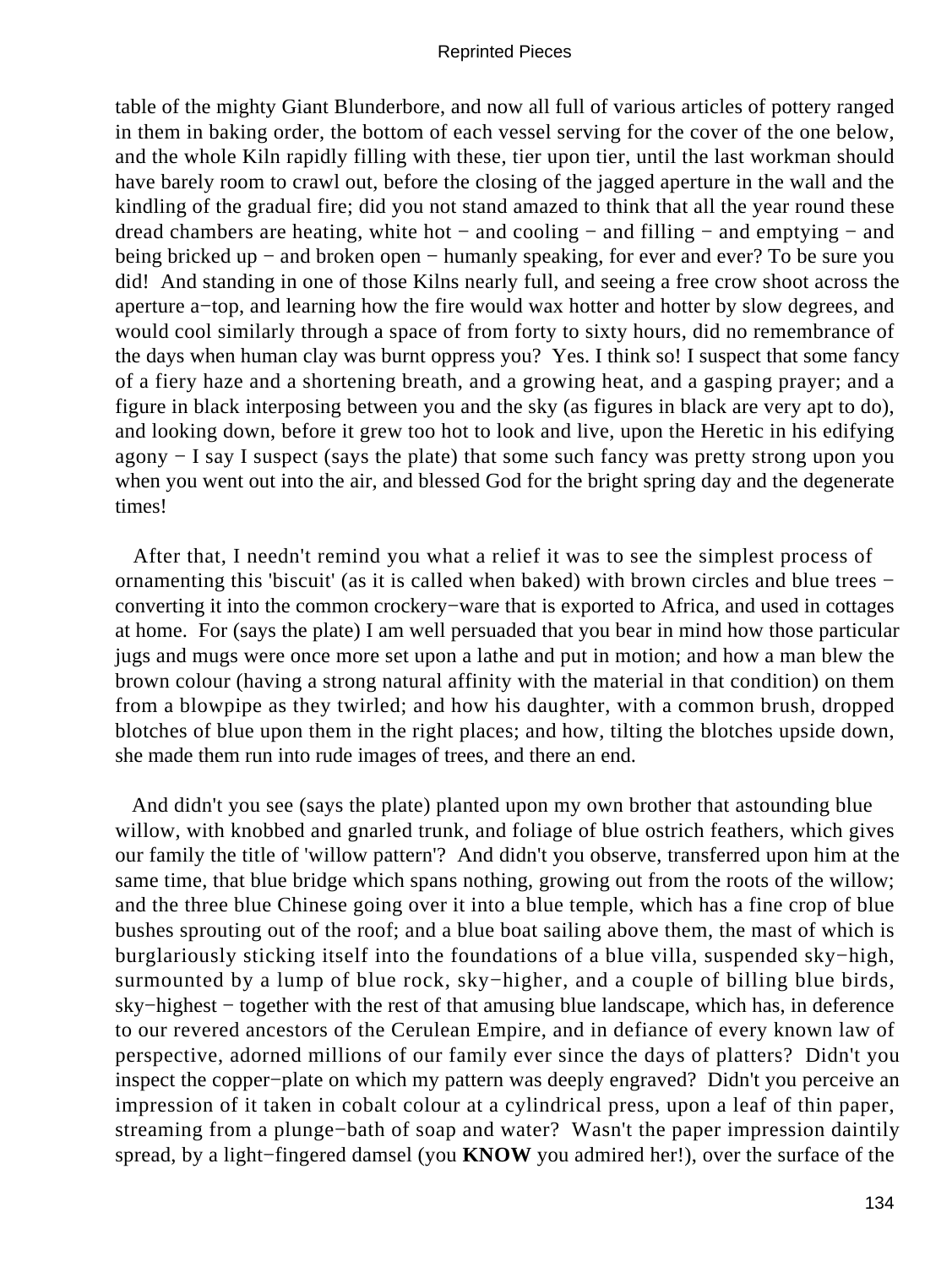plate, and the back of the paper rubbed prodigiously hard − with a long tight roll of flannel, tied up like a round of hung beef – without so much as ruffling the paper, wet as it was? Then (says the plate), was not the paper washed away with a sponge, and didn't there appear, set off upon the plate, **THIS** identical piece of Pre−Raphaelite blue distemper which you now behold? Not to be denied! I had seen all this – and more. I had been shown, at Copeland's, patterns of beautiful design, in faultless perspective, which are causing the ugly old willow to wither out of public favour; and which, being quite as cheap, insinuate good wholesome natural art into the humblest households. When Mr. and Mrs. Sprat have satisfied their material tastes by that equal division of fat and lean which has made their **MENAGE** immortal; and have, after the elegant tradition, 'licked the platter clean,' they can − thanks to modern artists in clay − feast their intellectual tastes upon excellent delineations of natural objects.

 This reflection prompts me to transfer my attention from the blue plate to the forlorn but cheerfully painted vase on the sideboard. And surely (says the plate) you have not forgotten how the outlines of such groups of flowers as you see there, are printed, just as I was printed, and are afterwards shaded and filled in with metallic colours by women and girls? As to the aristocracy of our order, made of the finer clay–porcelain peers and peeresses; − the slabs, and panels, and table−tops, and tazze; the endless nobility and gentry of dessert, breakfast, and tea services; the gemmed perfume bottles, and scarlet and gold salvers; you saw that they were painted by artists, with metallic colours laid on with camel−hair pencils, and afterwards burnt in.

 And talking of burning in (says the plate), didn't you find that every subject, from the willow pattern to the landscape after Turner – having been framed upon clay or porcelain biscuit − has to be glazed? Of course, you saw the glaze − composed of various vitreous materials − laid over every article; and of course you witnessed the close imprisonment of each piece in saggers upon the separate system rigidly enforced by means of fine−pointed earthenware stilts placed between the articles to prevent the slightest communication or contact. We had in my time − and I suppose it is the same now − fourteen hours' firing to fix the glaze and to make it 'run' all over us equally, so as to put a good shiny and unscratchable surface upon us. Doubtless, you observed that one sort of glaze – called printing–body – is burnt into the better sort of ware **BEFORE** it is printed. Upon this you saw some of the finest steel engravings transferred, to be fixed by an after glazing − didn't you? Why, of course you did!

 Of course I did. I had seen and enjoyed everything that the plate recalled to me, and had beheld with admiration how the rotatory motion which keeps this ball of ours in its place in the great scheme, with all its busy mites upon it, was necessary throughout the process, and could only be dispensed with in the fire. So, listening to the plate's reminders, and musing upon them, I got through the evening after all, and went to bed. I made but one sleep of it − for which I have no doubt I am also indebted to the plate − and left the lonely Dodo in the morning, quite at peace with it, before the bandy−legged baby was up.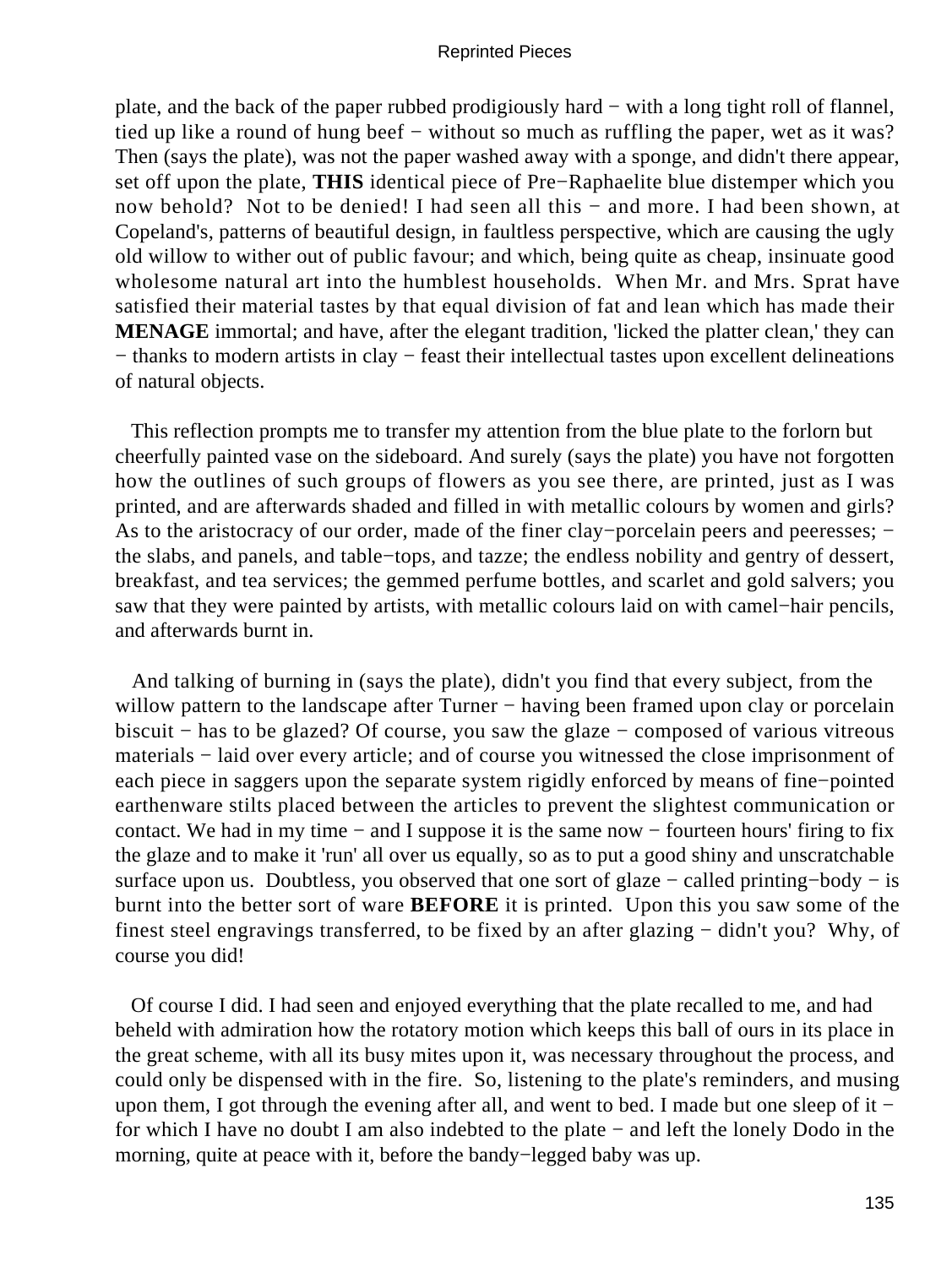# OUR **HONOURABLE FRIEND**

WE are delighted to find that he has got in! Our honourable friend is triumphantly returned to serve in the next Parliament. He is the honourable member for Verbosity − the best represented place in England.

 Our honourable friend has issued an address of congratulation to the Electors, which is worthy of that noble constituency, and is a very pretty piece of composition. In electing him, he says, they have covered themselves with glory, and England has been true to herself. (In his preliminary address he had remarked, in a poetical quotation of great rarity, that nought could make us rue, if England to herself did prove but true.)

 Our honourable friend delivers a prediction, in the same document, that the feeble minions of a faction will never hold up their heads any more; and that the finger of scorn will point at them in their dejected state, through countless ages of time. Further, that the hireling tools that would destroy the sacred bulwarks of our nationality are unworthy of the name of Englishman; and that so long as the sea shall roll around our ocean−girded isle, so long his motto shall be, No surrender. Certain dogged persons of low principles and no intellect, have disputed whether anybody knows who the minions are, or what the faction is, or which are the hireling tools and which the sacred bulwarks, or what it is that is never to be surrendered, and if not, why not? But, our honourable friend the member for Verbosity knows all about it.

 Our honourable friend has sat in several parliaments, and given bushels of votes. He is a man of that profundity in the matter of vote−giving, that you never know what he means. When he seems to be voting pure white, he may be in reality voting jet black. When he says Yes, it is just as likely as not − or rather more so − that he means No. This is the statesmanship of our honourable friend. It is in this, that he differs from mere unparliamentary men. YOU may not know what he meant then, or what he means now; but, our honourable friend knows, and did from the first know, both what he meant then, and what he means now; and when he said he didn't mean it then, he did in fact say, that he means it now. And if you mean to say that you did not then, and do not now, know what he did mean then, or does mean now, our honourable friend will be glad to receive an explicit declaration from you whether you are prepared to destroy the sacred bulwarks of our nationality.

 Our honourable friend, the member for Verbosity, has this great attribute, that he always means something, and always means the same thing. When he came down to that House and mournfully boasted in his place, as an individual member of the assembled Commons of this great and happy country, that he could lay his hand upon his heart, and solemnly declare that no consideration on earth should induce him, at any time or under any circumstances, to go as far north as Berwick−upon−Tweed; and when he nevertheless, next year, did go to Berwick−upon−Tweed, and even beyond it, to Edinburgh; he had one single meaning, one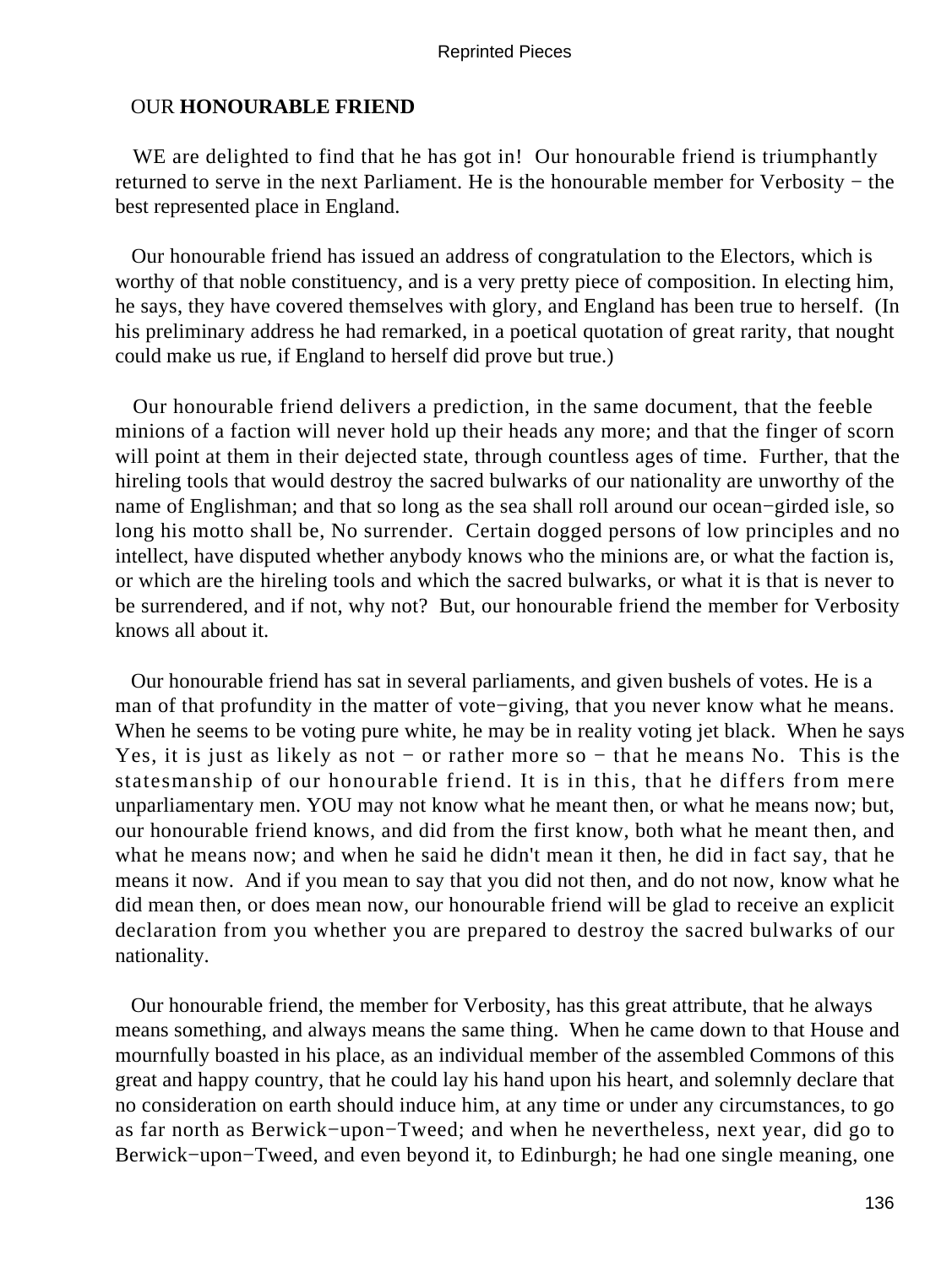and indivisible. And God forbid (our honourable friend says) that he should waste another argument upon the man who professes that he cannot understand it! 'I do NOT, gentlemen,' said our honourable friend, with indignant emphasis and amid great cheering, on one such public occasion. 'I do NOT, gentlemen, I am free to confess, envy the feelings of that man whose mind is so constituted as that he can hold such language to me, and yet lay his head upon his pillow, claiming to be a native of that land,

Whose march is o'er the mountain−wave, Whose home is on the deep!

(Vehement cheering, and man expelled.)

 When our honourable friend issued his preliminary address to the constituent body of Verbosity on the occasion of one particular glorious triumph, it was supposed by some of his enemies, that even he would be placed in a situation of difficulty by the following comparatively trifling conjunction of circumstances. The dozen noblemen and gentlemen whom our honourable friend supported, had 'come in,' expressly to do a certain thing. Now, four of the dozen said, at a certain place, that they didn't mean to do that thing, and had never meant to do it; another four of the dozen said, at another certain place, that they did mean to do that thing, and had always meant to do it; two of the remaining four said, at two other certain places, that they meant to do half of that thing (but differed about which half), and to do a variety of nameless wonders instead of the other half; and one of the remaining two declared that the thing itself was dead and buried, while the other as strenuously protested that it was alive and kicking. It was admitted that the parliamentary genius of our honourable friend would be quite able to reconcile such small discrepancies as these; but, there remained the additional difficulty that each of the twelve made entirely different statements at different places, and that all the twelve called everything visible and invisible, sacred and profane, to witness, that they were a perfectly impregnable phalanx of unanimity. This, it was apprehended, would be a stumbling−block to our honourable friend.

 The difficulty came before our honourable friend, in this way. He went down to Verbosity to meet his free and independent constituents, and to render an account (as he informed them in the local papers) of the trust they had confided to his hands − that trust which it was one of the proudest privileges of an Englishman to possess – that trust which it was the proudest privilege of an Englishman to hold. It may be mentioned as a proof of the great general interest attaching to the contest, that a Lunatic whom nobody employed or knew, went down to Verbosity with several thousand pounds in gold, determined to give the whole away − which he actually did; and that all the publicans opened their houses for nothing. Likewise, several fighting men, and a patriotic group of burglars sportively armed with life−preservers, proceeded (in barouches and very drunk) to the scene of action at their own expense; these children of nature having conceived a warm attachment to our honourable friend, and intending, in their artless manner, to testify it by knocking the voters in the opposite interest on the head.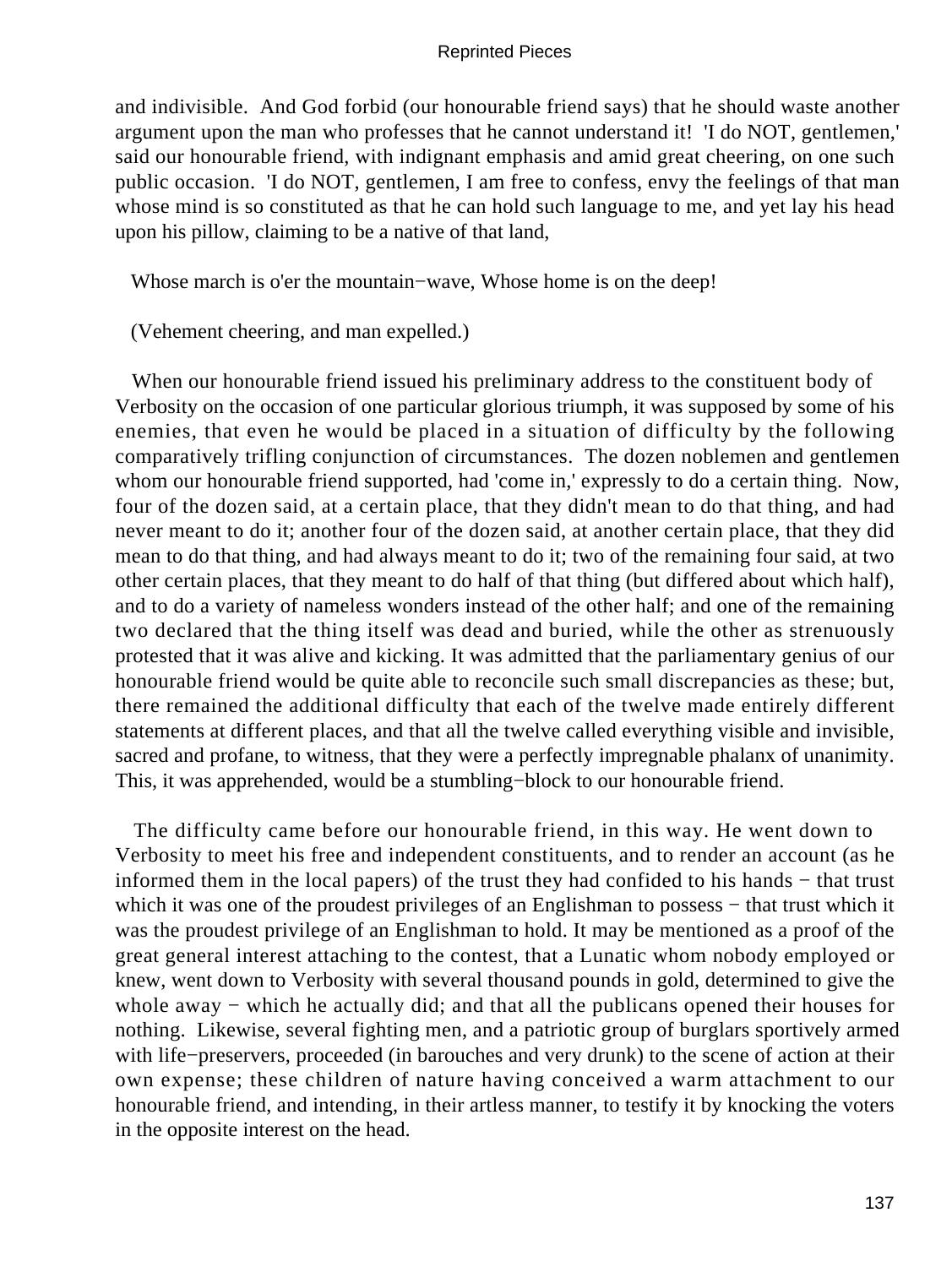Our honourable friend being come into the presence of his constituents, and having professed with great suavity that he was delighted to see his good friend Tipkisson there, in his working− dress − his good friend Tipkisson being an inveterate saddler, who always opposes him, and for whom he has a mortal hatred − made them a brisk, ginger−beery sort of speech, in which he showed them how the dozen noblemen and gentlemen had (in exactly ten days from their coming in) exercised a surprisingly beneficial effect on the whole financial condition of Europe, had altered the state of the exports and imports for the current half−year, had prevented the drain of gold, had made all that matter right about the glut of the raw material, and had restored all sorts of balances with which the superseded noblemen and gentlemen had played the deuce − and all this, with wheat at so much a quarter, gold at so much an ounce, and the Bank of England discounting good bills at so much per cent.! He might be asked, he observed in a peroration of great power, what were his principles? His principles were what they always had been. His principles were written in the countenances of the lion and unicorn; were stamped indelibly upon the royal shield which those grand animals supported, and upon the free words of fire which that shield bore. His principles were, Britannia and her sea−king trident! His principles were, commercial prosperity co−existently with perfect and profound agricultural contentment; but short of this he would never stop. His principles were, these, – with the addition of his colours nailed to the mast, every man's heart in the right place, every man's eye open, every man's hand ready, every man's mind on the alert. His principles were these, concurrently with a general revision of something – speaking generally – and a possible readjustment of something else, not to be mentioned more particularly. His principles, to sum up all in a word, were, Hearths and Altars, Labour and Capital, Crown and Sceptre, Elephant and Castle. And now, if his good friend Tipkisson required any further explanation from him, he (our honourable friend) was there, willing and ready to give it.

 Tipkisson, who all this time had stood conspicuous in the crowd, with his arms folded and his eyes intently fastened on our honourable friend: Tipkisson, who throughout our honourable friend's address had not relaxed a muscle of his visage, but had stood there, wholly unaffected by the torrent of eloquence: an object of contempt and scorn to mankind (by which we mean, of course, to the supporters of our honourable friend); Tipkisson now said that he was a plain man (Cries of 'You are indeed!'), and that what he wanted to know was, what our honourable friend and the dozen noblemen and gentlemen were driving at?

Our honourable friend immediately replied, 'At the illimitable perspective.'

 It was considered by the whole assembly that this happy statement of our honourable friend's political views ought, immediately, to have settled Tipkisson's business and covered him with confusion; but, that implacable person, regardless of the execrations that were heaped upon him from all sides (by which we mean, of course, from our honourable friend's side), persisted in retaining an unmoved countenance, and obstinately retorted that if our honourable friend meant that, he wished to know what **THAT** meant?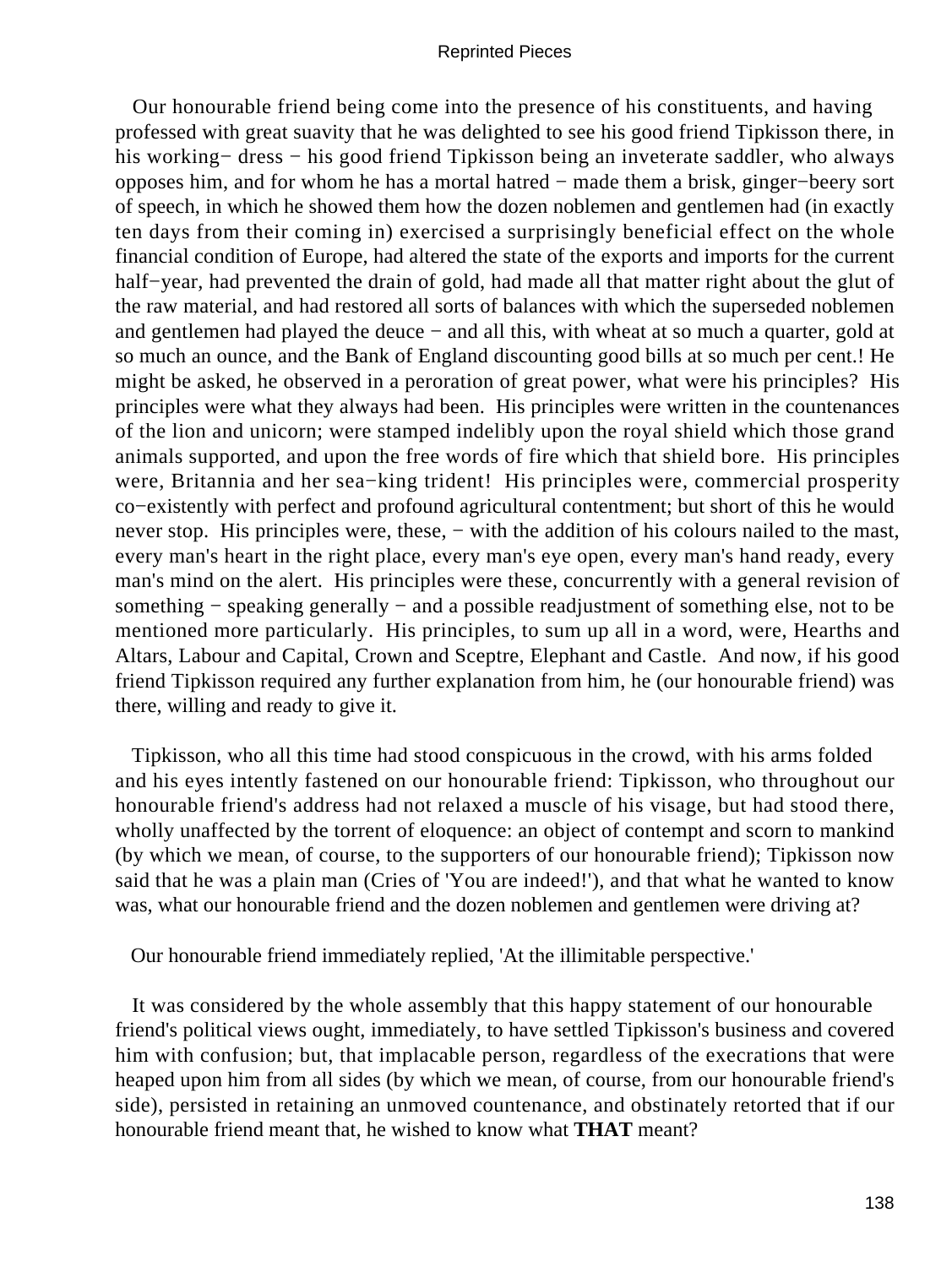It was in repelling this most objectionable and indecent opposition, that our honourable friend displayed his highest qualifications for the representation of Verbosity. His warmest supporters present, and those who were best acquainted with his generalship, supposed that the moment was come when he would fall back upon the sacred bulwarks of our nationality. No such thing. He replied thus: 'My good friend Tipkisson, gentlemen, wishes to know what I mean when he asks me what we are driving at, and when I candidly tell him, at the illimitable perspective, he wishes (if I understand him) to know what I mean?'  $-$  'I do!' says Tipkisson, amid cries of 'Shame' and 'Down with him.' 'Gentlemen,' says our honourable friend, 'I will indulge my good friend Tipkisson, by telling him, both what I mean and what I don't mean. (Cheers and cries of 'Give it him!') Be it known to him then, and to all whom it may concern, that I do mean altars, hearths, and homes, and that I don't mean mosques and Mohammedanism!' The effect of this home– thrust was terrific. Tipkisson (who is a Baptist) was hooted down and hustled out, and has ever since been regarded as a Turkish Renegade who contemplates an early pilgrimage to Mecca. Nor was he the only discomfited man. The charge, while it stuck to him, was magically transferred to our honourable friend's opponent, who was represented in an immense variety of placards as a firm believer in Mahomet; and the men of Verbosity were asked to choose between our honourable friend and the Bible, and our honourable friend's opponent and the Koran. They decided for our honourable friend, and rallied round the illimitable perspective.

 It has been claimed for our honourable friend, with much appearance of reason, that he was the first to bend sacred matters to electioneering tactics. However this may be, the fine precedent was undoubtedly set in a Verbosity election: and it is certain that our honourable friend (who was a disciple of Brahma in his youth, and was a Buddhist when we had the honour of travelling with him a few years ago) always professes in public more anxiety than the whole Bench of Bishops, regarding the theological and doxological opinions of every man, woman, and child, in the United Kingdom.

 As we began by saying that our honourable friend has got in again at this last election, and that we are delighted to find that he has got in, so we will conclude. Our honourable friend cannot come in for Verbosity too often. It is a good sign; it is a great example. It is to men like our honourable friend, and to contests like those from which he comes triumphant, that we are mainly indebted for that ready interest in politics, that fresh enthusiasm in the discharge of the duties of citizenship, that ardent desire to rush to the poll, at present so manifest throughout England. When the contest lies (as it sometimes does) between two such men as our honourable friend, it stimulates the finest emotions of our nature, and awakens the highest admiration of which our heads and hearts are capable.

 It is not too much to predict that our honourable friend will be always at his post in the ensuing session. Whatever the question be, or whatever the form of its discussion; address to the crown, election petition, expenditure of the public money, extension of the public suffrage, education, crime; in the whole house, in committee of the whole house, in select committee; in every parliamentary discussion of every subject, everywhere: the Honourable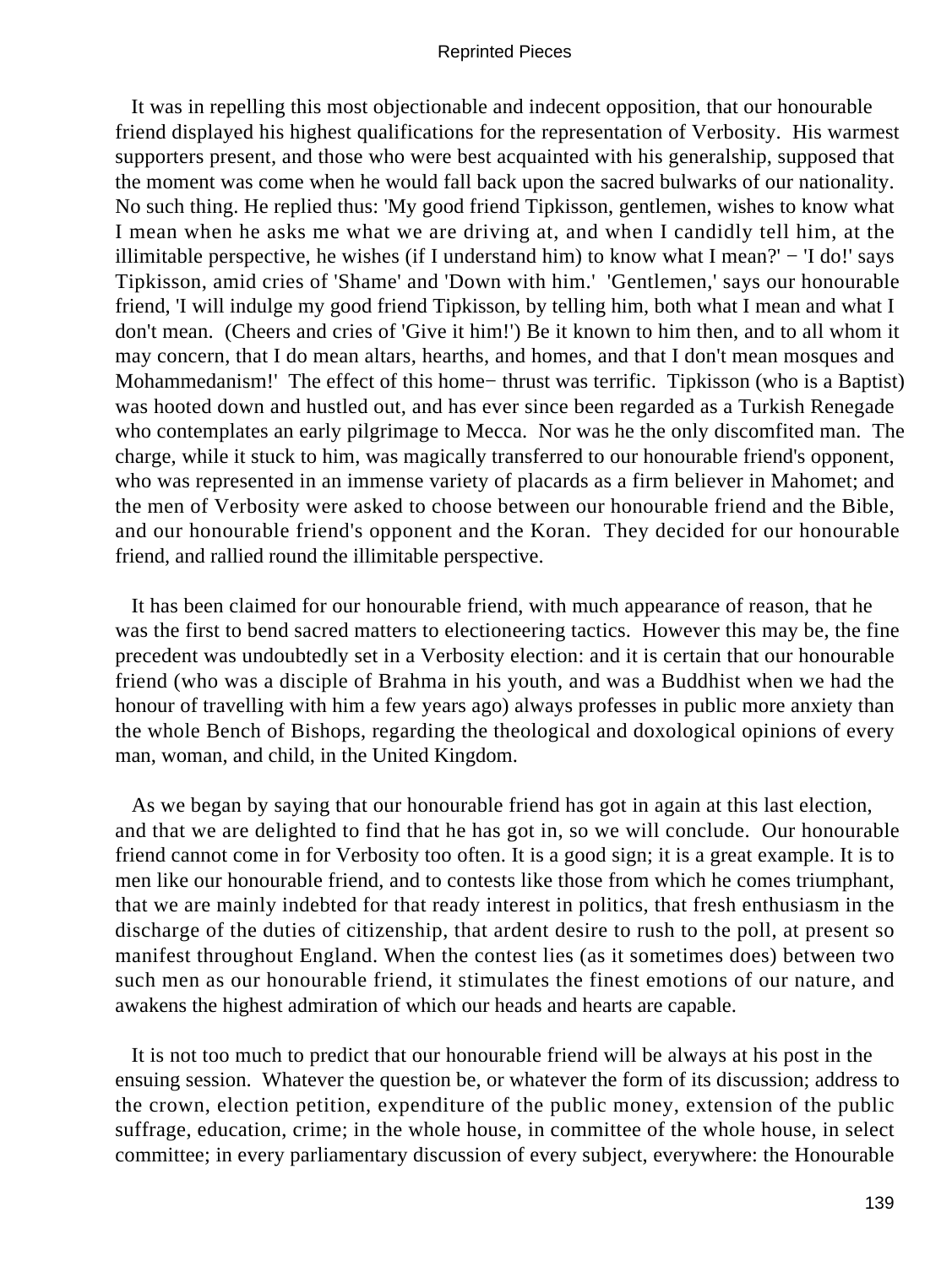Member for Verbosity will most certainly be found.

# OUR **SCHOOL**

WE went to look at it, only this last Midsummer, and found that the Railway had cut it up root and branch. A great trunk−line had swallowed the playground, sliced away the schoolroom, and pared off the corner of the house: which, thus curtailed of its proportions, presented itself, in a green stage of stucco, profilewise towards the road, like a forlorn flat−iron without a handle, standing on end.

 It seems as if our schools were doomed to be the sport of change. We have faint recollections of a Preparatory Day−School, which we have sought in vain, and which must have been pulled down to make a new street, ages ago. We have dim impressions, scarcely amounting to a belief, that it was over a dyer's shop. We know that you went up steps to it; that you frequently grazed your knees in doing so; that you generally got your leg over the scraper, in trying to scrape the mud off a very unsteady little shoe. The mistress of the Establishment holds no place in our memory; but, rampant on one eternal door−mat, in an eternal entry long and narrow, is a puffy pug−dog, with a personal animosity towards us, who triumphs over Time. The bark of that baleful Pug, a certain radiating way he had of snapping at our undefended legs, the ghastly grinning of his moist black muzzle and white teeth, and the insolence of his crisp tail curled like a pastoral crook, all live and flourish. From an otherwise unaccountable association of him with a fiddle, we conclude that he was of French extraction, and his name **FIDELE.** He belonged to some female, chiefly inhabiting a back−parlour, whose life appears to us to have been consumed in sniffing, and in wearing a brown beaver bonnet. For her, he would sit up and balance cake upon his nose, and not eat it until twenty had been counted. To the best of our belief we were once called in to witness this performance; when, unable, even in his milder moments, to endure our presence, he instantly made at us, cake and all.

 Why a something in mourning, called 'Miss Frost,' should still connect itself with our preparatory school, we are unable to say. We retain no impression of the beauty of Miss Frost − if she were beautiful; or of the mental fascinations of Miss Frost − if she were accomplished; yet her name and her black dress hold an enduring place in our remembrance. An equally impersonal boy, whose name has long since shaped itself unalterably into 'Master Mawls,' is not to be dislodged from our brain. Retaining no vindictive feeling towards Mawls − no feeling whatever, indeed − we infer that neither he nor we can have loved Miss Frost. Our first impression of Death and Burial is associated with this formless pair. We all three nestled awfully in a corner one wintry day, when the wind was blowing shrill, with Miss Frost's pinafore over our heads; and Miss Frost told us in a whisper about somebody being 'screwed down.' It is the only distinct recollection we preserve of these impalpable creatures, except a suspicion that the manners of Master Mawls were susceptible of much improvement. Generally speaking, we may observe that whenever we see a child intently occupied with its nose, to the exclusion of all other subjects of interest, our mind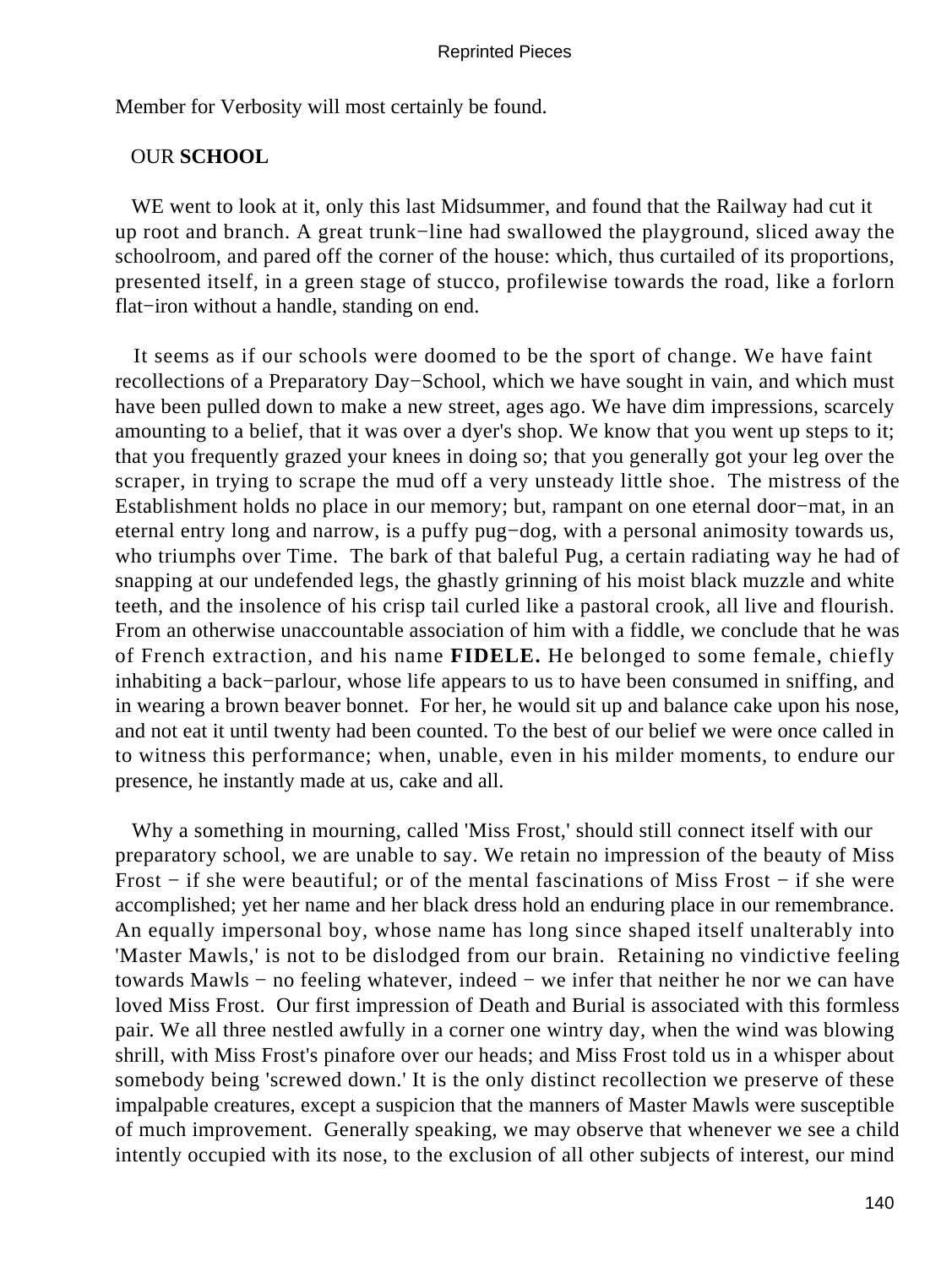reverts, in a flash, to Master Mawls.

 But, the School that was Our School before the Railroad came and overthrew it, was quite another sort of place. We were old enough to be put into Virgil when we went there, and to get Prizes for a variety of polishing on which the rust has long accumulated. It was a School of some celebrity in its neighbourhood – nobody could have said why – and we had the honour to attain and hold the eminent position of first boy. The master was supposed among us to know nothing, and one of the ushers was supposed to know everything. We are still inclined to think the first−named supposition perfectly correct.

 We have a general idea that its subject had been in the leather trade, and had bought us − meaning Our School − of another proprietor who was immensely learned. Whether this belief had any real foundation, we are not likely ever to know now. The only branches of education with which he showed the least acquaintance, were, ruling and corporally punishing. He was always ruling ciphering−books with a bloated mahogany ruler, or smiting the palms of offenders with the same diabolical instrument, or viciously drawing a pair of pantaloons tight with one of his large hands, and caning the wearer with the other. We have no doubt whatever that this occupation was the principal solace of his existence.

 A profound respect for money pervaded Our School, which was, of course, derived from its Chief. We remember an idiotic goggle−eyed boy, with a big head and half−crowns without end, who suddenly appeared as a parlour−boarder, and was rumoured to have come by sea from some mysterious part of the earth where his parents rolled in gold. He was usually called 'Mr.' by the Chief, and was said to feed in the parlour on steaks and gravy; likewise to drink currant wine. And he openly stated that if rolls and coffee were ever denied him at breakfast, he would write home to that unknown part of the globe from which he had come, and cause himself to be recalled to the regions of gold. He was put into no form or class, but learnt alone, as little as he liked − and he liked very little − and there was a belief among us that this was because he was too wealthy to be 'taken down.' His special treatment, and our vague association of him with the sea, and with storms, and sharks, and Coral Reefs occasioned the wildest legends to be circulated as his history. A tragedy in blank verse was written on the subject – if our memory does not deceive us, by the hand that now chronicles these recollections − in which his father figured as a Pirate, and was shot for a voluminous catalogue of atrocities: first imparting to his wife the secret of the cave in which his wealth was stored, and from which his only son's half−crowns now issued. Dumbledon (the boy's name) was represented as 'yet unborn' when his brave father met his fate; and the despair and grief of Mrs. Dumbledon at that calamity was movingly shadowed forth as having weakened the parlour−boarder's mind. This production was received with great favour, and was twice performed with closed doors in the dining− room. But, it got wind, and was seized as libellous, and brought the unlucky poet into severe affliction. Some two years afterwards, all of a sudden one day, Dumbledon vanished. It was whispered that the Chief himself had taken him down to the Docks, and re−shipped him for the Spanish Main; but nothing certain was ever known about his disappearance. At this hour, we cannot thoroughly disconnect him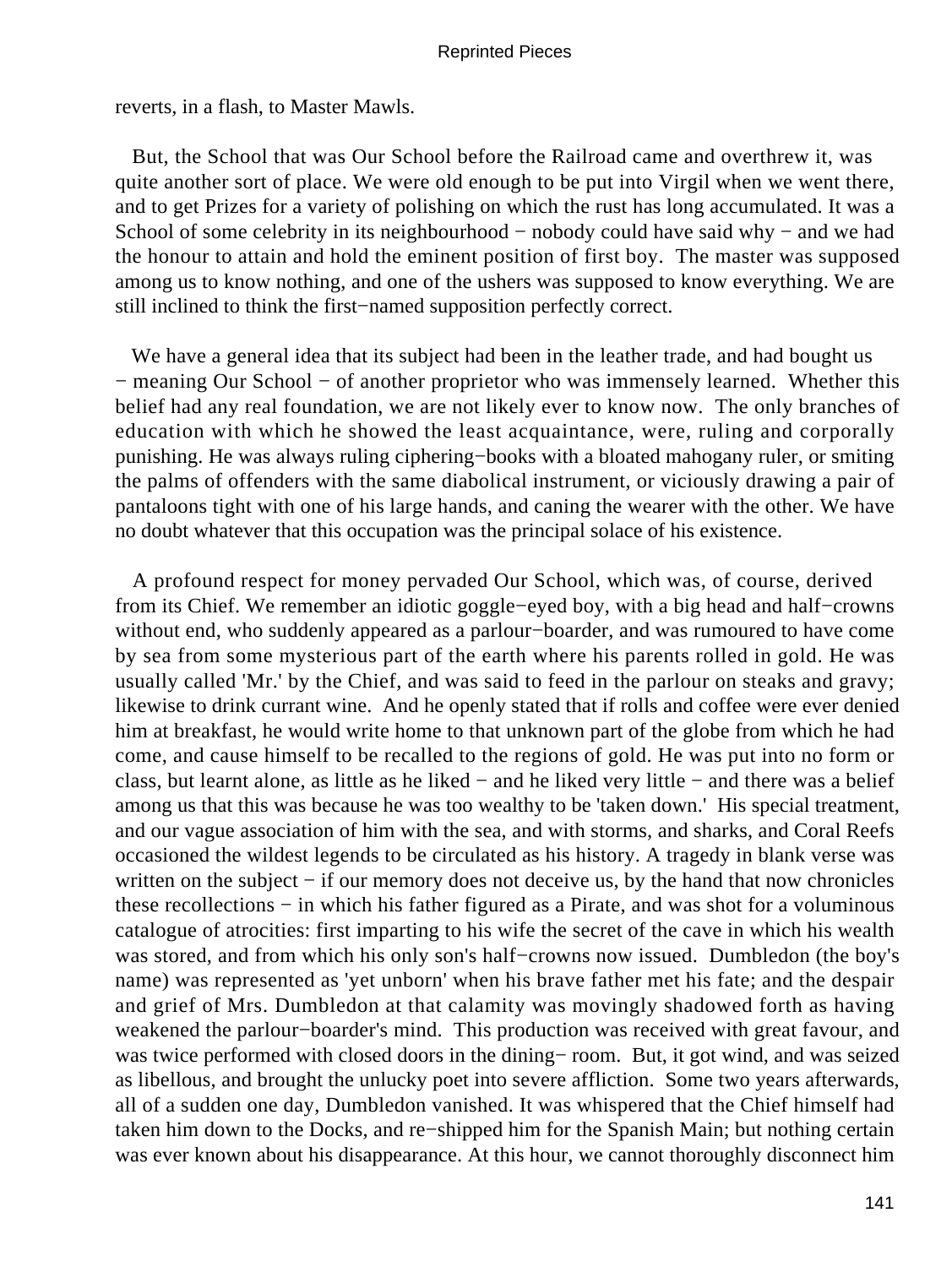# from California.

 Our School was rather famous for mysterious pupils. There was another − a heavy young man, with a large double−cased silver watch, and a fat knife the handle of which was a perfect tool−box − who unaccountably appeared one day at a special desk of his own, erected close to that of the Chief, with whom he held familiar converse. He lived in the parlour, and went out for his walks, and never took the least notice of us − even of us, the first boy − unless to give us a deprecatory kick, or grimly to take our hat off and throw it away, when he encountered us out of doors, which unpleasant ceremony he always performed as he passed − not even condescending to stop for the purpose. Some of us believed that the classical attainments of this phenomenon were terrific, but that his penmanship and arithmetic were defective, and he had come there to mend them; others, that he was going to set up a school, and had paid the Chief 'twenty−five pound down,' for leave to see Our School at work. The gloomier spirits even said that he was going to buy us; against which contingency, conspiracies were set on foot for a general defection and running away. However, he never did that. After staying for a quarter, during which period, though closely observed, he was never seen to do anything but make pens out of quills, write small hand in a secret portfolio, and punch the point of the sharpest blade in his knife into his desk all over it, he too disappeared, and his place knew him no more.

 There was another boy, a fair, meek boy, with a delicate complexion and rich curling hair, who, we found out, or thought we found out (we have no idea now, and probably had none then, on what grounds, but it was confidentially revealed from mouth to mouth), was the son of a Viscount who had deserted his lovely mother. It was understood that if he had his rights, he would be worth twenty thousand a year. And that if his mother ever met his father, she would shoot him with a silver pistol, which she carried, always loaded to the muzzle, for that purpose. He was a very suggestive topic. So was a young Mulatto, who was always believed (though very amiable) to have a dagger about him somewhere. But, we think they were both outshone, upon the whole, by another boy who claimed to have been born on the twenty−ninth of February, and to have only one birthday in five years. We suspect this to have been a fiction – but he lived upon it all the time he was at Our School.

 The principal currency of Our School was slate pencil. It had some inexplicable value, that was never ascertained, never reduced to a standard. To have a great hoard of it was somehow to be rich. We used to bestow it in charity, and confer it as a precious boon upon our chosen friends. When the holidays were coming, contributions were solicited for certain boys whose relatives were in India, and who were appealed for under the generic name of 'Holiday−stoppers,' − appropriate marks of remembrance that should enliven and cheer them in their homeless state. Personally, we always contributed these tokens of sympathy in the form of slate pencil, and always felt that it would be a comfort and a treasure to them.

 Our School was remarkable for white mice. Red−polls, linnets, and even canaries, were kept in desks, drawers, hat−boxes, and other strange refuges for birds; but white mice were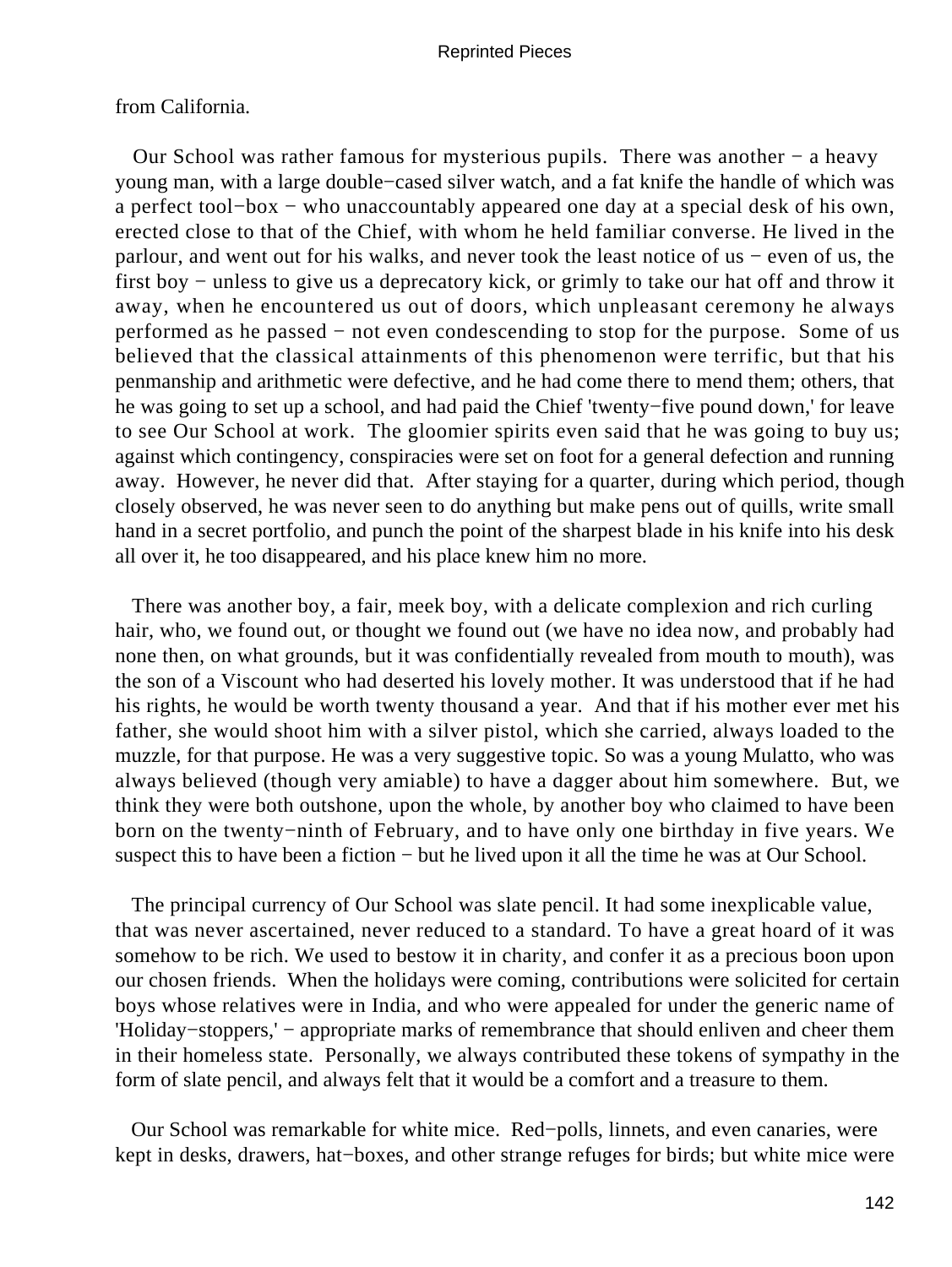the favourite stock. The boys trained the mice, much better than the masters trained the boys. We recall one white mouse, who lived in the cover of a Latin dictionary, who ran up ladders, drew Roman chariots, shouldered muskets, turned wheels, and even made a very creditable appearance on the stage as the Dog of Montargis. He might have achieved greater things, but for having the misfortune to mistake his way in a triumphal procession to the Capitol, when he fell into a deep inkstand, and was dyed black and drowned. The mice were the occasion of some most ingenious engineering, in the construction of their houses and instruments of performance. The famous one belonged to a company of proprietors, some of whom have since made Railroads, Engines, and Telegraphs; the chairman has erected mills and bridges in New Zealand.

 The usher at Our School, who was considered to know everything as opposed to the Chief, who was considered to know nothing, was a bony, gentle−faced, clerical−looking young man in rusty black. It was whispered that he was sweet upon one of Maxby's sisters (Maxby lived close by, and was a day pupil), and further that he 'favoured Maxby.' As we remember, he taught Italian to Maxby's sisters on half−holidays. He once went to the play with them, and wore a white waistcoat and a rose: which was considered among us equivalent to a declaration. We were of opinion on that occasion, that to the last moment he expected Maxby's father to ask him to dinner at five o'clock, and therefore neglected his own dinner at half−past one, and finally got none. We exaggerated in our imaginations the extent to which he punished Maxby's father's cold meat at supper; and we agreed to believe that he was elevated with wine and water when he came home. But, we all liked him; for he had a good knowledge of boys, and would have made it a much better school if he had had more power. He was writing master, mathematical master, English master, made out the bills, mended the pens, and did all sorts of things. He divided the little boys with the Latin master (they were smuggled through their rudimentary books, at odd times when there was nothing else to do), and he always called at parents' houses to inquire after sick boys, because he had gentlemanly manners. He was rather musical, and on some remote quarter−day had bought an old trombone; but a bit of it was lost, and it made the most extraordinary sounds when he sometimes tried to play it of an evening. His holidays never began (on account of the bills) until long after ours; but, in the summer vacations he used to take pedestrian excursions with a knapsack; and at Christmas time, he went to see his father at Chipping Norton, who we all said (on no authority) was a dairy−fed pork− butcher. Poor fellow! He was very low all day on Maxby's sister's wedding−day, and afterwards was thought to favour Maxby more than ever, though he had been expected to spite him. He has been dead these twenty years. Poor fellow!

 Our remembrance of Our School, presents the Latin master as a colourless doubled−up near−sighted man with a crutch, who was always cold, and always putting onions into his ears for deafness, and always disclosing ends of flannel under all his garments, and almost always applying a ball of pocket−handkerchief to some part of his face with a screwing action round and round. He was a very good scholar, and took great pains where he saw intelligence and a desire to learn: otherwise, perhaps not. Our memory presents him (unless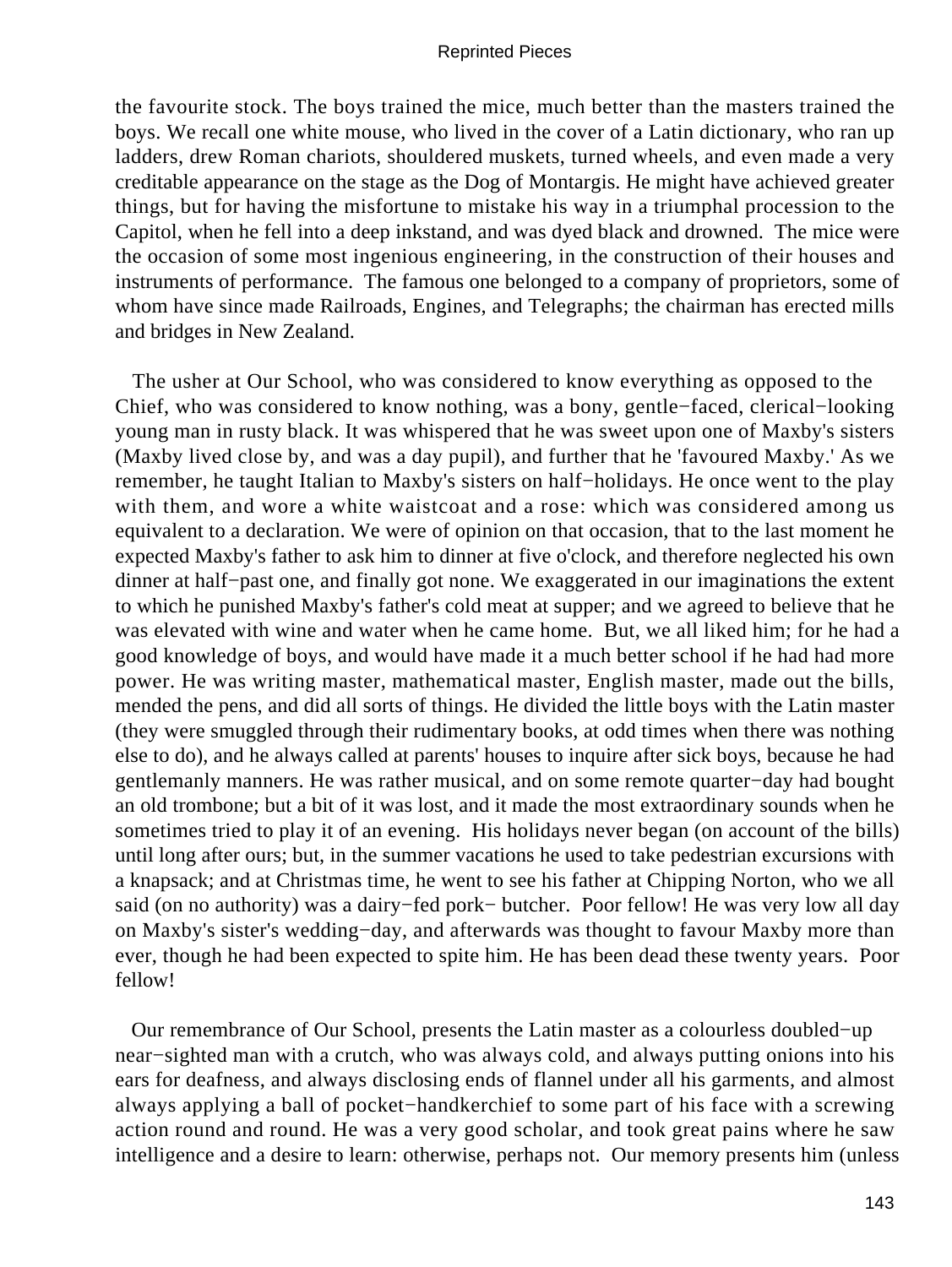teased into a passion) with as little energy as colour − as having been worried and tormented into monotonous feebleness − as having had the best part of his life ground out of him in a Mill of boys. We remember with terror how he fell asleep one sultry afternoon with the little smuggled class before him, and awoke not when the footstep of the Chief fell heavy on the floor; how the Chief aroused him, in the midst of a dread silence, and said, 'Mr. Blinkins, are you ill, sir?' how he blushingly replied, 'Sir, rather so;' how the Chief retorted with severity, 'Mr. Blinkins, this is no place to be ill in' (which was very, very true), and walked back solemn as the ghost in Hamlet, until, catching a wandering eye, he called that boy for inattention, and happily expressed his feelings towards the Latin master through the medium of a substitute.

There was a fat little dancing–master who used to come in a gig, and taught the more advanced among us hornpipes (as an accomplishment in great social demand in after life); and there was a brisk little French master who used to come in the sunniest weather, with a handleless umbrella, and to whom the Chief was always polite, because (as we believed), if the Chief offended him, he would instantly address the Chief in French, and for ever confound him before the boys with his inability to understand or reply.

 There was besides, a serving man, whose name was Phil. Our retrospective glance presents Phil as a shipwrecked carpenter, cast away upon the desert island of a school, and carrying into practice an ingenious inkling of many trades. He mended whatever was broken, and made whatever was wanted. He was general glazier, among other things, and mended all the broken windows – at the prime cost (as was darkly rumoured among us) of ninepence, for every square charged three−and−six to parents. We had a high opinion of his mechanical genius, and generally held that the Chief 'knew something bad of him,' and on pain of divulgence enforced Phil to be his bondsman. We particularly remember that Phil had a sovereign contempt for learning: which engenders in us a respect for his sagacity, as it implies his accurate observation of the relative positions of the Chief and the ushers. He was an impenetrable man, who waited at table between whiles, and throughout 'the half' kept the boxes in severe custody. He was morose, even to the Chief, and never smiled, except at breaking−up, when, in acknowledgment of the toast, 'Success to Phil! Hooray!' he would slowly carve a grin out of his wooden face, where it would remain until we were all gone. Nevertheless, one time when we had the scarlet fever in the school, Phil nursed all the sick boys of his own accord, and was like a mother to them.

 There was another school not far off, and of course Our School could have nothing to say to that school. It is mostly the way with schools, whether of boys or men. Well! the railway has swallowed up ours, and the locomotives now run smoothly over its ashes.

So fades and languishes, grows dim and dies, All that this world is proud of,

 − and is not proud of, too. It had little reason to be proud of Our School, and has done much better since in that way, and will do far better yet.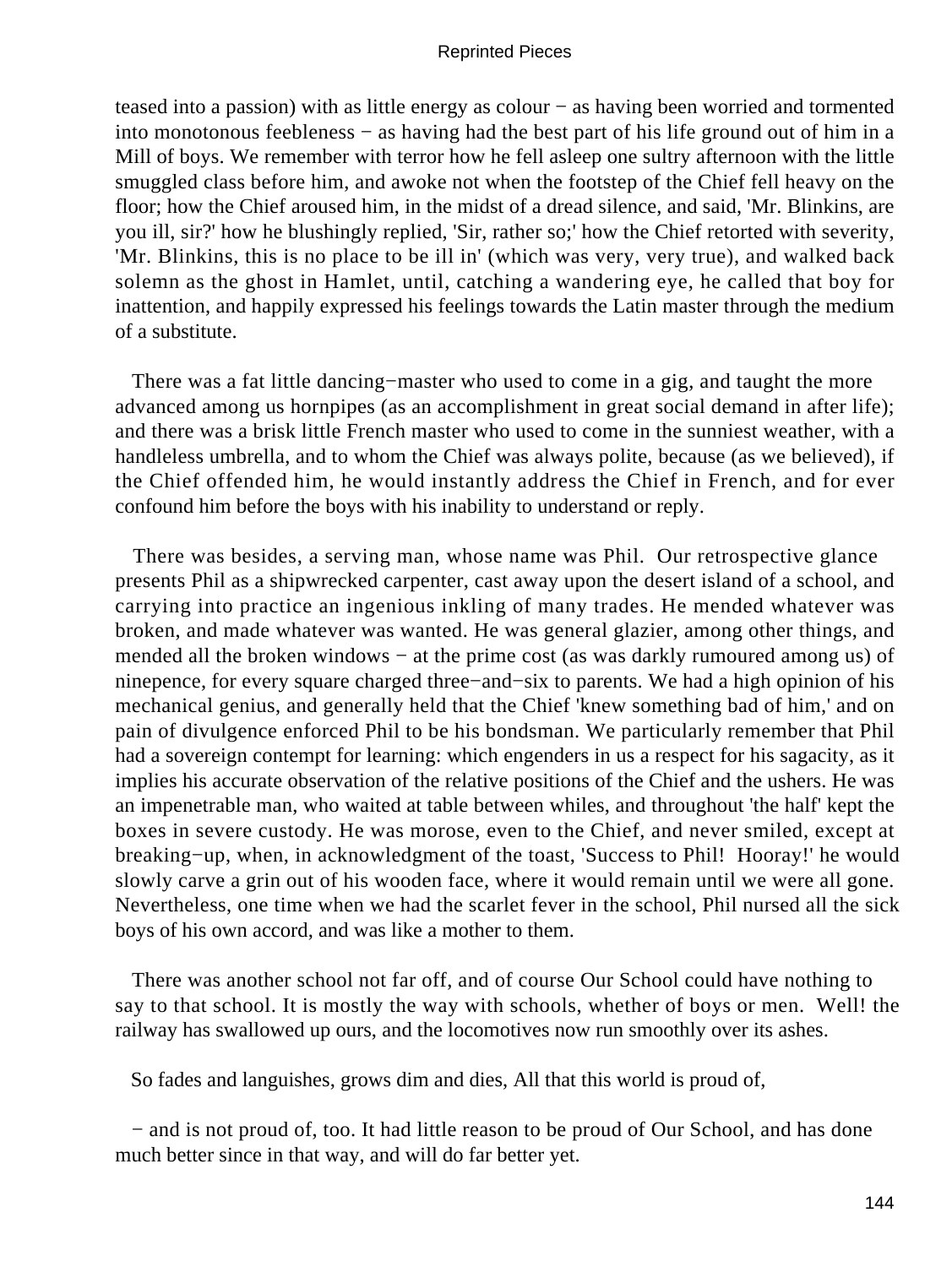## OUR **VESTRY**

 WE have the glorious privilege of being always in hot water if we like. We are a shareholder in a Great Parochial British Joint Stock Bank of Balderdash. We have a Vestry in our borough, and can vote for a vestryman − might even **BE a** vestryman, mayhap, if we were inspired by a lofty and noble ambition. Which we are not.

 Our Vestry is a deliberative assembly of the utmost dignity and importance. Like the Senate of ancient Rome, its awful gravity overpowers (or ought to overpower) barbarian visitors. It sits in the Capitol (we mean in the capital building erected for it), chiefly on Saturdays, and shakes the earth to its centre with the echoes of its thundering eloquence, in a Sunday paper.

 To get into this Vestry in the eminent capacity of Vestryman, gigantic efforts are made, and Herculean exertions used. It is made manifest to the dullest capacity at every election, that if we reject Snozzle we are done for, and that if we fail to bring in Blunderbooze at the top of the poll, we are unworthy of the dearest rights of Britons. Flaming placards are rife on all the dead walls in the borough, public−houses hang out banners, hackney−cabs burst into full−grown flowers of type, and everybody is, or should be, in a paroxysm of anxiety.

 At these momentous crises of the national fate, we are much assisted in our deliberations by two eminent volunteers; one of whom subscribes himself A Fellow Parishioner, the other, A Rate− Payer. Who they are, or what they are, or where they are, nobody knows; but, whatever one asserts, the other contradicts. They are both voluminous writers, indicting more epistles than Lord Chesterfield in a single week; and the greater part of their feelings are too big for utterance in anything less than capital letters. They require the additional aid of whole rows of notes of admiration, like balloons, to point their generous indignation; and they sometimes communicate a crushing severity to stars. As thus:

## MEN **OF MOONEYMOUNT.**

Is it, or is it not,  $a^*$  \* to saddle the parish with a debt of 2,745 pounds 6S. 9D., yet claim to be a RIGID **ECONOMIST?**

## Is it, or is it not, a \* \* \* to state as a fact what is proved to be **BOTH A MORAL AND A PHYSICAL IMPOSSIBILITY?**

Is it, or is it not, a \* \* \* to call 2,745 pounds 6S. 9D. nothing; and nothing, something?

# Do you, or do you NOT want a \* \* \* **TO REPRESENT YOU IN THE VESTRY?**

Your consideration of these questions is recommended to you by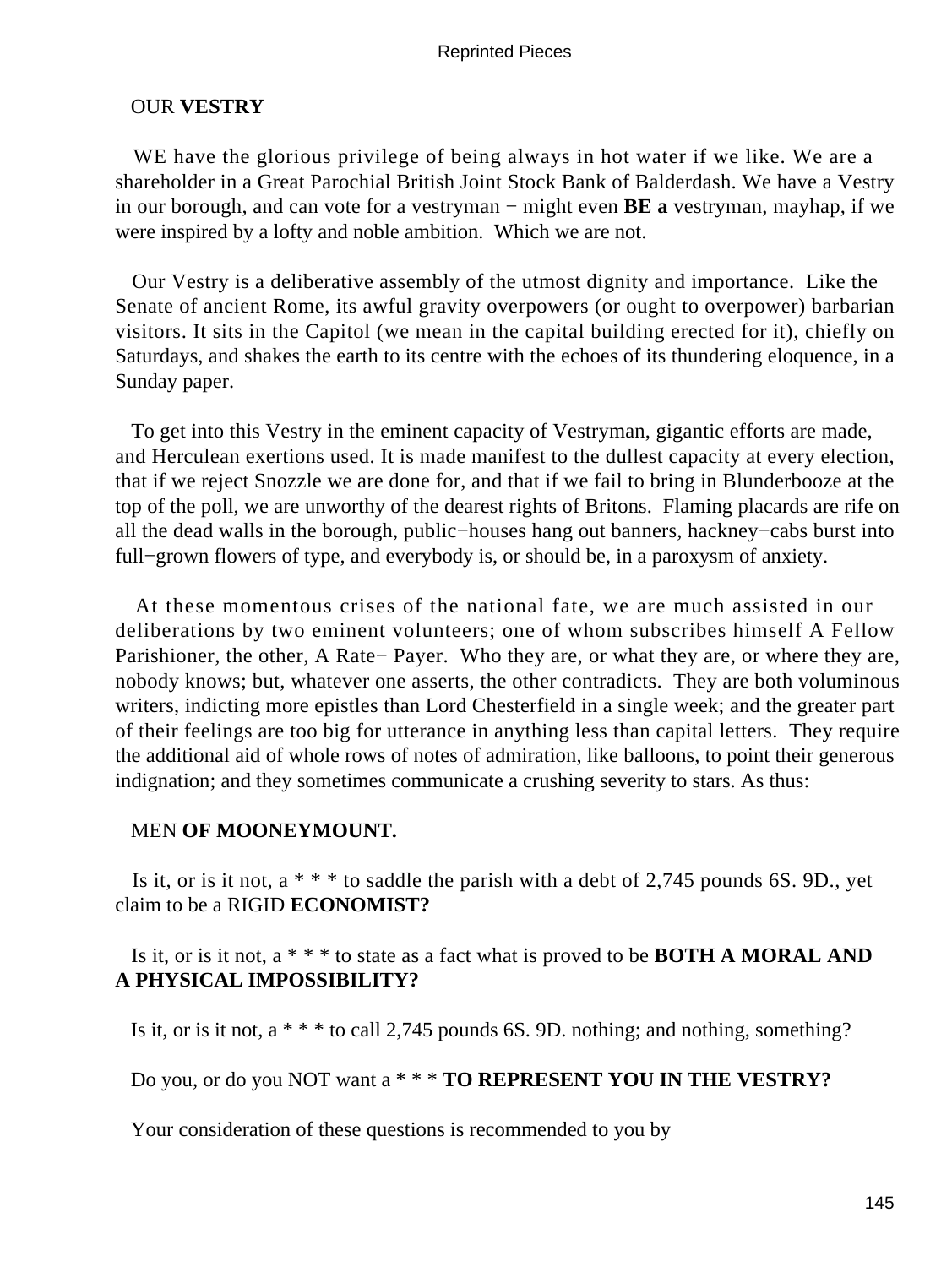## A **FELLOW PARISHIONER.**

 It was to this important public document that one of our first orators, MR. MAGG (of Little Winkling Street), adverted, when he opened the great debate of the fourteenth of November by saying, 'Sir, I hold in my hand an anonymous slander' − and when the interruption, with which he was at that point assailed by the opposite faction, gave rise to that memorable discussion on a point of order which will ever be remembered with interest by constitutional assemblies. In the animated debate to which we refer, no fewer than thirty−seven gentlemen, many of them of great eminence, including MR. WIGSBY (of Chumbledon Square), were seen upon their legs at one time; and it was on the same great occasion that **DOGGINSON −** regarded in our Vestry as 'a regular John Bull:' we believe, in consequence of his having always made up his mind on every subject without knowing anything about it − informed another gentleman of similar principles on the opposite side, that if he 'cheek'd him,' he would resort to the extreme measure of knocking his blessed head off.

 This was a great occasion. But, our Vestry shines habitually. In asserting its own pre−eminence, for instance, it is very strong. On the least provocation, or on none, it will be clamorous to know whether it is to be 'dictated to,' or 'trampled on,' or 'ridden over rough−shod.' Its great watchword is Self−government. That is to say, supposing our Vestry to favour any little harmless disorder like Typhus Fever, and supposing the Government of the country to be, by any accident, in such ridiculous hands, as that any of its authorities should consider it a duty to object to Typhus Fever − obviously an unconstitutional objection − then, our Vestry cuts in with a terrible manifesto about Self−government, and claims its independent right to have as much Typhus Fever as pleases itself. Some absurd and dangerous persons have represented, on the other hand, that though our Vestry may be able to 'beat the bounds' of its own parish, it may not be able to beat the bounds of its own diseases; which (say they) spread over the whole land, in an ever expanding circle of waste, and misery, and death, and widowhood, and orphanage, and desolation. But, our Vestry makes short work of any such fellows as these.

 It was our Vestry − pink of Vestries as it is − that in support of its favourite principle took the celebrated ground of denying the existence of the last pestilence that raged in England, when the pestilence was raging at the Vestry doors. Dogginson said it was plums; Mr. Wigsby (of Chumbledon Square) said it was oysters; Mr. Magg (of Little Winkling Street) said, amid great cheering, it was the newspapers. The noble indignation of our Vestry with that un− English institution the Board of Health, under those circumstances, yields one of the finest passages in its history. It wouldn't hear of rescue. Like Mr. Joseph Miller's Frenchman, it would be drowned and nobody should save it. Transported beyond grammar by its kindled ire, it spoke in unknown tongues, and vented unintelligible bellowings, more like an ancient oracle than the modern oracle it is admitted on all hands to be. Rare exigencies produce rare things; and even our Vestry, new hatched to the woful time, came forth a greater goose than ever.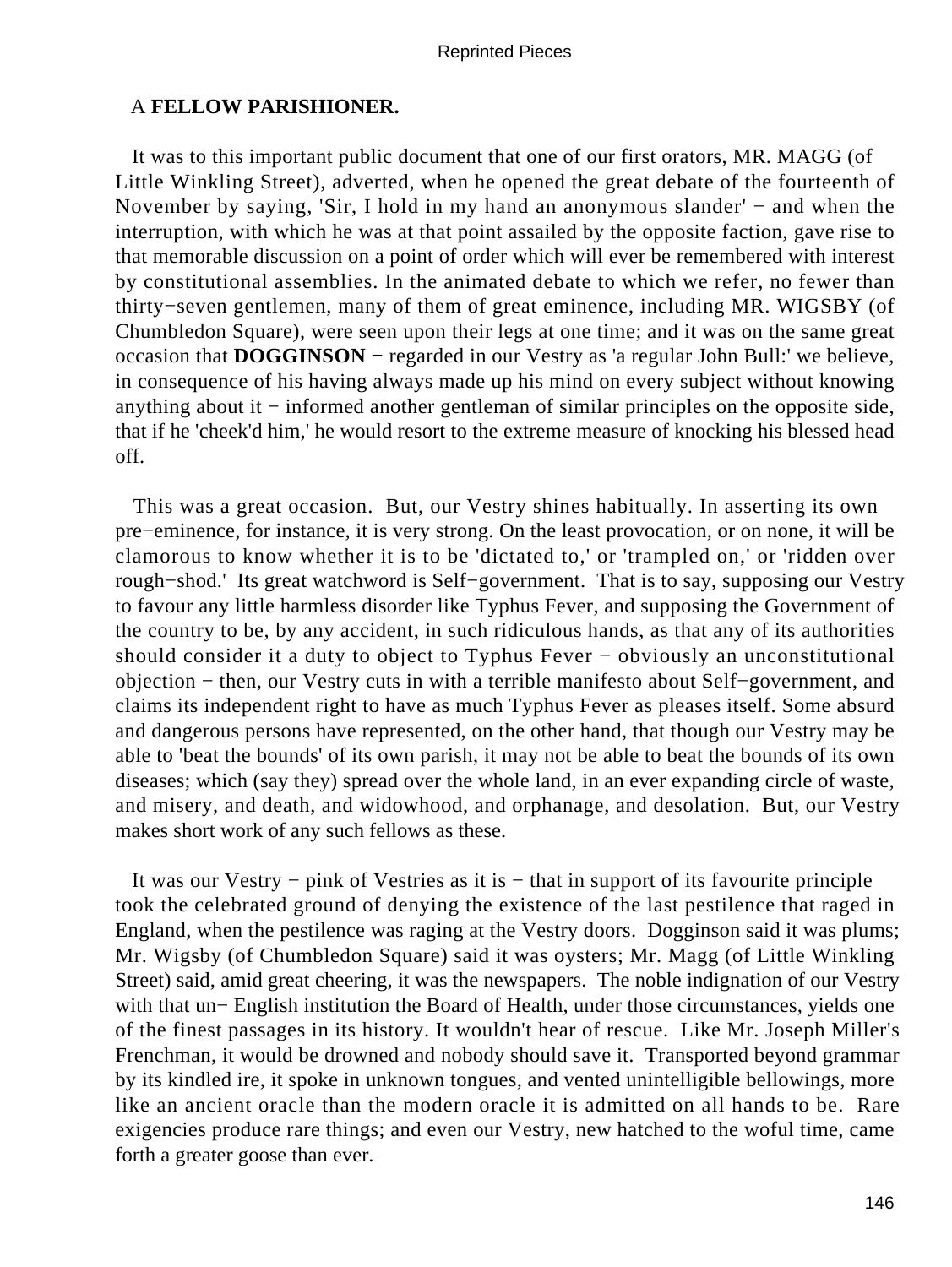But this, again, was a special occasion. Our Vestry, at more ordinary periods, demands its meed of praise.

 Our Vestry is eminently parliamentary. Playing at Parliament is its favourite game. It is even regarded by some of its members as a chapel of ease to the House of Commons: a Little Go to be passed first. It has its strangers' gallery, and its reported debates (see the Sunday paper before mentioned), and our Vestrymen are in and out of order, and on and off their legs, and above all are transcendently quarrelsome, after the pattern of the real original.

 Our Vestry being assembled, Mr. Magg never begs to trouble Mr. Wigsby with a simple inquiry. He knows better than that. Seeing the honourable gentleman, associated in their minds with Chumbledon Square, in his place, he wishes to ask that honourable gentleman what the intentions of himself, and those with whom he acts, may be, on the subject of the paving of the district known as Piggleum Buildings? Mr. Wigsby replies (with his eye on next Sunday's paper) that in reference to the question which has been put to him by the honourable gentleman opposite, he must take leave to say, that if that honourable gentleman had had the courtesy to give him notice of that question, he (Mr. Wigsby) would have consulted with his colleagues in reference to the advisability, in the present state of the discussions on the new paving−rate, of answering that question. But, as the honourable gentleman has NOT had the courtesy to give him notice of that question (great cheering from the Wigsby interest), he must decline to give the honourable gentleman the satisfaction he requires. Mr. Magg, instantly rising to retort, is received with loud cries of 'Spoke!' from the Wigsby interest, and with cheers from the Magg side of the house. Moreover, five gentlemen rise to order, and one of them, in revenge for being taken no notice of, petrifies the assembly by moving that this Vestry do now adjourn; but, is persuaded to withdraw that awful proposal, in consideration of its tremendous consequences if persevered in. Mr. Magg, for the purpose of being heard, then begs to move, that you, sir, do now pass to the order of the day; and takes that opportunity of saying, that if an honourable gentleman whom he has in his eye, and will not demean himself by more particularly naming (oh, oh, and cheers), supposes that he is to be put down by clamour, that honourable gentleman − however supported he may be, through thick and thin, by a Fellow Parishioner, with whom he is well acquainted (cheers and counter−cheers, Mr. Magg being invariably backed by the Rate−Payer) − will find himself mistaken. Upon this, twenty members of our Vestry speak in succession concerning what the two great men have meant, until it appears, after an hour and twenty minutes, that neither of them meant anything. Then our Vestry begins business.

 We have said that, after the pattern of the real original, our Vestry in playing at Parliament is transcendently quarrelsome. It enjoys a personal altercation above all things. Perhaps the most redoubtable case of this kind we have ever had − though we have had so many that it is difficult to decide – was that on which the last extreme solemnities passed between Mr. Tiddypot (of Gumption House) and Captain Banger (of Wilderness Walk).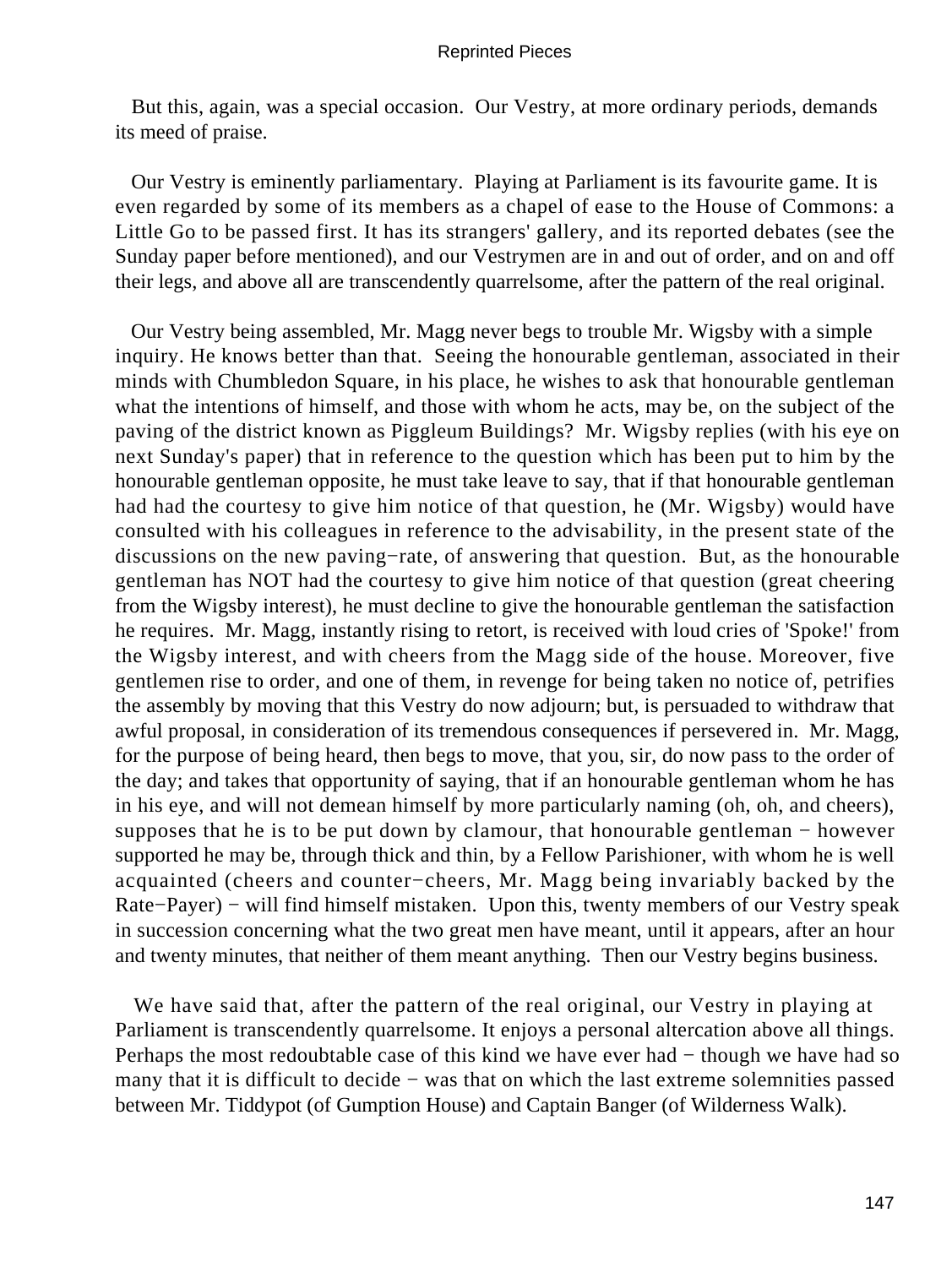In an adjourned debate on the question whether water could be regarded in the light of a necessary of life; respecting which there were great differences of opinion, and many shades of sentiment; Mr. Tiddypot, in a powerful burst of eloquence against that hypothesis, frequently made use of the expression that such and such a rumour had 'reached his ears.' Captain Banger, following him, and holding that, for purposes of ablution and refreshment, a pint of water per diem was necessary for every adult of the lower classes, and half a pint for every child, cast ridicule upon his address in a sparkling speech, and concluded by saying that instead of those rumours having reached the ears of the honourable gentleman, he rather thought the honourable gentleman's ears must have reached the rumours, in consequence of their well− known length. Mr. Tiddypot immediately rose, looked the honourable and gallant gentleman full in the face, and left the Vestry.

 The excitement, at this moment painfully intense, was heightened to an acute degree when Captain Banger rose, and also left the Vestry. After a few moments of profound silence − one of those breathless pauses never to be forgotten − Mr. Chib (of Tucket's Terrace, and the father of the Vestry) rose. He said that words and looks had passed in that assembly, replete with consequences which every feeling mind must deplore. Time pressed. The sword was drawn, and while he spoke the scabbard might be thrown away. He moved that those honourable gentlemen who had left the Vestry be recalled, and required to pledge themselves upon their honour that this affair should go no farther. The motion being by a general union of parties unanimously agreed to (for everybody wanted to have the belligerents there, instead of out of sight: which was no fun at all), Mr. Magg was deputed to recover Captain Banger, and Mr. Chib himself to go in search of Mr. Tiddypot. The Captain was found in a conspicuous position, surveying the passing omnibuses from the top step of the front−door immediately adjoining the beadle's box; Mr. Tiddypot made a desperate attempt at resistance, but was overpowered by Mr. Chib (a remarkably hale old gentleman of eighty− two), and brought back in safety.

 Mr. Tiddypot and the Captain being restored to their places, and glaring on each other, were called upon by the chair to abandon all homicidal intentions, and give the Vestry an assurance that they did so. Mr. Tiddypot remained profoundly silent. The Captain likewise remained profoundly silent, saying that he was observed by those around him to fold his arms like Napoleon Buonaparte, and to snort in his breathing − actions but too expressive of gunpowder.

 The most intense emotion now prevailed. Several members clustered in remonstrance round the Captain, and several round Mr. Tiddypot; but, both were obdurate. Mr. Chib then presented himself amid tremendous cheering, and said, that not to shrink from the discharge of his painful duty, he must now move that both honourable gentlemen be taken into custody by the beadle, and conveyed to the nearest police−office, there to be held to bail. The union of parties still continuing, the motion was seconded by Mr. Wigsby − on all usual occasions Mr. Chib's opponent – and rapturously carried with only one dissentient voice. This was Dogginson's, who said from his place 'Let 'em fight it out with fistes;' but whose coarse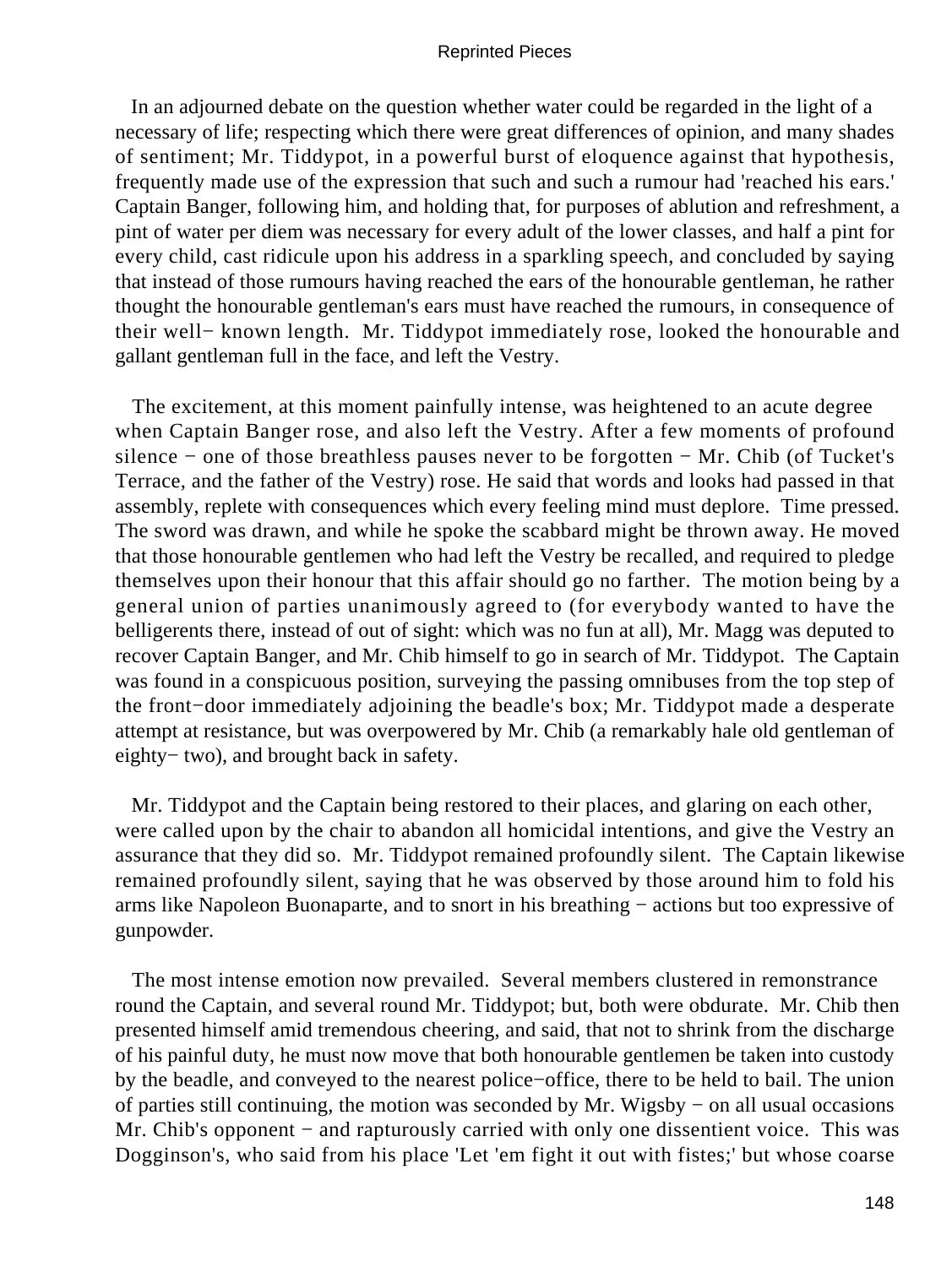remark was received as it merited.

 The beadle now advanced along the floor of the Vestry, and beckoned with his cocked hat to both members. Every breath was suspended. To say that a pin might have been heard to fall, would be feebly to express the all−absorbing interest and silence. Suddenly, enthusiastic cheering broke out from every side of the Vestry. Captain Banger had risen − being, in fact, pulled up by a friend on either side, and poked up by a friend behind.

 The Captain said, in a deep determined voice, that he had every respect for that Vestry and every respect for that chair; that he also respected the honourable gentleman of Gumpton House; but, that he respected his honour more. Hereupon the Captain sat down, leaving the whole Vestry much affected. Mr. Tiddypot instantly rose, and was received with the same encouragement. He likewise said − and the exquisite art of this orator communicated to the observation an air of freshness and novelty − that he too had every respect for that Vestry; that he too had every respect for that chair. That he too respected the honourable and gallant gentleman of Wilderness Walk; but, that he too respected his honour more. 'Hows'ever,' added the distinguished Vestryman, 'if the honourable and gallant gentleman's honour is never more doubted and damaged than it is by me, he's all right.' Captain Banger immediately started up again, and said that after those observations, involving as they did ample concession to his honour without compromising the honour of the honourable gentleman, he would be wanting in honour as well as in generosity, if he did not at once repudiate all intention of wounding the honour of the honourable gentleman, or saying anything dishonourable to his honourable feelings. These observations were repeatedly interrupted by bursts of cheers. Mr. Tiddypot retorted that he well knew the spirit of honour by which the honourable and gallant gentleman was so honourably animated, and that he accepted an honourable explanation, offered in a way that did him honour; but, he trusted that the Vestry would consider that his (Mr. Tiddypot's) honour had imperatively demanded of him that painful course which he had felt it due to his honour to adopt. The Captain and Mr. Tiddypot then touched their hats to one another across the Vestry, a great many times, and it is thought that these proceedings (reported to the extent of several columns in next Sunday's paper) will bring them in as church−wardens next year.

 All this was strictly after the pattern of the real original, and so are the whole of our Vestry's proceedings. In all their debates, they are laudably imitative of the windy and wordy slang of the real original, and of nothing that is better in it. They have head−strong party animosities, without any reference to the merits of questions; they tack a surprising amount of debate to a very little business; they set more store by forms than they do by substances: − all very like the real original! It has been doubted in our borough, whether our Vestry is of any utility; but our own conclusion is, that it is of the use to the Borough that a diminishing mirror is to a painter, as enabling it to perceive in a small focus of absurdity all the surface defects of the real original.

## OUR **BORE**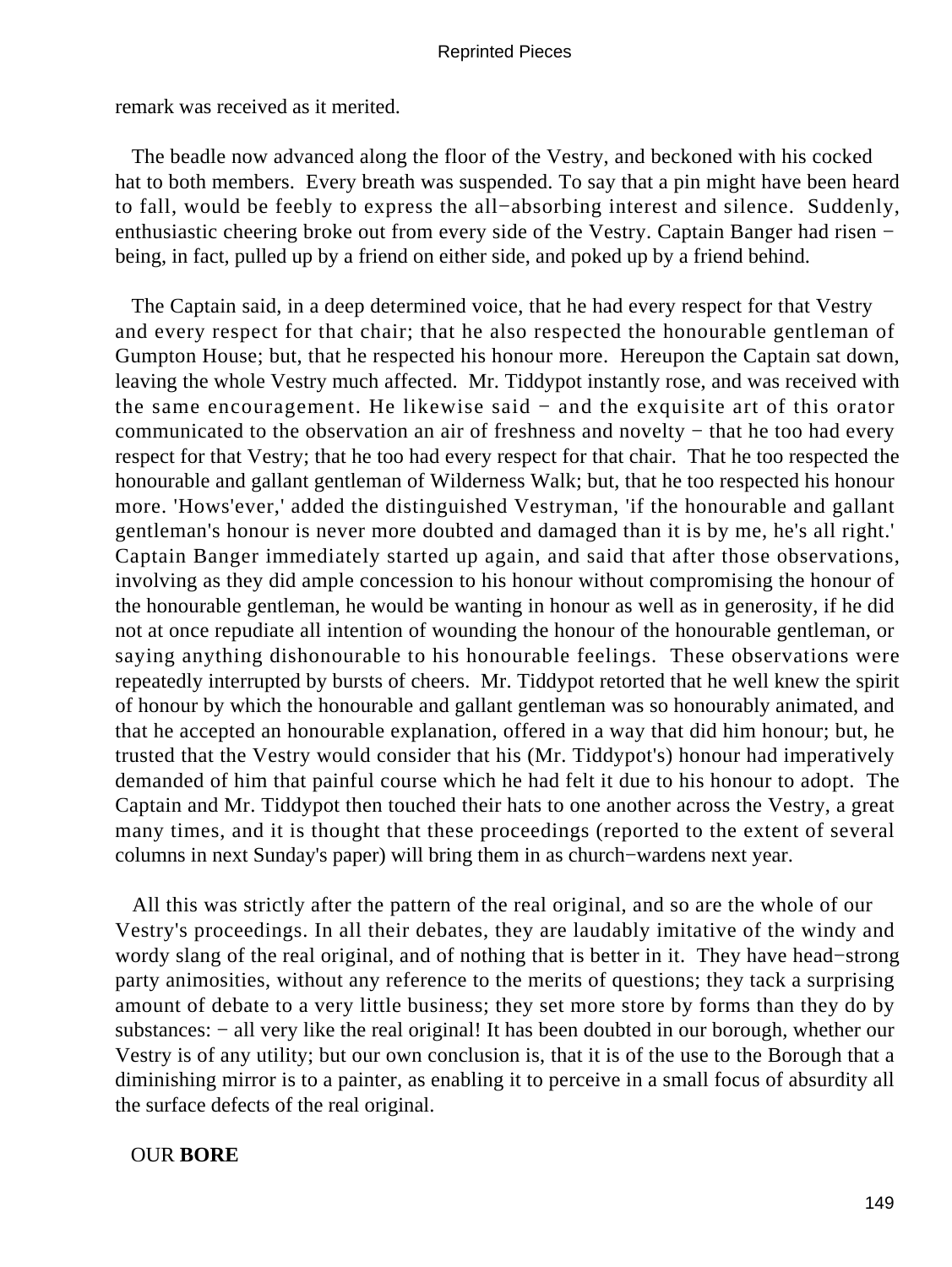IT is unnecessary to say that we keep a bore. Everybody does. But, the bore whom we have the pleasure and honour of enumerating among our particular friends, is such a generic bore, and has so many traits (as it appears to us) in common with the great bore family, that we are tempted to make him the subject of the present notes. May he be generally accepted!

 Our bore is admitted on all hands to be a good−hearted man. He may put fifty people out of temper, but he keeps his own. He preserves a sickly solid smile upon his face, when other faces are ruffled by the perfection he has attained in his art, and has an equable voice which never travels out of one key or rises above one pitch. His manner is a manner of tranquil interest. None of his opinions are startling. Among his deepest−rooted convictions, it may be mentioned that he considers the air of England damp, and holds that our lively neighbours – he always calls the French our lively neighbours – have the advantage of us in that particular. Nevertheless he is unable to forget that John Bull is John Bull all the world over, and that England with all her faults is England still.

 Our bore has travelled. He could not possibly be a complete bore without having travelled. He rarely speaks of his travels without introducing, sometimes on his own plan of construction, morsels of the language of the country − which he always translates. You cannot name to him any little remote town in France, Italy, Germany, or Switzerland but he knows it well; stayed there a fortnight under peculiar circumstances. And talking of that little place, perhaps you know a statue over an old fountain, up a little court, which is the second – no, the third – stay – yes, the third turning on the right, after you come out of the Post−house, going up the hill towards the market? You DON'T know that statue? Nor that fountain? You surprise him! They are not usually seen by travellers (most extraordinary, he has never yet met with a single traveller who knew them, except one German, the most intelligent man he ever met in his life!) but he thought that YOU would have been the man to find them out. And then he describes them, in a circumstantial lecture half an hour long, generally delivered behind a door which is constantly being opened from the other side; and implores you, if you ever revisit that place, now do go and look at that statue and fountain!

 Our bore, in a similar manner, being in Italy, made a discovery of a dreadful picture, which has been the terror of a large portion of the civilized world ever since. We have seen the liveliest men paralysed by it, across a broad dining−table. He was lounging among the mountains, sir, basking in the mellow influences of the climate, when he came to **UNA PICCOLA CHIESA −** a little church − or perhaps it would be more correct to say **UNA PICCOLISSIMA CAPPELLA −** the smallest chapel you can possibly imagine − and walked in. There was nobody inside but a CIECO – a blind man – saying his prayers, and a VECCHIO **PADRE −** old friar−rattling a money−box. But, above the head of that friar, and immediately to the right of the altar as you enter − to the right of the altar? No. To the left of the altar as you enter − or say near the centre − there hung a painting (subject, Virgin and Child) so divine in its expression, so pure and yet so warm and rich in its tone, so fresh in its touch, at once so glowing in its colour and so statuesque in its repose, that our bore cried out in ecstasy, 'That's the finest picture in Italy!' And so it is, sir. There is no doubt of it. It is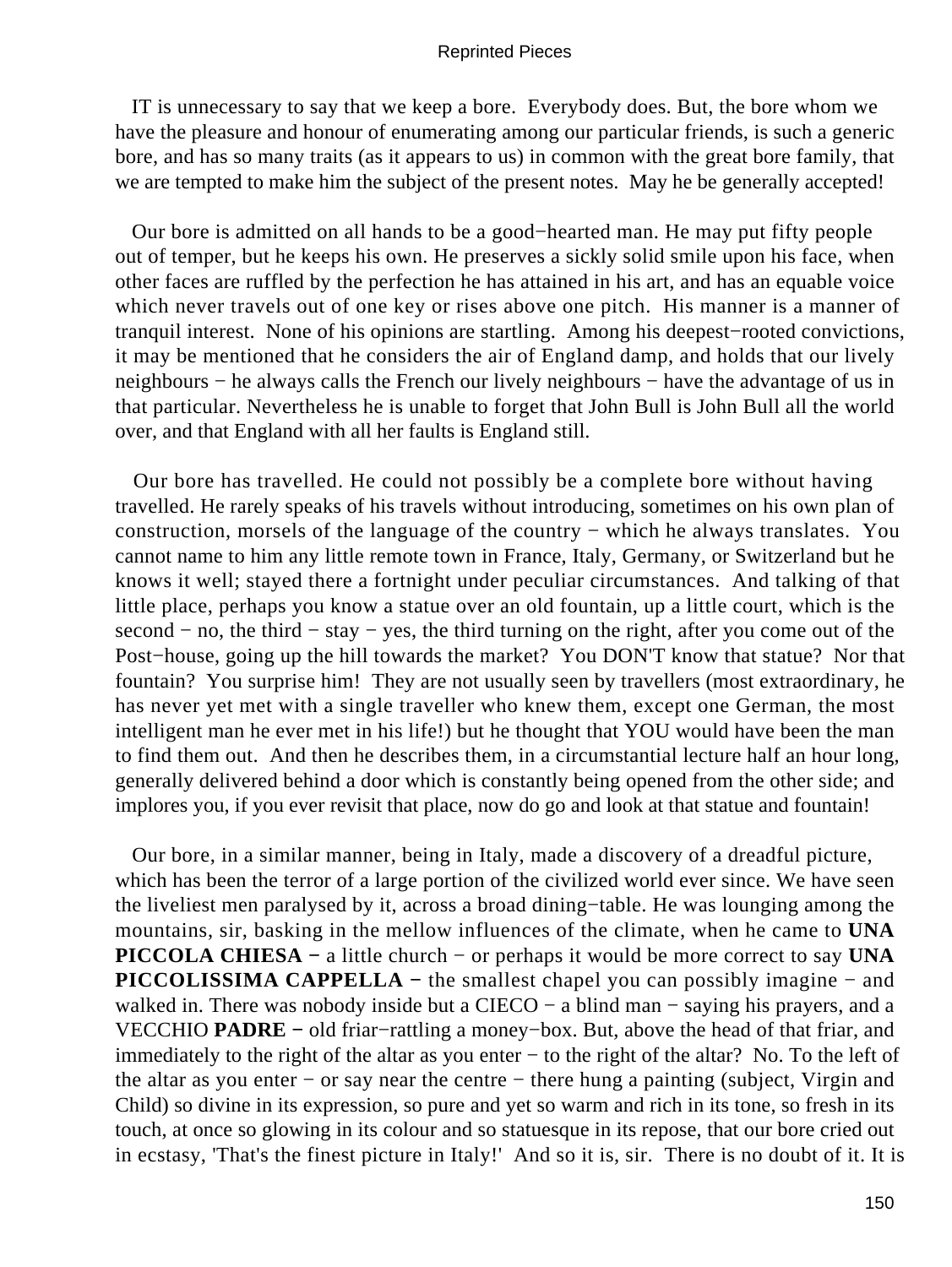astonishing that that picture is so little known. Even the painter is uncertain. He afterwards took Blumb, of the Royal Academy (it is to be observed that our bore takes none but eminent people to see sights, and that none but eminent people take our bore), and you never saw a man so affected in your life as Blumb was. He cried like a child! And then our bore begins his description in detail − for all this is introductory − and strangles his hearers with the folds of the purple drapery.

 By an equally fortunate conjunction of accidental circumstances, it happened that when our bore was in Switzerland, he discovered a Valley, of that superb character, that Chamouni is not to be mentioned in the same breath with it. This is how it was, sir. He was travelling on a mule − had been in the saddle some days − when, as he and the guide, Pierre Blanquo: whom you may know, perhaps? – our bore is sorry you don't, because he's the only guide deserving of the name − as he and Pierre were descending, towards evening, among those everlasting snows, to the little village of La Croix, our bore observed a mountain track turning off sharply to the right. At first he was uncertain whether it **WAS a** track at all, and in fact, he said to Pierre, 'QU'EST QUE C'EST **DONC, MON AMI?** − What is that, my friend? 'Ou, MONSIEUR!' said Pierre − 'Where, sir?' ' La! − there!' said our bore. 'MONSIEUR, CE N'EST **RIEN DE TOUT −** sir, it's nothing at all,' said Pierre. 'ALLONS! − Make haste. **IL VA NEIGET −** it's going to snow!' But, our bore was not to be done in that way, and he firmly replied, 'I wish to go in that direction − JE **VEUX Y ALLER.** I am bent upon it − JE **SUIS DETERMINE. EN AVANT!** − go ahead!' In consequence of which firmness on our bore's part, they proceeded, sir, during two hours of evening, and three of moonlight (they waited in a cavern till the moon was up), along the slenderest track, overhanging perpendicularly the most awful gulfs, until they arrived, by a winding descent, in a valley that possibly, and he may say probably, was never visited by any stranger before. What a valley! Mountains piled on mountains, avalanches stemmed by pine forests; waterfalls, chalets, mountain−torrents, wooden bridges, every conceivable picture of Swiss scenery! The whole village turned out to receive our bore. The peasant girls kissed him, the men shook hands with him, one old lady of benevolent appearance wept upon his breast. He was conducted, in a primitive triumph, to the little inn: where he was taken ill next morning, and lay for six weeks, attended by the amiable hostess (the same benevolent old lady who had wept over night) and her charming daughter, Fanchette. It is nothing to say that they were attentive to him; they doted on him. They called him in their simple way, L'ANGE **ANGLAIS −** the English Angel. When our bore left the valley, there was not a dry eye in the place; some of the people attended him for miles. He begs and entreats of you as a personal favour, that if you ever go to Switzerland again (you have mentioned that your last visit was your twenty−third), you will go to that valley, and see Swiss scenery for the first time. And if you want really to know the pastoral people of Switzerland, and to understand them, mention, in that valley, our bore's name!

 Our bore has a crushing brother in the East, who, somehow or other, was admitted to smoke pipes with Mehemet Ali, and instantly became an authority on the whole range of Eastern matters, from Haroun Alraschid to the present Sultan. He is in the habit of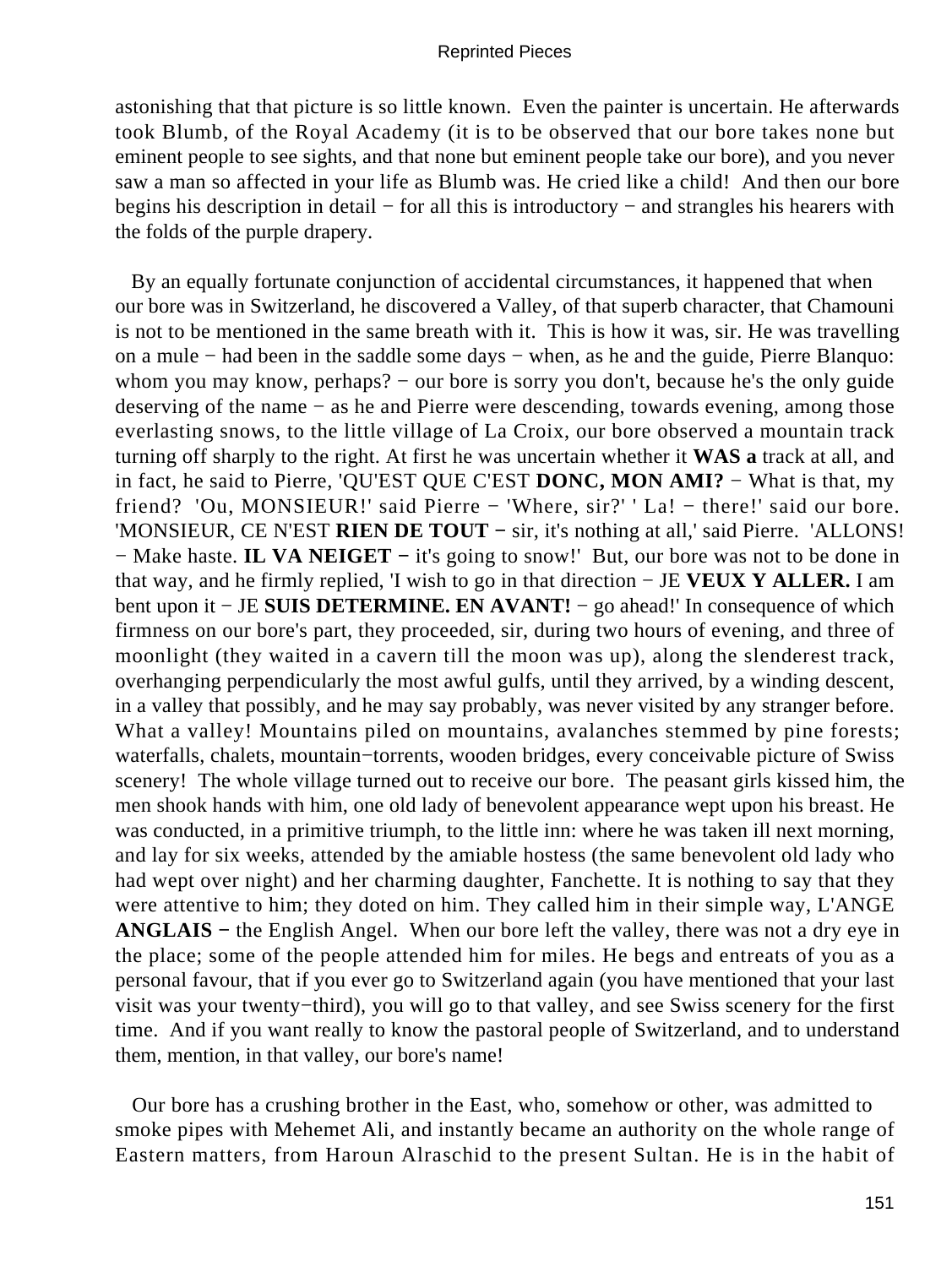expressing mysterious opinions on this wide range of subjects, but on questions of foreign policy more particularly, to our bore, in letters; and our bore is continually sending bits of these letters to the newspapers (which they never insert), and carrying other bits about in his pocket−book. It is even whispered that he has been seen at the Foreign Office, receiving great consideration from the messengers, and having his card promptly borne into the sanctuary of the temple. The havoc committed in society by this Eastern brother is beyond belief. Our bore is always ready with him. We have known our bore to fall upon an intelligent young sojourner in the wilderness, in the first sentence of a narrative, and beat all confidence out of him with one blow of his brother. He became omniscient, as to foreign policy, in the smoking of those pipes with Mehemet Ali. The balance of power in Europe, the machinations of the Jesuits, the gentle and humanising influence of Austria, the position and prospects of that hero of the noble soul who is worshipped by happy France, are all easy reading to our bore's brother. And our bore is so provokingly self−denying about him! 'I don't pretend to more than a very general knowledge of these subjects myself,' says he, after enervating the intellects of several strong men, 'but these are my brother's opinions, and I believe he is known to be well−informed.'

 The commonest incidents and places would appear to have been made special, expressly for our bore. Ask him whether he ever chanced to walk, between seven and eight in the morning, down St. James's Street, London, and he will tell you, never in his life but once. But, it's curious that that once was in eighteen thirty; and that as our bore was walking down the street you have just mentioned, at the hour you have just mentioned − half−past seven − or twenty minutes to eight. No! Let him be correct! − exactly a quarter before eight by the palace clock − he met a fresh−coloured, grey− haired, good−humoured looking gentleman, with a brown umbrella, who, as he passed him, touched his hat and said, 'Fine morning, sir, fine morning!' – William the Fourth!

 Ask our bore whether he has seen Mr. Barry's new Houses of Parliament, and he will reply that he has not yet inspected them minutely, but, that you remind him that it was his singular fortune to be the last man to see the old Houses of Parliament before the fire broke out. It happened in this way. Poor John Spine, the celebrated novelist, had taken him over to South Lambeth to read to him the last few chapters of what was certainly his best book − as our bore told him at the time, adding, 'Now, my dear John, touch it, and you'll spoil it!' – and our bore was going back to the club by way of Millbank and Parliament Street, when he stopped to think of Canning, and look at the Houses of Parliament. Now, you know far more of the philosophy of Mind than our bore does, and are much better able to explain to him than he is to explain to you why or wherefore, at that particular time, the thought of fire should come into his head. But, it did. It did. He thought, What a national calamity if an edifice connected with so many associations should be consumed by fire! At that time there was not a single soul in the street but himself. All was quiet, dark, and solitary. After contemplating the building for a minute − or, say a minute and a half, not more − our bore proceeded on his way, mechanically repeating, What a national calamity if such an edifice, connected with such associations, should be destroyed by − A man coming towards him in a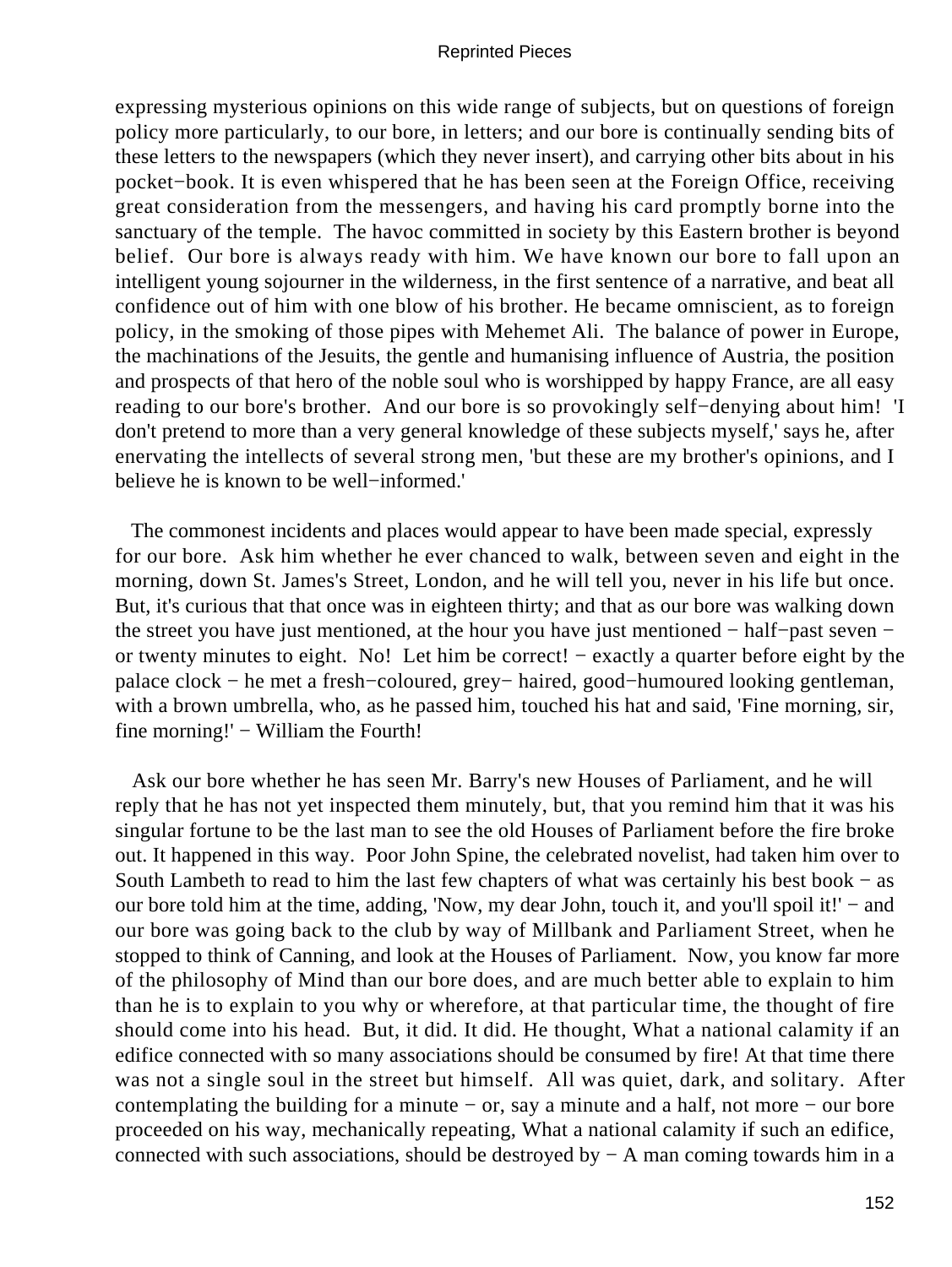violent state of agitation completed the sentence, with the exclamation, Fire! Our bore looked round, and the whole structure was in a blaze.

 In harmony and union with these experiences, our bore never went anywhere in a steamboat but he made either the best or the worst voyage ever known on that station. Either he overheard the captain say to himself, with his hands clasped, 'We are all lost!' or the captain openly declared to him that he had never made such a run before, and never should be able to do it again. Our bore was in that express train on that railway, when they made (unknown to the passengers) the experiment of going at the rate of a hundred to miles an hour. Our bore remarked on that occasion to the other people in the carriage, 'This is too fast, but sit still!' He was at the Norwich musical festival when the extraordinary echo for which science has been wholly unable to account, was heard for the first and last time. He and the bishop heard it at the same moment, and caught each other's eye. He was present at that illumination of St. Peter's, of which the Pope is known to have remarked, as he looked at it out of his window in the Vatican, 'O **CIELO! QUESTA COSA NON SARA FATTA,** MAI **ANCORA, COME QUESTA −** O Heaven! this thing will never be done again, like this!' He has seen every lion he ever saw, under some remarkably propitious circumstances. He knows there is no fancy in it, because in every case the showman mentioned the fact at the time, and congratulated him upon it.

 At one period of his life, our bore had an illness. It was an illness of a dangerous character for society at large. Innocently remark that you are very well, or that somebody else is very well; and our bore, with a preface that one never knows what a blessing health is until one has lost it, is reminded of that illness, and drags you through the whole of its symptoms, progress, and treatment. Innocently remark that you are not well, or that somebody else is not well, and the same inevitable result ensues. You will learn how our bore felt a tightness about here, sir, for which he couldn't account, accompanied with a constant sensation as if he were being stabbed − or, rather, jobbed − that expresses it more correctly − jobbed − with a blunt knife. Well, sir! This went on, until sparks began to flit before his eyes, water−wheels to turn round in his head, and hammers to beat incessantly, thump, thump, thump, all down his back − along the whole of the spinal vertebrae. Our bore, when his sensations had come to this, thought it a duty he owed to himself to take advice, and he said, Now, whom shall I consult? He naturally thought of Callow, at that time one of the most eminent physicians in London, and he went to Callow. Callow said, 'Liver!' and prescribed rhubarb and calomel, low diet, and moderate exercise. Our bore went on with this treatment, getting worse every day, until he lost confidence in Callow, and went to Moon, whom half the town was then mad about. Moon was interested in the case; to do him justice he was very much interested in the case; and he said, 'Kidneys!' He altered the whole treatment, sir − gave strong acids, cupped, and blistered. This went on, our bore still getting worse every day, until he openly told Moon it would be a satisfaction to him if he would have a consultation with Clatter. The moment Clatter saw our bore, he said, 'Accumulation of fat about the heart!' Snugglewood, who was called in with him, differed, and said, 'Brain!' But, what they all agreed upon was, to lay our bore upon his back, to shave his head, to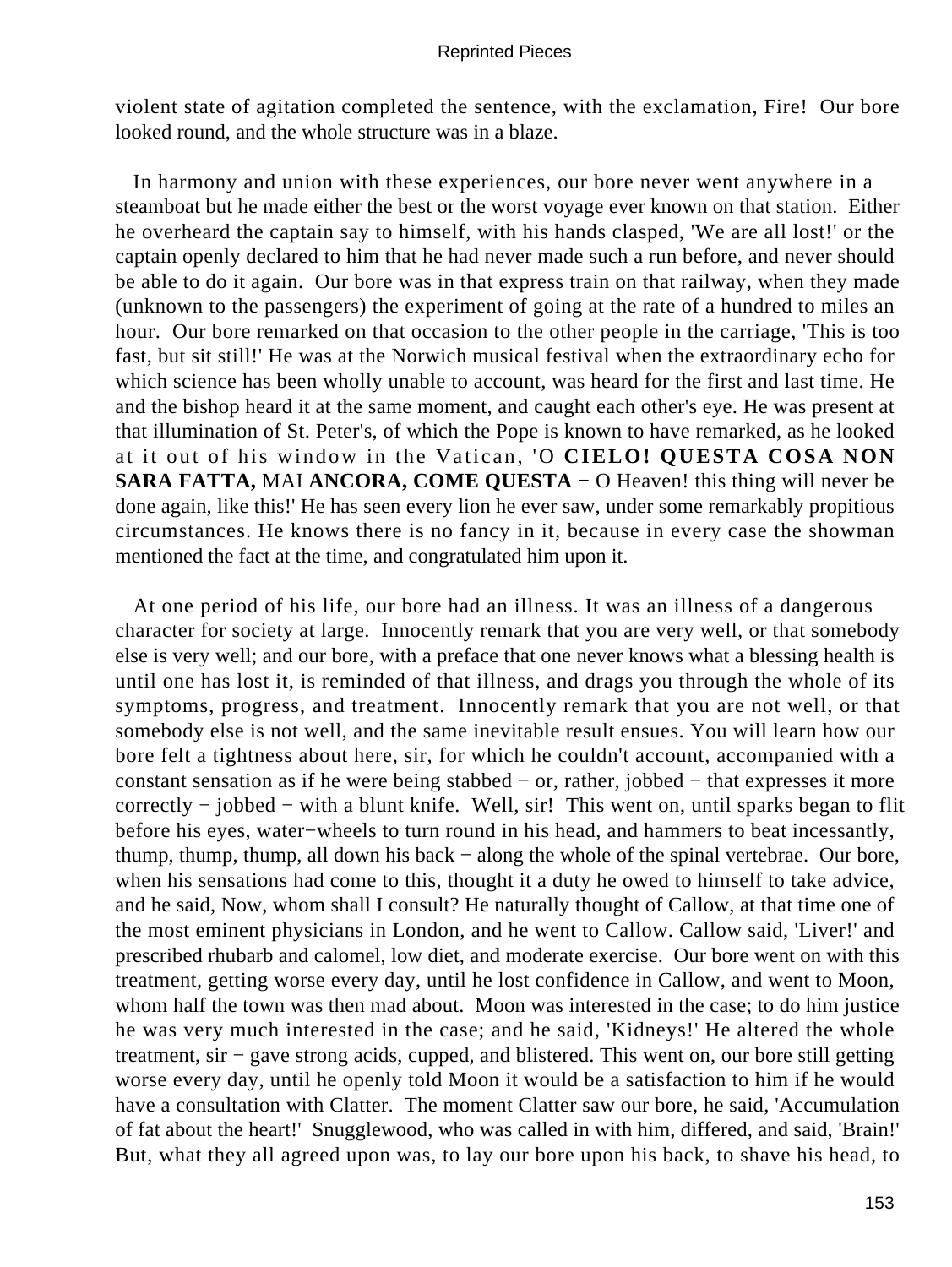leech him, to administer enormous quantities of medicine, and to keep him low; so that he was reduced to a mere shadow, you wouldn't have known him, and nobody considered it possible that he could ever recover. This was his condition, sir, when he heard of Jilkins − at that period in a very small practice, and living in the upper part of a house in Great Portland Street; but still, you understand, with a rising reputation among the few people to whom he was known. Being in that condition in which a drowning man catches at a straw, our bore sent for Jilkins. Jilkins came. Our bore liked his eye, and said, 'Mr. Jilkins, I have a presentiment that you will do me good.' Jilkins's reply was characteristic of the man. It was, 'Sir, I mean to do you good.' This confirmed our bore's opinion of his eye, and they went into the case together − went completely into it. Jilkins then got up, walked across the room, came back, and sat down. His words were these. 'You have been humbugged. This is a case of indigestion, occasioned by deficiency of power in the Stomach. Take a mutton chop in half−an− hour, with a glass of the finest old sherry that can be got for money. Take two mutton chops to−morrow, and two glasses of the finest old sherry. Next day, I'll come again.' In a week our bore was on his legs, and Jilkins's success dates from that period!

 Our bore is great in secret information. He happens to know many things that nobody else knows. He can generally tell you where the split is in the Ministry; he knows a great deal about the Queen; and has little anecdotes to relate of the royal nursery. He gives you the judge's private opinion of Sludge the murderer, and his thoughts when he tried him. He happens to know what such a man got by such a transaction, and it was fifteen thousand five hundred pounds, and his income is twelve thousand a year. Our bore is also great in mystery. He believes, with an exasperating appearance of profound meaning, that you saw Parkins last Sunday? − Yes, you did. − Did he say anything particular? − No, nothing particular. − Our bore is surprised at that. − Why? − Nothing. Only he understood that Parkins had come to tell you something. − What about? − Well! our bore is not at liberty to mention what about. But, he believes you will hear that from Parkins himself, soon, and he hopes it may not surprise you as it did him. Perhaps, however, you never heard about Parkins's wife's sister? – No. – Ah! says our bore, that explains it!

 Our bore is also great in argument. He infinitely enjoys a long humdrum, drowsy interchange of words of dispute about nothing. He considers that it strengthens the mind, consequently, he 'don't see that,' very often. Or, he would be glad to know what you mean by that. Or, he doubts that. Or, he has always understood exactly the reverse of that. Or, he can't admit that. Or, he begs to deny that. Or, surely you don't mean that. And so on. He once advised us; offered us a piece of advice, after the fact, totally impracticable and wholly impossible of acceptance, because it supposed the fact, then eternally disposed of, to be yet in abeyance. It was a dozen years ago, and to this hour our bore benevolently wishes, in a mild voice, on certain regular occasions, that we had thought better of his opinion.

 The instinct with which our bore finds out another bore, and closes with him, is amazing. We have seen him pick his man out of fifty men, in a couple of minutes. They love to go (which they do naturally) into a slow argument on a previously exhausted subject, and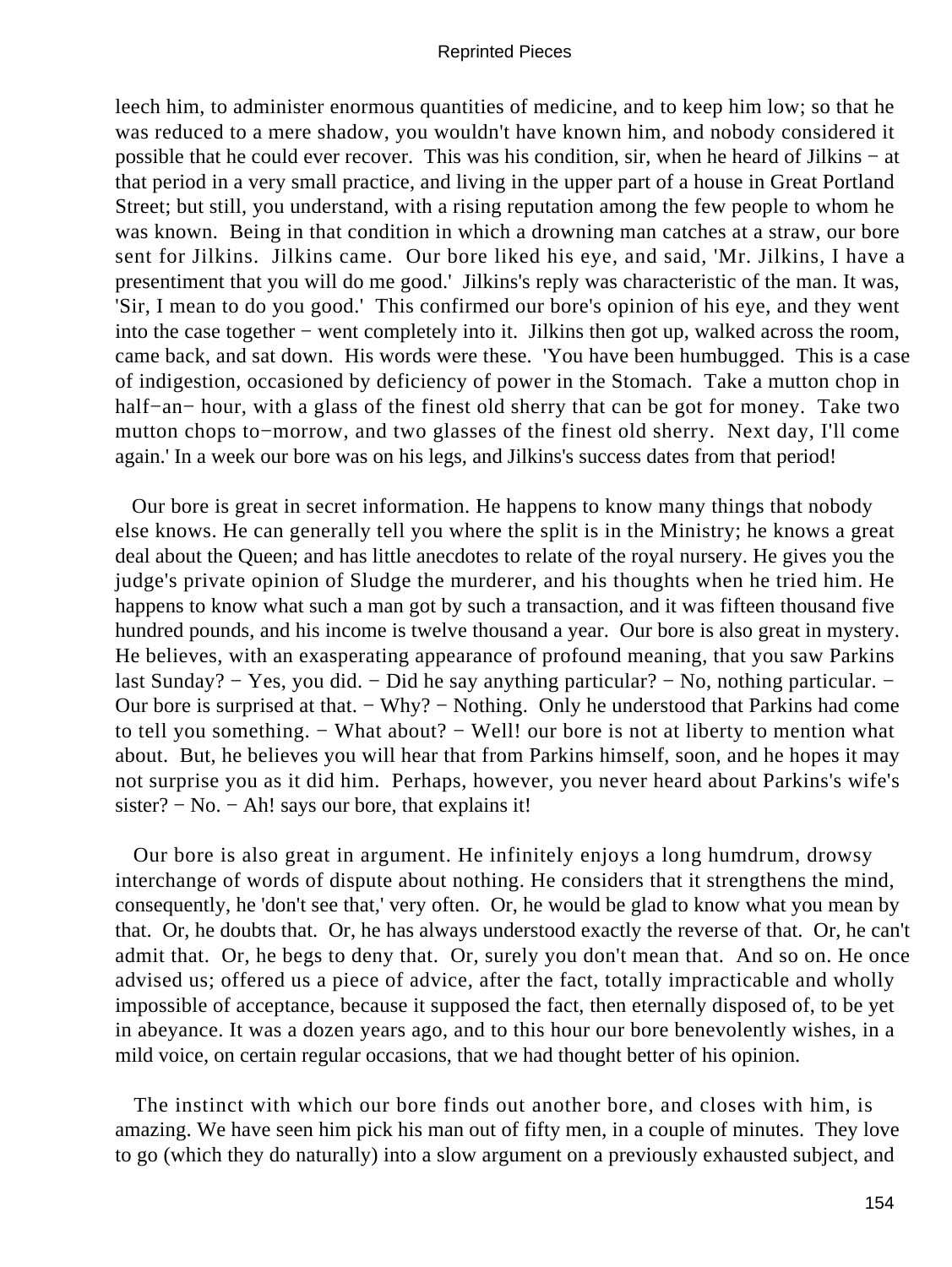to contradict each other, and to wear the hearers out, without impairing their own perennial freshness as bores. It improves the good understanding between them, and they get together afterwards, and bore each other amicably. Whenever we see our bore behind a door with another bore, we know that when he comes forth, he will praise the other bore as one of the most intelligent men he ever met. And this bringing us to the close of what we had to say about our bore, we are anxious to have it understood that he never bestowed this praise on us.

## A **MONUMENT OF FRENCH FOLLY**

 IT was profoundly observed by a witty member of the Court of Common Council, in Council assembled in the City of London, in the year of our Lord one thousand eight hundred and fifty, that the French are a frog−eating people, who wear wooden shoes.

We are credibly informed, in reference to the nation whom this choice spirit so happily disposed of, that the caricatures and stage representations which were current in England some half a century ago, exactly depict their present condition. For example, we understand that every Frenchman, without exception, wears a pigtail and curl−papers. That he is extremely sallow, thin, long− faced, and lantern−jawed. That the calves of his legs are invariably undeveloped; that his legs fail at the knees, and that his shoulders are always higher than his ears. We are likewise assured that he rarely tastes any food but soup maigre, and an onion; that he always says, 'By Gar! Aha! Vat you tell me, sare?' at the end of every sentence he utters; and that the true generic name of his race is the Mounseers, or the Parly−voos. If he be not a dancing−master, or a barber, he must be a cook; since no other trades but those three are congenial to the tastes of the people, or permitted by the Institutions of the country. He is a slave, of course. The ladies of France (who are also slaves) invariably have their heads tied up in Belcher handkerchiefs, wear long earrings, carry tambourines, and beguile the weariness of their yoke by singing in head voices through their noses − principally to barrel− organs.

 It may be generally summed up, of this inferior people, that they have no idea of anything.

 Of a great Institution like Smithfield, they are unable to form the least conception. A Beast Market in the heart of Paris would be regarded an impossible nuisance. Nor have they any notion of slaughter−houses in the midst of a city. One of these benighted frog−eaters would scarcely understand your meaning, if you told him of the existence of such a British bulwark.

 It is agreeable, and perhaps pardonable, to indulge in a little self−complacency when our right to it is thoroughly established. At the present time, to be rendered memorable by a final attack on that good old market which is the (rotten) apple of the Corporation's eye, let us compare ourselves, to our national delight and pride as to these two subjects of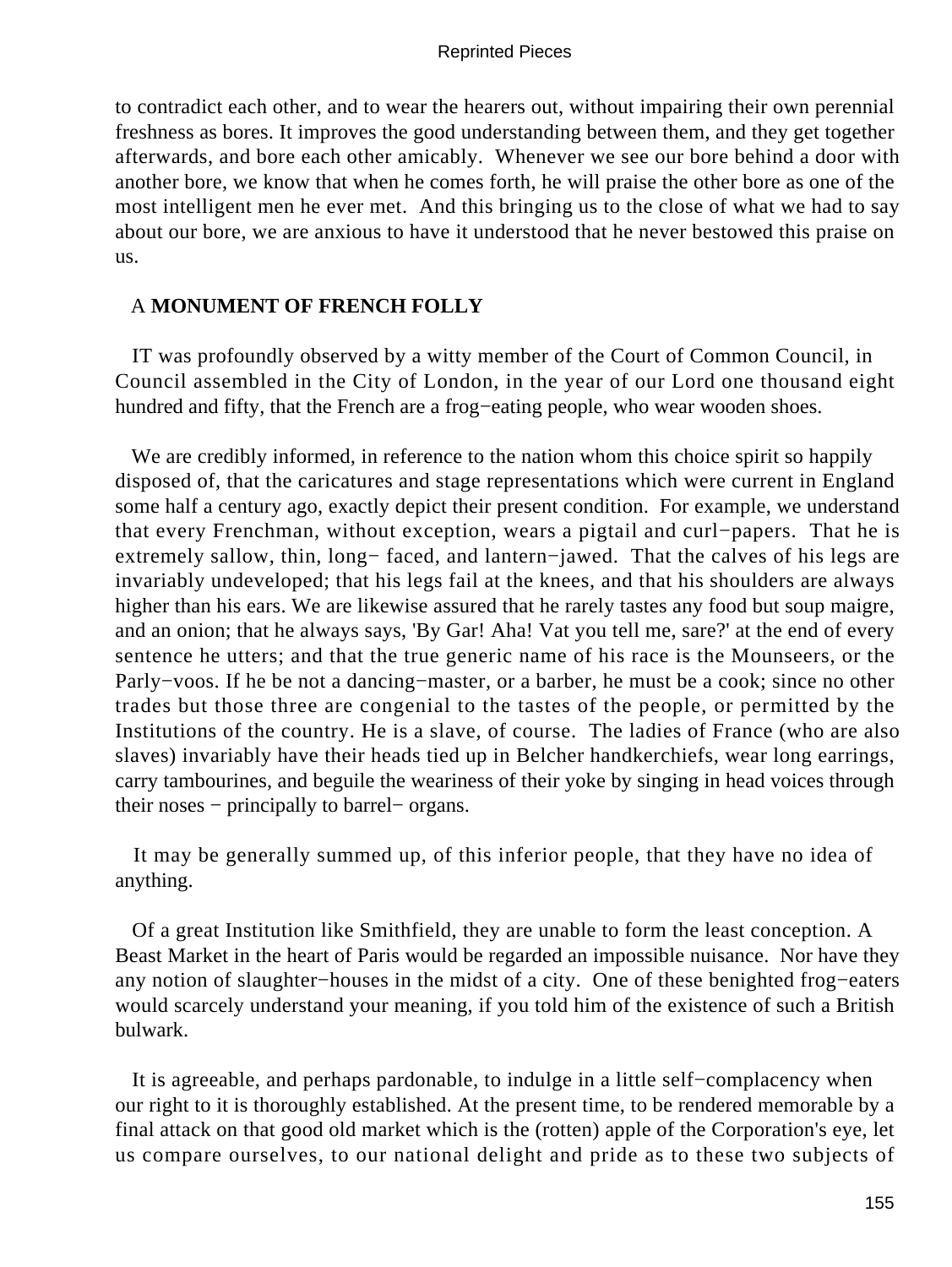slaughter−house and beast−market, with the outlandish foreigner.

 The blessings of Smithfield are too well understood to need recapitulation; all who run (away from mad bulls and pursuing oxen) may read. Any market−day they may be beheld in glorious action. Possibly the merits of our slaughter−houses are not yet quite so generally appreciated.

 Slaughter−houses, in the large towns of England, are always (with the exception of one or two enterprising towns) most numerous in the most densely crowded places, where there is the least circulation of air. They are often underground, in cellars; they are sometimes in close back yards; sometimes (as in Spitalfields) in the very shops where the meat is sold. Occasionally, under good private management, they are ventilated and clean. For the most part, they are unventilated and dirty; and, to the reeking walls, putrid fat and other offensive animal matter clings with a tenacious hold. The busiest slaughter−houses in London are in the neighbourhood of Smithfield, in Newgate Market, in Whitechapel, in Newport Market, in Leadenhall Market, in Clare Market. All these places are surrounded by houses of a poor description, swarming with inhabitants. Some of them are close to the worst burial− grounds in London. When the slaughter−house is below the ground, it is a common practice to throw the sheep down areas, neck and crop − which is exciting, but not at all cruel. When it is on the level surface, it is often extremely difficult of approach. Then, the beasts have to be worried, and goaded, and pronged, and tail− twisted, for a long time before they can be got in − which is entirely owing to their natural obstinacy. When it is not difficult of approach, but is in a foul condition, what they see and scent makes them still more reluctant to enter − which is their natural obstinacy again. When they do get in at last, after no trouble and suffering to speak of (for, there is nothing in the previous journey into the heart of London, the night's endurance in Smithfield, the struggle out again, among the crowded multitude, the coaches, carts, waggons, omnibuses, gigs, chaises, phaetons, cabs, trucks, dogs, boys, whoopings, roarings, and ten thousand other distractions), they are represented to be in a most unfit state to be killed, according to microscopic examinations made of their fevered blood by one of the most distinguished physiologists in the world, **PROFESSOR OWEN −** but that's humbug. When they ARE killed, at last, their reeking carcases are hung in impure air, to become, as the same Professor will explain to you, less nutritious and more unwholesome − but he is only an UNcommon counsellor, so don't mind HIM. In half a quarter of a mile's length of Whitechapel, at one time, there shall be six hundred newly slaughtered oxen hanging up, and seven hundred sheep – but, the more the merrier – proof of prosperity. Hard by Snow Hill and Warwick Lane, you shall see the little children, inured to sights of brutality from their birth, trotting along the alleys, mingled with troops of horribly busy pigs, up to their ankles in blood − but it makes the young rascals hardy. Into the imperfect sewers of this overgrown city, you shall have the immense mass of corruption, engendered by these practices, lazily thrown out of sight, to rise, in poisonous gases, into your house at night, when your sleeping children will most readily absorb them, and to find its languid way, at last, into the river that you drink − but, the French are a frog−eating people who wear wooden shoes, and it's O the roast beef of England, my boy, the jolly old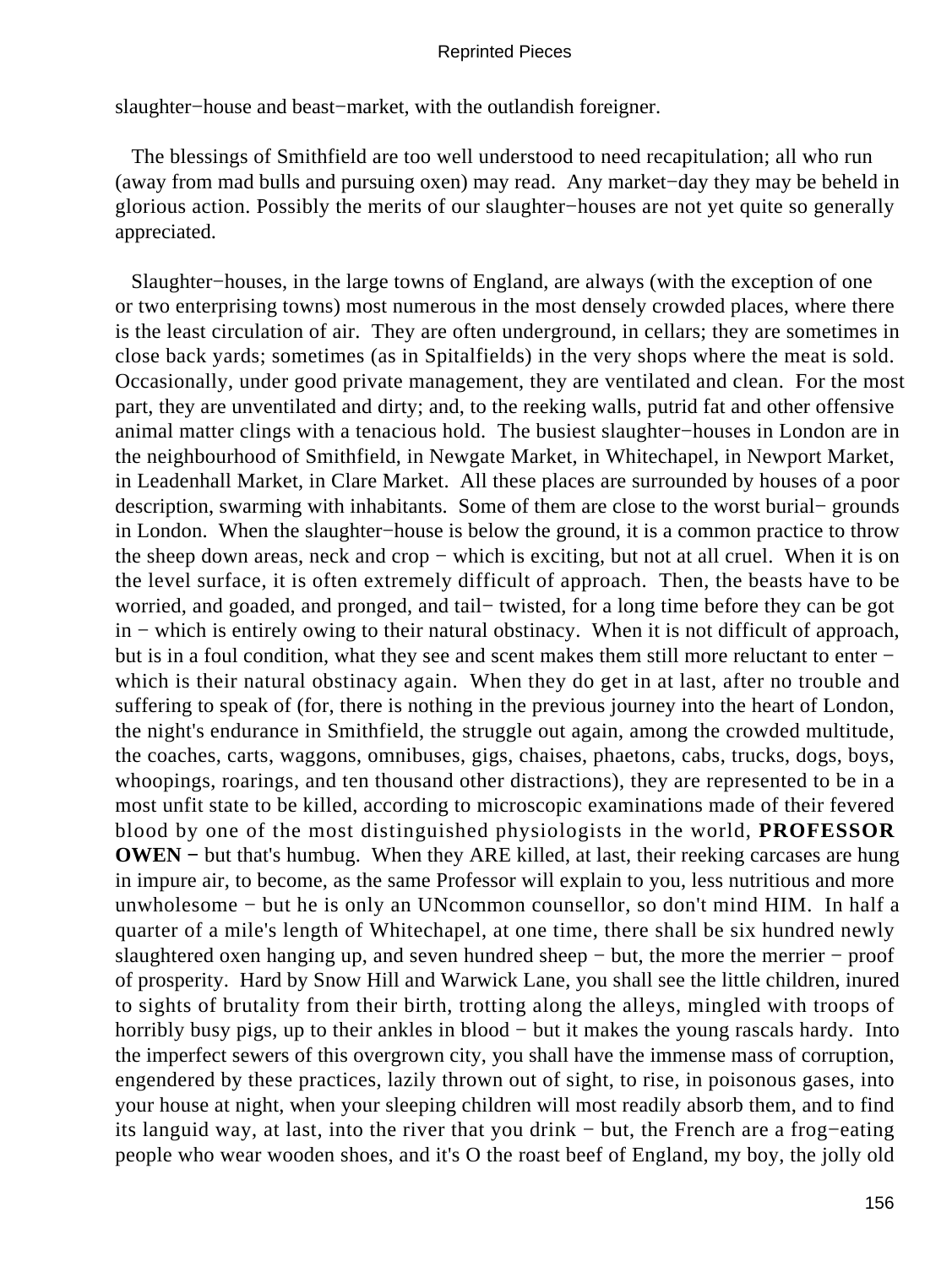## English roast beef.

 It is quite a mistake − a newfangled notion altogether − to suppose that there is any natural antagonism between putrefaction and health. They know better than that, in the Common Council. You may talk about Nature, in her wisdom, always warning man through his sense of smell, when he draws near to something dangerous; but, that won't go down in the City. Nature very often don't mean anything. Mrs. Quickly says that prunes are ill for a green wound; but whosoever says that putrid animal substances are ill for a green wound, or for robust vigour, or for anything or for anybody, is a humanity−monger and a humbug. Britons never, never, never, therefore. And prosperity to cattle−driving, cattle− slaughtering, bone−crushing, blood−boiling, trotter−scraping, tripe−dressing, paunch−cleaning, gut−spinning, hide−preparing, tallow−melting, and other salubrious proceedings, in the midst of hospitals, churchyards, workhouses, schools, infirmaries, refuges, dwellings, provision−shops nurseries, sick−beds, every stage and baiting−place in the journey from birth to death!

 These UNcommon counsellors, your Professor Owens and fellows, will contend that to tolerate these things in a civilised city, is to reduce it to a worse condition than **BRUCE** found to prevail in **ABYSSINIA.** For there (say they) the jackals and wild dogs came at night to devour the offal; whereas, here there are no such natural scavengers, and quite as savage customs. Further, they will demonstrate that nothing in Nature is intended to be wasted, and that besides the waste which such abuses occasion in the articles of health and life − main sources of the riches of any community − they lead to a prodigious waste of changing matters, which might, with proper preparation, and under scientific direction, be safely applied to the increase of the fertility of the land. Thus (they argue) does Nature ever avenge infractions of her beneficent laws, and so surely as Man is determined to warp any of her blessings into curses, shall they become curses, and shall he suffer heavily. But, this is cant. Just as it is cant of the worst description to say to the London Corporation, 'How can you exhibit to the people so plain a spectacle of dishonest equivocation, as to claim the right of holding a market in the midst of the great city, for one of your vested privileges, when you know that when your last market holding charter was granted to you by King Charles the First, Smithfield stood **IN THE SUBURBS OF LONDON,** and is in that very charter so described in those five words?' − which is certainly true, but has nothing to do with the question.

 Now to the comparison, in these particulars of civilisation, between the capital of England, and the capital of that frog−eating and wooden−shoe wearing country, which the illustrious Common Councilman so sarcastically settled.

 In Paris, there is no Cattle Market. Cows and calves are sold within the city, but, the Cattle Markets are at Poissy, about thirteen miles off, on a line of railway; and at Sceaux, about five miles off. The Poissy market is held every Thursday; the Sceaux market, every Monday. In Paris, there are no slaughter−houses, in our acceptation of the term. There are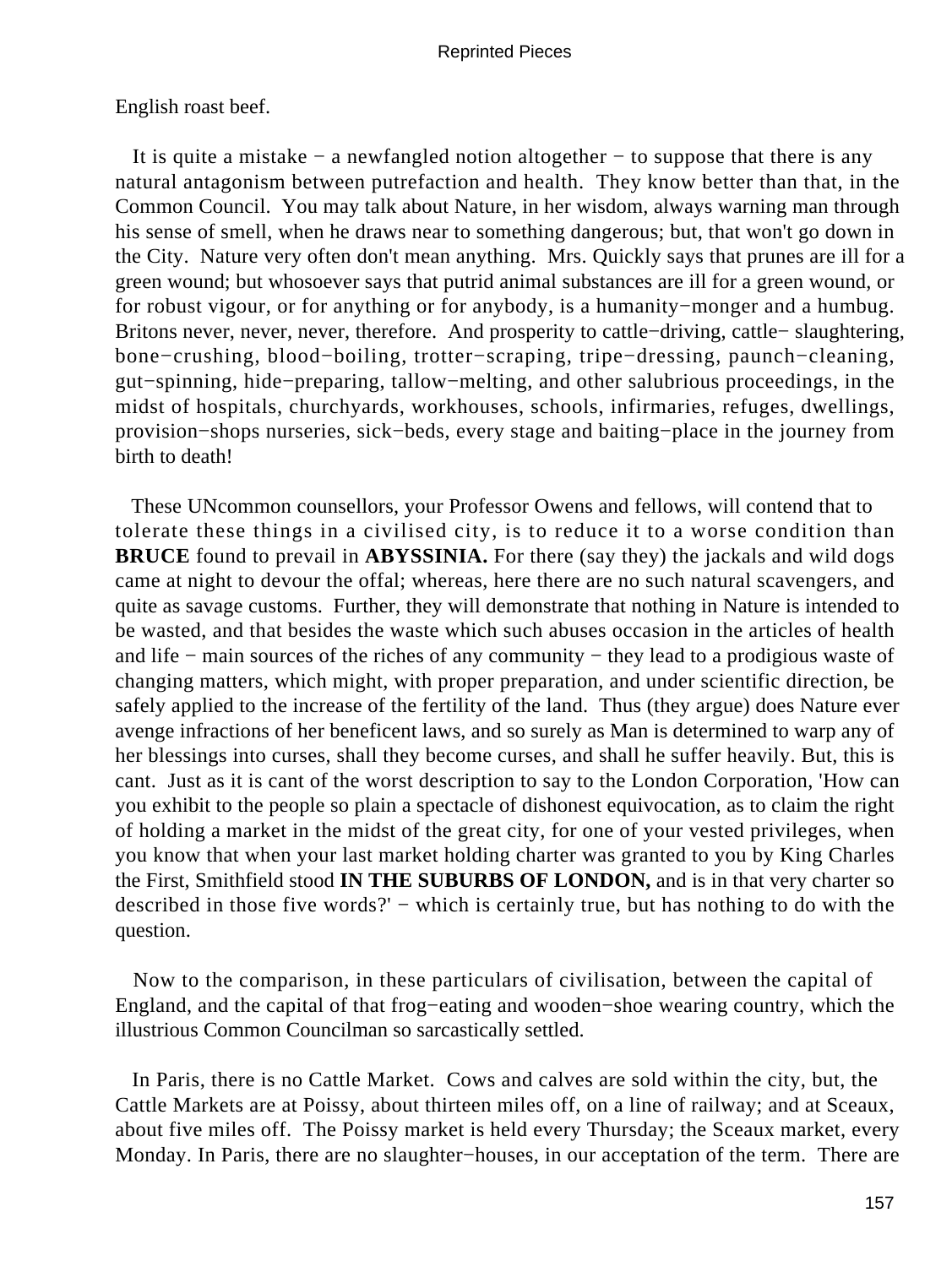five public Abattoirs − within the walls, though in the suburbs − and in these all the slaughtering for the city must be performed. They are managed by a Syndicat or Guild of Butchers, who confer with the Minister of the Interior on all matters affecting the trade, and who are consulted when any new regulations are contemplated for its government. They are, likewise, under the vigilant superintendence of the police. Every butcher must be licensed: which proves him at once to be a slave, for we don't license butchers in England − we only license apothecaries, attorneys, post−masters, publicans, hawkers, retailers of tobacco, snuff, pepper, and vinegar – and one or two other little trades, not worth mentioning. Every arrangement in connexion with the slaughtering and sale of meat, is matter of strict police regulation. (Slavery again, though we certainly have a general sort of Police Act here.)

 But, in order that the reader may understand what a monument of folly these frog−eaters have raised in their abattoirs and cattle− markets, and may compare it with what common counselling has done for us all these years, and would still do but for the innovating spirit of the times, here follows a short account of a recent visit to these places:

 It was as sharp a February morning as you would desire to feel at your fingers' ends when I turned out – tumbling over a chiffonier with his little basket and rake, who was picking up the bits of coloured paper that had been swept out, over−night, from a Bon−Bon shop – to take the Butchers' Train to Poissy. A cold, dim light just touched the high roofs of the Tuileries which have seen such changes, such distracted crowds, such riot and bloodshed; and they looked as calm, and as old, all covered with white frost, as the very Pyramids. There was not light enough, yet, to strike upon the towers of Notre Dame across the water; but I thought of the dark pavement of the old Cathedral as just beginning to be streaked with grey; and of the lamps in the 'House of God,' the Hospital close to it, burning low and being quenched; and of the keeper of the Morgue going about with a fading lantern, busy in the arrangement of his terrible waxwork for another sunny day.

 The sun was up, and shining merrily when the butchers and I, announcing our departure with an engine shriek to sleepy Paris, rattled away for the Cattle Market. Across the country, over the Seine, among a forest of scrubby trees – the hoar frost lying cold in shady places, and glittering in the light − and here we are − at Poissy! Out leap the butchers, who have been chattering all the way like madmen, and off they straggle for the Cattle Market (still chattering, of course, incessantly), in hats and caps of all shapes, in coats and blouses, in calf−skins, cow−skins, horse− skins, furs, shaggy mantles, hairy coats, sacking, baize, oil−skin, anything you please that will keep a man and a butcher warm, upon a frosty morning.

 Many a French town have I seen, between this spot of ground and Strasburg or Marseilles, that might sit for your picture, little Poissy! Barring the details of your old church, I know you well, albeit we make acquaintance, now, for the first time. I know your narrow, straggling, winding streets, with a kennel in the midst, and lamps slung across. I know your picturesque street−corners, winding up−hill Heaven knows why or where! I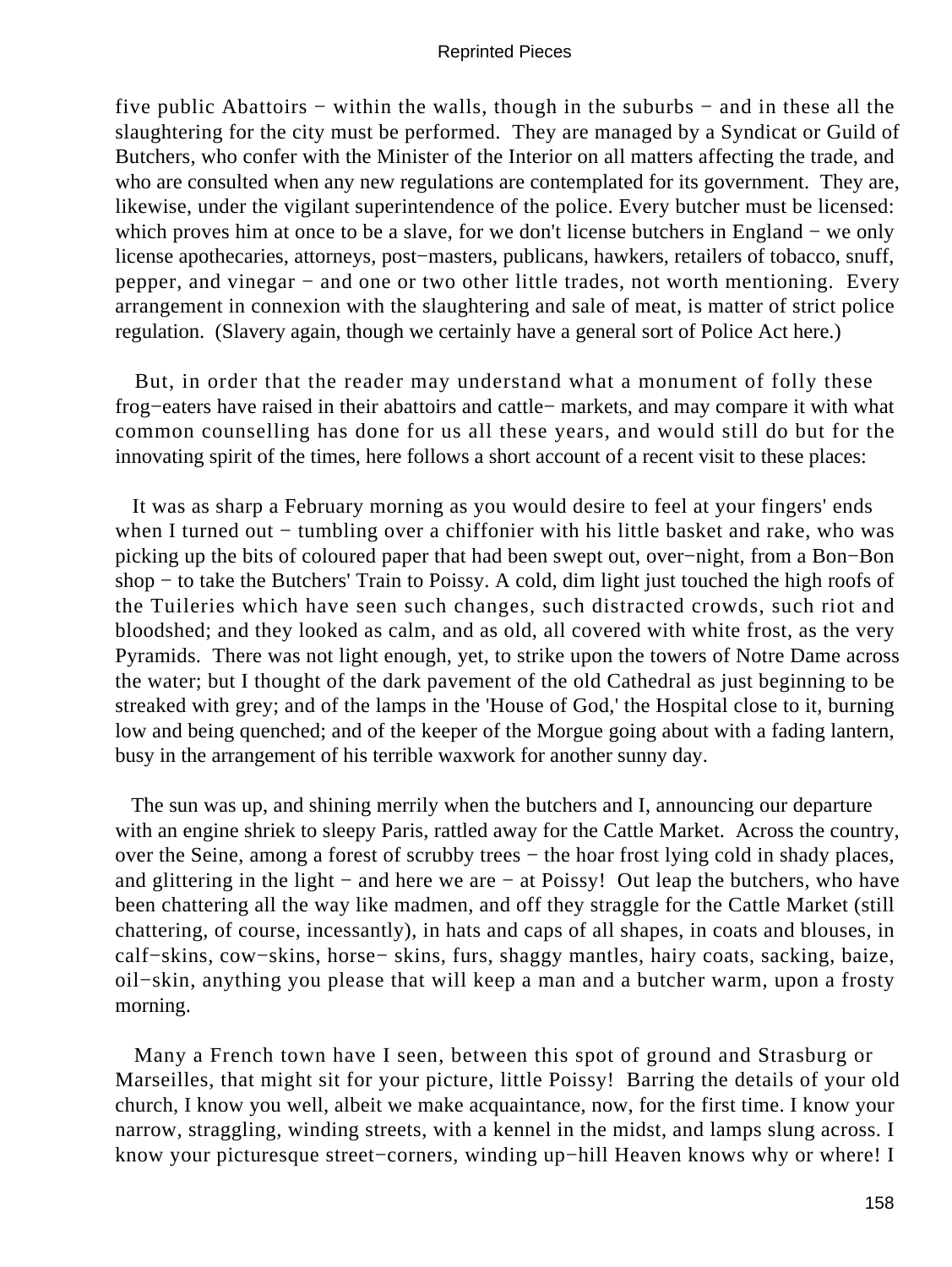know your tradesmen's inscriptions, in letters not quite fat enough; your barbers' brazen basins dangling over little shops; your Cafes and Estaminets, with cloudy bottles of stale syrup in the windows, and pictures of crossed billiard cues outside. I know this identical grey horse with his tail rolled up in a knot like the 'back hair' of an untidy woman, who won't be shod, and who makes himself heraldic by clattering across the street on his hind−legs, while twenty voices shriek and growl at him as a Brigand, an accursed Robber, and an everlastingly−doomed Pig. I know your sparkling town−fountain, too, my Poissy, and am glad to see it near a cattle−market, gushing so freshly, under the auspices of a gallant little sublimated Frenchman wrought in metal, perched upon the top. Through all the land of France I know this unswept room at The Glory, with its peculiar smell of beans and coffee, where the butchers crowd about the stove, drinking the thinnest of wine from the smallest of tumblers; where the thickest of coffee−cups mingle with the longest of loaves, and the weakest of lump sugar; where Madame at the counter easily acknowledges the homage of all entering and departing butchers; where the billiard−table is covered up in the midst like a great bird−cake − but the bird may sing by−and−by!

 A bell! The Calf Market! Polite departure of butchers. Hasty payment and departure on the part of amateur Visitor. Madame reproaches Ma'amselle for too fine a susceptibility in reference to the devotion of a Butcher in a bear−skin. Monsieur, the landlord of The Glory, counts a double handful of sous, without an unobliterated inscription, or an undamaged crowned head, among them.

 There is little noise without, abundant space, and no confusion. The open area devoted to the market is divided into three portions: the Calf Market, the Cattle Market, the Sheep Market. Calves at eight, cattle at ten, sheep at mid−day. All is very clean.

 The Calf Market is a raised platform of stone, some three or four feet high, open on all sides, with a lofty overspreading roof, supported on stone columns, which give it the appearance of a sort of vineyard from Northern Italy. Here, on the raised pavement, lie innumerable calves, all bound hind−legs and fore−legs together, and all trembling violently − perhaps with cold, perhaps with fear, perhaps with pain; for, this mode of tying, which seems to be an absolute superstition with the peasantry, can hardly fail to cause great suffering. Here, they lie, patiently in rows, among the straw, with their stolid faces and inexpressive eyes, superintended by men and women, boys and girls; here they are inspected by our friends, the butchers, bargained for, and bought. Plenty of time; plenty of room; plenty of good humour. 'Monsieur Francois in the bear−skin, how do you do, my friend? You come from Paris by the train? The fresh air does you good. If you are in want of three or four fine calves this market morning, my angel, I, Madame Doche, shall be happy to deal with you. Behold these calves, Monsieur Francois! Great Heaven, you are doubtful! Well, sir, walk round and look about you. If you find better for the money, buy them. If not, come to me!' Monsieur Francois goes his way leisurely, and keeps a wary eye upon the stock. No other butcher jostles Monsieur Francois; Monsieur Francois jostles no other butcher. Nobody is flustered and aggravated. Nobody is savage. In the midst of the country blue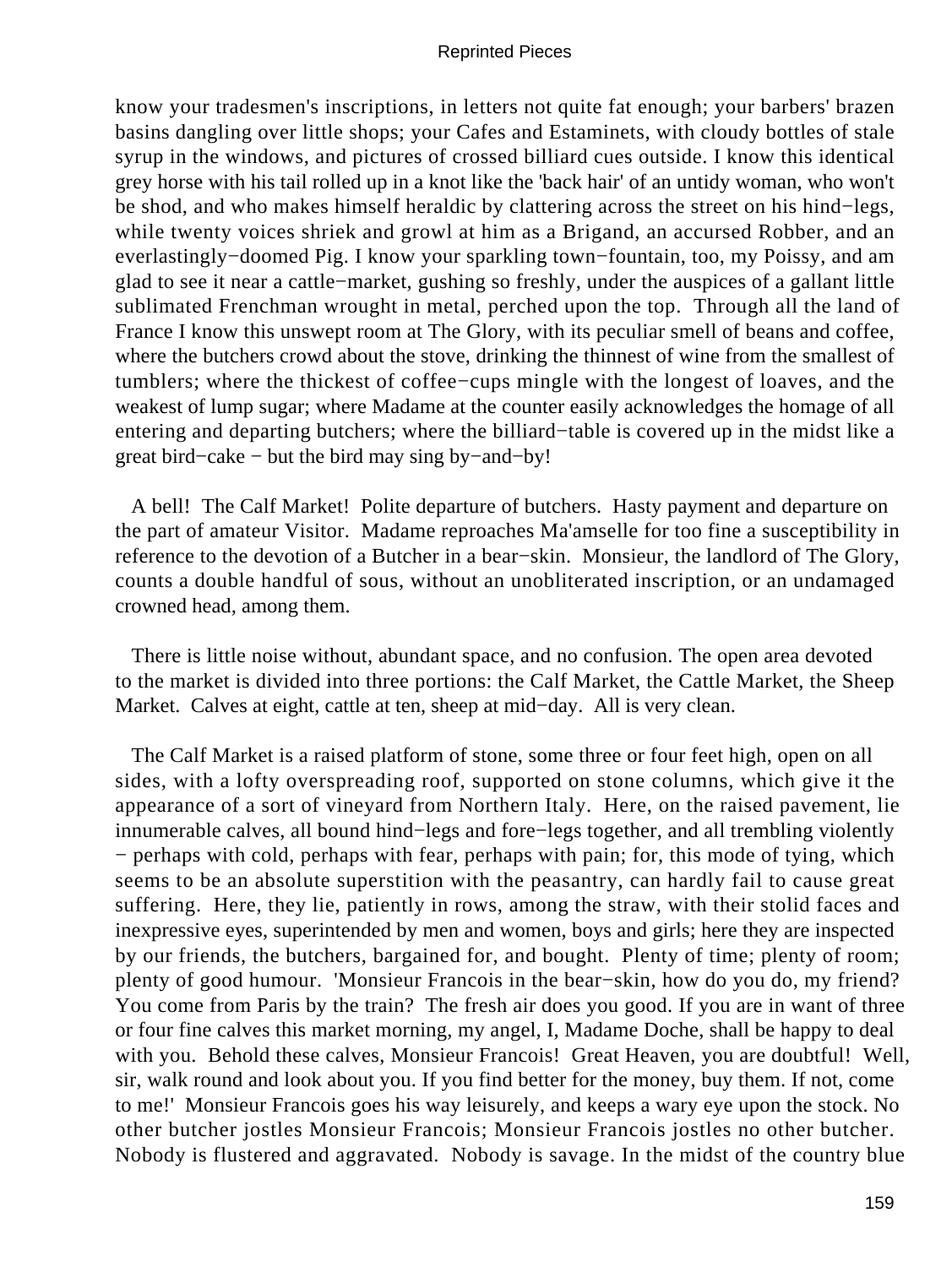frocks and red handkerchiefs, and the butchers' coats, shaggy, furry, and hairy: of calf−skin, cow−skin, horse−skin, and bear−skin: towers a cocked hat and a blue cloak. Slavery! For OUR Police wear great−coats and glazed hats.

 But now the bartering is over, and the calves are sold. 'Ho! Gregoire, Antoine, Jean, Louis! Bring up the carts, my children! Quick, brave infants! Hola! Hi!'

 The carts, well littered with straw, are backed up to the edge of the raised pavement, and various hot infants carry calves upon their heads, and dexterously pitch them in, while other hot infants, standing in the carts, arrange the calves, and pack them carefully in straw. Here is a promising young calf, not sold, whom Madame Doche unbinds. Pardon me, Madame Doche, but I fear this mode of tying the four legs of a quadruped together, though strictly a la mode, is not quite right. You observe, Madame Doche, that the cord leaves deep indentations in the skin, and that the animal is so cramped at first as not to know, or even remotely suspect that HE is unbound, until you are so obliging as to kick him, in your delicate little way, and pull his tail like a bell− rope. Then, he staggers to his knees, not being able to stand, and stumbles about like a drunken calf, or the horse at Franconi's, whom you may have seen, Madame Doche, who is supposed to have been mortally wounded in battle. But, what is this rubbing against me, as I apostrophise Madame Doche? It is another heated infant with a calf upon his head. 'Pardon, Monsieur, but will you have the politeness to allow me to pass?' 'Ah, sir, willingly. I am vexed to obstruct the way.' On he staggers, calf and all, and makes no allusion whatever either to my eyes or limbs.

 Now, the carts are all full. More straw, my Antoine, to shake over these top rows; then, off we will clatter, rumble, jolt, and rattle, a long row of us, out of the first town−gate, and out at the second town−gate, and past the empty sentry−box, and the little thin square bandbox of a guardhouse, where nobody seems to live: and away for Paris, by the paved road, lying, a straight, straight line, in the long, long avenue of trees. We can neither choose our road, nor our pace, for that is all prescribed to us. The public convenience demands that our carts should get to Paris by such a route, and no other (Napoleon had leisure to find that out, while he had a little war with the world upon his hands), and woe betide us if we infringe orders.

 Drovers of oxen stand in the Cattle Market, tied to iron bars fixed into posts of granite. Other droves advance slowly down the long avenue, past the second town−gate, and the first town−gate, and the sentry−box, and the bandbox, thawing the morning with their smoky breath as they come along. Plenty of room; plenty of time. Neither man nor beast is driven out of his wits by coaches, carts, waggons, omnibuses, gigs, chaises, phaetons, cabs, trucks, boys, whoopings, roarings, and multitudes. No tail−twisting is necessary − no iron pronging is necessary. There are no iron prongs here. The market for cattle is held as quietly as the market for calves. In due time, off the cattle go to Paris; the drovers can no more choose their road, nor their time, nor the numbers they shall drive, than they can choose their hour for dying in the course of nature.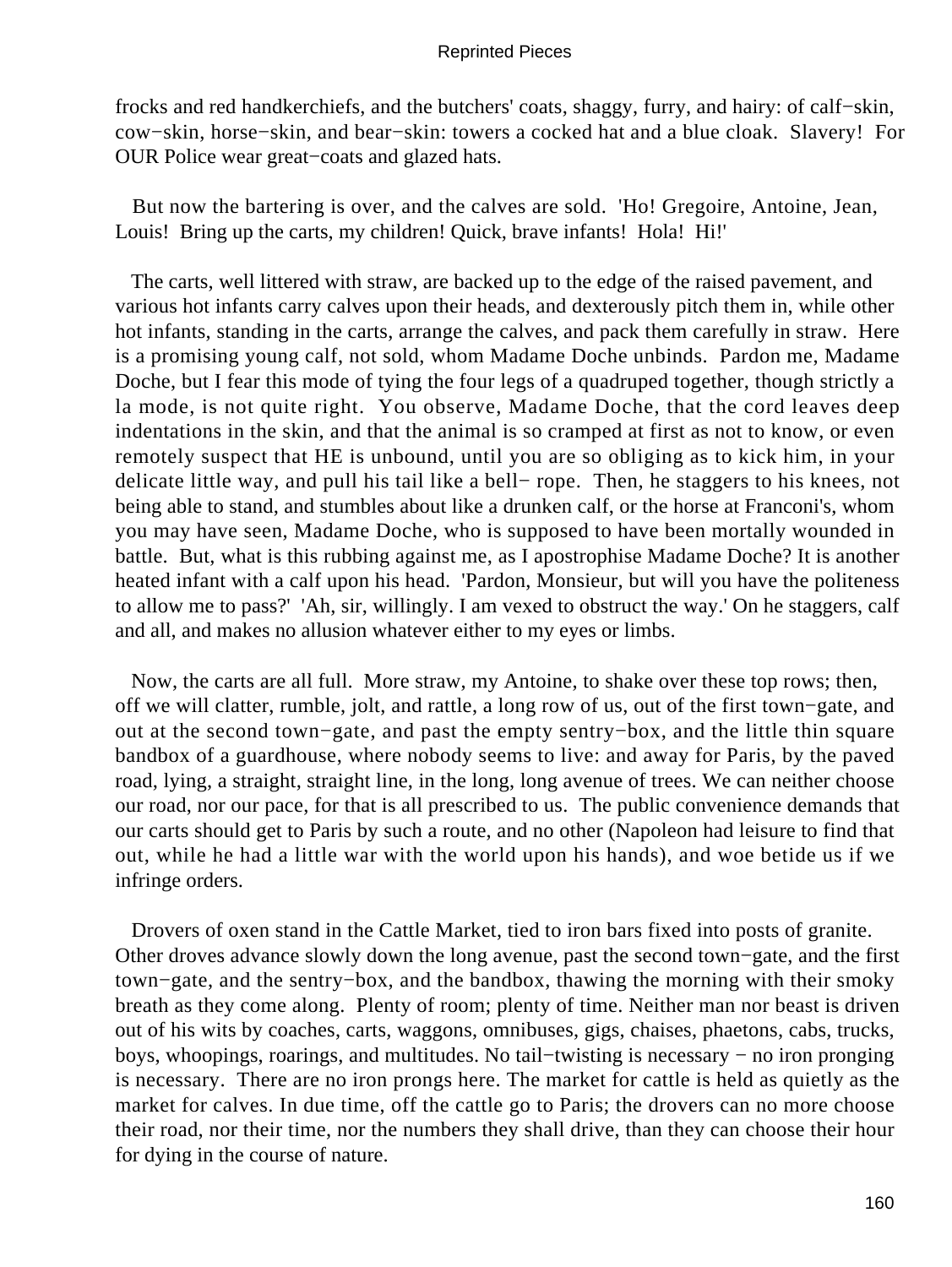Sheep next. The sheep−pens are up here, past the Branch Bank of Paris established for the convenience of the butchers, and behind the two pretty fountains they are making in the Market. My name is Bull: yet I think I should like to see as good twin fountains – not to say in Smithfield, but in England anywhere. Plenty of room; plenty of time. And here are sheep−dogs, sensible as ever, but with a certain French air about them − not without a suspicion of dominoes – with a kind of flavour of moustache and beard – demonstrative dogs, shaggy and loose where an English dog would be tight and close − not so troubled with business calculations as our English drovers' dogs, who have always got their sheep upon their minds, and think about their work, even resting, as you may see by their faces; but, dashing, showy, rather unreliable dogs: who might worry me instead of their legitimate charges if they saw occasion − and might see it somewhat suddenly.

 The market for sheep passes off like the other two; and away they go, by **THEIR** allotted road to Paris. My way being the Railway, I make the best of it at twenty miles an hour; whirling through the now high−lighted landscape; thinking that the inexperienced green buds will be wishing, before long, they had not been tempted to come out so soon; and wondering who lives in this or that chateau, all window and lattice, and what the family may have for breakfast this sharp morning.

 After the Market comes the Abattoir. What abattoir shall I visit first? Montmartre is the largest. So I will go there.

 The abattoirs are all within the walls of Paris, with an eye to the receipt of the octroi duty; but, they stand in open places in the suburbs, removed from the press and bustle of the city. They are managed by the Syndicat or Guild of Butchers, under the inspection of the Police. Certain smaller items of the revenue derived from them are in part retained by the Guild for the payment of their expenses, and in part devoted by it to charitable purposes in connexion with the trade. They cost six hundred and eighty thousand pounds; and they return to the city of Paris an interest on that outlay, amounting to nearly six and a−half per cent.

 Here, in a sufficiently dismantled space is the Abattoir of Montmartre, covering nearly nine acres of ground, surrounded by a high wall, and looking from the outside like a cavalry barrack. At the iron gates is a small functionary in a large cocked hat. 'Monsieur desires to see the abattoir? Most certainly.' State being inconvenient in private transactions, and Monsieur being already aware of the cocked hat, the functionary puts it into a little official bureau which it almost fills, and accompanies me in the modest attire − as to his head − of ordinary life.

 Many of the animals from Poissy have come here. On the arrival of each drove, it was turned into yonder ample space, where each butcher who had bought, selected his own purchases. Some, we see now, in these long perspectives of stalls with a high over−hanging roof of wood and open tiles rising above the walls. While they rest here, before being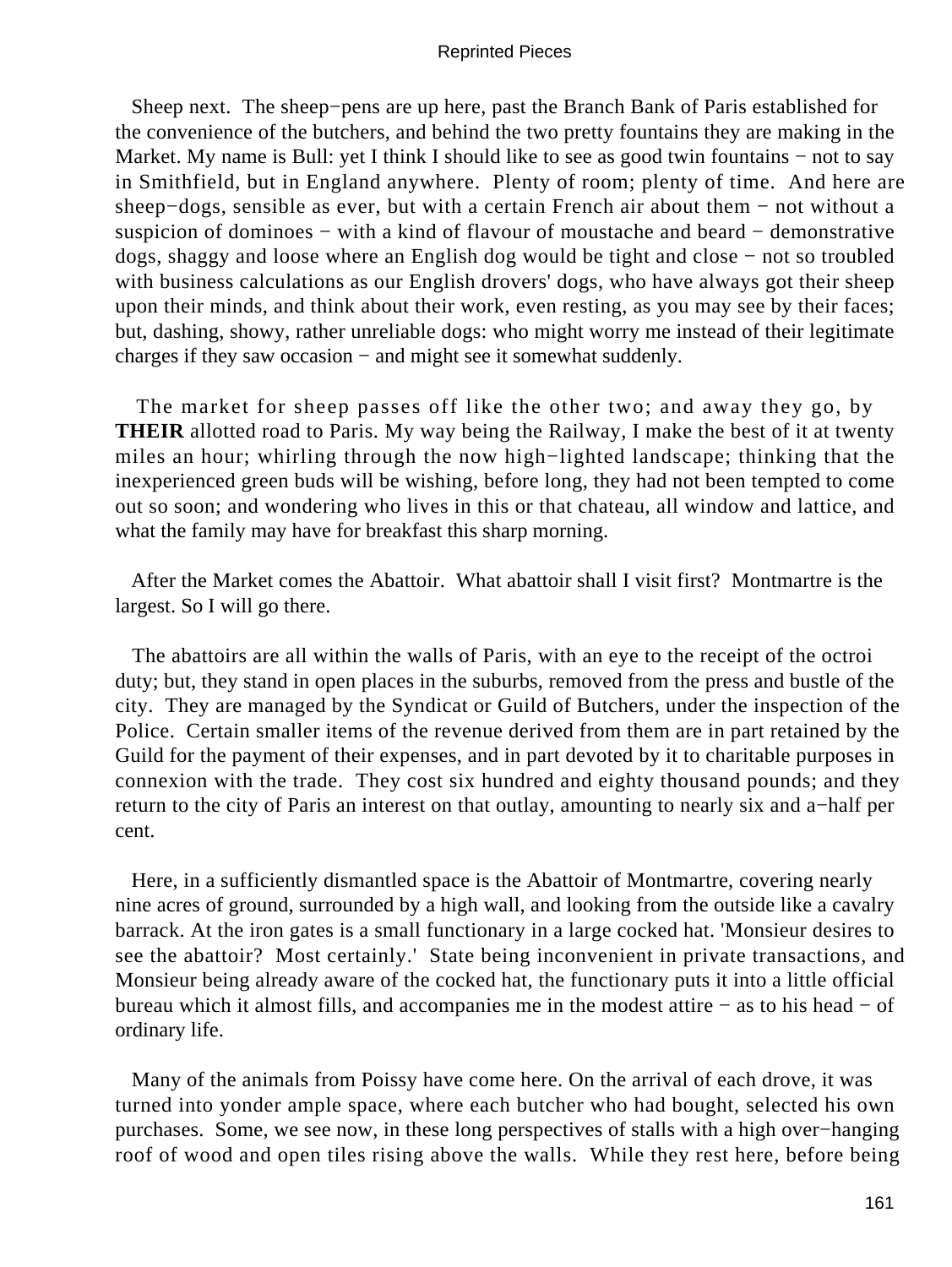slaughtered, they are required to be fed and watered, and the stalls must be kept clean. A stated amount of fodder must always be ready in the loft above; and the supervision is of the strictest kind. The same regulations apply to sheep and calves; for which, portions of these perspectives are strongly railed off. All the buildings are of the strongest and most solid description.

 After traversing these lairs, through which, besides the upper provision for ventilation just mentioned, there may be a thorough current of air from opposite windows in the side walls, and from doors at either end, we traverse the broad, paved, court−yard until we come to the slaughter−houses. They are all exactly alike, and adjoin each other, to the number of eight or nine together, in blocks of solid building. Let us walk into the first.

 It is firmly built and paved with stone. It is well lighted, thoroughly aired, and lavishly provided with fresh water. It has two doors opposite each other; the first, the door by which I entered from the main yard; the second, which is opposite, opening on another smaller yard, where the sheep and calves are killed on benches. The pavement of that yard, I see, slopes downward to a gutter, for its being more easily cleansed. The slaughter−house is fifteen feet high, sixteen feet and a−half wide, and thirty−three feet long. It is fitted with a powerful windlass, by which one man at the handle can bring the head of an ox down to the ground to receive the blow from the pole−axe that is to fell him − with the means of raising the carcass and keeping it suspended during the after−operation of dressing − and with hooks on which carcasses can hang, when completely prepared, without touching the walls. Upon the pavement of this first stone chamber, lies an ox scarcely dead. If I except the blood draining from him, into a little stone well in a corner of the pavement, the place is free from offence as the Place de la Concorde. It is infinitely purer and cleaner, I know, my friend the functionary, than the Cathedral of Notre Dame. Ha, ha! Monsieur is pleasant, but, truly, there is reason, too, in what he says.

 I look into another of these slaughter−houses. 'Pray enter,' says a gentleman in bloody boots. 'This is a calf I have killed this morning. Having a little time upon my hands, I have cut and punctured this lace pattern in the coats of his stomach. It is pretty enough. I did it to divert myself.' − 'It is beautiful, Monsieur, the slaughterer!' He tells me I have the gentility to say so.

 I look into rows of slaughter−houses. In many, retail dealers, who have come here for the purpose, are making bargains for meat. There is killing enough, certainly, to satiate an unused eye; and there are steaming carcasses enough, to suggest the expediency of a fowl and salad for dinner; but, everywhere, there is an orderly, clean, well−systematised routine of work in progress − horrible work at the best, if you please; but, so much the greater reason why it should be made the best of. I don't know (I think I have observed, my name is Bull) that a Parisian of the lowest order is particularly delicate, or that his nature is remarkable for an infinitesimal infusion of ferocity; but, I do know, my potent, grave, and common counselling Signors, that he is forced, when at this work, to submit himself to a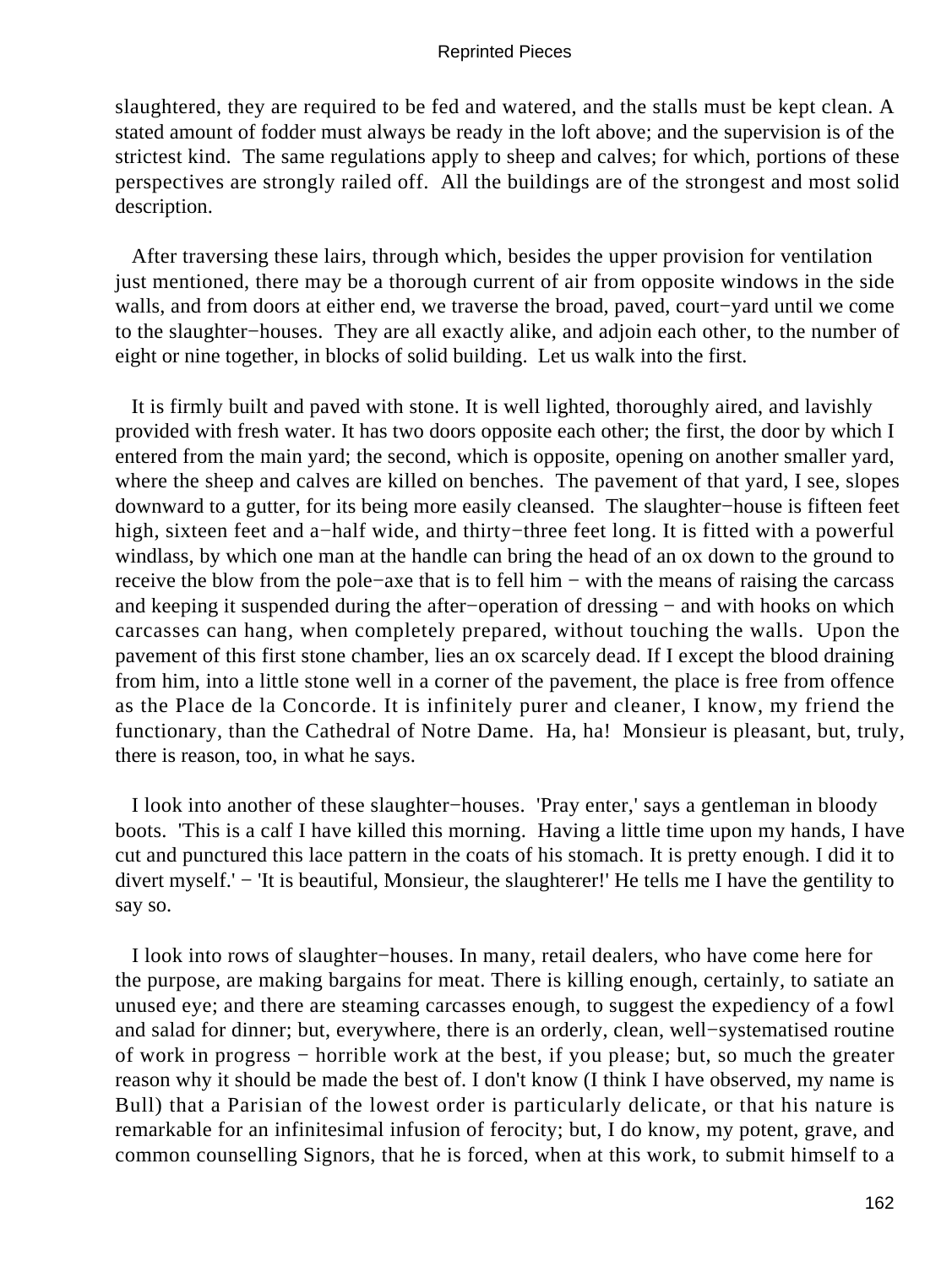thoroughly good system, and to make an Englishman very heartily ashamed of you.

 Here, within the walls of the same abattoir, in other roomy and commodious buildings, are a place for converting the fat into tallow and packing it for market − a place for cleansing and scalding calves' heads and sheep's feet − a place for preparing tripe − stables and coach−houses for the butchers − innumerable conveniences, aiding in the diminution of offensiveness to its lowest possible point, and the raising of cleanliness and supervision to their highest. Hence, all the meat that goes out of the gate is sent away in clean covered carts. And if every trade connected with the slaughtering of animals were obliged by law to be carried on in the same place, I doubt, my friend, now reinstated in the cocked hat (whose civility these two francs imperfectly acknowledge, but appear munificently to repay), whether there could be better regulations than those which are carried out at the Abattoir of Montmartre. Adieu, my friend, for I am away to the other side of Paris, to the Abattoir of Grenelle! And there I find exactly the same thing on a smaller scale, with the addition of a magnificent Artesian well, and a different sort of conductor, in the person of a neat little woman with neat little eyes, and a neat little voice, who picks her neat little way among the bullocks in a very neat little pair of shoes and stockings.

 Such is the Monument of French Folly which a foreigneering people have erected, in a national hatred and antipathy for common counselling wisdom. That wisdom, assembled in the City of London, having distinctly refused, after a debate of three days long, and by a majority of nearly seven to one, to associate itself with any Metropolitan Cattle Market unless it be held in the midst of the City, it follows that we shall lose the inestimable advantages of common counselling protection, and be thrown, for a market, on our own wretched resources. In all human probability we shall thus come, at last, to erect a monument of folly very like this French monument. If that be done, the consequences are obvious. The leather trade will be ruined, by the introduction of American timber, to be manufactured into shoes for the fallen English; the Lord Mayor will be required, by the popular voice, to live entirely on frogs; and both these changes will (how, is not at present quite clear, but certainly somehow or other) fall on that unhappy landed interest which is always being killed, yet is always found to be alive − and kicking.

Footnotes:

- (1) Give a bill
- (2) Three months' imprisonment as reputed thieves.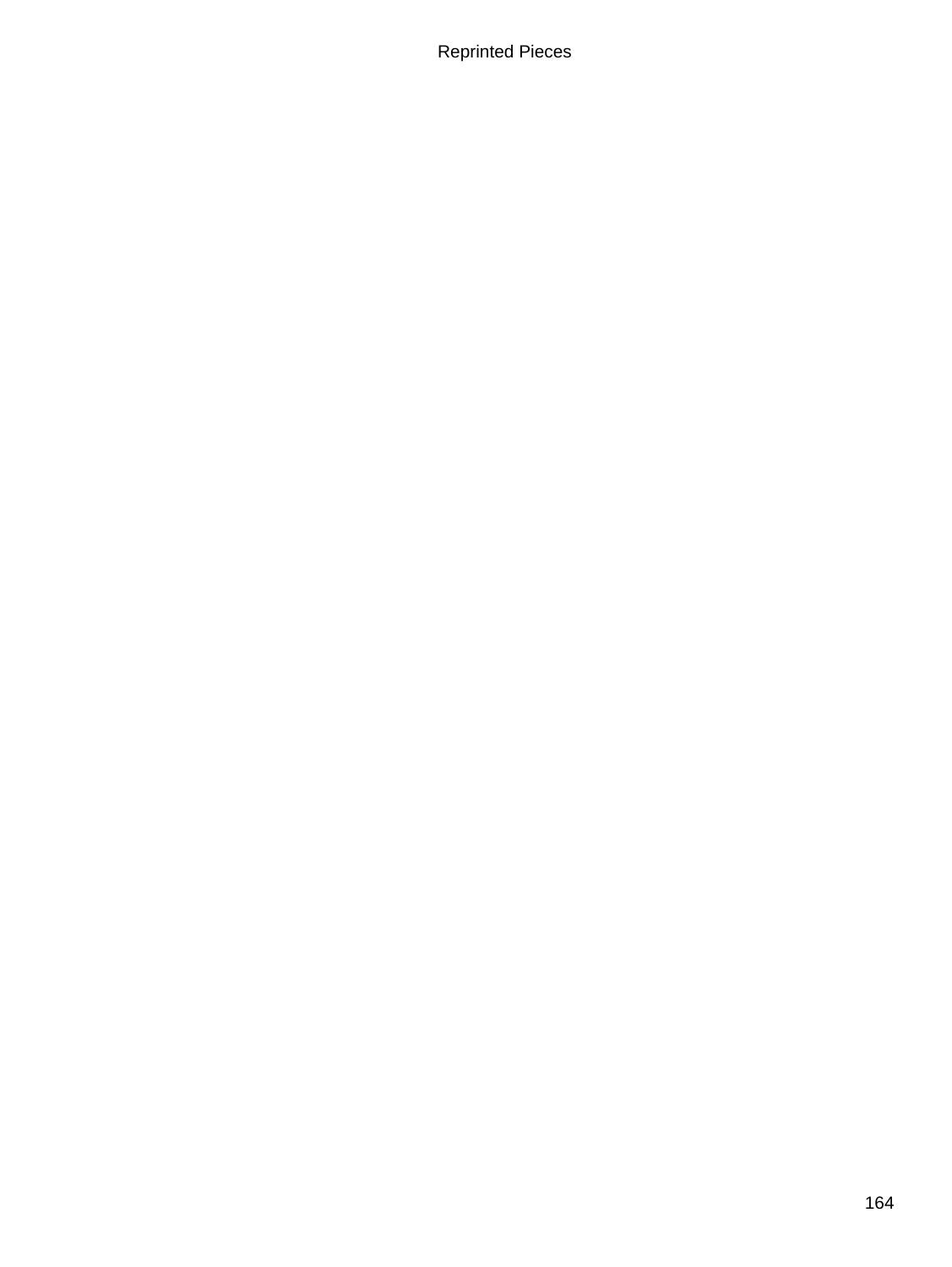# **You are reading a Phoenix Edition:**

It was converted from clean and standard xhtml/xml files. It uses metatags to identify content, and other data. The available resources specific to each ebook format were used to give the reader a pleasant reading experience.

More detais available at Phoenix−Library.org website.

Any suggestion that helps us to improve these editions are welcome.

**The Phoenix−Library Team**